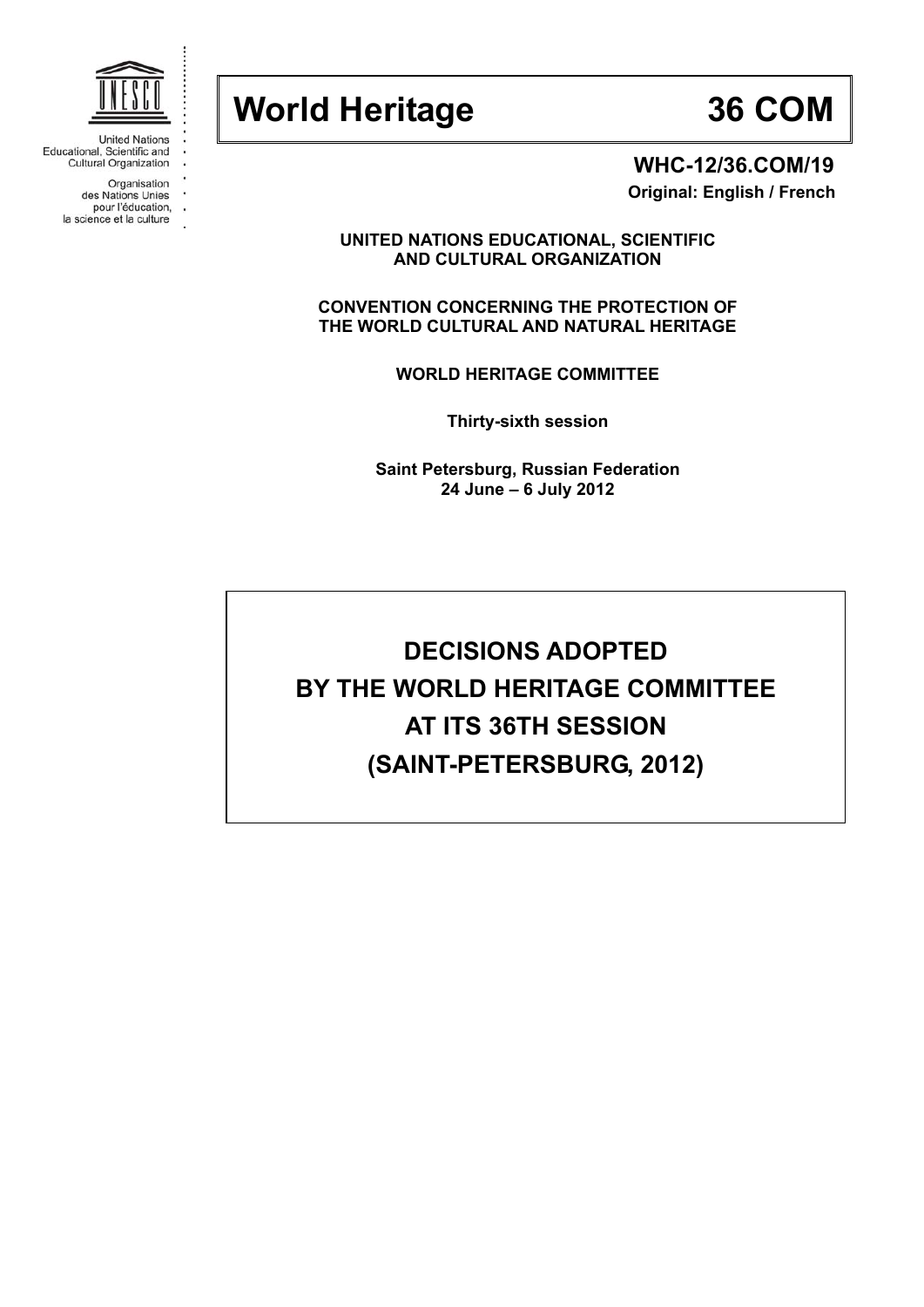## **Table of content**

| 2.  |                                                                                                                                      |
|-----|--------------------------------------------------------------------------------------------------------------------------------------|
| 3A. | PROVISIONAL AGENDA OF THE 36TH SESSION OF THE WORLD HERITAGE                                                                         |
| 3B. | PROVISIONAL TIMETABLE OF THE 36TH SESSION OF THE WORLD HERITAGE                                                                      |
| 4.  | REPORT OF THE RAPPORTEUR OF THE 35TH SESSION OF THE WORLD                                                                            |
|     | 5A.1. REPORT OF THE WORLD HERITAGE CENTRE ON ITS ACTIVITIES AND THE<br>IMPLEMENTATION OF THE WORLD HERITAGE COMMITTEE'S DECISIONS 4  |
|     | 5A.2 DRAFT OF THE NEW PARTNERSHIPS FOR CONSERVATION (PACT) INITIATIVE                                                                |
| 5B. |                                                                                                                                      |
| 5C. | WORLD HERITAGE CONVENTION AND SUSTAINABLE DEVELOPMENT 6                                                                              |
| 5D. | REPORT ON THE WORLD HERITAGE THEMATIC PROGRAMMES                                                                                     |
| 5E. |                                                                                                                                      |
| 6.  | PROGRESS REPORT ON THE WORLD HERITAGE RELATED CATEGORY 2                                                                             |
| 7A. | STATE OF CONSERVATION OF THE PROPERTIES INSCRIBED ON THE LIST OF                                                                     |
| 7B. | STATE OF CONSERVATION OF PROPERTIES INSCRIBED ON THE WORLD                                                                           |
| 7C. | REFLECTION ON THE TRENDS OF THE STATE OF CONSERVATION 148                                                                            |
| 8A. | TENTATIVE LISTS SUBMITTED BY STATES PARTIES AS OF 15 APRIL 2012, IN                                                                  |
| 8B. |                                                                                                                                      |
| 8C. |                                                                                                                                      |
|     | 8D. CLARIFICATIONS OF PROPERTY BOUNDARIES AND AREAS BY STATES PARTIES                                                                |
|     | 8E. ADOPTION OF RETROSPECTIVE STATEMENTS OF OUTSTANDING UNIVERSAL                                                                    |
| 9A. | PROGRESS REPORT ON THE IMPLEMENTATION OF THE RECOMMENDATIONS<br>OF THE EVALUATION OF THE GLOBAL STRATEGY AND THE PACT INITIATIVE.226 |
|     |                                                                                                                                      |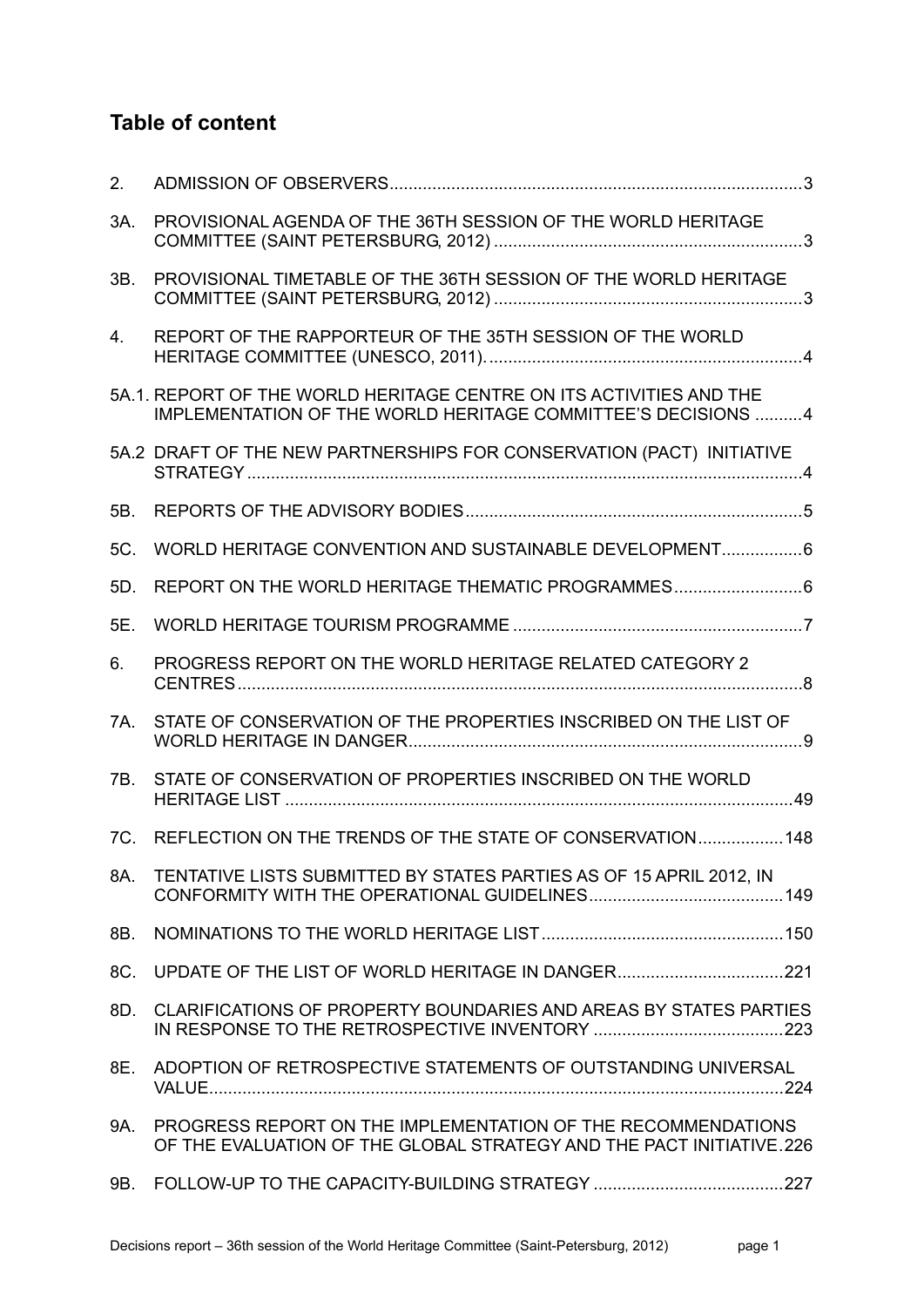|     | 10A. FINAL REPORT ON THE RESULTS OF THE SECOND CYCLE OF THE PERIODIC                                                             |
|-----|----------------------------------------------------------------------------------------------------------------------------------|
|     | 10B. PROGRESS REPORT ON THE FOLLOW-UP OF THE FIRST CYCLE AND<br>PREPARATION OF THE SECOND CYCLE OF THE PERIODIC REPORTING        |
|     | 10C. PROGRESS REPORT ON THE SECOND CYCLE OF THE PERIODIC REPORTING                                                               |
|     | 10D. FOLLOW-UP OF THE SECOND CYCLE OF THE PERIODIC REPORTING EXERCISE                                                            |
| 11. | PROTECTION OF THE PALESTINIAN CULTURAL AND NATURAL HERITAGE232                                                                   |
|     | 12A. FUTURE OF THE WORLD HERITAGE CONVENTION - PROGRESS REPORT ON                                                                |
|     | 12B. DECISION-MAKING PROCEDURES OF THE STATUTORY ORGANS OF THE                                                                   |
|     | 12C. PROGRESS REPORT ON THE REFLECTION CONCERNING THE UPSTREAM                                                                   |
|     | 12D. PROGRESS REPORT ON THE CELEBRATION OF THE 40TH ANNIVERSARY OF                                                               |
| 13. |                                                                                                                                  |
| 14. | EXAMINATION OF INTERNATIONAL ASSISTANCE REQUESTS 240                                                                             |
| 15. | PRESENTATION OF THE FINAL ACCOUNTS OF THE WORLD HERITAGE FUND<br>FOR 2010-2011, THE INTERIM FINANCIAL STATEMENT AND THE STATE OF |
| 16. |                                                                                                                                  |
| 17. | ELECTION OF THE BUREAU OF THE 37TH SESSION OF THE WORLD HERITAGE                                                                 |
| 18. | PROVISIONAL AGENDA OF THE 37TH SESSION OF THE WORLD HERITAGE                                                                     |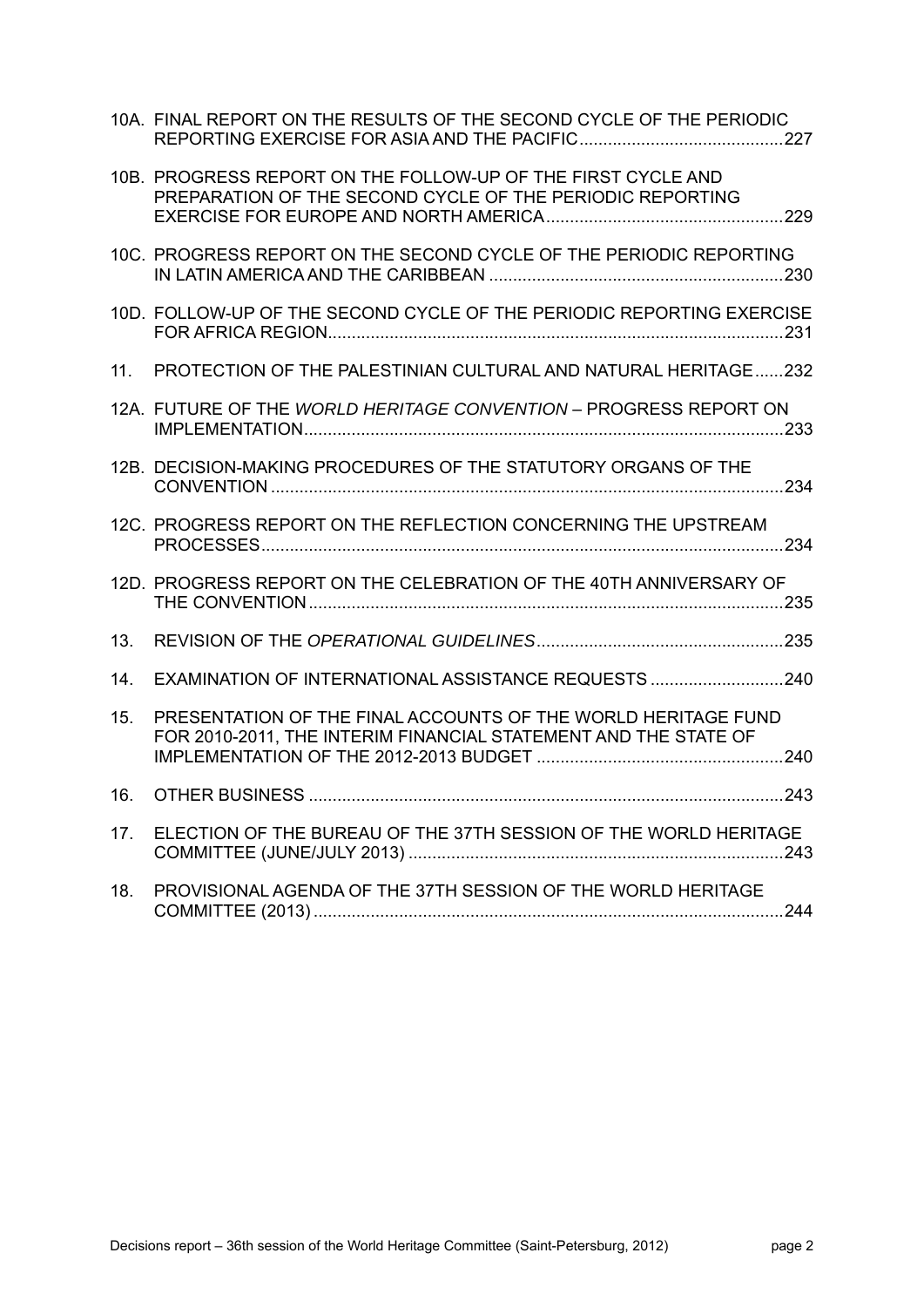#### **2. ADMISSION OF OBSERVERS**

#### **Decision: 36 COM 2**

The World Heritage Committee,

- 1. Taking into consideration Rule 8 (Observers) of the Rules of Procedure of the Committee,
- 2. Authorizes the participation in the 36th session as observers of those representatives of the international governmental organizations (IGOs), international non-governmental organizations (INGOs), non-governmental organizations (NGOs), permanent observer missions to UNESCO and non profit-making institutions having activities in the fields covered by the *Convention*, who have requested observer participation at the session and as listed in Section A of document WHC-12/36.COM/2;
- 3. Further confirms the participation in the 36th session as observers of all those invited by the Director-General of UNESCO in accordance with Rule 8.4 of the Rules of Procedure of the Committee and as listed in Section B of document WHC-12/36.COM/2.

The List of Participants is presented in document WHC-12/36.COM/INF.2.

#### **3A. PROVISIONAL AGENDA OF THE 36TH SESSION OF THE WORLD HERITAGE COMMITTEE (SAINT PETERSBURG, 2012)**

#### **Decision: 36 COM 3A**

The World Heritage Committee,

- 1. Having examined document WHC-12/36.COM/3A,
- 2. Adopts the agenda included in the above-mentioned document.

#### **3B. PROVISIONAL TIMETABLE OF THE 36TH SESSION OF THE WORLD HERITAGE COMMITTEE (SAINT PETERSBURG, 2012)**

#### **Decision: 36 COM 3B**

The World Heritage Committee,

1. Having examined document WHC-12/36.COM/3B,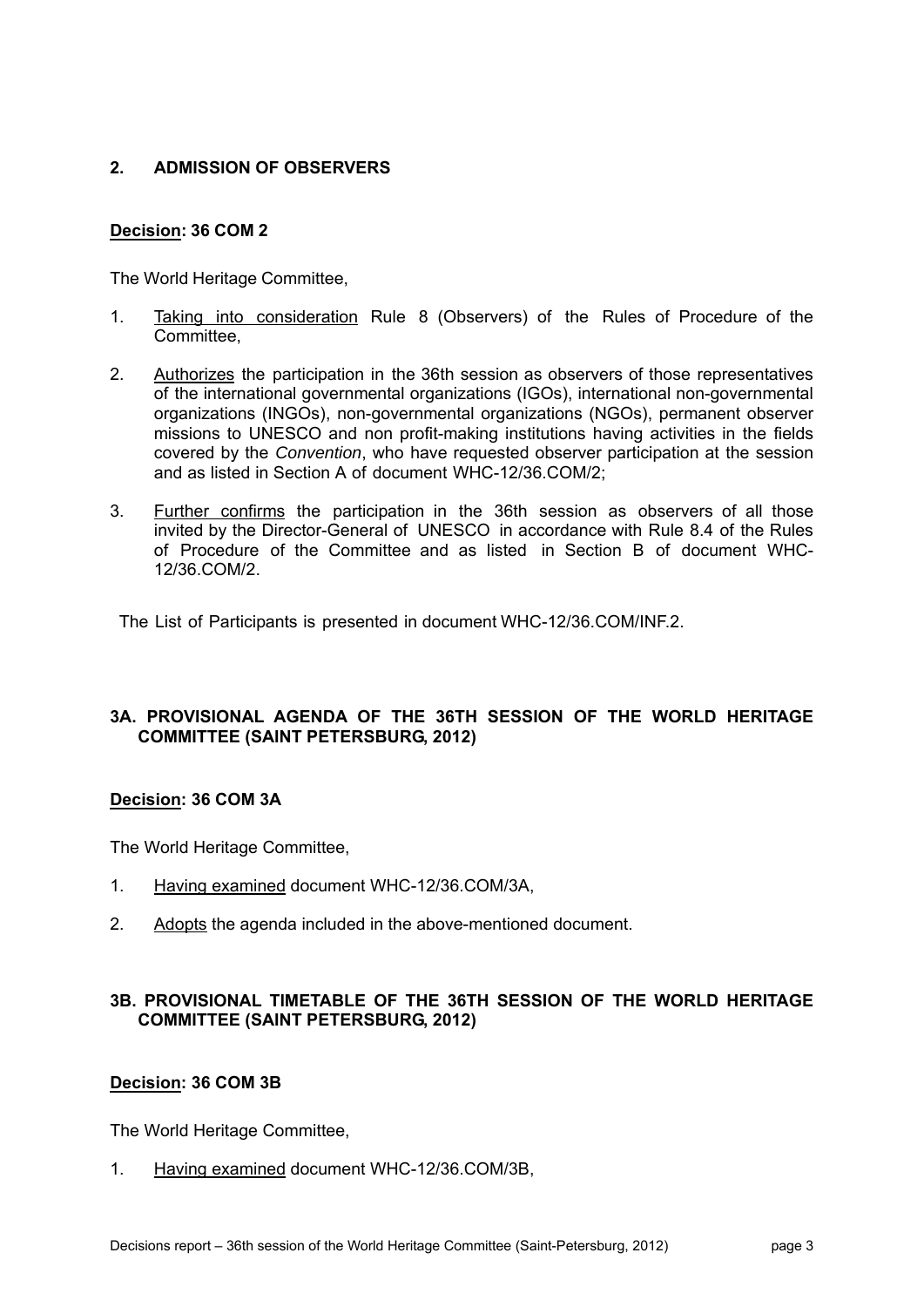2. Adopts the timetable included in the above-mentioned Document.

#### **4. REPORT OF THE RAPPORTEUR OF THE 35TH SESSION OF THE WORLD HERITAGE COMMITTEE (UNESCO, 2011).**

No decision.

#### **5A.1. REPORT OF THE WORLD HERITAGE CENTRE ON ITS ACTIVITIES AND THE IMPLEMENTATION OF THE WORLD HERITAGE COMMITTEE'S DECISIONS**

#### **Decision: 36 COM 5A.1**

The World Heritage Committee,

- 1. Having examined documents WHC-12/36.COM/5A.1, WHC-12/36.COM/INF.5A.1 and WHC-12/36.COM/INF.5A.3;
- 2. Recalling Decision **35 COM 5A** adopted at its 35th session (UNESCO, 2011),
- 3. Takes note with appreciation of the results of the activities undertaken by the World Heritage Centre over the past year in pursuit of its five strategic objectives as presented in document WHC-12/36.COM/5A.1;
- 4. Further notes the progress report on the implementation of the recommendations by the external auditor on the 2009 audit of the World Heritage Centre presented in document WHC-12/36.COM/INF.5A.3;
- 5. Welcomes the report on UNESCO Conventions in the field of culture presented in document WHC-12/36.COM/INF.5A.1;
- 6. Takes note of the consultations between the World Heritage Centre and the Advisory Bodies towards the elaboration of a thematic paper proposing to States Parties general guidance regarding the management of their cultural and natural heritage of religious interest, and requests the World Heritage Centre to present to the World Heritage Committee at its 37th session in 2013, a progress report on this activity.

#### **5A.2 DRAFT OF THE NEW PARTNERSHIPS FOR CONSERVATION (PACT) INITIATIVE STRATEGY**

#### **Decision: 36 COM 5A.2**

The World Heritage Committee,

1. Having examined document WHC-12/36.COM/5A.2, document WHC-12/36.COM/INF.5A.2 and document WHC-12/36.COM/9A,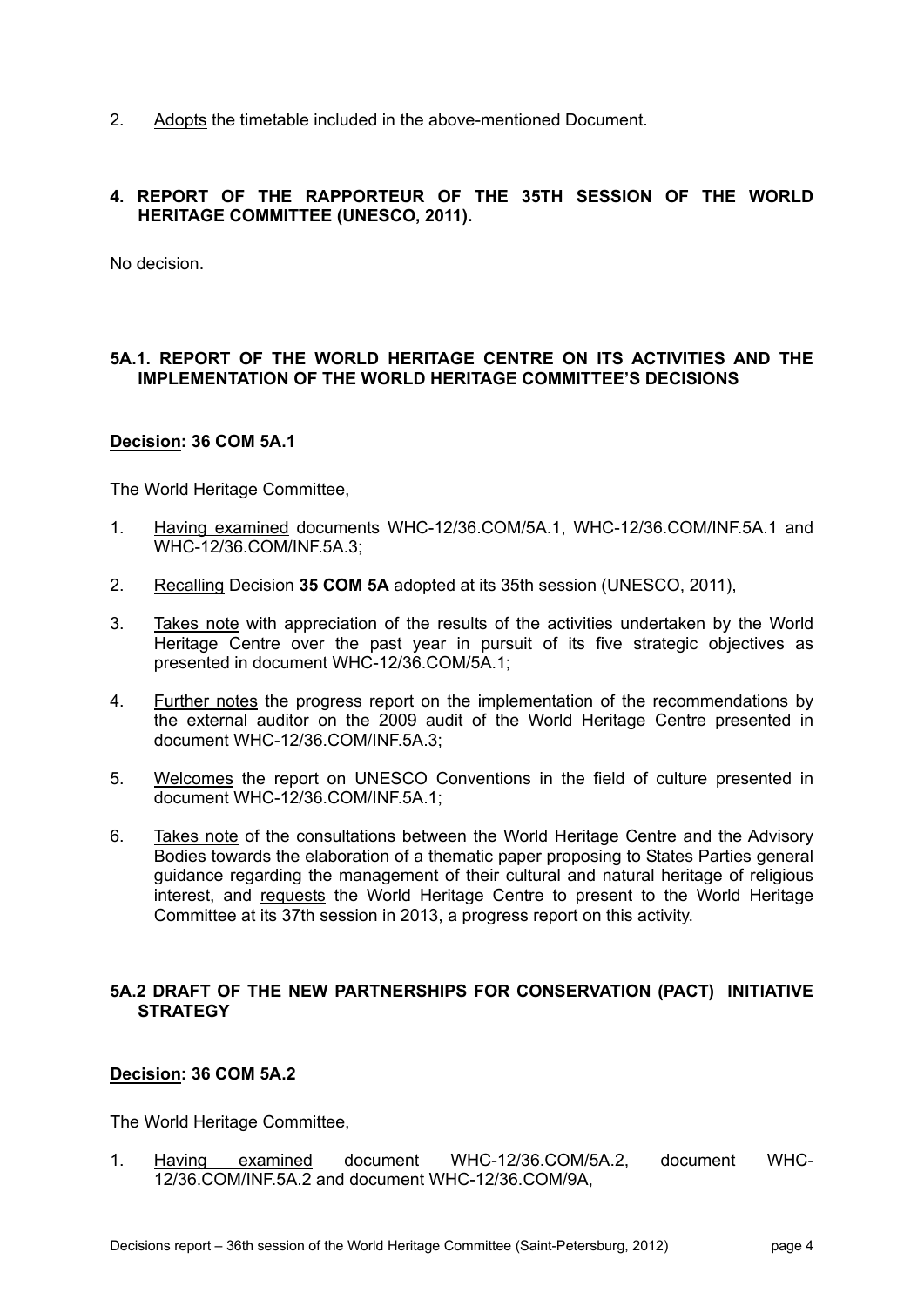- 2. Recalling Decisions **34 COM 5A** and Decision **35 COM 5A** respectively,
- 3. Also recalling Resolution **18 GA 8** adopted by the 18th General Assembly of States Parties to the *Convention* by which the recommendations of the External Auditor on the Partnership for Conservation Initiative (PACT) were endorsed,
- 4. Considering that the open-ended working group in charge of producing an implementation plan for the recommendations of the External Auditor will be meeting prior to the 37th session of the Committee to discuss the recommendations on the PACT Initiative,
- 5. Mindful that the UNESCO's Policy Framework for Strategic Partnerships will be presented for consideration to the Executive Board at its 190th session,
- 6. Takes note of the proposed strategy to improve the development of partnerships for World Heritage with the private sector, their implementation and their evaluation through adequate tools and guidelines, as contained in document WHC-12/36.COM/5A.2;
- 7. Requests the World Heritage Centre to present, at its 37th session, a revised PACT Initiative strategy that takes into account:
	- a) the Plan of Action proposed by the open-ended working group on the recommendations of the External Auditor concerning PACT,
	- b) the decision adopted during the 190th Executive Board session regarding the Organization's Framework for Strategic Partnerships,
	- c) the debates of the 36th session of the Committee;
- 8. Requests the World Heritage Centre to continue to keep it informed with regard to the partnerships in an analytical manner.

#### **5B. REPORTS OF THE ADVISORY BODIES**

#### **Decision: 36 COM 5B**

- 1. Having examined document WHC-12/36.COM/5B,
- 2. Recalling Decision **35 COM 5B** adopted at its 35th session (UNESCO, 2011),
- 3. Takes note of the reports of the Advisory Bodies (ICCROM, ICOMOS and IUCN) on their activities and expresses its gratitude for the efforts undertaken;
- 4. Welcomes the harmonization of the reports by the Advisory Bodies and the comments on the progress made and gaps identified for the implementation of the *Convention*.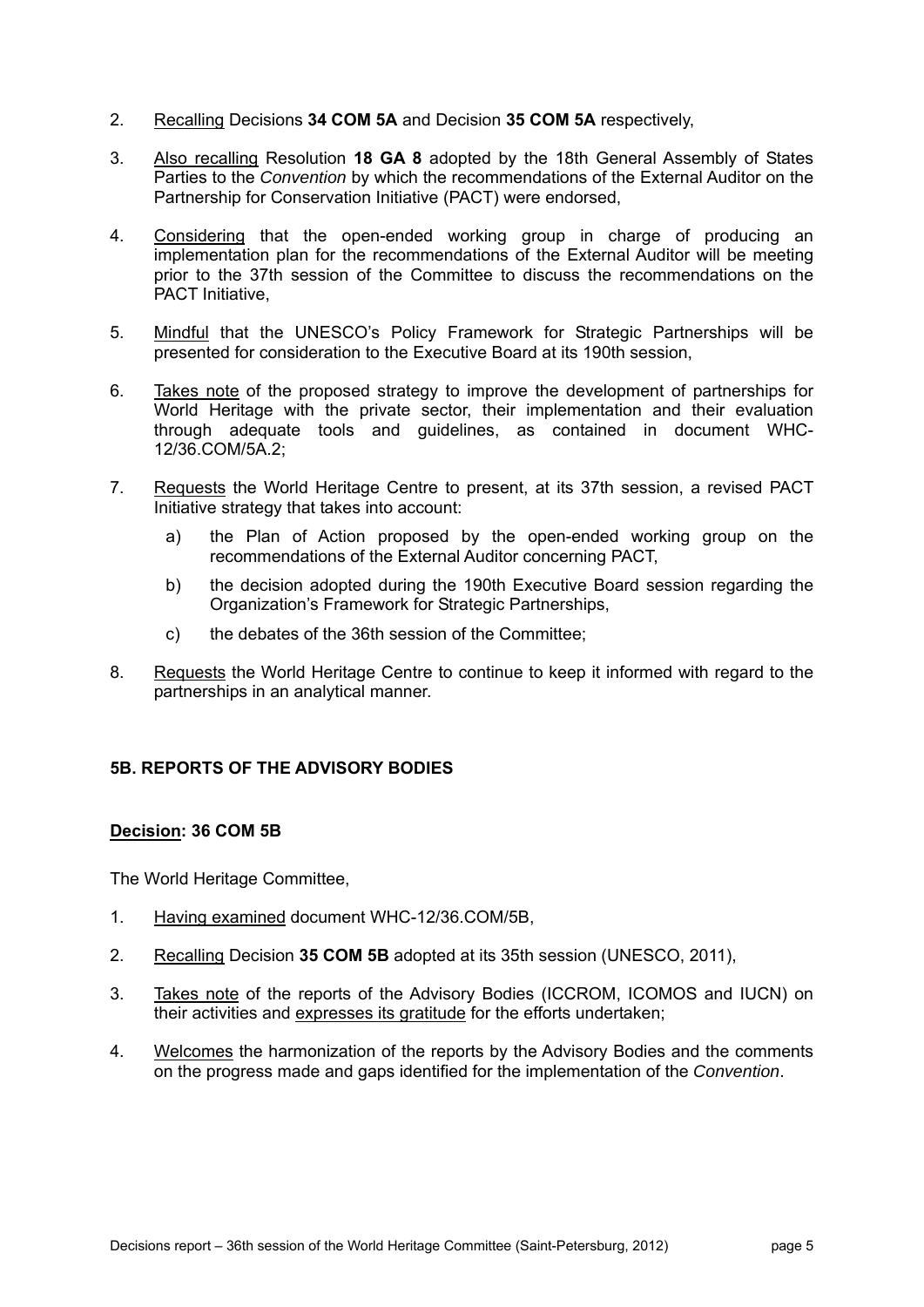#### **5C. WORLD HERITAGE CONVENTION AND SUSTAINABLE DEVELOPMENT**

#### **Decision: 36 COM 5C**

The World Heritage Committee,

- 1. Having examined document WHC-12/36.COM/5C**,**
- 2. Recalling Decisions **33 COM 14A.2**, **34 COM 5D** and **35 COM 5E** adopted at its 33rd (Seville, 2009), 34th (Brasilia, 2010) and 35th (Paris, 2011) sessions respectively,
- 3. Welcomes the outcome of the Consultative Meeting on World Heritage and Sustainable Development held in Ouro Preto (Brazil) from 5 to 8 February 2012, takes note of its recommended actions and thanks the State Party of Brazil for having generously hosted this event;
- 4. Recognizing that the conservation of cultural and natural heritage is of critical importance for the achievement of sustainable development in its various dimensions at global and local levels, recommends that, in full consistency with the *Convention*'s primary objectives, the processes of the *Convention* should seek to appropriately integrate a sustainable development perspective to realize the full benefits of heritage to society, and the benefits of sustainable development approaches to the enhanced protection and conservation of heritage;
- 5. Requests the World Heritage Centre, with the support of the Advisory Bodies to convene a small expert working group to develop, within a year, a proposal for a policy on the integration of sustainable development into the processes of the *World Heritage Convention*, for possible inclusion in the future Policy Guidelines document. This policy should take into consideration the outcomes of the Ouro Preto Meeting, of other meetings that are taking place in the anniversary year across the world and of the Rio + 20 Conference, as well as integrate the relevant reflection from previous and ongoing discussions on related topics, in connection with the UNESCO initiative to promote the role of culture in development;
- 6. Further requests the interested States Parties to consider provision of extrabudgetary resources to enable the implementation of this and the other actions recommended by the Ouro Preto Meeting;
- 7. Also requests, within available resources, the World Heritage Centre to submit a draft of the above-mentioned policy and a report on the progress made in the implementation of other actions recommended by the Paraty and Ouro Preto meetings, for examination by the Committee no later than at its 38th session in 2014.

#### **5D. REPORT ON THE WORLD HERITAGE THEMATIC PROGRAMMES**

#### **Decision: 36 COM 5D**

The World Heritage Committee,

1. Having examined document WHC-12/36.COM/5D**,**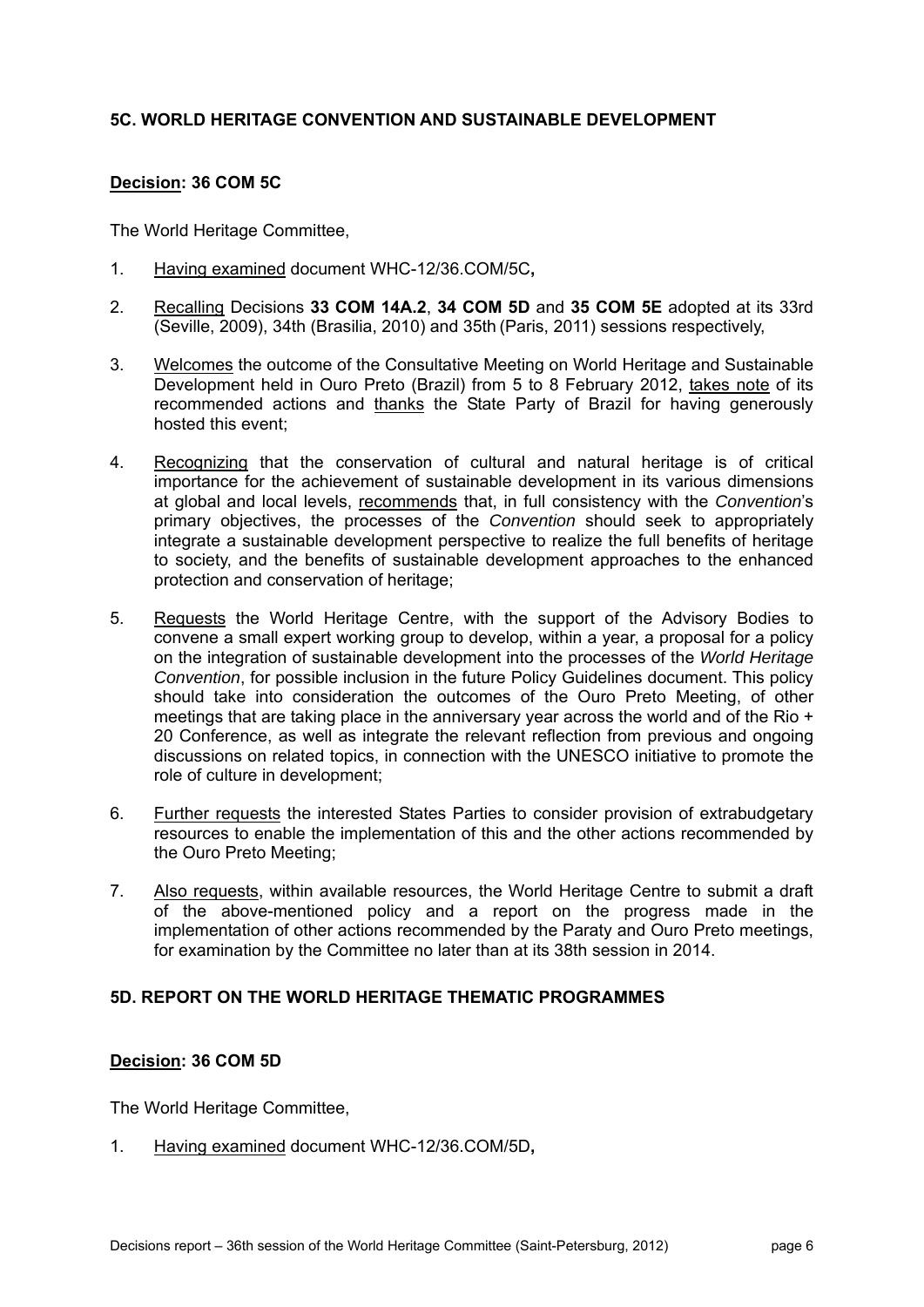- 2. Recalling Decisions **32 COM 10**, **32 COM 10A** and **34 COM 5F.1** adopted at its 32nd (Quebec City, 2008) and 34th (Brasilia, 2010) sessions respectively,
- 3. Welcomes the progress report made on the implementation of the World Heritage Thematic Programmes;
- 4. Requests the World Heritage Centre, in collaboration with the Advisory Bodies, and with the support of interested States Parties to continue its efforts to implement the activities foreseen under each of these programmes in 2012-2013;
- 5. Expresses its appreciation to the Government of Spain for its financial commitment and support given by other States Parties to the programme Human Evolution: Adaptations, Dispersals and Social Developments (HEADS) and encourages the development of the category 2 Centre for Rock Art in Spain to enhance fruitful international cooperation in rock art research, conservation and management;
- 6. Further requests States Parties, site managers and research institutions in the Africa Region to strengthen collaboration in support of human evolution-related research, conservation and awareness-raising activities and in pursuance to the activities which have taken place in the framework of HEADS in the Region;
- 7. Also welcomes financial and technical support provided by States Parties and the International Astronomical Union for Thematic Initiative **"**Astronomy and World Heritage", since 2003 and also encourages cooperation between the UNESCO World Heritage Centre, specialized agencies and relevant interdisciplinary scientific initiatives towards the elaboration of a Global Thematic Study on Heritage of Science and Technology, including studies and research on technological heritage connected with space exploration;
- 8. Further encourages States Parties, international organizations and other donors to contribute to the thematic programmes and initiative and also requests an updated report on Thematic Programmes to the World Heritage Committee at its 38th session in 2014.

#### **5E. WORLD HERITAGE TOURISM PROGRAMME**

#### **Decision: 36 COM 5E**

- 1. Having examined document WHC-12/36.COM/5E,
- 2. Recalling Decision **34 COM 5F.2** adopted at its 34th session (Brasilia, 2010),
- 3. Welcomes the finalization of the new and inclusive Programme on World Heritage and Sustainable Tourism and notes with appreciation the participatory process for its development, objectives and approach towards implementation;
- 4. Also welcomes the contribution of the Steering Group comprised of States Parties representatives from the UNESCO Electoral Groups, the World Heritage Centre, the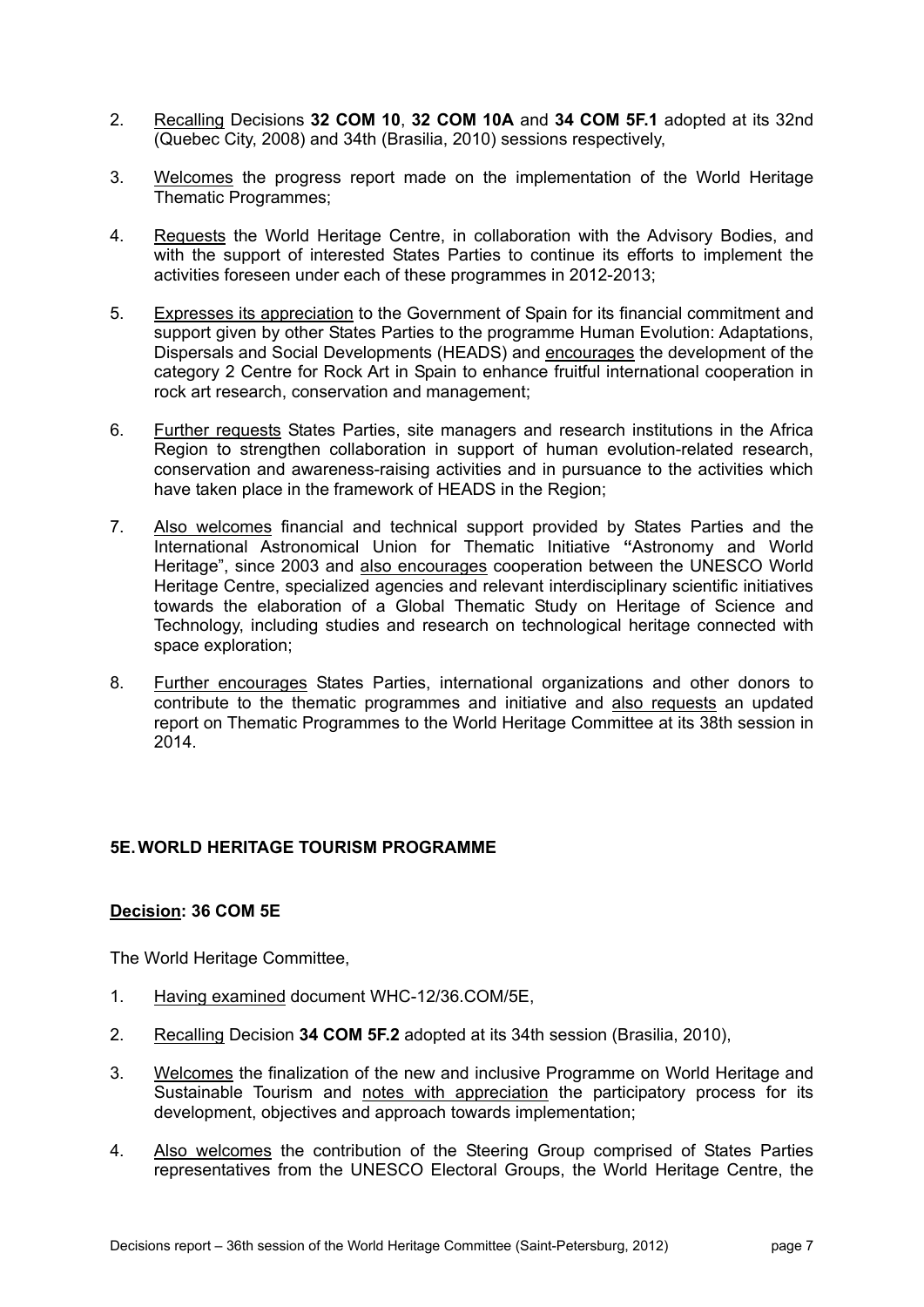Advisory Bodies (IUCN, ICOMOS, ICCROM), Switzerland and the United Nations World Tourism Organisation (UNWTO) in the elaboration of the Programme;

- 5. Thanks the Government of Switzerland, the United Nations Foundation and the Nordic World Heritage Foundation for their technical and financial support to the elaboration of the Programme;
- 6. Notes with appreciation the contribution provided by the States Parties and other consulted stakeholders during the consultation phase of the Programme;
- 7. Takes note of the results of the Expert Meeting in Sils/Engadin (Switzerland), from 18 to 22 October 2011 contributing to the Programme, and further thanks the Government of Switzerland for hosting the Expert Meeting;
- 8. Adopts the World Heritage and Sustainable Tourism Programme;
- 9. Requests the World Heritage Centre to refine the Draft Action Plan 2013-2015 in an Annex to the present document and to implement the Programme with a Steering Group comprised of representatives of the UNESCO Electoral Groups, donor agencies, the Advisory Bodies, UNWTO and in collaboration with interested stakeholders;
- 10. Notes that financial resources for the coordination and implementation of the Programme do not exist and also requests States Parties to support the implementation of the World Heritage and Sustainable Tourism Programme;
- 11. Further requests the World Heritage Centre to report biennially on the progress of the implementation of the Programme;
- 12. Notes with appreciation the launch of the Programme foreseen at the 40th Anniversary of the *World Heritage Convention* event in Kyoto, Japan, in November 2012.

#### **6. PROGRESS REPORT ON THE WORLD HERITAGE RELATED CATEGORY 2 CENTRES**

#### **Decision: 36 COM 6**

- 1. Having examined document WHC-12/36.COM/6,
- 2. Recalling Decisions **34 COM 9C** and **35 COM 6** adopted at its 34th session (Brasilia, 2010) and 35th session (Paris, 2011) respectively,
- 3. Welcomes the establishment of two new category 2 centres related to World Heritage in Spain and Italy, as well as the progress made by all category 2 centres towards the establishment of their system of governance and the implementation of their activities;
- 4. Thanks the International Research Centre on the Economics of Culture and World Heritage Studies (Turin, Italy) for having hosted the second annual coordination meeting of category 2 centres related to World Heritage;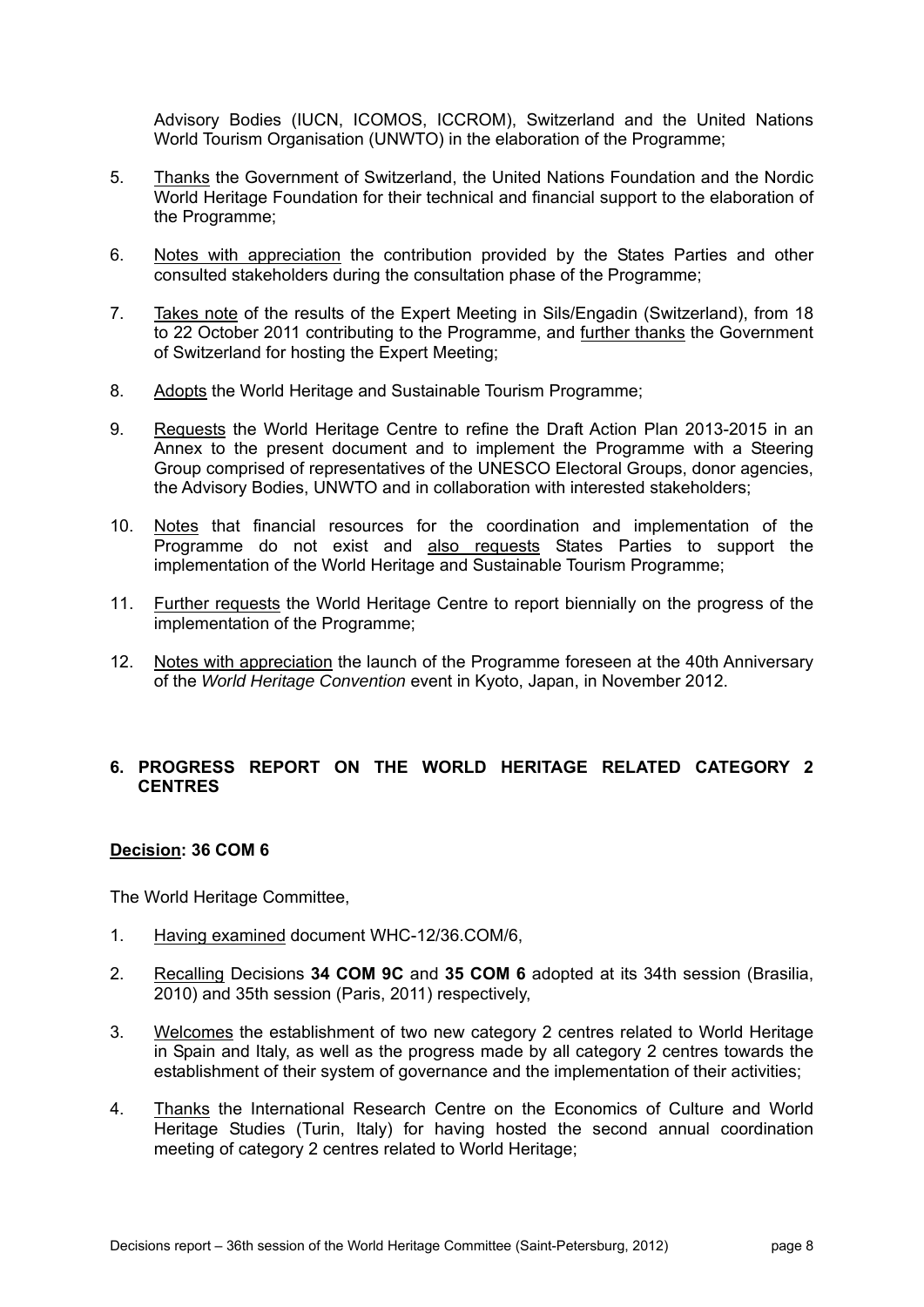- 5. Requests all category 2 centres related to World Heritage to ensure that their strategies, programmes and activities are directly contributing to the goals and objectives of the World Heritage Strategy for Capacity-Building and in general to actions agreed in the framework of World Heritage statutory processes at global and regional levels, notably those resulting from decisions by the World Heritage Committee, by the General Assembly of States Parties and from the outcomes of periodic reporting exercises;
- 6. Further requests the World Heritage Centre to submit a progress report on the activities of the category 2 centres related to World Heritage for examination by the Committee at its 37th session in 2013.

#### **7. STATE OF CONSERVATION OF WORLD HERITAGE PROPERTIES**

#### **7A. STATE OF CONSERVATION OF THE PROPERTIES INSCRIBED ON THE LIST OF WORLD HERITAGE IN DANGER**

#### **NATURAL PROPERTIES**

#### **AFRICA**

#### **1. Manovo Gounda St. Floris National Park (Central African Republic) (N 475)**

#### **Decision: 36 COM 7A.1**

- 1. Having examined Document WHC-12/36.COM/7A,
- 2. Recalling Decision **35 COM 7A.1**, adopted at its 35th session (UNESCO, 2011),
- 3. Thanks the State Party for the confirmation of its political willingness to restore the property, but notes the absence of concrete information in the State Party report, on the implementation of the corrective measures and their impact on the safeguarding of the property;
- 4. Expresses its strong concern regarding the continuation of insecurity problems in the property due to the collateral effects of the Darfour conflict in Sudan, but also the recent positioning of the Ugandan rebels of the "Lord Resistance Army" (LRA);
- 5. Reiterates its extreme concern with regard to the probable disappearance of almost all the flagship species of large mammals in the property due to poaching and the impact of transhumance cattle, which could bring to question the Outstanding Universal Value for which the property was inscribed;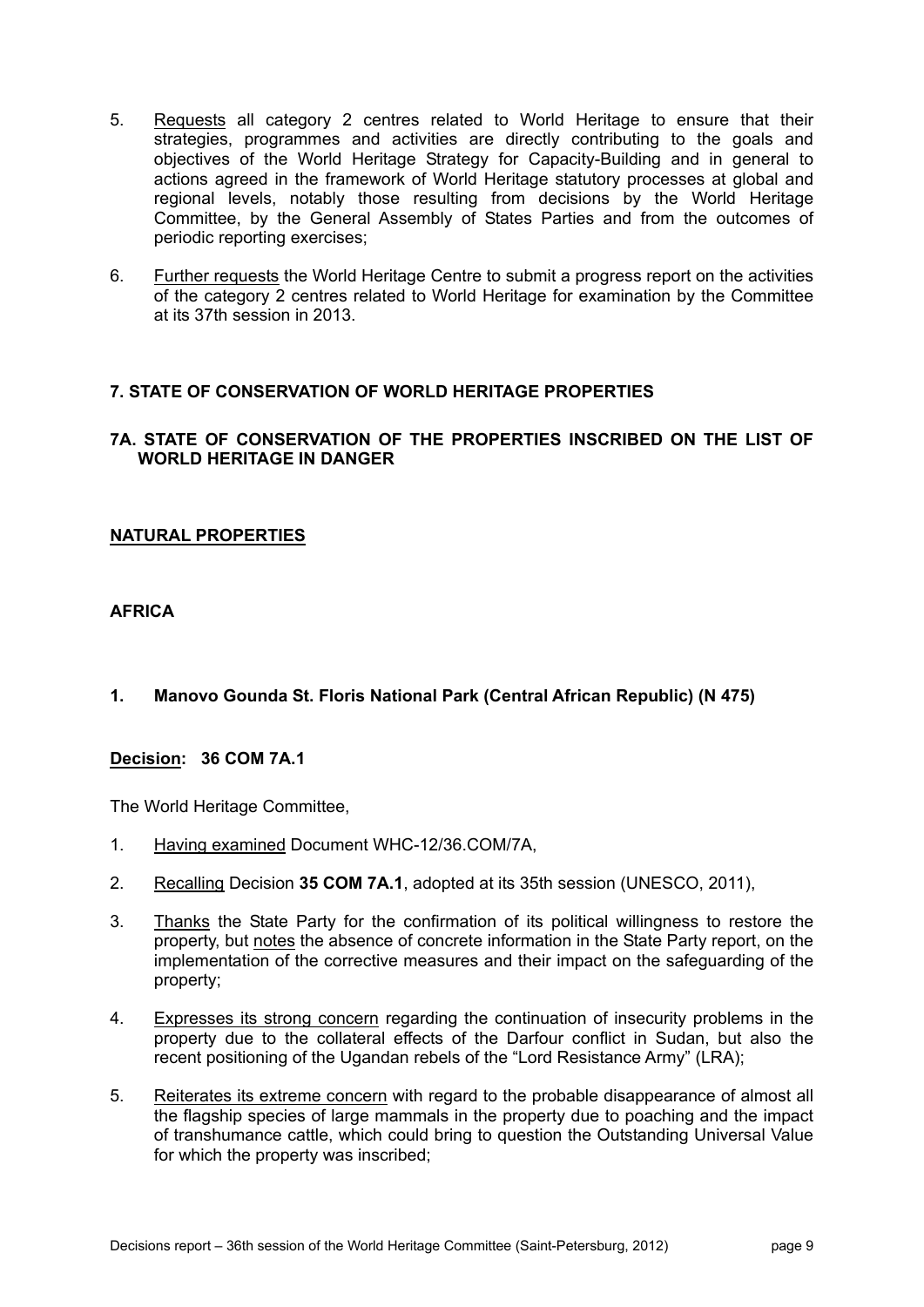- 6. Takes note of the fact that there remains a potential, but a very fragile one, for regeneration of the populations of wildlife from the relic pockets of biodiversity adjacent to the property;
- 7. Strongly urges the State Party to prepare an emergency action plan based on the corrective measures adopted by the Committee at its 33rd session (Seville, 2009) and the orientations described in the conclusion of the present report;
- 8. Warmly welcomes the request for International Assistance to organize a workshop to develop an action plan and considers that the workshop should discuss the feasibility of regenerating the Outstanding Universal Value of the property under the present conditions of insecurity and should be urgently organized in cooperation with the World Heritage Centre and IUCN;
- 9. Calls upon the States Parties of Chad and Sudan to cooperate in the preparation of a common conservation strategy, combat poaching and the management of transhumance;
- 10. Requests the State Party to submit to the World Heritage Centre, by **1 February 2013**, a detailed report on the results of the workshop and preparation, funding and implementation of the management emergency plan for the safeguarding of the Outstanding Universal Value of the property, as well as a report on the implementation of the corrective measures adopted, for examination by the World Heritage Committee at its 37th session in 2013;
- 11. Decides to continue to apply the Reinforced monitoring mechanism to the property;
- 12. **Also decides to retain the Manovo-Gounda St Floris National Park (Central African Republic) on the List of World Heritage in Danger.**
- **2. Comoé National Park (Côte d'Ivoire) (N 227)**

#### **Decision: 36 COM 7A.2**

- 1. Having examined Document WHC-12/36.COM/7A,
- 2. Recalling Decision **35 COM 7A.2,** adopted at its 35th session (UNESCO, 2011),
- 3. Notes with satisfaction the normalisation of the socio-political situation of the country and the restoration of State authority over the property as reported by the State Party;
- 4. Reiterates its utmost concern that the Outstanding Universal Value of the property appears to be seriously compromised and considers that a census of the populations of key species and indications of poaching and other threats such as the straying of cattle and agricultural encroachment is necessary to assess the status of Outstanding Universal Value of the property;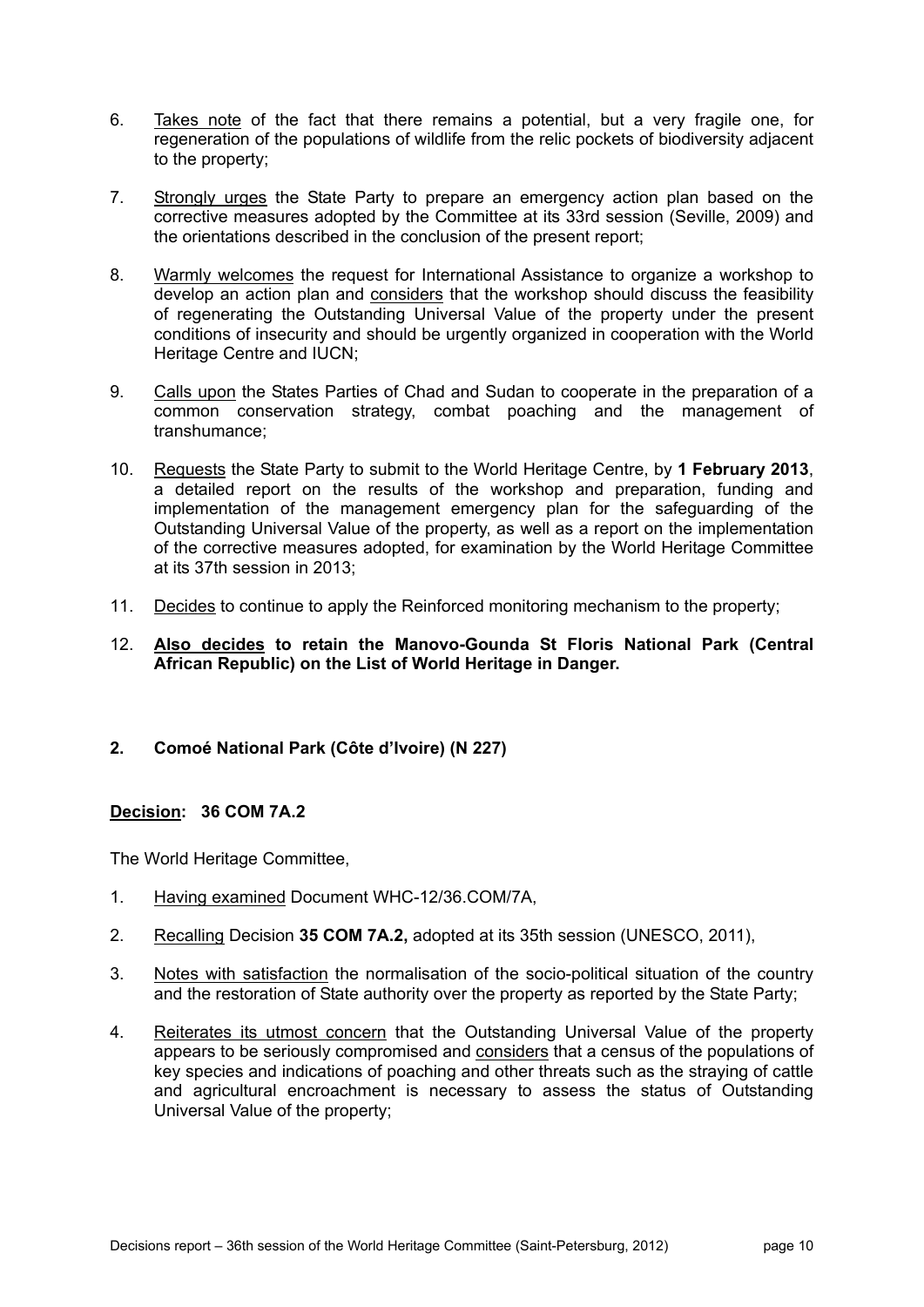- 5. Requests the State Party, with the support from IUCN, to develop a three-year project to rehabilitate the property with clear and achievable goals, and encourages the State Party to mobilize the necessary funds for its implementation;
- 6. Appeals to the international community and donors to support the implementation of the requested rehabilitation project;
- 7. Urges the State Party to strengthen efforts to implement the corrective measures, in particular by strengthening surveillance to eliminate poaching, as well as evacuating livestock and agricultural encroachment on the property, to restore wildlife and flora within the property;
- 8. Also requests the State Party to invite an IUCN mission to assess the state of conservation and the status of Outstanding Universal Value, update the corrective measures which will form the basis of the rehabilitation project and develop a proposal for the Desired state of conservation for the removal of the property from the List of World Heritage in Danger;
- 9. Reiterates its request to the State Party to officially confirm that no mining exploration license covering the property has been granted;
- 10. Further rquests the State Party to submit to the World Heritage Centre, by **1 February 2013,** a detailed report on the state of conservation of the property, on the results of the inventory of March 2012, on the implementation of the revised corrective measures, and on the mining issue, for examination by the World Heritage Committee at its 37th session in 2013;
- 11. **Decides to retain Comoé National Park (Cote d'Ivoire) on the List of World Heritage in Danger**.
- **3. Mount Nimba Strict Nature Reserve (Côte d'Ivoire/Guinea) (N 155 bis)**

#### **Decision: 36 COM 7A.3**

- 1. Having examined Document WHC-12/36.COM/7A.Add,
- 2. Recalling Decision **35 COM 7A.3**, adopted at its 35th session (UNESCO, 2011),
- 3. Regrets that the State Party of Guinea did not submit a conservation report on the property as requested by the World Heritage Committee at its 35th session, making it impossible to assess the progress of the implementation of corrective measures;
- 4. Welcomes with satisfaction the dynamics of trans-boundary management of the property as practised by the State Parties of Guinea, Côte d'Ivoire and Liberia, and reiterates its request to the State Parties of Guinea and Côte d'Ivoire to concretise this commitment to joint management of the property by implementing a common strategy for management and joint monitoring of Mount Nimba;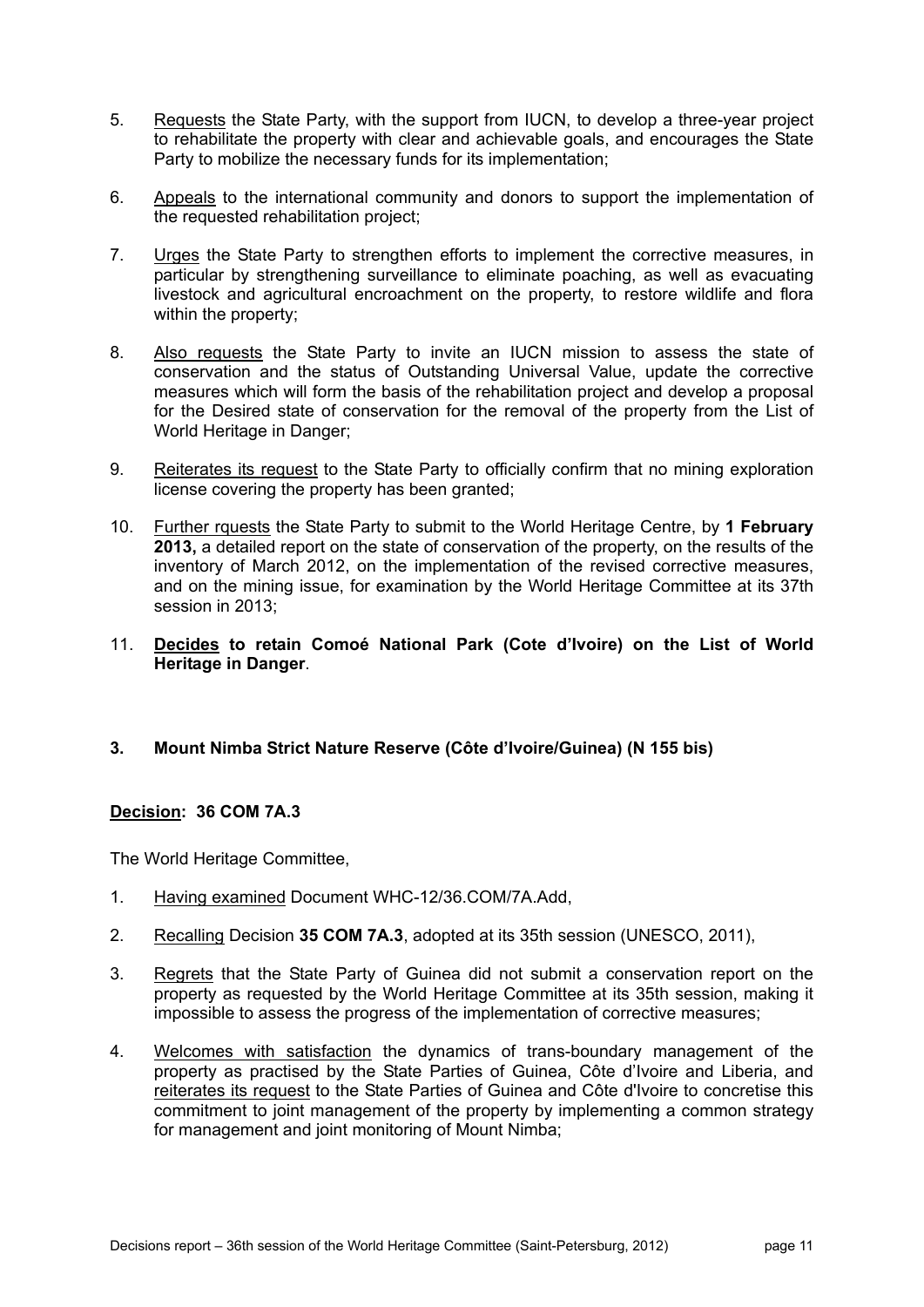- 5. Notes with satisfaction the stabilization of the socio-political situation in Côte d'Ivoire and requests the State Party of Côte d'Ivoire to urgently ensure a presence on the property, resume the monitoring operations and reoccupy the bases closest to the site at Kouan-Houlé and Yéalé;
- 6. Notes the start of the implementation of the Environmental and Social Impact Assessment (ESIA) by the Iron Ore Mining Company of Guinea and reiterates its request that the study be conducted in accordance with the highest international standards, and that it should quantify the potential impact of proposed mining on the property, in close consultation with all stakeholders, and to submit to the World Heritage Committee, any intermediate result;
- 7. Requests the State Parties of Guinea and Côte d'Ivoire to intensify their efforts to implement corrective measures, especially strengthening of surveillance;
- 8. Also requests the State Party of Liberia to submit to the World Heritage Centre the ESIA of the potential Arcelor Mittal mining project in Liberia, situated 20 kms from the property, and which could have negative effects on the Outstanding Universal Value of the property;
- 9. Further requests the State Parties of Guinea and Côte d'Ivoire to invite a joint World Heritage Centre / IUCN mission to assess the state of conservation of the property, update the corrective measures and propose a timetable for their implementation, develop a proposal for the Desired State of Conservation in view of the removal of the property from the List of World Heritage in Danger, and evaluate the progress of the ESIA by the Iron Ore Mining Company of Guinea;
- 10. Further requests both States Parties to submit to the World Heritage Centre, by **1 February 2013**, a detailed report on the state of conservation of the property and on progress in implementing corrective measures and other recommendations of the 2007 and 2008 missions, and on the progress of the ESIA by the the Iron Ore Mining Company of Guinea, for examination by the World Heritage Committee at its 37th session in 2013;
- 11. **Decides to retain the Mount Nimba Strict Nature Reserve (Côte d'Ivoire and Guinea) on the List of World Heritage in Danger.**

#### **4. Virunga National Park (Democratic Republic of the Congo) (N 63)**

#### **Decision: 36 COM 7A.4**

- 1. Having examined Document WHC-12/36.COM/7A.Add,
- 2. Recalling Decision **35 COM 7A.4**, adopted at its 35th session (UNESCO, 2011),
- 3. Extends its deepest condolences to the families of guards killed during operations conducted to protect the property, since its last session;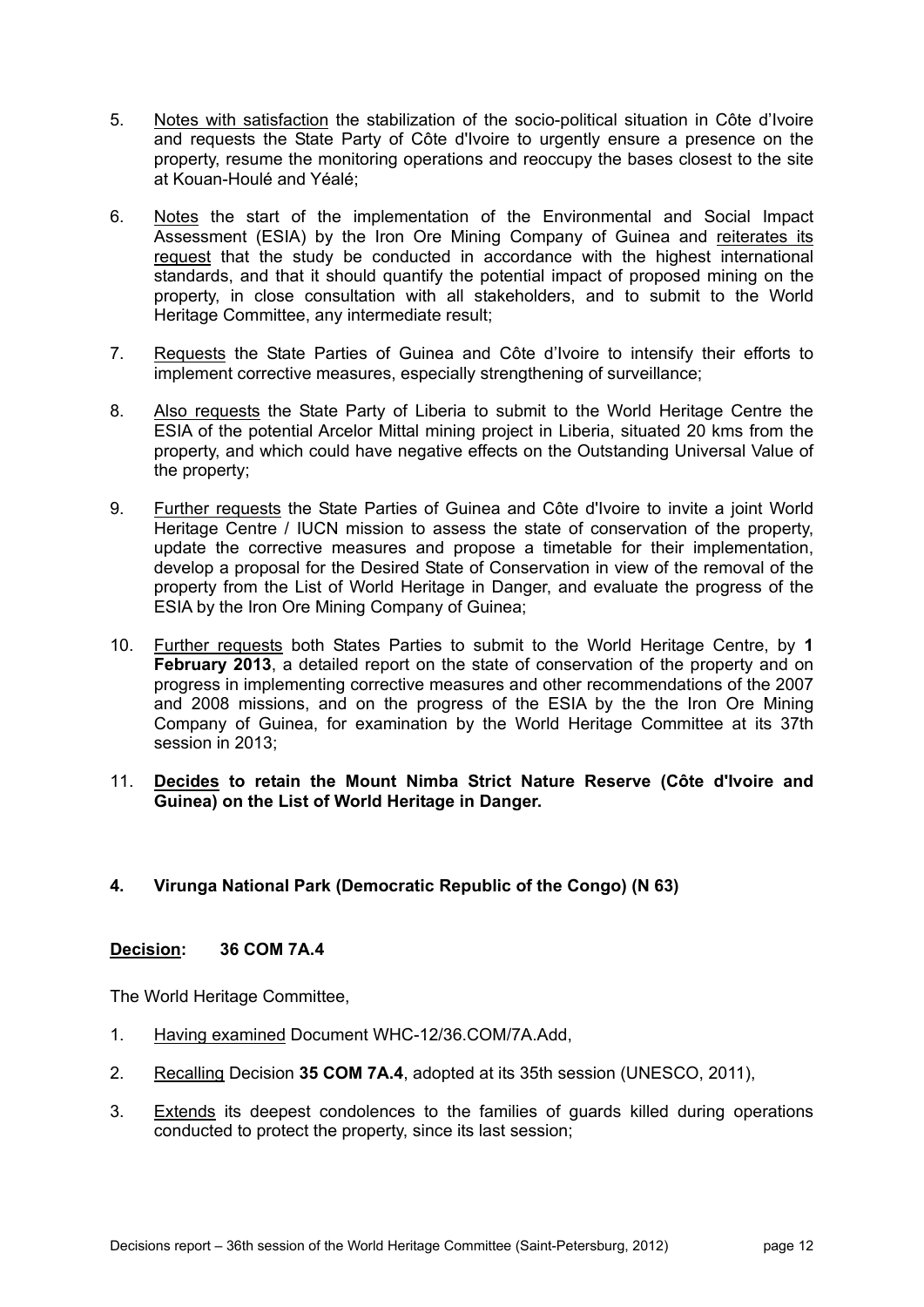- 4. Welcomes with satisfaction the significant progress reported by the State Party in the implementation of certain corrective measures, including the resumption of control of 80% of the Park, despite the persistence of pockets of militias in the Park, diminishment of the carbonization problem, the measures taken against encroachment at Lubiliha and the creation of forums for dialogue with the communities to resolve important conflicts;
- 5. Expresses its deep concern over the granting of a Certificate of Environmental Acceptability for an aeromagnetic and aerogravimetric data gathering campaign, which appears to contradict the Government's decision announced at the 35th session of the Committee to suspend petroleum exploration pending completion of the strategic environmental assessment;
- 6. Reiterates its request to the State Party to revise its authorizations and not to grant new authorizations for petroleum and mining exploration and exploitation within the property boundaries and recalls its position on the incompatibility of petroleum and mining exploration and exploitation with World Heritage status;
- 7. Appeals to the TOTAL and SOCO companies to adhere to commitments already made by Shell and ICMM not to undertake petroleum and mining exploration or exploitation within World Heritage properties;
- 8. Notes that the TOTAL company, in conformity with its current policy of non-exploration of the protected areas of the park, has not undertaken any petroleum or mining exploration or exploitation within the World Heritage properties, and *invites* it to formally commit to this policy;
- 9. Requests States Parties to the *Convention* to make every effort to ensure that petroleum and mining companies in their territory cause no damage the World Heritage properties, in accordance with Article 6 of the *Convention*;
- 10. Notes that the report of the State Party refers to an unquantified increase in the numbers of wildlife in some areas of the Park, and considers that it will take time to restore these populations, given that the numbers of most species of large mammals of the plains have been reduced by 50% to 96% since the inscription of the property;
- 11. Also requests the State Party to undertake aerial surveys of key species to confirm these positive trends and monitor indicators established for the Desired State of Conservation for removing the property from the List of World Heritage in Danger;
- 12. Urges the State Party to continue the implementation of the corrective measures decided by the Committee at its 35th session (UNESCO, 2011) in accordance with the commitments in the Kinshasa Declaration to rehabilitate the Outstanding Universal Value of the property;
- 13. Further requests the State Party to submit to the World Heritage Centre, by **1 February 2013**, a detailed and quantified report on the conservation status of the property and on progress in implementing corrective measures, for examination by the World Heritage Committee at its 37th session in 2013;
- 14. Decides to continue the application of the Reinforced Monitoring Mechanism;
- 15. **Also decides to retain Virunga National Park (Democratic Republic of the Congo) on the List of World Heritage in Danger.**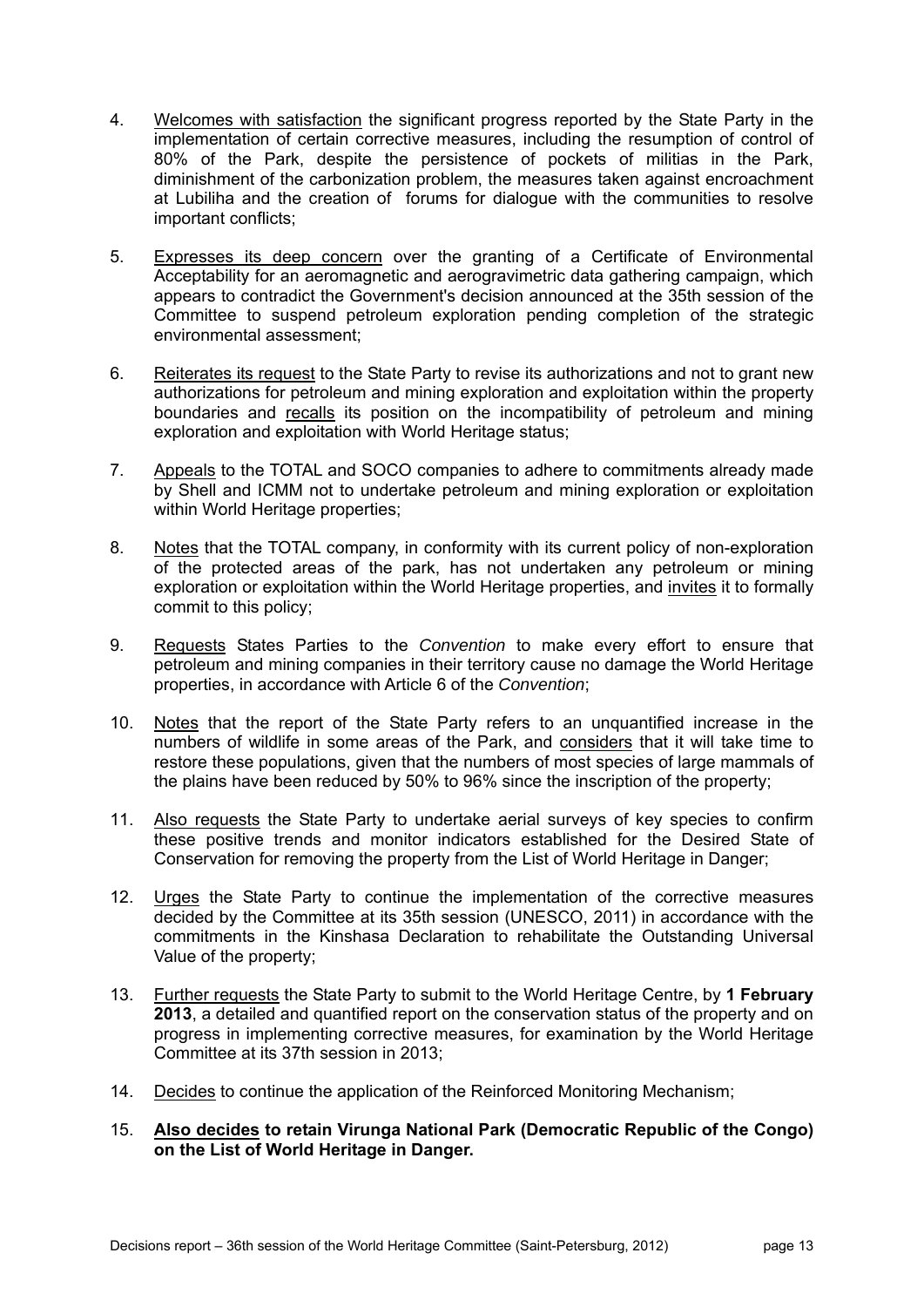#### **5. Kahuzi-Biega National Park (Democratic Republic of the Congo) (N 137)**

#### **Decision: 36 COM 7A.5**

- 1. Having examined Document WHC-12/36.COM/7A,
- 2. Recalls Decision **35 COM 7A.5**, adopted at its 35th session (UNESCO, 2011),
- 3. Welcomes with satisfaction the important progress reported by the State Party in the implementation of some corrective measures, notably the evacuation of the armed groups from the property and the increase in the area of surveillance, the closure of a large number of artisanal mining operations in the property and the resolution of illegal occupations in Bitale;
- 4. Notes with concern the absence of progress accomplished concerning the cancellation by the Government of land rights illegally granted in the property by the Land Titles and Cadastre Service as well as the mining concessions encroaching on the property granted by the Mining Cadastre;
- 5. Strongly urges the State Party to initiate a dialogue at the political level with the services of the State (Ministry responsible for the Cadastre and Land rights, Ministry for Mines, Provincial authorities) to reinforce efforts for the implementation of the updated corrective measures adopted by the World Heritage Committee at its 34th session (Brasilia, 2010), and particularly the immediate cancellation by the Government of land rights illegally granted in the property as well as mining concessions encroaching on the property, in conformity with the commitments undertaken in the Kinshasa Declaration;
- 6. Takes note of ongoing discussions with concerned populations on the zoning of the property and requests the State Party to ensure that the identified zoning options guarantee the conservation of the Outstanding Universal Value of the property and that they are submitted for consideration to the World Heritage Committee before any final decision is made;
- 7. Reiterates its request to the State Party to carry out as soon as possible a survey of the main populations of wildlife in the lowland sectors of the property to enable an assessment of the state of the Outstanding Universal Value and establishment of a timetable for the rehabilitation of the property;
- 8. Also requests the State Party to submit to the World Heritage Centre by **1 February 2013**, a report on the state of conservation of the property, including an updated situation of the mining concessions and land rights granted on the territory of the property, progress accomplished in the resolution of the problem of illegal occupation of the ecological corridor and in the implementation of the corrective measures, for examination by the World Heritage Committee at its 37th session in 2013;
- 9. Decides to maintain the Reinforced monitoring mechanism for the property;
- 10. **Also decides to retain the Kahuzi-Biega National Park (Democratic Republic of the Congo) on the List of World Heritage in Danger.**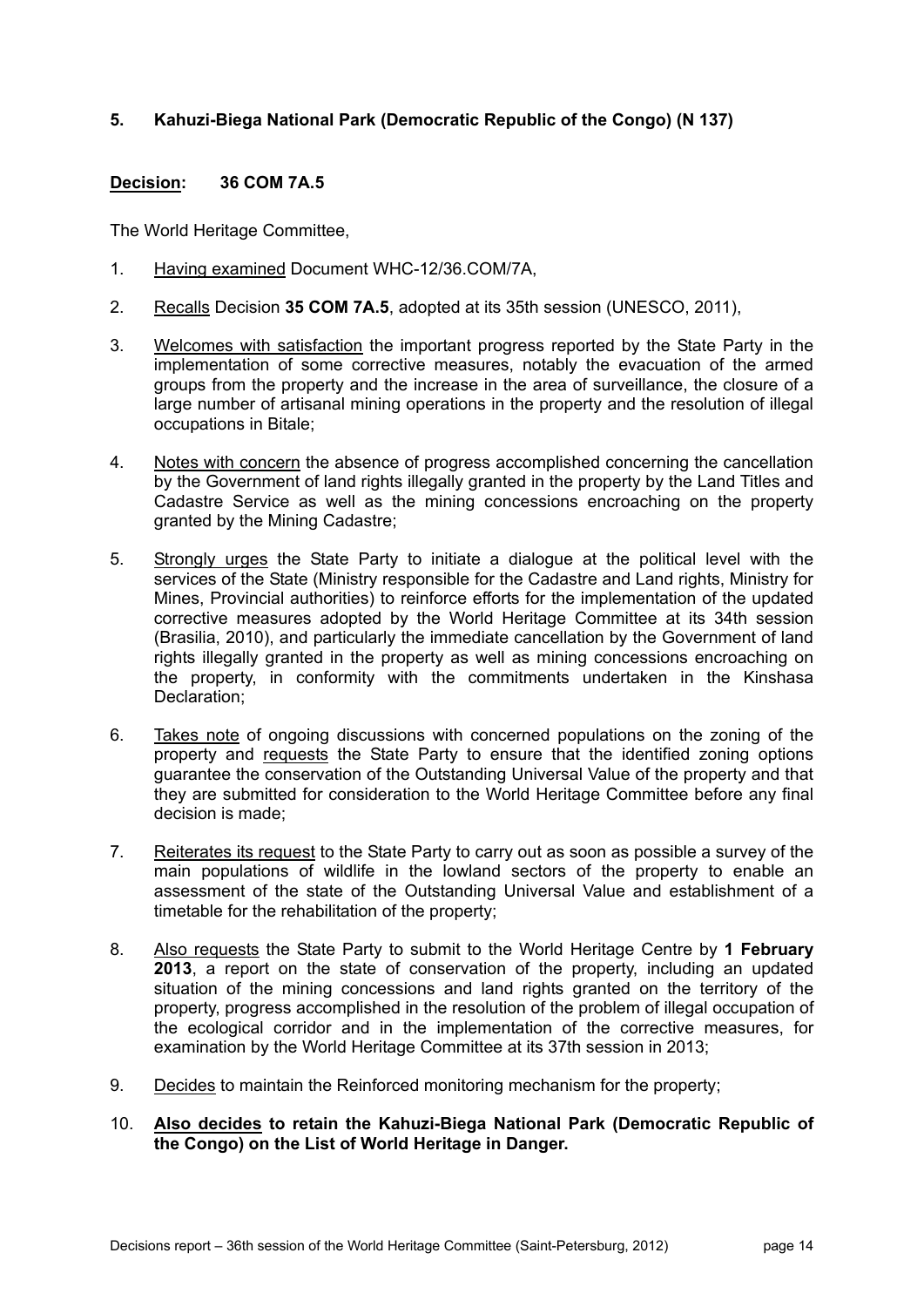#### **6. Garamba National Park (Democratic Republic of the Congo) (N 136)**

#### **Decision: 36 COM 7A.6**

- 1. Having examined Document WHC-12/36.COM/7A,
- 2. Recalling Decision **35 COM 7A.6**, adopted at its 35th session (UNESCO, 2011),
- 3. Notes with satisfaction the progress in the implementation of the corrective measures but requests the State Party to provide a more detailed and quantitative report to enable the Committee to assess the reported progress;
- 4. Regrets that the persistence of pockets of armed groups continue to render difficult the management of the property and especially the anti-poaching efforts, and that the lack of mapping equipment continues to cause important risks to the guards when on patrol;
- 5. Recalls the commitments undertaken by the Congolese Government in the Kinshasa Declaration of January 2011, notably to reinforce the operational capacities of the ICCN, and also requests that mapping equipment for surveillance activities be made available;
- 6. Reiterates its concern regarding the probable extinction of the Northern White Rhinoceros in the Democratic Republic of the Congo (DRC), and considers that, unless there is proof that the sub-species still survives in the DRC, the State Party should consider other options for the conservation of the animals remaining in Kenya in consultation with the African Rhino Specialist Group of the IUCN Species Survival Commission, with a view to the possible future reintroduction of the sub-species within the property, crossed or not with the southern white rhinoceros;
- 7. Further requests the State Party to continue its efforts to implement the corrective measures to rehabilitate the Outstanding Universal Value of the property;
- 8. Strongly urges the State Party to urgently carry out a survey of the large mammal populations to quantify the impact of the corrective measures on the rehabilitation of the Outstanding Universal Value and also requests the State Party, based on the results and in consultation with the World Heritage Centre and the Advisory Bodies, to finalize the Desired state of conservation for the removal of the property from the List of World Heritage in Danger and to update the required timetable, for examination by the World Heritage Committee at its 37th session in 2013;
- 9. Finally requests the State Party to submit to the World Heritage Centre by **1 February 2013,** a detailed report on the state of conservation of the property, including an update of progress accomplished in the implementation of the corrective measures, for examination by the World Heritage Committee at its 37th session in 2013;
- 10. Decides to continue the application of the reinforced monitoring mechanism for the property;
- 11. **Also decides to retain Garamba National Park (Democratic Republic of the Congo) on the List of World Heritage in Danger.**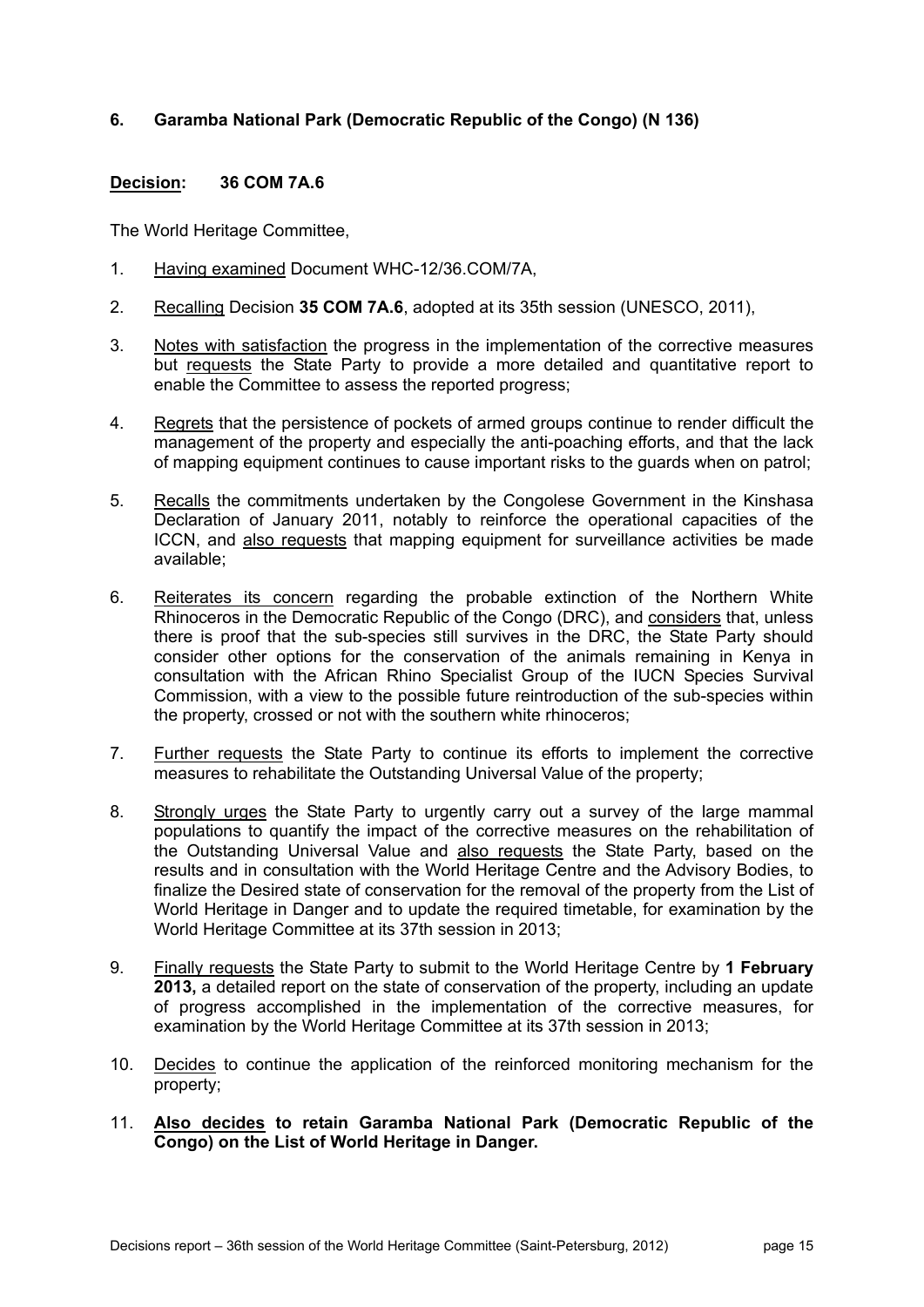#### **7. Salonga National Park (Democratic Republic of the Congo) (N 280)**

#### **Decision: 36 COM 7A.7**

- 1. Having examined Document WHC-12/36.COM/7A.Add,
- 2. Recalling Decision **35 COM 7A.7**, adopted at its 35th session (UNESCO, 2011),
- 3. Notes with satisfaction the recent progress in the security of the property and progress accomplished by the managers and their partners concerning the participatory management of the natural resources, notably the delineation of the property;
- 4. Expresses its deep concern regarding the conclusion of the reactive monitoring mission that the Outstanding Universal Value of the property, although intact, has further deteriorated since the 2007 reactive monitoring mission with erosion of biodiversity and questioning of the integrity of the property;
- 5. Requests the State Party for detailed information on the oil exploration and exploitation projects in the central basin that risk to overlap the property and recalls its established position on the incompatibility of oil exploration and exploitation with World Heritage status;
- 6. Urgently requests the State Party to implement the corrective measures, as updated by the joint World Heritage Centre/IUCN reactive monitoring mission of 2012 for the rehabilitation of the Outstanding Universal Value of the property:
	- a) Secure the property through the implementation of the third stage of 'Operation Bonobo' to eliminate the pockets of rebellion still present inside the property,
	- b) Revitalize the permanent consultation framework between the political, administrative and military provincial authorities of the four provinces concerned with the property to eliminate poaching in the Park by rapidly organizing a second meeting and establishing a monitoring mechanism for this consultation,
	- c) Revise, adapting to the current situation in the Park and implement the antipoaching strategy and ensure its monitoring by immediately establishing the monitoring of law enforcement through the daily use of the MIST programme,
	- d) Implement without delay the overall ecological monitoring of the whole Salonga National Park to collect updated data to orient the anti-poaching strategy and finalize the Management Plan,
	- e) Address the conflicts concerning the management of natural resources by accelerating the participatory delineation process of the non-natural boundaries of the Park and pursue the present formalization procedure for the fishing associations by establishing a zoning, creating restricted zones and reconsidering the land boundary granted locally for fishing,
	- f) Pursue the creation of an ecological continuum between the two sectors of the Park through participatory work for the orientation of this area and propose a listing status for this protected area and accompany this process with a simple Management Plan,
	- g) Conduct studies concerning the situation and ecological impact of the two communities established inside the Park, before taking any relocation decision;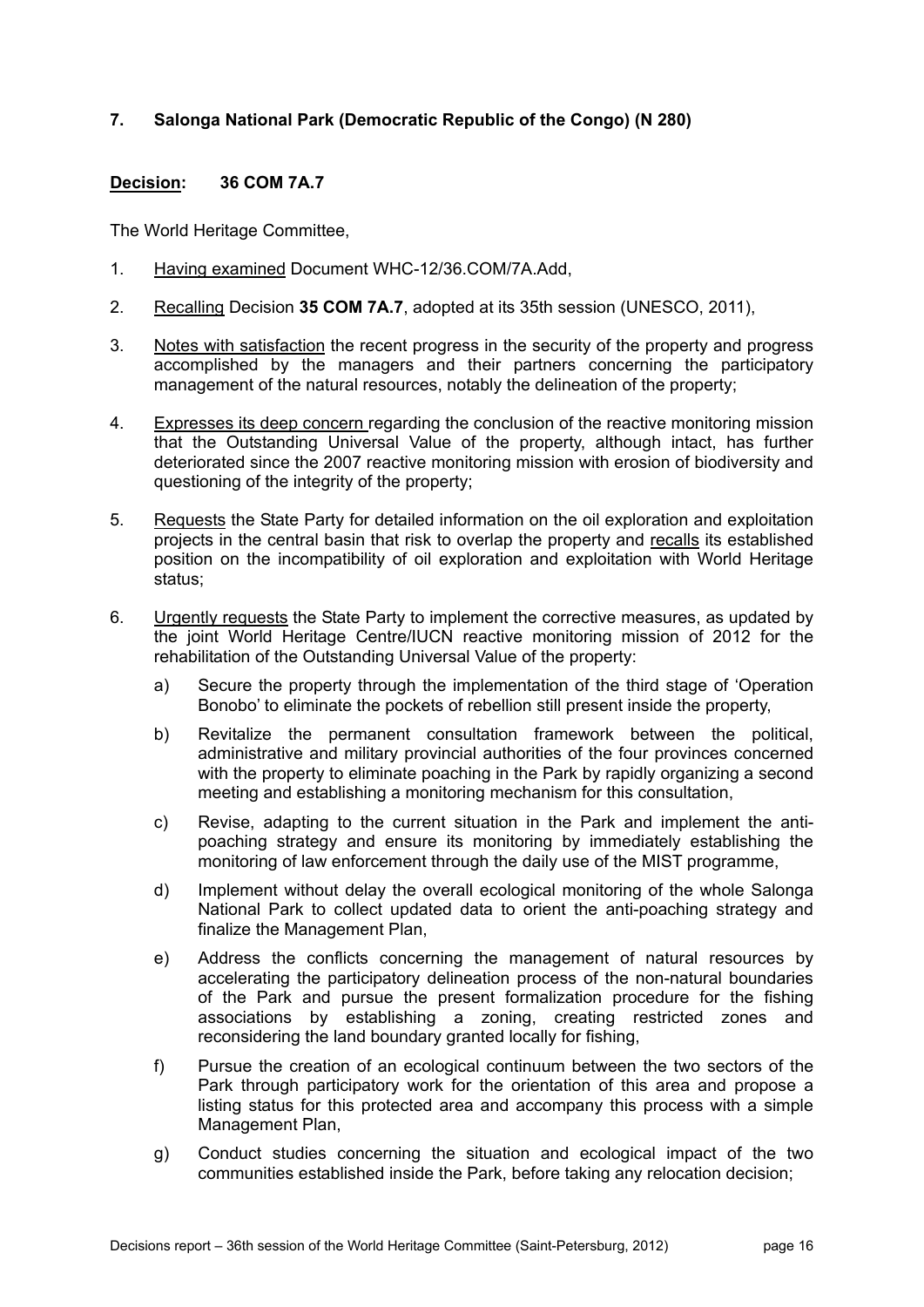- 7. Takes note of the indicators developed by the mission with the management team of the Park and also requests the State Party, in collaboration with the World Heritage Centre and IUCN, to quantify these indicators based on the results of overall ecological monitoring of the whole property and the results of monitoring law enforcement to enable the proposal for the Desired state of conservation for the removal of the property from the List of World Heritage in Danger;
- 8. Further requests the State Party to submit to the World Heritage Centre, by **1 February 2013**, a detailed report on the state of conservation of the property and progress achieved in the implementation of the updated corrective measures, for examination by the World Heritage Committee at its 37th session in 2013;
- 9. Decides to continue the application of the Reinforced Monitoring Mechanism;

#### 10. **Also decides to retain Salonga National Park (Democratic Republic of the Congo) on the List of World Heritage in Danger.**

### **8. Okapi Wildlife Reserve (Democratic Republic of the Congo) (N 718)**

#### **Decision: 36 COM 7A.8**

- 1. Having examined Document WHC-12/36.COM/7A,
- 2. Recalls Decision **35 COM 7A.8** adopted at its 35th session (UNESCO, 2011),
- 3. Extends its deepest condolences to the families of guards killed during operations conducted to protect the property, since its last session;
- 4. Warmly welcomes the efforts of the State Party and in particular the Congolese Institute for Nature Conservation, in implementing the corrective measures;
- 5. Expresses its strong concern with regard to the reports indicating an extremely serious deterioration of the security situation in the property, the total loss of control of all the south-eastern and south-western parts of the Reserve, the invasion by the Simba rebels, the increase in organized and commercial poaching of elephants, the reopening of the artisanal mines and the lack of collaboration of the military authorities based in Kisangani to assist in dealing with this situation and considers that these developments risk to cancel all progress achieved in the last five years;
- 6. Notes the lack of progress in the cancellation of mining rights encroaching on the property granted by the Mining Cadastre, despite national legislation and recalls that the mining exploration and exploitation are contrary to the World Heritage status, in accordance with the position of the International Council on Minerals and Metals, and that an Environmental Impact Assessment (EIA) including a clear conclusion on the potential impacts of the projects on the Outstanding Universal Value and integrity of the property, should be carried out and transmitted to the World Heritage Centre for all mining projects adjacent to the property, in conformity with Paragraph 172 of the *Operational Guidelines*;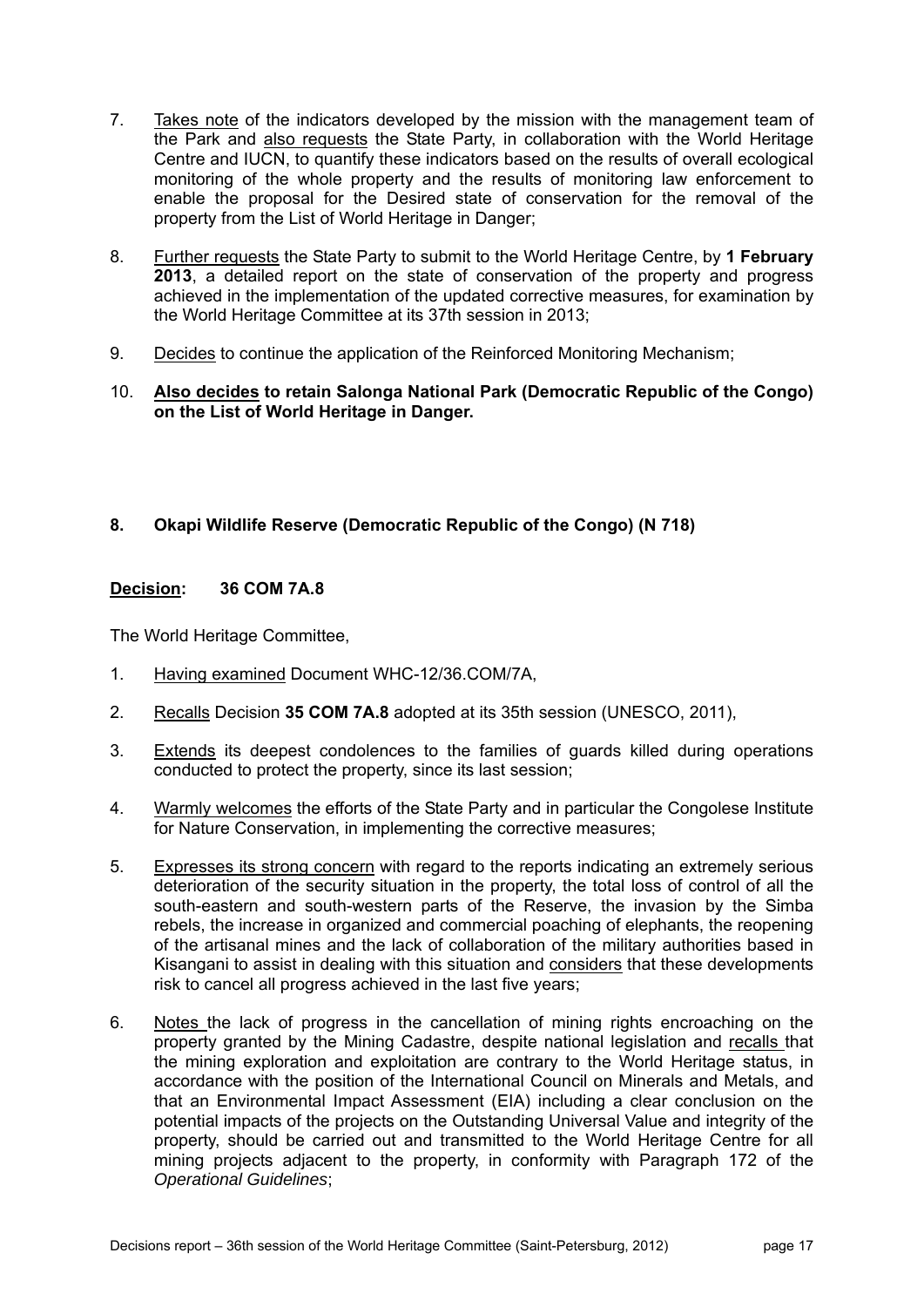- 7. Strongly urges the State Party to initiate a dialogue/cooperation at the political level with the State services (Ministry of Defense, Ministry of the Interior, Ministry of Mines, Provincial authorities,…) to strengthen the efforts in the implementation of the current corrective measures adopted by the World Heritage Committee at its 33rd session (Seville, 2009), and more specifically to undertake immediate measures to halt the involvement of the FARDC military in poaching activities, regain control of the zones occupied by the Simba rebels and the immediate cancellation of the mining rights encroaching on the property, in conformity with the commitments undertaken in the Kinshasa Declaration;
- 8. Requests the State Party to submit the final results of the wildlife inventory as soon as they are available and also recalls that the results are indispensable for the evaluation of the tendencies of the eight indicators defined for the Desired state of conservation for the removal of the property from the List of World Heritage in Danger;
- 9. Also requests the State Party to invite a World Heritage Centre/IUCN reactive monitoring mission to assess the state of conservation of the property and the progress achieved in the implementation of the corrective measures, evaluate the Desired state of conservation for the removal of the property from the List of World Heritage in Danger, and if necessary to revise the corrective measures and consequently their timetable for application, taking into account the situation in the field;
- 10. Further requests the State Party to submit to the World Heritage Centre by **1 February 2013**, a report on the state of conservation of the property, in particular the state of the Outstanding Universal Value of the property based on the final results of the 2011 survey, the progress accomplished in the implementation of the corrective measures and the other recommendations of the 2009 mission, for examination by the World Heritage Committee at its 37th session in 2013.
- 11. **Decides to retain the Okapi Wildlife Reserve (Democratic Republic of the Congo) on the List of World Heritage in Danger**
- **9. Simien National Park (Ethiopia) (N 9)**

#### **Decision: 36 COM 7A.9**

- 1. Having examined Document WHC-12/36.COM/7A,
- 2. Recalling Decision **35 COM 7A.9**, adopted at its 35th session (UNESCO, 2011),
- 3. Commends the State Party for the reported efforts to strengthen the management effectiveness of the property as well as progress in the implementation of several recommendations on previous monitoring missions as well as the reported significant increases in populations of the endangered Walia ibex and Ethiopian wolf but notes that progress should continue to be made to resolve the core issues affecting the longterm ecological integrity of the property, namely the unsustainable levels of grazing by domestic stock and the pressures of cultivation and resource use arising from a large number of settlements inside the property;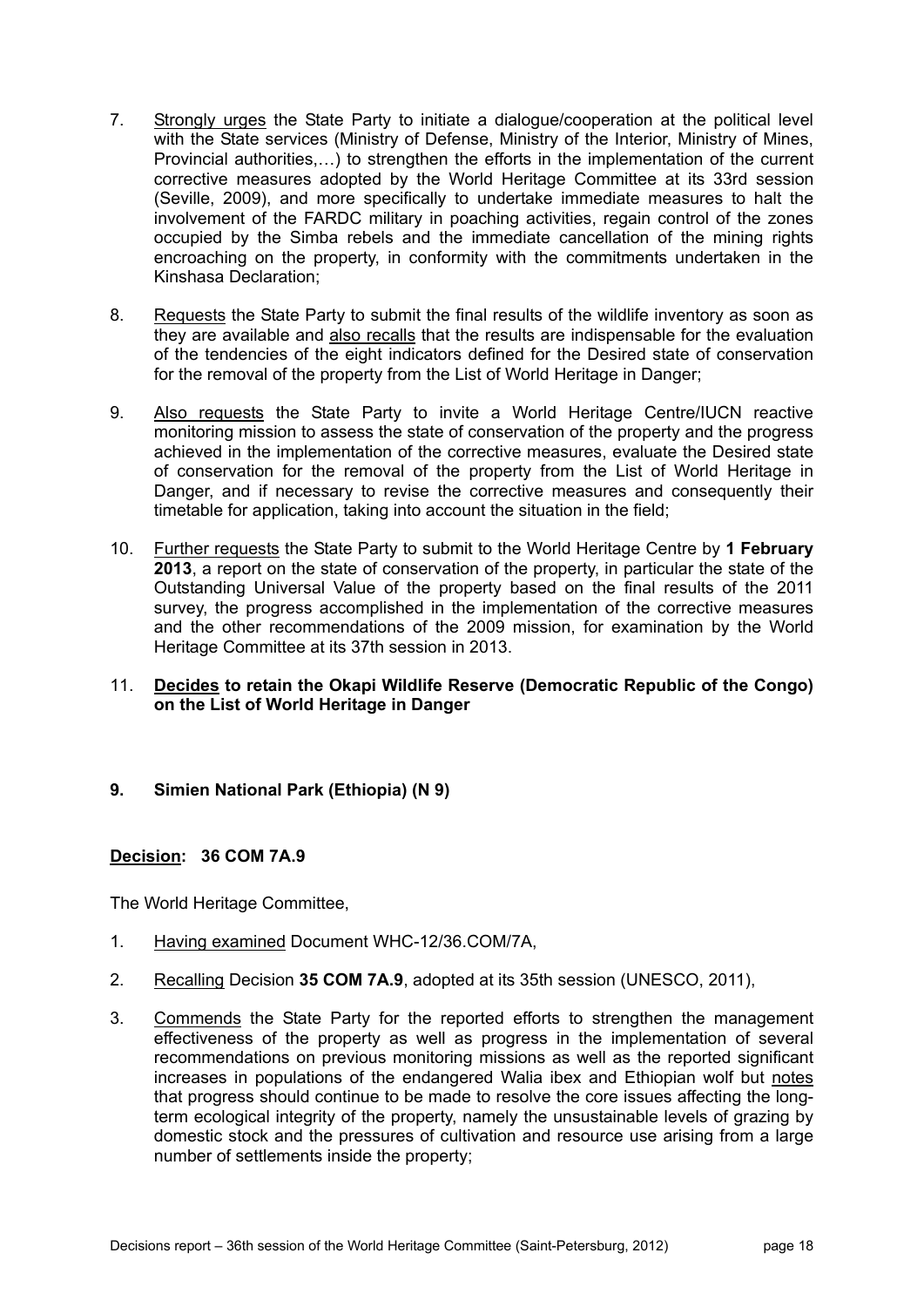- 4. Reiterates its request to the State Party to organize the donor conference as soon as possible in order to mobilize the additional funding necessary to implement key outstanding corrective measures, in particular the grazing pressure reduction strategy and alternative livelihoods strategies;
- 5. Reiterates its call to the International Community to financially support the implementation of these strategies;
- 6. Urges the State Party to continue its efforts to implement the three remaining outstanding corrective measures, in particular:
	- a) finalize the gazettement of the extended park boundaries into national law,
	- b) implement an effective grazing reduction strategy,
	- c) provide alternative livelihoods for those who currently depend on cultivation and other forms of resource use within the property, as requested by the World Heritage Committee in its previous decisions;
- 7. Also reiterates its request to the State Party to submit a proposal for boundary modification of the World Heritage property once the gazettal is completed, to reflect the new boundaries of the National Park and encourages the State Party to clarify with the World Heritage Centre the requirements for the boundary modification;
- 8. Recommends that the State Party establish a program to monitor and report on the six indicators of the Desired state of conservation for removal of the property from the List of World Heritage in Danger to evaluate progress in restoring the ecological integrity and Outstanding Universal Value of the property;
- 9. Requests the State Party to submit to the World Heritage Centre, by **1 February 2013**, a report on the state of conservation of the property, in particular on progress accomplished in the implementation of the outstanding corrective measures and the recommendations of the 2009 mission, for examination by the World Heritage Committee at its 37th session in 2013;
- 10. **Decides to retain Simien Mountains National Park (Ethiopia) on the List of World Heritage in Danger.**

#### **10. Rainforests of the Atsinanana (Madagascar) (N 1257)**

#### **Decision: 36 COM 7A.10**

- 1. Having examined Document WHC-12/36.COM/7A,
- 2. Recalling Decision **35 COM 7A.10**, adopted at its 35th session (UNESCO, 2011),
- 3. Welcomes the efforts by the State Party to start implementing the corrective measures, in particular the inscription of ebony and rosewood species under Appendix III of CITES, and the reported halting of all illegal logging in Masoala National Park;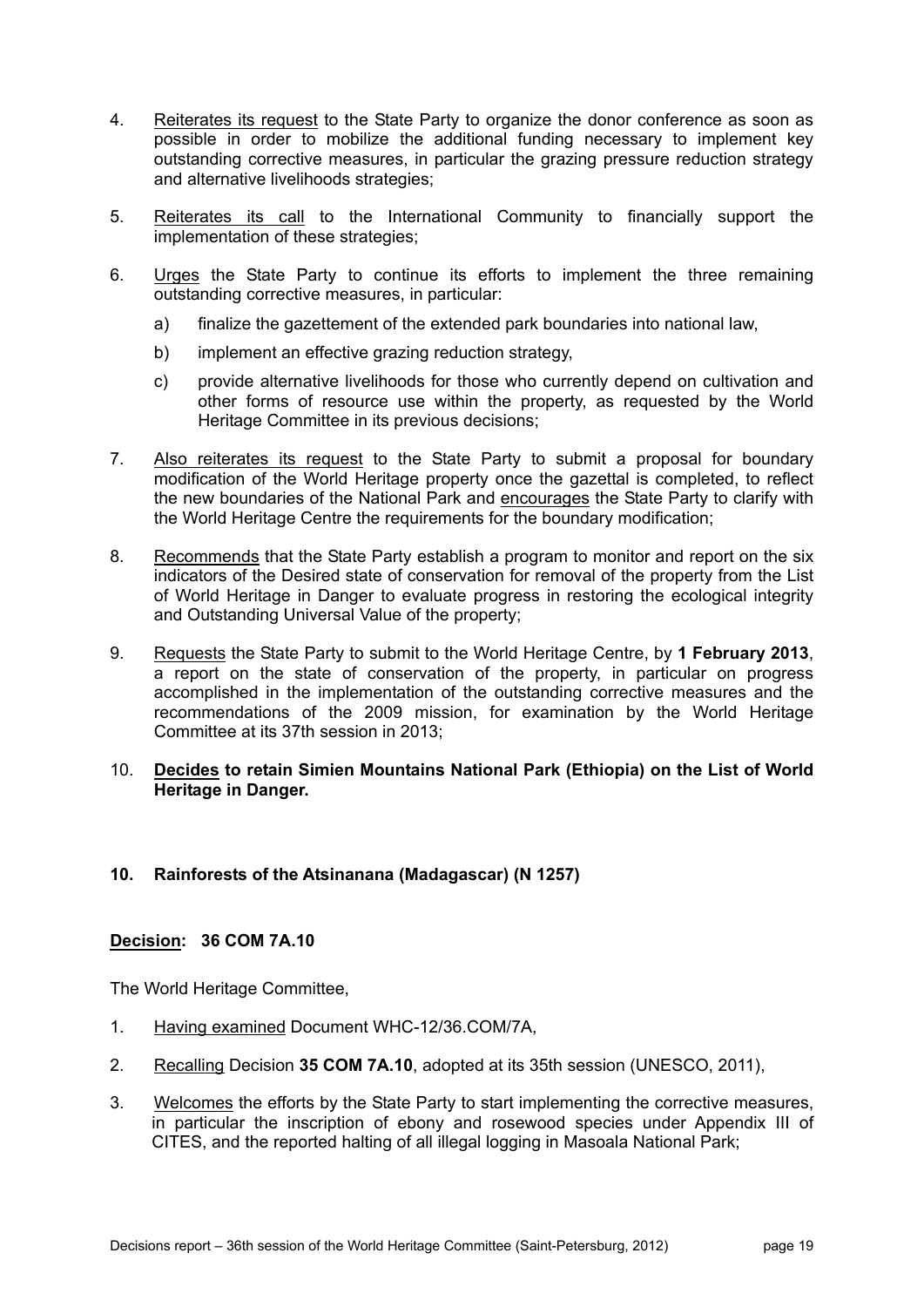- 4. Considers that to address the issue of illegal logging in a sustainable way, it is important to tackle the governance of the forest sector and in particular eliminate all existing rosewood and ebony stocks, as foreseen in the urgent corrective measures;
- 5. Takes note of the strategy to eliminate rosewood and ebony stocks based on a "zero stock, zero logging and zero transporting" approach proposed by the State Party, and urges the State Party to confiscate illegal timber, and include illegal timber stocks retained by timber traders in the operation, and requests the State Party to involve an independent observer in this process;
- 6. Also urges the State Party to take an unequivocal position on the illegal logging and trade of rosewood and ebony at the highest level and enforce the existing trade ban legislation as defined in Decree 2010-141;
- 7. Reiterates the importance of the States Parties to the *Convention* taking measures to ensure that illegal timber from Madagascar is both forbidden and cannot enter their domestic markets;
- 8. Notes with concern reports that an estimated 10,000 sapphire artisanal miners are currently based near Zahamena National Park, one of the components of the property, which could affect the Outstanding Universal Value of the property, and further urges the State Party to provide immediate and appropriate support to park management and local authorities to effectively address this threat;
- 9. Also requests the State Party to continue its efforts to implement the corrective measures;
- 10. Further requests the State Party to submit to the World Heritage Centre, by **1 February 2013**, a detailed report on the state of conservation of the property, including, notably, an overall assessment of the impacts of illegal logging in Masoala and Marojejy National Parks, and an evaluation of the implementation of corrective measures, for consideration by the World Heritage Committee at its 37th session in 2013;
- 11. **Decides to retain the Rainforests of the Atsinanana (Madagascar) on the List of World Heritage in Danger.**

#### **11. Aïr and Ténéré Natural Reserves (Niger) (N 573)**

#### **Decision: 36 COM 7A.11**

- 1. Having examined Document WHC-12/36.COM/7A,
- 2. Recalling Decision **35 COM 7A.11**, adopted at its 35th session (UNESCO, 2011),
- 3. Regrets the absence of precise information in the reports submitted by the State Party on the implementation of the corrective measures and their impact, in response to the decisions of the Committee;
- 4. Reiterates its deep concern concerning the deterioration of the Outstanding Universal Value of the property based on reports received indicating that several species of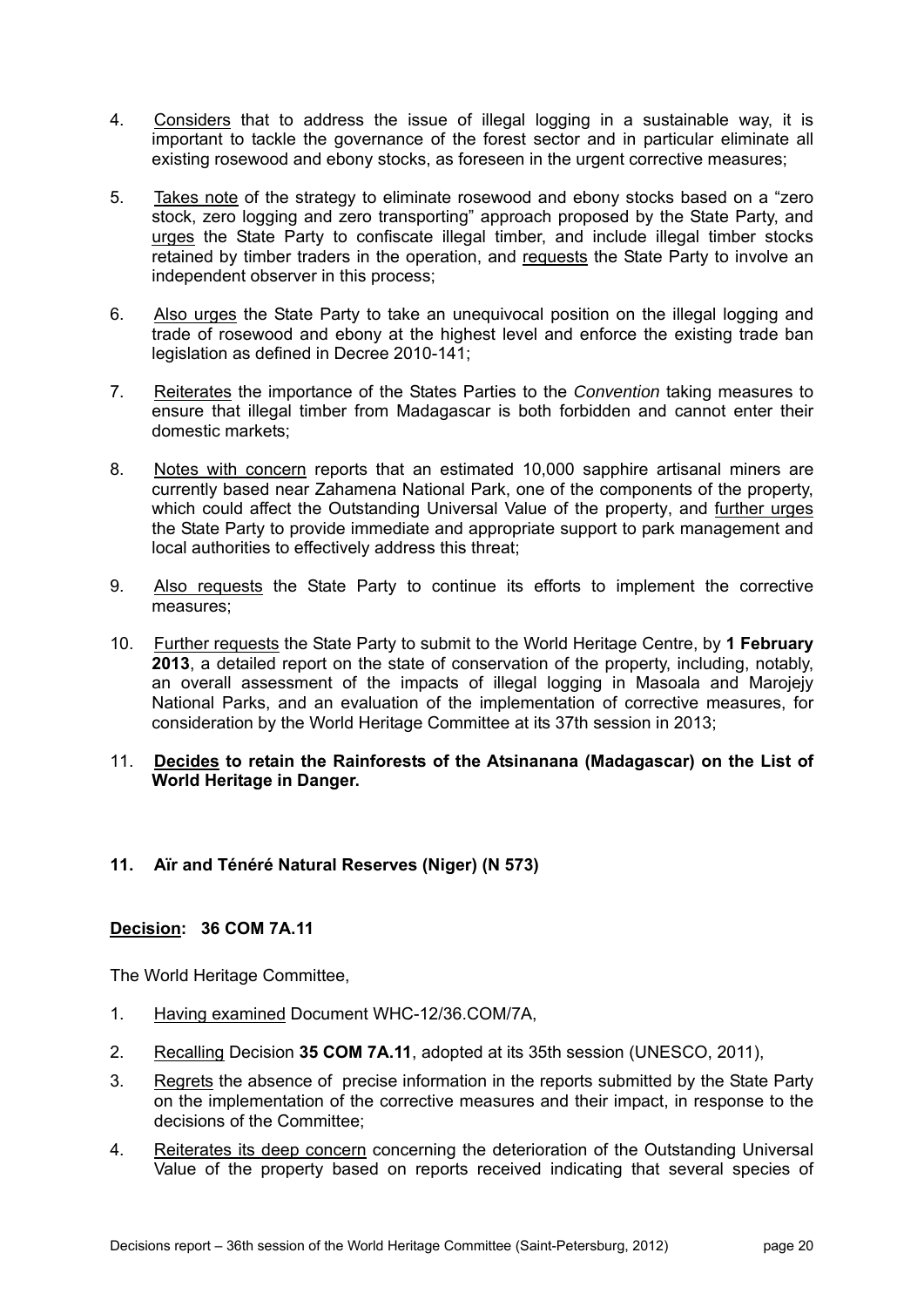antelope and other large mammals have disappeared from the property, or are on the point of disappearing, following important poaching activities within and around the property due to the insecurity situation;

- 5. Reiterates its request to the State Party to clarify the information concerning the existence of an oil concession in the property, and recalls that the Committee adopted several years ago a clear position regarding the issue of mining and oil exploitation and exploration within inscribed properties, judging these activities incompatible with the World Heritage status;
- 6. Also reiterates its request to the State Party to organize, before the 37th session of the World Heritage Committee (in June-July 2013), and in cooperation with the IUCN Species Survival Commission, an inventory of the remaining large fauna, in order to assess the state of the Outstanding Universal Value of the property and prepare rehabilitation programmes and re-establishment of the populations;
- 7. Requests the State Party to invite a joint World Heritage Centre/IUCN reactive monitoring mission to the property, as soon as the inventory is available to update the corrective measures and establish a timetable for their implementation and develop the Desired state of conservation for the removal of the property from the List of World Heritage in Danger;
- 8. Strongly urges the State Party to continue and reinforce its efforts to fully implement all the corrective measures, and in particular the anti-poaching measures, as well as the other recommendations proposed by the 2005 monitoring mission and invites the international community to increase its support to the property;
- 9. Also requests the State Party to submit to the World Heritage Centre, by **1 February 2013**, a detailed report on the state of conservation of the property, and in particular on the implementation of corrective measures and their impact on the restoration of integrity of the property, the inventory of fauna, an update on security in the property, and the existence of an oil concession likely to affect the property, for examination by the World Heritage Committee at its 37th session in 2013;
- 10. **Decides to retain the Aïr and Ténéré Natural Reserves (Niger) on the List of World Heritage in Danger.**

#### **12. Niokolo-Koba National Park (Senegal) (N 153)**

#### **Decision: 36 COM 7A.12**

- 1. Having examined Document WHC-12/36.COM/7A,
- 2. Recalling Decision **35 COM 7A.12**, adopted at its 35th session (UNESCO, 2011),
- 3. Reiterates its concern about the alarmingly low densities of wildlife in the property, as indicated by the reported survey results, which reflect a significant deterioration of the property's Outstanding Universal Value;
- 4. Welcomes the actions undertaken by the State Party in the development of a management framework for the property and in strengthening cooperation with local communities and other local stakeholders to improve the conservation of the property;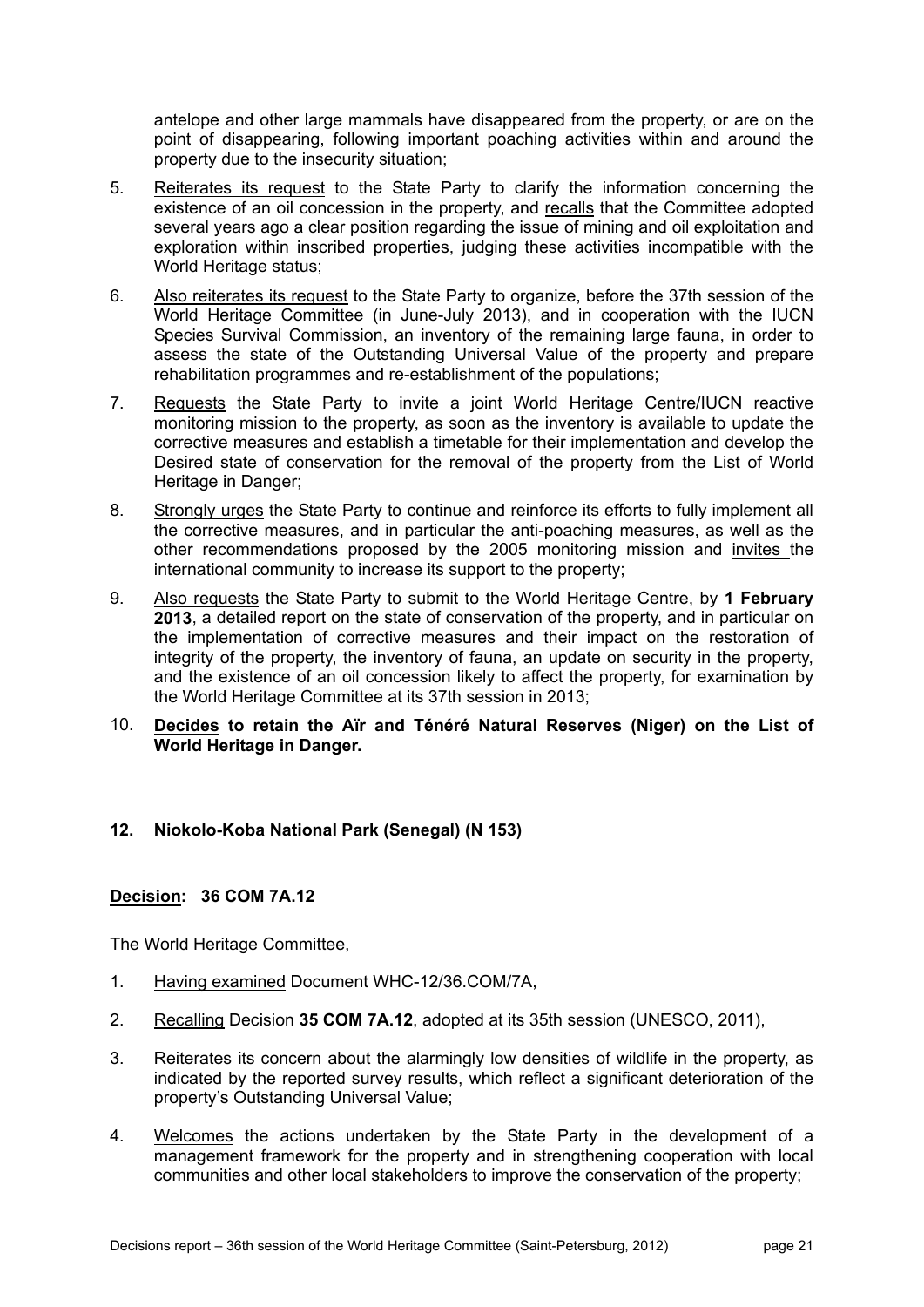- 5. Expresses its concern about the limited progress in the implementation of the corrective measures, as compared to the timeframe set by the World Heritage Committee at its 34th session (Brasilia, 2010);
- 6. Requests the State Party to intensify its efforts to implement the corrective measures to halt the decline in biodiversity, and to urgently implement the Emergency Action Plan in an effort to save the remaining elements of the Outstanding Universal Value of the property that may permit the eventual restoration of the property;
- 7. Expresses its satisfaction with the State Party's decision to close the basalt quarry at Mansadala;
- 8. Also reiterates its request to the State Party to provide a report of a specific study of the impacts of the proposed Sambangalou dam on the Outstanding Universal Value of the property, including the possible reduction of gallery forests and palm forests, wildlife river crossings and water supply to flood basins and ponds in the property, in accordance with Paragraph 172 of the *Operational Guidelines*, prior to making a decision on its construction;
- 9. Also requests the State Party to submit to the World Heritage Centre, by **1 February 2013**, an updated report on the state of conservation of the property, including on progress achieved in the implementation of all seven corrective measures and the other issues raised above, for examination by the World Heritage Committee at its 37th session in 2013;
- 10. **Decides to retain Niokolo-Koba National Park (Senegal) on the List of World Heritage in Danger.**

#### **ASIA-PACIFIC**

#### **13. Tropical Rainforest Heritage of Sumatra (Indonesia) (N 1167)**

#### **Decision: 36 COM 7A.13**

- 1. Having examined Document WHC-12/36.COM/7A.Add,
- 2. Recalling Decision **35 COM 7B.16**, adopted at its 35th session (UNESCO, 2011),
- 3. Acknowledges the progress reported by the State Party, and urges the State Party to continue increasing the efforts to combat illegal activities within the property;
- 4. Notes the on-going process of updating the Action Plan, and requests the State Party to urgently reactivate the Inter-ministerial World Heritage Working Group which would facilitate its implementation;
- 5. Also requests the State Party, in consultation with the World Heritage Centre and IUCN, to develop corrective measures and a proposal for the Desired state of conservation for the removal of the property from the List of World Heritage in Danger, for examination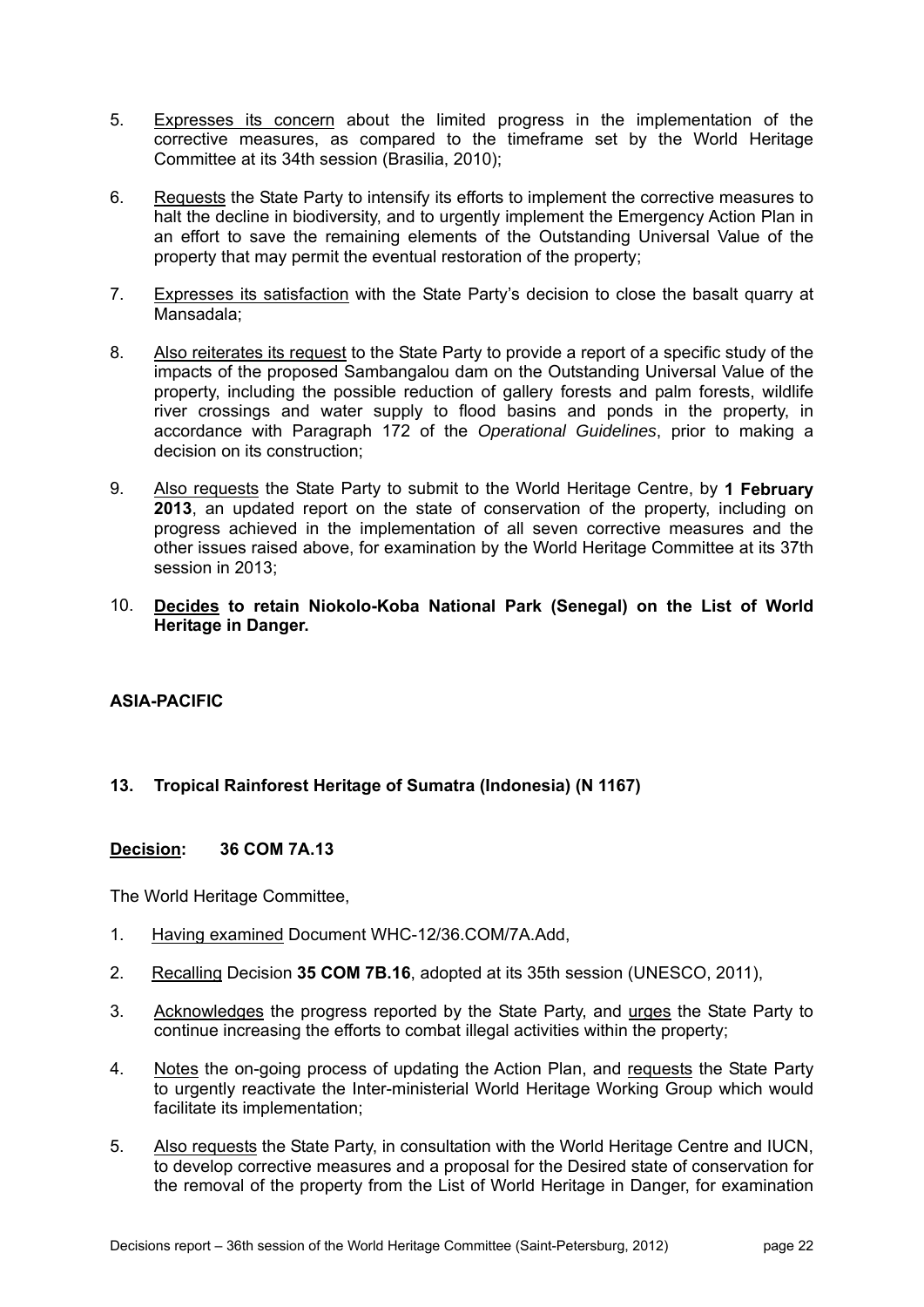by the Committee at its 37th session in 2013, and considers that the planned workshop for discussing the Emergency Action Plan could be used as a platform for this process;

- 6. Also urges the State Party to impose a moratorium on the construction of new roads that could negatively impact the Outstanding Universal Value (OUV) of the property, until a Strategic Environmental Assessment (SEA) of the road network in the Bukit Barisan Mountain Range has been conducted, in order to identify transport options for the region that do not adversely impact the property's OUV, and to submit this assessment to the World Heritage Centre for review;
- 7. Further requests the State Party to develop and implement a property-wide mechanism for monitoring the Outstanding Universal Value of the property, including for Sumatran Rhino and other key species, in consultation with the IUCN Species Survival Commission and the involvement of conservation organizations working actively in the property;
- 8. Requests moreover that the State Party revoke any existing mining concessions where they overlap with the property, and to ensure that no further mining concessions are issued within the property or in adjacent areas where mining could have negative impacts on the property's OUV, in line with the established position of the Committee that mineral exploration and mining are incompatible with World Heritage status;
- 9. Further advises the State Party to facilitate the process of resolving the differences between park authorities, small encroachers and human-rights organizations, in order to formulate solutions to the complex issue of small scale encroachment throughout the property, and particularly in the Merangin district, Sekoci and Sei Lepan;
- 10. Finally requests that the State Party submit to the World Heritage Centre, by **1 February 2013**, a report on the state of conservation of the property, including confirmation of the reactivation of the Interministerial World Heritage Working Group, information on the status of the Strategic Environmental Assessment of the Bukit Barisan road network, and on the progress achieved in addressing the other points raised above, for examination by the Committee at its 37th session in 2013;
- 11. **Decides to retain the Tropical Rainforest Heritage of Sumatra (Indonesia) on the List of World Heritage in Danger.**

### **EUROPE AND NORTH AMERICA**

#### **14. Everglades National Park (United States of America) (N 76)**

#### **Decision: 36 COM 7A.14**

- 1. Having examined Document WHC-12/36.COM/7A,
- 2. Recalling Decision **35 COM 7B.14**, adopted at its 35th session (UNESCO, 2011),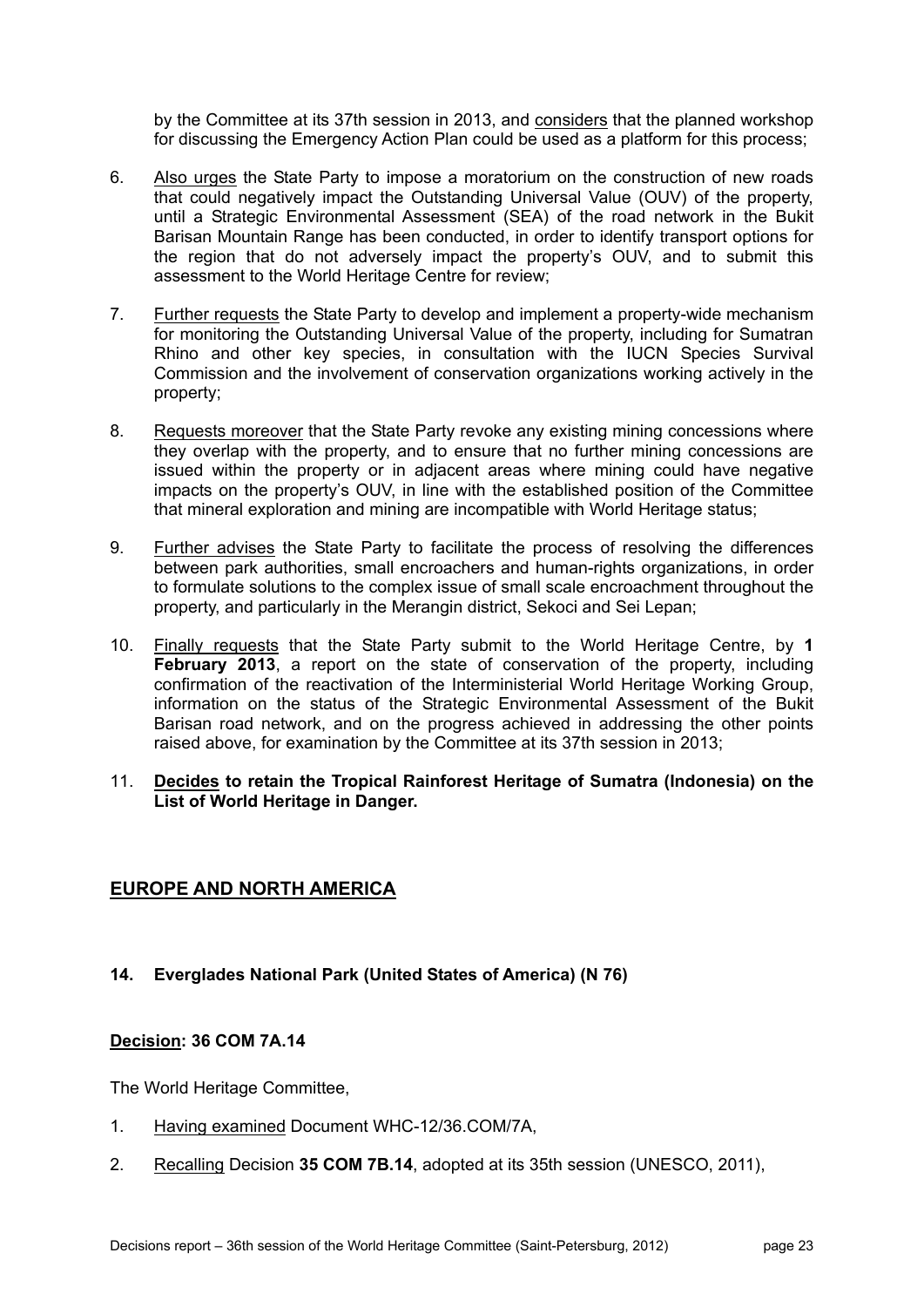- 3. Welcomes the significant effort of the State Party to refine and quantify the indicators developed for the Desired state of conservation for removal of the property from the List of World Heritage in Danger and to connect them to the 14 corrective measures allowing a comprehensive report on progress;
- 4. Expresses concern about the results of the assessment of the effects of exotic invasive plant and animal species which concludes that exotic species are affecting native animal communities as well as the biological processes that are the foundation of the property's Outstanding Universal Value, and also welcomes the establishment of an appropriate framework and funding for addressing this threat;
- 5. Notes with appreciation that the State Party is making progress on the implementation of the corrective measures, including the adoption of a common vision for a catchment scale approach to land and water planning and mobilizing the outstanding budget necessary for the full implementation of projects crucial to the delivery of more natural flow of water and improved water quality, and encourages the State Party to maintain this level of effort;
- 6. Also notes that significant work remains to be done to recover the integrity of the property, and requests the State Party to consider, in its next report to the Committee:
	- a) How progress with the corrective measures is being incorporated in the existing Management Plans for Everglades National Park,
	- b) How the proposed new plans will provide added value to the corrective measures already underway,
	- c) When actions in the proposed plans will be implemented;
- 7. Also requests the State Party to submit to the World Heritage Centre, by **1 February 2013**, a detailed report on the state of conservation of the property, including progress achieved in implementing the corrective measures and in meeting the indicators developed for the Desired state of conservation for removal of the property from the List of World Heritage in Danger, for examination by the World Heritage Committee at its 37th session in 2013;
- 8. **Decides to retain Everglades National Park (United States of America) on the List of World Heritage in Danger.**

#### **LATIN AMERICA AND CARIBBEAN**

#### **15. Belize Barrier Reef Reserve System (Belize) (N 764)**

#### **Decision: 36 COM 7A.15**

- 1. Having examined Document WHC-12/36.COM/7A,
- 2. Recalling Decision **35 COM 7A.15**, adopted at its 35th session (UNESCO, 2011),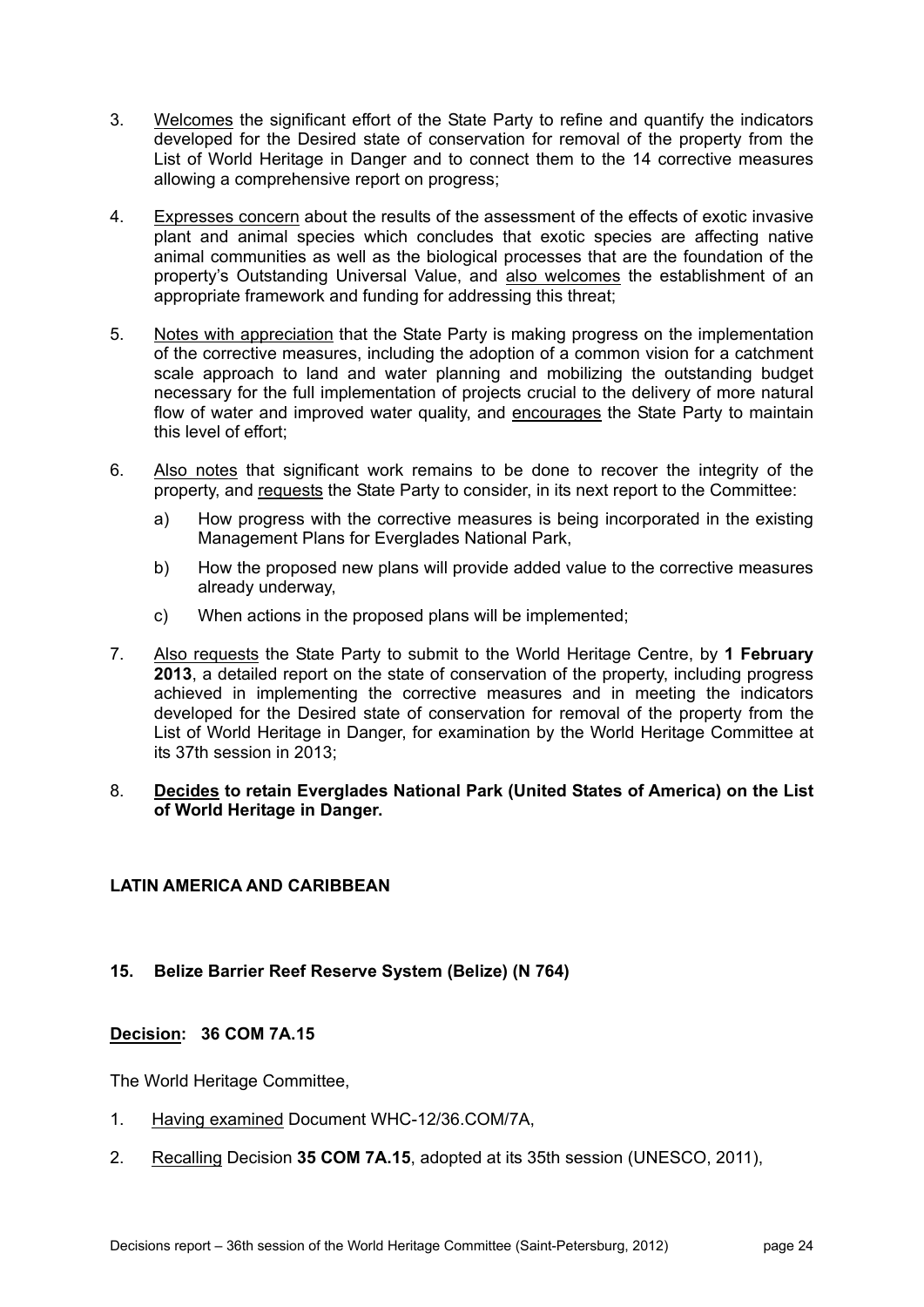- 3. Expresses its utmost concern that the State Party has not made a clear and unequivocal commitment to eliminate oil concessions granted within the boundaries of the property, which threaten to seriously and irreversibly affect its Outstanding Universal Value if activated, and reiterates its position that oil exploration and extraction are incompatible with World Heritage status;
- 4. Notes with extreme concern that the property is highly threatened, taking into account possible offshore oil exploitation, uncertainty about the impact of invasive species, increasing risk from climate change, in addition to existing threats for which corrective measures exist but progress toward their implementation is unclear;
- 5. Regrets that very little measurable progress has been achieved towards implementation of the corrective measures and the achievement of the Desired state of conservation for removal of the property from the List of World Heritage in Danger and urges the State Party to increase significantly its efforts to implement the corrective measures adopted by the Committee at its 33rd session (Seville, 2009);
- 6. Requests the State Party to submit to the World Heritage Centre as soon as possible, a copy of the Environmental Impact Assessment of the Yum Balisi resort, in accordance with Paragraph 172 of the *Operational Guidelines*, for review by the World Heritage Centre and IUCN;
- 7. Also requests the State Party to seek assistance from the World Heritage Centre's Marine Programme and to invite an IUCN reactive monitoring mission to consider the state of conservation of the property as a whole, update the corrective measures and establish a timeframe for their implementation, and assist the State Party in developing the Desired state of conservation for the removal of the property from the List of World Heritage in Danger;
- 8. Further requests the State Party to submit to the World Heritage Centre, by **1 February 2013**, a detailed report on the state of conservation of the property, supported by appropriate detailed documentation including relevant laws, policies and Management Plans, including a report on concrete progress achieved in implementing the corrective measures and progress regarding the Desired state of conservation for removal of the property from the List of World Heritage in Danger, for examination by the World Heritage Committee at its 37th session in 2013;
- 9. **Decides to retain the Belize Barrier Reef Reserve System (Belize) on the List of World Heritage in Danger.**

### **16. Los Katios National Park (Colombia) (N 711)**

#### **Decision: 36 COM 7A.16**

- 1. Having examined Document WHC-12/36.COM/7A.Add,
- 2. Recalling Decision **35 COM 7A.16**, adopted at its 35th session (UNESCO, 2011),
- 3. Endorses the recommendations expressed by the reactive monitoring mission;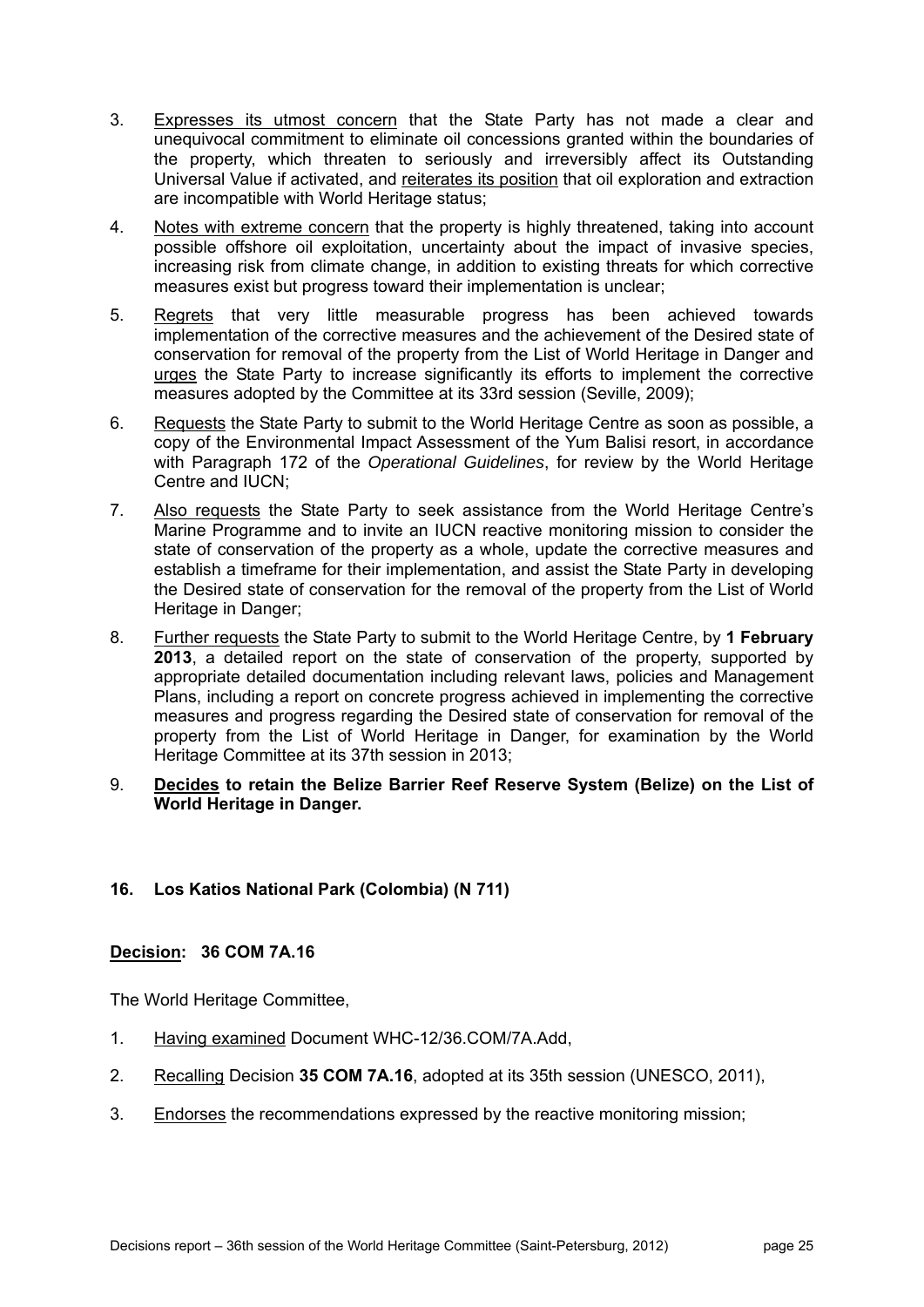- 4. Welcomes the efforts of the State Party to implement the interim corrective measures adopted by the World Heritage Committee at its 34th session, in particular efforts at providing adequate human resources for the management of the property;
- 5. Takes note that major infrastructure projects such as canals and highways do not at this time present a threat to the property, however requests the State Party to inform the Committee should such projects be proposed in the future, in line with Paragraph 172 of the *Operational Guidelines*;
- 6. Also requests that an Environmental Impact Assessment be duly carried out for the electrical utilities corridor planned near the property's boundaries, including an evaluation of its potential impacts on the property's Outstanding Universal Value, in order to inform project design and operations;
- 7. Urges the State Party to implement the updated technical corrective measures to restore the integrity of the property, and to submit a financial estimation of the costs to implement the updated corrective measures:
	- a) Illegal logging, hunting and fishing: Control illegal logging, related illegal hunting, and inappropriate use of fishing techniques by investing in monitoring, control and law enforcement to further implement the Action Plan 'Plan Choque', while increasing the involvement of local communities in the governance of Los Katios National Park and promoting legal livelihood alternatives for them in the surrounding landscape,
	- b) Settlements within the property: Finalize and implement comprehensive natural resource use agreements with the Wounaan community within the property,
	- c) Mega projects: Integrate World Heritage concerns into Environmental Impact Assessments for development projects affecting the property, and ensure that its Outstanding Universal Value is not threatened by mega projects including the planned electrical utilities corridor,
	- d) Security: Ensure that the National Park's staff are able to carry out their work without disturbance, guaranteeing a minimum stable number of permanent staff required for the monitoring and surveillance of the property;
- 8. Considers that the Desired state of conservation indicators intended to measure the restoration of the values and ecological integrity of the property, which were jointly developed by the State Party and the 2011 monitoring mission, should be reached to enable the removal of the property from the List of World Heritage in Danger;
- 9. Further requests the State Party to submit to the World Heritage Centre, by **1 February 2013**, a detailed report on the state of conservation of the property and the implementation of the above, with a particular focus on the advances related to the corrective measures, for examination by the World Heritage Committee at its 37th session in 2013;
- 10. **Decides to retain Los Katios National Park (Colombia) on the List of World Heritage in Danger.**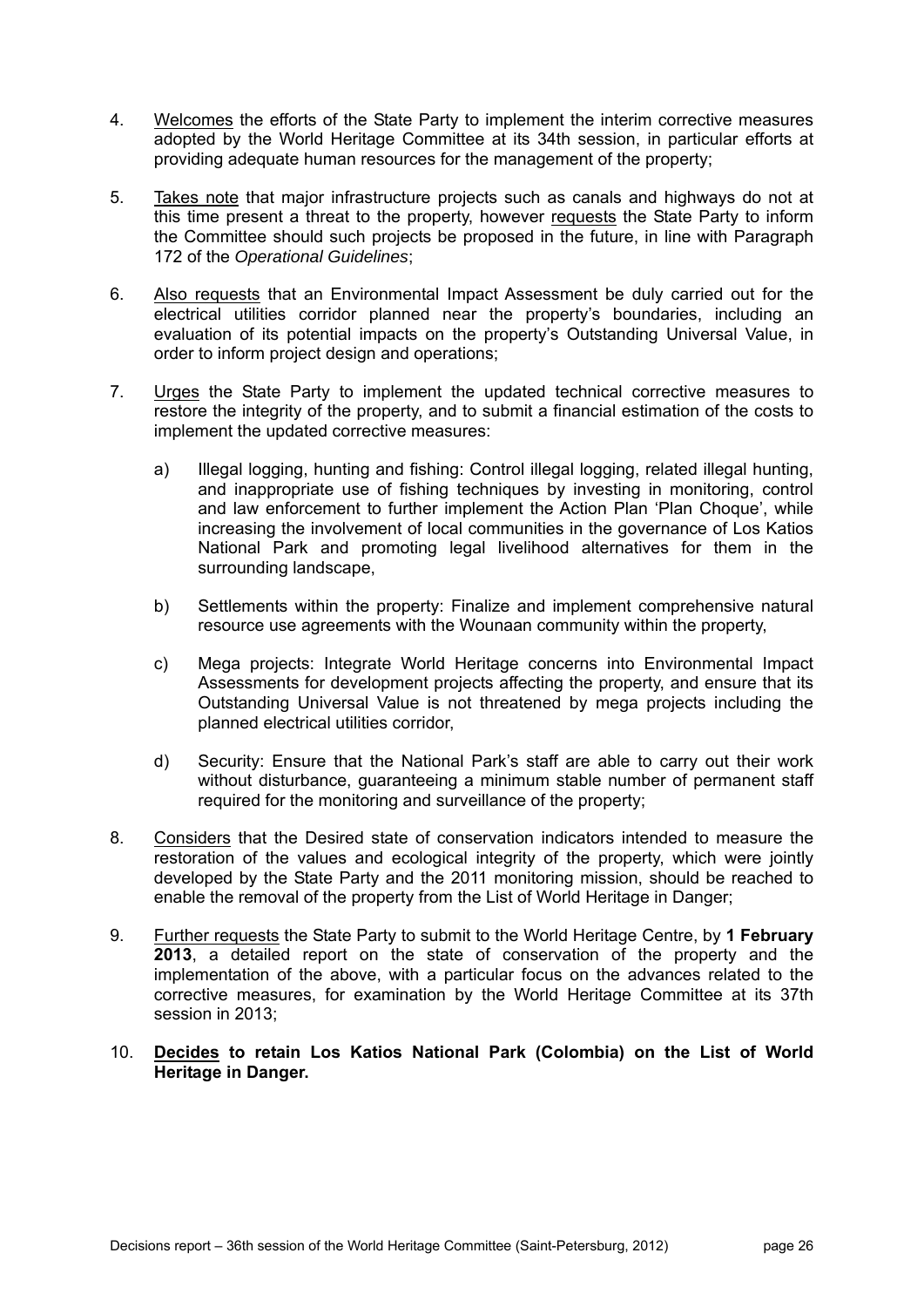#### **17. Río Plátano Biosphere Reserve (Honduras) (N 196)**

#### **Decision: 36 COM 7A.17**

- 1. Having examined Document WHC-12/36.COM/7A.Add,
- 2. Recalling Decision **35 COM 7B.31**, adopted at its 35th session (UNESCO, 2011),
- 3. Welcomes the progress made towards the relocation of illegal occupants from within the property, and also the establishment of an inter-ministerial judicial group to lead the land tenure regularization process for indigenous groups living in and around the property;
- 4. Takes note of the Environmental Impact Assessment of the proposed Patuca III hydroelectric project on the Patuca River and considers that "the dam does not pose a threat" to the Outstanding Universal Value of the property, and that the State Party reiterates its commitment to protect the Outstanding Universal Value and ensure that appropriate mitigaton measures would be put in place, as needed;
- 5. Urges the State Party to pursue its efforts at redrawing the property's boundaries to reflect the increased size of the protected area, the new zonation, and the existing land uses, taking into account different aspects related to the Patuca III dam on areas that are considered for inclusion in the property;
- 6. Also welcomes the State Party's efforts to assure a Government presence in the area, and urges it to ensure that the fourteen checkpoints designed to control illegal activities in and around the property are effectively staffed in 2012;
- 7. Also urges the State Party to ensure the adequate presence of non-military, permanent, and trained protected areas staff responsible for site management, to provide for the protection and conservation of the property;
- 8. Reiterates its request to the State Party to establish the capacity to permanently monitor the Outstanding Universal Value of the property, particularly in relation to encroachment and land use change, using a systematic approach, including through the use of remote sensing applications to complement field activities;
- 9. Requests the State Party to continue its efforts to implement the corrective measures identified in Decision **35 COM 7B.31**;
- 10. Also requests the State Party to ensure that efforts to prevent the use of the property and surrounding lands for drug trafficking continue, and further welcomes the participation of partner States Parties in finding a solution to this regional problem;
- 11. Also reiterates its request to the State Party to finalize, in consultation with the World Heritage Centre and IUCN, a proposal for the Desired state of conservation for the removal of the property from the List of World Heritage in Danger, for examination by the World Heritage Committee at its 37th session in 2013;
- 12. Further requests the State Party to submit to the World Heritage Centre, by **1 February 2013**, a detailed report on the state of conservation of the property, with a particular focus on the advances related to the corrective measures and on property boundary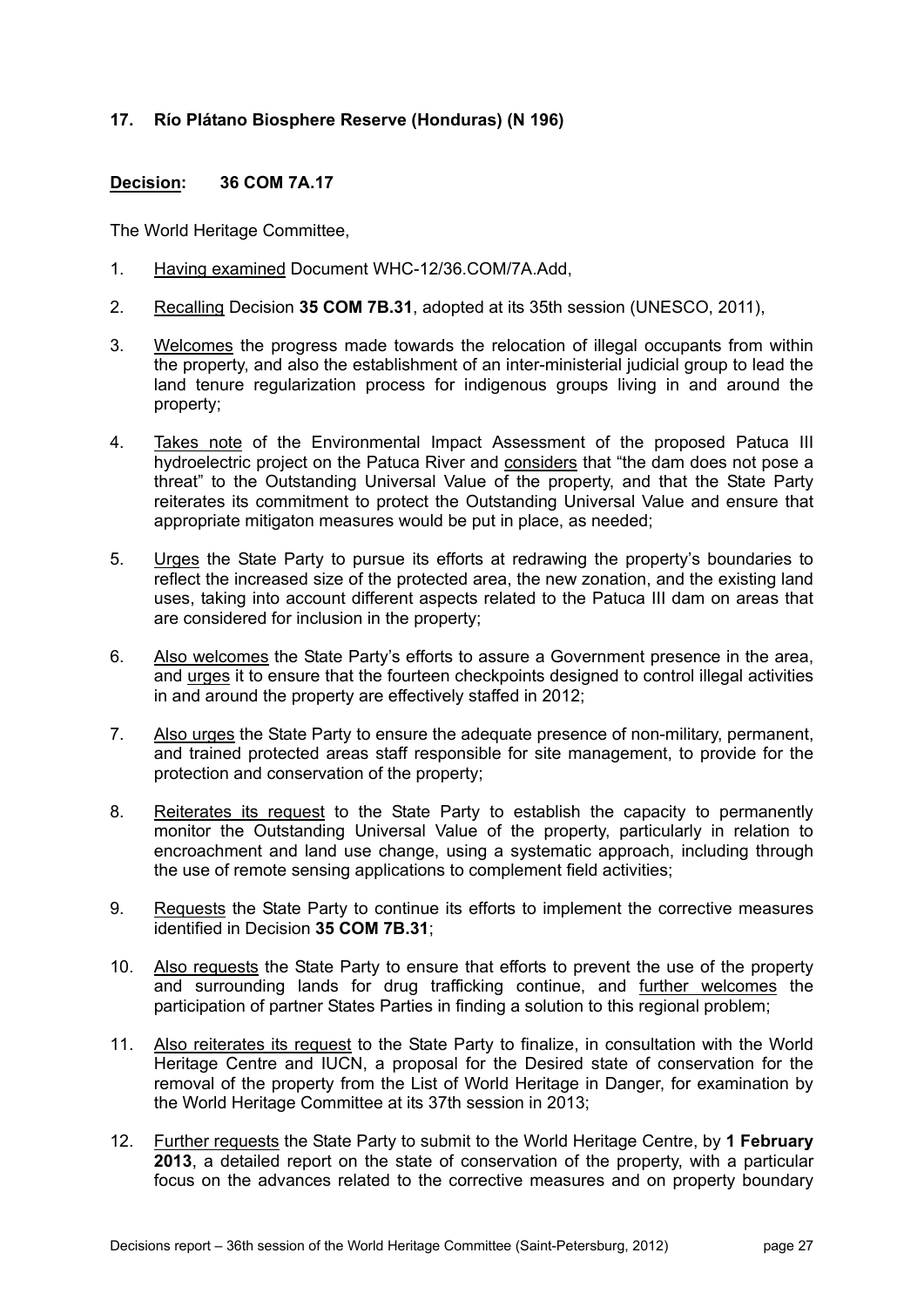modification progress, for examination by the World Heritage Committee at its 37th session in 2013;

#### 13. **Decides to retain Rio Plátano Biosphere Reserve (Honduras) on the List of World Heritage in Danger.**

#### **CULTURAL PROPERTIES**

#### **AFRICA**

#### **18. Tombs of Buganda Kings at Kasubi (Uganda) (C 1022)**

#### **Decision: 36 COM 7A.18**

- 1. Having examined document WHC-12/36.COM/7A.Add,
- 2. Recalling Decision **35 COM 7A.17**, adopted at its 35th session (UNESCO, 2011),
- 3. Welcomes the progress made by the State Party in the implementation of the adopted corrective measures, and in the reconstruction of the Muzibu Azaala Mpanga in particular, and *urges* it to continue its efforts in collaboration with the World Heritage Centre and the Advisory Bodies;
- 4. Also welcomes the support by the Government of Japan through UNESCO to address the fire fighting and disaster risk management component of the reconstruction of the Muzibu Azaala Mpanga, as well as the research on traditional thatching of royal tombs;
- 5. Takes note with appreciation of the important contributions to be provided by the Government of Uganda and the Buganda Kingdom, for the reconstruction of the Muzibu Azaala Mpanga;
- 6. Also takes note of the results of the reactive monitoring mission to the property and encourages the State Party to implement its recommendations, in particular:
	- a) Continue the research project, through enhanced partnerships with universities and other allied institutions, and implement actions to reflect traditional architectural knowledge and to witness traditions, such as in the reconstruction of the custodians' houses or in the design of the Interpretation Centre,
	- b) Define a comprehensive capacity building strategy and identify resources to address gaps in technical capacity critical for the implementation of the reconstruction strategy, including documentation, visitor management, risk management, among others,
	- c) Prioritize the development of the Master Plan to address critical issues such as landscape management, urban pressure, enforcement of regulatory measures and increased collaboration between the different levels of authority and stakeholders,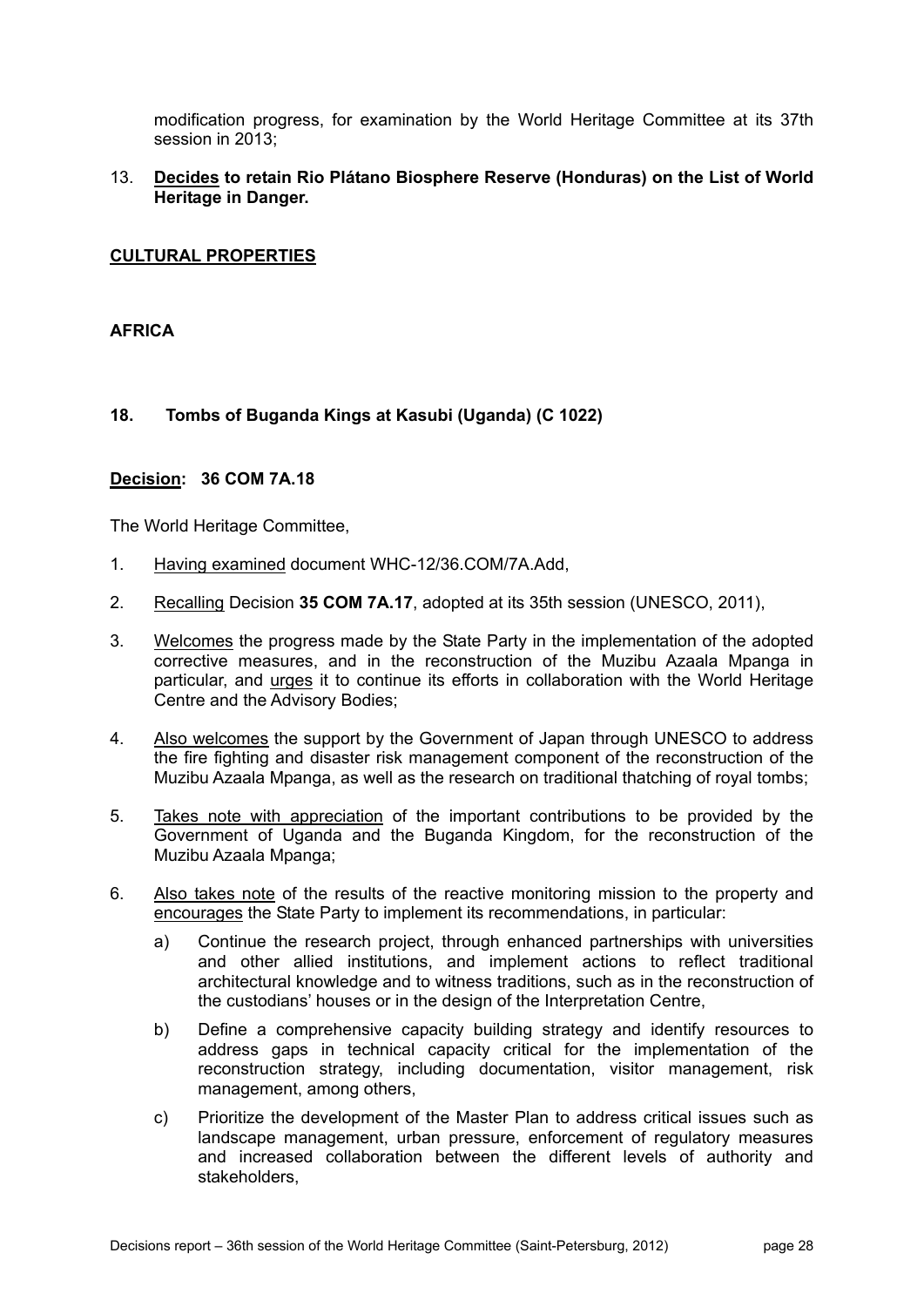- d) Finalize the development of the risk management strategy and train staff on disaster risk management measures,
- e) Develop a comprehensive interpretation and public awareness programme;
- 7. Requests the State Party to submit to the World Heritage Centre, by **1 February 2013**, an updated report on the state of conservation of the property and the implementation of the above, for examination by the World Heritage Committee at its 37th session in 2013;
- 8. **Decides to retain Tombs of Buganda Kings at Kasubi (Uganda) on the List of World Heritage in Danger.**
- **19. Ruins of Kilwa Kisiwani and Ruins of Songo Mnara (United Republic of Tanzania) (C 144)**

#### **Decision: 36 COM 7A.19**

- 1. Having examined document WHC-12/36.COM/7A,
- 2. Recalling Decision **35 COM 7A.18**, adopted at its 35th session (UNESCO, 2011),
- 3. Notes with satisfaction the efforts made for the development and resourcing of the Integrated Preservation project including its three components at the ruins of Kilwa Kisiwani and Songo Mnara and requests the State Party to submit the fully developed World Monuments Fund project, including technical specifications for interventions, to the World Heritage Centre for review by the Advisory Bodies, prior to implementation and as soon as possible;
- 4. Urges the State Party, in line with the corrective measures and the time frame for their implementation adopted at the 32nd session of the World Heritage Committee, to:
	- a) Secure the necessary resources for the sustained implementation of the Management Plan upon completion to ensure a fully operational management system,
	- b) Survey and delineate boundaries of the property and its buffer zone as well as the extension of the property to include Kilwa Kivinje and Sanje ya Kati,
	- c) Establish a proper land-use plan;
- 5. Also requests the State Party to submit to the World Heritage Centre, by **1 February 2013**, an updated report on the state of conservation of the property and the implementation of the above, for examination by the World Heritage Committee at its 37th session in 2013;
- 6. **Decides to retain the Ruins of Kilwa Kisiwani and Ruins of Songo Mnara (United Republic of Tanzania) on the List of World Heritage in Danger.**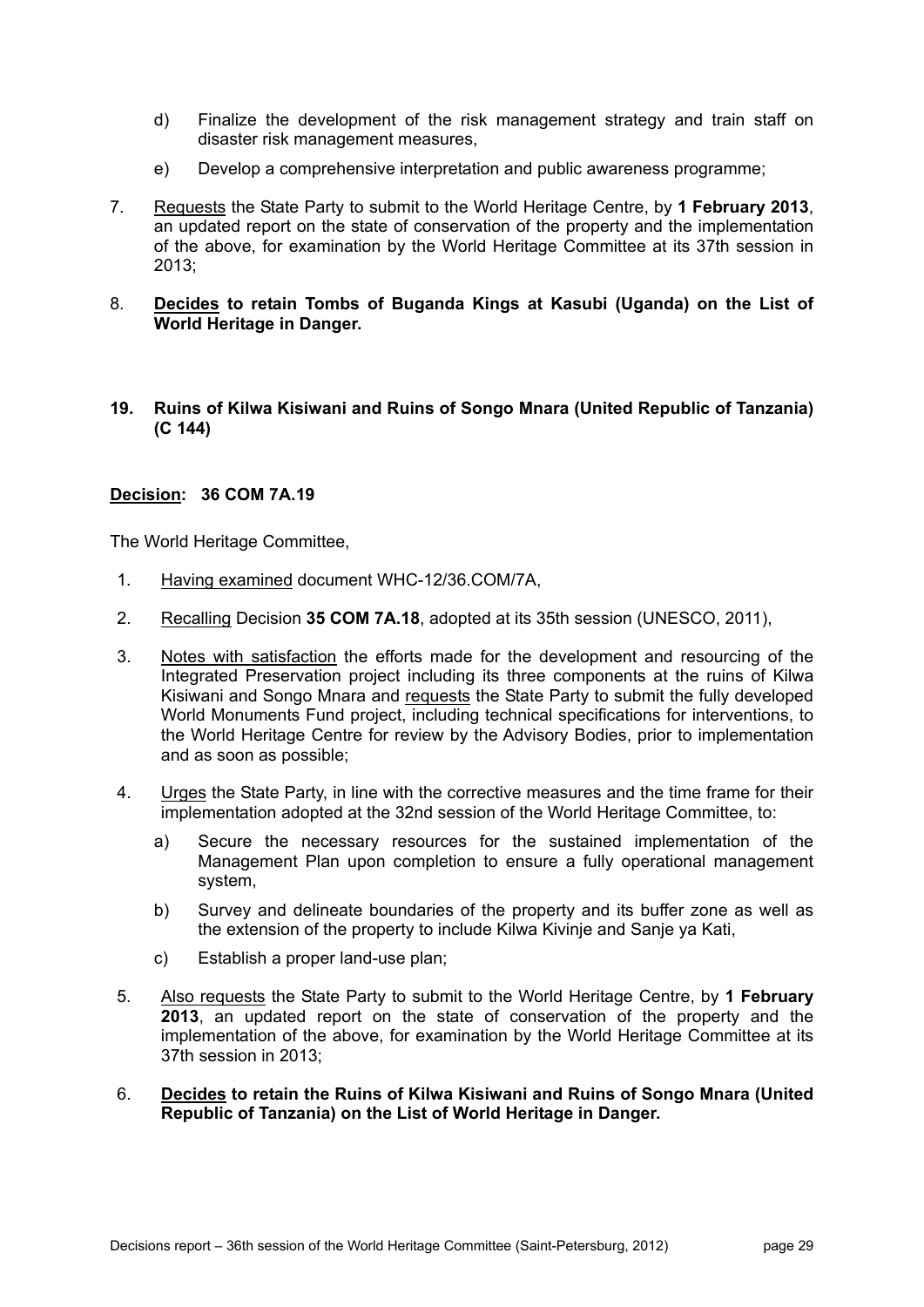#### **ARAB STATES**

#### **20. Abu Mena (Egypt) (C 90)**

#### **Decision: 36 COM 7A.20** The World Heritage Committee,

- 1. Having examined Document WHC-12/36.COM/7A.Add,
- 2. Recalling Decision **35 COM 7A.19**, adopted at its 35th session (UNESCO, 2011),
- 3. Regrets that the State Party did not submit a report as requested and expresses its concern about the lack of information on the state of conservation of the property;
- 4. Urges the State Party to take all necessary steps to implement the corrective measures adopted at its 31st session in 2007;
- 5. Requests the State Party to submit a revised timeframe, previously announced for 2010, to complete the corrective measures so as to attain the Desired State of conservation of the property adopted at its 31st session in 2007;
- 6. Reiterates its request to the State Party to identify a buffer zone surrounding the property, together with regulatory measures for protection and to submit to the World Heritage Centre by **1 December 2012** the relevant information and map for consideration by the World Heritage Committee at its 37th session in 2013;
- 7. Also requests the State Party to submit, in accordance to Paragraph 172 of the *Operational Guidelines*, the technical specifications for proposed interventions projects, for review prior to implementation;
- 8. Reiterates its invitation to the State Party to submit a request for International Assistance to the World Heritage Fund to support the preparation of the requested conservation and Management Plans and to provide a basis for shaping and articulating priority needs;
- 9. Further requests the State Party to invite a joint World Heritage Centre/ICOMOS reactive monitoring mission to assess the state of conservation of the property prior to the 37th session of the World Heritage Committee;
- 10. Requests finally the State Party to submit, by **1 February 2013**, a detailed progress report on the implementation of the above, for examination by the World Heritage Committee at its 37th session in 2013;
- 11. **Decides to retain Abu Mena (Egypt) on the List of World Heritage in Danger.**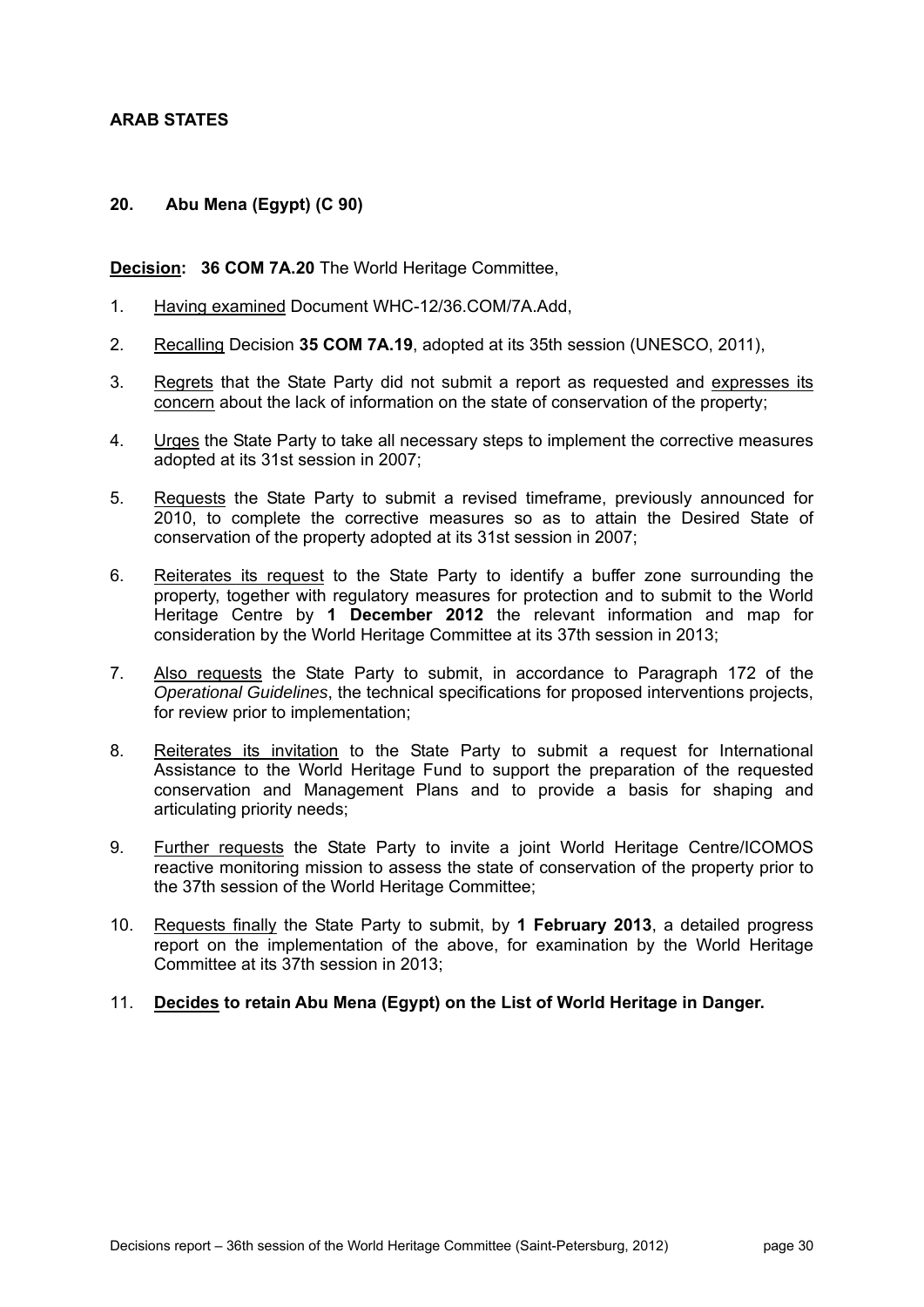#### **21. Ashur (Qal'at Sherqat) (Iraq) (C 1130)**

#### **Decision: 36 COM 7A.21**

- 1. Having examined Document WHC-12/36.COM/7A.Add,
- 2. Recalling Decision **35 COM 7A.20**, adopted at its 35th session (UNESCO, 2011),
- 3. Regrets that the State Party did not submit the report on the state of conservation of the property as requested;
- 4. Takes note of the results of the reactive monitoring mission of June 2011, encourages the State Party to implement its recommendations and urges it to prioritize the implementation of the following actions:
	- a) Develop baseline documentation to carry out a comprehensive condition assessment of the property, including architectural drawings and topographical maps that have yet to be completed,
	- b) Undertake identified priority conservation actions to improve the conservation conditions of the built fabric,
	- c) Undertake a planning process for the formulation of the Management Plan for the property, including a comprehensive conservation plan, a risk Management Plan and provisions for maintenance and monitoring,
	- d) Implement capacity building activities for earthen architecture conservation and site management;
- 5. Requests the State Party to submit, as per Paragraph 172 of the *Operational Guidelines*, detailed and updated technical information on the proposed interventions foreseen for the property, in particular the retaining wall to mitigate the erosion from the Tigris River and the project for the Makhool Dam and its environmental impact assessment;
- 6. Also notes the limited capacities that currently exist for the implementation of the above, and invites the State Party to submit an International Assistance request for the development of a conservation and Management Plan for the property and for the implementation of priority conservation measures;
- 7. Calls upon the international community to financially and technically support the implementation of the above measures, in co-operation with the World Heritage Centre and the Advisory Bodies, to ensure that the Outstanding Universal Value of the property is sustained;
- 8. Reiterates its request to the State Party to develop, in consultation with the World Heritage Centre and the Advisory Bodies, a proposal for the Desired state of conservation for the removal of the property from the List of World Heritage in Danger, altogether with a proposed timeframe, and to finalise the retrospective Statement of Outstanding Universal Value for examination by the World Heritage Committee at its 37th session in 2013;
- 9. Also requests the State Party, in the framework of the Retrospective Inventory process, to submit a boundary clarification, no later than **1 December 2012**;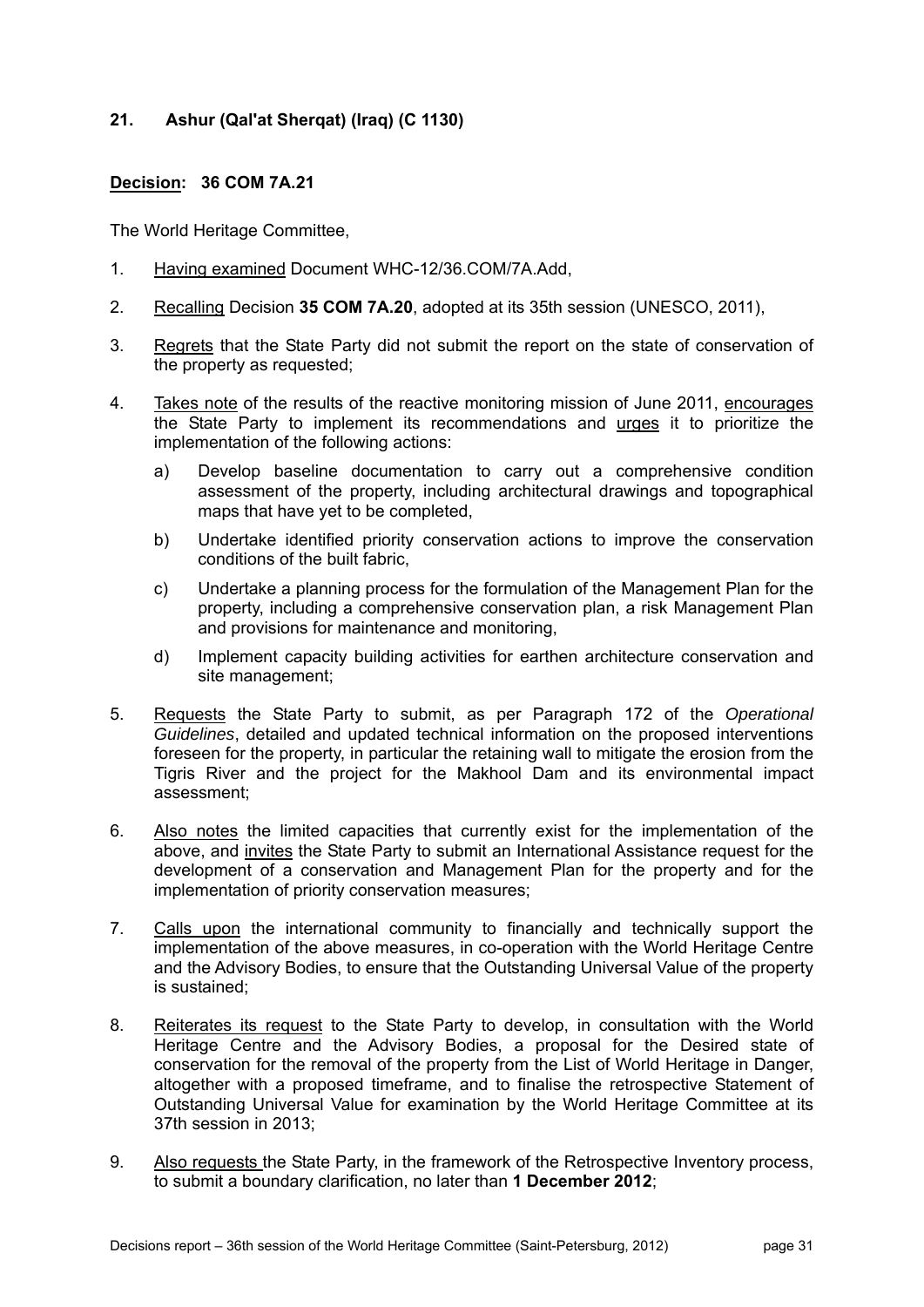- 10. Further requests the State Party to submit to the World Heritage Centre, by **1 February 2013**, an updated report on the state of conservation of the property and the implementation of the above, for examination by the World Heritage Committee at its 37th session in 2013;
- 11. **Decides to retain Ashur (Qal'at Sherqat) (Iraq) on the List of World Heritage in Danger.**

#### **22. Samarra Archaeological City (Iraq) (C 276 rev)**

#### **Decision: 36 COM 7A.22**

- 1. Having examined Document WHC-12/36.COM/7A.Add,
- 2. Recalling Decision **35 COM 7A.21**, adopted at its 35th session (UNESCO, 2011),
- 3. Regrets that the State Party did not submit the report on the state of conservation of the property as requested;
- 4. Takes note of the results of the reactive monitoring mission of June 2011, encourages the State Party to implement its recommendations and urges it to prioritize the implementation of the following actions:
	- a) Develop baseline documentation, including missing architectural plans and topographic surveys, to carry out a detailed conservation condition survey,
	- b) Undertake identified preventive conservation actions to ensure the stability of the built fabric,
	- c) Identify regulatory measures to ensure the protection of the property and establish protocols for the approval of public works in the vicinity of the site, including the development of heritage and environmental impact assessments,
	- d) Initiate the planning process for the development of the Management Plan for the property, including a comprehensive conservation plan,
	- e) Establish a site management unit with adequate staff to implement priority conservation measures as well as maintenance and monitoring actions;
- 5. Also notes the limited capacities that currently exist for the implementation of the above, and reiterates its invitation to the State Party to submit an International Assistance request to support the implementation of capacity building endeavors;
- 6. Calls upon the international community to financially and technically support the implementation of the above measures, in co-operation with the World Heritage Centre and the Advisory Bodies, to ensure that the Outstanding Universal Value of the property is sustained;
- 7. Reiterates its request to the State Party to develop, in consultation with the World Heritage Centre and the Advisory Bodies, a proposal for the Desired state of conservation for the removal of the property from the List of World Heritage in Danger, altogether with a proposed timeframe, and to finalize the retrospective Statement of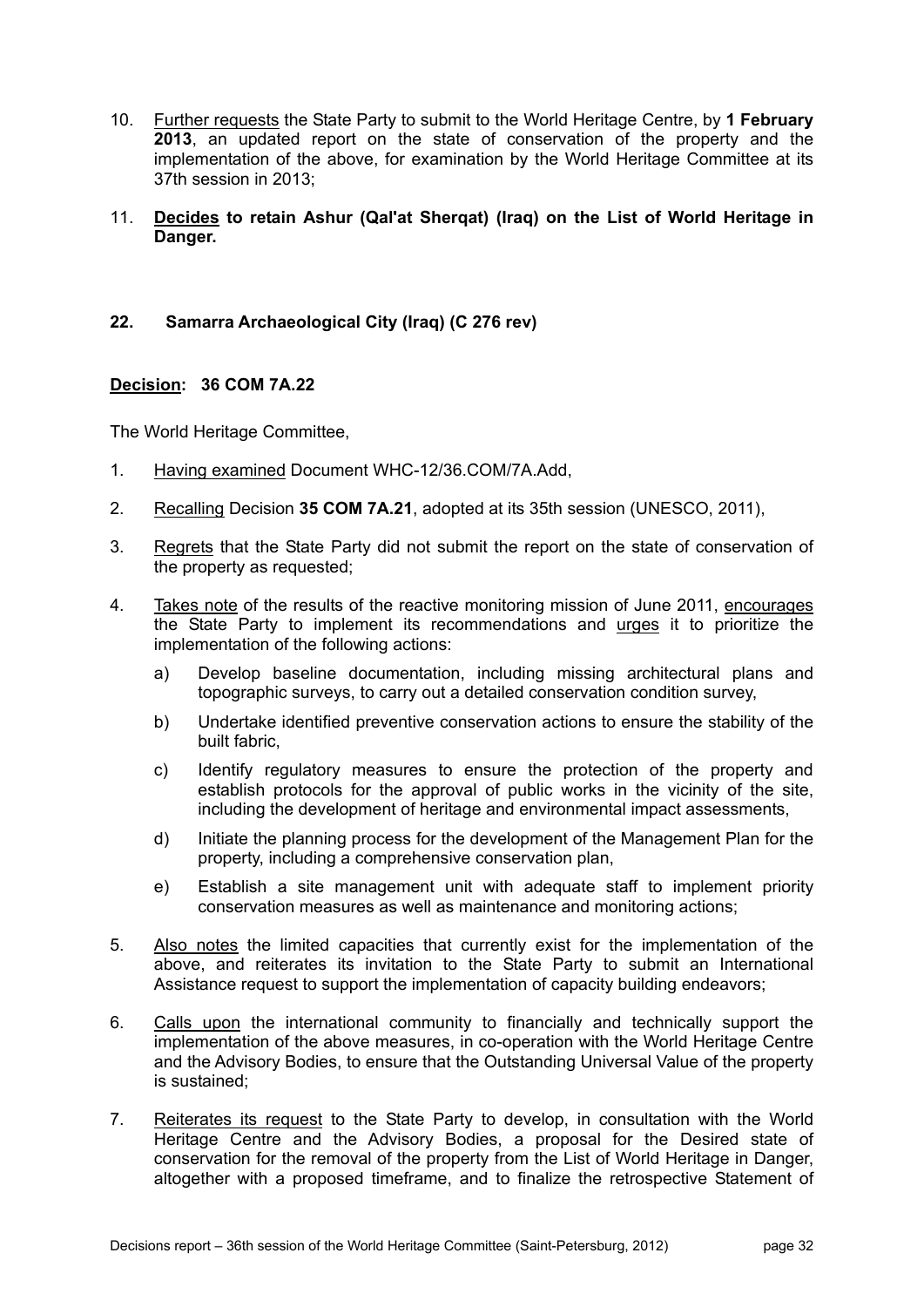Outstanding Universal Value for examination by the World Heritage Committee at its 37th session in 2013;

- 8. Requests the State Party to submit to the World Heritage Centre, by **1 February 2013**, an updated report on the state of conservation of the property and the implementation of the above, for examination by the World Heritage Committee at its 37th session in 2013;
- 9. **Decides to retain Samarra Archaeological City (Iraq) on the List of World Heritage in Danger.**

#### **23. Old City of Jerusalem and its Walls (site proposed by Jordan) (C 148 rev)**

#### **Decision: 36 COM 7A.23.I**

- 1. Having examined Document WHC-12/36.COM/7A.Add,
- 2. Recalling Decision **35 COM 7A.22**, adopted at its 35th session (UNESCO, 2011),
- 3. Recalling the relevant provisions on the protection of cultural heritage including the four Geneva Conventions (1949), the Hague Convention for the Protection of Cultural Property in the Event of Armed Conflict of 1954, the Convention for the Protection of the World Cultural and Natural Heritage of 1972, the inscription of the Old City of Jerusalem and its Walls at the request of Jordan on the World Heritage List (1981) and on the List of World Heritage in Danger (1982), and the recommendations, resolutions and decisions of UNESCO,
- 4. Reaffirming that nothing in the present decision, which aims at the safeguarding of the cultural heritage of the Old City of Jerusalem and its Walls, shall in any way affect the relevant United Nations resolutions and decisions, in particular the relevant Security Council resolutions on the legal status of Jerusalem,
- 5. Affirming the importance of maintaining the integrity and authenticity in the Old City of Jerusalem and its Walls on both sides,
- 6. Affirms the necessity of cooperation to facilitate access to the Old City of Jerusalem and its Walls, including heritage sites therein, in the context of the UNESCO Conventions for the protection of the cultural heritage, and recognizes the concerns expressed regarding the restricting obstacles imposed by the Israeli authorities on the freedom of access;
- 7. Thanks international donors for their generous contributions to the UNESCO Action Plan for the Safeguarding of the Cultural Heritage of the Old City of Jerusalem and both sides of its Walls, and calls upon the international donor community to further support, through extra-budgetary funding, activities aimed at the safeguarding of the integrity and authenticity of the cultural heritage of the Old City of Jerusalem and both sides of its Walls;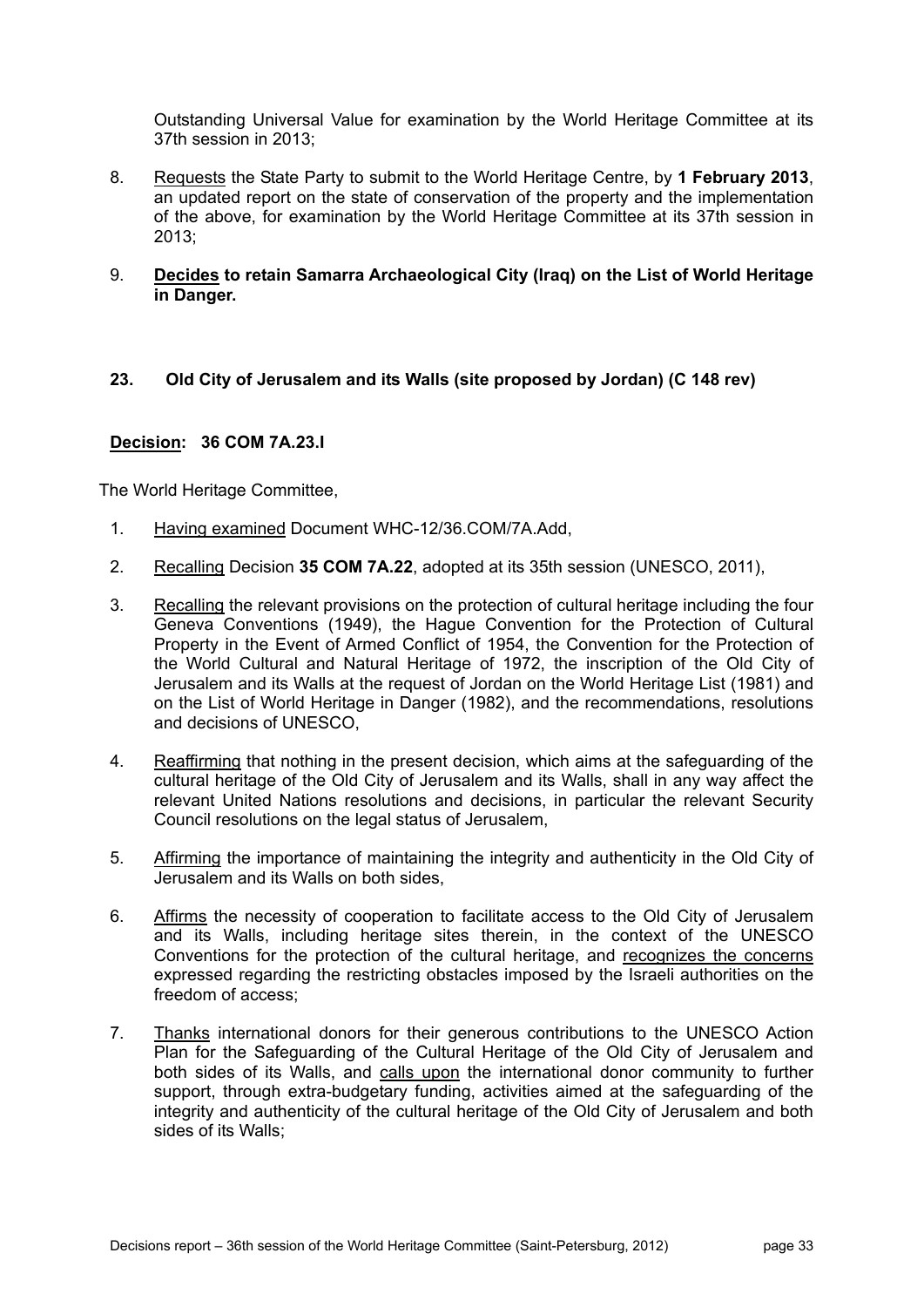- 8. Requests the World Heritage Centre to make technical expertise and assistance available for the current and future conservation works foreseen in and around the Old City of Jerusalem and its Walls, taking into consideration the activities foreseen in the context of the Action Plan, as needed;
- 9. Regrets the Israeli refusal to comply with the World Heritage Centre and UNESCO decisions and requests Israel to timely cooperate and facilitate the implementation of the World Heritage Committee Decision **34 COM 7A.20** which requests, *inter alia*, a joint World Heritage Centre/ICCROM/ICOMOS reactive monitoring mission to the Old City of Jerusalem and its Walls;
- 10. Also regrets the persistence of the Israeli archaeological excavations and works in the Old City of Jerusalem and on both sides of its Walls, and the failure of Israel to provide the World Heritage Centre with adequate and comprehensive information about its archeological activities thereon, and asks the Israeli authorities to cease such excavations and works in conformity with the UNESCO Conventions for the protection of cultural heritage;
- 11. Asks in this regard, that the World Heritage Centre states in its relevant reports on the obstacles related to the provision of such information by the Israeli authorities and also requests the World Heritage Centre to play a proactive role;
- 12. Further requests the World Heritage Centre to apply the Reinforced monitoring mechanism to the Old City of Jerusalem and on both sides of its Walls, and also requests that the World Heritage Centre validates in a concrete manner the flow of information provided by the concerned parties on the ongoing activities in and around the Old City of Jerusalem and its Walls;
- 13. Encourages the Director-General of UNESCO to take the necessary measures, in consultation and cooperation with the concerned parties, to reactivate and reinvigorate the implementation of the short-, medium- and long-term objectives of the Action Plan, including training, education and cultural activities, and the preservation of sites and monuments of the Old City of Jerusalem and its Walls as inscribed on the World Heritage List;
- 14. Thanks the Director-General of UNESCO and the World Heritage Centre for steps undertaken in the implementation of the Action Plan for the Safeguarding of the Cultural Heritage of the Old City of Jerusalem and further requests them to report on this matter and on the state of conservation of the property at its 37th session in 2013;

#### 15. **Decides to retain the Old City of Jerusalem and its Walls on the List of World Heritage in Danger.**

**Old City of Jerusalem and its Walls (site proposed by Jordan) (C 148 rev) – The Mughrabi Ascent** 

#### **Decision: 36 COM 7A.23.II**

The World Heritage Committee,

1. Having examined Document WHC-12/36.COM/7A.Add,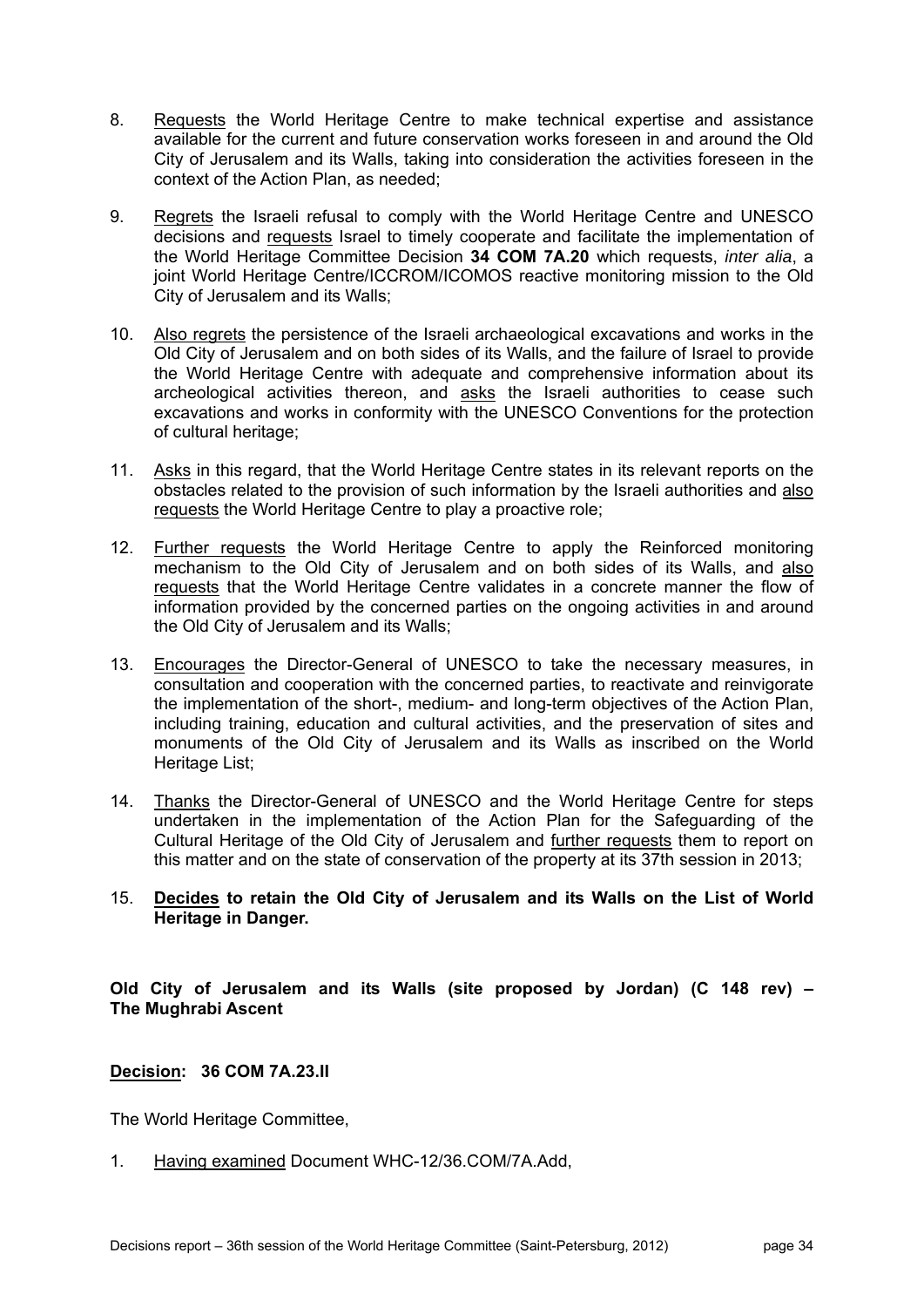- 2. Recalling previous UNESCO decisions, including 176 EX/Special Plenary Meeting/Decision, Decision **34 COM 7A.20** of the World Heritage Committee adopted at its 34th session (Brasilia, 2010), and 187 EX/Decision 5 relating to the Ascent to the Mughrabi Gate in the Old City of Jerusalem,
- 3. Also recalling the relevant provisions on the protection of cultural heritage, including in the four Geneva Conventions (1949), the relevant provisions of the Hague Convention for the Protection of Cultural Property in the Event of Armed Conflict of 1954, the Convention for the Protection of the World Cultural and Natural Heritage of 1972, the inscription of the Old City of Jerusalem and its Walls at the request of Jordan on the World Heritage List (1981) and on the List of World Heritage in Danger (1982), and recommendations, resolutions and decisions of UNESCO,
- 4. Reaffirming the purpose and spirit of the professional encounter at the technical level on 13 January 2008, as well as the follow-up meeting on 24 February 2008,
- 5. Noting the Sixth, Seventh, Eighth, and Ninth and its Addendum, Tenth and Eleventh Reinforced Monitoring Reports prepared by the World Heritage Centre,
- 6. Recognizes the concerns raised in this regard about the decision by the Jerusalem District Planning and Construction Commission on the town planning scheme for the Mughrabi Ascent, and the subsequent decision by Israel's National Council for Planning and Construction to adopt "an alternative plan for the Mughrabi Ascent", approved on 31 October 2010 by the above-mentioned Commission;
- 7. Requests that, despite the decisions mentioned in paragraph 6, the process for the design of the Mughrabi Ascent be inclusive of all parties concerned, in accordance with obligations and duties of such parties as stipulated in the content of previous World Heritage Committee decisions;
- 8. Reaffirms in this regard, that no measures, unilateral or otherwise, should be taken which will affect the authenticity and integrity of the site, in accordance with the Convention for the Protection of the World Cultural and Natural Heritage of 1972 and the relevant provisions on the protection of cultural heritage of the Hague Convention for the Protection of Cultural Property in the Event of Armed Conflict of 1954;
- 9. Notes the request made by the World Heritage Committee in previous decisions, and requests, in this regard, the Israeli authorities to continue cooperation with all concerned parties, in particular with Jordanian and Waqf experts;
- 10. Acknowledges receipt of the Jordanian design for the restoration and preservation of the Mughrabi Ascent, submitted to the World Heritage Centre on 27 May 2011, and thanks Jordan for its cooperation in accordance with the relevant provisions of UNESCO conventions for the protection of cultural heritage;
- 11. Affirms in this regard, that the UNESCO-initiated process for follow-up to the design of the Mughrabi Ascent, which aims at proactively facilitating an accepted and monitored solution concerning the Mughrabi Ascent among all parties concerned, be coordinated with all such parties, in accordance with the spirit and content of previous World Heritage Committee decisions;
- 12. Acknowledges in this regard, the concerns raised regarding Israel's submission and content of its plan for the Mughrabi Ascent, referred to in paragraph 6, and requests the World Heritage Centre to be proactive and follow closely, in the context of the Reinforced monitoring mechanism, the developments associated with this process;
- 13. Notes with satisfaction the access provided by Israel to the Mughrabi Ascent for Jordanian and Waqf experts on 23 May, 8 August and 28 November 2010, and reiterates its request that Israel continues cooperation commenced with all parties concerned, in particular with Jordanian and Waqf experts to enable agreement on, and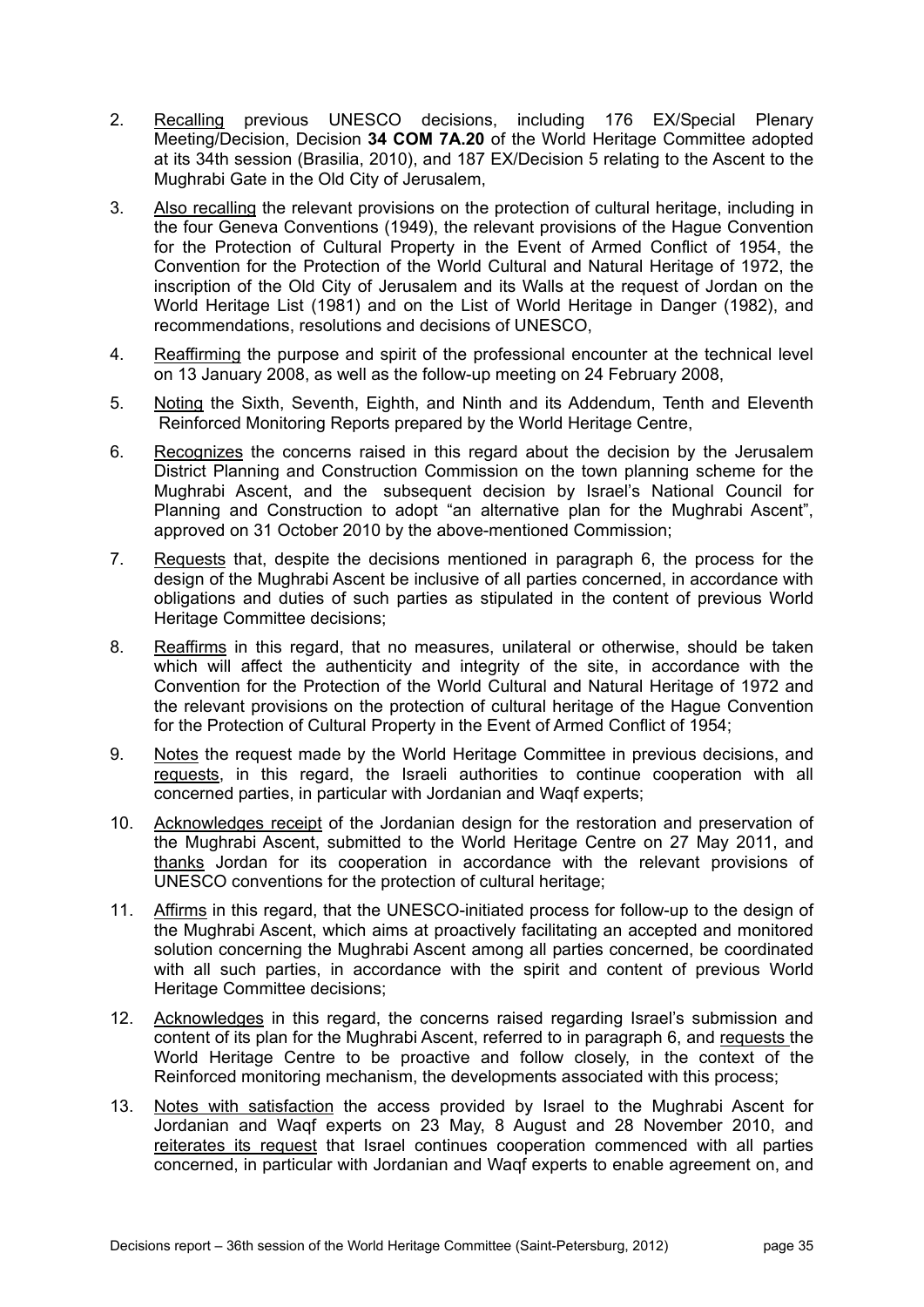implementation of, a final design for the restoration and preservation of the Mughrabi Ascent among all parties concerned;

- 14. Also notes in this regard, reports of preliminary discussions between Jordan and Israel concerning the Mughrabi Ascent, which stipulate, *inter alia*, that no measures, unilateral or otherwise, shall be taken on the site in accordance with paragraph 8 above, and the necessity of an accepted design and implementation thereof among all parties concerned; and reiterates in this regard, the need for the parties concerned to coordinate and cooperate on all related aspects of this issue;
- 15. Encourages the Director-General to facilitate coordinated action and professional exchanges between all the parties concerned;
- 16. Decides to continue applying the Reinforced monitoring mechanism for the state of conservation of the Mughrabi Ascent, and also requests a report from the World Heritage Centre every four months, until the 37th session of the World Heritage Committee in 2013.

# **24. Historic Town of Zabid (Yemen) (C 611)**

# **Decision: 36 COM 7A.24**

- 1. Having examined Document WHC-12/36.COM/7A Add,
- 2. Recalling Decision **35 COM 7A.23**, adopted at its 35th session (UNESCO, 2011),
- 3. Acknowledges the information provided by the State Party on the actions being taken to implement some of the corrective measures and urges the State Party to continue its work on all the corrective measures adopted at its 31st session (Christchurch, 2007);
- 4. Calls upon the international community to support financially and technically the implementation by the State Party, in co-operation with the World Heritage Centre and the Advisory Bodies, of priority conservation and management measures and capacity building endeavours;
- 5. Requests the State Party, in the framework of the Retrospective Inventory process, to submit a boundary clarification, no later than **1 December 2012**;
- 6. Also requests the State Party to submit to the World Heritage Centre, by **1 February 2013**, an updated report on the state of conservation of the property and the implementation of the above, for examination by the World Heritage Committee at its 37th session in 2013;
- 7. **Decides to retain the Historic Town of Zabid (Yemen) on the List of World Heritage in Danger.**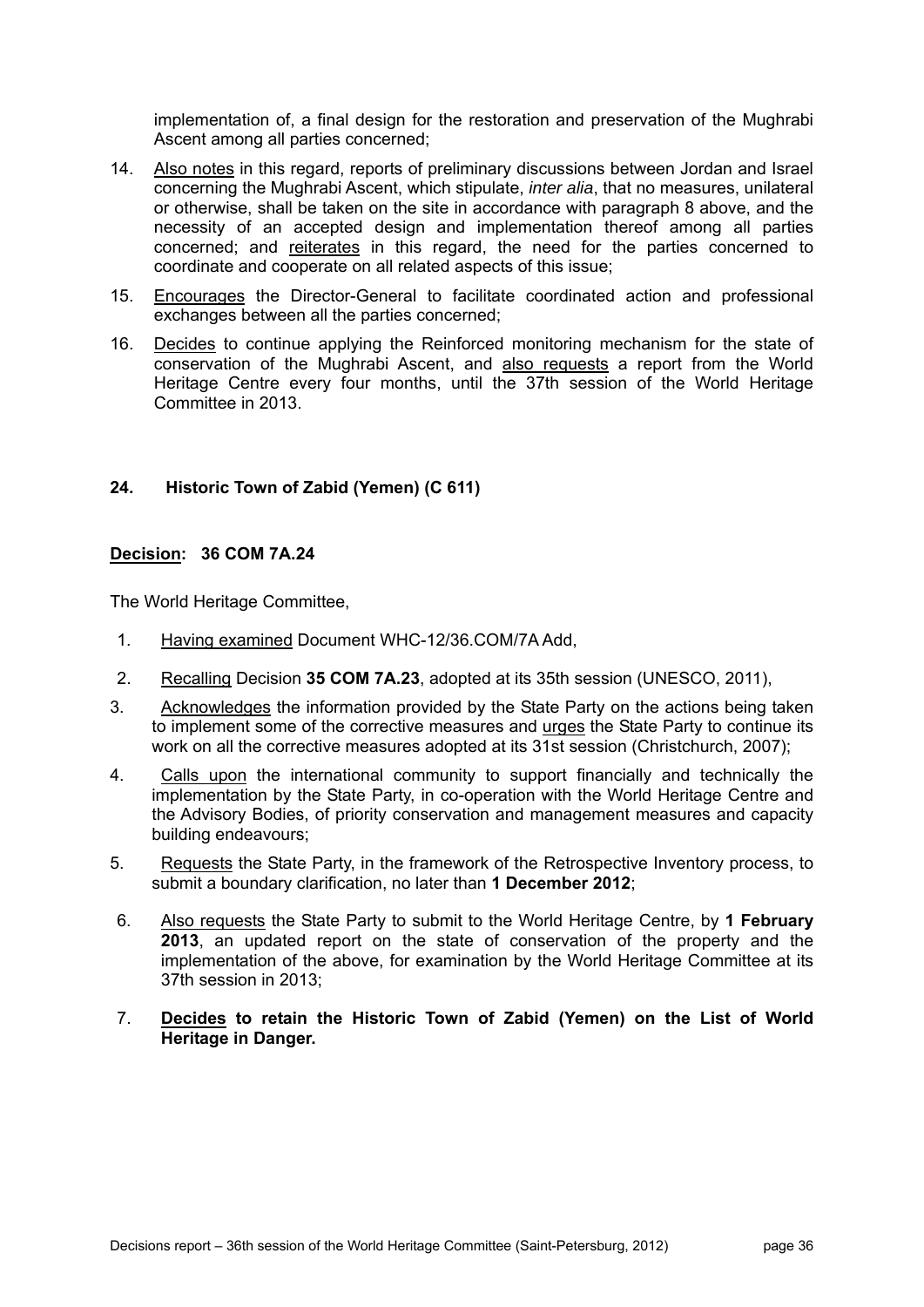**ASIA AND PACIFIC** 

### **25. Minaret and Archaeological Remains of Jam (Afghanistan) (C 211 rev)**

#### **Decision: 36 COM 7A.25**

The World Heritage Committee,

- 1. Having examined Document WHC-12/36.COM/7A.Add,
- 2. Recalling Decisions **33 COM 7A.20, 34 COM 7A.20** and **35 COM 7A.24** adopted at its 33rd (Seville, 2009), 34th (Brasillia, 2010) and 35th (UNESCO, 2011) sessions respectively,
- 3. Regrets that the State Party did not submit a state of conservation report, as requested by the World Heritage Committee at its 35th session (UNESCO, 2011);
- 4. Takes note of the planned Third expert working group meeting for Jam and Herat to take place in tentatively September 2012 and encourages the State Party to utilise this meeting to define future strategies for achieving the Desired state of conservation;
- 5. Reiterates its request to the State Party to continue its efforts towards implementing all the corrective measures adopted at its 31st session (Christchurch, 2007) and requests the State Party to update the time frame for the implementation of the corrective measures in order to attain the Desired state of conservation for removal of the property from the List of World Heritage in Danger;
- 6. Calls upon the international community to continue its technical and financial support in co-operation with the World Heritage Centre and the Advisory Bodies with the aim of implementing all the corrective measures;
- 7. Also requests the State Party to submit to the World Heritage Centre, by **1 February 2013,** a report on the state of conservation of the property and on the implementation of the corrective measures, for examination by the World Heritage Committee at its 37th session in 2013;
- 8. **Decides to retain the Minaret and Archaeological Remains of Jam (Afghanistan) on the List of World Heritage in Danger.**
- **26. Cultural Landscape and Archaeological Remains of the Bamiyan Valley (Afghanistan) (C 208 rev)**

#### **Decision: 36 COM 7A.26**

The World Heritage Committee,

1. Having examined Document WHC-12/36.COM/7A.Add,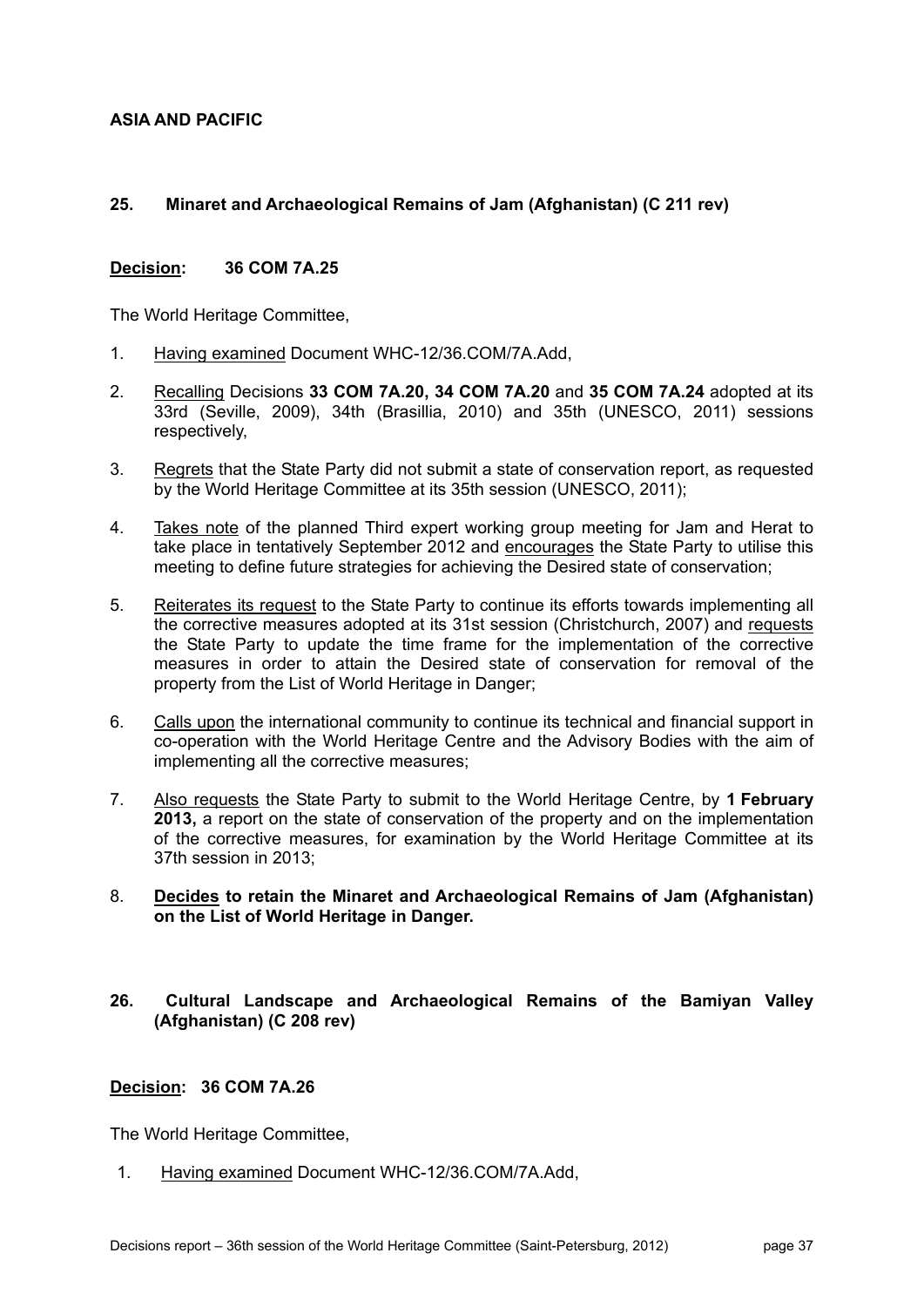- 2. Recalling Decision **35 COM 7A.25**, adopted at its 35th session (UNESCO, 2011),
- 3. Regrets that no report was submitted by the State Party, as requested by the World Heritage Committee at its 35th session (UNESCO, 2011);
- 4. Notes the production of the first Annual Progress Report (June 2010-June 2011) for the Preparation of a Management Plan for Cultural Landscape and Archaeological Remains of the Bamiyan Valley;
- 5. Urges the State Party to finalise the Management Plan of the Cultural Landscape and Archaeological Remains of the Bamiyan Valley with an overall strategy of managing the property as a Cultural Landscape;
- 6. Reiterates its request to the State Party, when considering options for the treatment of the Buddha niches, to ensure that proposals are based on feasibility studies which include:
	- a) An overall approach to conservation and presentation of the property,
	- b) An appropriate conservation philosophy based on the Outstanding Universal Value of the property,
	- c) Technical and financial possibilities for the implementation of the project proposals;
- 7. Also reiterates its request to the State Party to submit information on any planned development, in particular the proposed Foladi Valley Road, to the World Heritage Centre for review by the Advisory Bodies, including a Heritage Impact Assessment (HIA) in conformity with the ICOMOS Guidelines on Heritage Impact Assessments for World Heritage cultural properties;
- 8. Also urges the State Party to ensure that the Cultural Master Plan is respected by all national and international actors intervening in the valley; and further urges the State Party to enforce building codes and regulations on development in the buffer zones of the property and other areas protected under the Afghan Law on the Protection of Historical and Cultural Properties 2004;
- 9. Requests the State Party to continue its work on the implementation of the adopted corrective measures and to develop, in consultation with the World Heritage Centre and the Advisory Bodies, a revised timeframe for the implementation of the corrective measures, for examination by the World Heritage Committee at its 37th session in 2013;
- 10. Calls upon the international community to continue providing technical and financial support for the protection and management of the property, in order to achieve the Desired state of conservation;
- 11. Also requests the State Party to submit to the World Heritage Centre, by **1 February 2013**, an updated report on the state of conservation of the property and the implementation of the above, for examination by the World Heritage Committee at its 37th session in 2013;
- 12. **Decides to retain the Cultural Landscape and Archaeological Remains of the Bamiyan Valley (Afghanistan) on the List of World Heritage in Danger.**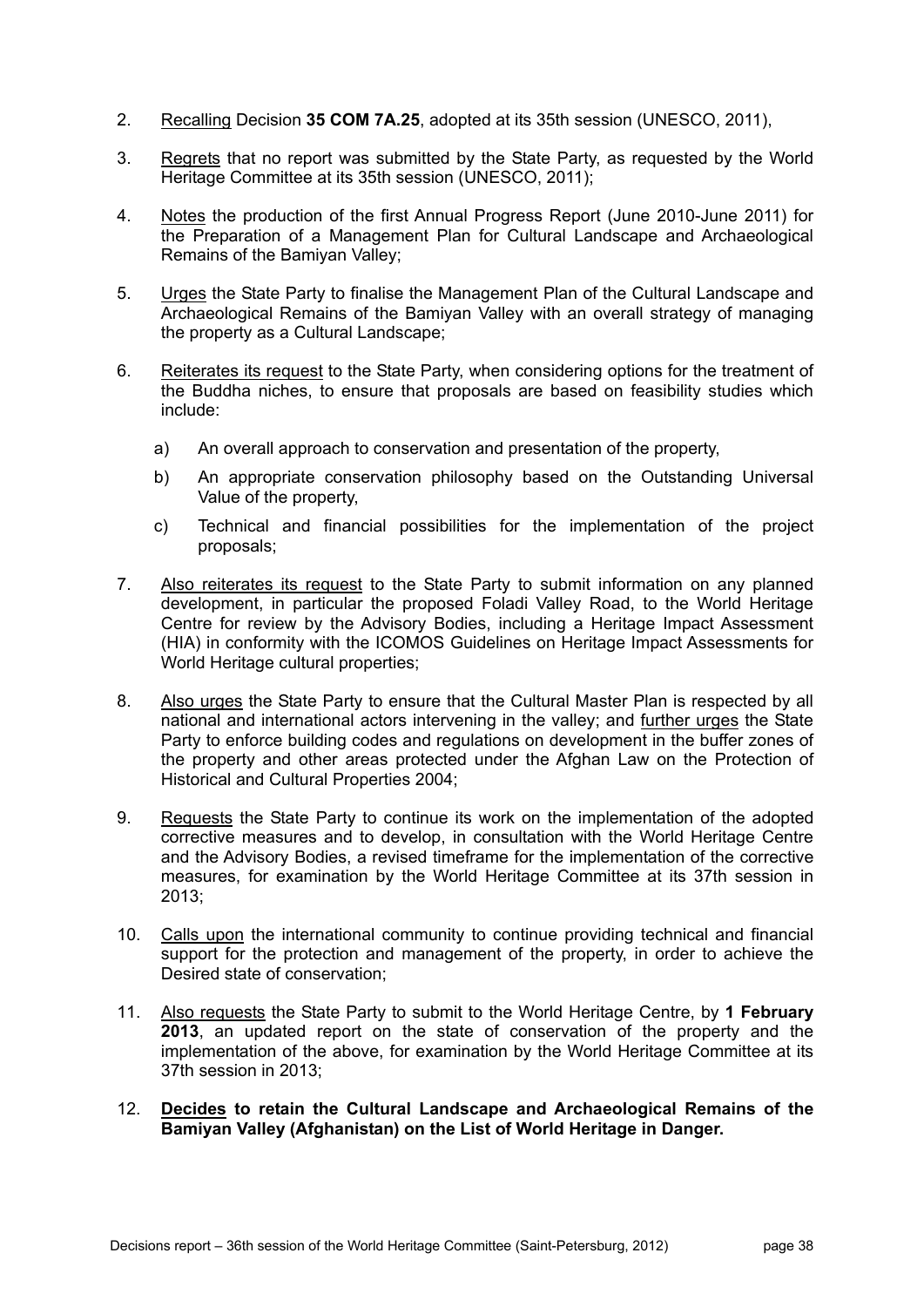## **27. Bam and its Cultural Landscape (Islamic Republic of Iran) (C 1208 bis)**

### **Decision: 36 COM 7A.27**

The World Heritage Committee,

- 1. Having examined Document WHC-12/36.COM/7A,
- 2. Recalling Decision **35 COM 7A.25**, adopted at its 35th session (UNESCO, 2011),
- 3. Welcomes the progress made by the State Party in the implementation of the corrective measures for the property and calls upon the international community to continue to support these efforts;
- 4. Takes note of the results of the October 2011 joint World Heritage Centre/ICOMOS reactive monitoring mission;
- 5. Requests the State Party to implement the mission's recommendations, in particular to:
	- a) Systematically implement monitoring and security measures and enforce regulatory measures at the different component parts of the property to avoid encroachment and illegal construction,
	- b) Complement the Management Plan by defining the existing resources and allocating tasks and timeframes for its efficient implementation,
	- c) Secure human and financial resources and ensure their continuity for the sustained implementation of the Management Plan,
	- d) Develop guidelines for the physical stabilisation of structures, as well as criteria for conservation interventions and a manual for maintenance of earthen structures to ensure that the conditions of integrity and authenticity continue to be met and to promote a unity in conservation approaches,
	- e) Finalise the public use strategy, including the potential development of infrastructure and visitation routes and submit to the World Heritage Centre,
	- f) Consider the development of a proposal for the establishment of a training research centre to enhance capacity building and scientific research efforts,
	- g) Undertake community awareness-raising activities to enhance a better understanding by the local population of the Outstanding Universal Value of property;
- 6. Also requests the State Party to submit to the World Heritage Centre, by **1 February 2013**, an updated report on the state of conservation of the property and the implementation of the above, for examination by the World Heritage Committee at its 37th session in 2013;

#### 7. **Decides to retain Bam and its Cultural Landscape (Islamic Republic of Iran) on the List of World Heritage in Danger.**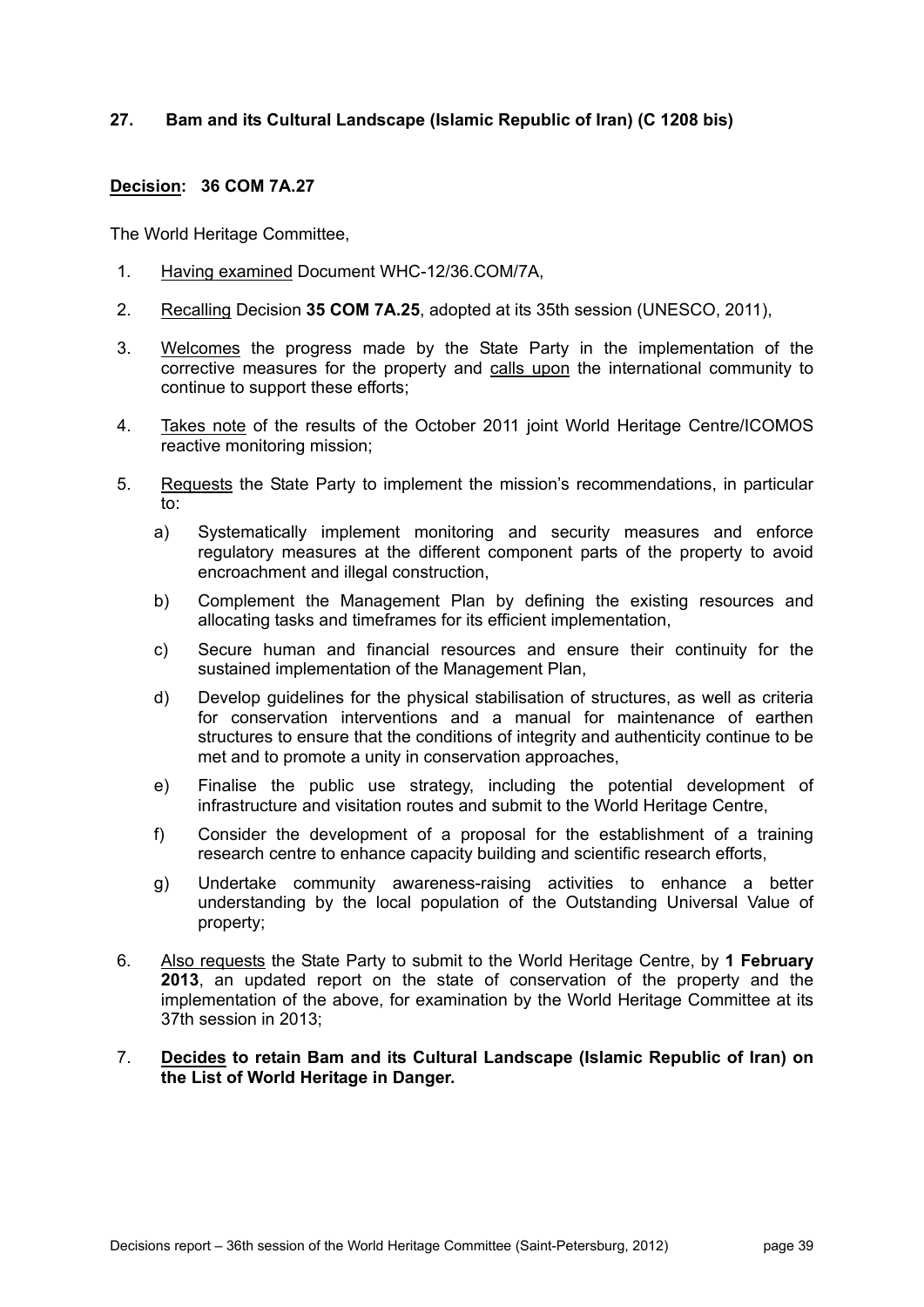# **28. Fort and Shalamar Gardens in Lahore (Pakistan) (C 171–172)**

# **Decision: 36 COM 7A.28**

The World Heritage Committee,

- 1. Having examined Document WHC-12/36.COM/7A.Add,
- 2. Recalling Decision **35 COM 7A.27** adopted at its 35th session (UNESCO, 2011),
- 3. Commends the State Party for the significant efforts made to address the threats to the property and to implement the corrective measures and therefore considers that the Desired state of conservation has been met;
- 4. Takes note of the results of the 2012 reactive monitoring mission to the property and encourages the State Party to implement its recommendations, in particular:
	- a) Formally submit to the World Heritage Centre the new proposal of the buffer zone of the property as a request for minor boundary modification, in accordance to Paragraphs 163-165 of the *Operational Guidelines*, by **1 February 2013**,
	- b) Continue with the review and update of the Conservation Plan,
	- c) Allocate the necessary human and technical resources to ensure the sustainability of the management system and the adequate implementation of conservation interventions,
	- d) Reconstitute the training institute within the Lahore Fort to ensure capacity building for craftsmen and professional and technical staff,
	- e) Continue its efforts to relocate existing infrastructure and to enforce regulatory measures at the buffer zones to ensure the protection of the property,
	- f) Further develop a comprehensive presentation and interpretation strategy to incorporate conservation works implemented;
- 5. Requests the State Party to submit to the World Heritage Centre, by **1 February 2014**, an updated report on the state of conservation of the property and the implementation of the above, for examination by the World Heritage Committee at its 38th session in 2014;

### **6. Decides to remove the Fort and Shalamar Gardens in Lahore (Pakistan) from the List of World Heritage in Danger.**

# **29. Rice Terraces of the Philippine Cordilleras (Philippines) (C 722)**

# **Decision: 36 COM 7A.29**

The World Heritage Committee,

1. Having examined Document WHC-12/36.COM/7A,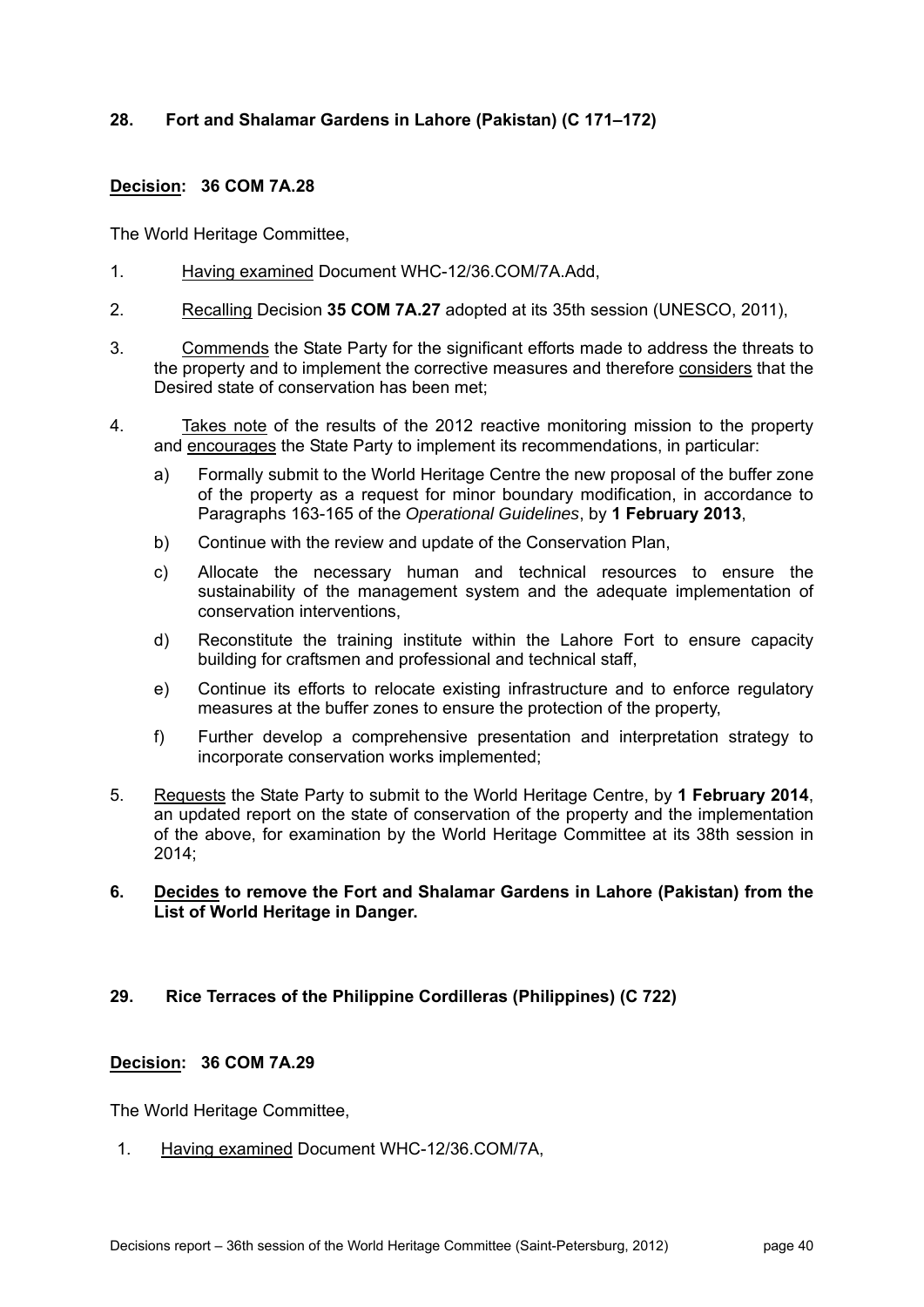- 2. Recalling Decisions **33 COM 7A.24, 34 COM 7A.26** and **35 COM 7A.29** adopted at its 33rd (Seville, 2009), 34th (Brasilia, 2010) and 35th (UNESCO, 2011) sessions respectively,
- 3. Commends the State Party for its significant efforts to address the threats that led to the inscription of the property on the List of World Heritage in Danger and the implementation of the corrective measures;
- 4. Considers that, in line with the state of conservation report and the findings of the 2011 joint World Heritage Centre/ICOMOS monitoring mission, the threats to Outstanding Universal Value have been addressed;
- 5. Notes nevertheless that the establishment of sustained financial resources for the property remains a critical long term requirement, and requests the State Party to:
	- a) Ensure the necessary resources to sustain the implementation of the Conservation and Management Plan through operational arrangements,
	- b) Continue with the development and implementation of community-based landuse and zoning plans which respond to traditional value systems,
	- c) Develop an integrated Tourism Management Plan in close cooperation with the local communities as well as mechanisms to control tourism related infrastructure developments,
	- d) Pursue the adoption of a legislation requiring Environmental Impact Assessment for development projects, as well as to establish Heritage Impact Assessment procedures,
	- e) Pursue the adoption of a national legislation declaring the World Heritage property as an Environmentally Critical Area;
- 6. Also requests the State Party to continue to actively follow the further implementation of the above measures, to sustain the Outstanding Universal Value of the property and further requests the State Party to submit to the World Heritage Centre, by **1 February 2014,** an updated report on the progress made with the implementation of the above;
- 7. **Decides to remove the Rice Terraces of the Philippine Cordilleras (Philippines) from the List of World Heritage in Danger.**

# **EUROPE AND NORTH AMERICA**

#### **30. Bagrati Cathedral and Gelati Monastery (Georgia) (C 710)**

#### **Decision: 36 COM 7A.30**

The World Heritage Committee,

1. Decides exceptionally to adjourn the debate on the agenda item until its next 37th ordinary session of the World Heritage Committee (2013).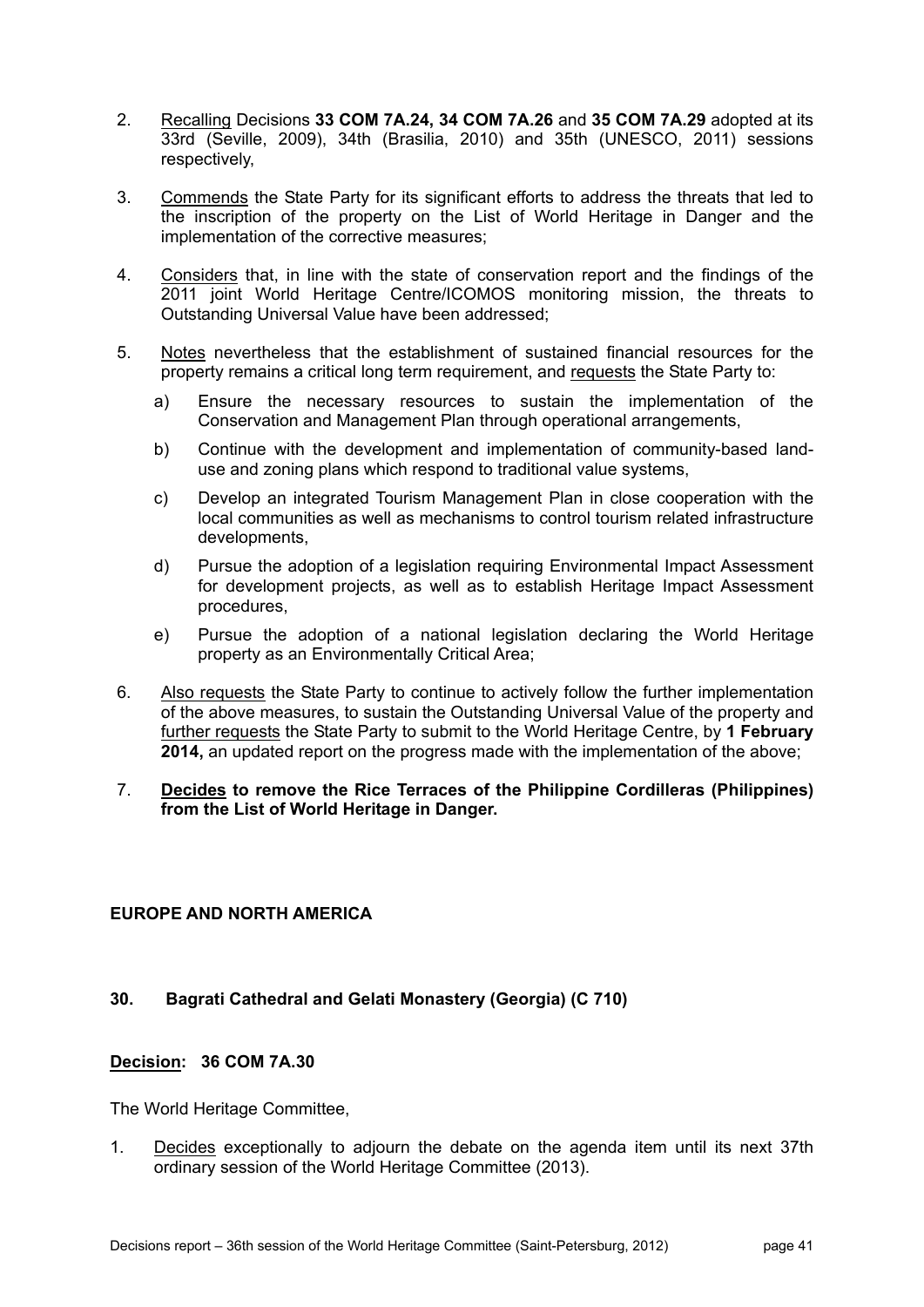# **31. Historical Monuments of Mtskheta (Georgia) (C 708)**

# **Decision: 36 COM 7A.31**

- 1. Having examined Document WHC-12/36.COM/7A.Add,
- 2. Recalling Decision **35 COM 7A.30** adopted at its 35th session (UNESCO, 2011),
- 3. Acknowledges the detailed information provided by the State Party on the progress made to implement the corrective measures and urges the State Party to continue its work on all the corrective measures adopted at its 34th session (Brasilia, 2010);
- 4. Also urges the State Party to define the buffer zone of the property to allow a clear understanding of the archaeological and visually sensitive areas around the property and to submit this proposal as a minor boundary modification of the property;
- 5. Expresses its great concern regarding developments being undertaken by the State Party in the vicinity of the property within the area of the river Mtkvari bank, between the Svctitskhoveli Cathedral and Jvari church, and further urges the State Party to halt developments within the property and its setting until details of proposed developments, together with Heritage Impact Assessments, have been submitted to the World Heritage Centre, in conformity with Paragraph 172 of the *Operational Guidelines*, for review and comments by the Advisory Bodies before any irreversible decisions have been made;
- 6. Notes that the State Party intends to complete a Management Plan for the property by the end of 2012, requests the State Party to ensure that this Plan recognises that the property is an ensemble of religious monuments within a very sensitive historical environment, and also requests it to submit the draft of this plan to the World Heritage Centre for review by the Advisory Bodies;
- 7. Invites the State Party to consider the development of a national law for all World Heritage properties in Georgia;
- 8. Further requests the State Party, in coordination with the World Heritage Centre and Advisory Bodies, to develop a "5C strategic World Heritage country programme" proposal, based on the State Programme for the protection of Georgian cultural heritage, to serve as a consolidated basis for cooperation within the State Party to enhance the implementation of its commitments within the framework of the *World Heritage Convention*;
- 9. Requests furthermore the State Party to submit to the World Heritage Centre, by **1 February 2013**, an updated report on the state of conservation of the property and the implementation of the above, for examination by the World Heritage Committee at its 37th session in 2013;
- 10. **Decides to retain the Historical Monuments of Mtskheta (Georgia) on the List of World Heritage in Danger.**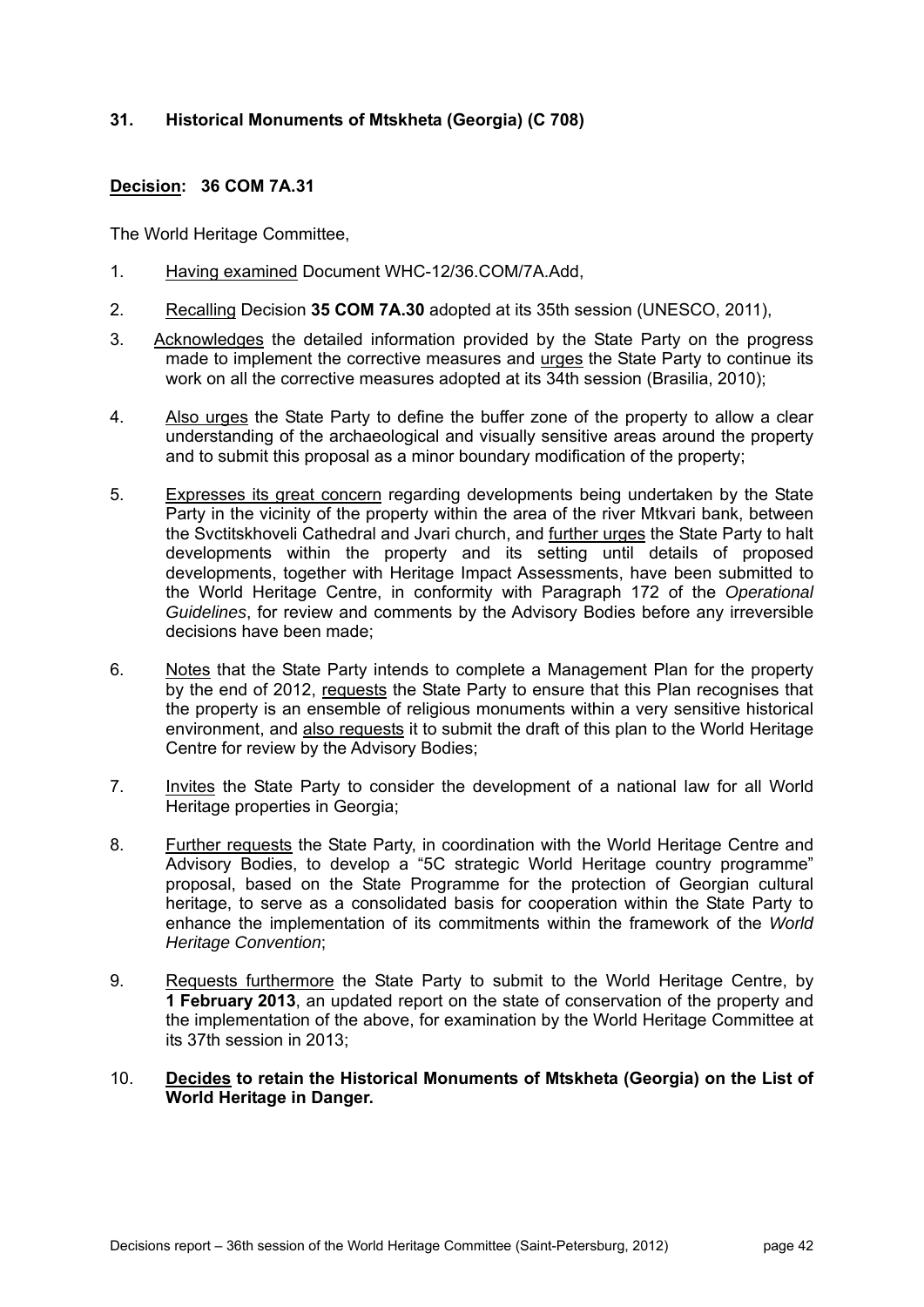# **32. Medieval Monuments in Kosovo (Serbia) (C 724 bis)**

### **Decision: 36 COM 7A.32**

The World Heritage Committee,

1. Decides to adjourn the debate on this agenda item until its next ordinary session.

# **LATIN AMERICA AND CARIBBEAN**

### **33. Humberstone and Santa Laura Saltpeter Works (Chile) (C 1178)**

### **Decision: 36 COM 7A.33**

- 1. Having examined Document WHC-12/36.COM/7A,
- 2. Recalling Decision **35 COM 7A.32**, adopted at its 35th session (UNESCO, 2011),
- 3. Acknowledges the information provided by the State Party on the implementation of identified corrective measures, and urges it to continue its efforts to secure the required resources for their full implementation;
- 4. Notes that the International Expert Meeting is scheduled for October 2012, and requests the State Party to take this opportunity to develop a draft Desired state of conservation for the removal of the property from the List of World Heritage in Danger, corrective measures, timeframe and its related financial estimation of costs, as well as a clear course of action to guide the property's conservation strategy, to be submitted as part of the outcomes of the meeting, to be reviewed by the World Heritage Centre and the Advisory Bodies, for examination by the World Heritage Committee at its 37th session in 2013;
- 5. Also requests the State Party to ensure that an adequate balance is achieved in the allocation of resources for visitation purposes and for conservation programmes, critical to maintaining the property's integrity;
- 6. Further requests the State Party to submit to the World Heritage Centre and the Advisory Bodies by **October 2012**, a copy of the Management Plan for the property;
- 7. Moreover requests the State Party to submit to the World Heritage Centre, by **1 February 2013**, an updated report on the state of conservation of the property and the implementation of the above, for examination by the World Heritage Committee at its 37th session in 2013;
- 8. **Decides to retain Humberstone and Santa Laura Saltpeter Works (Chile) on the List of World Heritage in Danger.**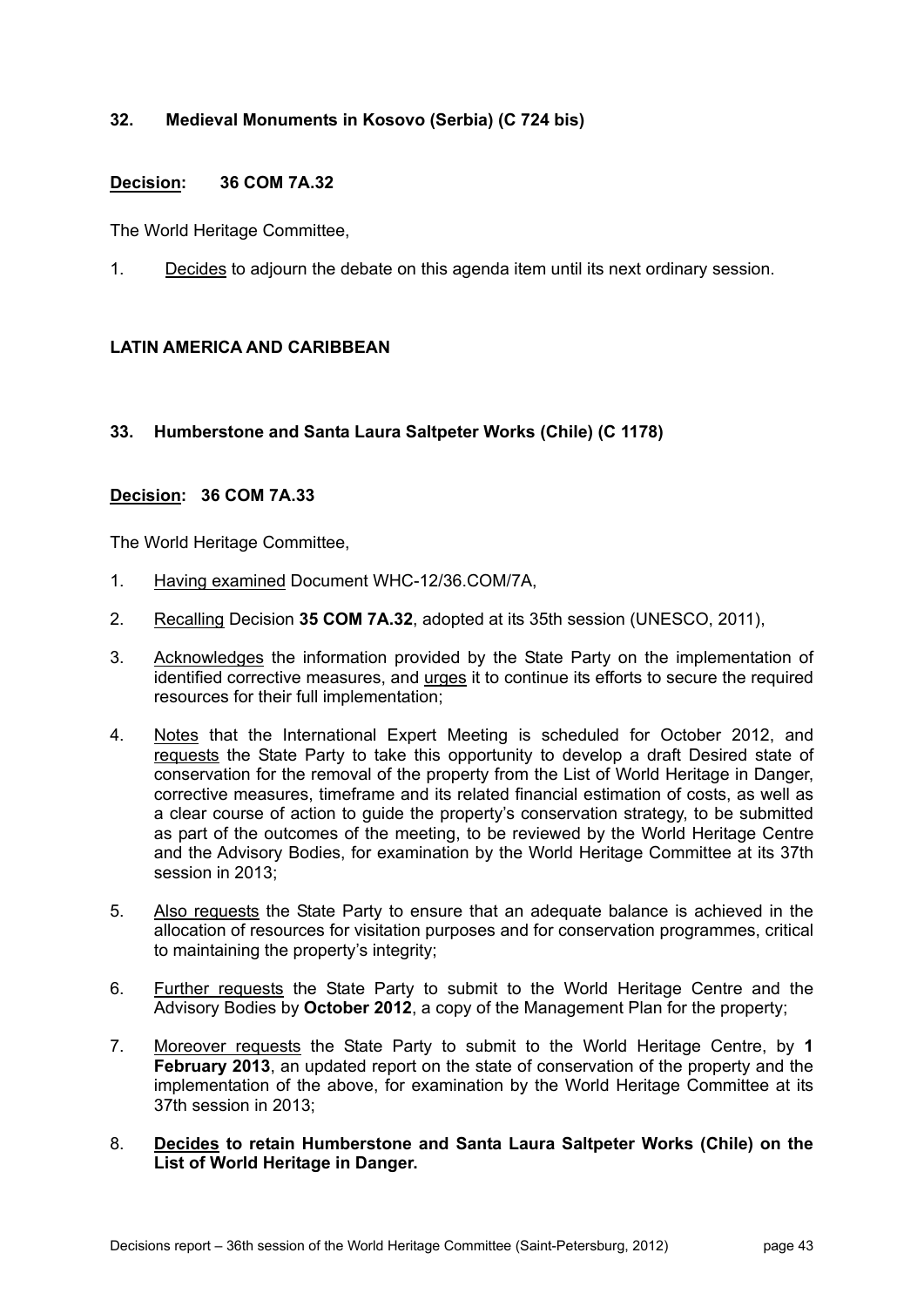## **34. Chan Chan Archaeological Zone (Peru) (C 366)**

### **Decision: 36 COM 7A.34**

The World Heritage Committee,

- 1. Having examined Document WHC-12/36.COM/7A,
- 2. Recalling Decision **35 COM 7A.33,** adopted at its 35th session (UNESCO, 2011),
- 3. Welcomes the progress made by the State Party in implementing the recommendations of the 2010 reactive monitoring mission;
- 4. Adopts the following Desired state of conservation for the removal of the property from the List of World Heritage in Danger, as follows:
	- a) Operational and sustainable management system for the Chan Chan Archaeological Zone in place, including functional institutional arrangements and secured funding,
	- b) Approval of revised Management Plan and integration with other planning tools at the municipal and provincial levels, particularly for the management of the buffer zone,
	- c) Continued implementation of conservation and maintenance measures at the property, including mitigation measures to address the vulnerability of the earthen architecture remains,
	- d) Legislative and regulatory measures to address the issues of illegal occupations and activities at the site enacted and enforced;
- 5. Also adopts the following corrective measures and timeframe for their implementation in order to ensure conditions of integrity and authenticity of the property and meet the Desired state of conservation:
	- a) Measures to be implemented within one year:

#### **Conservation**

- (i) Comprehensive conservation condition assessment and monitoring to assess the existing state of conservation of the property,
- (ii) Identification of priority areas for interventions,
- (iii) Implementation of priority and emergency conservation measures at vulnerable areas of the property, with particular focus on the nine palaces and areas with decorated surfaces, as well as measures centered on the control of water table levels,
- (iv) Definition and adoption of conservation guidelines for intervention,
- (v) Implementation and maintenance of the physical delineation of the property including vegetation barriers and perimeter walls,
- (vi) Comprehensive assessment of the current conditions of the existing site museum, identification of priority emergency measures and definition of a comprehensive intervention programme to be included in the public use plan.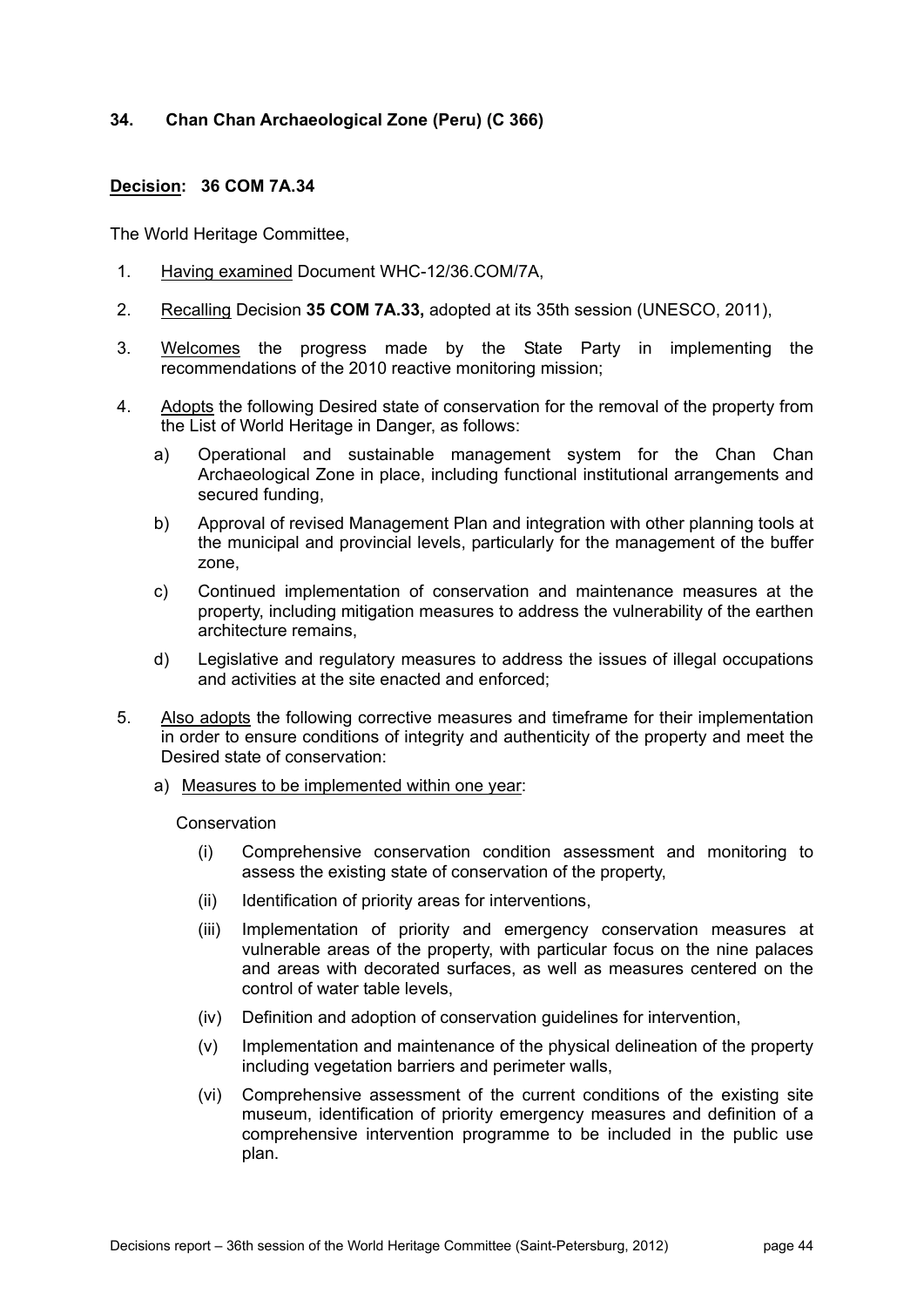(vii) Addressing of solid waste management at the boundaries of the site in collaboration with pertinent authorities,

Protection and planning

- (viii) Updating of the Management Plan, including a revised risk Management Plan and a public use plan as well as scheduled and costed provisions for the conservation and management of the property and its buffer zone,
- (ix) Finalization of the definition of the buffer zone and its regulatory measures in collaboration with municipal authorities,
- (x) Dissemination and circulation among stakeholders of updated plans for the property and its buffer zone, including provisions and regulations for each zone. Collaboration with entities in defining regulatory measures for the management of the buffer zone and of the World Heritage property,
- (xi) Finalization of regulations for Law no. 28261 to address fundamental issues such as the illegal removal of soil, agricultural works and the illegal occupation at the property,

Management

- (xii) Evaluation of effectiveness of existing institutional arrangements to include revised provisions in the updated Management Plan,
- (xiii) Identification of sources for secured funding in the long-term,
- b) Measures to be implemented within two years:

**Conservation** 

- (i) Continued implementation of conservation and maintenance actions, with particular focus on finalizing interventions at vulnerable areas,
- (ii) Monitoring programme fully in place to evaluate the efficacy and results of interventions and to revise them if needed,
- (iii) Maintenance of the physical delimitation of the site,
- (iv) Measures for solid waste management at the boundaries of the site fully addressed,
- (v) Interventions for public use at the property, particularly in respect to the site museum in accordance to provisions included in the revised Management Plan,
- (vi) Interventions for risk management in accordance to provisions identified in the Management Plan,

Protection and planning

- (vii) Integration of the Management Plan in territorial and urban development plans,
- (viii) Dissemination of the revised Management Plan to strengthen public and private support in its implementation,
- (ix) Approval / enactment of regulatory measures for Law No. 28261 to ensure the conservation and protection of the Outstanding Universal Value and conditions of integrity and authenticity of the property,
- (x) Adoption of regulatory measures for the management of the buffer zone,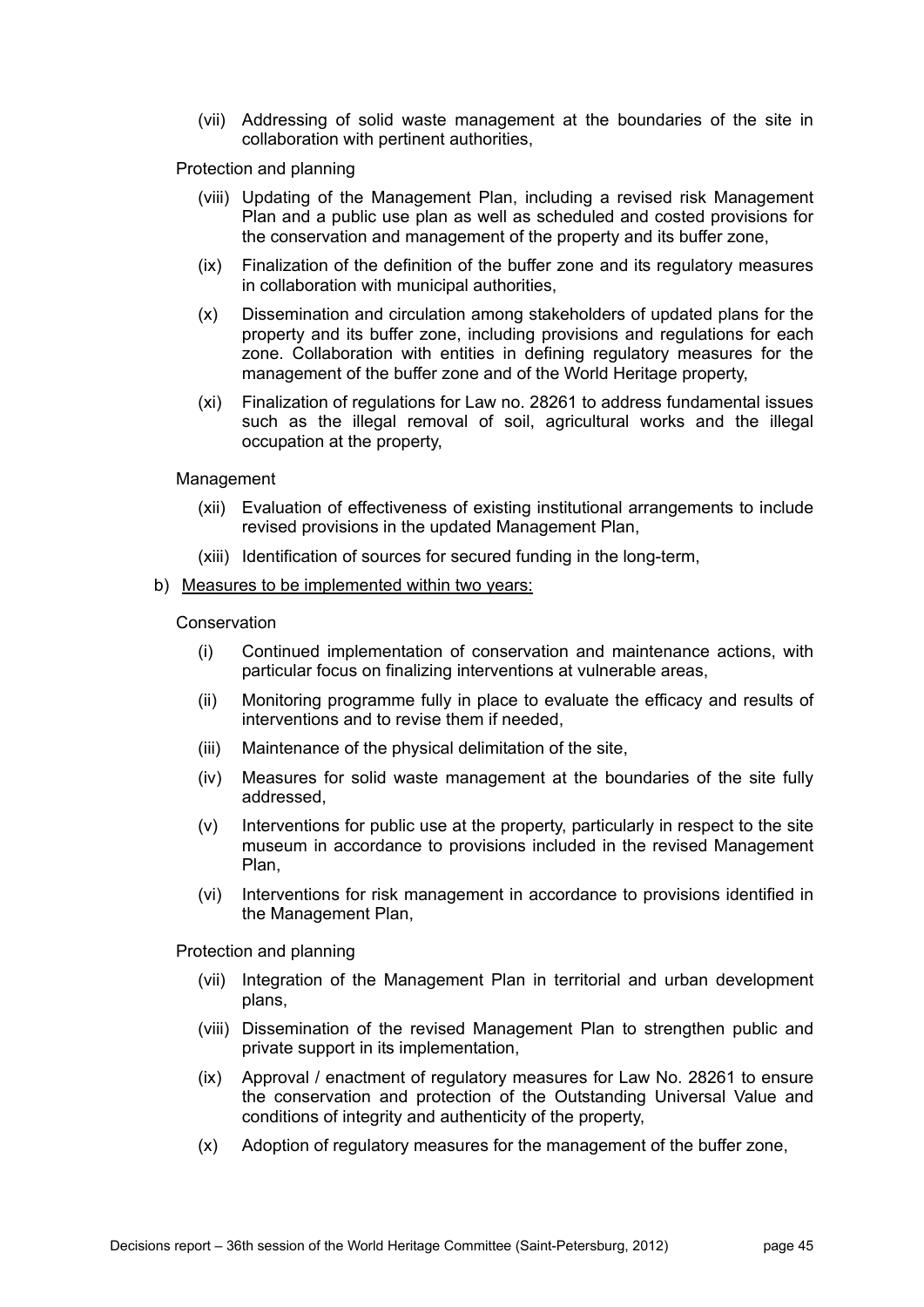Management

- (xi) Operational management arrangements and budgets secured for the comprehensive implementation of the Management Plan,
- c) Measures to be implemented within three years:

**Conservation** 

- (i) Continued implementation of conservation and maintenance measures according to the revised Management Plan,
- (ii) Continued implementation of the monitoring programme and evaluation of results to adapt measures,
- (iii) Continued implementation of public use actions according to Management Plan,
- (iv) Continued implementation of risk management actions according to Management Plan,
- (v) Conclusion of measures at the existing site museum;

Protection and planning

- (vi) Full enforcement of legislative and regulatory frameworks passed by the State Party,
- (vii) Relocation of illegal settlers in collaboration with pertinent authorities,
- (viii) Adequate control of encroachments and urban pressure;

**Management** 

- (ix) Full and systematic implementation of the revised Management Plan in accordance to prescribed policies,
- (x) Functional institutional arrangements with adequate resources secured for long-term implementation of the formulated Management Plan;
- 6. Reiterates its request to the State Party to finalize the process for the approval of pertinent legislation and regulations for the property and buffer zone to ensure their adequate protection, and to find an urgent solution to the legal issues that have been pending for the last 10 years;
- 7. Also reiterates its request to the State Party to provide the updated Master Plan, including a public use plan and a comprehensive risk preparedness plan for the property by **1 February 2013**;
- 8. Requests the State Party to submit to the World Heritage Centre, by **1 February 2013**, an updated report on the state of conservation of the property and the implementation of the above, for examination by the World Heritage Committee at its 37th session in 2013;
- 9. **Decides to retain Chan Chan Archaeological Zone (Peru) on the List of World Heritage in Danger.**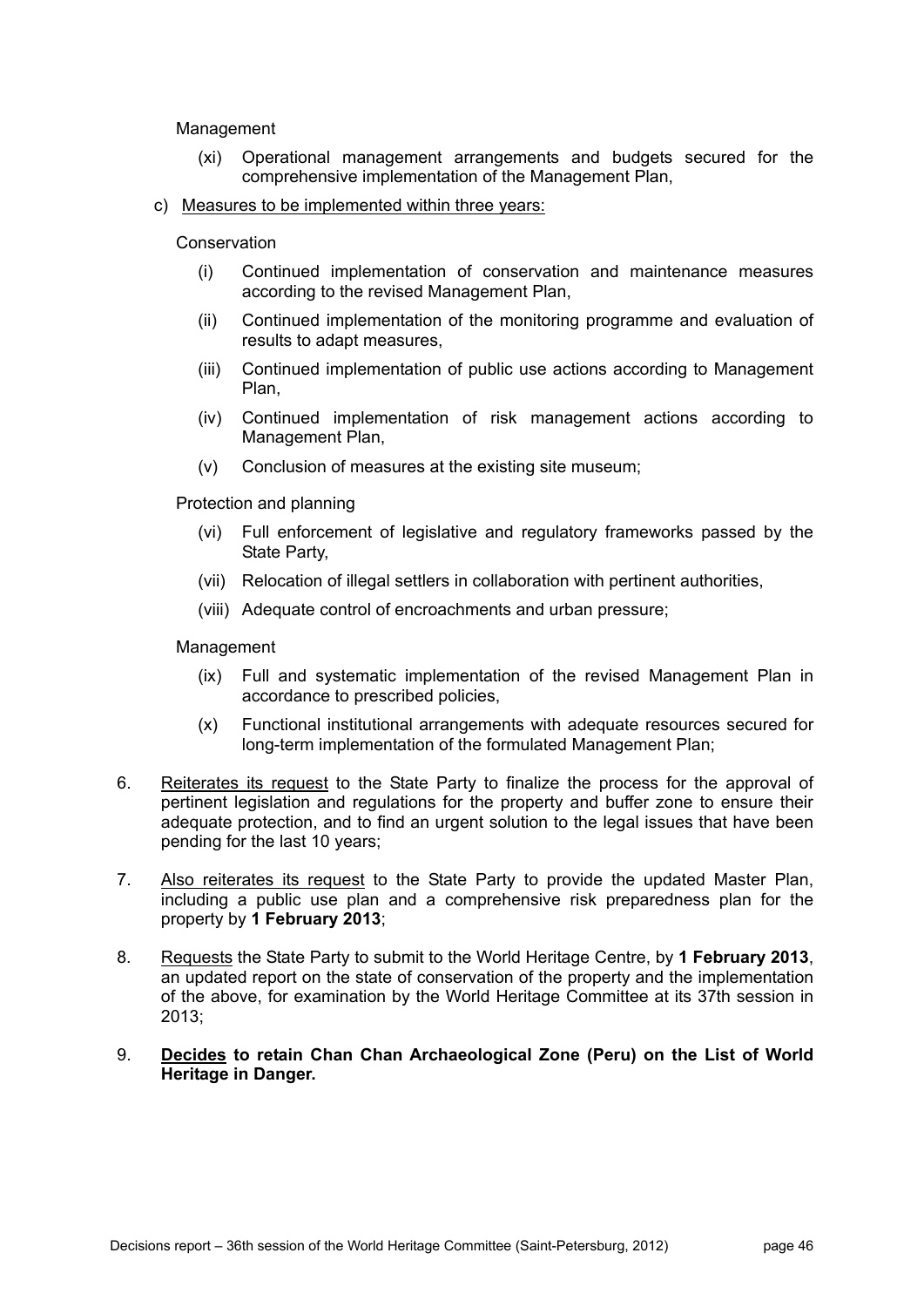# **35. Coro and its Port (Bolivarian Republic of Venezuela) (C 658)**

# **Decision: 36 COM 7A.35**

- 1. Having examined Document WHC-12/36.COM/7A,
- 2. Recalling Decision **35 COM 7A.34**, adopted at its 35th session (UNESCO, 2011),
- 3. Recognizes the efforts being made by the State Party for the conservation of the property, and encourages it to continue such efforts in cooperation with the World Heritage Centre and the Advisory Bodies;
- 4. Also encourages the State Party to continue with the implementation of the recommendations of the 2011 reactive monitoring mission, to ensure the protection of the property, with a special focus on:
	- a) The development of a conservation programme with short, medium and long term priorities, and a plan of action for emergency situations,
	- b) The finalization of a database to include historical and archaeological information, plans, a detailed photographic record, as well as a detailed description and state of conservation of all buildings and priority actions for each, and a linked inventory to previous records,
	- c) An alternative proposal for the drainage system of Coro,
	- d) The regulation of traffic in Coro, with particular emphasis on Zamora Street;
- 5. Requests the State Party to submit to the World Heritage Centre and the Advisory Bodies by **1 February 2013**, a copy of the Management Plan for the property, and its approval by the Management Commitment;
- 6. Urges the State Party to finalize the delimitation of the property and its buffer zone, to include new components that will contribute to the property's Outstanding Universal Value, and to submit them to the World Heritage Centre and the Advisory Bodies within the framework of the Retrospective Inventory by **1 February 2013**;
- 7. Reiterates its request to the State Party to update, in consultation with the World Heritage Centre and the Advisory Bodies, the Desired state of conservation and the corrective measures for the removal of the property from the List of World Heritage in Danger, as well as a revised timeframe, and to submit them to the World Heritage Centre by **1 February 2013** for examination by the World Heritage Committee at its 37th session in 2013;
- 8. Invites the State Party to consider submitting a request for international assistance from the World Heritage Fund for technical support;
- 9. Also requests the State Party to submit to the World Heritage Centre, by **1 February 2013**, an updated report on the state of conservation of the property for examination by the World Heritage Committee at its 37th session in 2013;
- 10. **Decides to retain Coro and its Port (Bolivarian Republic of Venezuela) on the List of World Heritage in Danger.**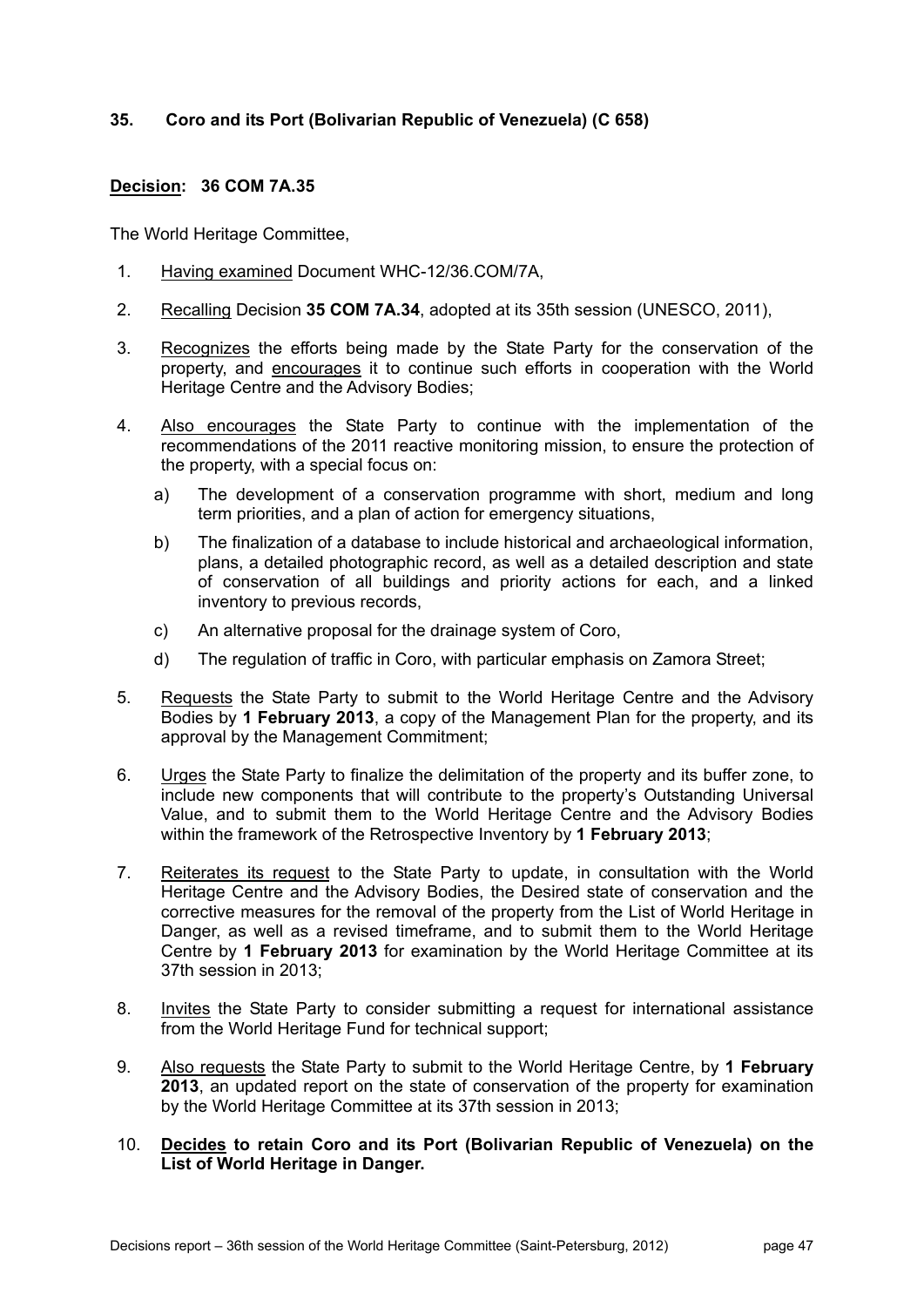# **GENERAL DECISION**

# **36 World Heritage properties of the Democratic Republic of the Congo (DRC)**

### **Decision: 36 COM 7A.36**

- 1. Having examined Document WHC-12/36.COM/7A.Add,
- 2. Recalling Decision **35 COM 7A.35**, adopted at its 35th session (UNESCO, 2011),
- 3. Expresses its concern that signature of the January 2011 Kinshasa Declaration has not yet resulted in a concerted action between the different Ministries, the army and different technical agencies which is necessary to resolve some urgent conservation issues in the sites and create the conditions for their rehabilitation;
- 4. Notes with concern the consistent reports from different properties about continued involvement of elements of the Congolese Army in illegal exploitation of the natural resources;
- 5. Considers that the recent permit which has been granted to the international oil and gas company SOCO to start oil exploration activities in Virunga National Park is not in conformity with commitments made by the State Party in the Kinshasa Declaration;
- 6. Urges the State Party to ensure a full implementation of the commitments made in the Kinshasa Declaration and ensure the implementation of the Strategic Action Plan and in particular to urgently set up the inter-ministerial committee to ensure that specific activities of the action plan which need political decisions or the cooperation and commitment from other Ministries and state entities are implemented;
- 7. Welcomes the continued support from donor countries for the conservation of the five properties of the Democratic Republic of the Congo and the on-going efforts to set up a sustainable financing mechanism;
- 8. Requests the State Party in close cooperation with the World Heritage Centre and IUCN to organize an evaluation of the implementation of the action plan, identify obstacles to its implementation and ways to address these with the concerned Ministries and present a report on this evaluation to the World Heritage Centre, for consideration by the World Heritage Committee at its 37th session in 2013.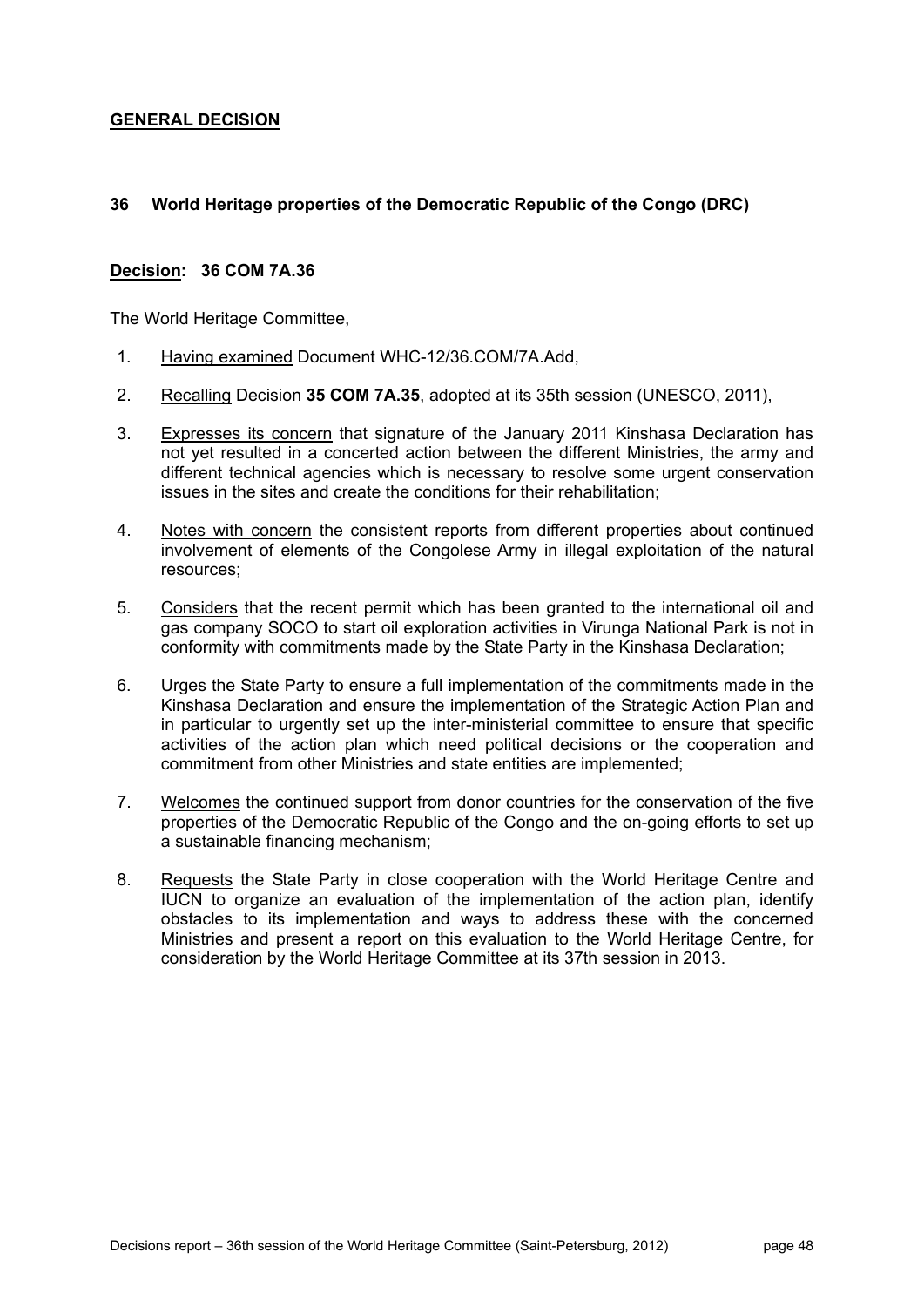# **7B. STATE OF CONSERVATION OF PROPERTIES INSCRIBED ON THE WORLD HERITAGE LIST**

# **NATURAL PROPERTIES**

# **AFRICA**

**1. Dja Wildlife Reserve (Cameroon) (N 407)** 

#### **Decision: 36 COM 7B.1**

- 1. Having examined Document WHC-12/36.COM/7B.Add,
- 2. Recalls Decision **35 COM 7B.1** adopted at its 35th session (UNESCO, 2011)
- 3. Notes with concern that the State Party has not suspended the GEOVIC mining license, as requested by the Committee at its 34th and 35th sessions, although no activity has begun at the site since the 2009 mission, and that the new environmental impact study submitted to the World Heritage Centre does not meet international standards and does not take into account the presence of the property;
- 4. Expresses its deep concern regarding the granting of mining exploration licenses, including one for iron exploration, within the property, the impacts of the Mekin Dam and the rubber plantation on the property, the consequences of which would significantly affect its Outstanding Universal Value and in particular its integrity;
- 5. Recalls its position concerning the incompatibility of mining exploration and exploitation with World Heritage status;
- 6. Takes note of the conclusion of the joint World Heritage Centre/IUCN mission that the threats and pressures on the property continue to increase affecting its Outstanding Universal Value, and that the management body of the property does not dispose of financial, logistical or human resources to respond to these threats and pressures present inside and at the immediate periphery of the property;
- 7. Considers that in view of this accumulation of possible and even imminent threats, the property meets, according to Paragraph 180 of the *Operational Guidelines*, criteria for inscription on the List of World Heritage in Danger, **and that the property would possibly be inscribed on the List of World Heritage in Danger at the 37th session in 2013, if the following conditions are not fulfilled**:
	- a) Review the limits of the iron exploration license to exclude the area inside the property and to ensure that this has no impact on the Outstanding Universal Value,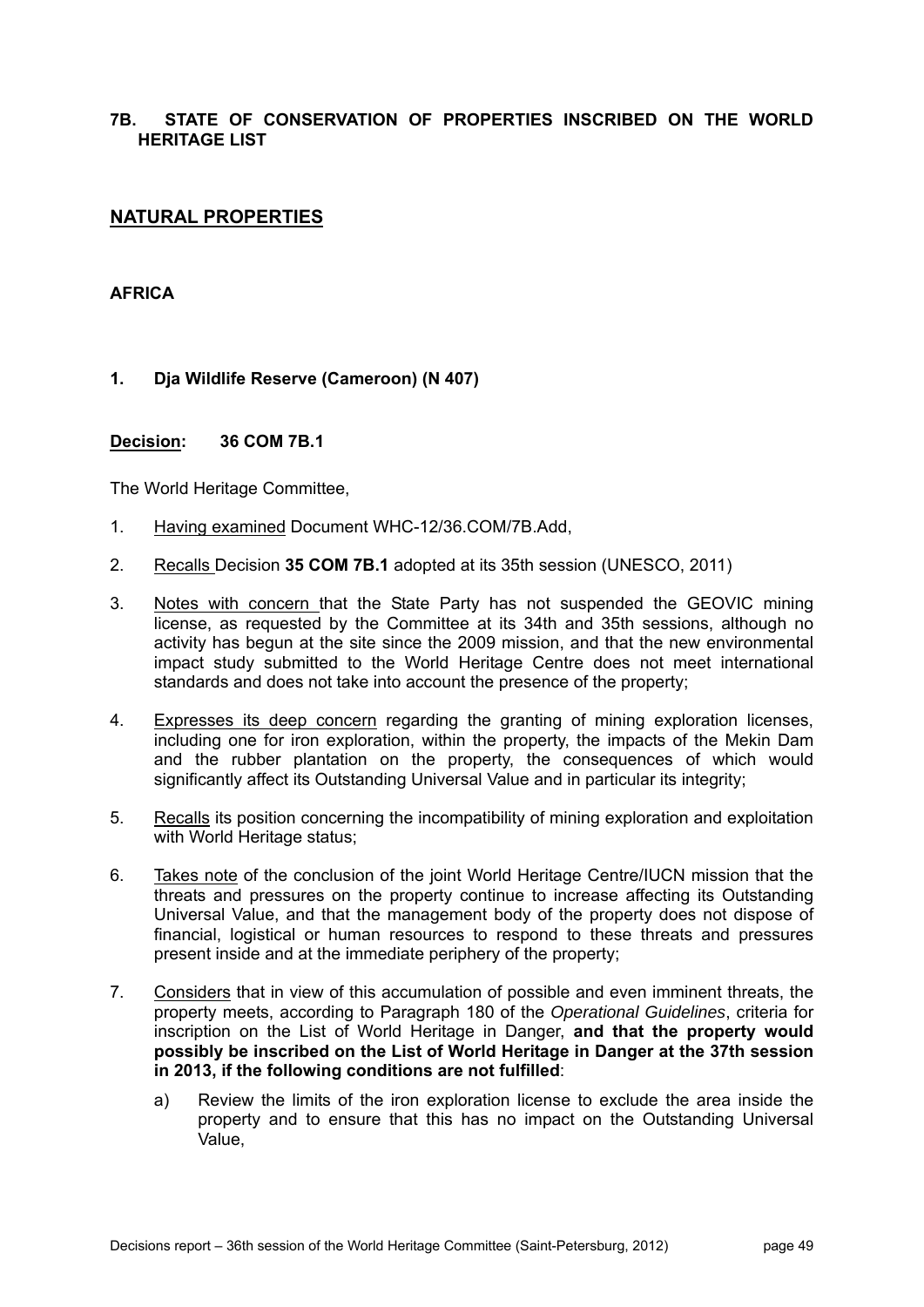- b) Suspend GEOVIC mining work until the completion by the company of an Environmental and Social Impact Assessment meeting international standards, before any commencement of exploitation at the site and create a consultation framework with the management body of the property to prepare and implement a biodiversity safeguarding plan supported by adequate resources,
- c) Define, in consultation with Sud Hévéa Cameroun company, the measures to be undertaken to foresee, reduce and compensate the negative effects of the agriculture exploitation project (rubber plantation) on the Outstanding Universal Value of the property,
- d) Suspend the Mekin Dam work until the appropriate measures to mitigate the direct and indirect impacts on the Outstanding Universal Value of the property be submitted to the World Heritage Centre for examination by IUCN;
- 8. Urgently requests the State Party to implement the following measures to prevent, the degradation of the Outstanding Universal Value of the property:
	- a) Strengthen the human and logistic resources of the management body to enable permanent surveillance and control, under normal conditions, of the land and aquatic parts of the property; to this end motorized transportation, notably aquatic, should be made available to the ecoguards,
	- b) Establish the technical and financial means for the effective operation of the monitoring system of large wildlife and enable the creation of a reference data base on the state of conservation of the biodiversity of the property,
	- c) Revise and modify the boundary and physical marking of the property and submit a map in the required format to the World Heritage Centre by **1 February 2013;**
- 9. Requests the State Party to also implement the other recommendations of the joint World Heritage Centre/IUCN mission of 2012;
- 10. Also requests the State Party to submit to the World Heritage Centre, by **1 February 2013**, a progress report on the state of conservation of the property, including a detail of progress accomplished in the implementation of the corrective measures and recommendations of the mission, for examination by the World Heritage Committee at its 37th session in 2013;

# **2. Taï National Park (Côte d'Ivoire) (N 195)**

# **Decision: 36 COM 7B.2**

- 1. Having examined Document WHC-12/36.COM/7B,
- 2. Recalling Decision **33 COM 7B.2**, adopted at its 33rd session (Seville, 2009),
- 3. Congratulates the State Party for resuming, with support from international cooperation, conservation activities following the post-electoral crisis;
- 4. Welcomes the initiative of the State Party to establish Village Associations for Conservation and Development and Village Surveillance Committees to improve the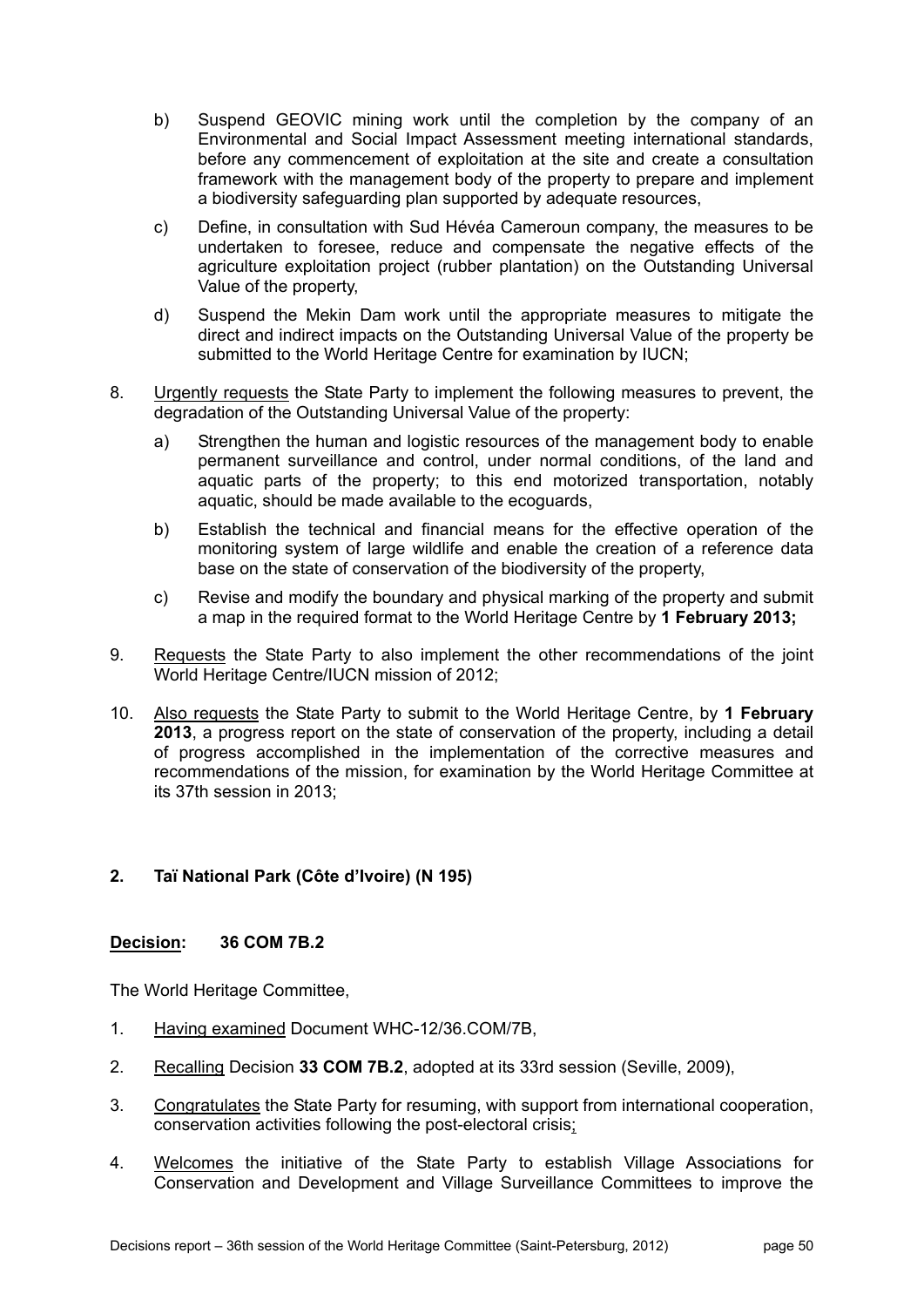participation of neighbouring populations in decisions concerning activities and development;

- 5. Notes with satisfaction the results of bio-monitoring of 2009-2010 indicating the maintenance of flagship species including chimpanzees, deukars and elephants but expresses its concern as regards the reduction in the populations of certain species of primates, the increase in poaching, gold-mining and agricultural encroachment since the post-electroal crisis;
- 6. Requests the State Party to evaluate the impact of the post-electoral crisis on the Outstanding Universal Value, quantifying the threats of poaching, agricultural encroachment and gold mining and providing an updated ecological monitoring report showing the evolution of the populations of primate species, including the Diana monkey, by **1 February 2013**, to be transmitted to the World Heritage Centre;
- 7. Strongly urges the State Party to strengthen its action against poaching by concentrating efforts on surveillance of the vulnerable zones, agricultural encroachment and gold mining noted in the Park;
- 8. Encourages the State Party to continue its efforts to establish a sustainable funding mechanism and a business plan for the Park;
- 9. Also requests the State Party to publish as soon as possible the decree formalizing the extension of the territory of the Park and to submit, following publication, a request to modify the boundaries of the property to the World Heritage Centre for examination by the World Heritage Committee in this respect;
- 10. Further requests the State Party to submit to the World Heritage Centre, by **1 February 2014**, a report on the state of conservation of the property with particular emphasis on the evolution of poaching, the animal populations (notably monkeys), the implementation of sustainable funding and the publication of the decree modifying the boundaries of the Park in view of a proposal for modification of the boundaries of the property, as well as on the implementation of the other recommendations of the 2006 mission, for examination by the World Heritage Committee at its 38thsession in 2014.

# **3. Lake Turkana National Parks (Kenya) (N 801bis)**

# **Decision: 36 COM 7B.3**

- 1. Having examined Document WHC-12/36.COM/7B.Add,
- 2. Recalling Decision **35 COM 7B.3,** adopted at its 35th session (UNESCO, 2011),
- 3. Takes note of the results of the joint World Heritage Centre/IUCN monitoring mission undertaken to Kenya to assess the state of conservation of the property and in particular the impact of the GIBE III dam project and related developments;
- 4. Reiterates its utmost concern about the potential and ascertained cumulative impacts on Lake Turkana of the GIBE III dam, the related on-going and planned irrigation projects as well as the planned Gibe IV and V dams, and considers that these developments represent a clear potential threat to the Outstanding Universal Value of the property, in accordance with Paragraph 180 (b) of the *Operational Guidelines*;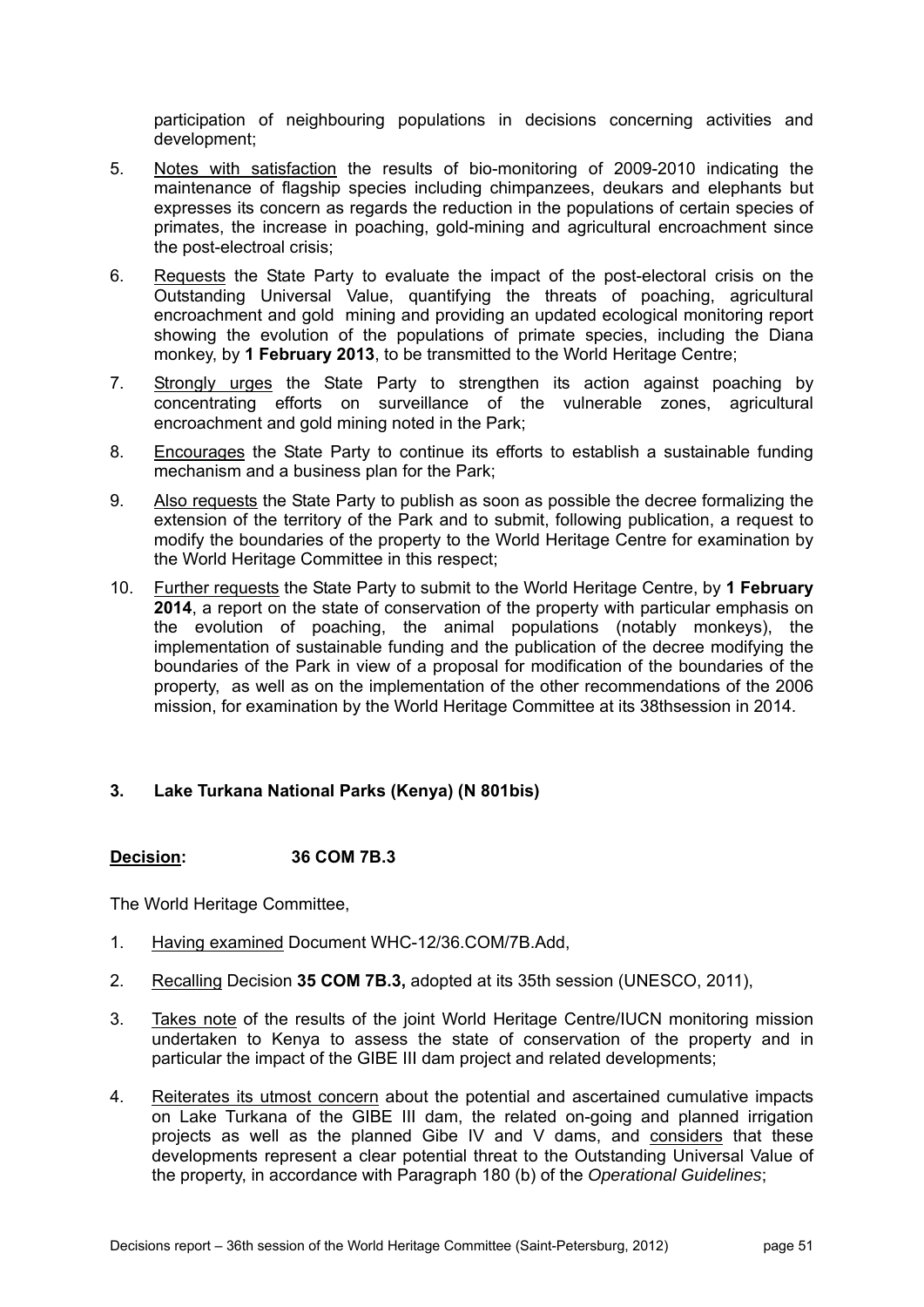- 5. Urges the State Party of Ethiopia to invite the joint World Heritage Centre/IUCN mission to review the impacts of the GIBE III dam on the Outstanding Universal Value of Lake Turkana, as was done by the State Party of Kenya;
- 6. Also urges the State Parties of Kenya and Ethiopia to address this issue on a bilateral basis and conduct a Strategic Environmental Assessment (SEA) to assess the cumulative impacts of all developments impacting on the Lake Turkana basin in order to identify appropriate corrective measures to ensure that the water level in Lake Turkana, as well as a level of seasonal variation be maintained, which is sufficient to maintain the Outstanding Universal Value of the property;
- 7. Further reiterates its request to the State Party of Ethiopia to immediately halt all construction on the GIBE III dam and related irrigation projects until the SEA is completed and appropriate corrective measures have been identified and implemented;
- 8. Takes note that oil exploration licences have been granted for exploration blocks which cover part of the property, but that so far no oil exploration activities have been carried out or are planned within the property, and requests the State Party of Kenya to clarify the provision already included within the oil exploration licence on the protection of the World Heritage property, to ensure that no exploration can take place within the property;
- 9. Calls on Tullow Oil to subscribe to the no-go commitment, already supported by the International Council on Mining and Metals (ICMM) and Shell, not to explore or exploit oil or minerals inside World Heritage properties;
- 10. Notes the significant impacts of poaching, fishing and livestock grazing on the property reported by the World Heritage Centre / IUCN monitoring mission, and requests the State Party to implement the recommendations of the mission to address these and other management issues, in particular:
	- a) Conduct a detailed census of key wildlife species to establish their status and develop a baseline to monitor their recovery,
	- b) Strengthen the efficiency of law enforcement and surveillance based on the results of the MIST monitoring system which is being introduced in the property,
	- c) Establish a permanent presence of Kenya Wildlife Servive staff in the northern part of Sibiloi National Park as well as on Central and South Island National Parks,
	- d) Develop in close consultation with representatives of the local pastoralist communities a strategy to diminish grazing pressure in the property, including by identifying grazing areas outside the property and provide them with access to water,
	- e) Assess the feasibility of reintroducing flagship species which have disappeared from the property such as reticulated giraffe and Grevy's zebra;
	- 11. Also requests Kenya Wildlife Service and National Museums of Kenya to ensure that the new management plan addresses all three components of the property and covers both the biodiversity and paleontological values;
	- 12. Further requests the State Party of Kenya in cooperation with the State Party of Ethiopia to develop based on the corrective measures identified through the SEA, a timeframe and costed action plan for their implementation as well as a draft Desired state of conservation;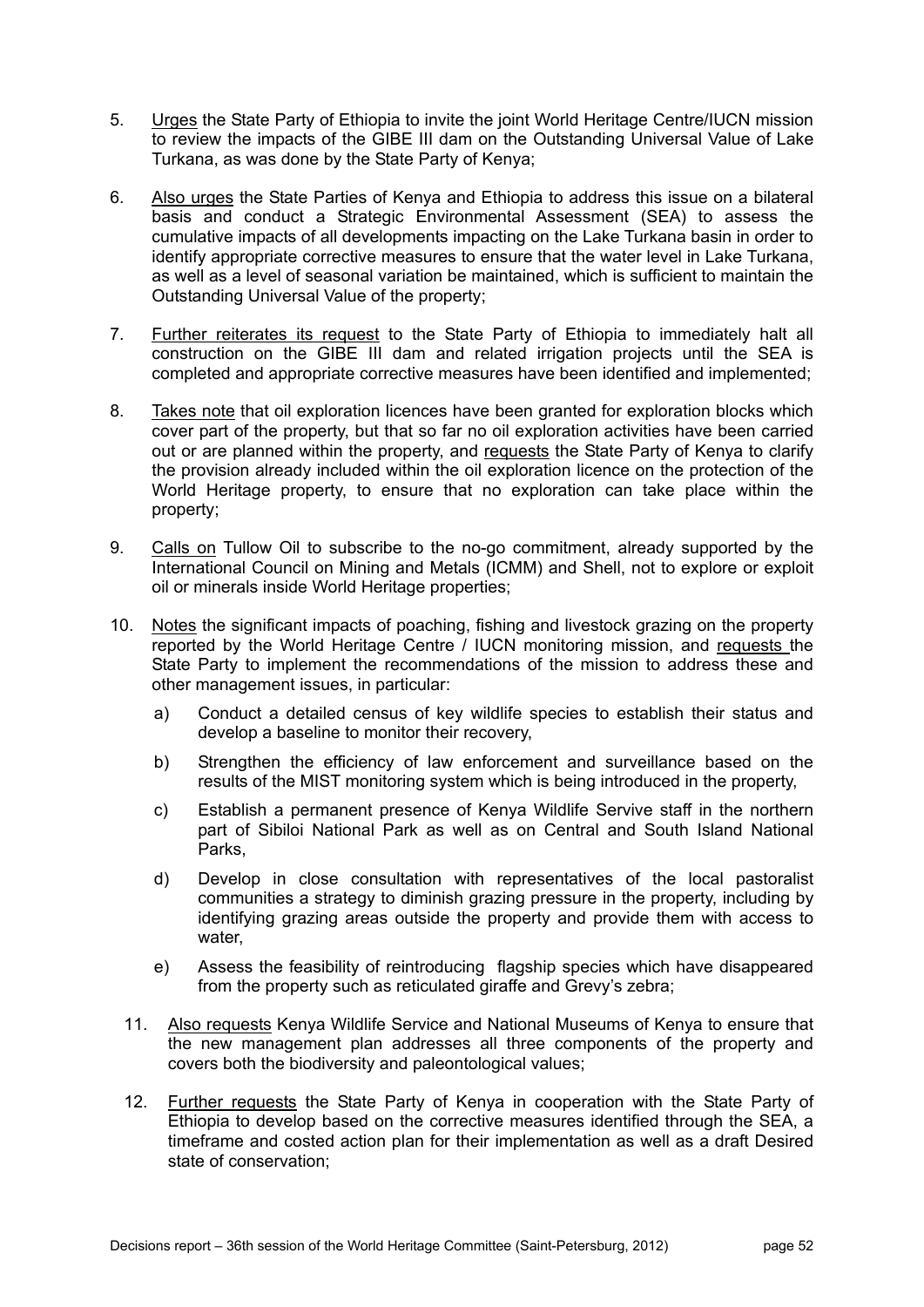- 13. Requests furthermore the States Parties of Ethiopia and Kenya to submit to the World Heritage Centre, **1 February 2013,** information on the negotiations between Ethiopia and Kenya and a progress report on the implementation of the above mentioned requested actions for consideration by the World Heritage Committee at its 37th session in 2013;
- 14. Decides not to inscribe Lake Turkana National Parks (Kenya) on the List of World Heritage in Danger before the completion of a mission by the Advisory Bodies to the State Party of *Ethiopia as recommended in paragraph 5.*

# **4. Rwenzori Mountains National Park (Uganda) (N 684)**

### **Decision: 36 COM 7B.4**

- 1. Having examined Document WHC-12/36.COM/7B,
- 2. Recalling Decision **33 COM 7B.7**, adopted at its 33rd session (Seville, 2009),
- 3. Welcomes the progress made by the State Party in engaging local communities in the conservation of the property;
- 4. Reiterates its request to the State Party to continue its efforts to establish a sustainable financing strategy and business plan for the property, and calls on the international donor community to strengthen its support for the management of the property;
- 5. Also welcomes the transboundary collaboration between the States Parties of Uganda and the Democratic Republic of the Congo in coordinating protection activities in the border areas between the two adjoining properties of Rwenzori Mountains National Park and Virunga National Park, and encourages the States Parties to further strengthen this collaboration through the development of a formal protocol to address unresolved challenges such as communication barriers and cross-border movement restrictions;
- 6. Recognizes the efforts made by the State Party to monitor the impacts of climate change and initiate mitigation and adaptation measures, and also encourages the State Party to consult with the Mountains Specialist Group of the World Commission on Protected Areas (WCPA) and other experts, in order to identify and implement further measures to safeguard the property's Outstanding Universal Value over the long term;
- 7. Notes with concern the damage caused by the recent wild fire in the property, indicating that park management is not adequately equipped to respond to highaltitude wild fires, and urges the State Party to implement the recommendations from the management report, as well as to ensure that adequate fire fighting equipment is made available;
- 8. Reiterates its request to the State Party to revoke any existing licenses for mining within the property and ensure that no further mining licenses are issued within the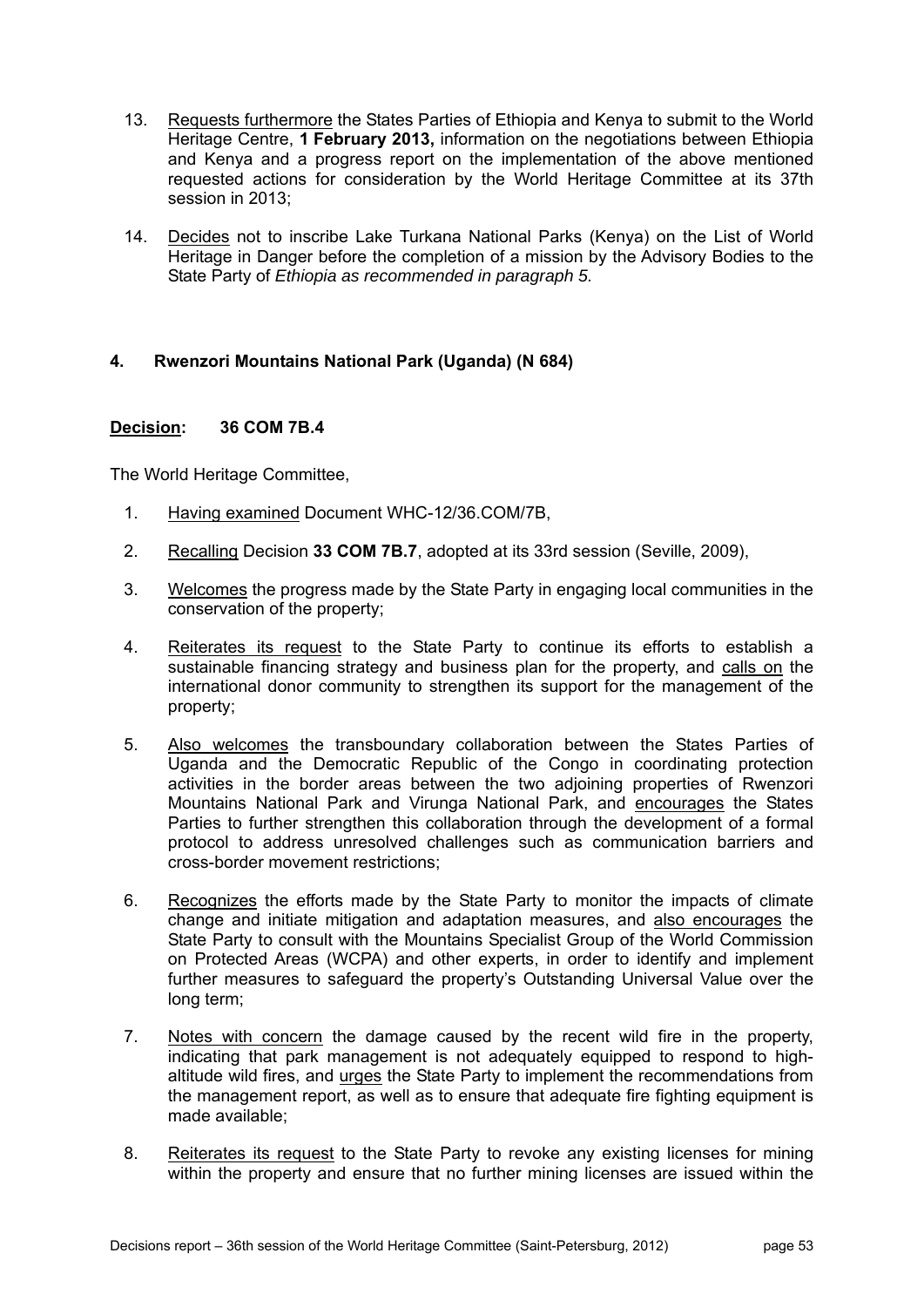property, in line with the Committee's established position that mineral exploration and mining are incompatible with World Heritage status and the international policy statement of the International Council on Mining and Metals (ICMM) of not undertaking these activities in World Heritage properties;

9. Requests the State Party to confirm the permanent cessation of mining activities and licenses within the property, and to submit a copy of the park's ecological monitoring plan to the World Heritage Centre by **1 February 2014**, together with additional information on the location and extent of the 14 new resource harvesting zones, for examination by the World Heritage Committee at its 38th session in 2014.

### **5. Selous Game Reserve (United Republic of Tanzania) (N 199)**

### **Decision : 36 COM 7B.5**

- 1. Having examined Document WHC-12/36.COM/7B.Add,
- 2. Recalling Decision **35 COM 7B.6**, adopted at its 35th session (UNESCO, 2011),
- 3. Reiterates its utmost concern about the multiple threats affecting the property's Outstanding Universal Value (OUV), including high levels of wildlife poaching (particularly of elephants), the evident deterioration in management, and the proposed Stiegler's Gorge and Kidunda dams which, if approved, are likely to cause serious and irreversible damage to the property's OUV;
- 4. Takes note of the statement by the State Party on the protection and the conservation of the Selous Game Reserve;
- 5. Considers that the approval of any dam, mining or oil exploration within the property would constitute a clear basis for its inscription on the List of World Heritage in Danger, in line with Paragraph 180 of the *Operational Guidelines*, and urges the State Party to abandon plans for the different development projects which are incompatible with the World Heritage status of the property;
- 6. Notes with satisfaction that Dominion Petroleum has relinquished its oil production sharing agreement for Selous, but deems that oil exploration and exploitation remain a threat to the property and also urges the State Party to make a clear commitment to not explore for or exploit oil within the property, in line with the Committee's established position that such developments are incompatible with World Heritage status, and to enact specific legislation to prohibit prospecting, oil developments and mining within the property on the basis of its World Heritage status;
- 7. Further urges the State Party to implement the remaining actions requested by the Committee in Decision **35 COM 7B.6**, in order to ensure the protection of the property's Outstanding Universal Value, in particular:
	- a) Finalize the creation of the autonomous Wildlife Authority and reinstate the Revenue Retention Scheme,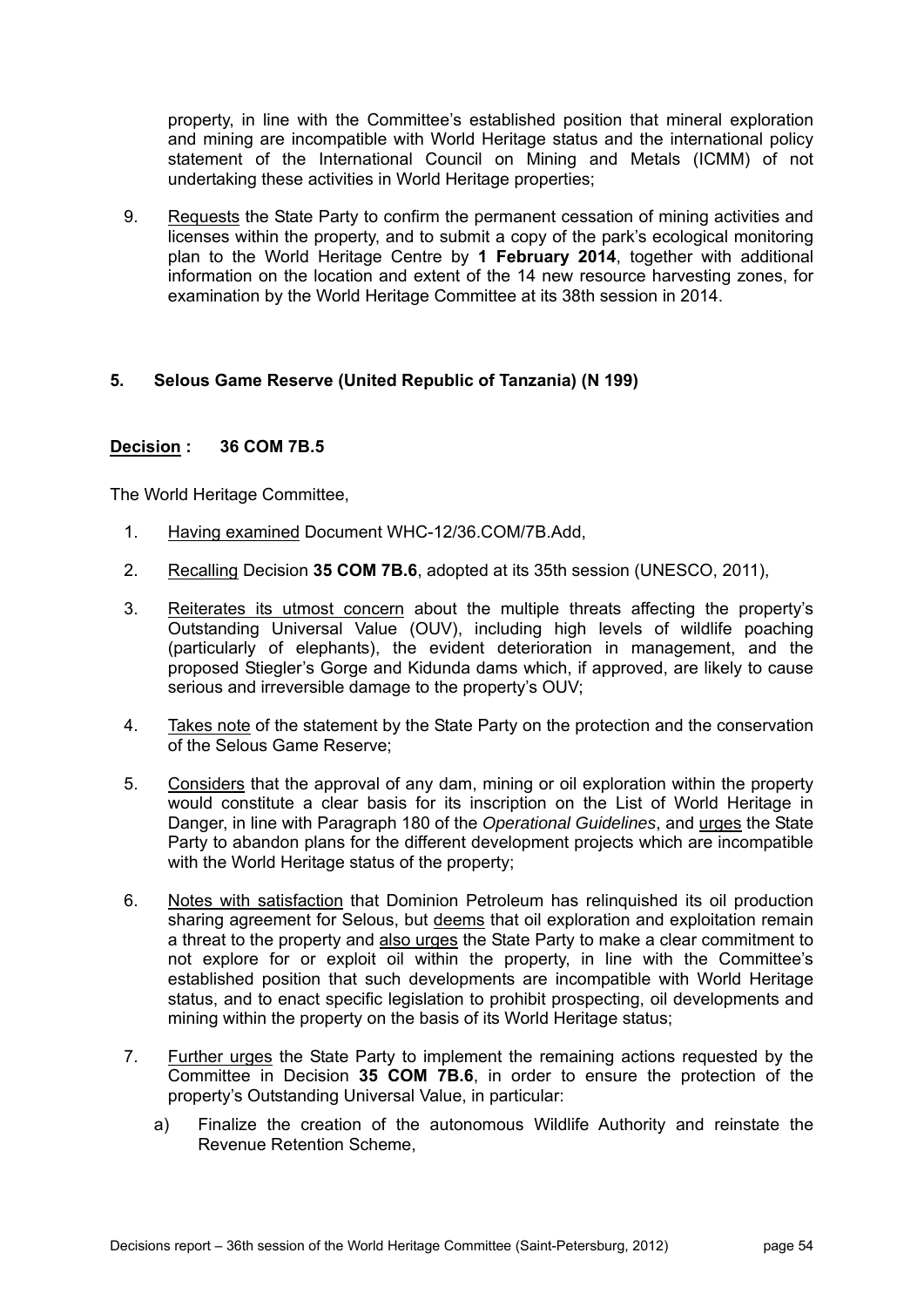- b) Ensure that the design of the Kidunda dam will not affect the Outstanding Universal Value of the property and avoid flooding part of the property or key wildlife areas on its boundaries,
- c) Develop and implement an emergency plan to strengthen anti-poaching activities in the property in order to cope with the alarming increase in poaching,
- 8. Also reiterates its encouragement that the State Party provide appropriate protection to the Selous-Niassa Corridor which is becoming progressively fragmented, and considers that its permanent protection as a buffer zone or its inclusion within the property is vital to the long-term integrity of the latter;
- 9. Requests the State Party to submit to the World Heritage Centre, by **1 February 2013**, an updated report on the state of conservation of the property and on progress in the implementation of anti-poaching measures, the reinstatement of the Revenue Retention Scheme and the creation of an autonomous Wildlife Authority, including confirmation that no permits have been issued for the various development projects within the property under consideration, for examination by the World Heritage Committee at its 37th session in 2013, **with a view to considering, in the absence of substantial progress, the possible inscription of the property on the List of World Heritage in Danger.**

# **6. Serengeti National Park (United Republic of Tanzania) (N 156)**

#### **Decision: 36 COM 7B.6**

- 1. Having examined Document WHC-12/36.COM/7B,
- 2. Recalling Decision **35 COM 7B.7**, adopted at its 35th session (UNESCO, 2011),
- 3. Welcomes the substantial efforts made by the State Party to implement the recommendations of the 2010 mission as requested by the World Heritage Committee at its 35th session, and encourages the State Party to continue its efforts to fully implement them;
- 4. Notes the commitment of the State Party to solicit funding for a Strategic Environmental and Social Assessment (SEA) for the northern Tanzanian road and calls on donors to provide funding for this study as well as for the construction of a southern alignment, which will avoid Serengeti National Park;
- 5. Also welcomes the announcement by the State Party that the planned railway linking the coast via Musoma to Kampala will not traverse the property but will go south of it;
- 6. Remains concerned by the rise in poaching within the property, and requests the State Party to continue strengthening its anti-poaching efforts and to provide specific information on the extent and impact of poaching in its next report;
- 7. Takes note of reports of on-going deforestation of the Mau catchment area of the Mara River and other rivers in Kenya vital to the northern Serengeti ecosystem, and also requests the State Parties of Tanzania and Kenya, via the Lake Victoria Basin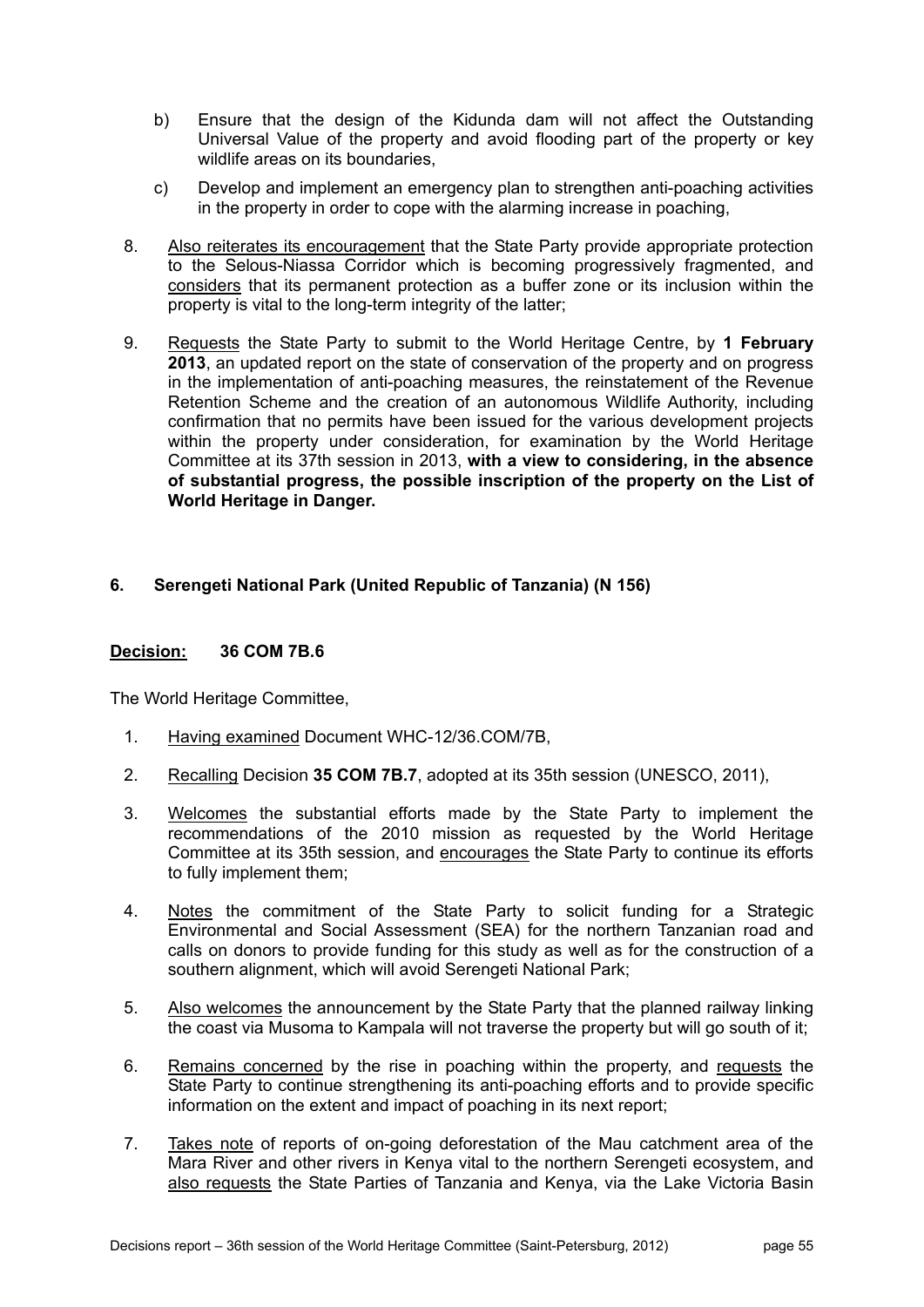Commission to step up their efforts to implement the Biodiversity Strategy and Action Plan (BSAP) for the Sustainable Management of the Mara River to address this;

8. Further requests the State Party to submit to the World Heritage Centre, by **1 February 2014**, a report on the state of conservation of the property, in particular on progress in implementing the recommendations of the 2010 mission as well as detailed information on the evolution of poaching in the property, for examination by the World heritage Committee at its 38th session in 2014.

# **7. Mosi-oa-Tunya / Victoria Falls (Zambia/Zimbabwe) (N 509)**

### **Decision: 36 COM 7B.7**

- 1. Having examined Document WHC-12/36.COM/7B,
- 2. Recalling Decision **34 COM 7B.6** adopted at its 34th session (Brasilia, 2010),
- 3. Welcomes the further progress of the two States Parties in strengthening the joint management of the trans-boundary property through the work of the Joint Technical and Site Management Committees, and the measures taken to promote sustainable tourism by halting construction of hotels and lodges on the river banks and islands, reducing noise and water pollution, and upgrading visitor facilities at the property;
- 4. Encourages the two States Parties to develop a sustainable financing strategy and business plan for the property, recognising that implementation of the Joint Integrated Management Plan may be largely financed from park entry fees and other internallygenerated sources;
- 5. Also welcomes the voluntary agreement of the State Party of Zambia to introduce a limit on the dry-season diversion of water from the falls for hydro-electric power generation, which would significantly restore a major attribute of the Outstanding Universal Value of the property, and requests the State Party of Zambia to implement this new water abstraction regime as soon as possible, and consider further reductions in water abstraction by the power station;
- 6. Notes that the State Party of Zambia submitted three environmental project briefs, including for a tethered balloon project adjacent to the property, reiterates its previous conclusion at its 34th session (Brasilia, 2010) that any tethered balloons close to the property will adversely impact its visual integrity, and urges the States Parties not to authorize any tethered balloon or other tall structures within the vicinity of the falls;
- 7. Also requests that the State Party of Zambia to address IUCN's comments regarding the proposed amphicoach and spa lodge projects, before considering whether to proceed with the two proposed projects;
- 8. Recommends the States Parties to conduct a joint Strategic Environmental Assessment of developments within the property and in its vicinity, in order to protect the Outstanding Universal Value of the property, including its aesthetic value and the related conditions of integrity;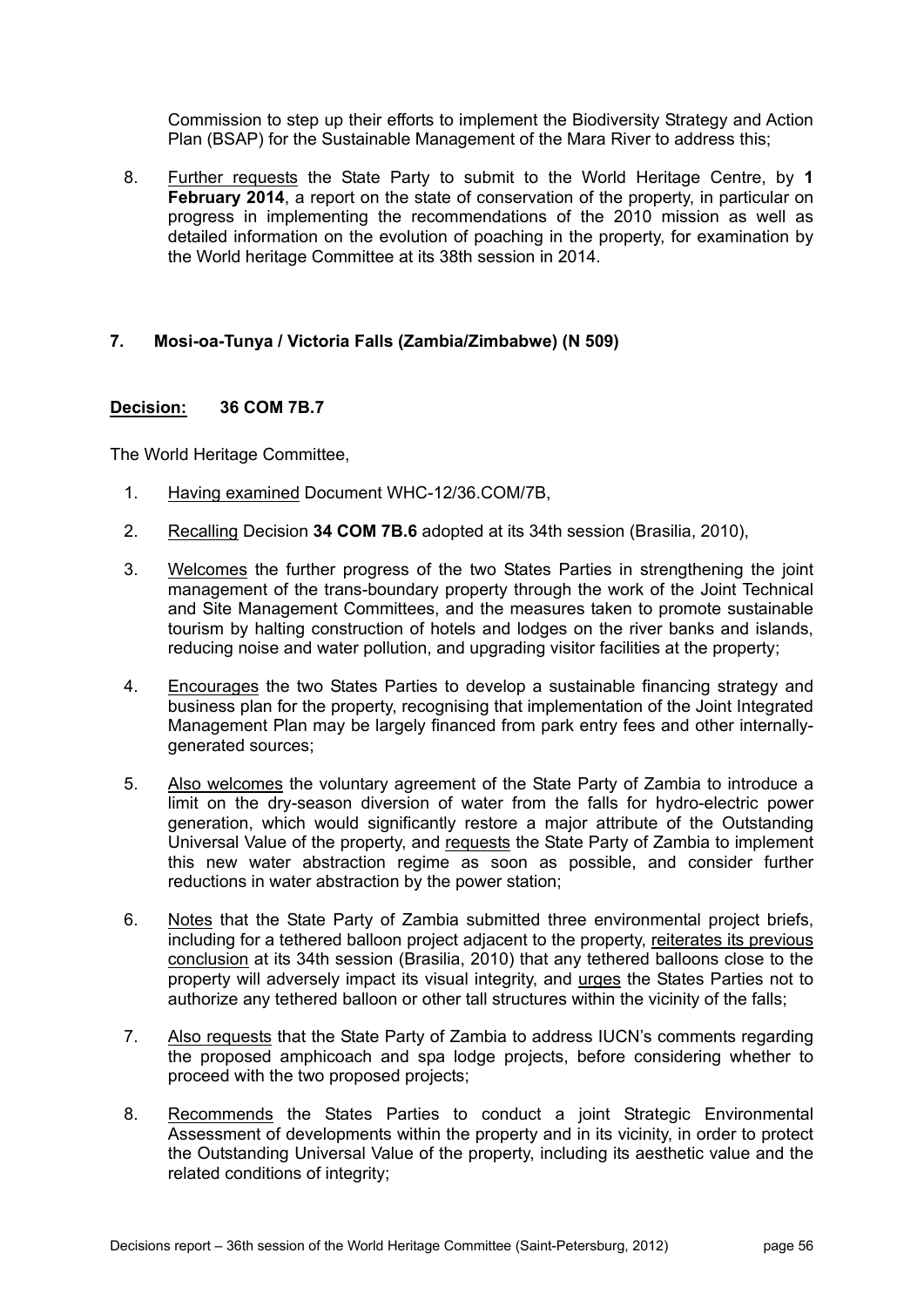- 9. Also recognizes the progress made in developing benchmarks and indicators to monitor the State of Conservation of the property and also requests the States Parties to develop a comprehensive monitoring plan for the property and submit a copy to the World Heritage Centre by **1 December 2012**;
- 10. Reiterates its request to the two States Parties to continue their on-going efforts to control invasive species;
- 11. Further requests the two States Parties to submit to the World Heritage Centre by **1 February 2014** a jointly prepared report on the state of conservation of the property, including details of progress made in the implementation of measures to address the recommendations of the 2006 mission and the issues mentioned above, for examination by the World Heritage Committee at its 38th session in 2014.

# **ASIA-PACIFIC**

# **8. Great Barrier Reef (Australia) (N 154)**

### **Decision: 36 COM 7B.8**

- 1. Having examined Document WHC-12/36.COM/7B.Add,
- 2. Recalling Decision **35 COM 7B.10**, adopted at its 35th session (UNESCO, 2011),
- 3. Welcomes the initial positive results of the Reef Plan and associated measures to address major long-term impacts on the property from poor water quality, and requests the State Party, in collaboration with its partners, to maintain, and increase where necessary financial investment and sustain the positive trend beyond 2013;
- 4. Takes note of the findings of the joint World Heritage Centre/IUCN reactive monitoring mission to the property undertaken in March 2012, and also requests the State Party to address the mission recommendations in its future protection and management of the property;
- 5. Notes with great concern the potentially significant impact on the property's Outstanding Universal Value resulting from the unprecedented scale of coastal development currently being proposed within and affecting the property, and further requests the State Party to not permit any new port development or associated infrastructure outside of the existing and long-established major port areas within or adjoining the property, and to ensure that development is not permitted if it would impact individually or cumulatively on the Outstanding Universal Value of the property;
- 6. Requests furthermore the State Party to complete the Strategic Assessment and resulting long-term plan for the sustainable development of the property for consideration by the World Heritage Committee at its 39th session in 2015, and to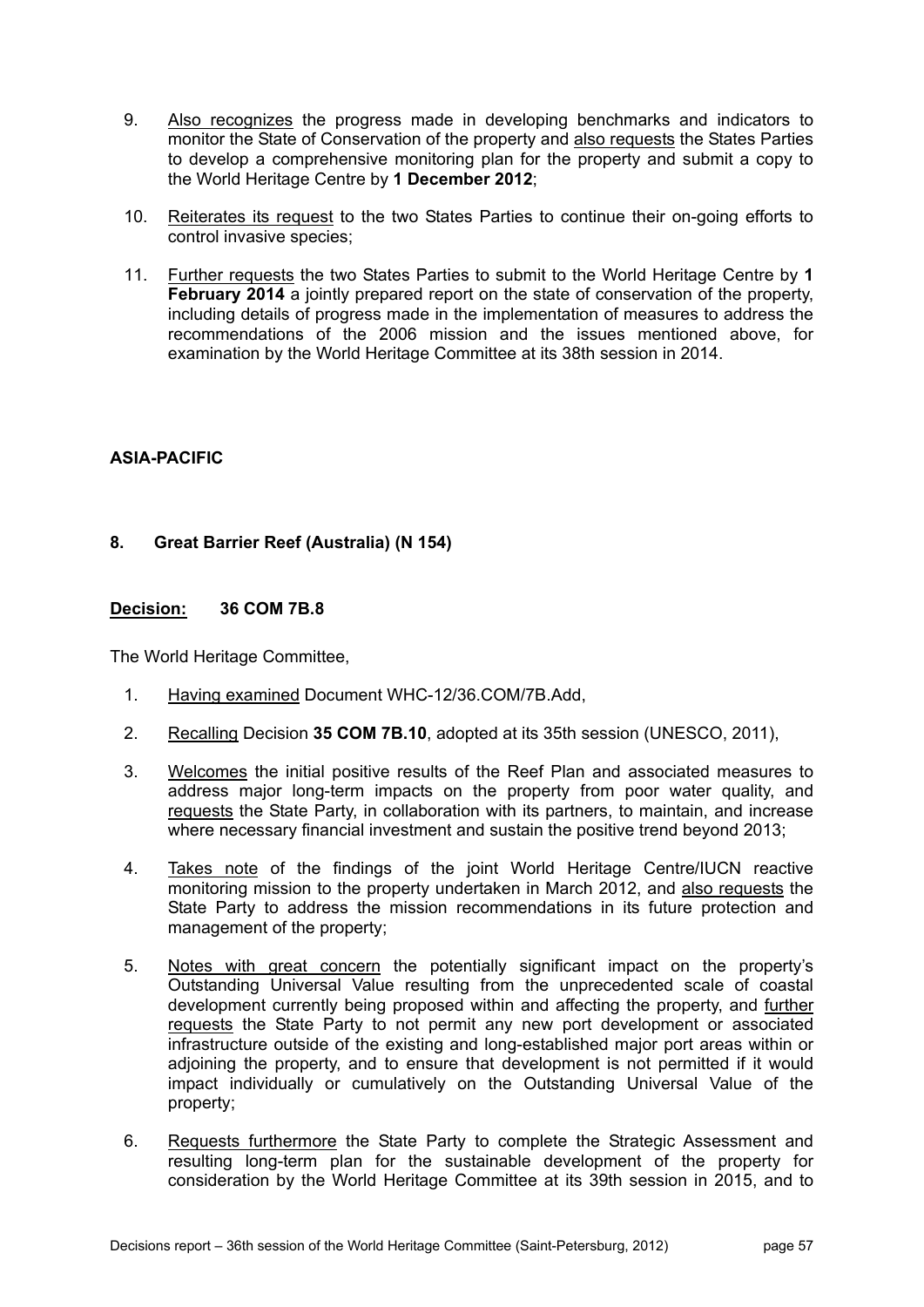ensure that the assessment and long-term plan are completed against a number of defined criteria for success, fully address direct, indirect and cumulative impacts on the reef and lead to concrete measures to ensure the overall conservation of the Outstanding Universal Value of the property;

- 7. Urges the State Party to establish the Outstanding Universal Value of the property as a clearly defined and central element within the protection and management system for the property, and to include an explicit assessment of Outstanding Universal Value within future Great Barrier Reef Outlook Reports;
- 8. Recommends the State Party, in collaboration with its partners, to sustain and increase its efforts and available resources to conserve the property, and to develop and adopt clearly defined and scientifically justified targets for improving its state of conservation and enhancing its resilience, and ensure that plans, policies and development proposals affecting the property demonstrate a positive contribution to the achievement of those targets, and an overall net benefit to the protection of Outstanding Universal Value;
- 9. Requests moreover the State Party to undertake an independent review of the management arrangements for Gladstone Harbour, that will result in the optimization of port development and operation in Gladstone Harbour and on Curtis Island, consistent with the highest internationally recognized standards for best practice commensurate with iconic World Heritage status;
- 10. Finally requests the State Party to submit to the World Heritage Centre, by **1 February 2013**, an updated report on the state of conservation of the property, including on the implementation of actions outlined above and in the mission report, for consideration by the World Heritage Committee at its 37th session in 2013, **with a view to consider, in the absence of substantial progress, the possible inscription of the property on the List of World Heritage in Danger**;
- 11. Decides to also consider a further report from the State Party on the state of conservation of the property, the findings of the second Great Barrier Reef Outlook Report, and the anticipated outcomes of the completed Strategic Environmental Assessment and related long term plan for sustainable development at is 39th session in 2015.

# **9. Three Parallel Rivers of Yunnan Protected Area (China) (N 1083 bis)**

#### **Decision: 36 COM 7B.9**

- 1. Having examined Document WHC-12/36.COM/7B,
- 2. Recalling Decision **35 COM 7B.12** adopted at its 35th session (UNESCO, 2011),
- 3. Acknowledges the information provided by the State Party on the on-going actions to address conservation issues at the property and urges the State Party to continue these efforts;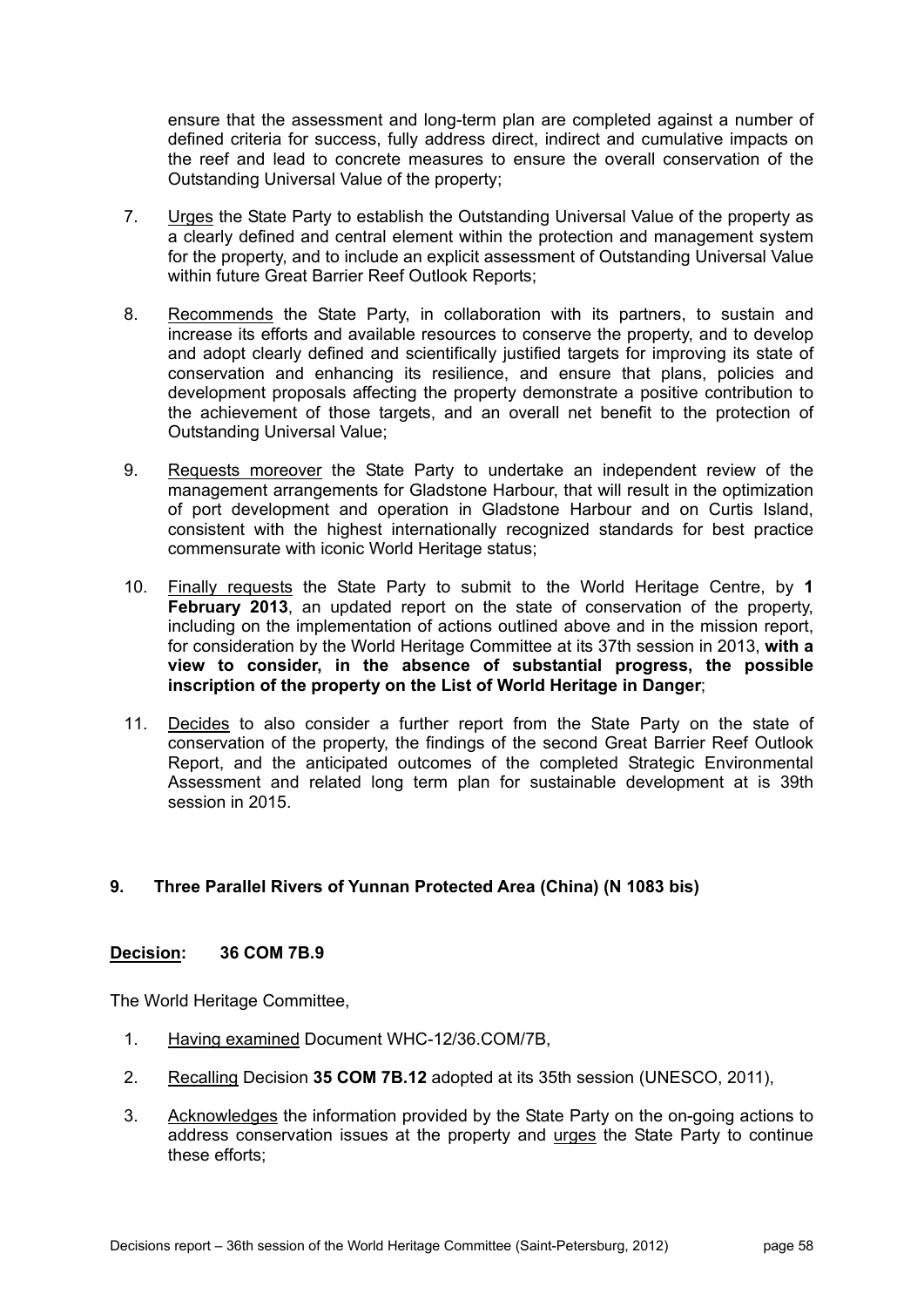- 4. Welcomes the efforts made by the State Party to ensure those mining areas which were excluded through the boundary modification and are now adjacent to the property and its buffer zone comply with international environmental and health standards;
- 5. Regrets that comprehensive lists and accompanying maps of proposed dams in areas near to the property and its buffer zone have not yet been provided, and requests the State Party to submit to the World Heritage Centre by **1 December 2012**  a detailed list and maps of all proposed dams that could affect the property, and to submit to the World Heritage Centre the Environmental Impact Assessments for any such dam proposals, prior to their approval, in conformity with Paragraph 172 of the *Opertational Guidelines*;
- 6. Also urges the State Party to ensure that active site preparation works for proposed hydroelectric projects do not proceed ahead of an approved Environmental Impact Assessment;
- 7. Also requests the State Party to invite an IUCN reactive monitoring mission to review the potential impacts of the proposed dams, and of mining in the areas adjacent to the property, on the property's Outstanding Universal Value, and to assess the overall management effectiveness of the property, and further requests the State Party to make available prior to the mission the English documents necessary to this review, including pertinent Environmental Impact Assessments, reports on hydroelectric power planning, and the terms of reference for a possible Strategic Environmental Assessment of all the dam proposals in the region;
- 8. Requests furthermore the State Party to submit to the World Heritage Centre, by **1 February 2013**, a report on the state of conservation of the property and on the progress made in undertaking a Strategic Environmental Assessment of all the proposed dams and ancillary development that could potentially affect the property's Outstanding Universal Value, for examination by the World Heritage Committee at its 37th session in 2013.

# **10. Manas Wildlife Sanctuary (India) (N 338)**

# **Decision: 36 COM 7B.10**

- 1. Having examined Document WHC-12/36.COM/7B.Add,
- 2. Recalling Decision **35 COM 7A.13**, adopted at its 35th session (UNESCO, 2011),
- 3. Commends the State Party for the progress achieved in the operationalization of the Manas Tiger Conservation Foundation (MTCF) and the implementation of an integrated ecosystem-based monitoring system and the Eastern Swamp Deer recovery plan;
- 4. Welcomes the respective and joint initiatives of the States Parties of India and Bhutan to consider an extension of the property, including a transboundary extension, and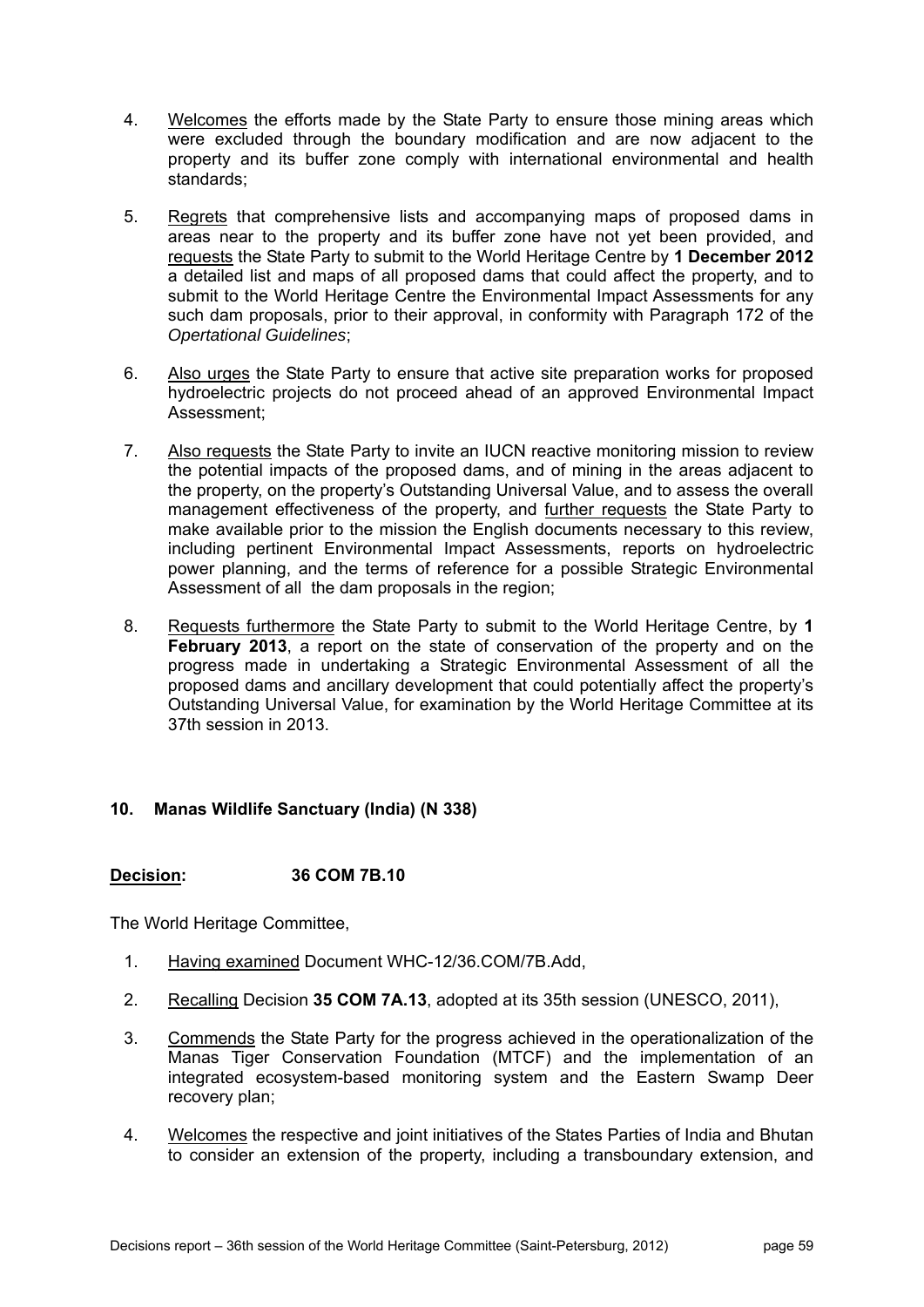also welcomes the proposal by the State Party of Bhutan to include Royal Manas National Park on its Tentative List;

- 5. Requests the State Party to urgently address the slow release of funds to the property, by approving the direct fund flow from Central Government to the MTCF, or through other appropriate measures, to ensure that the current rate of progress can be maintained;
- 6. Urges the State Party to include clear guidelines for tourism numbers and activities in the further development of the comprehensive tourism management plan, in order to ensure that the fragile and recovering Outstanding Universal Value of the property is not negatively affected;
- 7. Also requests the State Party of Bhutan to submit a copy of the environmental impact assessment (EIA) for the proposed Mangdechhu hydro-electric project, including an assessment of potential impacts on OUV and potential cumulative impacts in relation to the existing Kurichu dam, to the World Heritage Centre for review as soon as it is available and prior to making a decision on whether to approve the project, in line with Paragraph 172 of the *Operational Guidelines*;
- 8. Further requests the State Party to submit to the World Heritage Centre, by **1 February 2014**, an updated report on the state of conservation of the property, including a report on the progress achieved in addressing the issue of fund release and the implementation of the other recommendations made by the Committee at its 35th session (UNESCO, 2011), as well as on progress in addressing the issues raised above, for examination by the Committee at its 38th session in 2014.

# **11. Keoladeo National Park (India) (N 340)**

# **Decision: 36 COM 7B.11**

- 1. Having examined Document WHC-12/36.COM/7B,
- 2. Recalling Decision **35 COM 7B.14**, adopted at its 35th session (UNESCO, 2011),
- 3. Welcomes the efforts and the progress made by the State Party to replenish the water regime within the property's wetland systems through the decisions to release environmental water flows from reservoirs and completed water related projects and urges the State Party to continue to provide adequate water flows on a sustainable basis;
- 4. Regrets the delays in completion of the Govardhan Drain project and reiterates its request to the State Party to expedite completion of this project and initiate the planned water flows from this project to the property;
- 5. Encourages the State Party to continue ecological monitoring programmes, which are independent of specific projects, in order to assess long-term ecosystem changes and particularly the recovery of bird populations;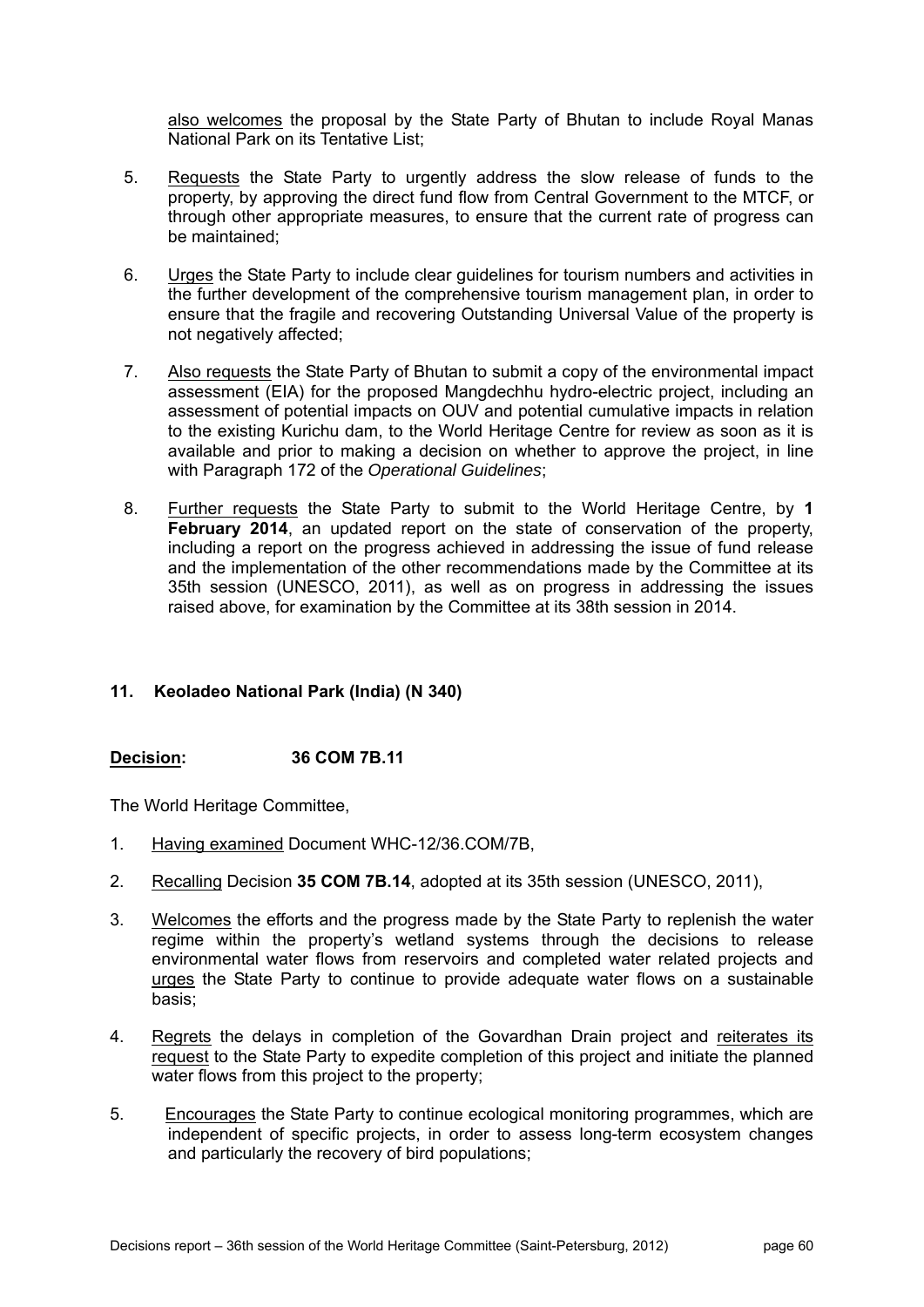- 6. Also urges the State Party to further intensify the involvement of local communities in the management of the property, building on its existing achievements, including in the control of invasive species and other aspects of management, as appropriate;
- 7. Requests the State Party to submit to the World Heritage Centre, by **1 February 2014**, a report on the state of conservation of the property including confirmation of the completion of the Govardhan Drain, the progress made in providing adequate water flows to the property, updated statistics on bird populations and the management of the threats of alien invasive species and development on the edge of the property, for examination by the World Heritage Committee at its 38th session in 2014.

# **12. Shiretoko (Japan) (N 1193)**

# **Decision: 36 COM 7B.12**

The World Heritage Committee,

- 1. Having examined Document WHC-12/36.COM/7B,
- 2. Recalling Decision **32 COM 7B.16**, adopted at its 32nd session (Quebec City, 2008),
- 3. Acknowledges the efforts made by the State Party and information on the on-going actions to address conservation issues at the property and urges the State Party to continue these efforts;
- 4. Requests the State Party to update statistics on annual Steller Sea Lion quotas and numbers caught and to report on population trends within the property;
- 5. Also requests the State Party to continue monitoring the status of salmonid migration and spawning, and consider further river construction modifications including other appropriate measures, as needed, on the Rusha River in order to ensure natural salmonid migration and spawning;
- 6. Further requests the State Party to submit to the World Heritage Center by **1 February 2015**, a report on the state of conservation of the property, including on progress achieved in improving natural salmonid migration and spawning within the property and in addressing the conflict between fishers and Steller Sea Lion, for examination by the World Heritage Committee at its 39th session in 2015.

# **13. Phoenix Islands Protected Area (Kiribati) (N 1325)**

#### **Decision: 36 COM 7B.13**

The World Heritage Committee,

7. Having examined Document WHC-12/36.COM/7B,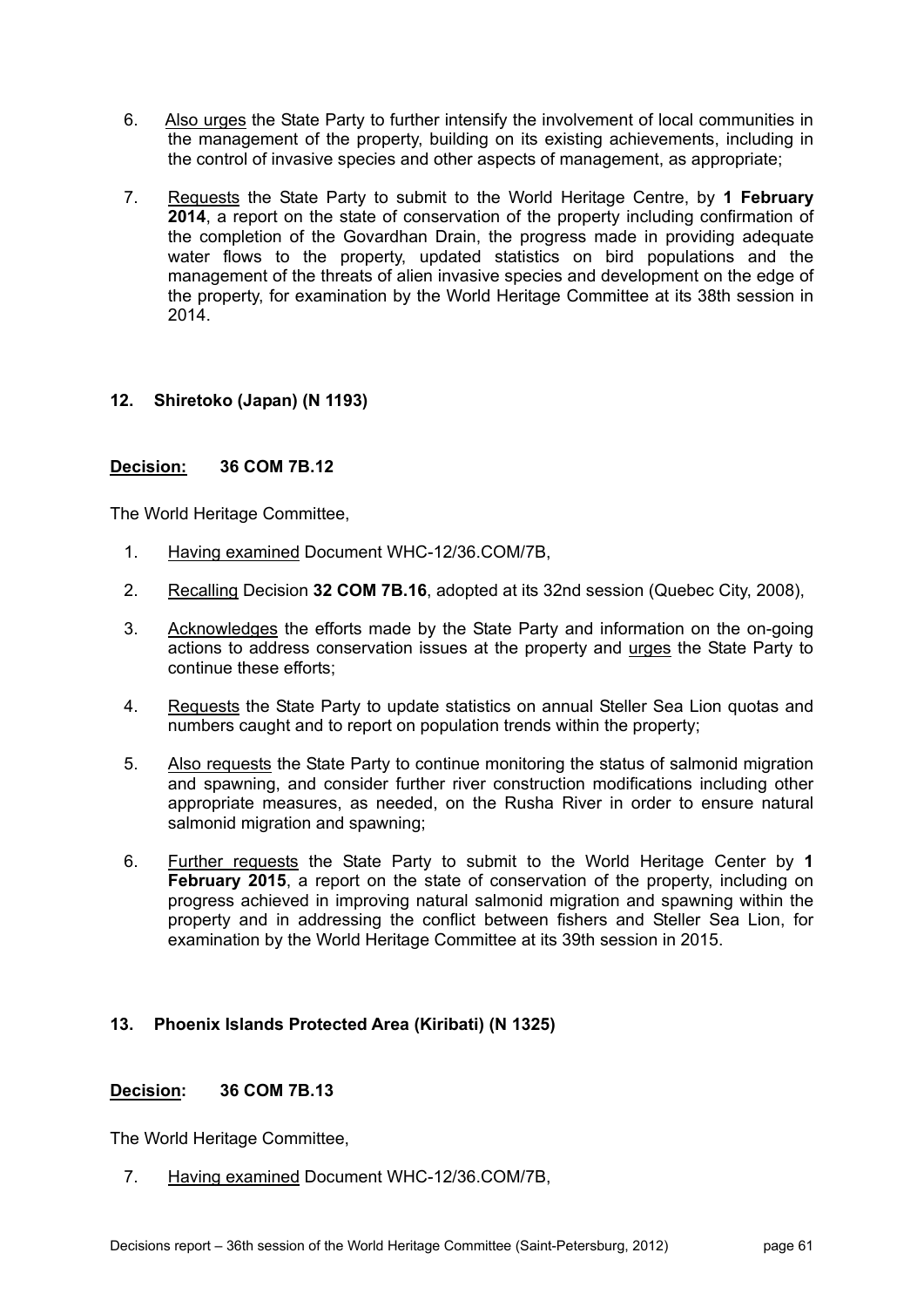- 8. Recalling Decision **34 COM 8B.2**, adopted at its 34th session (Brasilia, 2010),
- 9. Welcomes the State Party's effort in attracting a preliminary financial contribution for the implementation of the 2010-2014 Management Plan from the Global Environment Facility, and for the design of a fundraising framework for the envisaged Trust Fund for the property;
- 10. Notes the essential importance of the establishment and full capitalisation of the Trust Fund to the long term conservation of the property, and requests the State Party, with the support of its partners, to:
	- a) Ensure the Trust Fund is fully capitalised, operational, and disbursing funds,
	- b) Provide a clear financial plan outlining funds to be allocated for core managment needs, including the proportion to compensate the State Party for the loss in tuna fishing licences fees ,
	- c) Enable the extension of no-take zones for the property no later than 2014;
- 11. Considers that the envisaged future extension of the zonation, as requested by the Committee at the time of inscription as an essential requirement, should consider the Outstanding Universal Value of the property by establishing no-take zones in the areas of greatest ecological significance, and consider the level of threat posed to each zone from both legal and illegal resource extraction;
- 12. Also requests the State Party to submit to the World Heritage Centre by **1 February 2015** a report on the progress made with the management of the property, in particular measures addressing illegal and overfishing of inshore and offshore fisheries, prevention of the degradation of seamounts, extension, surveillance and enforcement of no-take zones and establishment of long-term sustainable financing of the property's management system, including the full capitalisation of the initial endowment of the Trust Fund for the property, for examination by the World Heritage Committee at its 39th session in 2015.

# **14. Sagarmatha National Park (Nepal) (N 120)**

#### **Decision: 36 COM 7B.14**

- 1. Having examined Document WHC-12/36.COM/7B,
- 2. Recalling Decision **34 COM 7B.16**, adopted at its 34th session (Brasilia, 2010),
- 3. Acknowledges the information provided by the State Party on the on-going actions to address conservation issues at the property, and urges the State Party to continue these efforts;
- 4. Reiterates its concern that the legal process has not been completed with respect to the Kongde View Resort which is within the property's core area and is reportedly still operating, and also urges the State Party to submit the verdict to the World Heritage Centre as soon as it is issued by the Supreme court;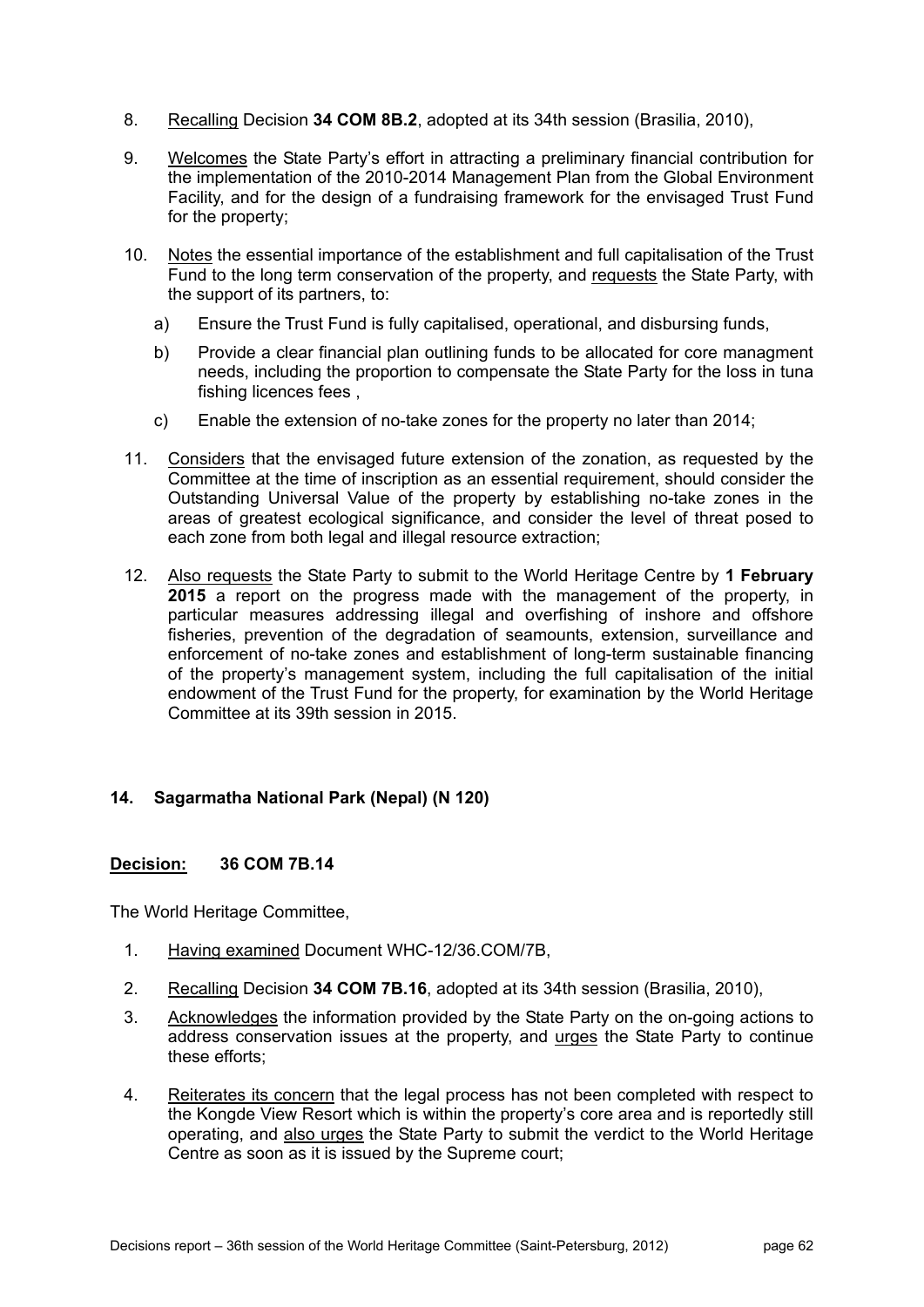- 5. Recommends the State Party to consult the Mountains Biome Specialist Group of the IUCN World Commission on Protected Areas for technical advice on the overall state of conservation of the property with particular attention to the impacts of the Kongde View Resort and tourism on the Outstanding Universal Value of the property, and the proposed buffer zone, and also to consider the possibility of inviting an advisory mission by the Mountains Biome Specialist Group to the property to provide advice on these matters;
- 6. Welcomes the commitment of the State Party to:
	- a) Revise the Sagarmatha National Park Tourism and Management Plan for 2013- 2017,
	- b) Request international assistance in support of enhanced tourism planning, development and management, and
	- c) Submit documentation to incorporate the Sagarmatha National Park buffer zone as a buffer zone to the World Heritage property, and to seek further advice on this proposal from IUCN;
- 7. Requests the State Party to submit to the World Heritage Centre, by **1 February 2014**, a detailed report on the state of conservation of the property and on the progress with respect to legal proceedings related to the Kongde View Resort, for examination by the World Heritage Committee at its 38th session in 2014.

# **15. East Rennell (Solomon Island) (N 854)**

# **Decison: 36 COM 7B.15**

- 1. Having examined Document WHC-12/36.COM/7B,
- 2. Recalling Decision **34 COM 7B.17**, adopted at its 34th session (Brasilia, 2010),
- 3. Commends the State Party for its work to rectify deficiencies in the protection legislation, Management Planning and administration of the property, that have been the subject of Committee concerns since 2003;
- 4. Expresses its serious concern that applications for commercial logging rights within the property are being considered by the State Party, which if granted would represent an ascertained danger to the property in line with Paragraph 180 of the *Opertational Guidelines*, and also over the impacts of large scale commercial logging operations in West Rennell on the property;
- 5. Requests the State Party to immediately ban all commercial logging from Rennell Island to avoid loss of integrity and the Outstanding Universal Value of the property, and to assess the possible associated introduction of rats and invasive land snails, and institute the necessary control measures, and also calls upon companies applying for licences which could impact the property to not proceed further with those applications;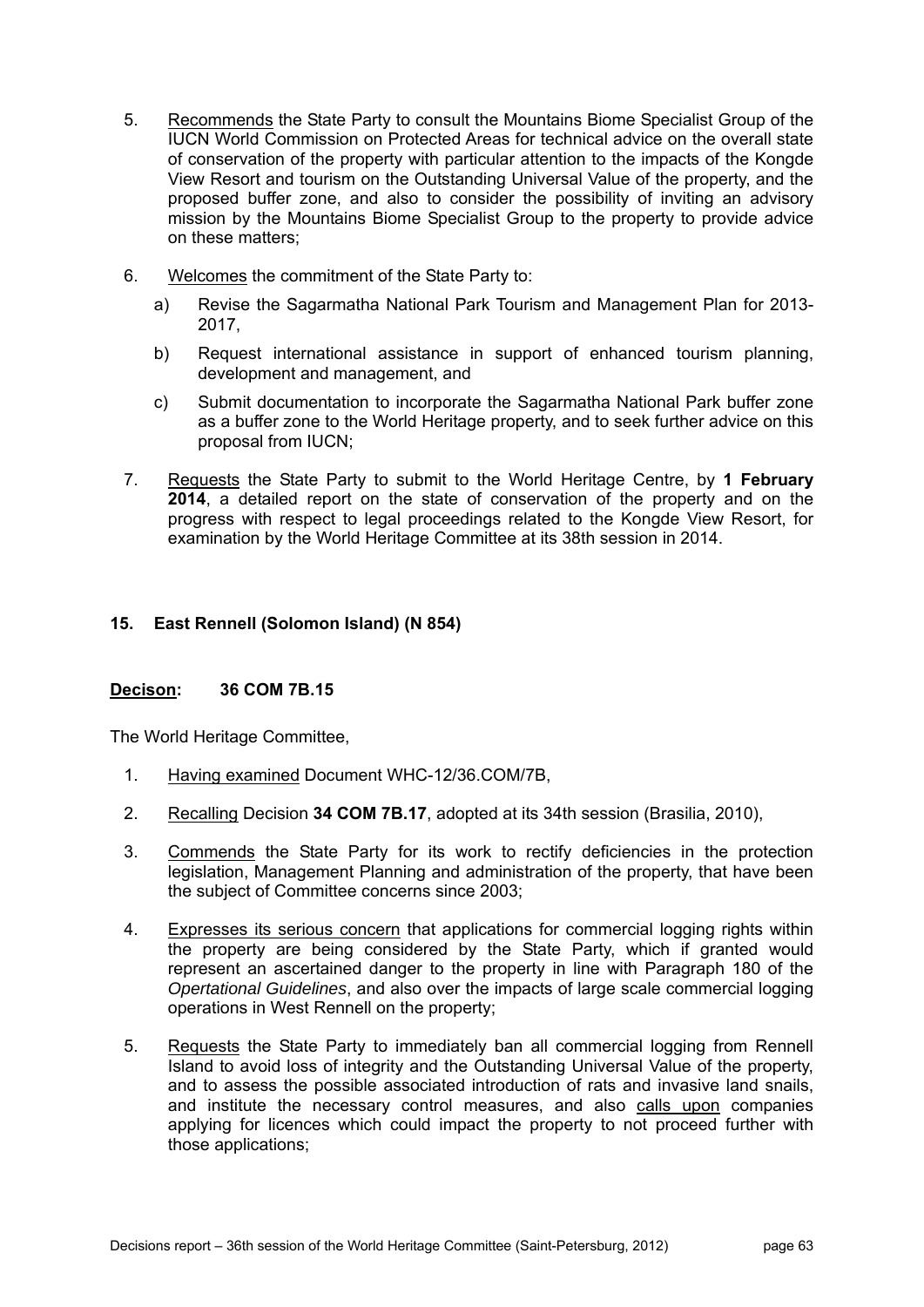- 6. Urges the State Party to make an immediate assessment of the over-exploitation of Coconut Crab and other marine resources;
- 7. Also requests the State Party to invite an IUCN reactive monitoring mission to the property, to assess its current state of conservation, particularly in relation to the threat of logging operations on Rennell Island, the associated threat of invasive species, and the over-exploitation of Coconut Crab and marine resources, as well as other relevant conservation issues;
- **8.** Further requests the State Party to submit to the World Heritage Centre, by **1 February 2013**, an updated report on the state of conservation of the property, including a report on the outcome of an assessment of over-exploitation of resources and the possible introduction of invasive species, and on the imposition of a ban on logging operations on Rennell Island that might impact the Outstanding Universal Value of the property, for examination by the Committee at its 37th session in 2013, **with a view to considering possible inscription of the property on the World Heritage List in Danger.**

# **16. Central Highlands of Sri Lanka (Sri Lanka) (N 1203)**

#### **Decision: 36 COM 7B.16**

- 1. Having examined Document WHC-12/36.COM/7B,
- 2. Recalling Decision **35 COM 7B.18**, adopted at its 35th session (UNESCO, 2011),
- 3. Welcomes the progress achieved in the development of an overall management framework for the serial property, as required by the *Opertational Guidelines*, as well as management plans for each of the component parts of the property;
- 4. Urges the State Party to expedite the development of an effective management and monitoring framework for tourism, and requests the State Party to provide three printed and electronic copies of the tourism management plans for review by the World Heritage Centre and IUCN when these will have been finalized;
- 5. Also urges the State Party to ensure that adequate staffing and funding are available for the effective implementation of the new management plans, and to expedite the field demarcation of property boundaries;
- 6. Encourages the State Party to include as part of the planned regular monitoring of threats the regular evaluation of the effectiveness of management provisions, in order to ensure that existing and new threats are effectively controlled;
- 7. Also requests the State Party to submit to the World Heritage Centre, by **1 February 2015**, a report on the state of conservation of the property, including a report on the current status of threats to the property and its buffer zones.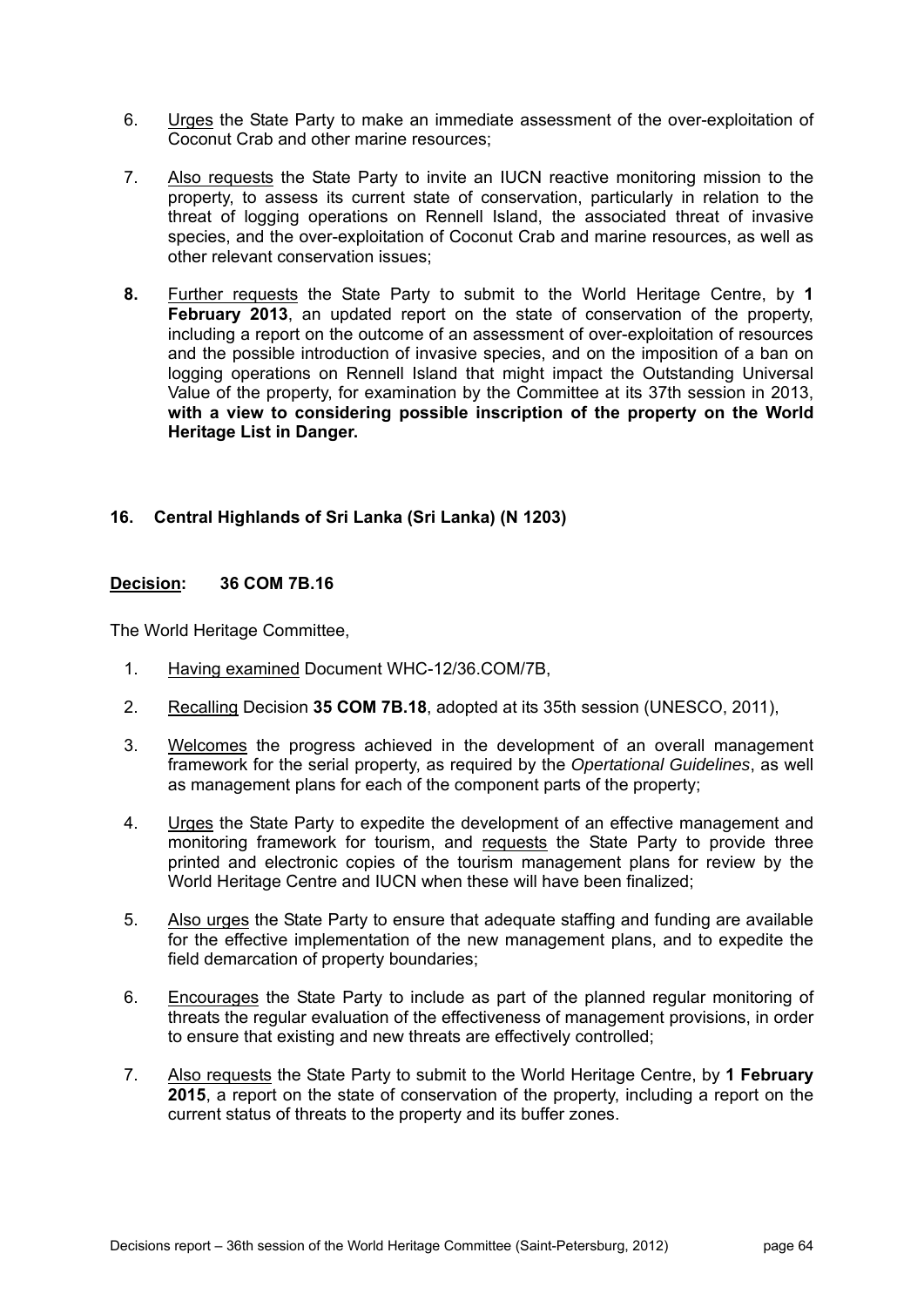# **17. Dong Phayayen-Khao Yai Forest Complex (Thailand) (N 590)**

### **Decision: 36 COM 7B.17**

- 1. Having examined Document WHC-12/36.COM/7B.Add,
- 2. Recalling Decision **35 COM 7B.19** adopted at its 35th session (UNESCO, 2011),
- 3. Notes with concern that expansion works on Highway 304 have been completed outside the property without the implementation of appropriate mitigation measures along the sections of the highway within the property, and requests the State Party to:
	- a) Urgently submit the completed EIA for section 26-29 km along with detailed plans for ecologically effective wildlife corridors including a detailed timeline, financial planning and resources for construction of the corridors, and mitigation actions to be implemented during construction and long-term enforcement actions to prevent encroachment,
	- b) Implement and enforce speed limits and impact mitigation actions on the sections of Highway 304 running within the boundaries of the property, as well as other roads that bisect the property, and to monitor use of other roads as shortcuts and transport routes through the property;
- 4. Also notes with concern that construction continues at the Huay Samong Dam site, and also requests the State Party to halt construction of the Huay Samong Dam until appropriate resources are committed to ensure mitigation, enforcement and antiencroachment actions are effectively in place, including enhanced cooperation between management authorities and enforcement actions to prevent further impacts on the property;
- 5. Further requests the State Party to implement all the other recommendations from the 2012 joint World Heritage Centre/IUCN reactive monitoring mission by **June 2014**, in particular:
	- a) Closely monitor the level of encroachment, including by undertaking detailed mapping of the encroachments, including location, land use and magnitude, in relation to current boundaries of the World Heritage Property and to assess any increase in encroachment since inscription using satellite imagery and topographic analysis, and consider submitting a boundary modification request where appropriate, following the relevant procedures as outlined in the *Opertational Guidelines*,
	- b) Strengthen enforcement measures, provide adequate resources to the management authority and law enforcement agencies, work with surrounding communities to increase awareness of the boundaries of the property and garner support for the conservation of the property and its OUV,
	- c) Prioritize reduction of illegal grazing activities within the property and pay particular attention to stopping grazing activities conducted by commercial agricultural companies,
	- d) Consider extending the property in order to include areas that better represent its Outstanding Universal Value, based on the mapping of encroachments recommended above, and considering current levels of encroachment, realistic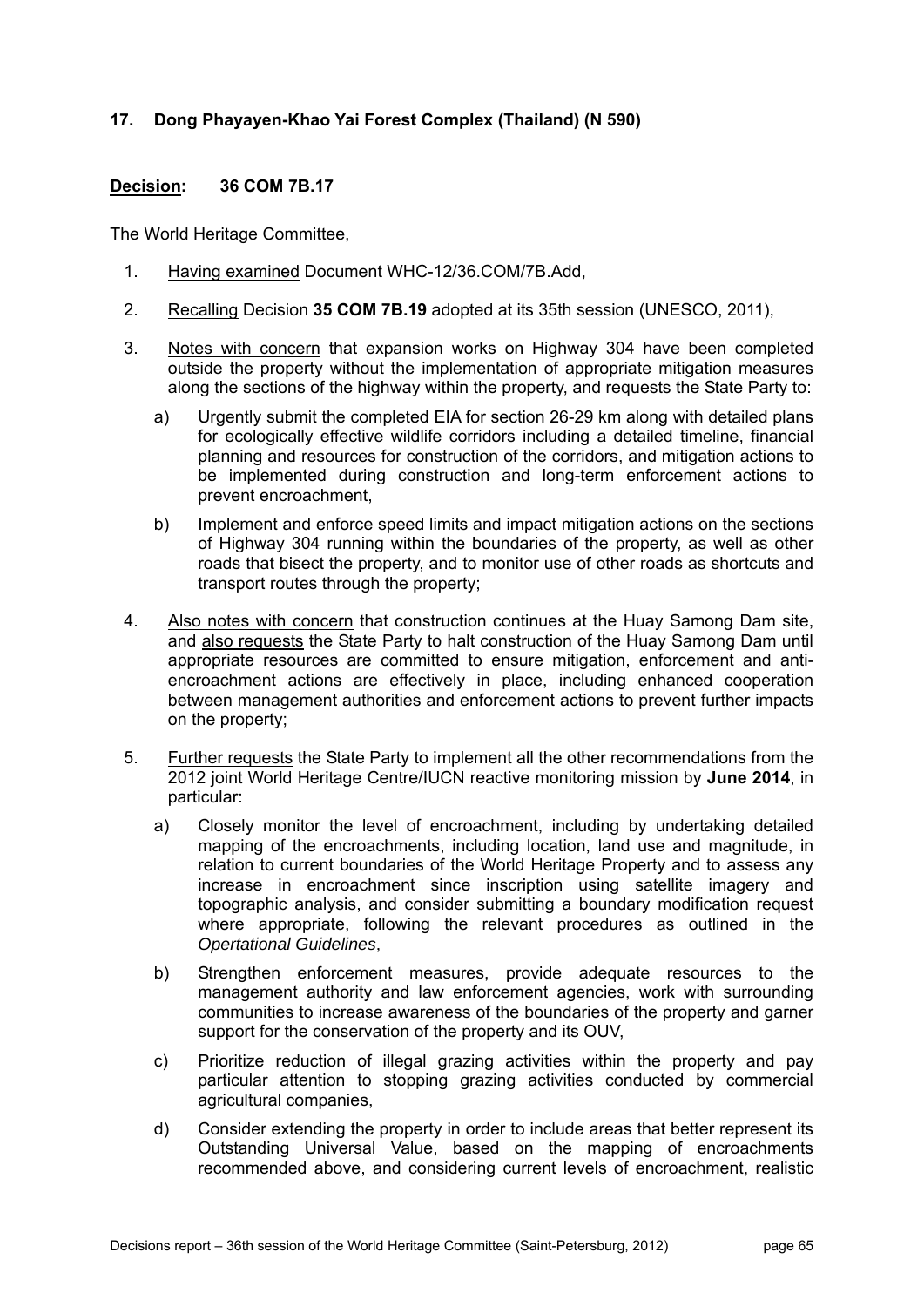boundaries for enforcement, and impacts and mitigation from construction of the Huay Samong Dam,

- e) Strengthen efforts in implementing the Management Plan for Dong Phayayen Khao Yai Forest Complex, including an updated and revised plan for the complex that involves and encourages cooperation and coordination of all relevant ministries and agencies, and stakeholders at both national and local levels,
- f) Develop and implement a detailed, integrated, extensive and long-term tourism management plan that includes actions to address the current impacts from high intensive tourism and encourages them to submit a request for International Assistance to the Committee to support the development of the tourism plan,
- g) Consider a detailed management related zoning plan for the property, to ensure core areas of habitat are identified and provided with increased levels of protection, including designation of an appropriate buffer zone around the property to ensure protection against adjacent developments;
- 6. Considers that cattle grazing in the property represents a serious concern, and that the on-going encroachment of the property has not yet been adequately addressed, and encourages the State Party to secure the appropriate high-level political support to tackle these threats;
- 7. Requests furthermore the State Party to submit to the World Heritage Centre, by **1 February 2013**, an updated and detailed report on the state of conservation of the property, including a report on the progress achieved in the implementation of the 2012 mission recommendations, for examination by the World Heritage Committee at its 37th session in 2013, when the Committee should also consider the need for a further reactive monitoring mission, **and the possible inscription of the property on the List of World Heritage in Danger.**

# **EUROPE AND NORTH AMERICA**

# **18. Pirin National Park (Bulgaria) (N 225)**

#### **Decision: 36 COM 7B.18**

- 1. Having examined Document WHC-12/36.COM/7B,
- 2. Recalling Decision **35 COM 7B.21** adopted at its 35th session (UNESCO, 2011),
- 3. Takes note of conclusion of the World Heritage Centre / IUCN monitoring mission that the recent capacity upgrades of ski facilities undertaken in the buffer zone of the property do not appear to have negatively impacted the Outstanding Universal Value of the property, and requests the State Party to ensure developments in the buffer zone are assessed to ensure that they do not create impacts on the property;
- 4. Notes with concern the reported plans to expand new ski zones into the property, including the proposed reopening of the Tzarna Mogila ski lift and ski run, and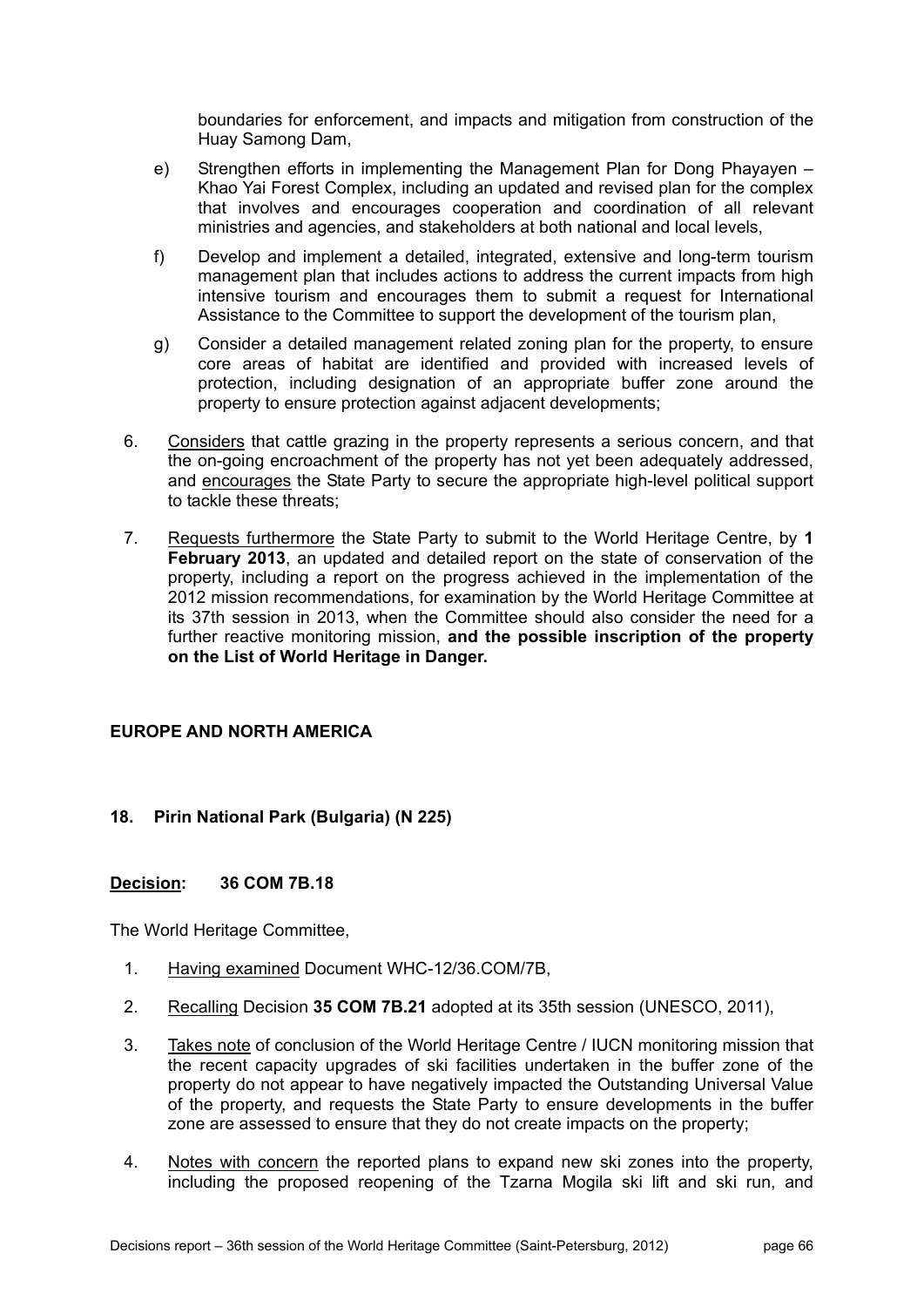reiterates its position that if any additional development of ski facilities, ski runs, or associated infrastructure within the property are undertaken, the conditions for inscription of the property on the List of World Heritage in Danger will be fulfilled;

- 5. Urges the State Party to ensure, including through provisions in the new Management Plan, that no further areas within the property, outside the already excluded areas, are permitted for ski or other similar high-impact developments;
- 6. Requests the State Party to implement the recommendations of the 2011 joint World Heritage Centre / IUCN reactive monitoring mission to the property, in particular:
	- a) ensure effective wider regional planning for economic development, and ensure that no developments that exceed the capacity of the area are permitted,
	- b) promote and implement the 2010 strategy for sustainable nature tourism as a viable alternative to ski-based tourism development,
	- c) clearly demarcate, communicate and maintain the boundaries of the property as defined in Decision **34 COM 8B.5**, using ascertained Global Positioning System (GPS) measurements, and ensure that these boundaries are respected,
	- d) put in place processes to monitor the impacts of the ski and other activities within the buffer zone on the surrounding property, in order to ensure that they do not negatively impact on the Outstanding Universal Value of the property, and put in place sufficient legal, contractual or other administrative arrangements to ensure that the Pirin National Park Directorate can influence the use and environmental impact of the chalets owned by the Bulgarian Tourism Union,
	- e) ensure that the implementation of restoration measures are strictly supervised and monitored by the Pirin National Park Directorate in accordance with conditions in the Territorial Arrangement Plan (TAP), Environmental Impact Assessments or any other subsequent administrative decisions,
	- f) expedite the process and make available sufficient resources to ensure that the new Management Plan of the property is completed and approved on time for its implementation immediately after the current Management Plan ceases being in effect in 2013,
	- g) prepare detailed "Tourism Implementation Plans" for the Bansko and Dobrinishte buffer zones, consolidating existing, approved and envisaged plans in a transparent manner, and ensure that these buffer zone areas are explicit parts of the new Management Plan;
- 7. Also requests the State Party to provide to the World Heritage Centre, as soon as it is available, three printed and electronic copies of the new Management Plan for review;
- 8. Further requests that the State Party submit to the World Heritage Centre, by **1 February 2013**, a report on the state of conservation of the property, including confirmation that no further ski development has been or will be permitted within the property, and a report on progress achieved in the implementation of the mission's recommendations, for examination by the World Heritage Committee at its 37th session in 2013.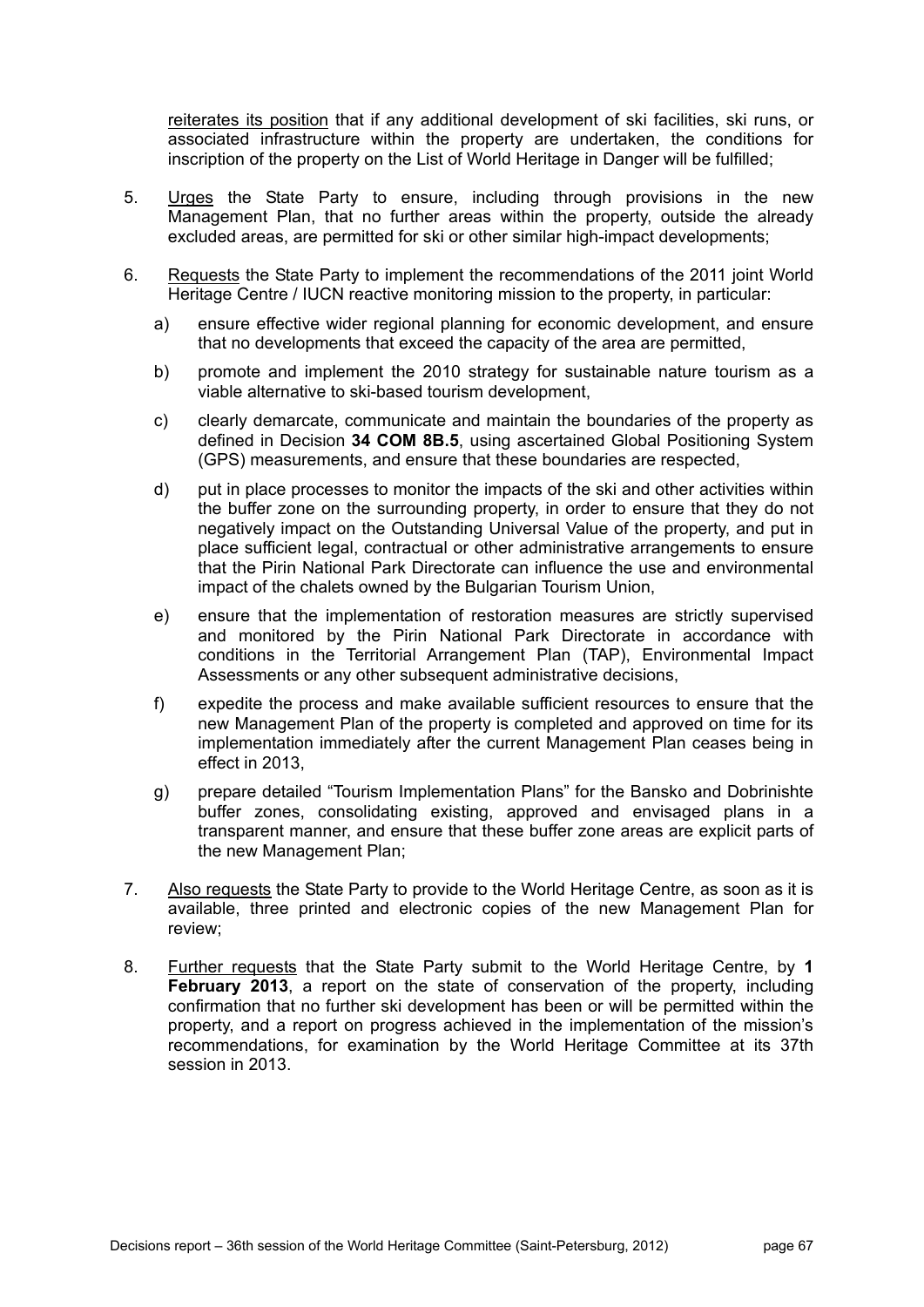**19. Gulf of Porto: Calanche of Piana, Gulf of Girolata, Scandola Reserve (France) (N 258)** 

## **Decision: 36 COM 7B.19**

The World Heritage Committee,

- 1. Having examined Document WHC-12/36.COM/7B.Add,
- 2. Recalling Decision **07 COM VIII** adopted at its 7th session (Florence, 1983),
- 3. Notes with concern the request for renewal of the prospection license for liquid or gaseous hydrocarbons by the Melrose Mediterranean Limited and Noble Energie France companies, given that this prospection stage could be extended by an exploratory drilling activity during the second half of 2013 in the event of satisfactory results;
- 4. Considers that the exploratory drillings in this zone could have major negative, irreversible and non-compensatory impacts on the Outstanding Universal Value of the property, and requests the State Party to conduct an environmental impact assessment study in accordance with the highest international standards and prior to authorizing any exploratory drilling, and which should include an in-depth examination of the potential impact of exploration projects on the Outstanding Universal Value of the property, and to submit it to the World Heritage Centre;
- 5. Urgently requests the State Party not to grant a license to conduct hydrocarbon drilling exploration likely to affect the property and its environment, as well as the adjacent protected areas, until the requested above-mentioned study has been completed and evaluated by the World Heritage Centre and IUCN;
- 6. Also notes the major increase in tourism pressure on the property since its inscription and urges the State Party to implement the recommendations of the Committee of Ministers of the European Council to cope with this pressure and to define a management plan for the entire property;
- 7. Also requests the State Party to submit to the World Heritage Centre by **1 February 2013**, a detailed report on the state of conservation of the property, including the potential impacts on the property of hydrocarbon exploration and progress in the definition of a management plan and the implementation of the recommendations of the Committee of Ministers of the European Council.

# **20. Natural System of "Wrangel Island" Reserve (Russian Federation) (N 1023)**

# **Decision: 36 COM 7B.20**

The World Heritage Committee,

1. Having examined Document WHC-12/36.COM/7B,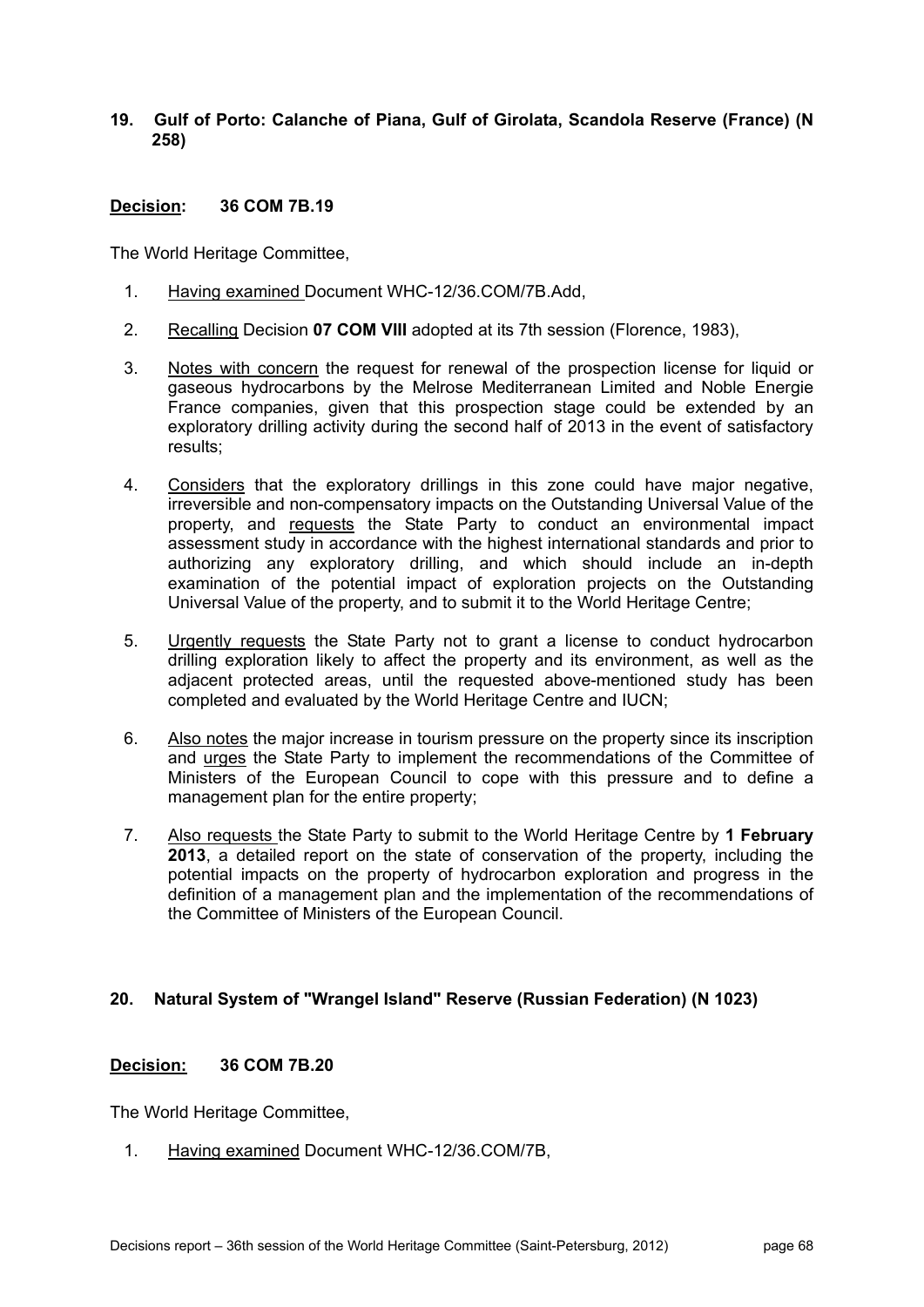- 2. Recalling Decision **33 COM 7B.30**, adopted at its 33rd session (Seville, 2009),
- 3. Welcomes the efforts of the State Party to increase inspection, monitoring and waste removal from the property;
- 4. Reiterates its request to the State Party to ensure that ministerial approval and adequate finance are in place for the implementation of the Management Plan and to establish an effective monitoring system that considers potential climate change impacts on the property;
- 5. Notes the plans to develop further tourism infrastructure and increase visitation to the island and urges the State Party to develop and implement an effective plan for tourism use within the property and, taking into account the particular sensitivity of the tundra ecosystem, to conduct an environmental impact assessment for the planned upgrading of tourism facilities, and submit it to the World Heritage Centre;
- 6. Requests the State Party to submit to the World Heritage Centre, by **1 February 2013**, an updated report on the state of conservation of the property, including the ministerial approval and provision of adequate and increased financing of the Management Plan, the establishment of an effective monitoring system that pays attention to possible climate change impacts on the property, copies of the tourism Management Plan and the environmental impact assessment for the upgrading of tourism facilities within the property.

# **21. Volcanoes of Kamchatka (Russian Federation) (N 765bis)**

#### **Decision: 36 COM 7B.21**

- 1. Having examined Document WHC-12/36.COM/7B.Add,
- 2. Recalling Decision **34 COM 7B.23** adopted at its 34th session (Brasilia, 2010),
- 3. Regrets that the State Party report provides information only on the 4 components of the property managed by the regional authorities but not on the two federally administered components and does not provide detailed information on trends in wildlife populations in the property, including salmon, the integrated management framework, the draft Regulation of the "Kamchatka Nature Park, and an update on the implementation of the recommendations of the 2007 reactive monitoring mission, and considers that, in the absence of this information, the current state of conservation of the property cannot be adequately assessed;
- 4. Notes with concern the reports about plans to construct two hydropower stations inside the property and to develop four ski resorts in its vicinity, and requests the State Party to provide detailed information about these plans, including copies of the Environmental Impact Assessments for the hydropower and other projects that may have a potential impact on the property's Outstanding Universal Value, before taking any irreversible decisions;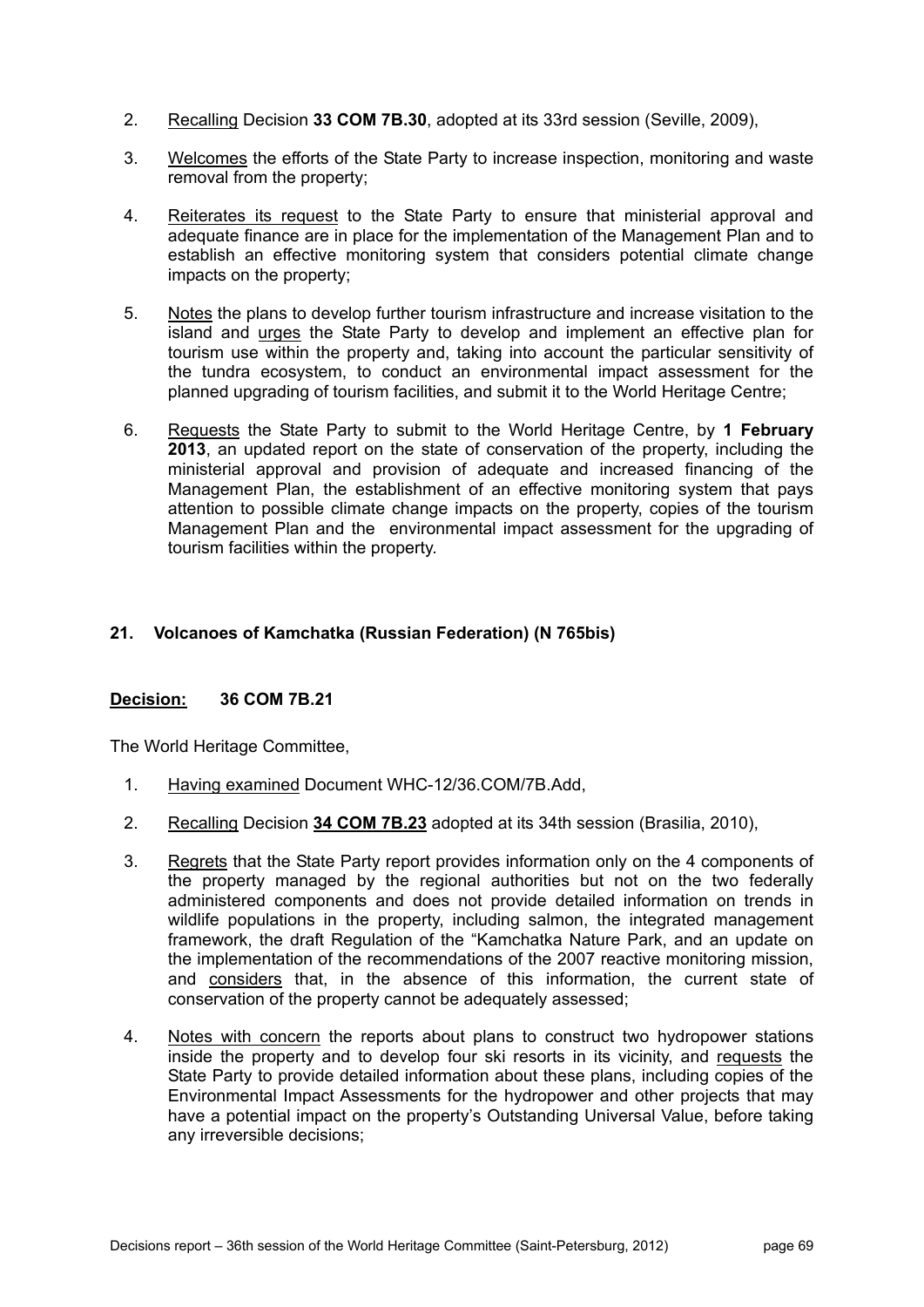- 5. Also notes that the State Party report refers to a 2010 boundary revision, which seems to indicate that a certain area was taken out of the nature parks, and urges the State Party to provide detailed information about this boundary revision, including a detailed map showing the boundaries of all components of the property;
- 6. Reiterates its request to the State Party to fully implement the recommendations of the 2007 reactive monitoring mission, particularly regarding the strengthening of the conservation capacity, integrated management plan and coordination structure, and a comprehensive tourism management plan;
- 7. Expresses its utmost concern about Federal Law No. 365-FZ dated 30 November 2011, which significantly weakens the protection status of Strict Nature Reserves and therefore could affect the Outstanding Universal Value of World Heritage properties in the Russian Federation and reiterates its request to the State Party to take appropriate legal measures to maintain a high level protection of the World Heritage properties on its territory, in accordance with Paragraph 15(f) of the *Operational Guidelines*;
- 8. Recommends that all legal issues concerning natural properties in the Russian Federation, which are composed of federal and regional protected areas, be addressed through a comprehensive national legal framework for the protection and management of natural World Heritage properties in order to ensure the fulfilment of the State Party's obligations under the *Convention* and also requests the State Party to convene a high-level workshop to assist in developing such a framework, in consultation with the World Heritage Centre and IUCN;
- 9. Further requests the State Party to submit to the World Heritage Centre, by **1 February 2013**, an updated report on the state of conservation of the property, including detailed information on trends in wildlife populations inside the property, a map showing the current boundaries of the property, and a detailed progress report on the implementation of the recommendations of the 2007 reactive monitoring mission, as well as the other documents requested above, for examination by the World Heritage Committee at its 37th session in 2013.

# **22. Lake Baikal (Russian Federation) (N 754)**

# **Decision: 36 COM 7B.22**

- 1. Having examined Document WHC-12/36.COM/7B.Add,
- 2. Recalling Decision **35 COM 7B.23**, adopted at its 35th session (UNESCO, 2011),
- 3. Notes with serious concern that the permit for operation of the Baikalsk Paper and Pulp Mill (BPPM) has been extended to 2015 without adequate measures being in place to address the problem of waste water discharged into the lake, recalls the State Party's commitment made at the 34th session (Brasilia, 2010), to develop and implement a closed-loop water system by **December 2012**;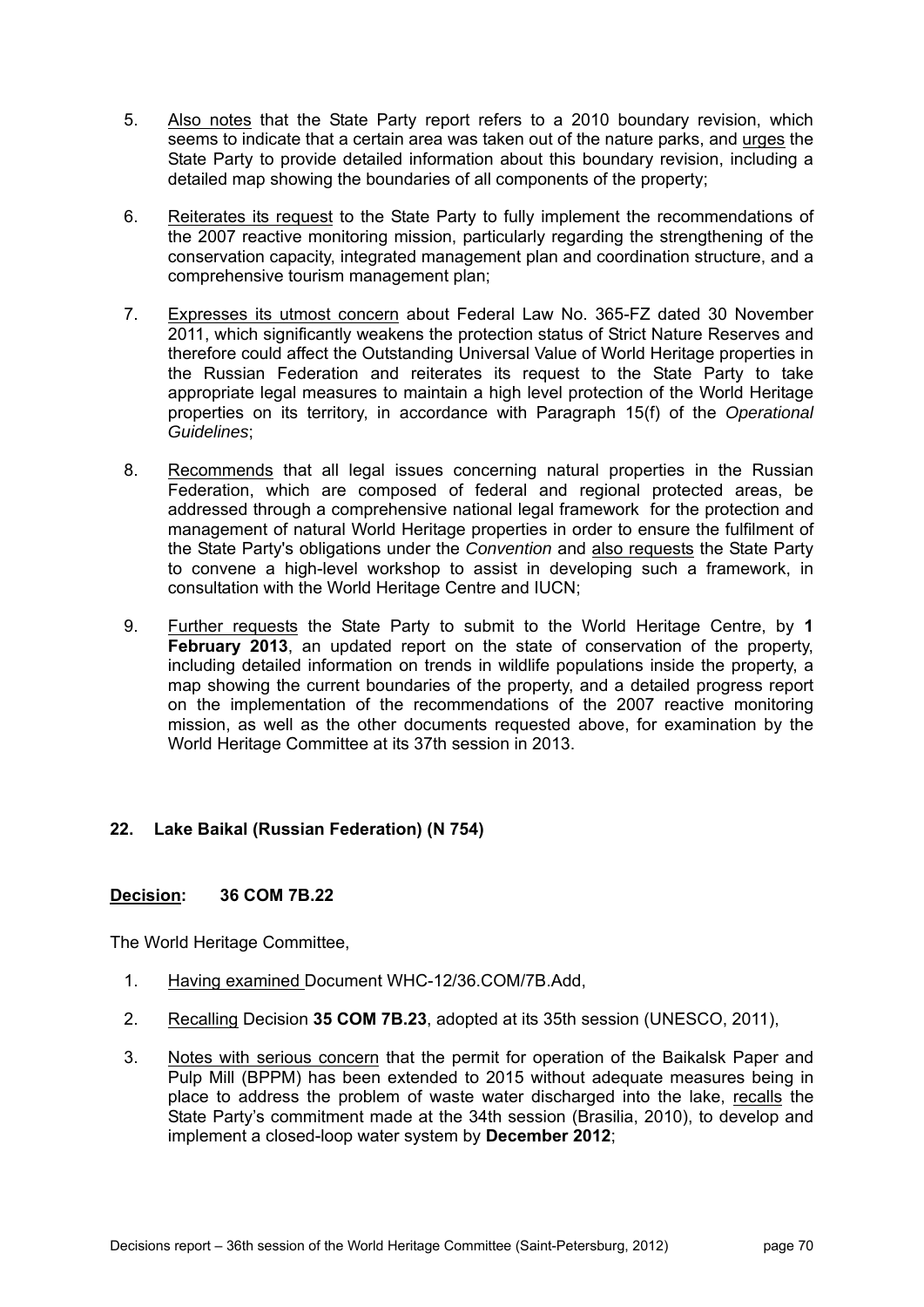- 4. Requests the State Party, in the event that the required investment for the closedloop water system is not secured by **December 2012**, to close the Baikalsk Paper and Pulp Mill (BPPM), and considers that the continued operation of BPPM without adequate measures in place to address the considerable negative environmental impacts would represent a clear ascertained danger to the property's Outstanding Universal Value as defined in paragraph 180 of the *Operational Guidelines*;
- 5. Welcomes the State Party's efforts to develop alternatives for the socio-economic development of the town of Baikalsk and its surroundings, but also considers that as long as an adequate solution to the environmental impacts resulting from the Baikalsk Paper and Pulp Mill is pending, the effectiveness of these efforts is likely to be limited;
- 6. Further considers changes in the Baikal special law which would allow for the development of mineral deposits inside the Central Ecological Zone would represent a clear potential danger to the Outstanding Universal Value of the property, in line with Paragraph 180 of the *Operational Guidelines* and reiterates its established position that mining is incompatible with World Heritage status;
- 7. Also requests the State Party to implement the 2011 joint World Heritage Centre/IUCN reactive monitoring mission recommendations, in particular to:
	- a) assist BPPM in obtaining as a matter of urgency the required investment to effectively implement the closed-loop water treatment system and to ensure that this investment is used for this purpose and not for enhancing the existing production system,
	- b) continue the effective implementation of a long-term alternative livelihoods strategy for the town of Baikalsk,
	- c) develop, under the umbrella of the Special Law for Baikal, an integrated management plan and land-use planning for this World Heritage property that fully considers all proposed projects, including the mega-project proposed for the development of a Special Economic Zone for tourism in Buryatia, to ensure that they are implemented in a way that is compatible with the Outstanding Universal Value and conditions of integrity of this property. Such an integrated management plan should also consider options to address the impact associated to the pollution coming into the lake from the Upper Angara and the Selenga rivers;
- 8. Expresses its concern about the potential direct and indirect environmental impacts from the development of the "Baikal Harbour" Special Economic Zone for tourism and further requests the State Party to submit an Environmental Impact Assessment, including an assessment of potential impact on the Outstanding Universal Value of the property, to the World Heritage Centre in line with Paragraph 172 of the *Operational Guidelines*;
- 9. Expresses its utmost concern about Federal Law No. 365-FZ dated 30 November 2011, which significantly weakens the protection status of Strict Nature Reserves and therefore could affect the Outstanding Universal Value of World Heritage properties in the Russian Federation and also reiterates its request to the State Party to take appropriate legal measures to maintain a high level protection of the World Heritage properties on its territory, in accordance with Paragraph 15(f) of the *Operational Guidelines*;
- 10. Recommends that all legal issues concerning natural properties in the Russian Federation, which are composed of federal and regional protected areas, be addressed through a comprehensive national legal framework for the protection and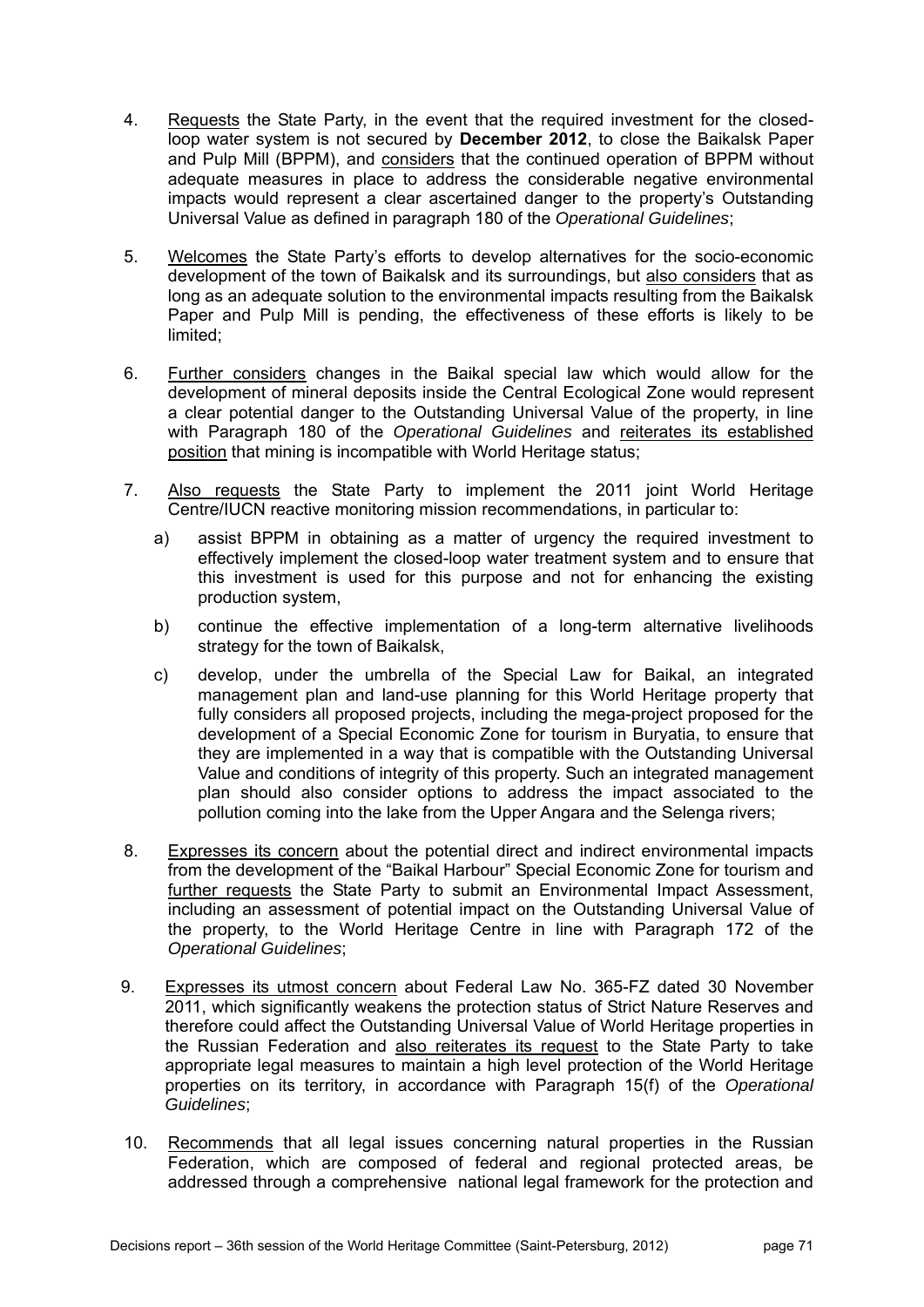management of natural World Heritage properties in order to ensure the fulfillment of the State Party's obligations under the *Convention* and requests furthermore the State Party to convene a high-level workshop to assist in developing such a framework, in consultation with the World Heritage Centre and IUCN;

**11.** Requests moreover the State Party to submit to the World Heritage Centre, by **1 February 2013**, a report on the state of conservation of all component protected areas of the property, including Zabaikalskiy and Pribaikalskiy National Parks, as well as on the implementation of the points noted above, for examination by the World Heritage Committee at its 37th session in 2013, **with a view to considering, in the absence of substantial progress, the inscription of the property on the List of World Heritage in Danger.** 

### **23. Western Caucasus (Russian Federation) (N 900)**

### **Decision: 36 COM 7B.23**

- 1. Having examined Document WHC-12/36.COM/7B,
- 2. Recalling Decisions **32 COM 7B.25**, **34 COM 7B.24**, and **35 COM 7B.24**, adopted at its 32nd (Quebec City, 2008), 34th (Brasilia, 2010) and 35th (UNESCO, 2011) sessions respectively,
- 3. Expresses its utmost concern about Federal Law No. 365-FZ dated 30 November 2011, which is weakening the protection status of Strict State Nature Reserves and therefore could affect the Outstanding Universal Value of several World Heritage properties in the Russian Federation and reiterates its request to the State Party to take appropriate legal measures to maintain a high level of protection of the property or other Natural World Heritage properties on its territory, in accordance with Paragraph 15(f) of the *Operational Guidelines* when establishing the list of allowed infrastructure in the Strict Nature Reserves that are part of a World Heritage property;
- 4. Also expresses its serious concern about the plans to construct tourist and mountain ski facilities at Lagonaki and considers that a decision to proceed with plans to develop these facilities would affect the Outstanding Universal Value of the property and constitute a case for inscription of the property on the List of World Heritage in Danger, in line with Paragraph 180 of the *Operational Guidelines*;
- 5. Reiterates its request to urgently implement all recommendations of the 2010 monitoring mission in order to protect the property's Outstanding Universal Value, and in particular urges the State Party to immediately abandon any plans for recreational use of the Lagonaki plateau, Mt Fisht and Mt Oshten areas and to halt all road developments in the property;
- 6. Encourages financial institutions not to invest in any developments on the Lagonaki Plateau or other parts of the property, which might impact its Outstanding Universal Value;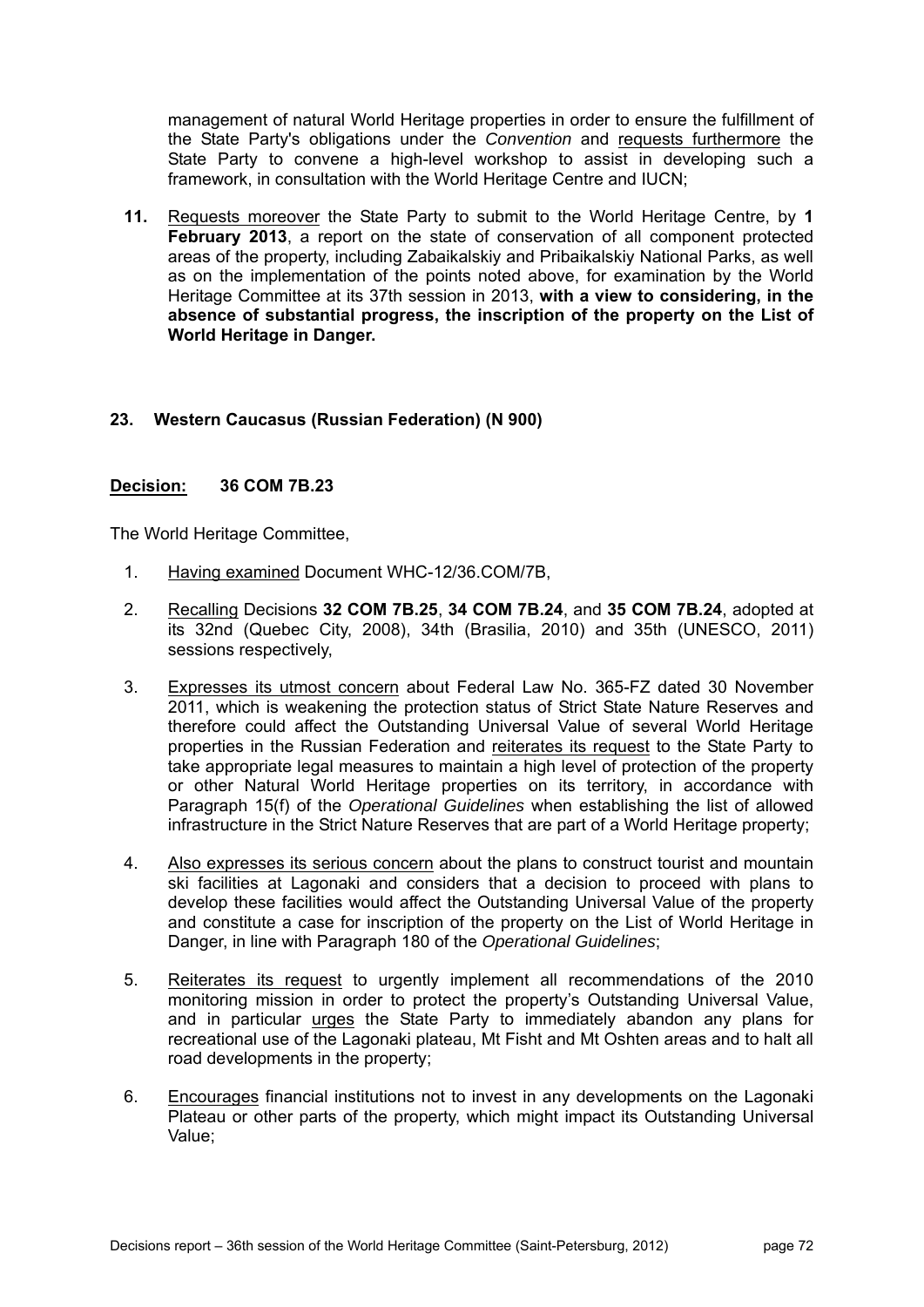- 7. Regrets that the State Party has not submitted the updated map of the boundaries of the property and detailed information on the activities allowed in the Natural Monuments which are part of the property, and urges the State Party to submit the updated map, showing the exact location of all proposed or planned infrastructure and the special economic zone, as well as documentation of all EIAs conducted for projects inside or adjacent to the property that might affect its Outstanding Universal Value for review by the World Heritage Centre and IUCN;
- 8. Requests the State Party to invite a joint World Heritage Centre/IUCN mission to the property to review the state of conservation of the property, progress in the implementation of the recommendations of the 2010 monitoring mission and to determine the status of the proposed tourism and ski development on the Lagonaki and to evaluate the possible impacts of the proposed development on the Outstanding Universal Value of the property;
- 9. Also requests the State Party to submit to the World Heritage Centre, by **1 February 2013**, an updated report on the state of conservation of the property and the implementation of the above, for examination by the World Heritage Committee at its 37th session in 2013, **with a view to considering the possible inscription of the property on the List of World Heritage in Danger**.

# **24. Virgin Komi Forests (Russian Federation) (N 719)**

### **Decision: 36 COM 7B.24**

- 1. Having examined Document WHC-12/36.COM/7B.Add,
- 2. Recalling Decision **35 COM 7B.25**, adopted at its 35th session (UNESCO, 2011),
- 3. Deeply regrets that the State Party has not implemented the key recommendations of the UNESCO/IUCN mission, namely to immediately halt the planned gold mine within the property and to reverse the boundary changes which removed the legal protection status of four areas within the property, including the 19.9 square km gold mining site;
- 4. Expresses its utmost concern that since its 35th session, full-scale gold mining preparatory works have begun within the property;
- 5. Reiterates its utmost concern with regard to the boundary changes of the northern component of the property, Yugyd Va National Park (YVNP), which removes the protection status of these areas, and about the approval of a gold mine within the property at Chudnoe;
- 6. Encourages the State Party to pursue its efforts for the protection of the property as a whole under its initial boundaries in accordance with existing legislation and regulations;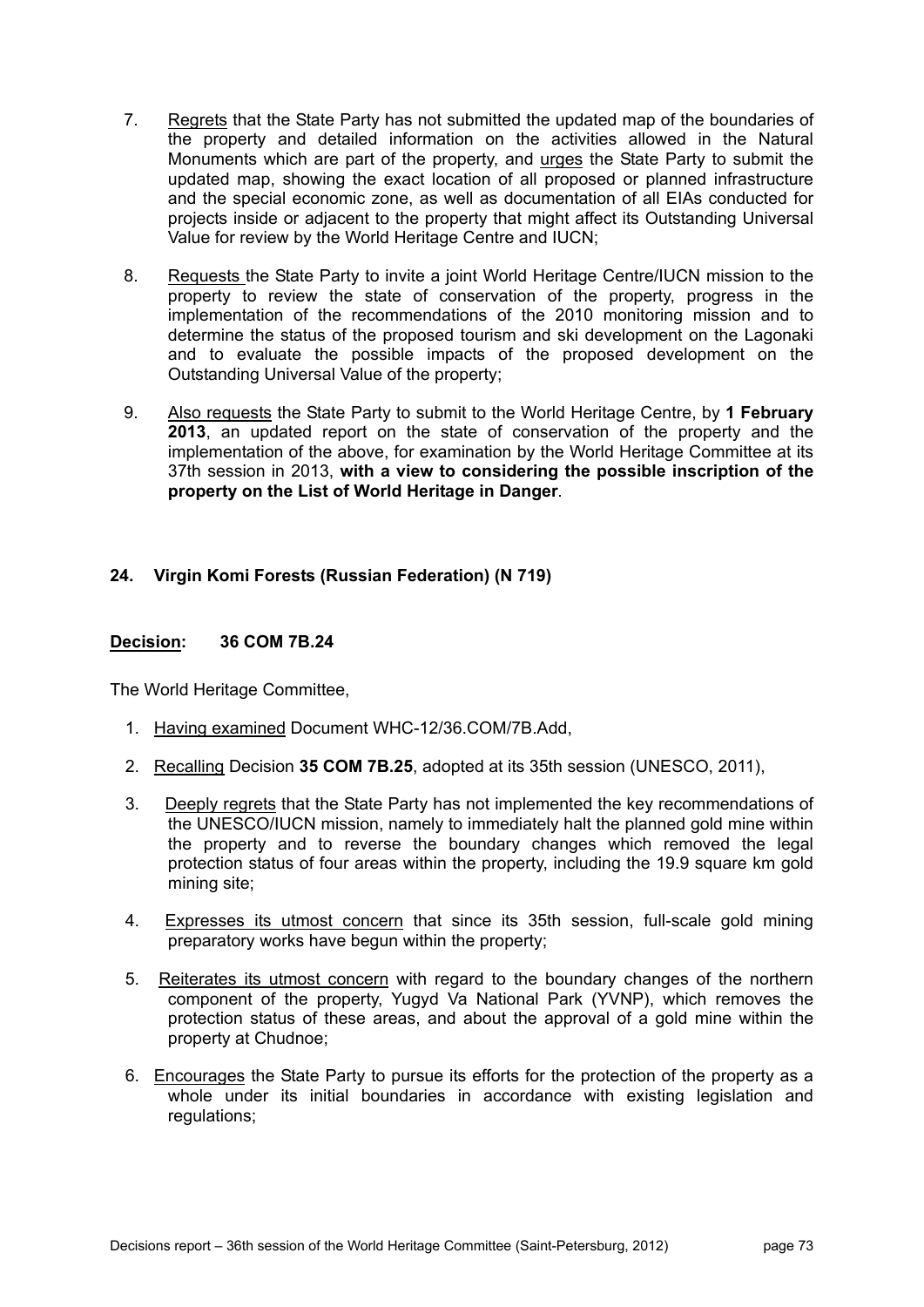- 7. Considers that these issues constitute a danger to the property's Outstanding Universal Value, in line with Paragraph 180 of the *Operational Guidelines* for the Implementation of the World Heritage *Convention*;
- 8. Also reiterates its request to the State Party to implement the recommendations of the 2010 World Heritage Centre /IUCN reactive monitoring mission;
- 9. Further reiterates its established policy that mining is incompatible with World Heritage status, which is supported by ICMM's international policy statement of not undertaking such activities within World Heritage properties, and calls upon the involved mining companies not to proceed with gold mining within the property;
- 10. Notes with appreciation the State Party's positive intention to create an eastern buffer zone, to incorporate the Upper Illych Basin forest within YVNP, and to also upgrade the protection status of PL 350 forest plot, and also considers that the improvement in the protection status of these areas, particularly the Upper Illych Basin forest which links the northern and southern components of the property, will be important for its long-term integrity;
- 11. Takes note of the State Party's intention to submit a boundary modification proposal to the Committee, and further considers that any proposed changes to the boundaries of a World Heritage property should be subject to procedures at least as rigorous as those involved in the nomination of the property and should be considered through the procedure for significant modifications of boundaries, as required under Paragraph 165 of the *Operational Guidelines*;
- 12. Also requests the State Party, in consultation with the World Heritage Centre and IUCN, to develop a Statement of Outstanding Universal Value;
- 13. Recommends that all legal issues concerning natural properties in the Russian Federation, which are composed of federal and regional protected areas, be addressed through a comprehensive national legal framework for the protection and management of natural World Heritage properties in order to ensure the fulfillment of the State Party's obligations under the *Convention* and requests the State Party to convene a high-level workshop to assist in developing such a framework, in consultation with the World Heritage Centre and IUCN;
- 14. Urges the State Party to submit to the World Heritage Centre, by **1 February 2013**, as it was requested by Decision **35 COM 7B.25**, a significant boundary modification request containing clarified boundaries of the property and following the recommendations of the 2010 World Heritage Centre/IUCN reactive monitoring mission regarding establishment of a buffer zone and including other valuable forest lands and welcomes the efforts made by the State Party to that end;
- 15. Further requests the State Party to submit to the World Heritage Centre, by **1 February 2013**, a detailed report on the state of conservation of the property, describing the progress in the implementation of the recommendations of the joint World Heritage Centre/IUCN monitoring mission, for examination by the World Heritage Committee at its 37th session in 2013.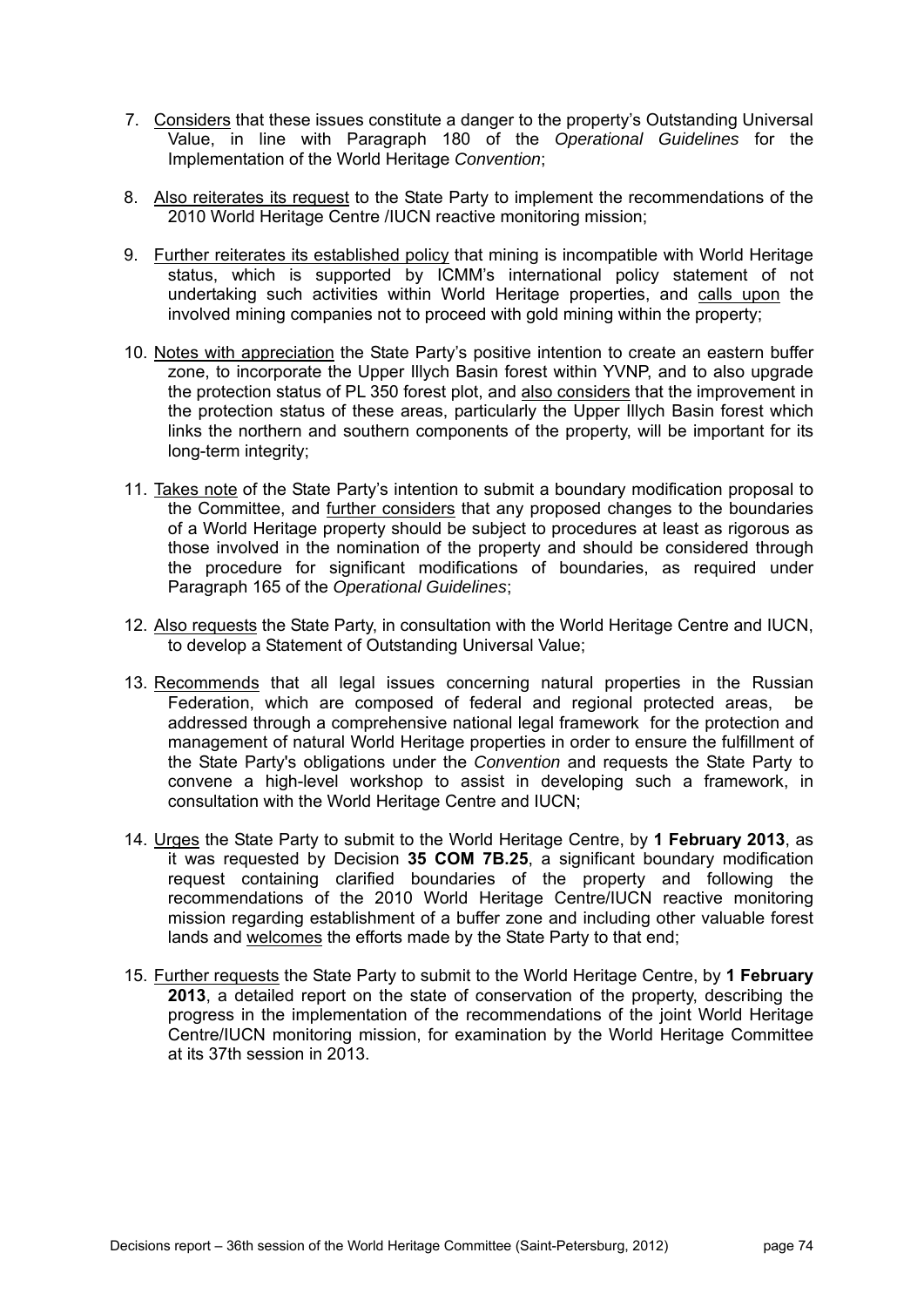# **25. Golden Mountains of Altai (Russian Federation) (N 768rev)**

### **Decision: 36 COM 7B.25**

- 1. Having examined Document WHC-12/36.COM/7B.Add,
- 2. Recalling Decisions **35 COM 7B.26, 33 COM 7B.27** and **32 COM 7B.22** adopted at its 35th (UNESCO, 2011), 33rd (Seville, 2009) and 32nd (Quebec City, 2008) sessions respectively,
- 3. Takes note of the conclusion of the 2012 World Heritage Centre/IUCN monitoring mission that the Outstanding Universal Value of the property continues to be preserved, and welcomes the progress made in the implementation of the recommendations of the 2007 mission;
- 4. Also takes note of the affirmation by the State Party that no official decision has been made on the Altai gas pipeline project and that such a decision will be based on an environmental impact assessment in accordance with the Russian legislation;
- 5. Expresses its utmost concern that in spite of this affirmation, the pipeline developer Gazprom is conducting preparatory work on the pipeline route, including within the World Heritage property in violation of Russia's protected area legislation;
- 6. Reiterates that any decision to go forward with the gas pipeline project through the property would constitute a threat to its Outstanding Universal Value and represent a clear case for inscription of the property on the List of World Heritage in Danger;
- 7. Urges the State Party to make an unequivocal decision to abandon the construction of the Altai gas pipeline through the property as requested in Decision **33 COM 7B.27**, to ensure that no further preparatory works are undertaken within the property. and to ensure that the pipeline developer Gazprom considers alternative routes;
- 8. Also urges the State Party to ensure that Environmental Impact Assessments are submitted to the World Heritage Centre for any infrastructure development in or around the property which could affect its Outstanding Universal Value, in line with Paragraph 172 of the *Operational Guidelines*;
- 9. Requests the State Party to continue its efforts to implement the recommendations of the 2007 monitoring mission as updated by the 2012 monitoring mission, in particular:
	- a) Ensure the implementation of the 2009-2015 general management strategy for the property,
	- b) Strengthen the management capacity of the Ukok Quiet Zone and Belugha Mountain Nature Parks in terms of staffing and budget,
	- c) Ensure that the inspectors of the nature parks have the necessary legal authority to perform their protection mandate by making the necessary legal provisions at the level of the Altai Republic;
	- d) Assess the impacts of grazing on the biodiversity in the traditional use zone of the Ukok Quiet Zone and develop a policy for the sustainable use of the natural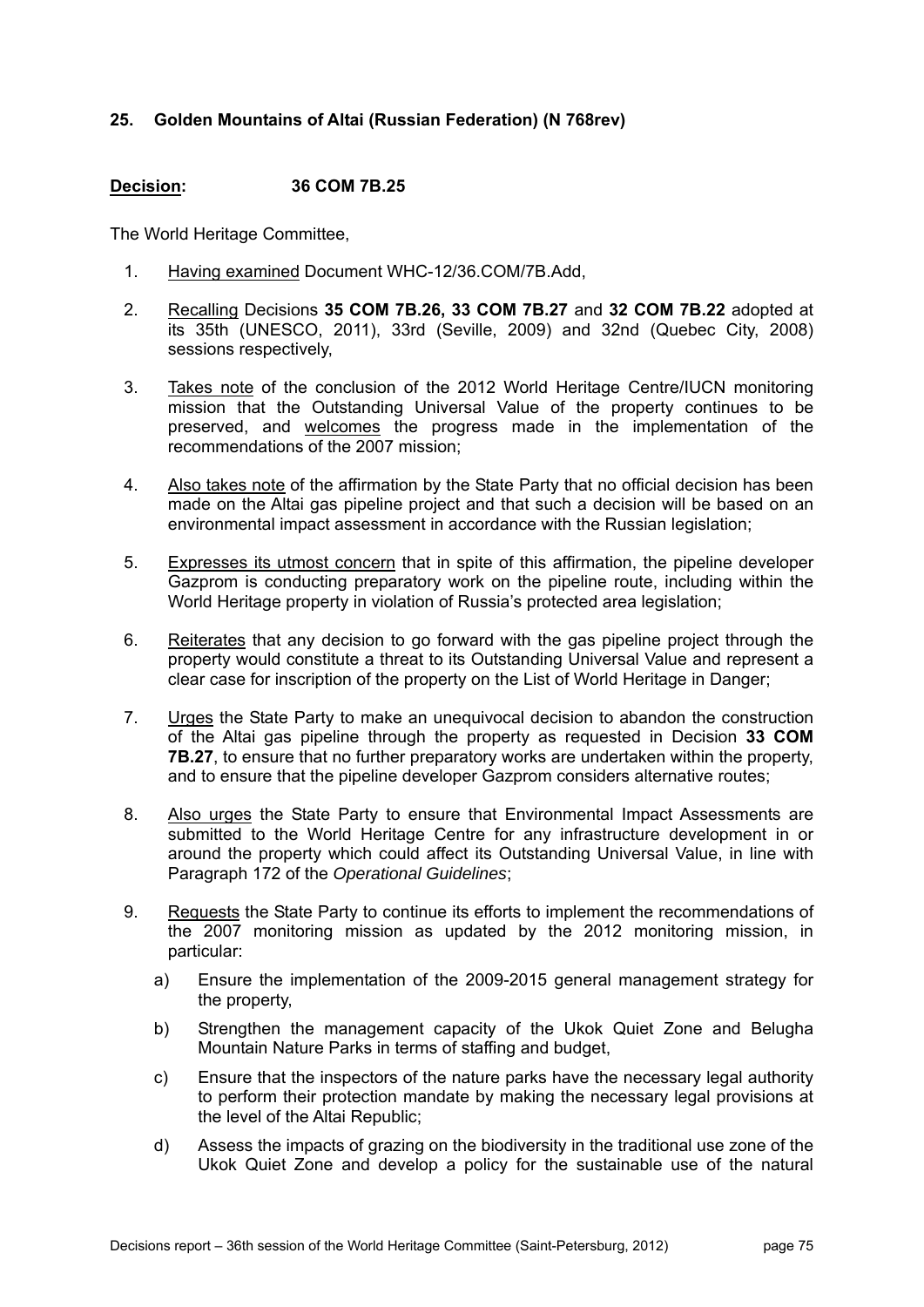resources in the traditional use zones in the property in close cooperation with the indigenous communities using these areas,

- e) Develop an overall strategy for sustainable tourism of the property, which could be the basis to set the policy for sustainable tourism at the level of the Altai Republic,
- f) Further strengthen the transboundary cooperation with Mongolia and China based on the experience with Kazakstan,
- g) Strengthen the cooperation with the civil society and in particular the indigenous communities, taking advantage of their knowledge relevant for the management of the property,
- h) Assess the cultural values of the property for its possible renomination under cultural criteria;
- 10. Recommends that the State Party continue the process on extending the property, including key areas in Altai Republic, Mongolia, China and Kazakhstan;
- 11. Also expresses its utmost concern about Federal Law No. 365-FZ dated 30 November 2011, which significantly weakens the protection status of Strict Nature Reserves and therefore could affect the Outstanding Universal Value of World Heritage properties in the Russian Federation and reiterates its request to the State Party to take appropriate legal measures to maintain a high level protection of the World Heritage properties on its territory, in accordance with Paragraph 15(f) of the *Operational Guidelines*;
- 12. Also recommends that all legal issues concerning natural properties in the Russian Federation, which are composed of federal and regional protected areas, be addressed through a comprehensive national legal framework for the protection and management of natural World Heritage properties in order to ensure the fulfilment of the State Party's obligations under the *Convention*, and also requests the State Party to convene a high-level workshop to assist in developing such a framework, in consultation with the World Heritage Centre and IUCN;
- 13. Further requests the State Party to submit to the World Heritage Centre, by **1 February 2013**, a report on the state of conservation of the property, including an update on the status of the proposed pipeline, on the Environmental Impact Assessment process as well as on progress in the implementation of the 2012 monitoring mission recommendations, for examination by the World Heritage Committee at its 37th session in 2013.

# **26. Henderson Island (United Kingdom of Great Britain and Northern Ireland) (N 487)**

# **Decision: 36 COM 7B.26**

- 1. Having examined Document WHC-12/36.COM/7B,
- 2. Recalling Decision **34 COM 7B.27**, adopted at its 34th session (Brasilia, 2010),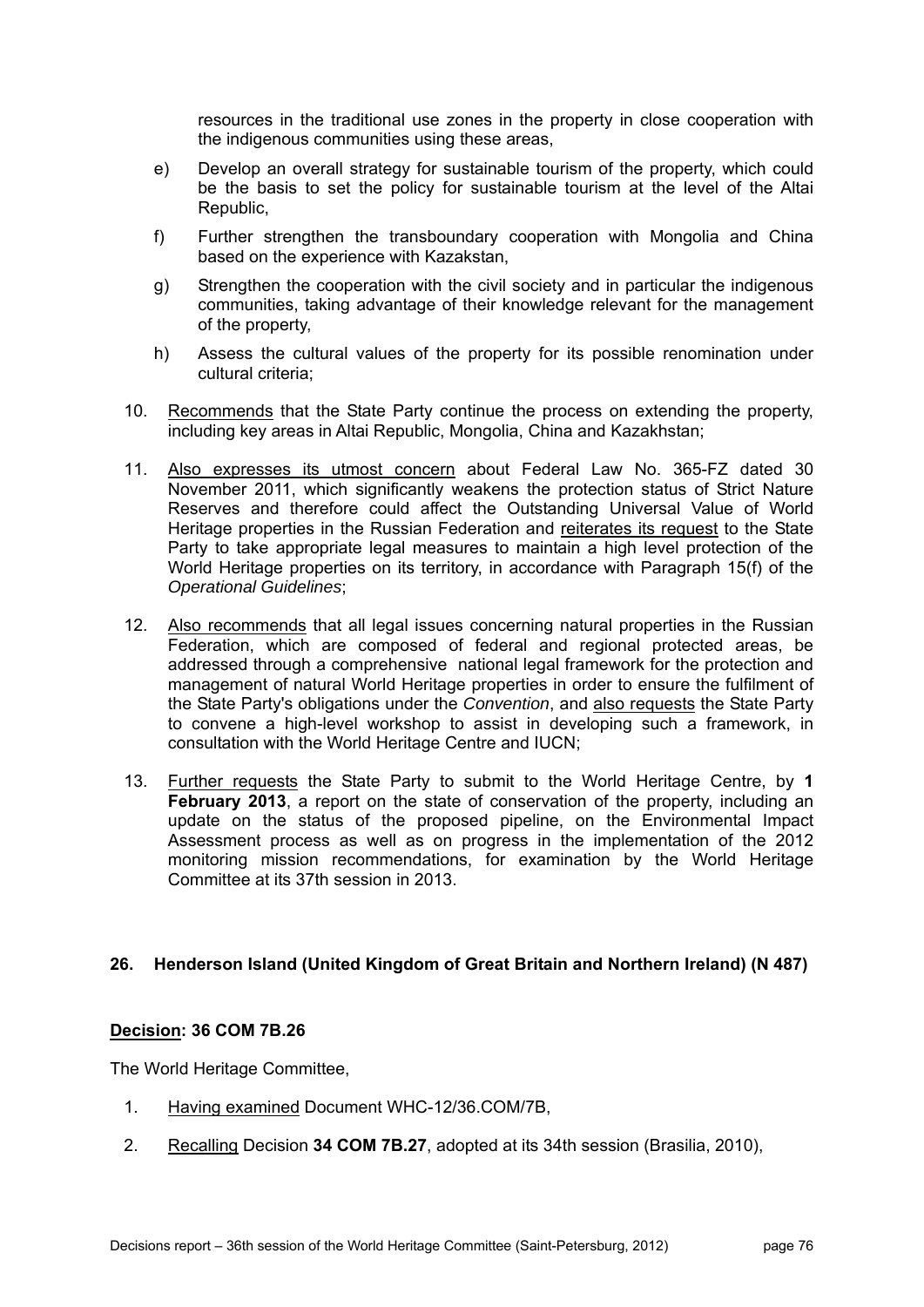- 3. Welcomes the progress made by the State Party in the implementation of the rat eradication programme, and the reported preliminary results indicating the success of the eradication operation with minimal negative impacts on non-target species;
- 4. Urges the State Party, in close cooperation with the Pitcairn authorities and the Royal Society for the Protection of Birds, to rapidly finalize biosecurity assessments and the strengthening of biosecurity measures, and to establish a permanent Ranger Post at the property as soon as possible, in order to prevent the (re-)introduction of rats or other invasive species through uncontrolled visitation;
- 5. Requests the State Party to submit to the World Heritage Centre, by **1 February 2014**, an updated report on the state of conservation of the property, the final result of the rat eradication programme, and the progress achieved in the establishment of a permanent Ranger Post.

# **27. Yellowstone National Park (United States of America) (N 28)**

### **Decision: 36 COM 7B.27**

- 1. Having examined Document WHC-12/36.COM/7B,
- 2. Recalling Decision **34 COM 7B.28**, adopted at its 34th session (Brasilia, 2010),
- 3. Commends the State Party for the substantial progress made to find effective solutions to conservation issues affecting the property, particularly relating to bison migration, suppression of the lake trout population, mitigation of human-grizzly bear conflict, improvement in winter visitor use, and mining and road impacts;
- 4. Notes that the conservation programmes will require sustained effort and considerable input of resources if they are to be successful in the long term;
- 5. Encourages the State Party to establish effective co-operative relations between the park and private landowners and State land and wildlife regulatory agencies in lands surrounding the park, in the interest of achieving long-term conservation goals for the park's bison, grizzly and wolf populations;
- 6. Requests the State Party to submit to the World Heritage Centre, by **1 February 2015**, an updated report on the state of conservation of the property, including on progress in addressing the key conservation issues, including mobilizing the necessary financial support for the implementation of the conservation programmes to address them as well as the establishment of co-operative relations between the park and other stakeholders.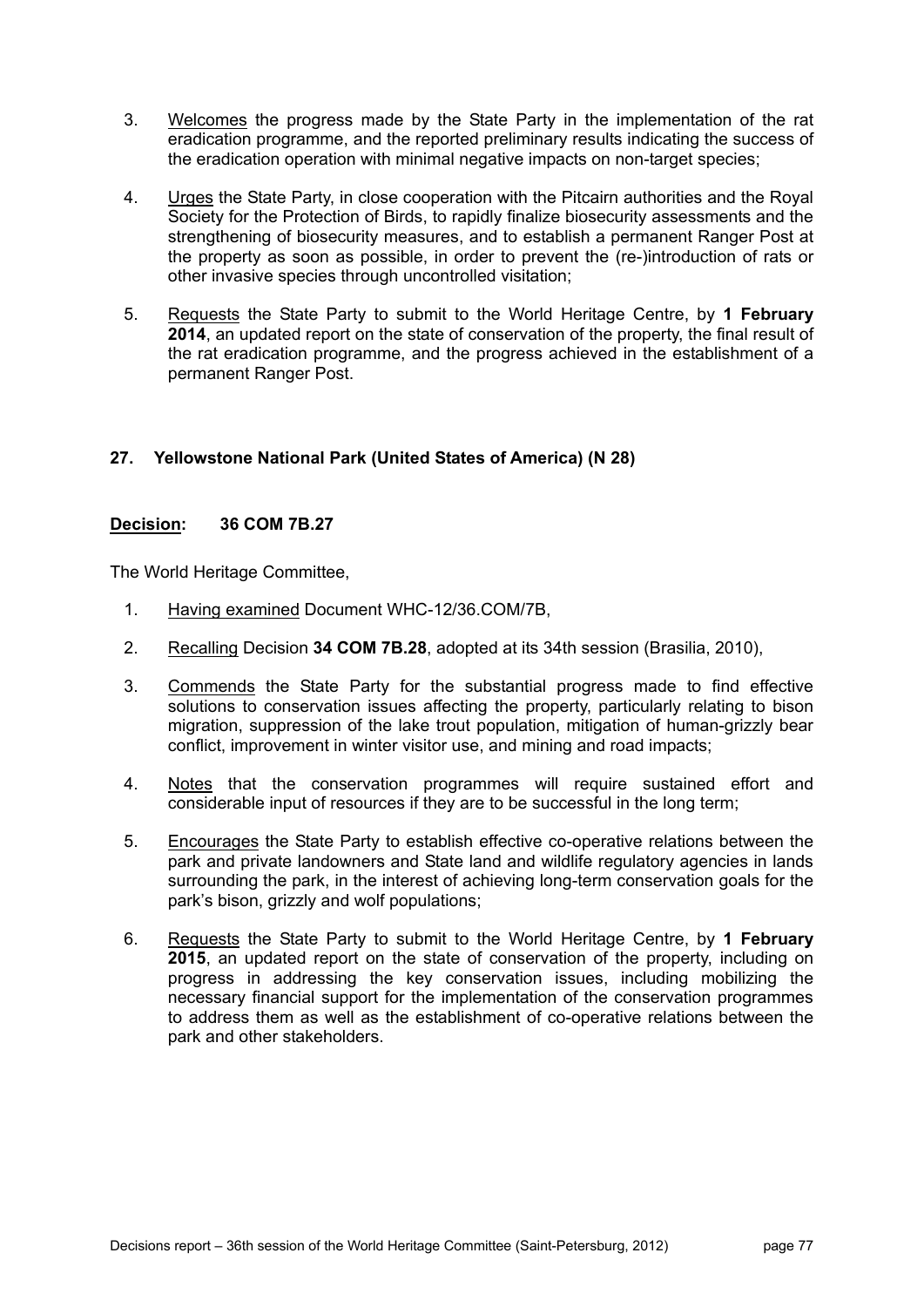# **LATIN AMERICA AND THE CARIBBEAN**

# **28. Iguazu National Park (Argentina) (N 303)**

### **Decision: 36 COM 7B.28**

- 1. Having examined Document WHC-12/36.COM/7B.Add,
- 2. Recalling Decision **34 COM 7B.30,** adopted at its 34th session (Brasilia, 2010),
- 3. Regrets that little progress has been made in formalizing and operationalizing transboundary cooperation with the neighbouring Iguaçu National Park World Heritage property in Brazil, despite having been informed by the State Party of Brazil at its 34th session that the signing of such an agreement was imminent;
- 4. Reiterates its request that the State Party of Argentina, in cooperation with the State Party of Brazil, formalize transboundary cooperation through appropriate international instruments, under which site based cooperation can be structured, implemented and monitored;
- 5. Takes note of the hydrographical report on water flows in the Iguazu River, and recommends the State Party of Argentina, in cooperation with the State Party of Brazil, to continue river flow monitoring so that informed discussions with the managers of the Caxias dam can ensure the safeguarding of the property's Outstanding Universal Value;
- 6. Reminds the State Party that, as per Paragraph 172 of the *Operational Guidelines*, any intention to undertake or authorize infrastructure works likely to impact on the property's Outstanding Universal Value should be communicated to the World Heritage Centre;
- 7. Also notes the concerns raised by the State Party over the incipient threats caused by alien species in the property, and urges it in coordination with the State Party of Brazil to engage in a concerted effort to ensure that this issue receives the appropriate level of management attention;
- 8. Requests the State Party of Argentina, in cooperation with the State Party of Brazil, to submit to the World Heritage Centre, by **1 February 2014**, a single joint report on the state of conservation of the property, including special consideration on advances in cooperation, for examination by the World Heritage Committee at its 38th session in 2014.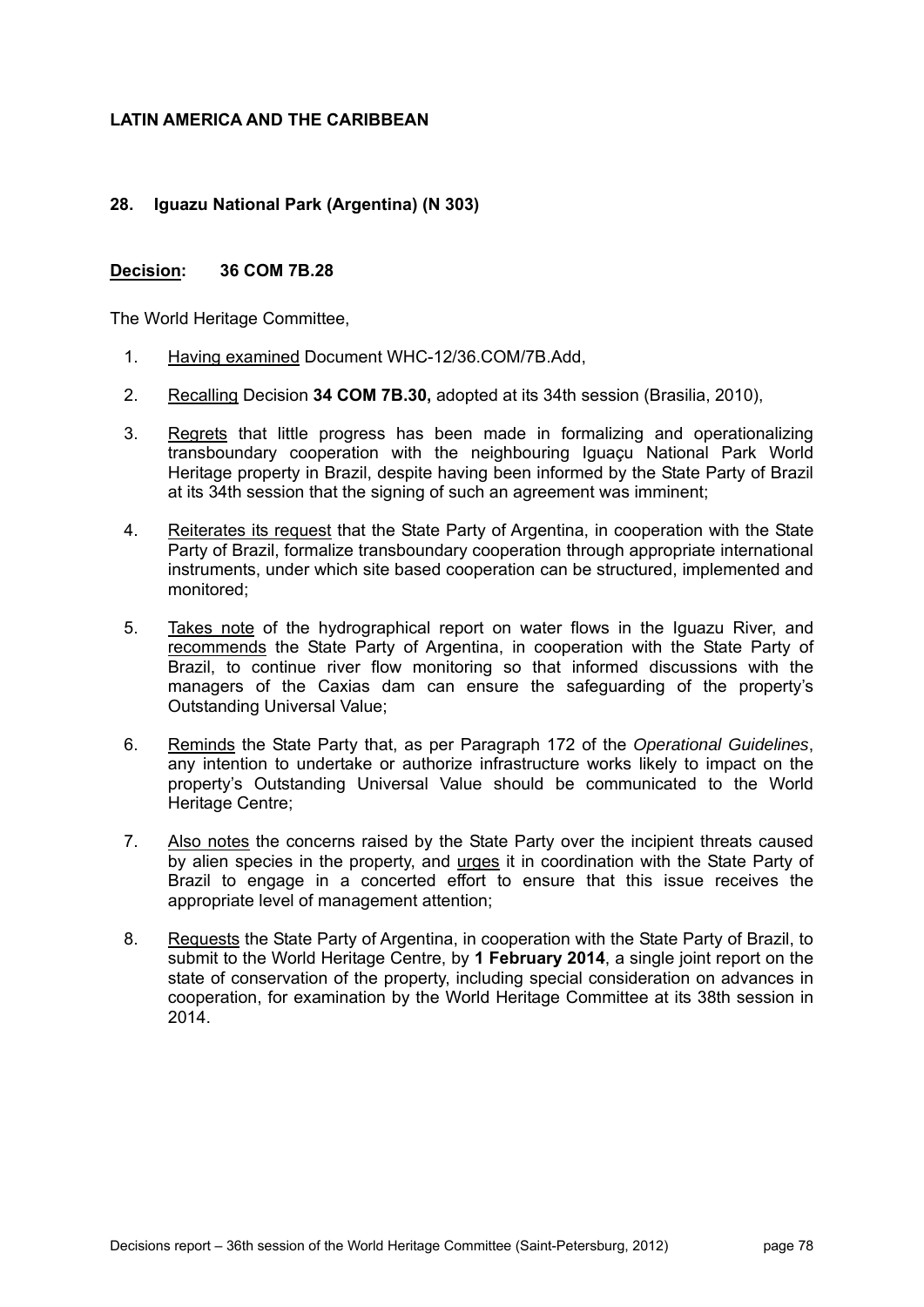### **29. Iguaçu National Park (Brazil) (N 355)**

### **Decision: 36 COM 7B.29**

- 1. Having examined Document WHC-12/36.COM/7B.Add,
- 2. Recalling Decision **34 COM 7B.31**, adopted at its 34th session (Brasilia, 2010) and recalling the recommendations of the 2008 reactive monitoring mission report;
- 3. Regrets that little progress has been made in formalizing and operationalizing transboundary cooperation with the neighbouring Iguazu National Park World Heritage property in Argentina, despite having been informed by the State Party at its 34th session that the signing of such an agreement was imminent;
- 4. Reiterates its request that the State Party of Brazil, in cooperation with the State Party of Argentina, formalize transboundary cooperation through appropriate international instruments, under which site based cooperation can be structured, implemented and monitored;
- 5. Notes with serious concern that the Baixo Iguaçu hydroelectric project and the reopening of the Estrada do Colono road through the property appear to again be actively considered, and reminds the State Party that, as per Paragraph 172 of the *Operational Guidelines*, any intention to undertake or authorize infrastructure works likely to impact the property's Outstanding Universal Value should be communicated to the World Heritage Centre;
- 6. Urges the State Party to make a permanent commitment not to authorize the construction of the Baixo Iguaçu hydroelectric project, or any other hydroelectric project that may be considered to have a negative impact on the property's Outstanding Universal Value;
- 7. Also notes the concerns raised by the State Party of Argentina over the incipient threats caused by alien species in the property on the Argentinean side, and calls upon both the States Parties of Brazil and Argentina to engage in a concerted effort to ensure that this issue receives the appropriate level of management attention;
- 8. Requests the State Party to ensure the development of a qualified ranger corps specifically trained in conservation issues to address the on-going management challenges at the property;
- 9. Also requests the State Party, in cooperation with the State Party of Argentina, to submit to the World Heritage Centre, by **1 February 2014,** a single joint report on the state of conservation of the property, including special consideration on advances in cooperation, and progress made in the creation of a stable and professional ranger corps, for examination by the World Heritage Committee at its 38th session in 2014.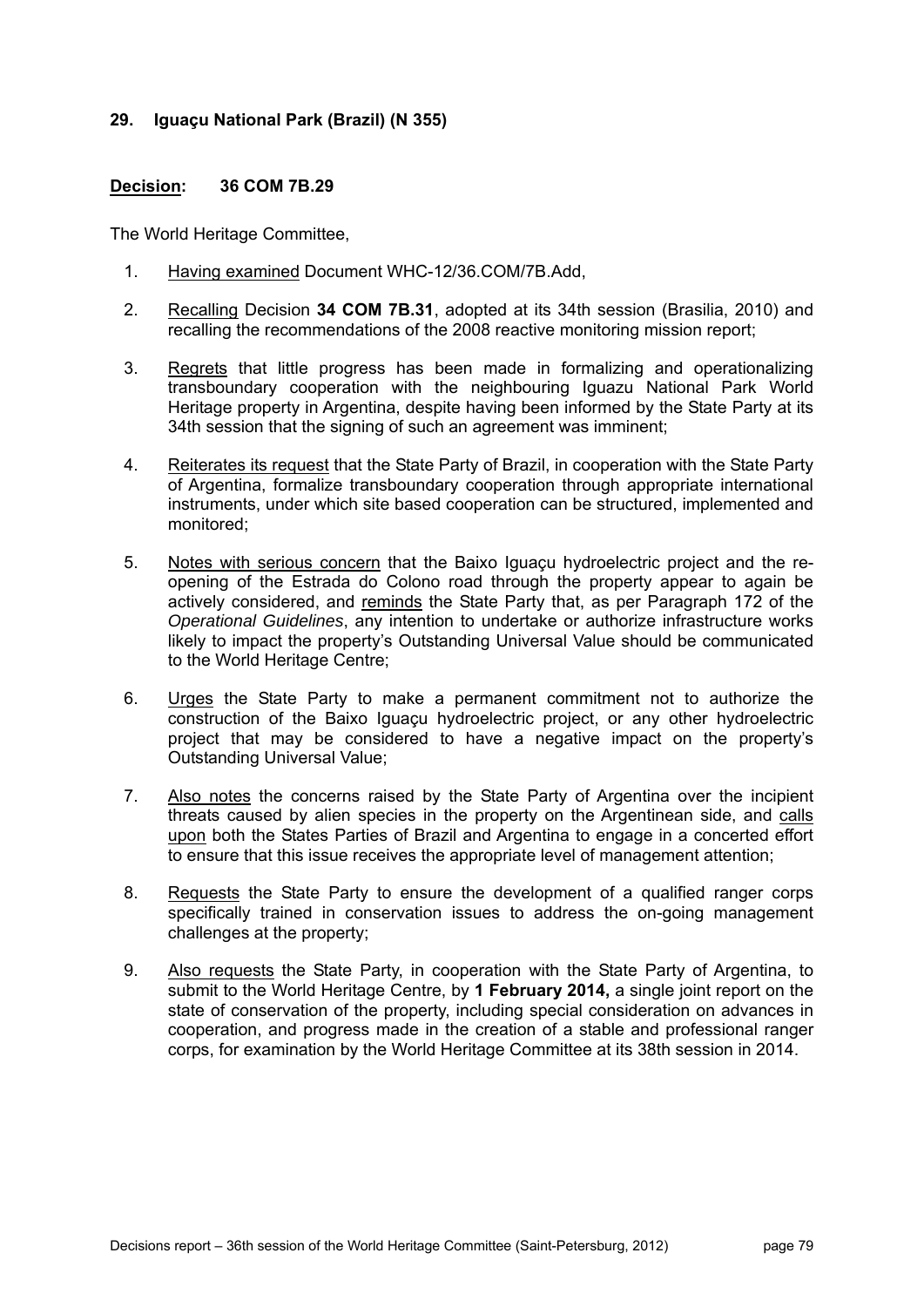### **30. Cerrado Protected Areas: Chapada dos Veadeiros and Emas National Parks (Brazil) (N 1032)**

# **Decision: 36 COM 7B.30**

The World Heritage Committee,

- 1. Having examined Document WHC-12/36.COM/7B.Add,
- 2. Recalling Decision **35 COM 7B.28**, adopted at its 35th session (UNESCO, 2011);
- *3.* Notes with concern that the majority of the Chapada dos Veadeiros component of this serial property continues to no longer benefit from National Park status, and that its integrity is no longer guaranteed;
- *4.* Also recalling the State Party's earlier commitment to resolve this situation by March 2012;
- 5. Also notes that the State Party has committed to presenting the final project for the re-establishment of sufficient protection status for the property, or an equivalent configuration of what is currently recognized as the property under the World Heritage *Convention*, to the Minister of Environment by June 2013;
- 6. Considers that any new configuration of property boundaries and/or conservation status proposed by the State Party will likely require a re-nomination, and recommends the State Party to consult closely with IUCN in this regard;
- 7. Requests the State Party to invite a reactive monitoring mission undertaken by IUCN to assess issues related to the legal status of the property, and to provide further advice to the State Party as required;
- 8. Urges the State Party to resolve, in close consultation with the World Heritage Centre and IUCN, the integrity issues resulting from the loss of protection status without further delay;
- 9. Also requests the State Party to submit to the World Heritage Centre, by **1 February 2013**, a report on the state of conservation of the property, including a report on the state of advancement on the re-establishment of its conditions of integrity, for examination by the World Heritage Committee at its 37th session in 2013.

### **31. Talamanca Range-La Amistad Reserves / La Amistad National Park (Costa Rica / Panama) (N 205bis)**

# **Decision: 36 COM 7B.31**

- 1. Having examined Document WHC-12/36.COM/7B.Add,
- 2. Recalling Decision **35 COM 7B.29**, adopted at its 35th session (UNESCO, 2011),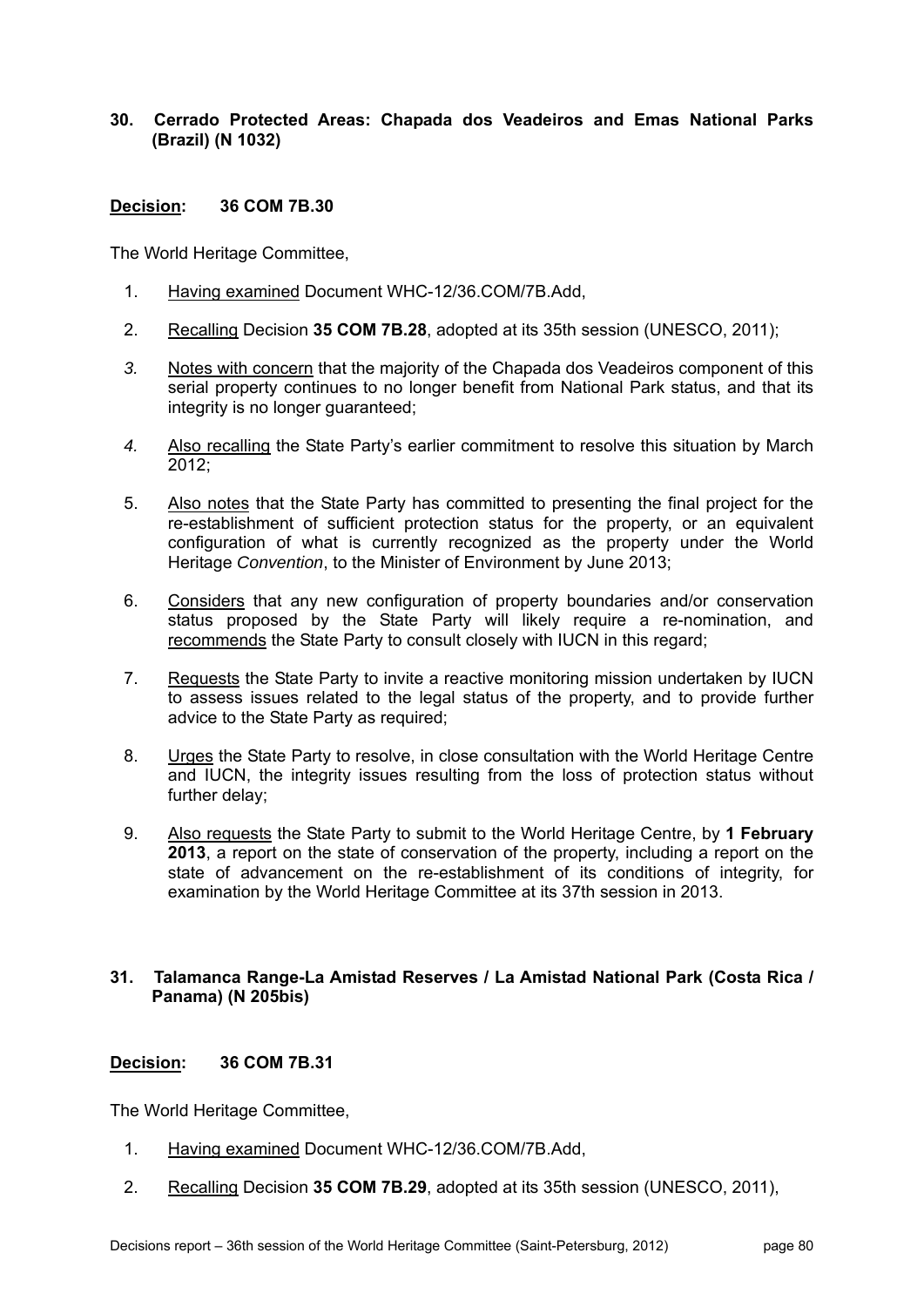- 3. Welcomes the examples of transboundary cooperation in management planning, in addressing the requests of the World Heritage Committee, and in carrying out field missions;
- 4. Regrets that the State Party of Panama was unable to invite a reactive monitoring mission to the property, as requested in Decision **35 COM 7B.29**;
- 5. Expresses its serious concern about the State Party of Panama's stated intent to complete the Bonyic dam without prior consideration of the results of the on-going Strategic Environmental Assessment, and requests the State Party of Panama to put in place adequate mitigation measures at the CHAN-75 and Bonyic dams to overcome barriers to the movement of aquatic species along the affected waterways, and to also put in place an effective and long term monitoring programme to measure the extent to which mitigation measures are effective;
- 6. Also requests the States Parties to submit a copy of the Strategic Environmental Assessment to the World Heritage Centre as soon as it is completed;
- 7. Expresses its concern over the absence of progress in developing and implementing a systematic approach regarding the cattle in the property, and in the unresolved situation concerning the remaining mineral exploration permits in Costa Rica, and further requests the States Parties to address these issues;
- 8. Requests furthermore that both States Parties jointly invite an IUCN reactive monitoring mission to the property, prior to its 37th session in 2013, which should assess the threats posed by ongoing dam construction in Panama, existing and further potential dam developments, mining in Costa Rica, the planned road project to traverse the property from Boquete to Bocas del Toro, and the effects of cattle in the property, and to make a recommendation on the possible inscription of the property on the List of World Heritage in Danger;
- 9. Requests moreover both States Parties of Costa Rica and Panama to submit to the World Heritage Centre, by **1 February 2013**, a joint report on the state of conservation of the property, including on the halting of dam construction that may impact the Outstanding Universal Value of the property, a report on progress on the transboundary dam Strategic Environmental Assessment project, a report on progress achieved in resolving land tenure and land use issues, as well as on the other points raised above, for examination by the World Heritage Committee at its 37th session in 2013, **with a view to consider, if the ascertained or potential danger to Outstanding Universal Value is confirmed, the possible inscription of the property on the List of World Heritage in Danger.**

# **32. Galápagos Islands (Ecuador) (N 1bis)**

# **Decision: 36 COM 7B.32**

- 1. Having examined Document WHC-12/36.COM/7B,
- 2. Recalling Decision **35 COM 7B.30**, adopted at its 35th session (UNESCO, 2011),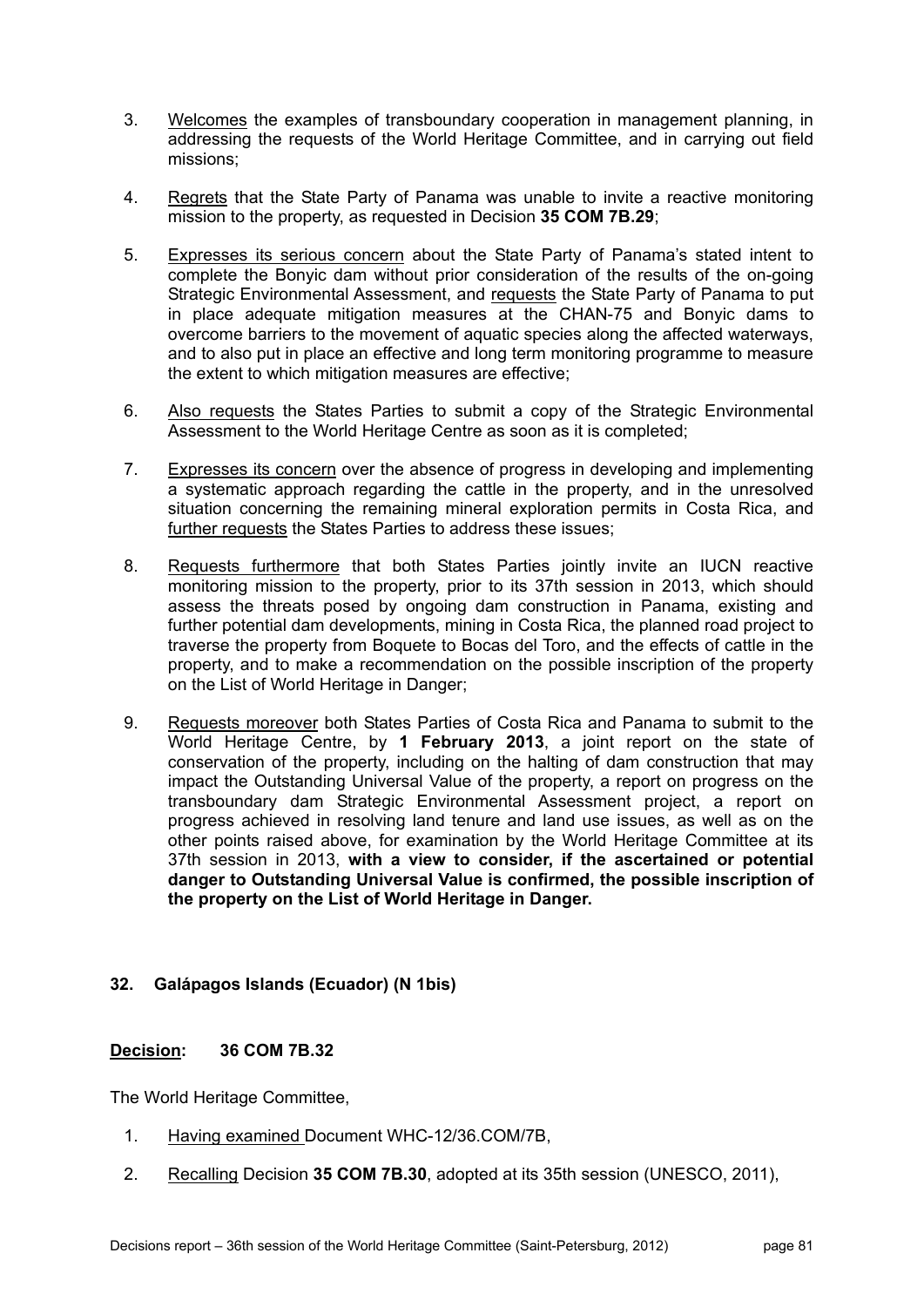- 3. Welcomes the further progress achieved by the State Party in implementing the recommendations of the 2010 World Heritage Centre/IUCN reactive monitoring mission;
- 4. Requests the State Party to sustain its efforts to implement all of the recommendations of the reactive monitoring mission, in particular those where activities are at the planning stage and require finalization and implementation as soon as possible, including:
	- a) Putting in place the biosecurity infrastructure for the islands, with a particular focus on the requirements for international biosecurity standards both for cargo ships, and for loading and offloading facilities,
	- b) Implementing a sustainable tourism strategy through appropriate regulatory, legal and policy instruments,
	- c) Resolving the issue over the capacity of judges in Galapagos to hear environmental crime cases as a matter of urgency.
	- d) Resolving the sport fishing / artisanal fishing issue;
- 5. Also requests the State Party to submit to the World Heritage Centre, by **1 February 2014**, a report on the state of conservation of the property, with particular emphasis on the implementation of the points noted above, as well as on further progress made in the implementation of the 2010 mission recommendations, for examination by the World Heritage Committee at its 38th session in 2014.

# **33. Coiba National Park and its Special Zone of Marine Protection (Panama) (N 1138 rev)**

# **Decision: 36 COM 7B.33**

- 1. Having examined Document WHC-12/36.COM/7B.Add,
- 2. Recalling Decision **35 COM 7B.33**, adopted at its 35th session (UNESCO, 2011),
- 3. Regrets that the State Party did not submit a report on the state of conservation of the property, as requested by the World Heritage Committee in Decision **35 COM 7B.33**;
- 4. Takes note that it is unclear whether the Management Plan for the Special Zone of Marine Protection has been finalized and adopted as previously urged by the World Heritage Committee in Decision **35 COM 7B.33,** and considers that the property's lack of management capacity, if not addressed, is likely to negatively affect its Outstanding Universal Value;
- 5. Requests the State Party to urgently confirm the status of the Management Plan for the Special Zone of Marine Protection, and to report on its progress in undertaking an independent Management Effectiveness Evaluation in order to inform the effective implementation of the Management Plan and fishing regulations for both Coiba National Park and its Special Protection Zone;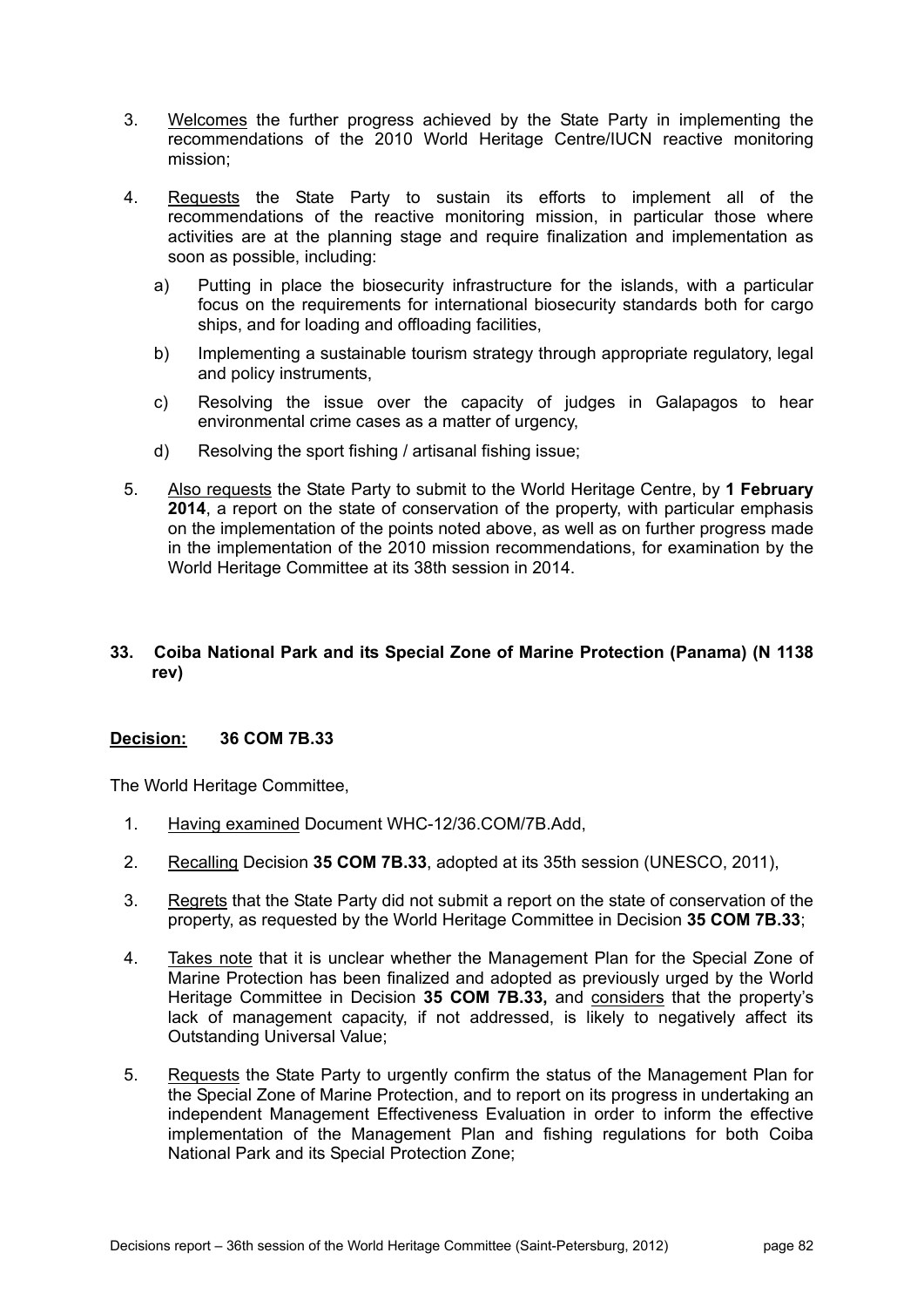- 6. Reiterates its request to the State Party to develop and implement a coastal zone development and conservation policy in order to ensure that cumulative coastal zone development impacts on the property's Outstanding Universal Value are effectively addressed, and encourages the State Party to develop this policy on the basis of a Strategic Environmental Assessment of the coastal zone's development potential;
- 7. Notes that the State Party did not submit a revised International Assistance Request for the removal of cattle from Coiba Island, and urges the State Party to re-submit a revised request in line with the recommendations made by the World Heritage Centre and IUCN at the time of submission;
- 8. Welcomes the State Party's submission of a revised retrospective Statement of Outstanding Universal Value, and also urges the State Party to submit a final version within the framework of the Periodic Reporting Exercise in Latin America and the Caribbean**;**
- **9.** Also requests the State Party to submit to the World Heritage Centre, by **1 February 2013**, a report on the state of conservation of the property, and on the progress made on the issues mentioned above, including increased fishing pressures, for examination by the World Heritage Committee at its 37th session in 2013.

# **34. Pitons Management Area (Saint Lucia) (N 1161)**

# **Decision: 36 COM 7B.34**

- 1. Having examined Document WHC-12/36.COM/7B.Add,
- 2. Recalling Decision **35 COM 7B.35**, adopted at its 35th session (UNESCO, 2011),
- 3. Also recalling the State Party's intervention at its 34th session (Brasilia, 2010), in which it committed to a strict moratorium on further development within the property;
- 4. Notes with grave concern that additional developments within the property were granted in 2011, despite the as yet incomplete drafting of the Limits to Acceptable Change and of development regulations and guidelines, which are likely to further degrade the property's Outstanding Universal Value;
- 5. Notes that the property's Outstanding Universal Value may have already been compromised by developments within the property;
- 6. Requests the State Party, inasmuch as construction may not have commenced, to issue a stop work order and to cancel the five development permits granted in 2011, and to not approve any additional developments until the Limits to Acceptable Change study, along with development regulations and guidelines, are completed and legally integrated into the development review process;
- 7. Further requests the State Party to submit to the World Heritage Centre, by **1 February 2013**, an updated report on the state of conservation of the property, focusing specifically on progress in halting existing development permits within the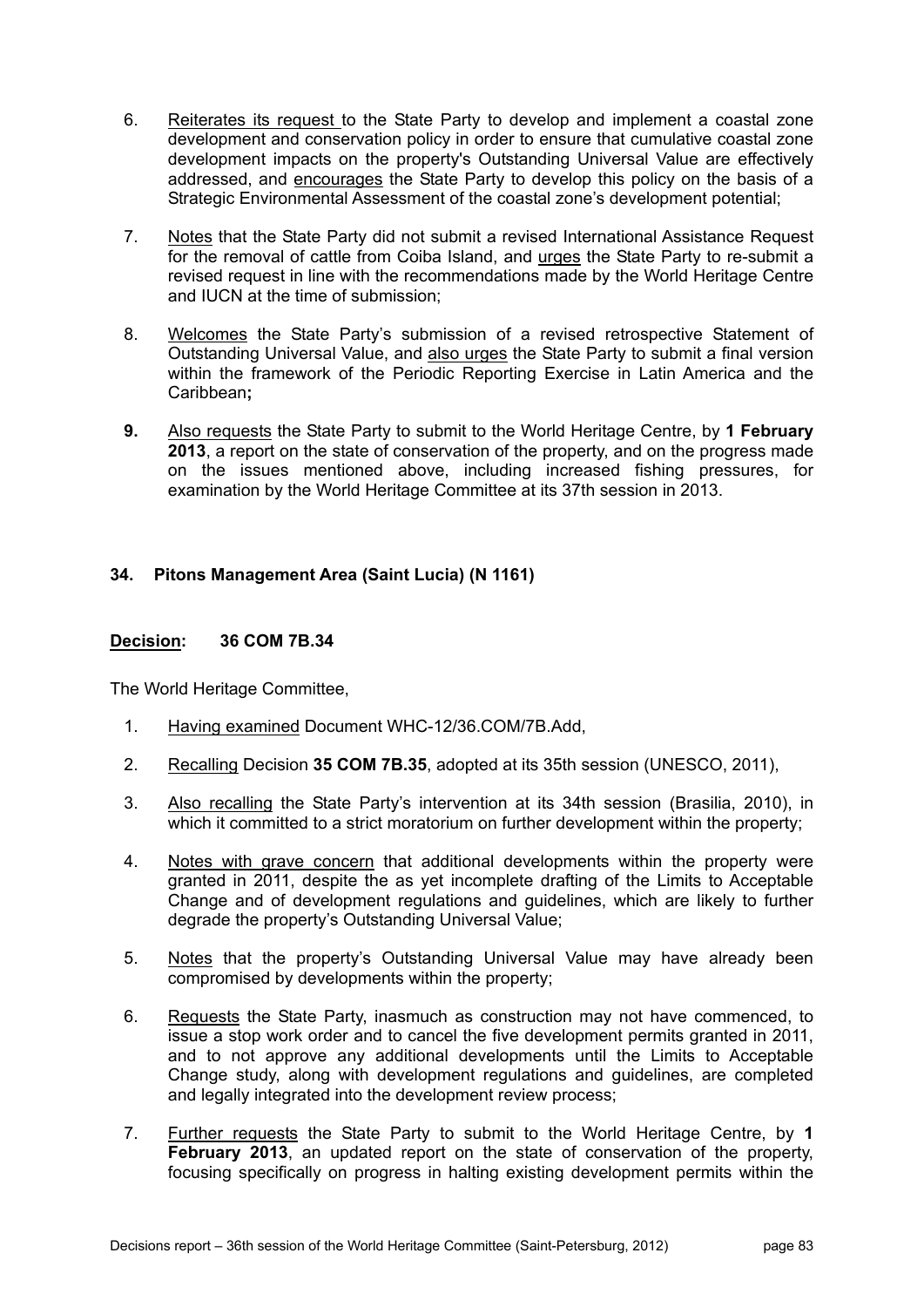property and establishing an effective development control system, for examination by the World Heritage Committee at its 37th session in 2013, **with a view to consider inscribing the property on the List of World Heritage in Danger if the measures requested by the Committee are not implemented.**

### **MIXED PROPERTIES**

### **AFRICA**

# **35. Ngorongoro Conservation Area (United Republic of Tanzania) (C/N 39)**

#### **Decision: 36 COM 7B.35**

- 1. Having examined Document WHC-12/36.COM/7B.Add,
- 2. Recalling Decision 35 COM 7B.36 adopted at its 35th session (UNESCO, 2011),
- 3. Welcomes the progress made by the State Party in addressing the recommendations made by the 2007, 2008 and 2011 missions, particularly in relation to tourism management, control of invasive species, control of poaching and the pastoralism strategy;
- 4. Urges the State Party to finalize the Memorandum of Understanding and secure the necessary resources to have a fully operational cultural department within the management structure of the property to implement recommendations made regarding the mapping, conservation and management of the cultural components;
- 5. Takes note of the results of the 2012 reactive monitoring mission to the property and urges the State Party to implement its recommendations, with particular attention on:
	- a) Convene an international technical committee meeting to review the reports from the partial re-excavation of the Laetoli footprints and to identify a potential course of action for its sustainable conservation and management,
	- b) Develop the cultural component of the tourism strategy,
	- c) Continue to explore alternatives to address pressures derived from growing pastoralism activities, including the improvement of livestock quality and improved livelihoods outside the property, among others,
	- d) Carry out a participatory workshop, involving the Maasai, to address concerns regarding the management of the property and the implications derived from World Heritage listing,
	- e) Develop a clear road strategy for the entire Serengeti ecosystem in collaboration with the Serengeti National Park World Heritage Property and other agencies and carry out the corresponding Heritage and Environmental Impact Assessments (EIA) and submit these to the World Heritage Centre and the Advisory Bodies, in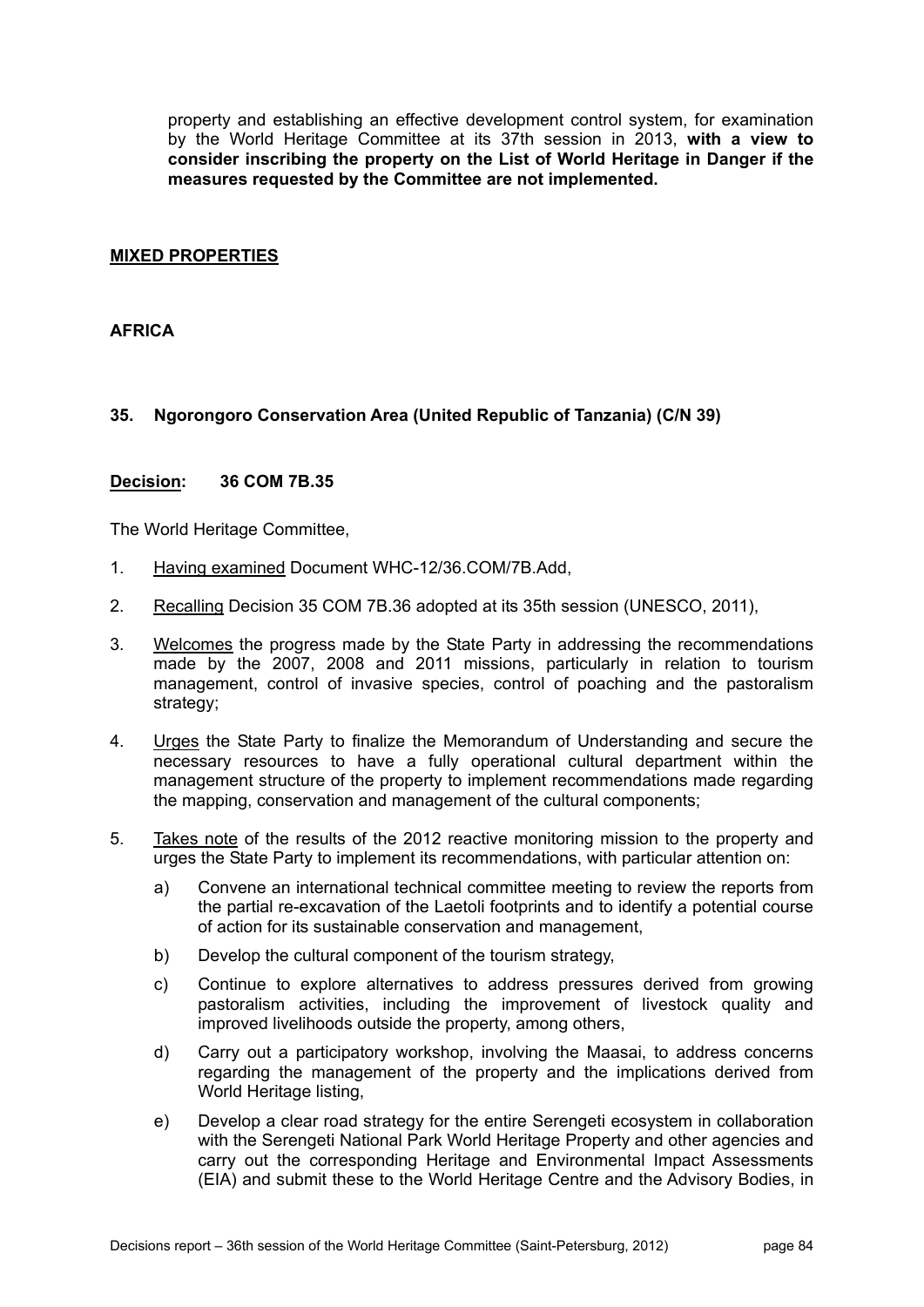accordance with Paragraph 172 of the *Operational Guidelines*¸ for review prior to implementation,

- f) Maintain the utmost vigilance in addressing threats derived from invasive species and poaching,
- g) Develop and implement a comprehensive monitoring plan for the property, using suitable benchmarks and indicators to evaluate the impact of management interventions and the State of Conservation of the property;
- 6. Encourages the State Party to ensure that technical and regulatory documents (including EIAs) through which management of the property is effected be submitted to the World Heritage Centre for review by the Advisory Bodies, preferably in draft form so that any recommended changes can be incorporated before they are finalized;
- 7. Requests the State Party to submit to the World Heritage centre, by 1 February 2014, a detailed report on the state of conservation of the property, including progress made on the implementation of the above and on the recommendations of the 2012 mission, for examination by the World Heritage Committee at its 38th session in 2014.

# **ASIA-PACIFIC**

# **36. Tasmanian Wilderness (Australia) (C/N 181 ter)**

# **Decision: 36 COM 7B.36**

- 1. Having examined Document WHC-12/36.COM/7B.Add,
- 2. Recalling Decision **34 COM 7B.38**, adopted at its 34th session (Brasilia, 2010),
- 3. Welcomes the State Party's commitment under the Tasmanian Forests Intergovernmental Agreement to provide interim protection to forests adjacent to the property from logging activities while assessments are undertaken to identify the values of these area, including the Upper Florentine, and areas within the Styx, Huon, Picton and Counsel River Valleys;
- 4. Also welcomes the State Party's intention to provide legislative protection to areas that are identified as being of conservation value, which may possibly include their nomination for inclusion within the property, in line with the Committee's requests at its 32nd (Quebec City, 2008) and 34th (Brasilia, 2010) sessions that the State Party consider, at its own discretion, the potential for additional areas of Outstanding Universal Value to be added to the property;
- 5. Takes note however that a number of forest reserves adjoining the property appear to have been exempted from interim protection and that logging and road construction is ongoing in parts of the Styx, Huon, Picton and Counsel Areas, and requests the State Party to clarify in writing to the World Heritage Centre by **1 February 2013** that areas of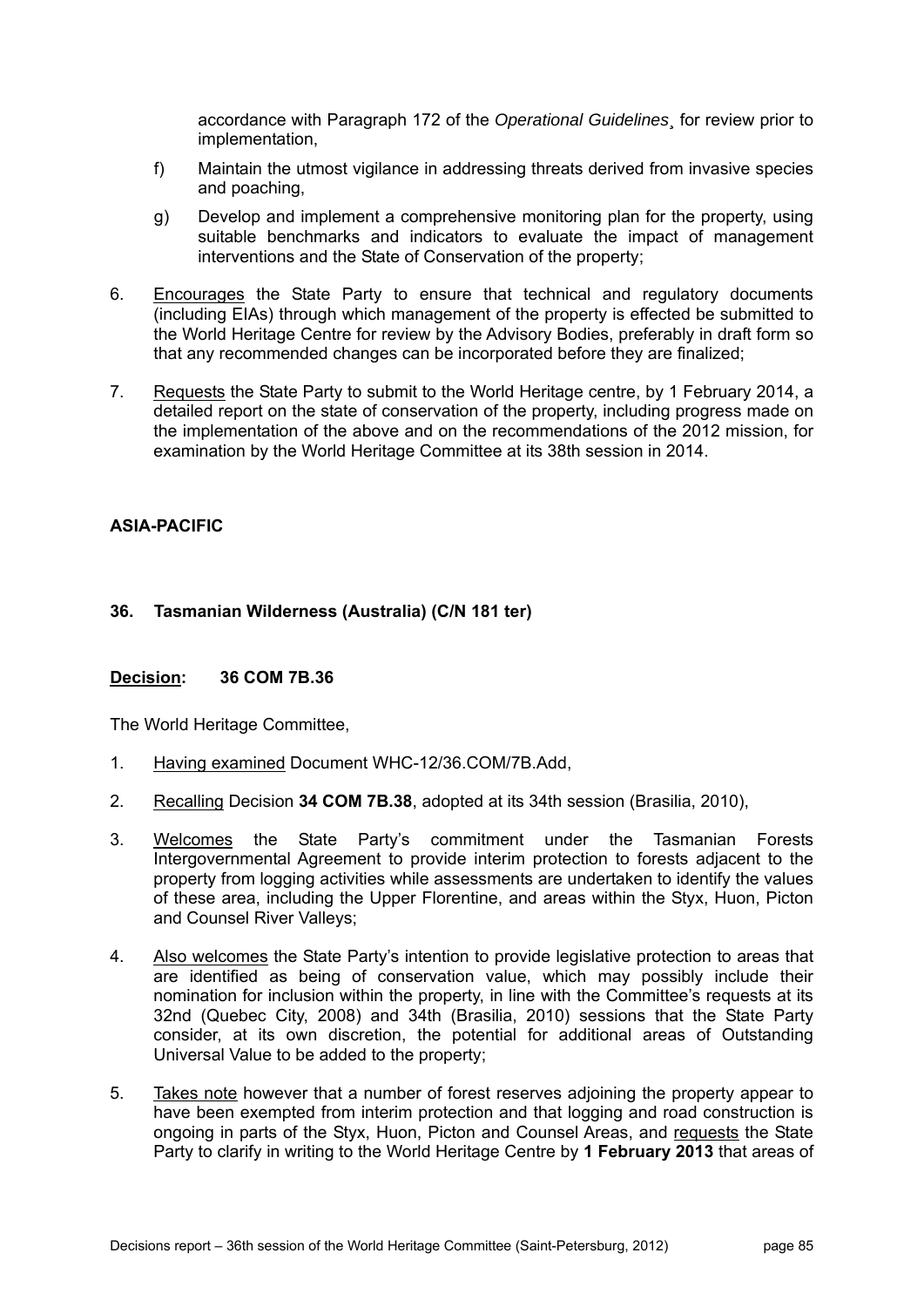potential Outstanding Universal Value are not exempted from interim protection, in order to retain their potential for possible addition to the World Heritage property;

- 6. Also takes note that the property's existing monitoring structures together with the revision of the State of Tasmanian World Heritage Area Report in 2014 should provide comprehensive data on the impacts of adjacent forestry operations on the property's integrity and values, and that this should inform the management of these impacts, and of adjoining forest reserves, within the framework of the 2015 Tasmanian Wilderness World Heritage Management Plan review;
- 7. Notes the continuing commitment of the State Party to resource support for Aboriginal cultural heritage, and reiterates its recommendation to increase property staff with cultural heritage specialists, in order to ensure the adequate protection and management of cultural sites both within the property and immediately outside the boundaries;
- 8. Welcomes the re-formed property Area Advisory Committee and recommends that it should include representatives of all stakeholders, including the Aboriginal community;
- 9. Also requests the State Party to submit to the World Heritage Centre, by **1 February 2015**, an updated report on the state of conservation of the property, including data on the impacts of logging operations on the Outstanding Universal Value of the property and on the proposed management response, for examination by the World Heritage Committee at its 39th session in 2015.

# **EUROPE AND NORTH AMERICA**

# **37. Pyrénées – Mont Perdu (France/Spain) (C/N 773 bis)**

# **Decision: 36 COM 7B.37**

- 1. Having examined Document WHC-12/36.COM/7B,
- 2. Recalling Decision **33 COM 7B.40** and **34 COM 7B.39** adopted at its 33rd (Seville, 2009) and 34th (Brasilia, 2010) sessions respectively,
- 3. Welcomes with interest the elements of information concerning the joint governance of the property, whilst encouraging the State Parties to finalize the participation of representatives of the two national parks in the jurisdictions of these institutions;
- 4. Regrets that no concrete progress has been accomplished concerning the relocation of the Gavarnie Festival and, given its location in the most scenic place of the property explicitly inscribed for the aesthetic values of its natural landscape, strongly reiterates its request for the relocation of the Festival due to its incompatibility with the Outstanding Universal Value of the property;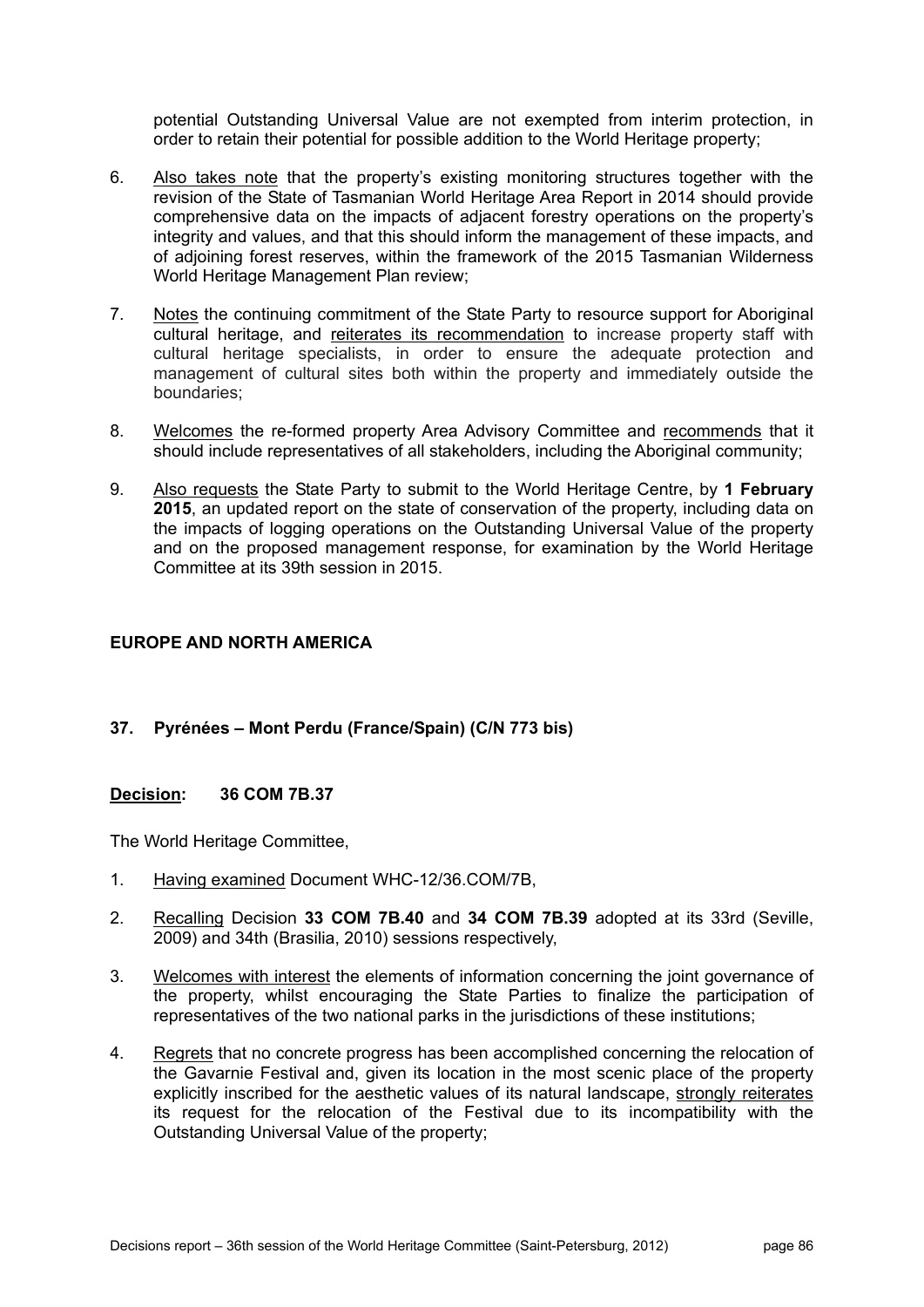- 5. Strongly urges the State Party of France to prepare a study on potential relocation sites for the Festival, integrating the advantages and inconveniences of these sites, property rights and usage, as well as the costs of the operation;
- 6. Also regrets that the study on the closure of the Troumouse Road that should have been completed in 2010, is still not finalized, and also strongly urges the State Party of France to submit this study to the World Heritage Centre by **31 December 2012**;
- 7. Further regrets that the 2012-2014 Action Plans do not place sufficient emphasis on agro-pastoralism activities and the restoration of pastoral built heritage, and encourages the State Parties to improve support to these activities in the next action plan;
- 8. Requests the State Parties to submit to the World Heritage Centre, by **1 February 2014**, an updated joint report on the state of conservation of the property, notably on the issues relating to the relocation of the Festival and the closure of the Troumouse Road, for examination by the World Heritage Committee at its 38th session in 2014.

# **38. Mount Athos (Greece) (C/N 454)**

# **Decision: 36 COM 7B.38**

- 1. Having examined Document WHC-12/36.COM/7B.Add,
- 2. Recalling Decisions **32 COM 7B.43** and **34 COM 7B.40**, adopted at its 32nd (Quebec City, 2008) and its 34th (Brasilia, 2010) sessions respectively;
- 3. Notes with satisfaction the progress made by the State Party and the Holy Community of Mount Athos to prepare a preliminary inter-disciplinary management plan which will address the recommendations of the 2006 joint reactive monitoring mission and the recommendations of the Committee and which, once approved, will form the basis of a 'Final systematic, management, environmental and land planning study of the Athos peninsula';
- 4. Recommends that the State Party, in collaboration with the Holy Community provide, by **1 February 2013**, three printed and electronic copies of the preliminary management plan for review by the World Heritage Centre and the Advisory Bodies; before it is finalized;
- 5. Reiterates its request to the State Party and the Holy Community to consider possibilities to support, in cooperation with the World Heritage Centre and the Advisory Bodies, a key stakeholder multi-disciplinary workshop to shape the approach to development of the management framework, and thus contribute, inter alia, to the discussion on appropriate management mechanisms concerning World Heritage properties of religious interest addressed by Committee Decision **35 COM 5A** adopted at its 35th session on heritage of religious interest;
- 6. Requests the State Party, in collaboration with the Holy Community, to provide to the World Heritage Centre by **1 February 2014** a report on progress made in developing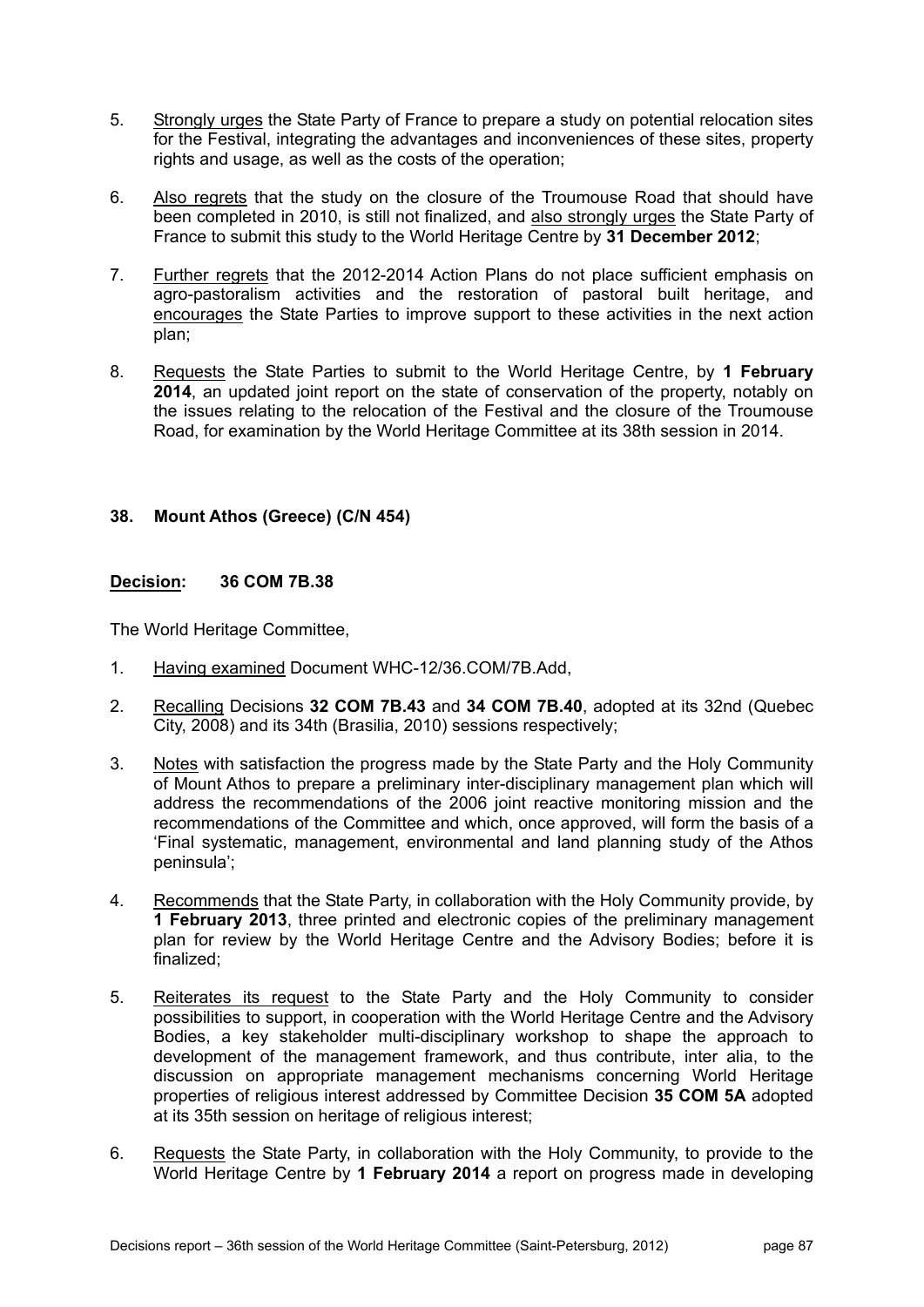an integrated management framework and Management Plan, in line with the recommendations of the joint 2006 World Heritage Centre/ICOMOS/IUCN reactive monitoring mission, and on the implementation of the above recommendations.

# **LATIN AMERICA AND THE CARIBBEAN**

# **39. Historic Sanctuary of Machu Picchu (Peru) (C/N 274)**

#### **Decision: 36 COM 7B.39**

- 1. Having examined Document WHC-12/36.COM/7B.Add,
- 2. Recalling Decision **35 COM 7B.38**, adopted at its 35th session (UNESCO, 2011),
- 3. Acknowledges the information provided on the implementation of actions at the property, and regrets that no substantial progress has been made in addressing threats to the property that have been underscored for more than ten years;
- 4. Considers that threats to the property derived from increased public use, continued difficulties with access routes, deficiencies in decision-making and governance mechanisms, uncontrolled development at the Machu Picchu Village, among others, have not been comprehensively addressed;
- 5. Notes the ongoing discussions between the State Party, the World Heritage Centre and the Advisory Bodies regarding the organization of an advisory mission and the development of terms of reference for the International Support Panel, and also considers that the successful establishment of the Panel would be a crucial step towards the urgent implementation of the Emergency Action Plan;
- 6. Reiterates its requests to the State Party to complete work to address unresolved issues with special attention to the:
	- a) Definition of provisions to strategically address public use and urban planning within the framework of the updating of the Management Plan by the end of 2012, and to include a Limits of Acceptable Change Study and a related carrying capacity study for Aguas Calientes village,
	- b) Definition of a comprehensive strategy for the Western access to the property,
	- c) Full development of risk reduction and disaster recovery plans, including a clear and precise course of action,
	- d) Harmonization of legislative frameworks and enforcement of regulatory measures,
	- e) Finalization of the inventory of land ownership of the property and in its immediate setting and definition of regulatory measures in accordance to established land use zones,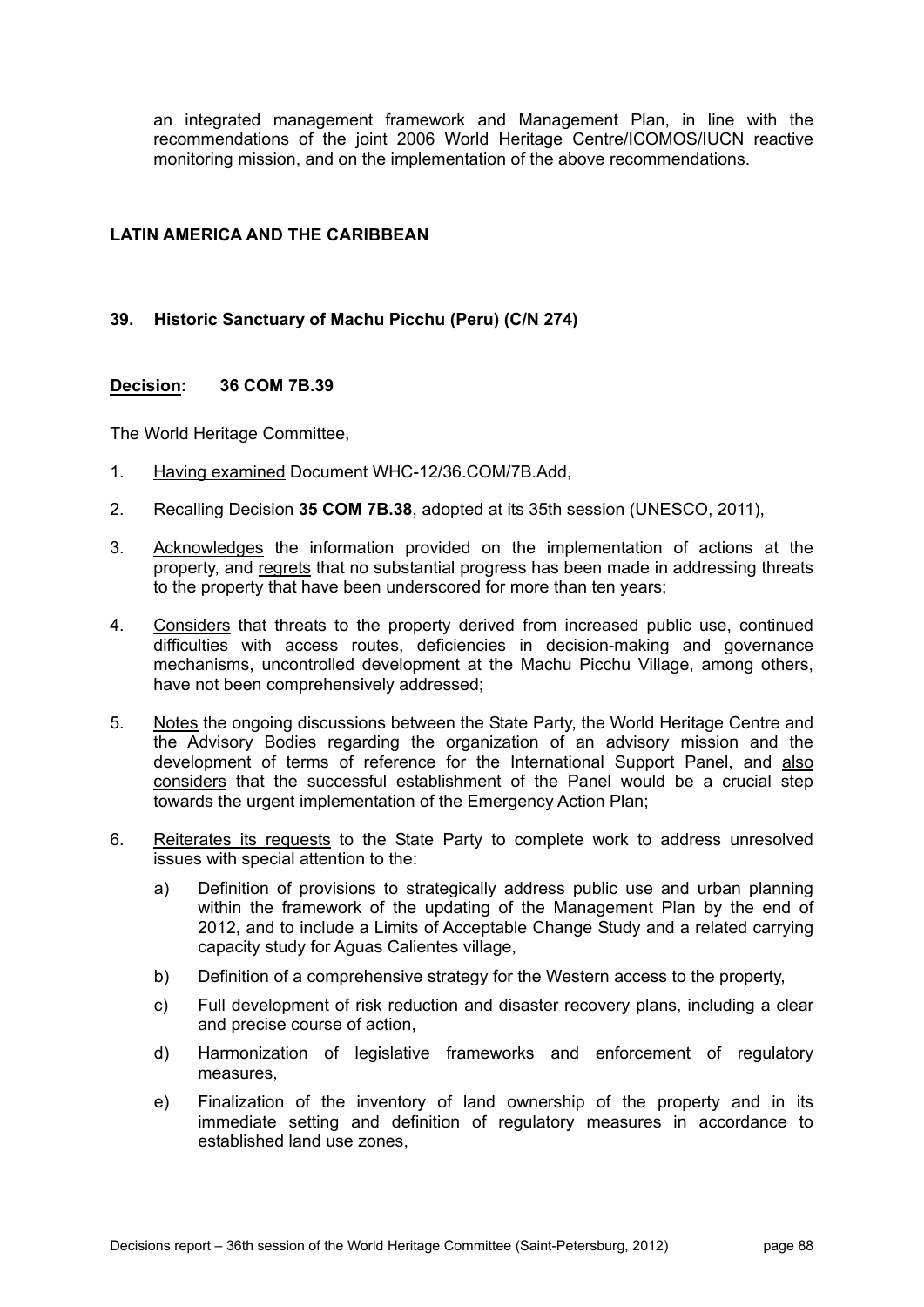- f) Strengthening of decision-making processes and governance at the property, and approving the regulations of the Management Unit still pending, so as to establish a real collegiate authority for the Sanctuary,
- g) Establishment of a clear and unambiguous carrying capacity for the Sanctuary and consistent guidelines for a Public Use Plan that should be officially approved by the Management Unit of the Sanctuary;
- 7. Requests the State Party to submit to the World Heritage Centre, by **1 February 2013**, a report on the state of conservation of the property, including a comprehensive report on the actions taken according to the recommendations of the technical mission report of the International Support Panel, and the progress made in the implementation of the Emergency Action Plan, as well as on the steps taken to implement the abovementioned recommendations, for examination by the World Heritage Committee at its 37th session in 2013.

# **CULTURAL PROPERTIES**

# **AFRICA**

# **40. Royal Palaces of Abomey (Benin) (C 323 bis)**

# **Decision: 36 COM 7B.40**

- 1. Having examined Document WHC-12/36.COM/7B,
- 2. Recalling Decision **34 COM 7B.43,** adopted at its 34th session (Brasilia, 2010),
- 3. Acknowledges the information provided by the State Party in regard to the state of conservation of the property and urges it to continue its efforts in the sustained implementation of conservation and management measures;
- 4. Expresses its concern at the damage caused to the Houégbadja Palace by the fire in January 2012 and the lack of any mention of the fire and its impact in the State Party report;
- 5. Considers that the lack of adequate prevention and maintenance measures and response plans appears to have contributed to the fires in 2009 and 2012;
- 6. Requests the State Party to develop a comprehensive disaster risk Management Plan and submit it to the World Heritage Centre and the Advisory Bodies for review by **1 February 2013**;
- 7. Also urges the State Party to develop a reconstruction policy document as requested by the World Heritage Committee at its 34th session and to halt all reconstruction work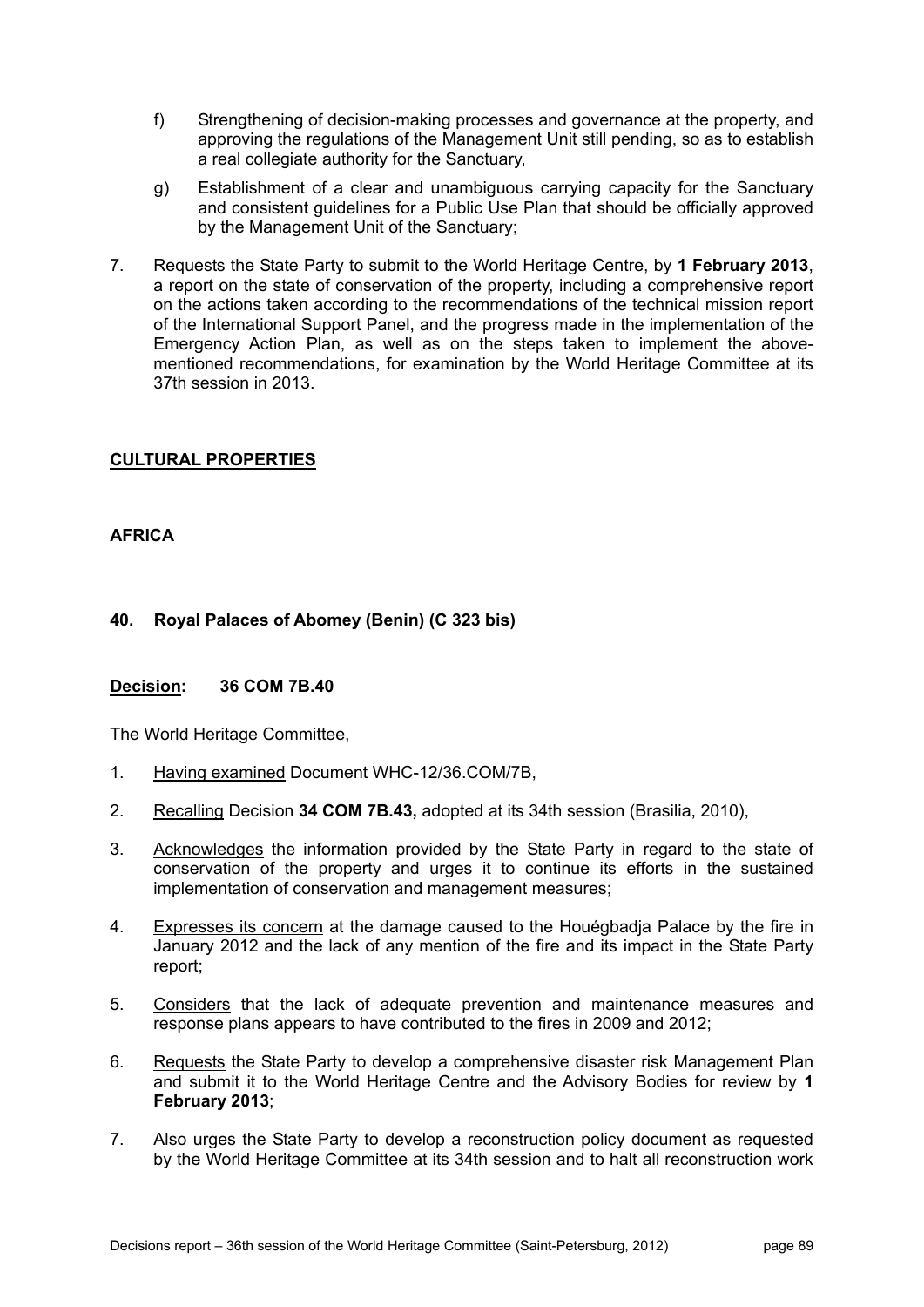until such a policy and a detailed reconstruction project plan for the fire damaged buildings have been approved by the World Heritage Centre and the Advisory Bodies;

- 8. Further urges the State Party to update the Management Plan as a framework for the reconstruction policy and disaster risk Management Plan;
- 9. Also requests the State Party to invite a joint World Heritage Centre/ICOMOS/ICCROM reactive monitoring mission to assess the state of conservation of the property and to assist in defining ways to address the development of a reconstruction policy, a detailed reconstruction project plan for the fire damaged buildings, a disaster risk Management Plan and an updated Management Plan;
- 10. Further requests the State Party to submit to the World Heritage Centre, by **1 February 2013**, an updated report on the state of conservation of the property and the implementation of the above, for examination by the World Heritage Committee at its 37th session in 2013.

# **41. Aksum (Ethiopia) (C 15)**

### **Decision: 36 COM 7B.41**

- 1. Having examined Document WHC-12/36.COM/7B,
- 2. Recalling Decision **34 COM 7B.45** adopted at its 34th session (Brasilia, 2010),
- 3. Acknowledges the information provided by the State Party, in particular the efforts made towards the delimitation of boundaries of the property and of a suggested buffer zone, as well as the submission of a draft retrospective Statement of Outstanding Universal Value;
- 4. Expresses its concern that the construction of the Orthodox Church Museum has started on the property without prior submission of information on this construction to the World Heritage Centre in line with Paragraph 172 of the *Operational Guidelines* and as requested by the World Heritage Committee at its 34th session (Brasilia, 2010);
- 5. Also expresses its strong concern that this Orthodox Church Museum construction will have a negative impact on the Outstanding Universal Value of the property;
- 6. Reiterates its request to the State Party to establish more structured management arrangements at the property, including a Management Plan, and to provide the World Heritage Centre, for review by the Advisory Bodies, with maps showing the precise boundaries of the property and the buffer zone;
- 7. Also reiterates its request to the State Party to undertake investigations on the causes of the rising water table and renews its invitation to the State Party to submit a request for International Assistance to:
	- a) Conduct the study on the causes of the rising water,
	- b) Support the Stele 3 consolidation project;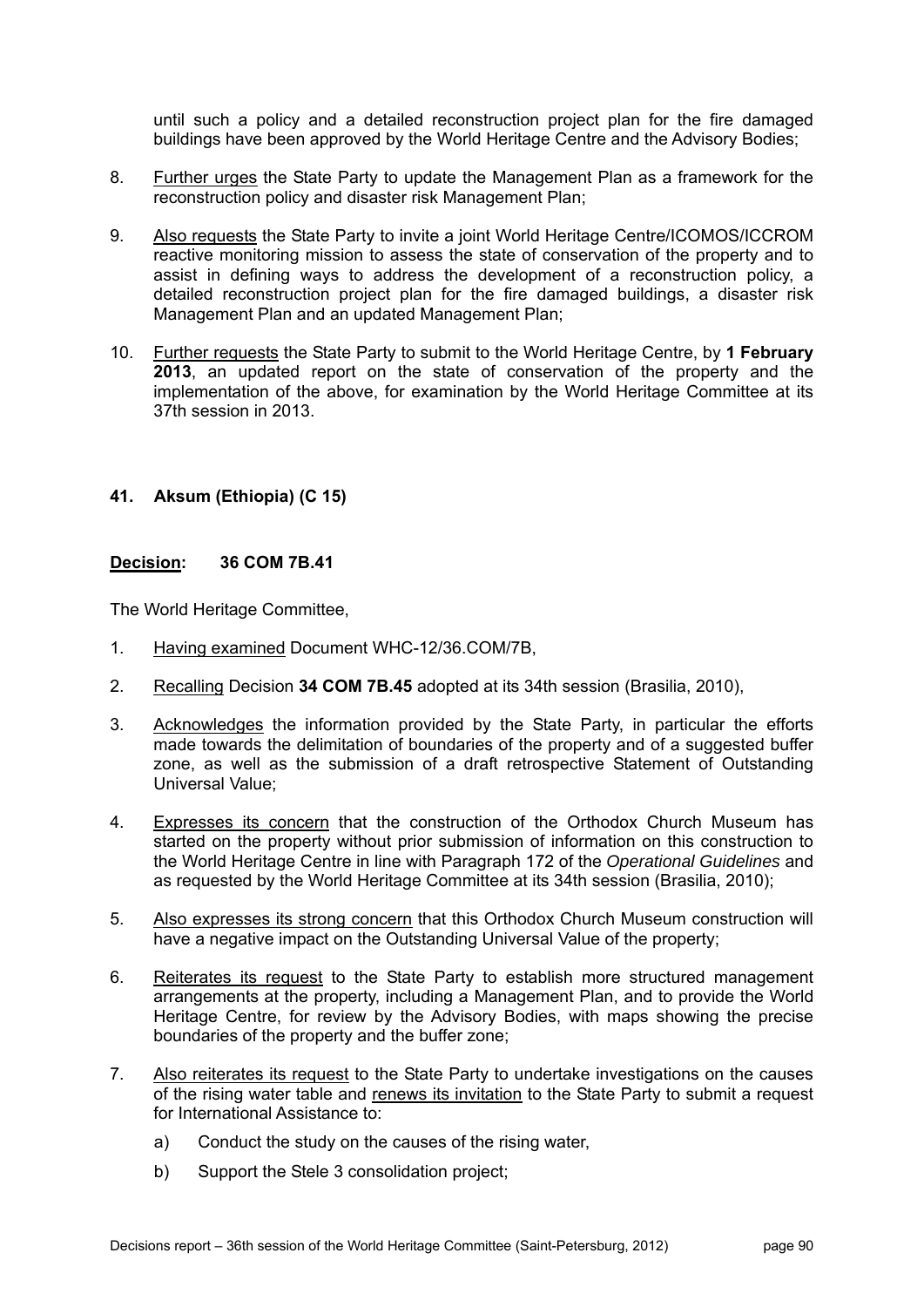- 8. Requests the State Party to invite a World Heritage Centre/ICOMOS high level reactive monitoring mission to assess the Orthodox Church Museum project before any further construction activity takes place;
- 9. Also requests the State Party to halt the Orthodox Church Museum construction until the World Heritage Centre/ICOMOS mission and the assessment are completed;
- 10. Further requests the State Party to submit to the World Heritage Centre, by **1 February 2013**, a detailed report on the state of conservation of the property and the implementation of the above, for examination by the World Heritage Committee at its 37th session in 2013, **with a view to considering, if the Orthodox Church Museum construction is not halted until the project is comprehensively assessed by a high level reactive monitoring mission, and until appropriate solutions to ensure that the Outstanding Universal Value of the property is fully preserved have been identified and agreed upon, the possible inscription of the property on the List of World Heritage in Danger.**

# **42. Rock-Hewn Churches, Lalibela (Ethiopia) (C 18)**

# **Decision: 36 COM 7B.42**

- 1. Having examined Document WHC-12/36.COM/7B,
- 2. Recalling Decision **34 COM 7B.44**, adopted at its 34th session (Brasilia, 2010),
- 3. Acknowledges the information provided by the State Party, notably the development of maps of the property's boundaries and suggested buffer zone, and requests the State Party to submit the finalized maps in the context of the retrospective inventory and plans of the suggested buffer zone as a minor modification;
- 4. Encourages the State Party to finalize the consultation process for the draft Management Plan for the property, and also requests the State Party to submit the draft Management Plan, including the resettlement action plan and the development plan for Lalibela area for review by the World Heritage Centre and the Advisory Bodies;
- 5. Reiterates its request to the State Party to:
	- a) Submit details of the type and frequency of monitoring arrangements for all temporary shelters,
	- b) Regularly provide information about the World Bank Tourism Development Project that is being implemented at the property,
	- c) Pursue its efforts to implement the pilot preservation project at Gabriel Rufael Church in cooperation with the World Monuments Fund;
- 6. Further requests the State Party to conduct a Heritage Impact Assessment (HIA), in conformity with the ICOMOS Guidelines on Heritage Impact Assessments for World Heritage cultural properties, to evaluate the potential impact of any planned demographic or other changes to strengthen tourist-targeted services in the property or immediate surroundings on the Outstanding Universal Value of the property;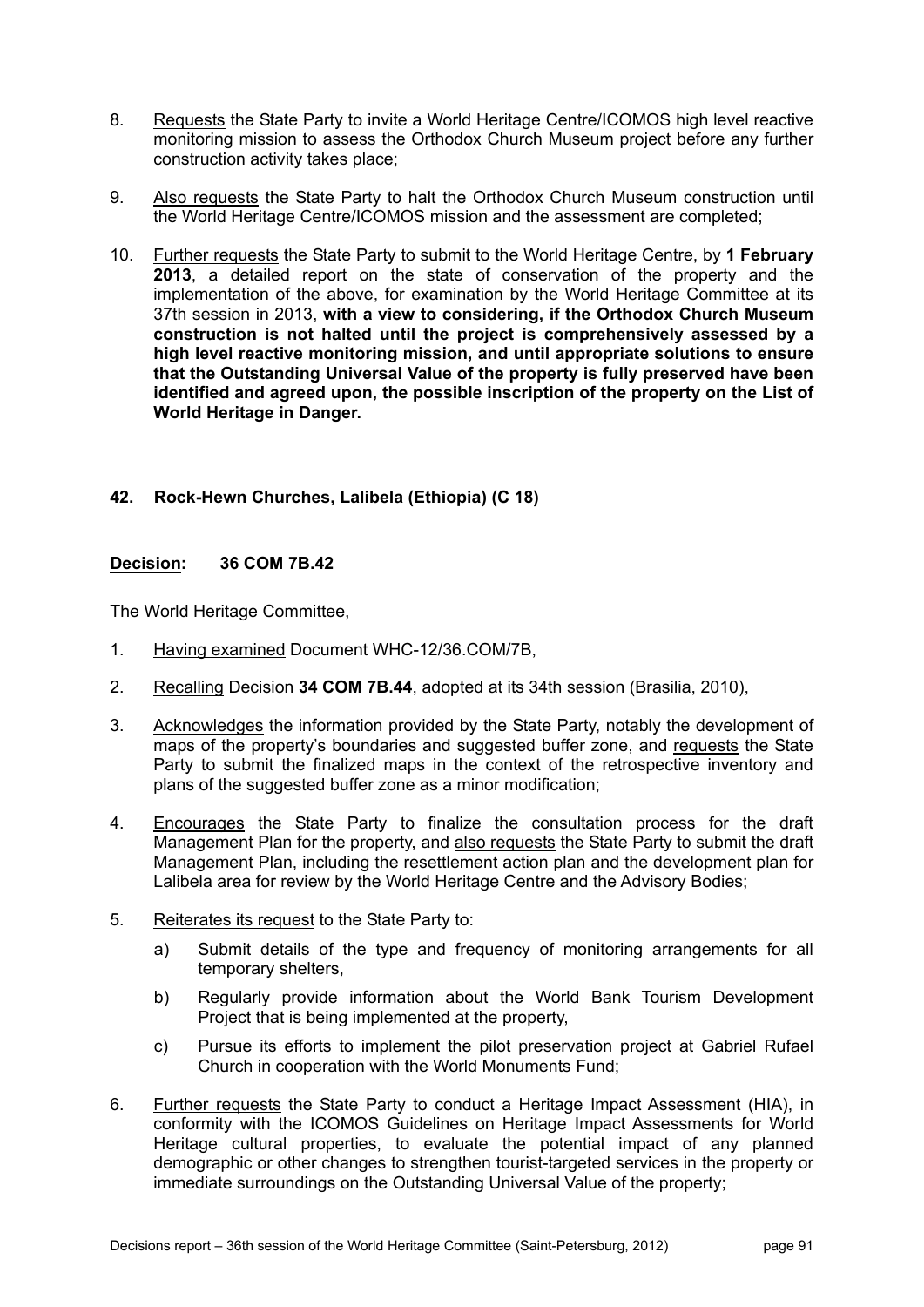7. Requests furthermore the State Party to submit to the World Heritage Centre, **by 1 February 2014**, an updated report on the state of conservation of the property and the implementation of the above, for examination by the World Heritage Committee at its 38th session in 2014.

# **43. Lamu Old Town (Kenya) (C 1055)**

# **Decision: 36 COM 7B.43**

- 1. Having examined Document WHC-12/36.COM/7B,
- 2. Recalling Decision 35 COM 7B.39, adopted at its 35th session (UNESCO, 2011),
- 3. Notes the general information provided by the State Party on the Lamu-Southern Sudan-Ethiopia Transport (LAPSSET) corridor, Lamu Port development, encroachment and uncontrolled development in the Shela sand dunes and Lamu Old Town;
- 4. Expresses its strong concern that detailed information on the LAPSSET corridor and Lamu Port project, such as its scope, projected kinds of primary and secondary developments foreseen, projected economic and population data, has not been submitted by the State Party as requested by the World Heritage Committee at its 34th session (Brasilia, 2010) and 35th session (UNESCO, 2011);
- 5. Notes with concern, that information made available by Kenyan government authorities to the public domain suggests a project of major scale, which may impact the social and cultural unity of Lamu Old Town, its environment and setting, in particular the coastline, tidal flows and the ecological balance of the water catchment area at the Shela sand dunes;
- 6. Also expresses its concern about the likely negative impact of the LAPSSET corridor and the new Lamu Port and Metropolis, including secondary developments foreseen, on the Outstanding Universal Value of the property;
- 7. Requests the State Party to halt and prevent any further construction of the new Lamu Port and LAPSSET facilities at Lamu until:
	- a) A comprehensive Environmental Impact Assessment (EIA) and Heritage Impact Assessment (HIA), in conformity with the ICOMOS Guidelines on Heritage Impact Assessments for World Heritage Cultural Properties, to assess the project's potential impact on the Outstanding Universal Value including its social, cultural and religious impacts, have been carried out by independent experts in collaboration with the National Museums of Kenya (NMK),
	- b) These EIA and HIA have been submitted to the World Heritage Centre for examination by the World Heritage Centre and the Advisory Bodies,
	- c) Appropriate solutions to ensure that the Outstanding Universal Value of the property is fully preserved, have been identified and agreed upon;
- 8. Reiterates its request to the State Party to provide detailed information on the development of the LAPSSET corridor and new Lamu Port and Metropolis, and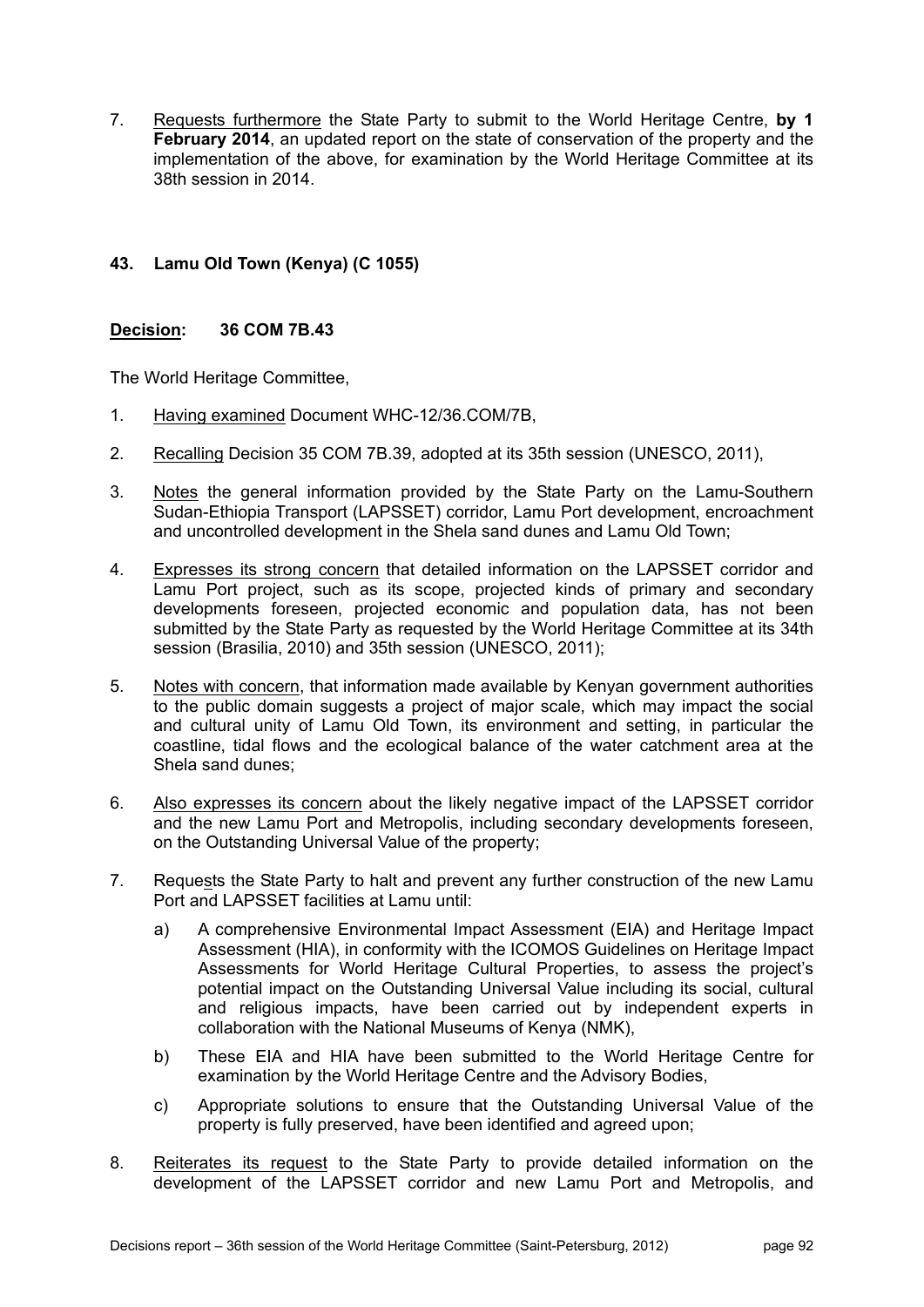planned secondary developments, in line with Paragraph 172 of the *Operational Guidelines*, including but not limited to its scope, exact location of all developments, anticipated construction schedule as well as compensation procedures for traditional and legal land owners, before making any decisions that would be difficult to reverse;

- 9. Also reiterates its request to the State Party to provide to the World Heritage Centre for review by the Advisory Bodies:
	- a) The requested maps showing the precise boundaries of the property and the buffer zones areas, indicating those gazetted at present as well as those planned to be gazetted in the near future,
	- b) Three printed and electronic copies of the finalized draft Management Plan;
- 10. Also requests the State Party to submit to the World Heritage Centre, by **1 February 2013**, a detailed report on the state of conservation of the property and the implementation of the above, for examination by the World Heritage Committee at its 37th session in 2013**.**

# **44. Old Towns of Djenné (Mali) (C 116 rev)**

#### **Decision: 36 COM 7B.44**

- 1. Having examined Document WHC-12/36.COM/7B,
- 2. Recalling Decision **34 COM 7B.47,** adopted at its 34th session (Brasilia, 2010),
- 3. Acknowledges the information provided on the state of conservation of the property and the measures implemented in regard to its conservation;
- 4. Notes with concern the conservation conditions at the property and the lack of significant progress made in implementing the management and conservation plans;
- 5. Expresses its regret at the demolition of the Old Courthouse, a significant and prominent example of the Djenné architectural style, that had been renovated as part of an urban restoration project and considers that its destruction impacts adversely on the integrity of the property and that it is symptomatic of the lack of adoption of developed planning tools;
- 6. Urges the State Party to cooperate with the World Heritage Centre and the Advisory Bodies, as well as any other relevant international bodies, to put in place measures to address pressing concerns regarding implementation of regulatory measures to control development pressures, conservation conditions of the built heritage and sanitation;
- 7. Requests the State Party to submit to the World Heritage Centre, by **1 December 2012**, a boundary clarification in the framework of the Retrospective Inventory process;
- 8. Also requests the State Party to invite a joint World Heritage Centre/ICOMOS reactive monitoring mission to assess the state of conservation of the property, in particular the vulnerability of its distinctive architecture, the conditions of the archaeological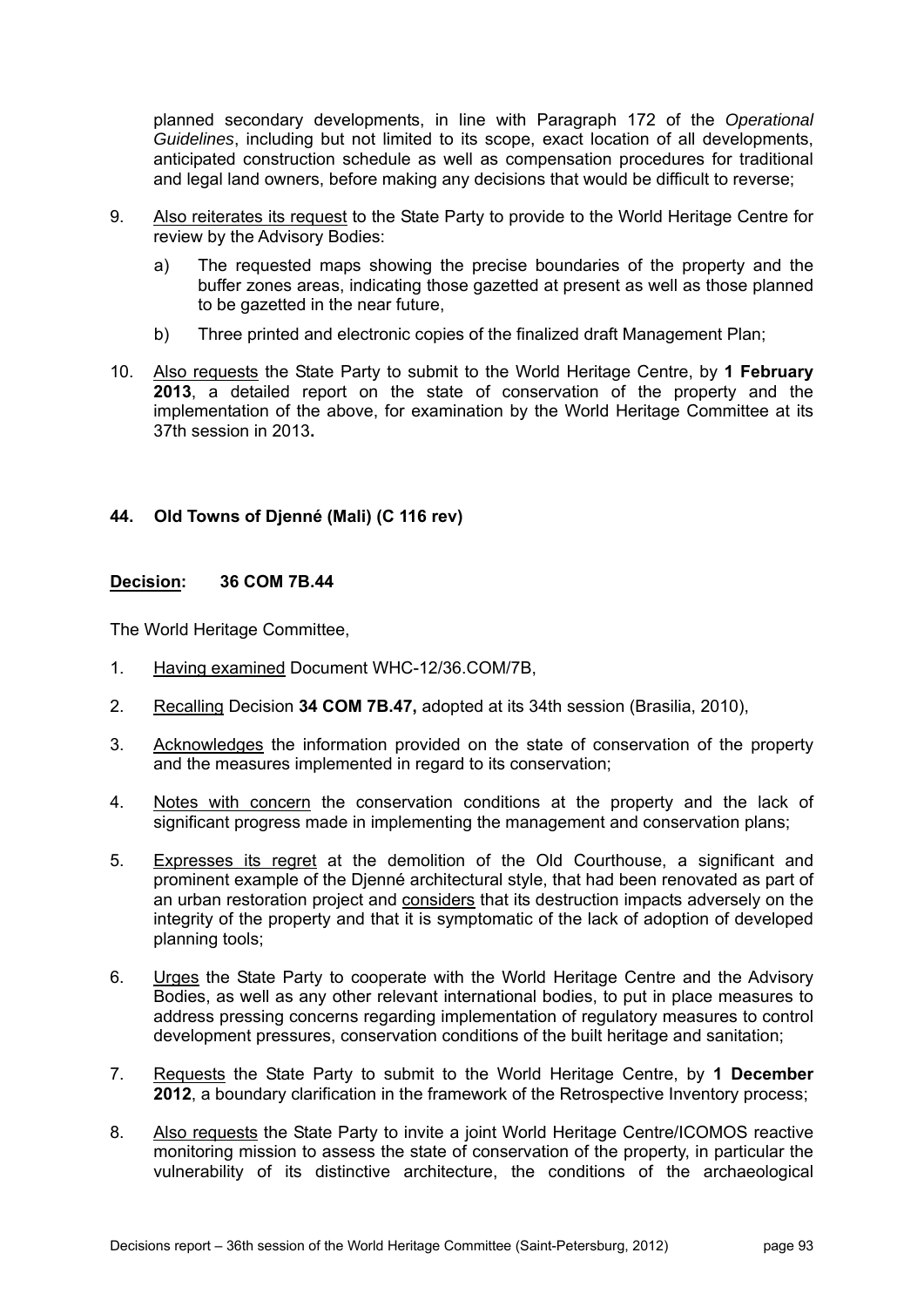components of the property and development proposals for different sectors, and to develop an action plan for the implementation of priority conservation and protection measures;

9. Further requests the State Party to submit to the World Heritage Centre, by **1 February 2013**, a report on the state of conservation of the property and on the steps taken to implement the above, for examination by the World Heritage Committee at its 37th session in 2013, **with a view to considering, in the case of confirmation of ascertained or potential danger to the Outstanding Universal Value, the possible inscription of the property on the List of World Heritage in Danger**.

### **45. Aapravasi Ghat (Mauritius) (C 1227)**

#### **Decision: 36 COM 7B.45**

- 1. Having examined Document WHC-12/36.COM/7B.Add,
- 2. Recalling Decision **35 COM 7B.41**, adopted at its 35th session (UNESCO, 2011),
- 3. Welcomes the progress made by the State Party in improving the management system for the property and urges it to secure the necessary resources for its effective operation;
- 4. Notes the results of the March 2012 reactive monitoring mission and encourages the State Party to implement its recommendations, with particular emphasis on:
	- a) Finalize the updating of the management plan and submit it to the World Heritage Centre and the Advisory Bodies for consideration and review,
	- b) Develop a capacity building strategy to ensure that qualified conservation and management professionals are available to support the work of the Technical Committee,
	- c) Improve collaboration mechanisms to ensure the adequate protection and management of the buffer zones and better utilise mechanisms such as the consultative meeting to strengthen participatory decision-making,
	- d) Increase awareness raising activities and produce summaries of existing planning tools for easier consultation by different public users;
- 5. Requests the State Party to submit to the World Heritage Centre, by **1 February 2014**, a report on the state of conservation of the property and on the steps taken to implement the recommendations set out above, for examination by the World Heritage Committee at its 38th session in 2014.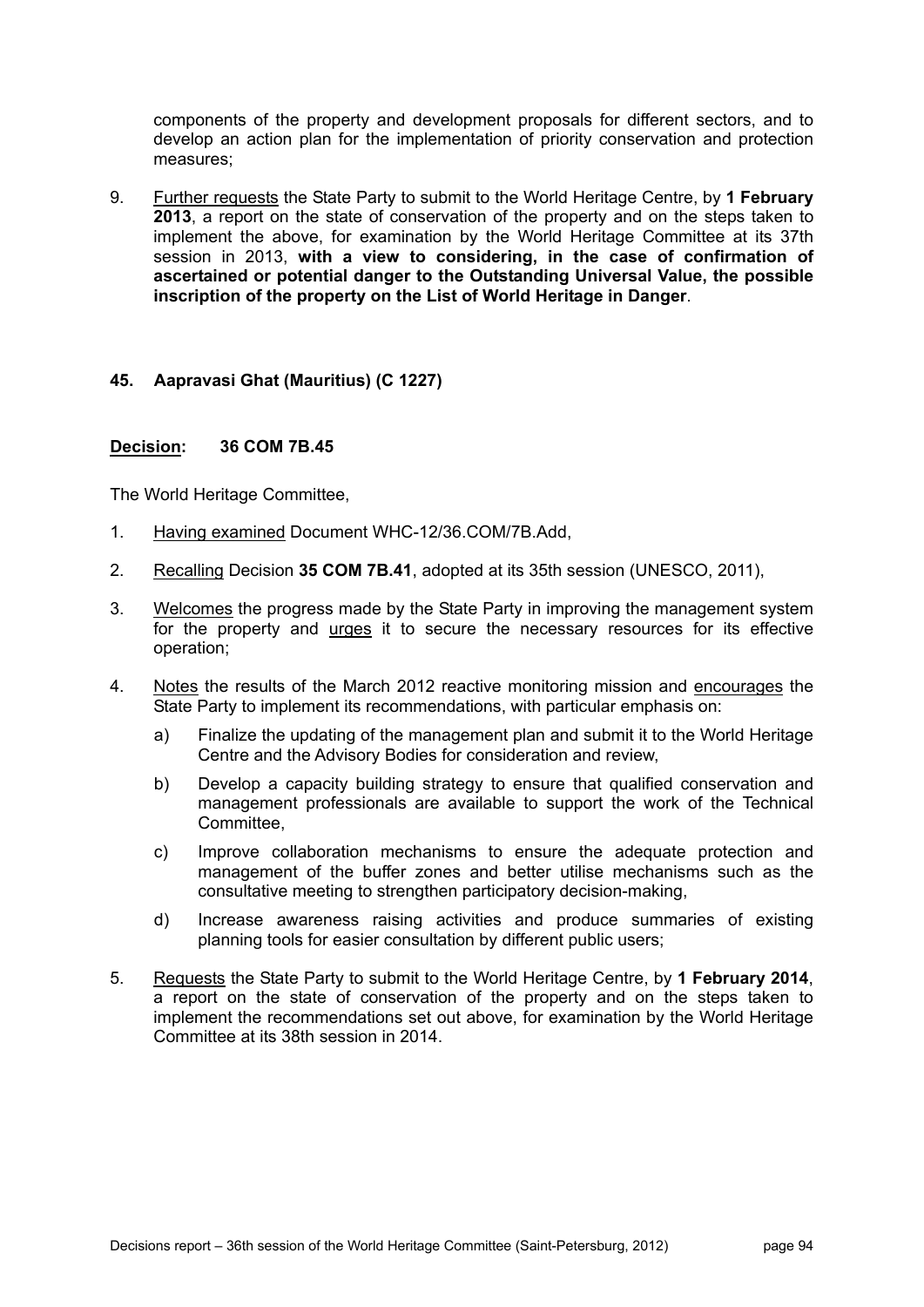# **46. Island of Mozambique (Mozambique) (C 599)**

### **Decision: 36 COM 7B.46**

- 1. Having examined Document WHC-12/36.COM/7B.Add,
- 2. Recalling Decision **34 COM 7B.50**, adopted at its 34th session (Brasilia, 2010),
- 3. Commends the State Party for the considerable progress made in improving the state of conservation of the property including the completion of the management plan, the hiring and training of staff, establishment of new zones for residential use to reduce congestion in Macuti Town, the infrastructure projects of sewage and water provision and the increased dialogue over conservation issues with stakeholders;
- 4. Expresses its concern about the impact of past uncontrolled development on the authenticity of the property and encourages the State Party to seek ways to mitigate its impact;
- 5. Also encourages the State Party to continue its efforts to recruit technical staff to the Conservation Office of Mozambique Island (GACIM) to a level compatible with the effective management of the property;
- 6. Requests the State Party to implement the Management Plan by organizing appropriate conservation of buildings and strengthening the legal framework for management;
- 7. Notes the work of the State Party in clarifying and enlarging the buffer zone to protect marine archaeology, as well as surrounding islands and coastal strip and further encourages the State Party to pursue efforts to formalize and adopt the buffer zone in conformity with Paragraph 107 of the *Operational Guidelines*;
- 8. Also requests the State Party to submit to the World Heritage Centre for review by the Advisory Bodies, details of any large-scale conservation or infrastructure projects planned for the property with Heritage Impact Assessments designed to show their potential impact on the Outstanding Universal Value of the property, in conformity with Paragraph 172 of the *Operational Guidelines*;
- 9. Further requests the State Party to submit to the World Heritage Centre by **1 February 2014** an updated report on the state of conservation of the property and progress with the implementation of the above for examination by the World Heritage Committee at its 38th session in 2014.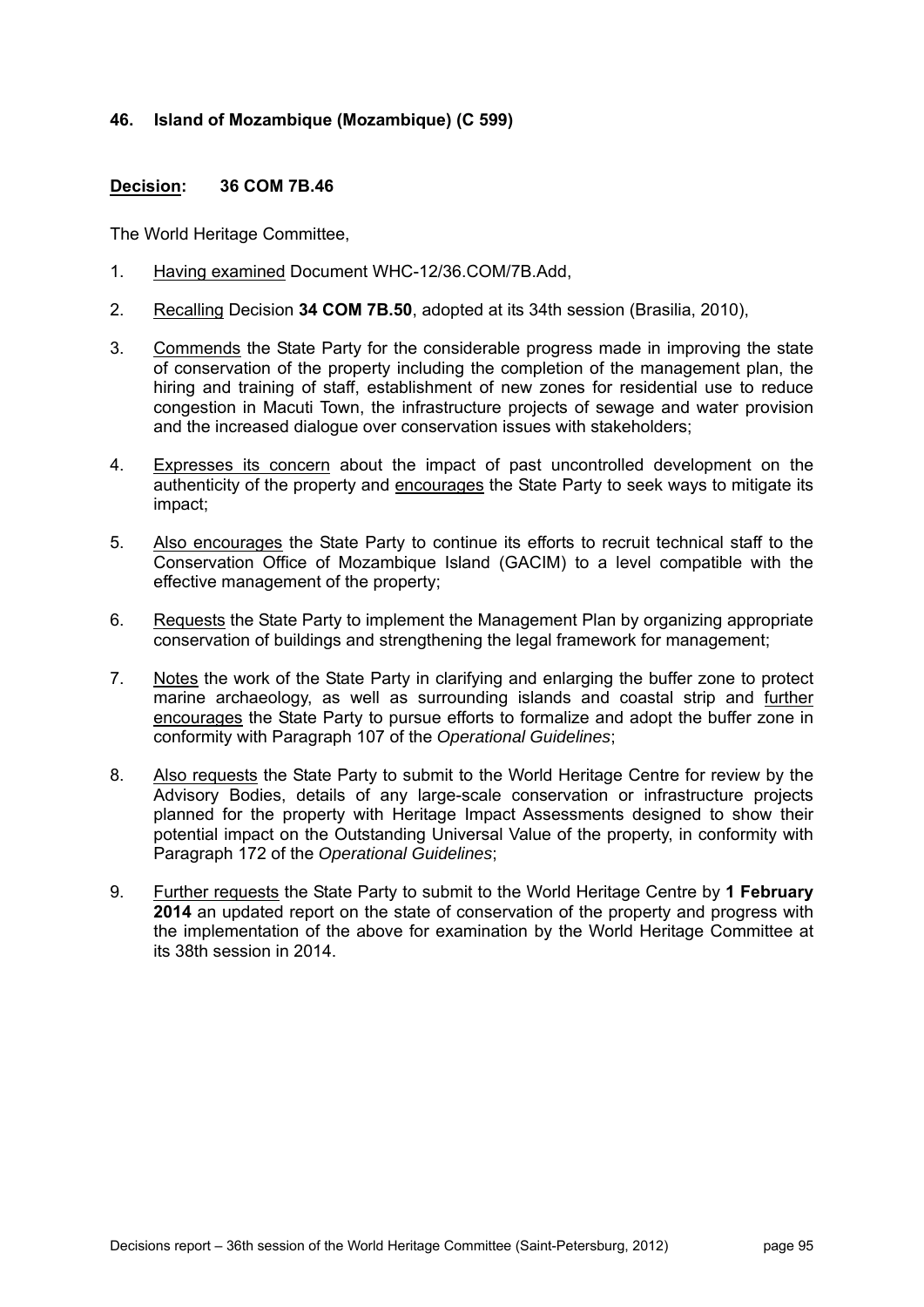# **47. Saloum Delta (Senegal) (C 1359)**

# **Decision: 36 COM 7B.47**

The World Heritage Committee,

- 1. Having examined Document WHC-12/36.COM/7B,
- 2. Recalling Decision **35 COM 8B.14**, adopted at its 35th session (UNESCO, 2011),
- 3. Notes with satisfaction that the decisions taken by the State Party are steps in the right direction towards greater attention to the management of the cultural heritage of the property and encourages it to continue its efforts;
- 4. Requests the State Party to:
	- a) Continue to give priority attention to the simultaneous protection and conservation of cultural elements of the property and the natural elements associated with them,
	- b) Ensure that this joint protection and conservation is carried out at the same level on the entire property, in particular through the deployment of eco-guards over the entire site,
	- c) Establish a training programme for eco-guards in the cultural values of the property,
	- d) Continue studies and research on protection of the shell mounds against erosion by currents, as well as projects and technical research for better management of human waste and domestic waste within the property,
	- e) Develop a policy for monitoring the conservation of the property with clearly defined indicators and a regular programme of observation of these indicators;
- 5. Requests the State Party to submit to the World Heritage Centre, by **1 February 2014**, a report on the state of conservation of the property.

# **48. Mapungubwe Cultural Landscape (South Africa) (C 1099)**

#### **Decision: 36 COM 7B.48**

- 1. Having examined Document WHC-12/36.COM/7B.Add,
- 2. Recalling Decision **35 COM 7B.44**, adopted at its 35th session (UNESCO, 2011),
- 3. Regrets that mining activities were re-started before the joint World Heritage Centre/ICOMOS reactive monitoring mission was able to consider the Heritage Impact Assessment on site;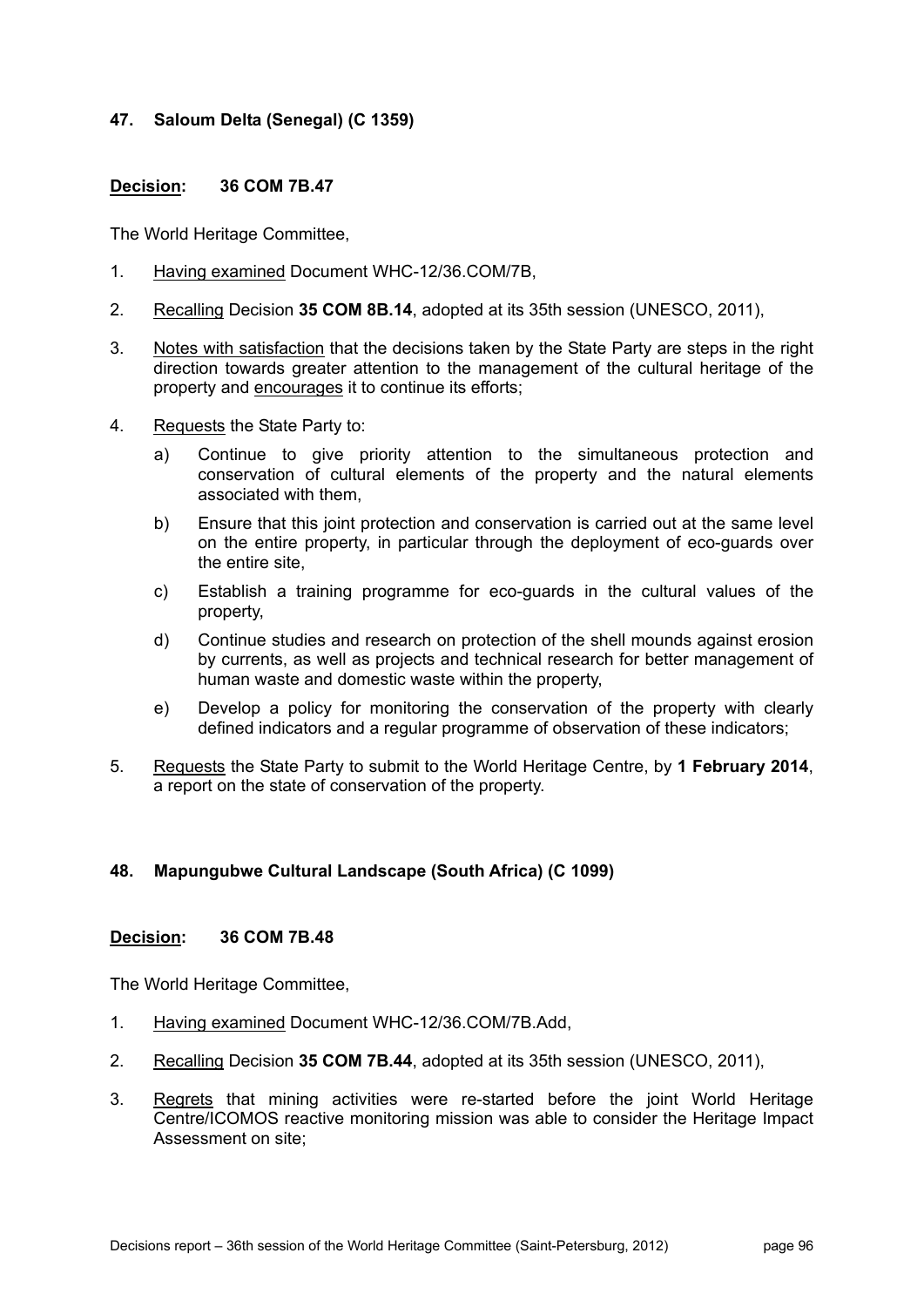- 4. Requests the State Party to submit the relevant documents to clarify the delineation of the property and of its buffer zone;
- 5. Also requests the State Party to ensure that any mining activities do not affect the Outstanding Universal Value of the property;
- 6. Also urges the State Party to ensure that measures are taken as soon as possible to protect, conserve and consolidate the archaeological evidence on the property and particularly at the Leopard's Kopje (K2) site, which the mission reported to be seriously deteriorated;
- 7. Further requests the State Party to submit a copy of the Integrated Management Plan to the World Heritage Centre for review by the Advisory Bodies, by 1 February 2013;
- 8. Requests finally the State Party to submit to the World Heritage Centre, by 1 February 2013, an updated report on the state of conservation of the property and the implementation of the above, for examination by the World Heritage Committee at its 37th session in 2013.

# **49. Stone Town of Zanzibar (United Republic of Tanzania) (C 173rev)**

#### **Decision: 36 COM 7B.49**

- 1. Having examined Document WHC-12/36.COM/7B,
- 2. Recalling Decision **35 COM 7B.45**, adopted at its 35th session (UNESCO, 2011),
- 3. Notes the information provided by the State Party on the efforts made to improve the conservation and management of the property;
- 4. Also notes that the Heritage Impact Assessment (HIA) has been undertaken on the proposed hotel complex development at Mambo Msiige and the adjacent designated public open space, and that it has been submitted to the World Heritage Centre for review by the Advisory Bodies;
- 5. Expresses its deep concern about the state of conservation of the property and the lack of significant progress in addressing the requests of the Committee;
- 6. Reiterates its requests to the State Party to:
	- a) Complete and submit a comprehensive condition assessment of the property and identify priority measures for intervention, including required resources for implementation,
	- b) Establish an effective monitoring system to control and enforce sanctions on illegal construction and evaluate the adequacy of proposals for new construction and development, both at the inscribed property and within its buffer zone,
	- c) Further develop the tourism development plan to effectively contribute to poverty alleviation and improvement of socio-economic conditions of the local population;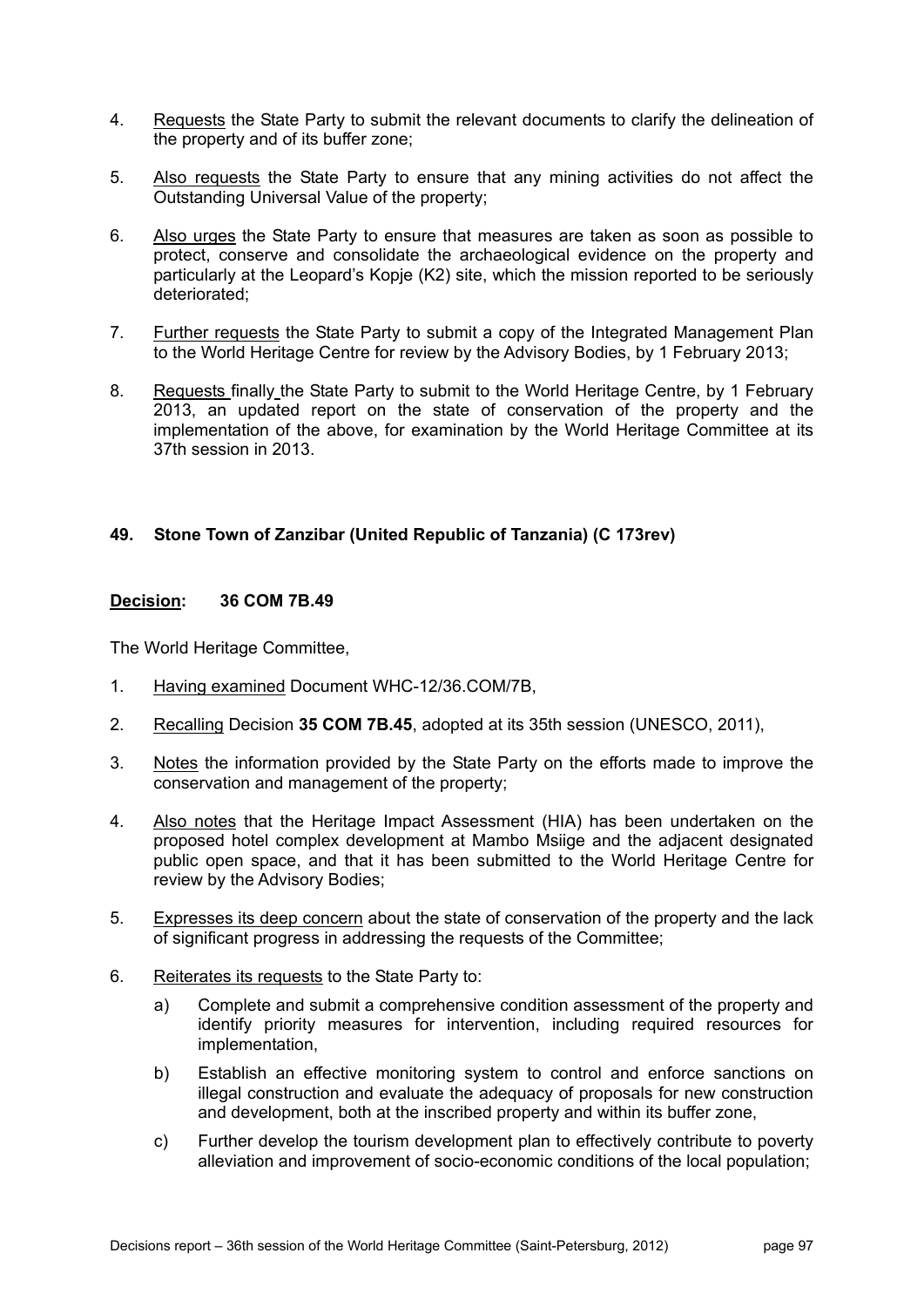7. Requests the State Party to submit to the World Heritage Centre, by **1 February 2014**, an updated report on the state of conservation of the property and the implementation of the above, for examination by the World Heritage Committee at its 38th session in 2014.

# **ARAB STATES**

# **50. Ancient Thebes with its Necropolis (Egypt) (C 87)**

### **Decision: 36 COM 7B.50**

The World Heritage Committee,

- 1. Having examined Document WHC-12/36.COM/7B.Add,
- 2. Recalling Decision **34 COM 7B.56**, adopted at its 34th session (Brasilia, 2010),
- 3. Regrets that the State Party did not submit a report as requested;
- 4. Reiterates its request to the State Party for:
	- a) An integrated management plan for the property as a whole,
	- b) The establishment of a West Bank buffer zone;
- 5. Also reiterates its request to the State Party, in accordance to Paragraph 172 of the *Operational Guidelines*, to provide detailed information on the planning and design of proposed and on-going projects, in particular the Corniche and the landing stage for cruise boats on the West Bank, for review prior to implementation;
- 6. Requests the State Party to submit to the World Heritage Centre, by **1 February 2013**, a report on the state of conservation of the property and the implementation of the above, for examination by the World Heritage Committee at its 37th session in 2013.

# **51. Historic Cairo (Egypt) (C 89)**

#### **Decision: 36 COM 7B.51**

- 1. Having examined Document WHC-12/36.COM/7B.Add,
- 2. Recalling Decision **35 COM 7B.48**, adopted at its 35th session (UNESCO, 2011),
- 3. Regrets that the State Party did not provide a state of conservation report as requested;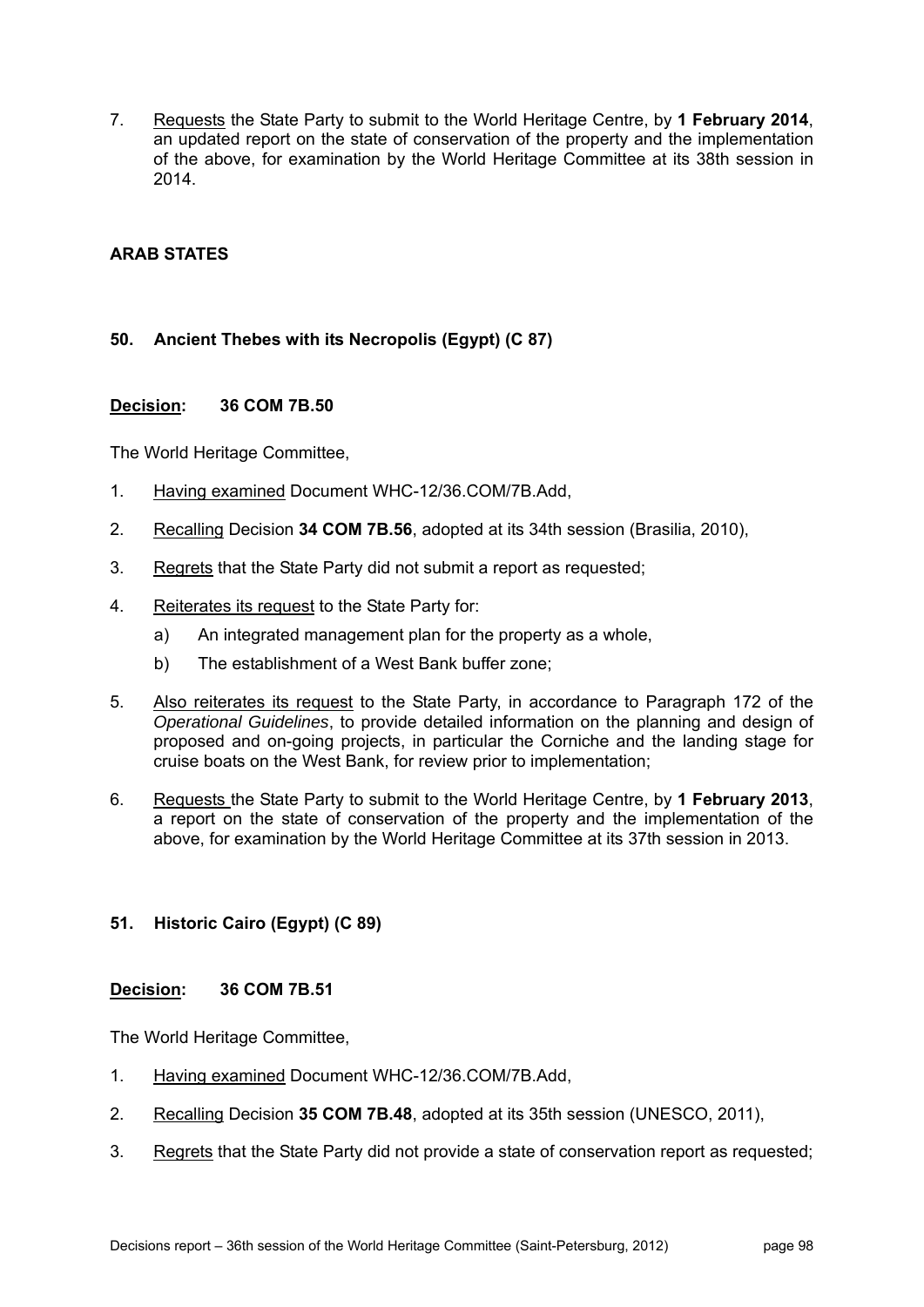- 4. Acknowledges the information provided by the team of the Urban Regeneration project for Historic Cairo (URHC) on the progress made in the implementation of the project;
- 5. Expresses its deep concern about the state of conservation of the property;
- 6. Urges the State Party to put in place urgent protection measures and to enforce them;
- 7. Encourages the State Party to continue its cooperation within the URHC project to define and apply an effective management system;
- 8. Requests the State Party to submit to the World Heritage Centre the revised draft of the retrospective Statement of Outstanding Universal Value and the boundaries' clarifications for the property;
- 9. Also requests the State Party to submit to the World Heritage Centre, by **1 February 2013**, an updated report on the state of conservation of the property and the implementation of the above, for examination by the World Heritage Committee at its 37th session in 2013.

# **52. Tyre (Lebanon) (C 299)**

#### **Decision: 36 COM 7B.52**

- 1. Having examined Document WHC-12/36.COM/7B.Add,
- 2. Recalling Decision **35 COM 7B.51**, adopted at its 35th session (UNESCO, 2011),
- 3. Notes the information provided by the State Party on the implementation of actions at the property and urges it to secure the necessary resources to address holistically pressing concerns at the property and to prioritise the development of a management plan;
- 4. Also urges the State Party to finalize the process of definition of a buffer zone for the property, including the definition of appropriate regulatory measures, to protect the property from excessive development and to submit a request for minor boundary modification to this end according to paragraphs 163-165 of the *Operational Guidelines*;
- 5. Requests that a Heritage Impact Assessment be carried out for projects being undertaken in heritage areas and that these, along with the technical specifications for the redevelopment projects be submitted, in accordance to Paragraph 172 of the *Operational Guidelines*, to the World Heritage Centre for review by the Advisory Bodies prior to approval and implementation;
- 6. Also requests the State Party, the World Heritage Centre and ICOMOS to organize the foreseen reactive monitoring mission to the property before the end of 2012, in order to assess any changes in the state of conservation of the property since the 2009 mission;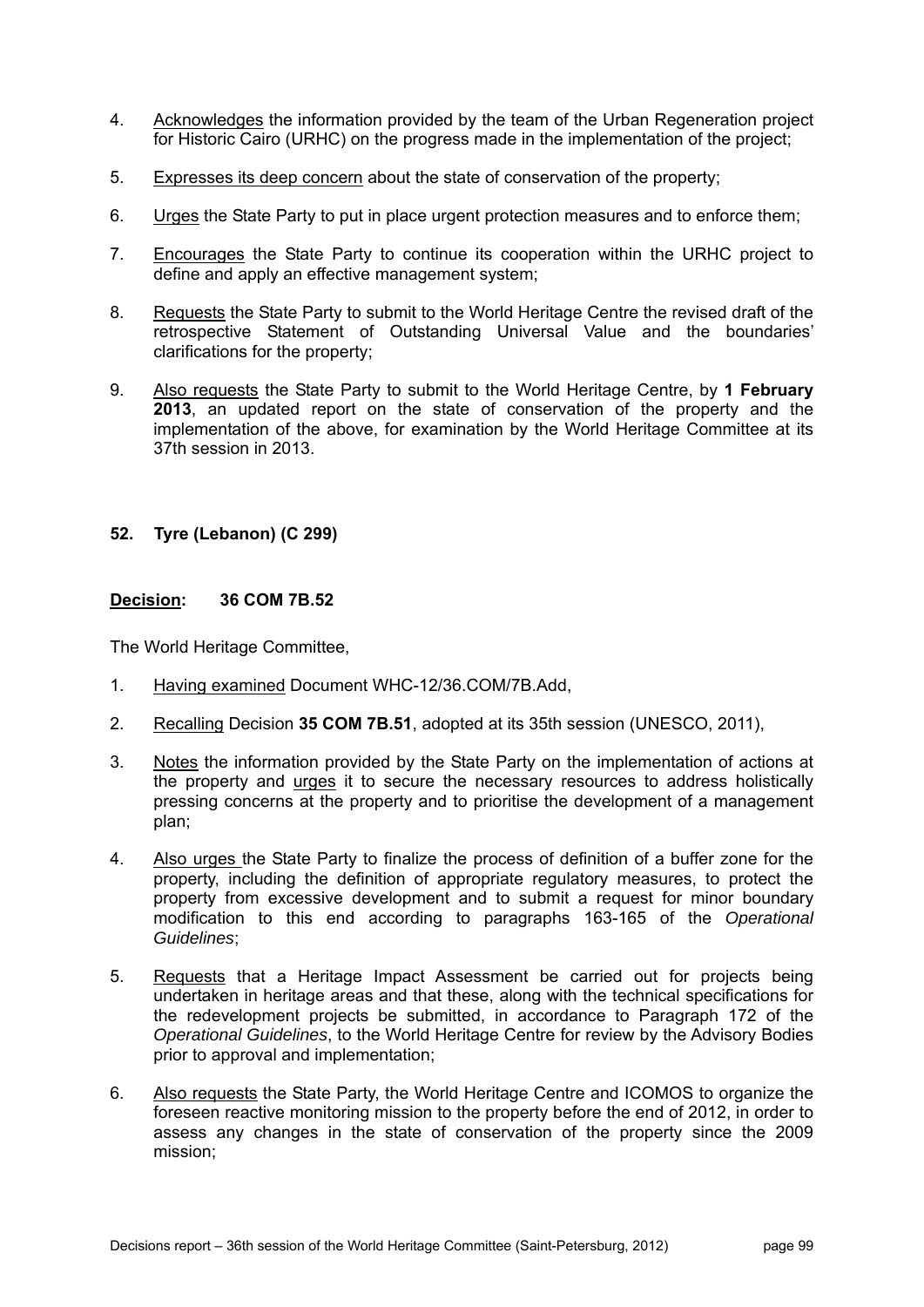7. Further requests the State Party to submit to the World Heritage Centre, by **1 February 2013**, an updated report on the state of conservation of the property and the implementation of the above, for examination by the World Heritage Committee at its 37th session in 2013, **with a view to considering, in the absence of substantial progress, the possible inscription of the property on the List of World Heritage in Danger**.

### **53. Ouadi Qadisha (the Holy Valley) and the Forest of the Cedars of God (Horsh Arz el-Rab) (Lebanon) (C 850)**

### **Decision: 36 COM 7B.53**

- 1. Having examined Document WHC-12/36.COM/7B.Add,
- 2. Recalling Decision **35 COM 7B.52**, adopted at its 35th session (UNESCO, 2011),
- 3. Notes with concern the persistence of problems of management on the property reflected in the State Party's report;
- 4. Also notes the report of the joint World Heritage Centre/ICOMOS reactive monitoring mission to the property and endorses its recommendations;
- 5. Urges the State Party to take all appropriate measures to maintain the attributes of the Outstanding Universal Value at the property, as recommended in the mission report, and in particular to:
	- a) Revise the management mechanism for the property and establish a permanent management structure,
	- b) Update the 1998 management plan on the basis of the 2007 principles, including a conservation plan and a sustainable visitor management plan,
	- c) Abandon the project of enlarging the road, creating cablecars or building model villages in the property,
	- d) Undertake socio-economic studies aimed at improving the living conditions of the communities in and around the property;
- 6. Encourages the State Party to submit a Request for International Assistance for the development of the Action Plan mentioned in its report;
- 7. Requests the State Party to submit to the World Heritage Centre, by **1 February 2014**, an updated report on the state of conservation of the property and the implementation of the above, for examination by the World Heritage Committee at its 38th session in 2014.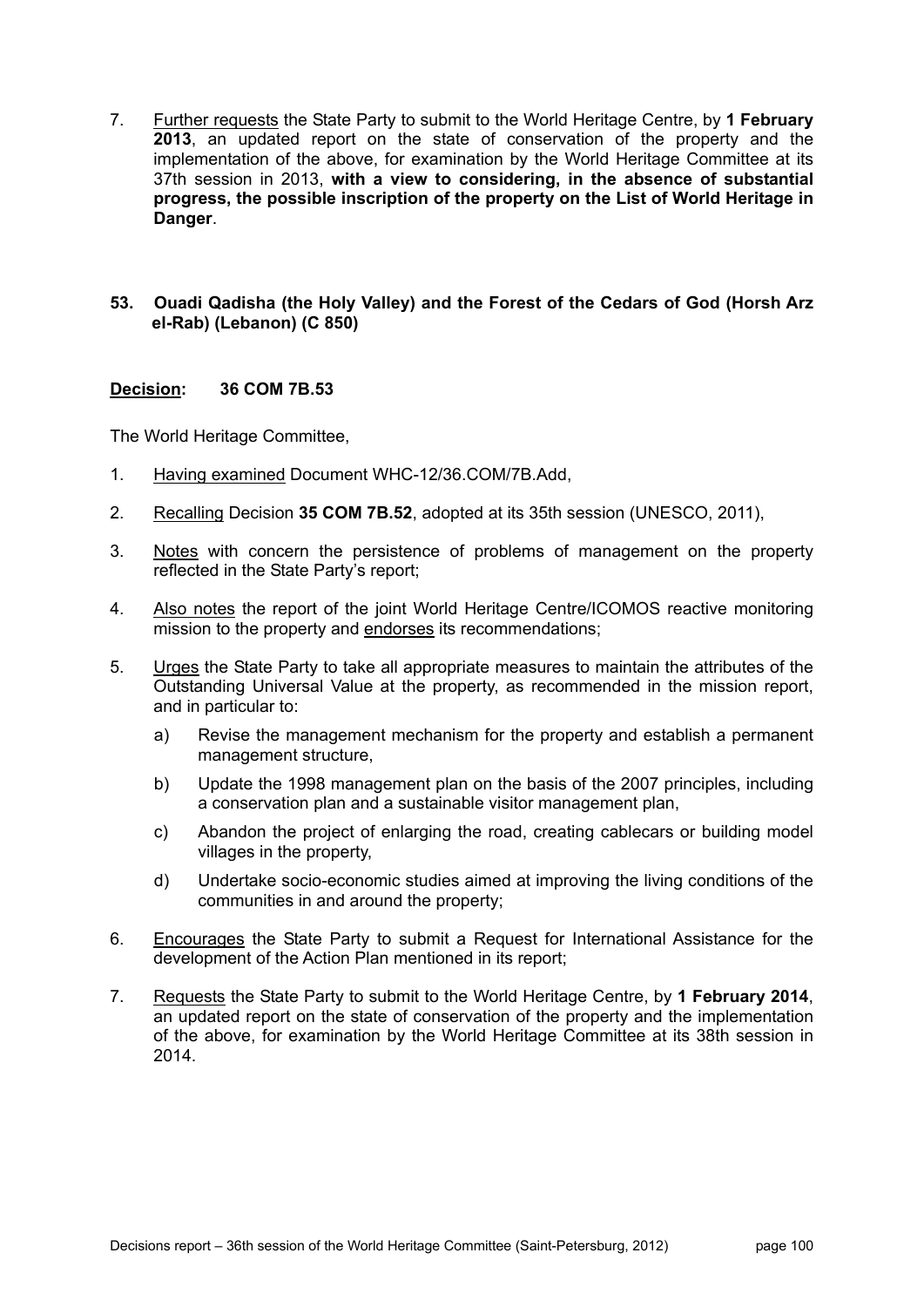# **54. Archaeological Site of Cyrene (Libya) (C 190)**

### **Decision: 36 COM 7B.54**

The World Heritage Committee,

- 1. Having examined Document WHC-12/36.COM/7B.Add,
- 2. Recalling Decision **35 COM 7B.53**, adopted at its 35th session (UNESCO, 2011),
- 3. Regrets that the State Party has not submitted a state of conservation report to its previous four sessions;
- 4. Urges the State Party to implement its earlier decisions and measures recommended by the joint World Heritage Centre/ICOMOS mission of January 2007;
- 5. Requests the State Party to submit to the World Heritage Centre, by **1 February 2013**, a state of conservation report on the property and the implementation of its Decision **31 COM 7B.63** for examination by the World Heritage Committee at its 37th session in 2013.

### **55. Rock-Art Sites of Tadrart Acacus (Libya) (C 287)**

#### **Decision: 36 COM 7B.55**

- 1. Having examined Document WHC-12/36.COM/7B.Add,
- 2. Recalling Decision **35 COM 7B.54**, adopted at its 35th session (UNESCO, 2011),
- 3. Encourages the State Party, once conditions allow, to implement the action plan and the recommendations made by the 2011 reactive monitoring mission;
- 4. Invites the State Party to consider submitting an International Assistance request for the implementation of priority measures and for the development of a multi-faceted conservation and management strategy for the property;
- 5. Requests the State Party to submit to the World Heritage Centre, by **1 February 2013**, an updated report on the state of conservation of the property and on the implementation of the above, for examination by the World Heritage Committee at its 37th session in 2013.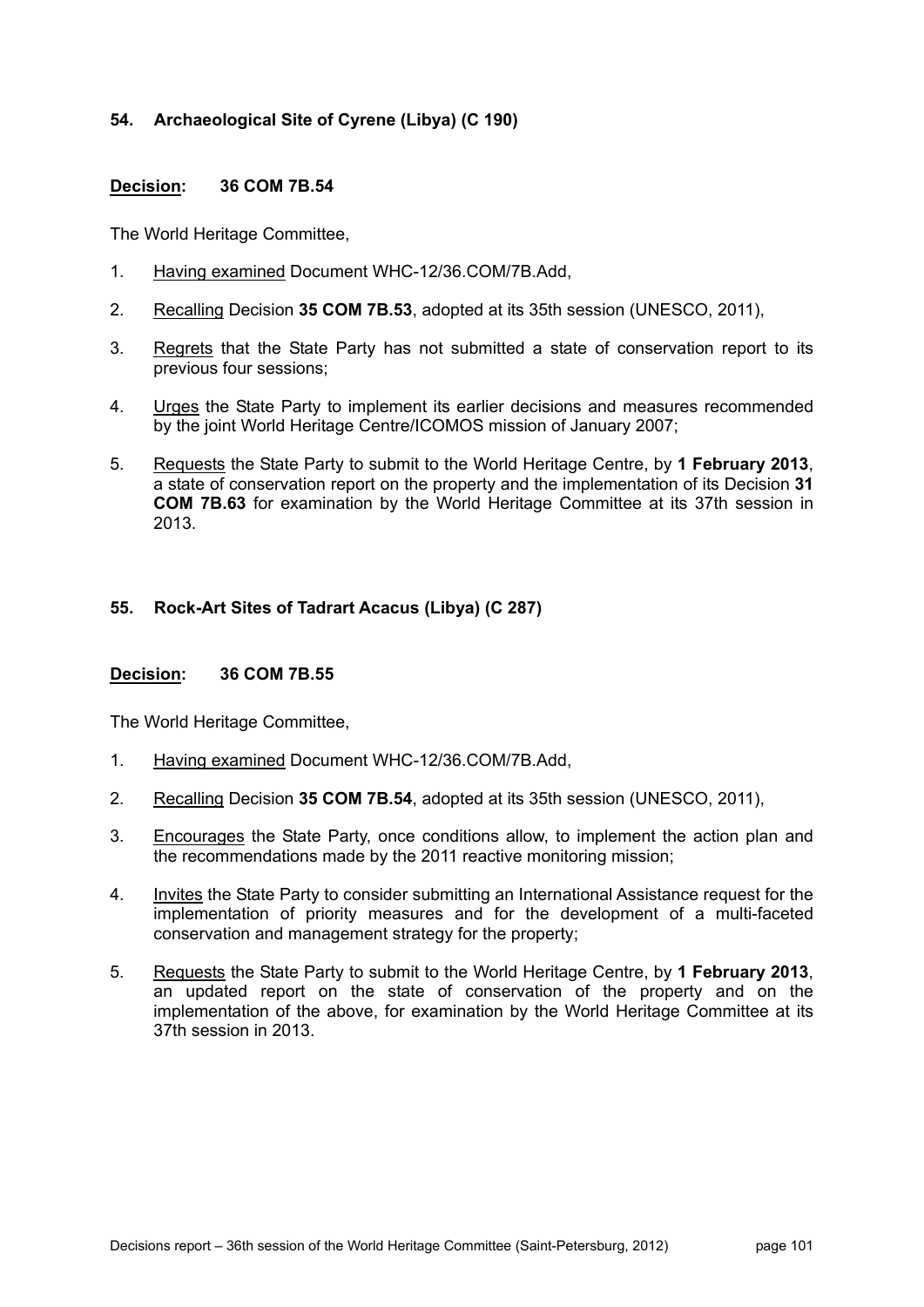# **56. Ancient Ksour of Ouadane, Chinguetti, Tichitt and Oualata (Mauritania) (C 750)**

### **Decision: 36 COM 7B.56**

The World Heritage Committee,

- 1. Having examined Document WHC-12/36.COM/7B.Add,
- 2. Recalling Decision **34 COM 7B.60**, adopted at its 34th session (Brasilia, 2010),
- 3. Regrets that the State Party has not submitted the requested report;
- 4. Strongly urges the State Party to implement all the recommendations, notably those concerning the establishment of legal protection, the consolidation of appropriate local management mechanisms and the preparation of a management plan for the property;
- 5. Requests the State Party to transmit to the World Heritage Centre a technical report on the restoration of the Tichitt Mosque;
- 6. Also requests the State Party to submit to the World Heritage Centre, by **1 February 2013**, a report on progress accomplished in the implementation of its recommendations for examination by the World Heritage Committee at its 37th session in 2013.

### **57. Bahla Fort (Oman) (C 433)**

#### **Decision: 36 COM 7B.57**

- 1. Having examined Document WHC-12/36.COM/7B.Add,
- 2. Recalling Decision **34 COM 7B.62**, adopted at its 34th session (Brasilia, 2010),
- 3. Acknowledges the revised project scheme for the souq rehabilitation, requests that details of the final plans be submitted to the World Heritage Centre for review by the Advisory Bodies and recommends that the State Party undertake immediate emergency measures for the shops affected by critical decay or disintegration;
- 4. Notes the submission of the revised Management plan, also requests the State Party to finalize it, taking into account the comments provided by ICOMOS and to officially adopt it by decree, and further requests the State Party to provide three printed and electronic copies of the finalized Management plan to the World Heritage Centre;
- 5. Requests furthermore the State Party, as indicated in the annex of the Management plan, to define an enlarged buffer zone and submit the buffer zone boundaries according to the procedure for minor boundary modification, outlined in paragraphs 163-164 of the *Operational Guidelines*;
- 6. Encourages the State Party to monitor over a longer period the aging characteristics of the different brick types in order to continuously improve the selection of materials for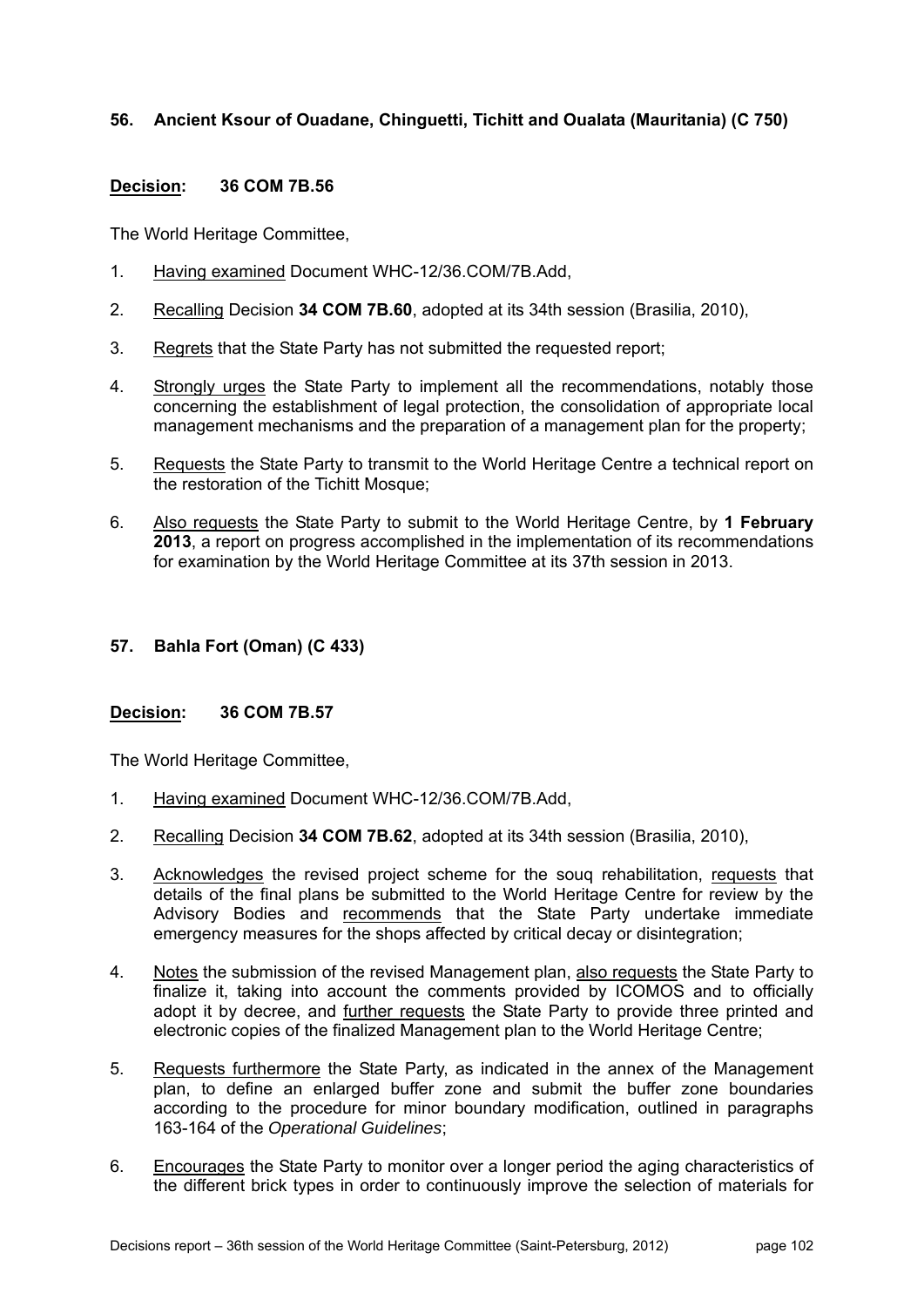restoration and rehabilitation and to continue its training activities to develop local masonry and brick production expertise;

7. Requests moreover the State Party to submit to the World Heritage Centre, by **1 February 2014**, an updated report on the state of conservation of the property and the implementation of the above.

# **58. Ancient Villages of Northern Syria (Syrian Arab Republic) (C 1348)**

### **Decision: 36 COM 7B.58**

- 1. Having examined Document WHC-12/36.COM/7B,
- 2. Recalling Decision **35 COM 8B.23**, adopted at its 35th session (UNESCO, 2011),
- 3. Expresses its utmost concern for the country's current situation, the loss of life and potential risks to the property;
- 4. Notes the report sent by the State Party and the circumstances that hinder the implementation of responses to recommendations of the World Heritage Committee;
- 5. Maintains most of its previous recommendations and requests the State Party to:
	- a) Continue and extend the policy of protection and conservation of the cultural landscapes, notably through the revision of the Antiquities Law,
	- b) Increase the number of guards for the parks with the least number or those most exposed to illegal activity,
	- c) Confirm that Park No.1 (Saint Simeon Sanctuary) is not affected by a project for high voltage power lines.
	- d) Confirm that the visual integrity of Park No. 5 (Jebel Zawiye) is not compromised by large quarry and/or industrial projects,
	- e) Promptly complete the land surveys for each of the parks, under the General Directorate for Antiquities and Museums (DGAM)'s supervision,
	- f) Maintain throughout the management transition period, DGAM's prerogatives for the supervision of the preservation and conservation of the property,
	- g) Provide the "Maison du patrimoine" and park management centres with the human and material resources commensurate with their new missions for the protection, conservation, and economic and tourism development of the property as stipulated in the Management Plan,
	- h) Finalize the Management Plan and the Action Plan with a schedule of actions considered suitable for the property's conservation and its expression of Outstanding Universal Value, together with their implementation timeframes,
	- i) Detail the monitoring indicators for the property's conservation as a function of the particularities of each site and as a function of more extensive landscape data;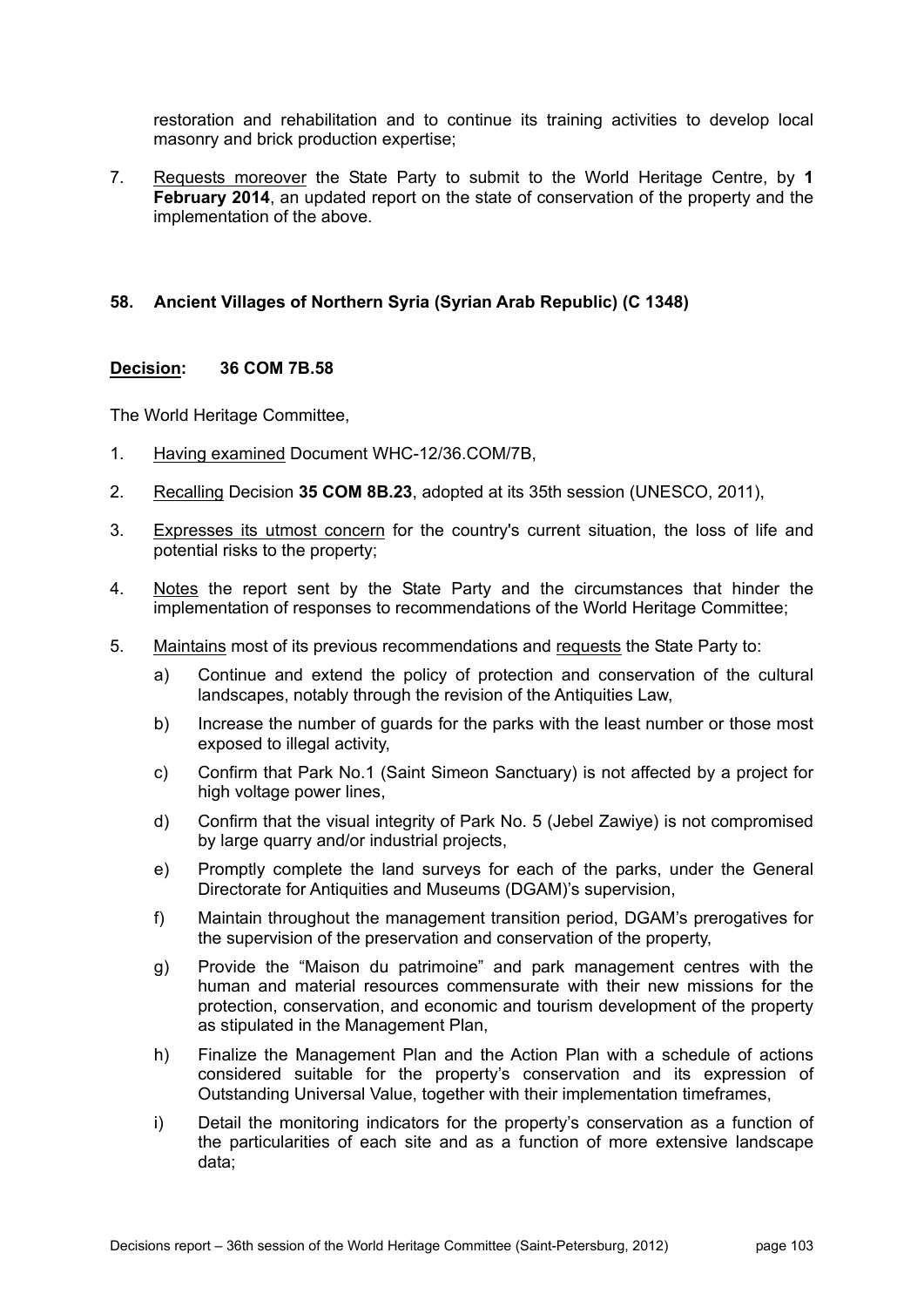6. Also requests the State Party to submit to the World Heritage Centre, by **1 February 2013**, a report on the state of conservation of the property for examination by the World Heritage Committee at its 37th session in 2013.

# **59. Archaeological Site of Carthage (Tunisia) (C 37)**

### **Decision: 36 COM 7B.59**

The World Heritage Committee,

- 1. Having examined Document WHC-12/36.COM/7B,
- 2. Recalling Decision **35 COM 7B.59**, adopted at its 35th session (UNESCO, 2011),
- 3. Notes the report presented by the State Party and the information provided on the property's boundaries;
- 4. Encourages the State Party to continue its policy of land management of the areas in the archaeological zone to avoid alteration to the integrity of the property;
- 5. Requests the State Party to implement the recommendations of the joint World Heritage Centre/ICOMOS reactive monitoring mission of January 2012, including:
	- a) the revision, adoption and implementation of the Protection and Enhancement Plan for the property,
	- b) the elaboration of a Presentation Plan and a Tourism Management Plan,
	- c) the development of an archaeological and conservation strategy,
	- d) the coordination of preservation and management tools of the property, and coordination of the roles of the different stakeholders concerned;
- 6. Also requests the State Party to submit to the World Heritage Centre, by **1 February 2014** a report on progress made in implementing the above recommendations for examination by the World Heritage Committee at its 38th session in 2014.

# **60. Old City of Sana'a (Yemen) (C 385)**

#### **Decision: 36 COM 7B.60**

- 1. Having examined Document WHC-12/36.COM/7B.Add,
- 2. Recalling Decision 3**5 COM 7B.60**, adopted at its 35th session (UNESCO, 2011),
- 3. Regrets that the State Party did not submit the report as requested;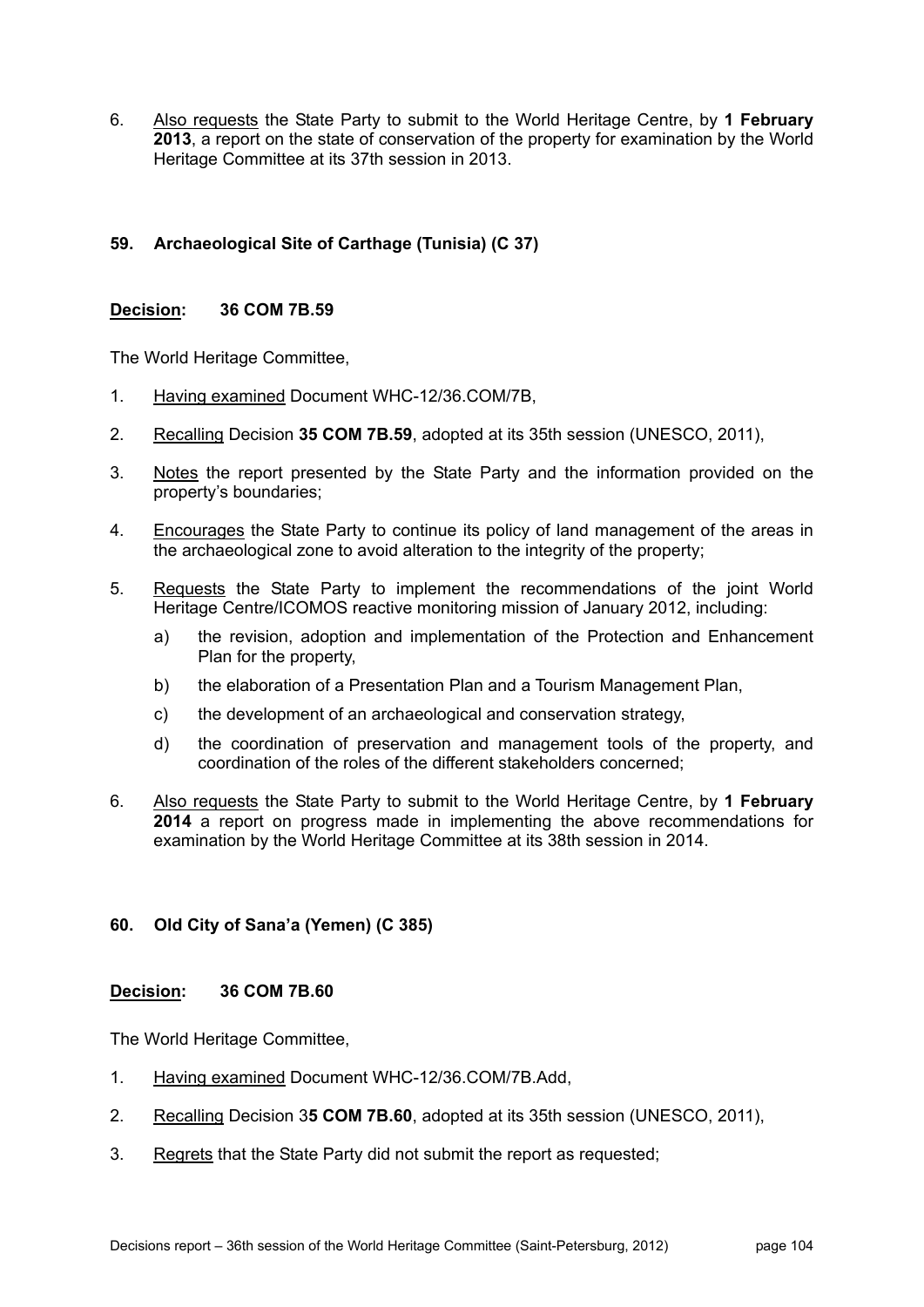- 4. Expresses its concern at the increasing vulnerability of the property as a result of the current difficult situation as well as the potential threats to its integrity;
- 5. Calls upon the international community to support the State Party, in co-operation with the World Heritage Centre and the Advisory Bodies, to develop priority conservation and management measures and capacity building programmes;
- 6. Requests the State Party to invite a joint World Heritage Centre/ICOMOS reactive monitoring mission to evaluate the state of conservation of the property and identify measures needed to reverse the decay and ensure the conservation and protection of the property;
- 7. Also requests the State Party to submit to the World Heritage Centre, by **1 February 2013**, an updated report on the state of conservation of the property and the implementation of the above, for examination by the World Heritage Committee at its 37th session in 2013.

# **ASIA-PACIFIC**

# **61. Mahabodhi Temple Complex at Bodh Gaya (India) (C1056 rev)**

### **Decision: 36 COM 7B.61**

- 1. Having examined Document WHC-12/36.COM/7B,
- 2. Recalling Decision **34 COM 7B.70,** adopted at its 34th session (Brasilia, 2010),
- 3. Acknowledges the efforts made by the State Party to address the conservation issues at the property; and notes the pragmatic approach currently applied by the Bodhgaya Temple Management Committee (BTMC) to retain its special legal status, under the Bodhgaya Temple Act of 1949;
- 4. Also notes the results of the February 2011 joint World Heritage Centre/ICOMOS/ICCROM reactive monitoring mission, endorses its recommendations on the satisfactory condition of the property, including the sacred Bodhi Tree, and requests the State Party to:
	- a) Ensure urgent protection of the vulnerable setting and the wider landscape through a balanced vision, which integrates conservation, pilgrimage and community development,
	- b) Formally designate an adequate buffer zone for the immediate setting of the property and appropriate protection for the wider landscape,
	- c) Identify, in consultation with the World Heritage Centre and the Advisory Bodies a two-step approach, firstly, an adequate buffer zone for the protection of the immediate setting as well as a regulatory framework for the protection of the wider landscape, following as second step, a serial extension of the property to include other sites with outstanding associations to the life of Lord Buddha,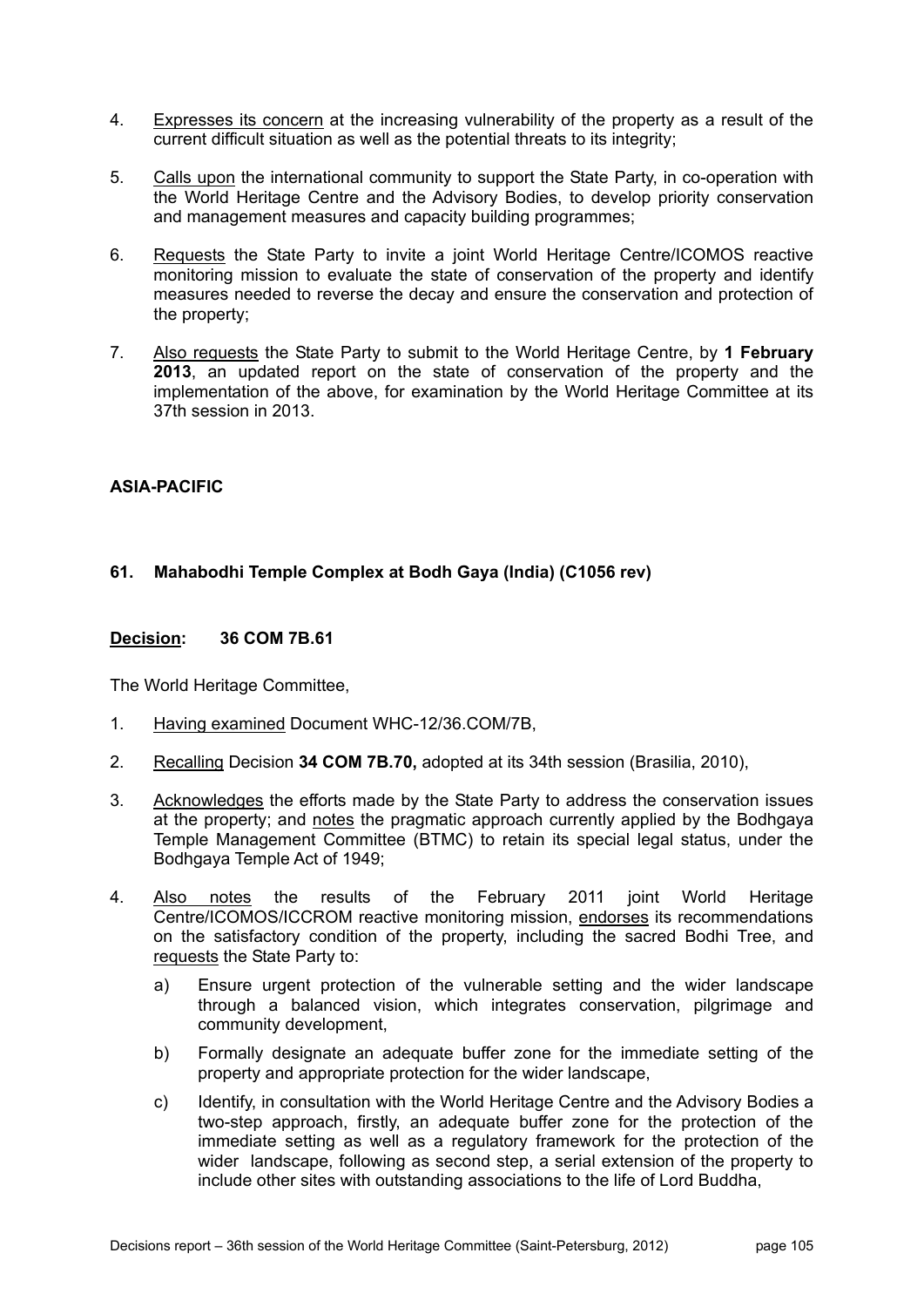- d) Revise the Management Plan and the regional development plan in light of the proposed buffer zone boundaries and regulations; and conduct a study of pilgrimage patterns and visitor behaviour to identify the most significant pressures and develop, on this basis, a comprehensive visitor/pilgrims management strategy,
- e) Undertake capacity-building activities for all local stakeholders concerned to raise awareness of World Heritage management requirements;
- 5. Encourages the State Party to submit the designated buffer zone as a minor boundary modification;
- 6. Also requests the State Party to submit to the World Heritage Centre, by **1 February 2014**, a report on the state of conservation of the property and the implementation of the above, for examination by the World Heritage Committee at its 38th session in 2014.

# **62. Meidan Emam, Esfahan (Islamic Republic of Iran) (C 115)**

#### **Decision: 36 COM 7B.62**

- 1. Having examined Document WHC-12/36.COM/7B,
- 2. Recalling Decision **34 COM 7B.71**, adopted at its 34th session (Brasilia, 2010),
- 3. Takes note of the further reduction in height of the Jahan-Nama Building and reiterates its request to the State Party to confirm as soon as possible, in writing, to the World Heritage Centre, that the demolition has been completed;
- 4. Requests the State Party to submit, as a matter of urgency, to the World Heritage Centre, for review by the Advisory Bodies, detailed information and documentation on the proposed route of metro line 2;
- 5. Also reiterates its request to the State Party to develop a Management Plan for the property, in consultation with all stakeholders, and to ensure that this Management Plan becomes part of a larger strategic vision for integrated urban development and conservation;
- 6. Also requests the State Party to invite a joint World Heritage Centre/ICOMOS reactive monitoring mission to the property to consider the impact of the current metro constructions on the property and its wider setting;
- 7. Further requests the State Party to submit maps precisely indicating the property boundaries and buffer zone;
- 8. Requests furthermore the State Party to submit to the World Heritage Centre, by **1 February 2013**, an updated report on the state of conservation of the property and the implementation of the above, for examination by the World Heritage Committee at its 37th session in 2013.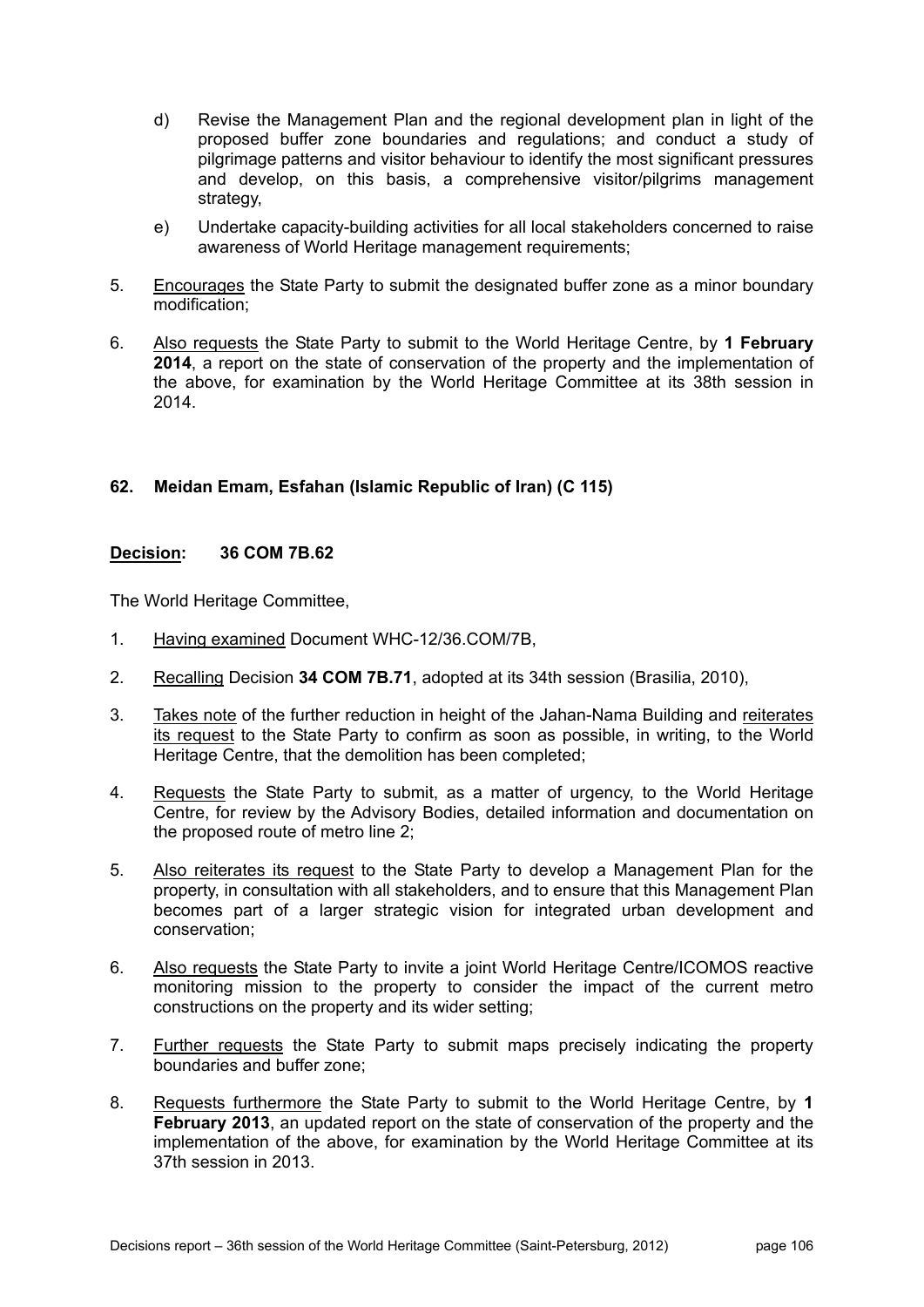# **63. Town of Luang Prabang (Lao People's Democratic Republic) (C 479 rev)**

### **Decision: 36 COM 7B.63**

The World Heritage Committee,

- 1. Having examined Document WHC-12/36.COM/7B.Add,
- 2. Recalling Decision **33 COM 7B.77** adopted at its 33rd session (Seville, 2009),
- 3. Acknowledges the submission of the revised urban plan which proposes a buffer zone, as well as priority zones for development;
- 4. Notes the suspension of the hotel projects near the Mekong River and requests the State Party to revise these projects in line with the new urban plan and based on full Heritage Impact Assessments;
- 5. Regrets that the airport runway realignment and terminal extension was implemented despite the concerns expressed by the World Heritage Committee and urges the State Party not to take any decisions on future developments, which may impact on the Outstanding Universal Value of the property without prior Heritage Impact Assessments and provision of information in line with Paragraph 172 of the *Operational Guidelines*;
- 6. Requests the State Party to clarify the current status of proposals for the development of the new town in Chompeth Valley and also notes that no details are included in the new urban plan;
- 7. Also requests the State Party to submit the Environmental Impact Assessment (EIA) and Heritage Impact Assessment (HIA) for the Mekong dam to be constructed 60 km upstream of the property;
- 8. Further requests the State Party to submit to the World Heritage Centre, by **1 February 2014**, an updated report on the state of conservation of the property and the implementation of the above, for examination by the World Heritage Committee at its 38th session in 2014.

### **64. Vat Phou and Associated Ancient Settlements within the Champasak Cultural Landscape (Lao People's Democratic Republic) (C 481)**

### **Decision: 36 COM 7B.64**

- 1. Having examined Document WHC-12/36.COM/7B.Add,
- 2. Recalling Decision **35 COM 7B.72**, adopted at its 35th session (UNESCO, 2011),
- 3. Regrets that the State Party did not submit a report on the state of conservation of the property as requested by the World Heritage Committee;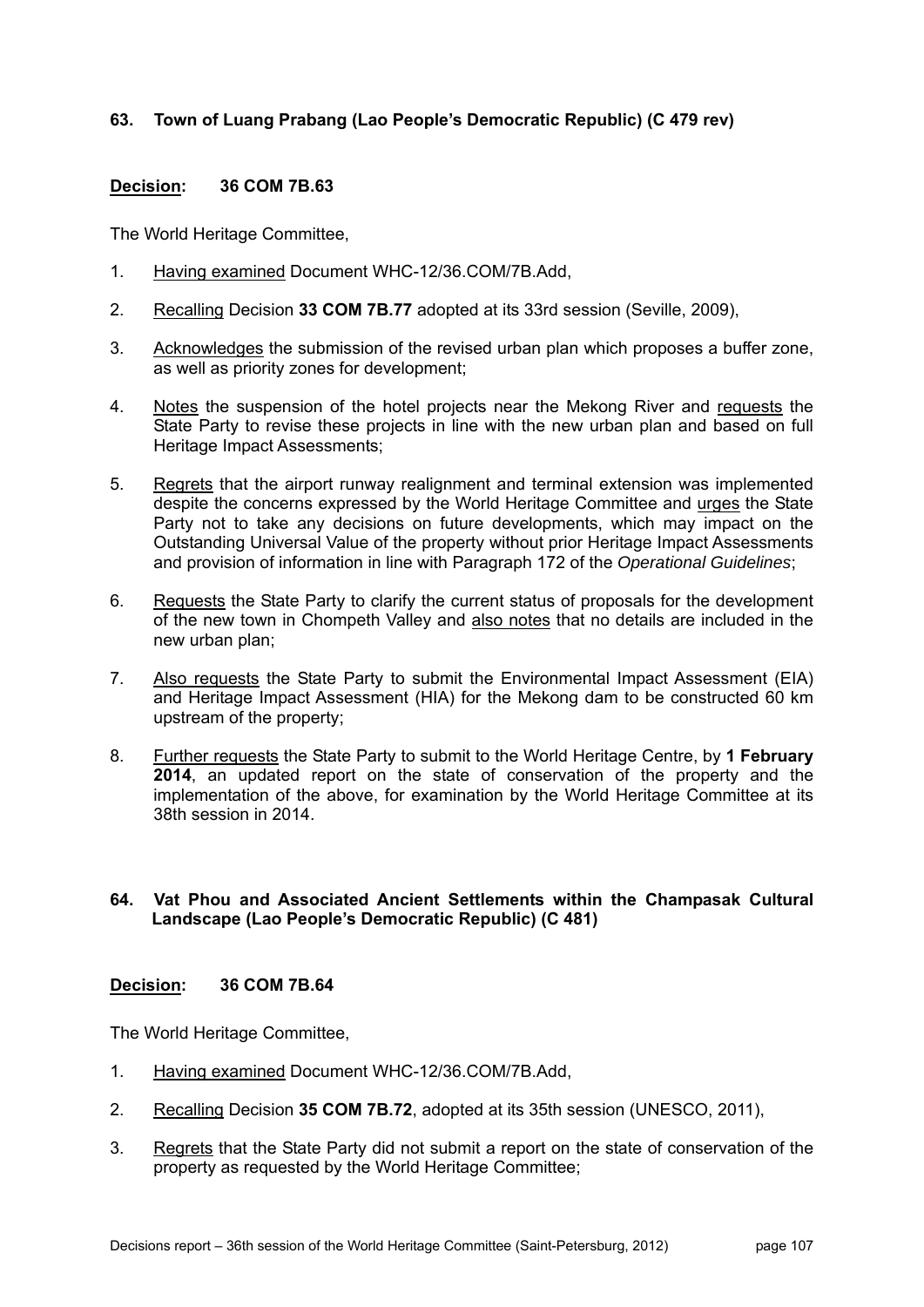- 4. Expresses its concern that infrastructure developments have occurred at the property without heritage impact assessments carried out or without a landscape plan in place and urges the State Party to implement necessary measures to mitigate their identified impacts;
- 5. Notes the results of the February 2012 reactive monitoring mission and encourages the State Party to implement its recommendations, with a particular emphasis on:
	- a) Monitor road traffic on route 14A and implement measures to control the number and speed of vehicles and consider creating a viable alternate route to the west of the property,
	- b) Develop a comprehensive land-use plan that addresses zoning, use, potential infrastructure development and guidelines for facilities,
	- c) Carry out visual impact assessments on the proposed locations for the construction of water towers and submit their results to the World Heritage Centre and the Advisory Bodies for review prior to committing to its implementation,
	- d) Implement measures to mitigate the visual impact of the new site management office and the entrance gate,
	- e) Develop an interpretation and awareness raising strategy for the property, including a local community engagement programme, to enhance the interpretation of the property and appropriation by associated living communities,
	- f) Develop a policy for engaging foreign missions based on actions proposed in the Management Plan instead of ad-hoc decisions;
- 6. Requests the State Party to submit to the World Heritage Centre, by **1 February 2014**, a report on the state of conservation of the property and on the implementation of the recommendations set out above, for examination by the World Heritage Committee at its 38th session in 2014.

## **65. Lumbini, the Birthplace of the Lord Buddha (Nepal) (C 666 rev)**

#### **Decision: 36 COM 7B.65**

- 1. Having examined Document WHC-12/36.COM/7B,
- 2. Recalling Decision **35 COM 7B.74**, adopted at its 35th session (UNESCO, 2011),
- 3. Notes the progress in developing the Integrated Management Plan (IMP) as well as the conservation measures taken for the property;
- 4. Requests the State Party to continue its work on the finalization of the Integrated Management Plan (IMP), and to continue its commitment to not approving any development project within the property or in the adjacent areas identified as having potential archaeological significance before the completion of the IMP and before conducting Heritage Impact Assessments, in conformity with the ICOMOS Guidelines on Heritage Impact Assessments for World Heritage cultural properties;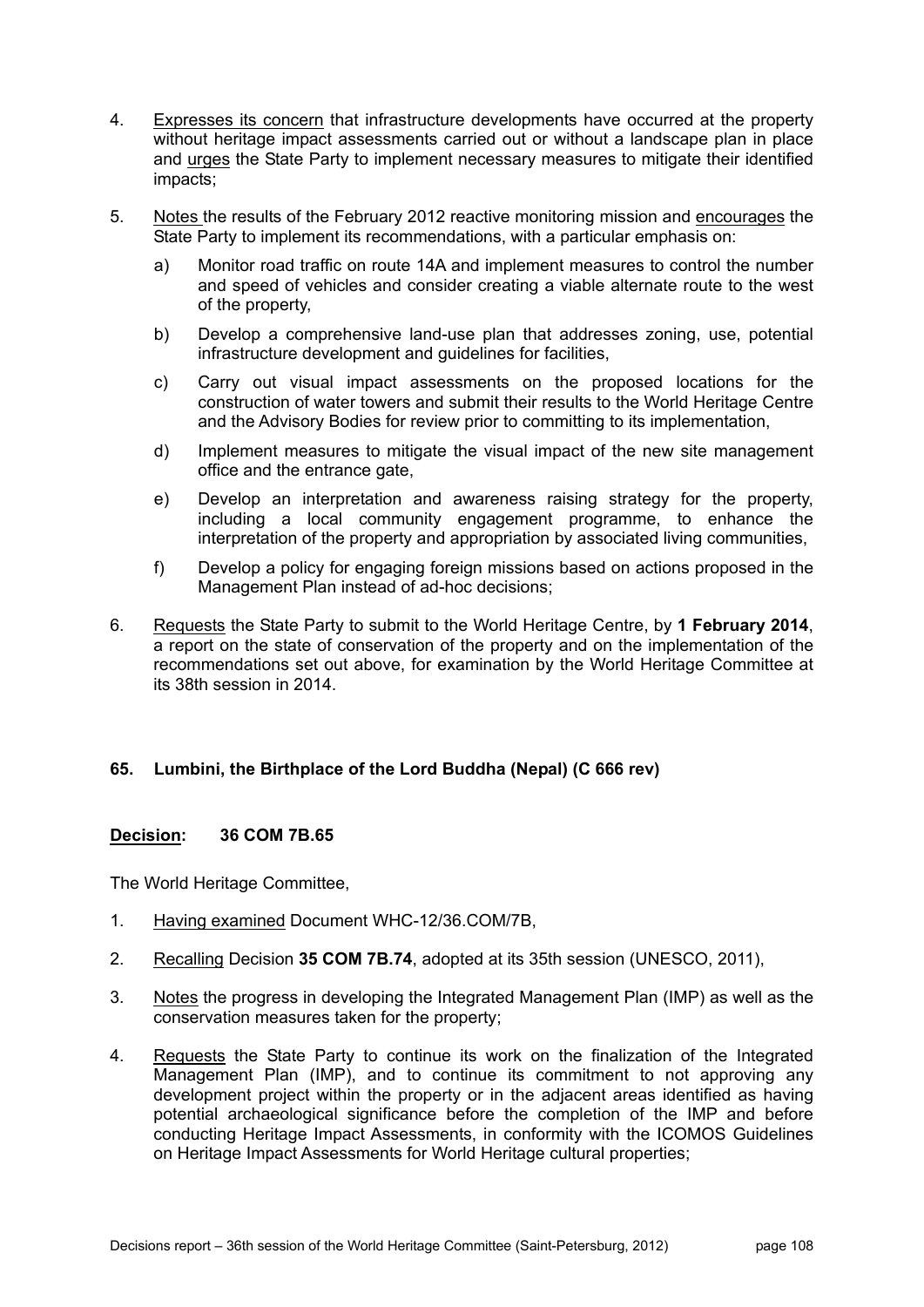- 5. Encourages the State Party to continue to develop also strategies to further reduce industrial activity in the vicinity of the property; and requests that for any future proposals an Heritage Impact Assessment should be undertaken to consider the potential impact on the Outstanding Universal Value of the property and its setting, as part of a wider Environmental Impact Assessment, for review by the World Heritage Centre and the Advisory Bodies;
- 6. Reiterates its request to the State Party to submit to the World Heritage Centre detailed information on any proposed major restoration or new construction in the vicinity of the property, for review by the World Heritage Centre and the Advisory Bodies;
- 7. Also requests the State Party to submit to the World Heritage Centre, by **1 February 2014,** an updated report on the state of conservation of the property and the implementation of the above, for examination by the World Heritage Committee at its 38th session in 2014.

## **66. Kathmandu Valley (Nepal) (C 121)**

## **Decision: 36 COM 7B.66**

- 1. Having examined Document WHC-12/36.COM/7B.Add,
- 2. Recalling Decision **35 COM 7B.75**, adopted at its 35th session (UNESCO, 2011),
- 3. Takes note of the results of the November 2011 joint World Heritage Centre/ICOMOS reactive monitoring mission to the property;
- 4. Welcomes the cancellation of the tunnel road construction;
- 5. Urges the State Party to propose an alternative new route by determining a trajectory which passes around and outside the property boundary and to mitigate urgently the road construction work at Pashupati Monument Zone through a scheme of ecological restoration;
- 6. Requests the State Party to implement the recommendations of the November 2011 mission with regard to the development of an urban transport strategy, strengthened development control, including regulation for heritage impact assessment, a disaster risk management plan and improved systems of coordination and communication between government departments and other stakeholders;
- 7. Encourages the State Party to take measures to ensure adherence to international conservation standards for major conservation projects and to mobilize funding and grant aid for these projects;
- 8. Also requests the State Party's to consider all ways to mitigate the impact of the inappropriate new structure adjacent to the Pujari Math of Bhaktapur site, and to minimise the presence of the Army within the property to levels necessary for security;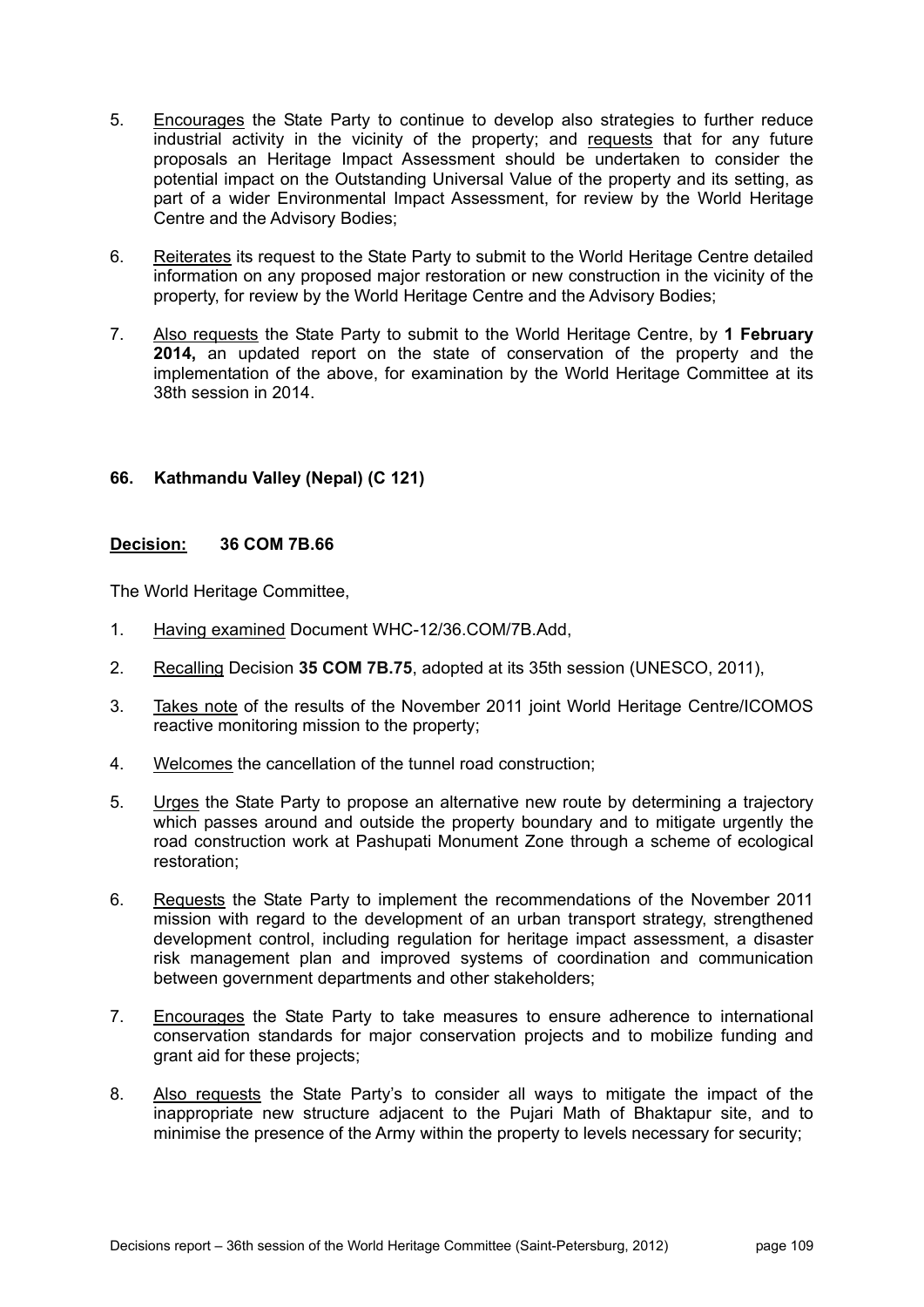- 9. Considers that the State Party decision to review the Integrated Management Plan provides an opportunity to implement the recommendations of the 2011 mission;
- 10. Further requests the State Party to submit to the World Heritage Centre detailed information, including independently prepared heritage impact assessments, for proposed developments for the revised new road, the airport extension or any other major scheme of development, conservation or reconstruction, in particular for the Bhaidegah Temple in accordance with Paragraph 172 of the *Operational Guidelines*, for review by the Advisory Bodies;
- 11. Requests furthermore the State Party to submit to the World Heritage Centre, by **1 February 2013**, an updated report on the state of conservation of the property, and the implementation of the above, for examination by the World Heritage Committee at its 37th session in 2013.

## **67. Historical Monuments at Makli, Thatta (Pakistan) (C 143)**

#### **Decision: 36 COM 7B.67**

- 1. Having examined Document WHC-12/36.COM/7B.Add,
- 2. Recalling Decision **35 COM 7B.76,** adopted at its 35th session (UNESCO, 2011),
- 3. Expresses concern that little progress has been made in addressing the requests of the Committee at their last session or the recommendations of the previous mission in relation to the serious degradation of the property;
- 4. Considers that the very extensive property with its thousands of monuments could be considered to be under serious threat;
- 5. Takes note of the new Memorandum of Understanding on management with an NGO and welcomes the very recent activity and the promise of some funding;
- 6. Also notes that investigative work has been undertaken on the Tomb of Jam Nizamuddin and the recommendations of the mission that further investigation and monitoring is urgently needed;
- 7. Urges the State Party to develop a Management Plan to address the critical issues facing the property;
- 8. Suggests that the State Party considers requesting international assistance for survey, monitoring and conservation projects, especially for the Tomb of Jam Nizamuddin;
- 9. Further urges the State Party to undertake a survey of the boundaries of the property in order to establish the boundaries and a buffer zone as a basis for management and planning;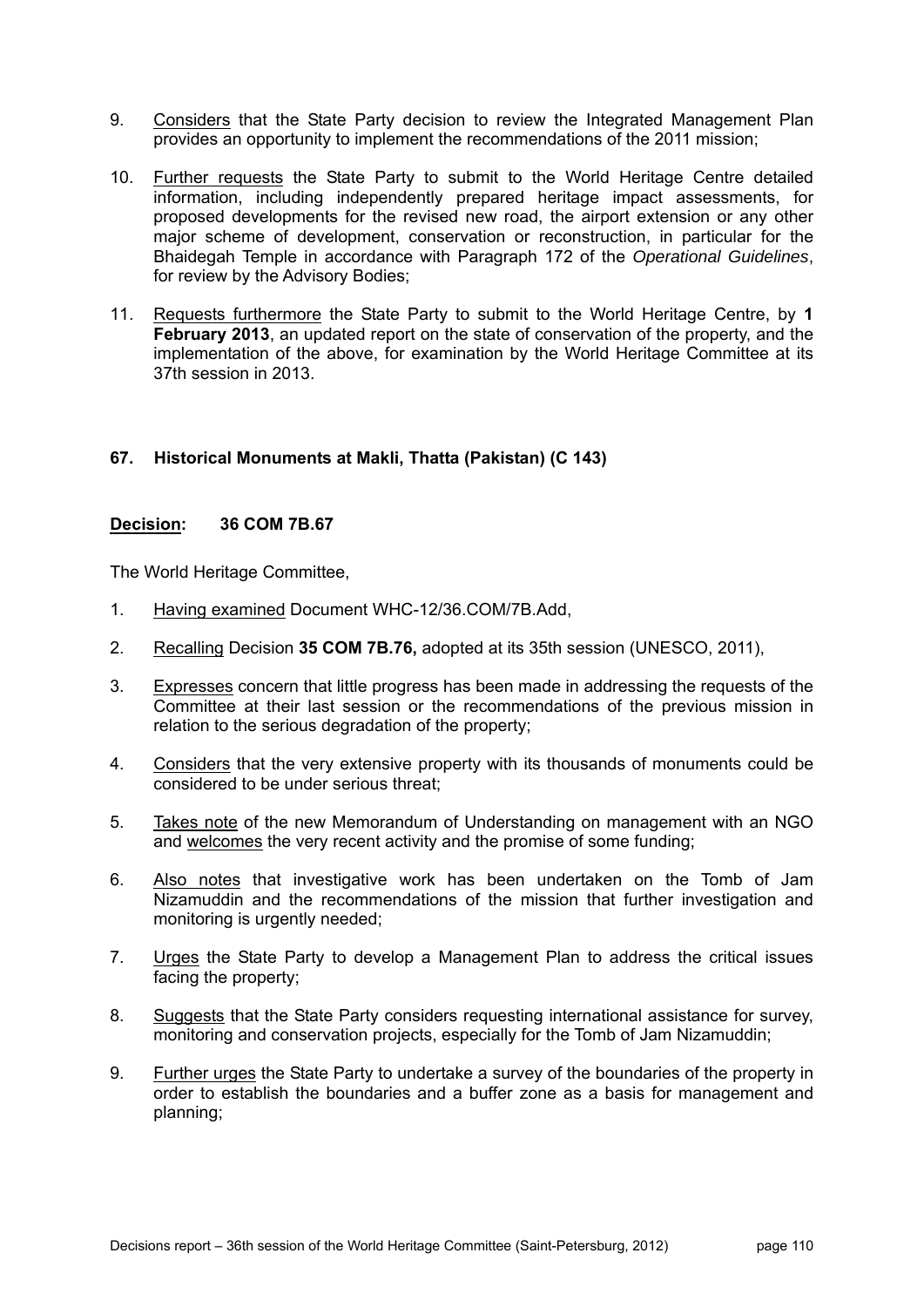- 10. Reiterates its request to the State Party to submit to the World Heritage Centre defined boundaries and proposals for the establishment of a buffer zone for approval by the World Heritage Committee;
- 11. Also requests the State Party to submit to the World Heritage Centre by **1 February 2013** a detailed report of the state of conservation of the property including progress on implementing the recommendations of the 2012 joint UNESCO/ICOMOS reactive monitoring mission, for examination by the World Heritage Committee at its 37th session in 2013.

## **68. Old Town of Galle and its Fortifications (Sri Lanka) (C 451)**

### **Decision: 36 COM 7B.68**

- 1. Having examined Document WHC-12/36.COM/7B.Add,
- 2. Recalling Decision **35 COM 7B.7**8, adopted at its 35th session (UNESCO, 2011),
- 3. Regrets that no state of conservation report has been submitted by the State Party since 2009 despite the requests of the Committee at its 34th and 35th sessions and notes that the concerns raised by the 2010 reactive monitoring mission remain unaddressed;
- 4. Also notes the submission of the Galle Management Plan (2010) by the State Party, and urges the State Party to continue his efforts and develop more detailed Conservation Plans;
- 5. Expresses its concern at the lack of management system and control, coherent conservation principles and plans, appropriately qualified staff and suitable levels of funding risk which jeopardize the conservation of the property;
- 6. Strongly urges the State Party to review the buffer zone surrounding the Old Town of Galle, its fortifications and marine archaeology, in the context of protecting its setting from adverse effects of any future development;
- 7. Reiterates its request to the State Party to submit to the World Heritage Centre, for review by the Advisory Bodies, details of the proposed developments in the port area accompanied by heritage impact assessment detailing potential impact on the Outstanding Universal Value of the property and the newly discovered marine archaeology within the harbour;
- 8. Requests the State Party to submit to the World Heritage Centre, in conformity with Paragraph 172 of the *Operational Guidelines*, detailed information concerning any significant new developments before their approval, for review by the Advisory Bodies;
- 9. Invites the State Party to explore all the possibilities to attract financial and technical assistance for conservation schemes including through international assistance from the World Heritage Fund;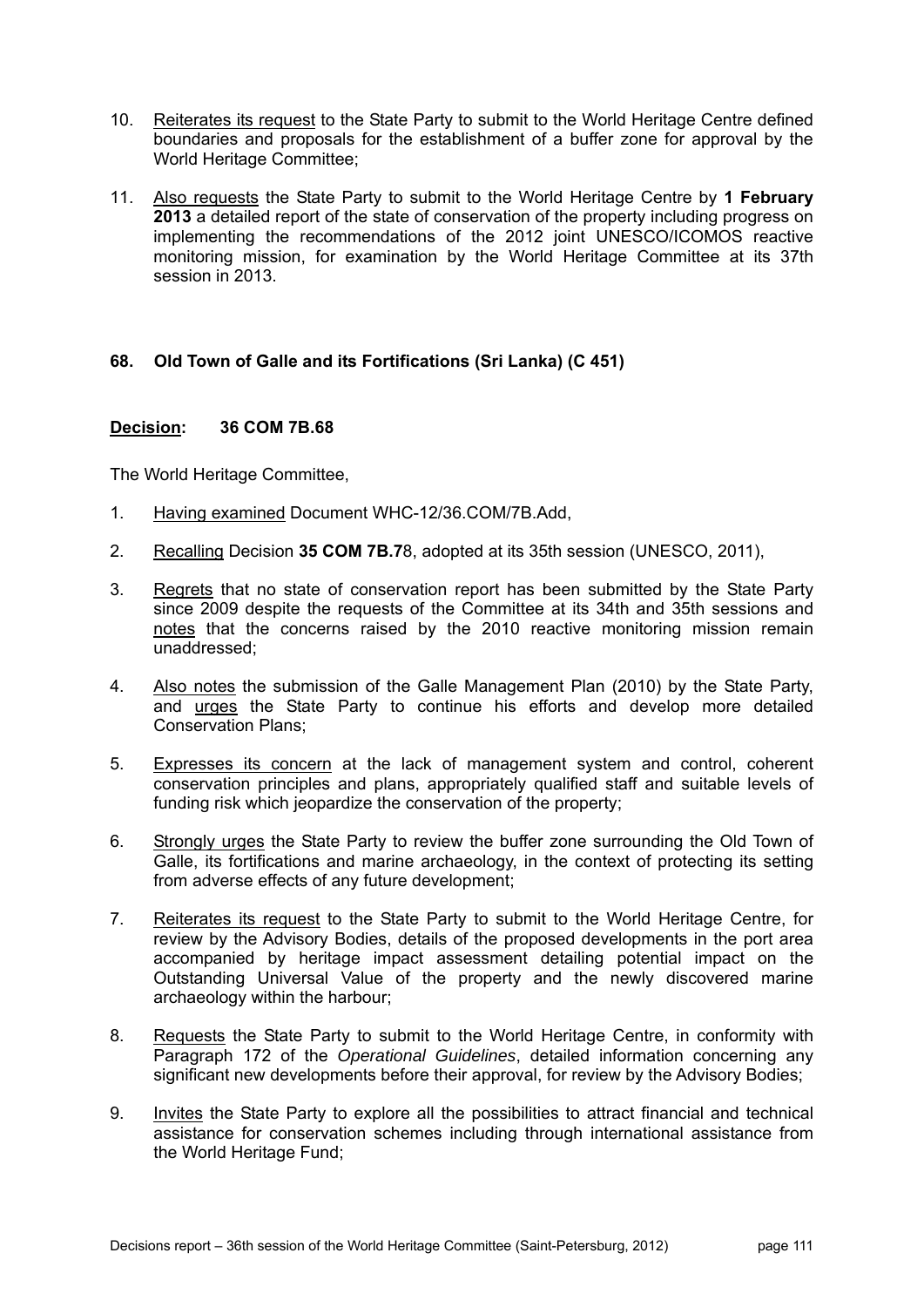10. Also requests the State Party to submit to the World Heritage Centre, by **1 February 2013**, an updated report on the state of conservation of the property and progress with the implementation of the above, for examination by the World Heritage Committee at its 37th session in 2013.

# **69. Samarkand – Crossroads of Cultures (Uzbekistan) (C 603 rev)**

## **Decision 36 COM 7B.69**

- 1. Having examined Document WHC-12/36.COM/7B,
- 2. Recalling Decision **35 COM 7B.80**, adopted at its 35th session (UNESCO, 2011),
- 3. Welcomes the progress made by the State Party in the preparation of the Management Plan and encourages the State Party to continue its cooperation with Ministry of Culture, local authorities, the World Heritage Centre and ICOMOS to finalize the Management Plan for submission by **1 February 2013** for review by ICOMOS;
- 4. Requests the State Party to ensure that the Management Plan contains a clear articulation of conservation principles for restoration and conservation of historic structures and especially of the traditional urban fabric, and also contains the system of monitoring to ensure their implementation;
- 5. Notes the maps provided for an overall traffic scheme for the Samarkand area which includes proposed new roads in the property and its buffer zone, and also requests the State Party, in accordance with Paragraph 172 of the *Operational Guidelines*, to develop and submit to the World Heritage Centre, as a matter of urgency, a draft traffic scheme including the size of the roads, traffic use and timescales for construction, to the World Heritage Centre for assessment by the Advisory Bodies, before any commitments are made to individual road proposals, as well as information concerning proposed, new constructions including parking schemes before their approval;
- 6. Further requests that once the overall draft traffic scheme has been scrutinised by the World Heritage Committee any detailed road proposals should be subject to an Heritage Impact Assessment in accordance with ICOMOS Guidance;
- 7. Also notes the list of proposed conservation projects within the State program up to 2015 and reiterates the recommendations of the 2007 mission report that priority should be given to the conservation of traditional houses;
- 8. Further notes the State Party's assertion that, at the current stage of urban development, neither new large constructions nor crucial infrastructure works are foreseen within the property and also reiterates the recommendation of the 2007 mission report that priority should be given to parking issues within the property and to mitigation of the impact of the four lane road between Afrosiab and Timurid;
- 9. Requests furthermore the State Party to submit to the World Heritage Centre by **1 February 2013** an updated report on the state of conservation of the property and the implementation of the above, including submission of the completed Management Plan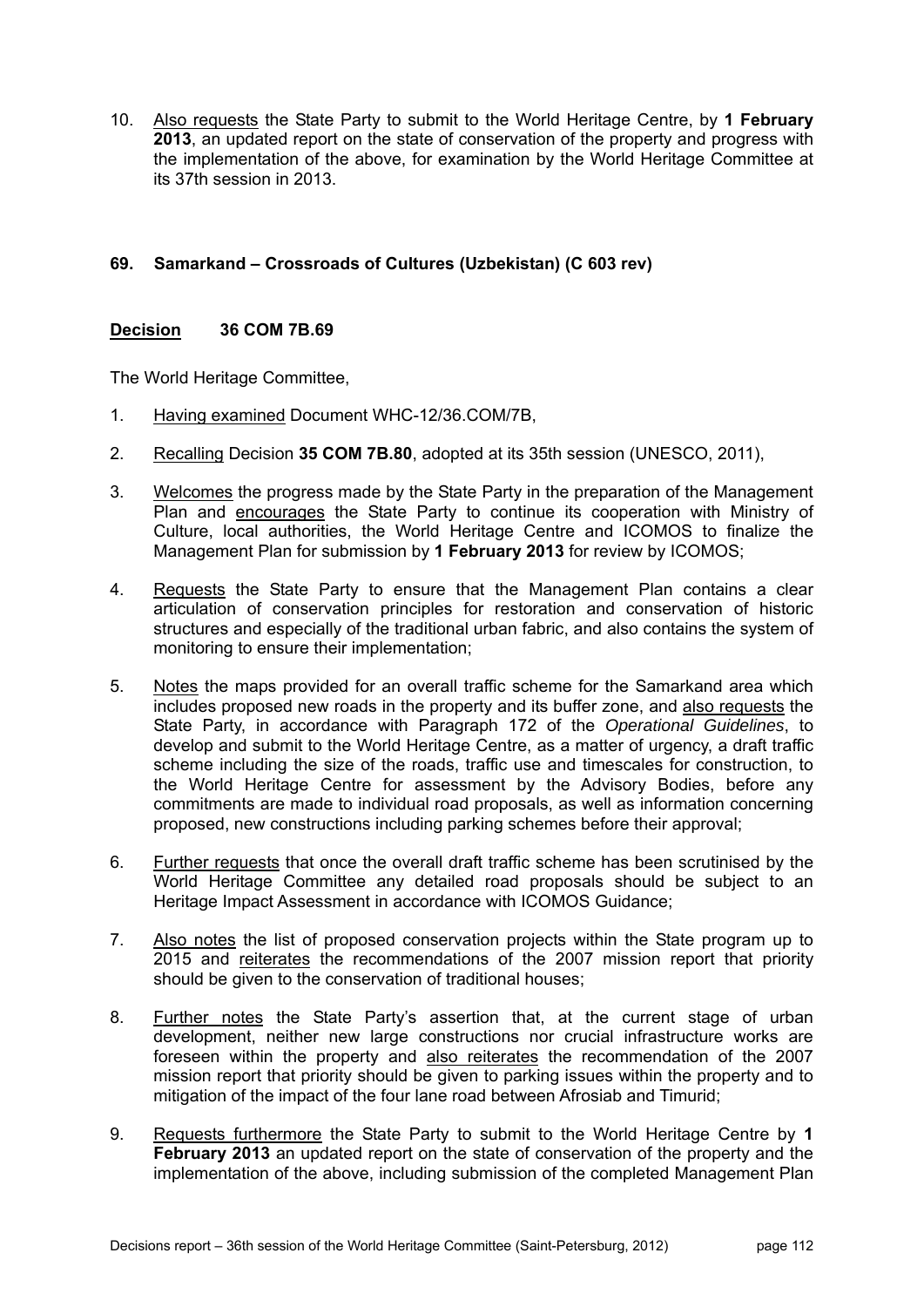and draft Traffic scheme for examination by the World Heritage Committee at its 37th session in 2013.

# **EUROPE AND NORTH AMERICA**

# **70. Madriu-Perafita-Claror Valley (Andorra) (C 1160 bis)**

### **Decision: 36 COM 7B.70**

The World Heritage Committee,

- 1. Having examined Document WHC-12/36.COM/7B,
- 2. Recalling Decision **34 COM 7B.75**, adopted at its 34th session (Brasilia, 2010),
- 3. Takes note with satisfaction of the approval and entry into force of the "Management Plan of the Madriu-Perafita-Claror Valley" on 28 December 2011;
- 4. Requests the State Party to update the Management Plan as soon as the Retrospective Statement of Outstanding Universal Value is adopted by the Committee;
- 5. Also requests the State Party to present a global access strategy for the property, as requested by the Committee at its 28th session (Suzhou, 2004);
- 6. Invites the State Party to submit a progress report on the implementation of the above recommendations to the World Heritage Centre, for review by the Advisory Bodies within the second cycle of Periodic Reporting.

### **71. Walled City of Baku with the Shirvanshah's Palace and Maiden Tower (Azerbaijan) (C 958)**

#### **Decision: 36 COM 7B.71**

- 1. Having examined Document WHC-12/36.COM/7B.Add,
- 2. Recalling Decision **34 COM 7B.77**, adopted at its 34th session (Brasilia, 2010),
- 3. Takes note of the progress made by the State Party in addressing concerns raised in prior sessions of World Heritage Committee and urges it to secure the necessary resources for the sustained operation of the management system currently in place and for the implementation of prescribed priority conservation and rehabilitation actions;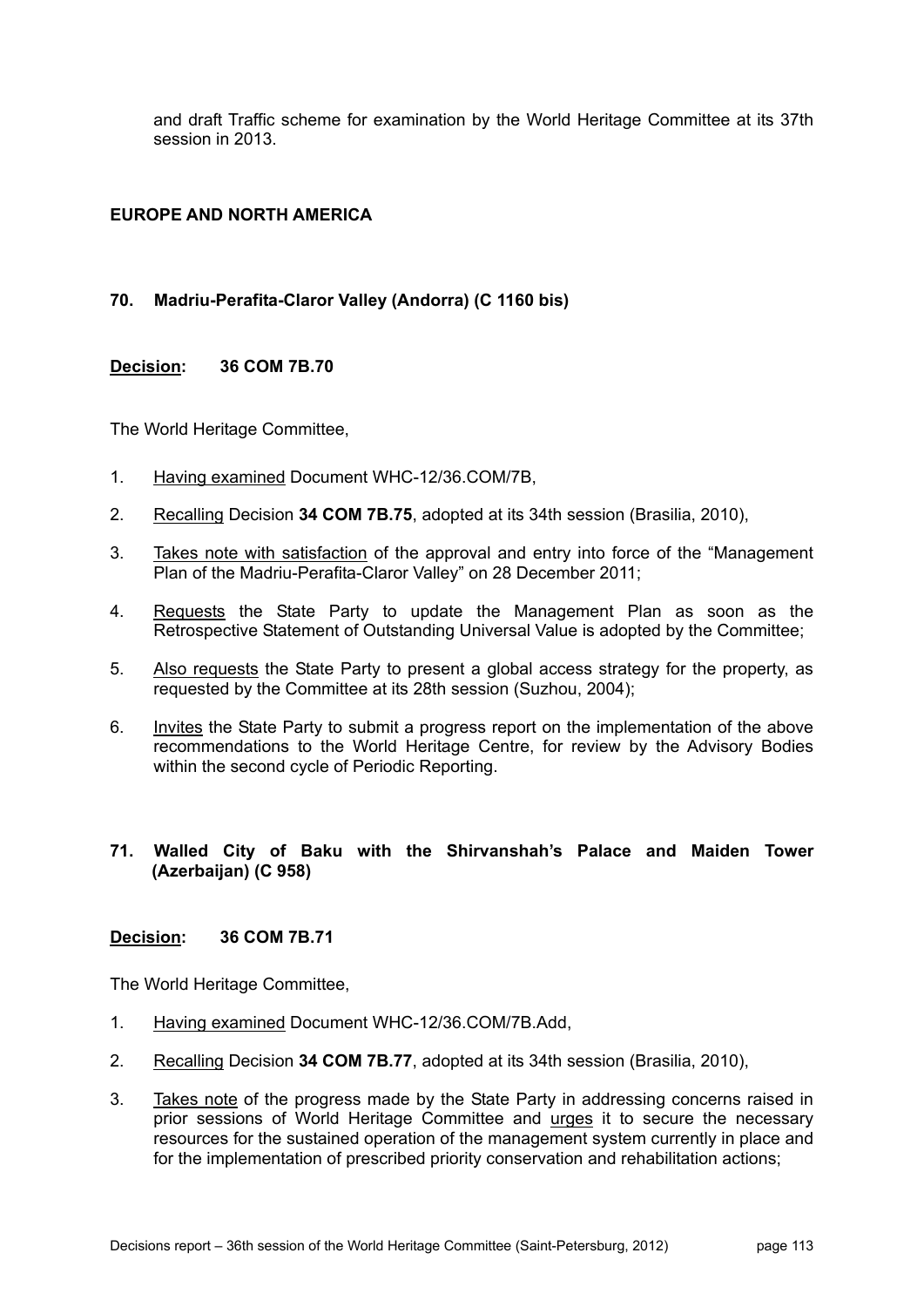- 4. Expresses its serious concern about the degradation of the setting of the property and the visual impact generated by high-rise buildings and also urges the State Party to introduce a moratorium on further construction of tall buildings until legal provisions, integrated urban policies and a survey of the urban landscape of the property have been developed and adopted to ensure the protection of the property's surroundings;
- 5. Requests the State Party to submit technical specifications of all on-going and planned new construction projects, in accordance with Paragraph 172 of the *Operational Guidelines*, to the World Heritage Centre and the Advisory Bodies for review prior to granting approval for implementation;
- 6. Recommends that the State Party establish a Technical Review Committee, including representatives from all stakeholders, to review all major development proposals that could adversely impact on the Outstanding Universal Value, and to propose planning controls and policies;
- 7. Notes the results of the February 2012 reactive monitoring mission and encourages the State Party to implement its recommendations, with particular emphasis on:
	- a) Ensuring closer cooperation between State Historical-Architectural Reserve "Icherisheher" (SHAHAR) and the Greater Baku Planning and collaboration in the formulation of integrated urban policies,
	- b) Implementation of Heritage Impact Assessments prior to the approval of projects within the property and its buffer zone,
	- c) Development of a guidance manual for maintenance of historic buildings,
	- d) Prioritisation of the implementation of research and conservation of urban elements set out in the Integrated Area Management Plan (IAMAP) and the rehabilitation action plan for urban residential quarters prescribed in the Conservation Master Plan (CMP),
	- e) Strengthening the implementation of the living city approach policy by providing financial and administrative support to maintain inhabitants within the Walled City,
	- f) Expanding representation on the Council of Elders to ensure larger participation and transparency in decision-making processes;
- 8. Also requests the State Party to submit to the World Heritage Centre, by **1 February 2014**, a report on the state of conservation of the property and on the steps taken to implement the recommendations set out above, for examination by the World Heritage Committee at its 38th session in 2014.

# **72. Historic Centre of Brugge (Belgium) (C 996)**

## **Decision: 36 COM 7B.72**

- 1. Having examined Document WHC-12/36.COM/7B,
- 2. Recalling Decisions **33 COM 7B.94** and **34 COM 7B.79**, adopted respectively at its 33rd (Seville, 2009) and 34th (Brasilia, 2010) sessions,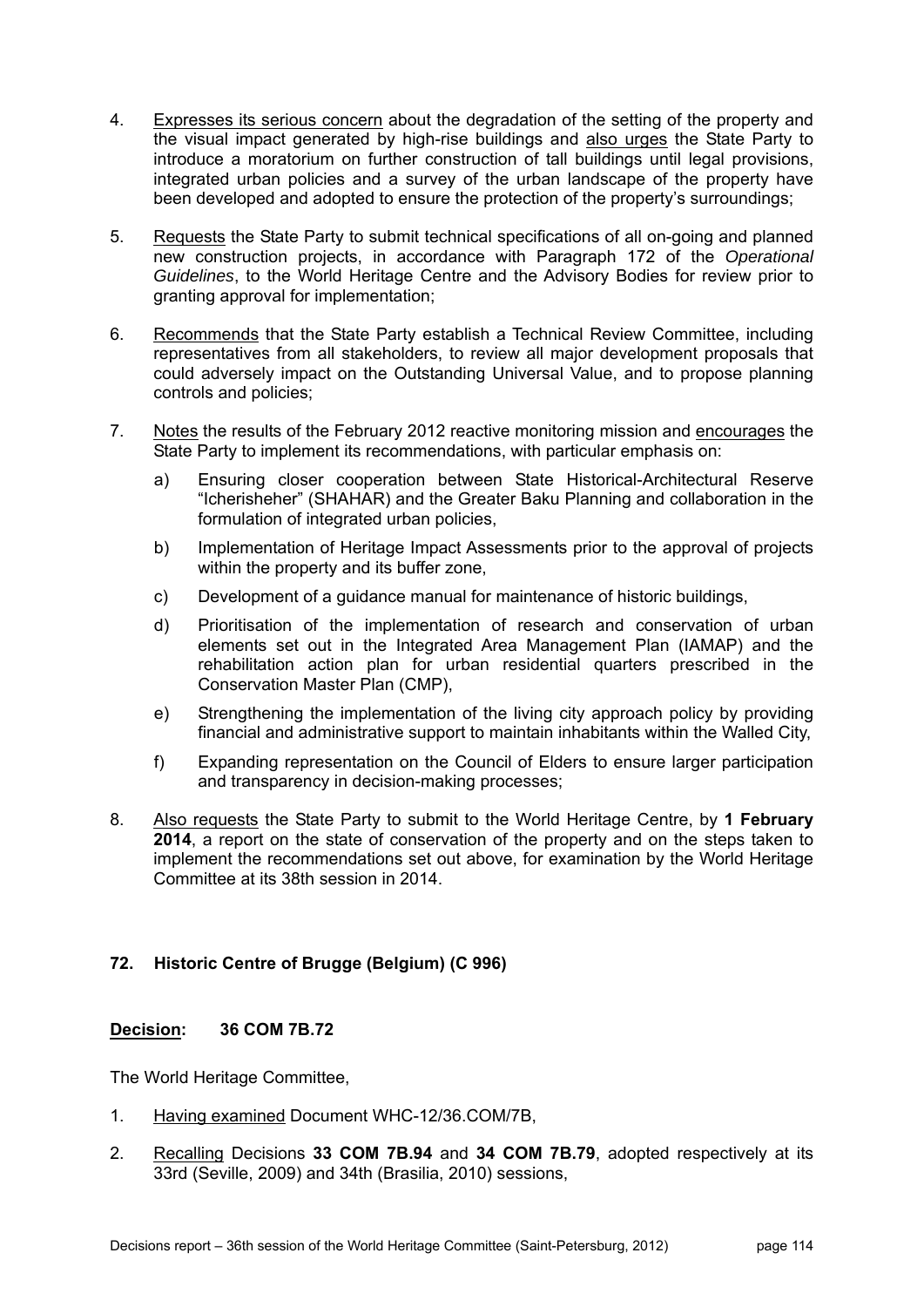- 3. Recognizes the efforts of the State Party in the preparation of the Management Plan and requests the State Party to finalize this Plan, also taking into account the UNESCO Recommendation concerning the Historic Urban Landscape (November 2011) and to submit it in 2013 to the World Heritage Centre for examination by the Advisory Bodies, and to ensure that the management of the property is based on the recognition of the Outstanding Universal Value of the property, and reiterates recommendations c), d) and e) of Decision **34 COM 7B.7** adopted at its 34th session (Brasilia, 2010);
- 4. Also reiterates its concern regarding the gradual erosion of the attributes that convey the Outstanding Universal Value, as continued erosion is a threat to the integrity of the property;
- 5. Also requests the State Party to inform the World Heritage Centre, in conformity with Paragraph 172 of the *Operational Guidelines*, of any project presenting a potential impact to the Outstanding Universal Value and integrity of the property;
- 6. Further requests the State Party to submit to the World Heritage Centre, by **1 February 2014,** a detailed report on the progress achieved in the implementation of the abovementioned recommendations, for examination by the World Heritage Committee at its 38th session in 2014.

# **73. Historic Centre of Prague (Czech Republic) (C 616)**

### **Decision: 36 COM 7B.73**

- 1. Having examined Document WHC-12/36.COM/7B,
- 2. Recalling Decision 35 COM 7B.89, adopted at its 35th session (UNESCO, 2011),
- 3. Welcomes the information that the building permissions for the Epoque Towers on the Pankrác Plain have been revoked and acknowledges the progress towards a land-use plan amendment extending the height restriction zone on the basis of a ban on buildings of excessive height and detailed regulations for the authorisation of high buildings outside the prohibition zone;
- 4. Requests the State Party to notify the World Heritage Centre when the amendment to the land-use plan has been passed by the Prague City Assembly;
- 5. Also requests the State Party to provide the finalized Management Plan to the World Heritage Centre by **1 February 2013**;
- 6. Encourages the State Party to continue informing the World Heritage Centre, in accordance with Paragraph 172 of the *Operational Guidelines*, about any envisaged developments, major restorations or rehabilitations;
- 7. Further requests the State Party to submit to the World Heritage Centre, by **1 February 2014**, an updated report on the state of conservation of the property, including the progress towards a design for downgrading the North-South Trunk Road and the rehabilitation plans for Vyšehrad and Žižkov Stations.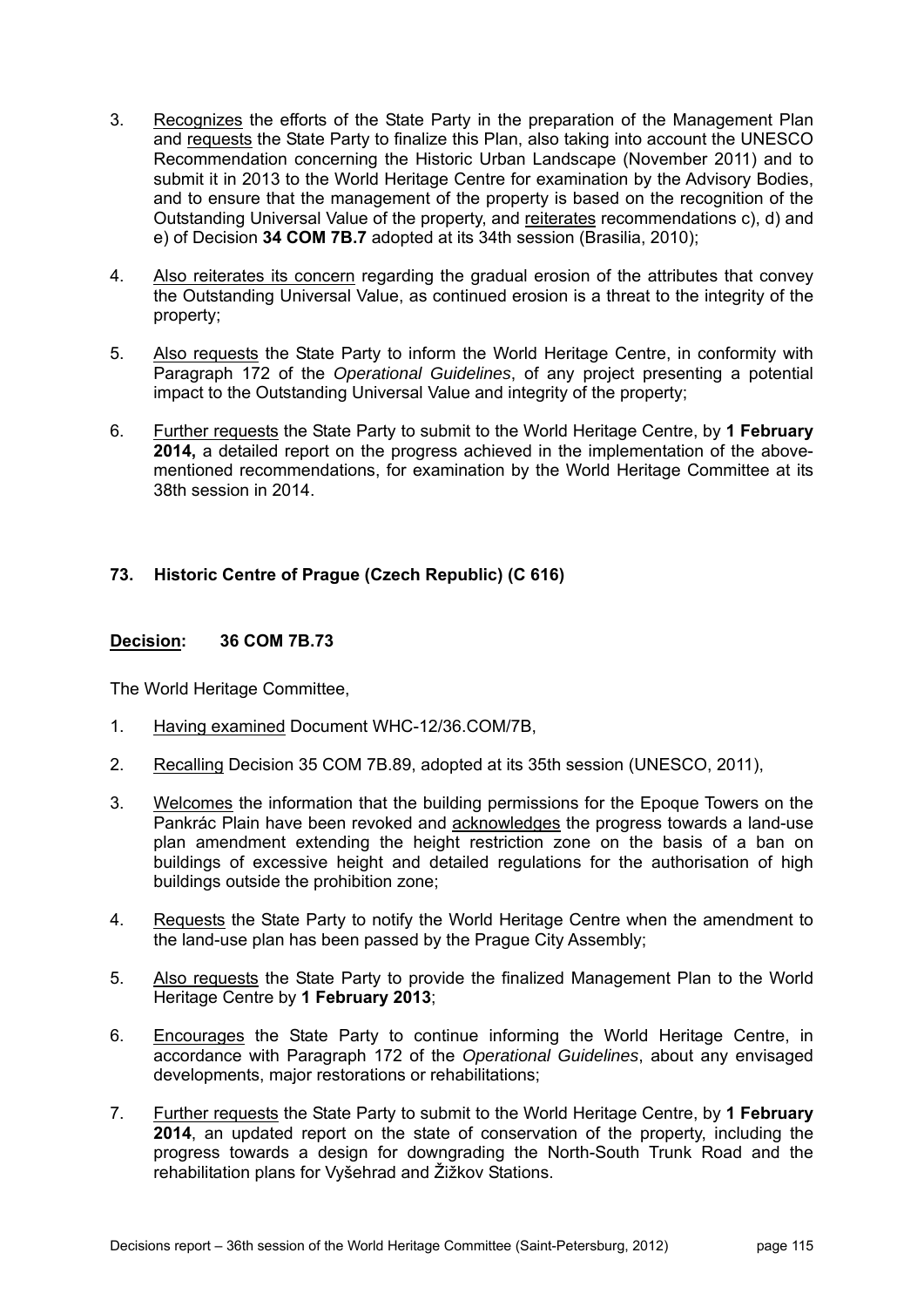# **74. Mont-Saint-Michel and its Bay (France) (C 80 bis)**

## **Decision: 36 COM 7B.74**

- 1. Having examined Document WHC-12/36.COM/7B.Add,
- 2. Recalling Decision **34 COM 7B.83** adopted at its 34th session (Brasilia, 2010),
- 3. Takes note of the results of the November 2011 joint World Heritage Centre/ICOMOS reactive monitoring mission, particularly, the conclusion that wind turbines impact adversely on the landscape setting of the property which provides its context and supports its Outstanding Universal Value;
- 4. Strongly recommends the State Party to implement all the recommendations of the mission;
- 5. Welcomes with satisfaction the identification by the State Party of a wind turbine exclusion zone, beyond the buffer zone, incorporated into the planning process, and also notes with interest the implementation of terrain modelling procedures for assessing visual impact;
- 6. Further notes the definition of a replicable method of defining such a zone, based on computer-based cartography and by a terrain approach;
- 7. Also notes the project to remove the 19th century causeway, and replace it with a permeable bridge that will allow the mount to be seen as an island, and requests that its inclusion be compatible with the Outstanding Universal Value of the property;
- 8. Further notes the urgent needs for an integrated Management Plan for the property, and further requests the State Party to produce such a plan based on the Statement of Outstanding Universal Value and a landscape approach to the management of the property, its buffer zone and its wider setting, and to put in place a Coordination Committee to oversee its implementation;
- 9. Requests furthermore the State Party to provide copies of the draft Management Plan for review by the World Heritage Centre and the Advisory Bodies by **1 February 2013**;
- 10. Finally requests the State Party to submit to the World Heritage Centre, by **1 February 2014**, an updated report on the state of conservation of the property and the implementation of the above for examination by the World Heritage Committee at its 38th session in 2014.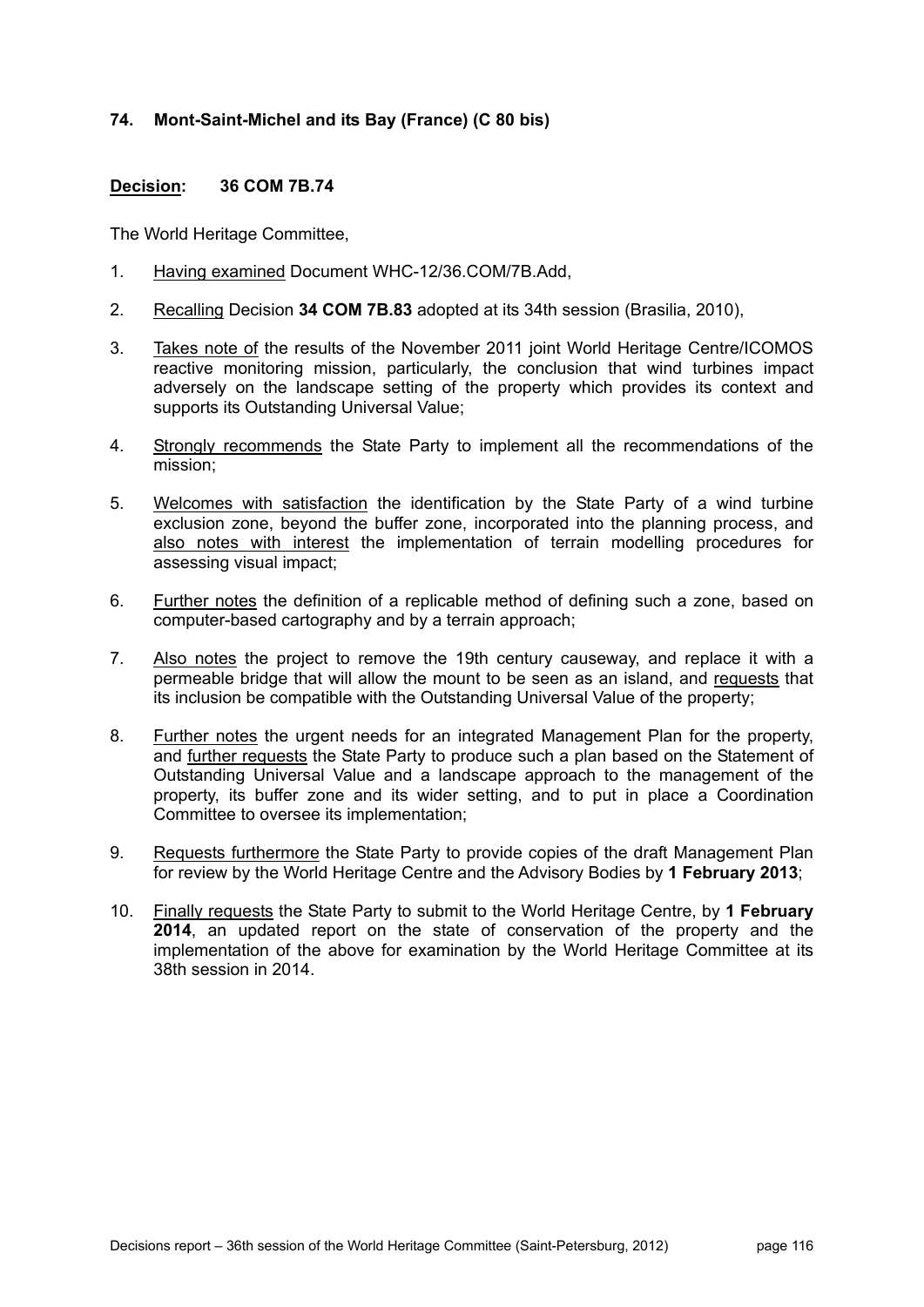# **75. Provins, Town of Medieval Fairs (France) (C 873 rev)**

## **Decision: 36 COM 7B.75**

The World Heritage Committee,

- 1. Having examined Document WHC-12/36.COM/7B,
- 2. Recalling Decision **34 COM 7B.84**, adopted at its 34th session (Brasilia, 2010),
- 3. Takes note of the information provided by the State Party in response to the concerns raised by the revision of the Architectural, Urban, and Landscape Heritage Protection Zones (ZPPAUP) and their possible transformation into architecture and heritage enhancement areas (AVAP) before 15 July 2015;
- 4. Notes with satisfaction of the convention between the State and the Town of Provins concluded on 9 December 2004, comprising 16 million Euros devoted to the restoration of historic monuments of the Town, as well as the unfavourable advice concerning the two wind farm projects;
- 5. Requests the State Party to do its utmost so that the Outstanding Universal Value of the property and the attributes conveying this value be preserved, and even reinforced, in the framework of a transformation of the protection regulations concerning the property, and to inform the World Heritage Centre;
- 6. Also requests the State Party to keep the World Heritage Centre informed of any project that might have an impact on the Outstanding Universal Value of the property, in conformity with Paragraph 172 of the *Operational Guidelines*, and if need be, to use the ICOMOS Guidance on heritage impact assessments for Cultural World Heritage Properties.

## **76. Villa Adriana (Tivoli) (Italy) (C 907)**

### **Decision 36 COM 7B.76**

- 1. Having examined Document WHC-12/36.COM/7B.Add,
- 2. Welcomes the State Party's allocation of funding for the conservation of the property;
- 3. Commends the State Party for its decision to abandon the construction of a waste dump in the Corcolle area;
- 4. Requests the State Party to inform the World Heritage Centre in due time about any major development project planned in the buffer zone of the property, including the housing development at Comprensorio di Ponte Lucano, for which a Heritage Impact Assessment should be included, in accordance with Paragraph 172 of the *Operational Guidelines*, before any irreversible commitment is made;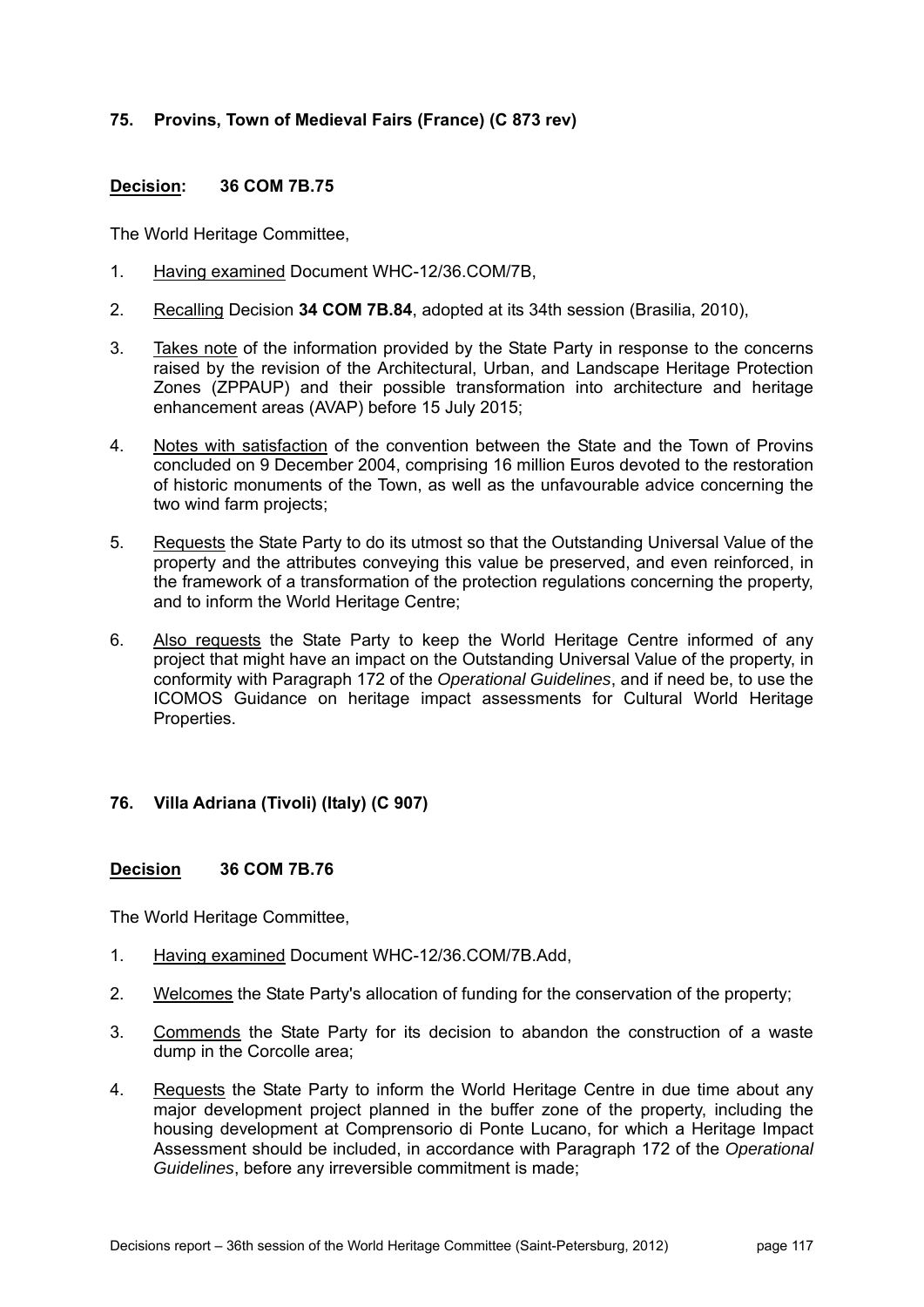- 5. Also requests the State Party to submit to the World Heritage Centre by **1 February 2014** an updated report on the state of conservation of the property.
- **77. Portovenere, Cinque Terre and the Islands (Palmaria, Tino and Tinetto) (Italy) (C 826)**

### **Decision: 36 COM 7B.77**

The World Heritage Committee,

- 1. Having examined Document WHC-12/36.COM/7B,
- 2. Extends its sympathy to the victims of the floods of October 2011 and their families;
- 3. Takes note of the emergency response provided by the State Party and encourages the State Party to conduct a detailed survey in order to obtain further information on the state of conservation of the property;
- 4. Commends the steps undertaken by the regional authorities for the safeguarding of the property;
- 5. Notes that the State Party has invited an advisory mission to assess the overall state of conservation of the property and to provide technical advice on remedial measures and risk preparedness;
- 6. Requests the State Party to submit to the World Heritage Centre, by **1 February 2013**, an updated report on the state of conservation of the property and the implementation of the above.

## **78. Curonian Spit (Lithuania/Russian Federation) (C 994)**

#### **Decision: 36 COM 7B.78**

- 1. Having examined Document WHC-12/36.COM/7B,
- 2. Recalling Decisions **31 COM 7B.114**, **32 COM 7B.98** and **34 COM 7B.91** adopted at its 31st (Christchurch, 2007), 32nd (Quebec City, 2008) and 34th (Brasilia, 2010) sessions respectively,
- 3. Welcomes the submission of the first joint report by the two States Parties;
- 4. Recognizes the efforts made by both States Parties to ensure the safeguarding of the property and encourages them to continue such efforts in cooperation with the World Heritage Centre and the Advisory Bodies;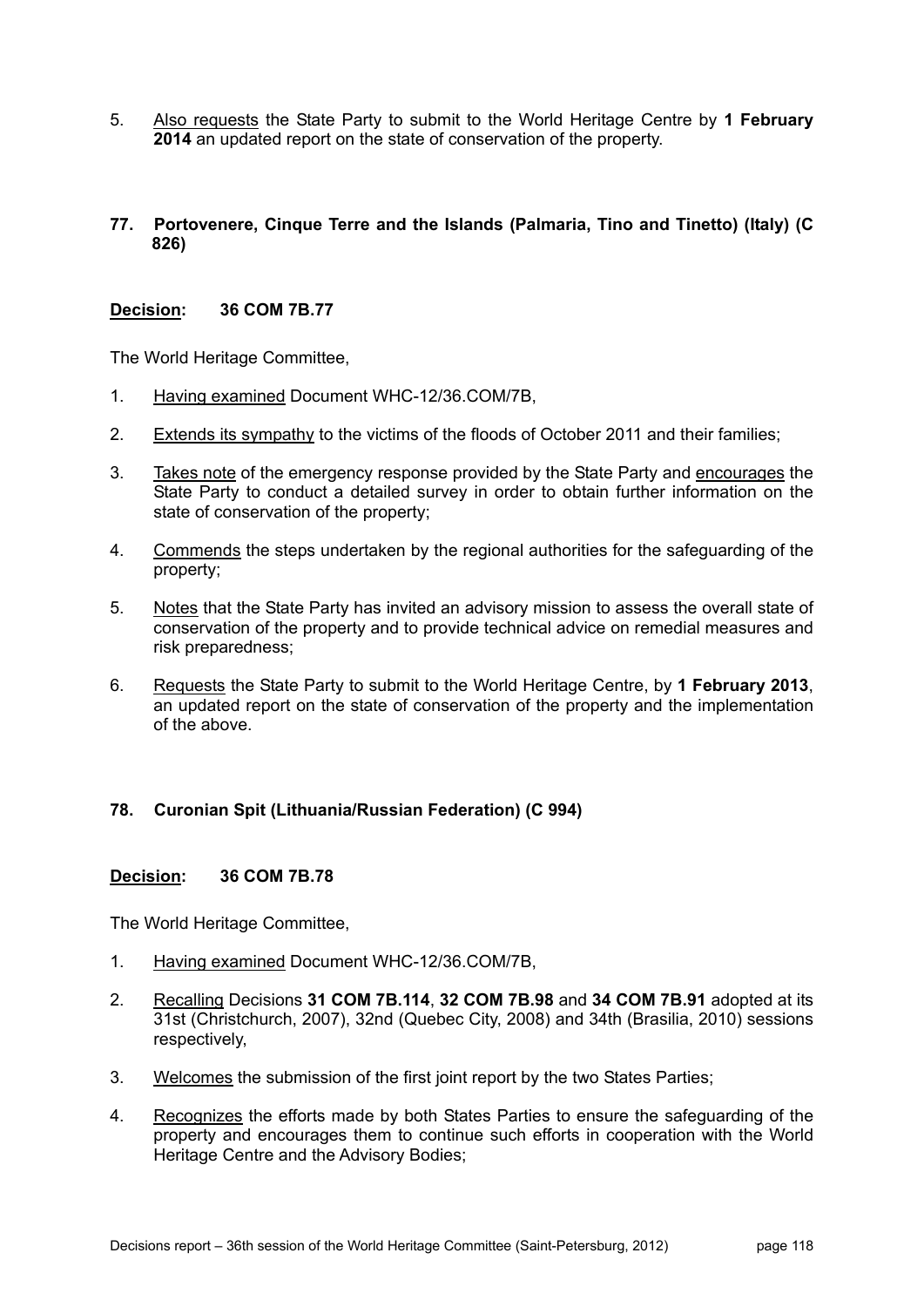- 5. Also welcomes the progress made in terms of greater collaboration between the National Parks in both parts of the property and the joint actions that have been agreed to take forward work on an overall Tourism Strategy, a joint Traffic Management Plan and joint Management Structures;
- 6. Notes that the State Party of the Russian Federation has suspended the proposed Economic Development Zone in the Kaliningrad region;
- 7. Requests confirmation from the State Party of the Russian Federation, by **1 September 2012**, that the proposed large leisure complexes will not be constructed;
- 8. Takes note of the possibility of a liquefied gas terminal outside the property at Klaipeda and also requests the State Party of Lithuania to undertake full impact assessments (Strategic Environmental and Heritage Impact Assessments) prior to any decision on such a development, in order to consider the potential impacts on the Outstanding Universal Value of the property. These assessments should be provided to the World Heritage Centre in accordance with Paragraph 172 of the *Operational Guidelines*;
- 9. Also notes the progress with the revised National Park Plan for Lithuania and further requests the State Party of Lithuania to provide three printed and electronic copies of the revised Management Plan for review by the World Heritage Centre and the Advisory Bodies;
- 10. Requests furthermore both States Parties to submit to the World Heritage Centre, by **1 February 2014**, a joint updated report on the state of conservation of the property and the implementation of the above, for examination by the World Heritage Committee at its 38th session in 2014.

## **79. Natural and Culturo-Historical Region of Kotor (Montenegro) (C 125)**

## **Decision 36 COM 7B.79**

- 1. Having examined Document WHC-12/36.COM/7B,
- 2. Recalling Decision **33 COM 7B.114**, adopted at its 33rd session (Seville, 2009),
- 3. Welcomes the progress made in updating and adopting the Management Plan;
- 4. Requests the State Party to submit three printed and electronic copies of the revised Management Plan, including information how the issue of tourism pressure is addressed, to the World Heritage Centre for review by the Advisory Bodies;
- 5. Takes note that the State Party has submitted a draft retrospective Statement of Outstanding Universal Value for the property, as requested in the Decision **32 COM 7B.101**; as well as a proposal for a Buffer zone, as requested in the Decision **33 COM 7B.114**;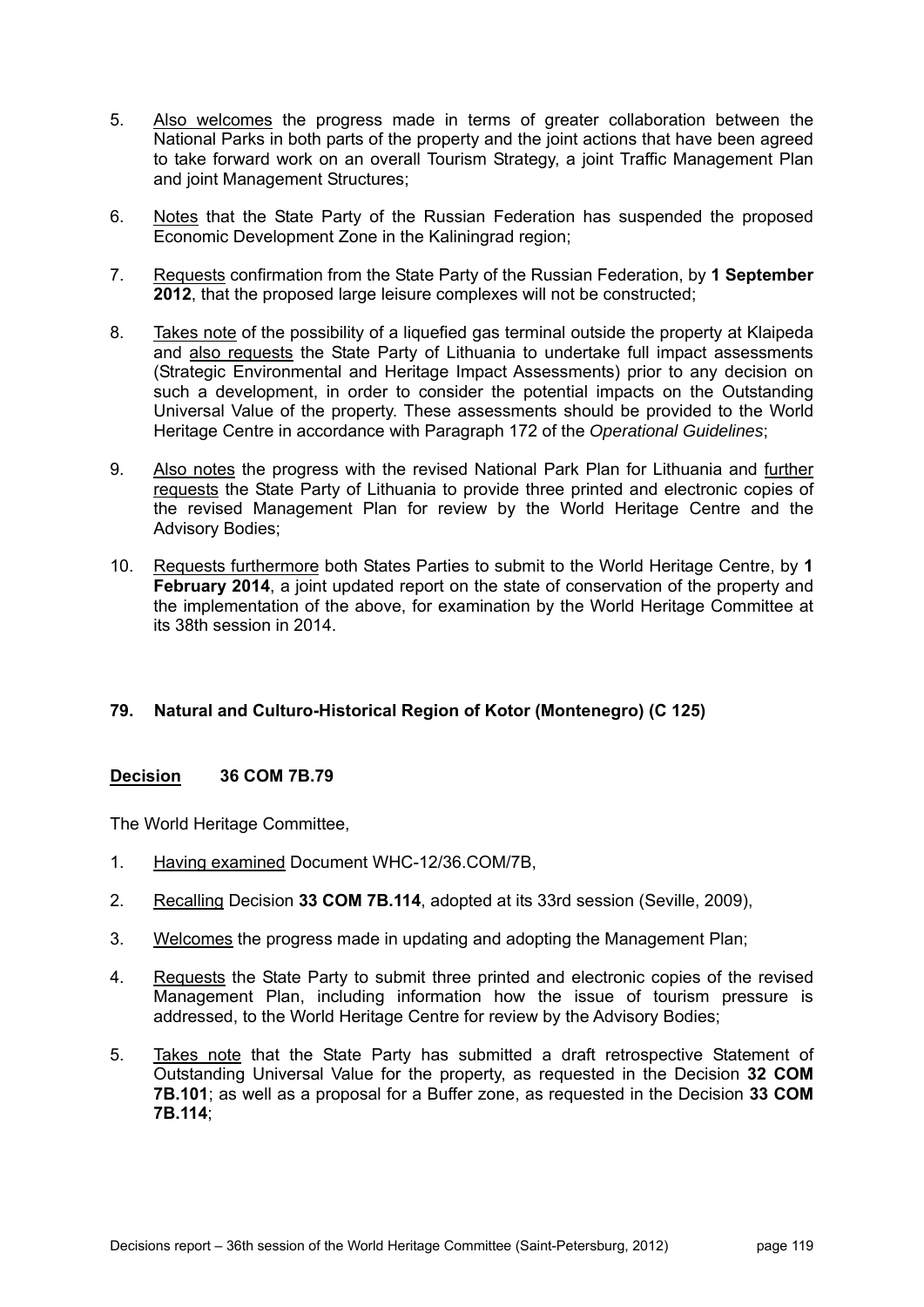- 6. Notes the progress made on developing legal protection, but urges the State Party to develop detailed prescriptions for its implementation and for the overall coordinated management of the property;
- 7. Also urges the State Party, in the light of the negative impact on the Outstanding Universal Value identified by the Visual Impact Assessment, to reconsider the idea of a bridge at Verige, to explore alternative means of linking the bays, such as a tunnel, improved ferry services and a by-pass road in the Kotor Bay and find appropriate solutions in consultation with the World Heritage Centre and the Advisory Bodies;
- 8. Highlights the continued need to put in place as soon as possible an integrated spatial development plan of the three neighbouring municipalities and a regional transport strategy that includes alternatives to the Verige bridge project and its associated road network and the by-pass road in the Kotor Bay and encourages the State Party to address this need, with a particular focus on the Outstanding Universal Value of the property, within the framework of the ongoing activities with regard to the development of the Coastal Area Spatial Plan of Montenegro;
- 9. Also requests the State Party to submit to the World Heritage Centre, by **1 February 2014**, an updated report on the state of conservation of the property and the implementation of the above, for examination by the World Heritage Committee at its 38th session in 2014.

# **80. Centennial Hall in Wroclaw (Poland) (C 1165)**

## **Decision: 36 COM 7B.80**

- 1. Having examined Document WHC-12/36 COM/7B.Add,
- 2. Recalling Decision **35 COM 7B.101** adopted at its 35th session (UNESCO, 2011),
- 3. Takes note of the results of the mission concerning the overall improved state of conservation of the property but notes certain shortcomings in the quality of works on the Main Restaurant Pavilion and urges the State Party to ensure higher standards during future works;
- 4. Requests the State Party to provide to the World Heritage Centre, for review by the Advisory Bodies, full details of all proposed projects which may have an impact on the Outstanding Universal Value of the Property, including the underground car park, the Four Domes Pavilion and the future projects in the buffer zone, together with heritage impact assessments, in line with Paragraph 172 of the *Operational Guidelines*, before any commitments are made;
- 5. Also requests the State Party to provide an overall development plan for the property and its buffer zone to allow understanding as to how the various proposed projects relate to the Spatial Plan, 2004 and, in terms of design concepts, to the Outstanding Universal Value of the property;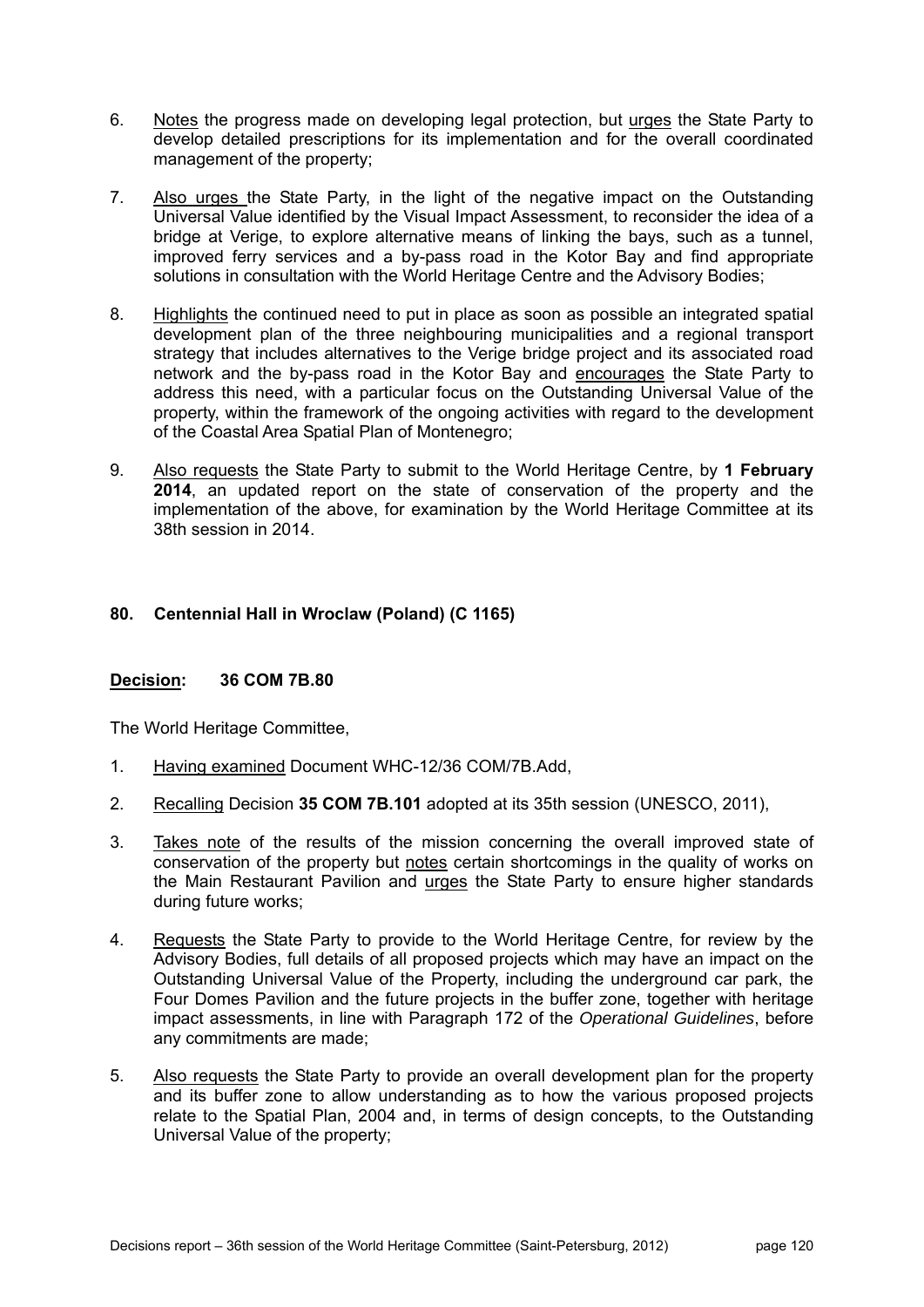- 6. Also takes note of the halting of the Eastern Bridge road proposal, along the edge of the buffer zone as well as of its downgrading to a single carriageway, and further requests the State Party to submit any revised plans, together with a Heritage Impact assessment of its potential impact on the setting of the property, to the World Heritage Centre for review by the Advisory Bodies, in line with Paragraph 172 of *Operational Guidelines*;
- 7. Requests furthermore the State Party to submit to the World Heritage Centre, by **1 February 2014**, an updated report on the state of conservation of the property and on the implementation of the above.

## **81. Alto Douro Wine Region (Portugal) (C 1046)**

### **Decision: 36 COM 7B.81**

- 1. Having examined Document WHC-12/36.COM/7B,
- 2. Recalling Decision **25 COM X.A**, adopted at its 25th session (Helsinki, 2001),
- 3. Notes with concern the conclusions of the ICOMOS advisory mission that the potential impacts of the Foz Tua Hydro-electric Dam Project on the property and its setting would cause irreversible damage to the Outstanding Universal Value of the property;
- 4. Also notes with concern that initial planning processes for this project have not taken full account of the World Heritage status of the property through an analysis of impact on its Outstanding Universal Value, and that an Environmental Impact Assessment had already given a conditionally favourable approval;
- 5. Regrets that information on this project was not mentioned in the nomination dossier and was not communicated to the World Heritage Centre before commitments have been made, as required by Paragraph 172 of the *Operational Guidelines*, but notes with satisfaction the explanation which has since been provided by the State Party;
- 6. Expresses its concern that construction works commenced in April 2011, before the recommendations of the advisory mission were known and before the World Heritage Committee could consider the project;
- 7. Notes with satisfaction the invitation by the State Party for a joint World Heritage Centre/ICOMOS/IUCN reactive monitoring mission to the property to consider the potential impact of the revised Foz Tua Hydro-electric Dam project on the Outstanding Universal Value of the property, and to consider the property's management system, the protection of the setting and the overall state of conservation of the property;
- 8. Takes note of the decision of the State Party to significantly slow down the pace of the construction work of the Foz Tua Dam and related infrastructure, as from the adoption of this decision until the report of the joint reactive monitoring mission is published and to implement the recommendations;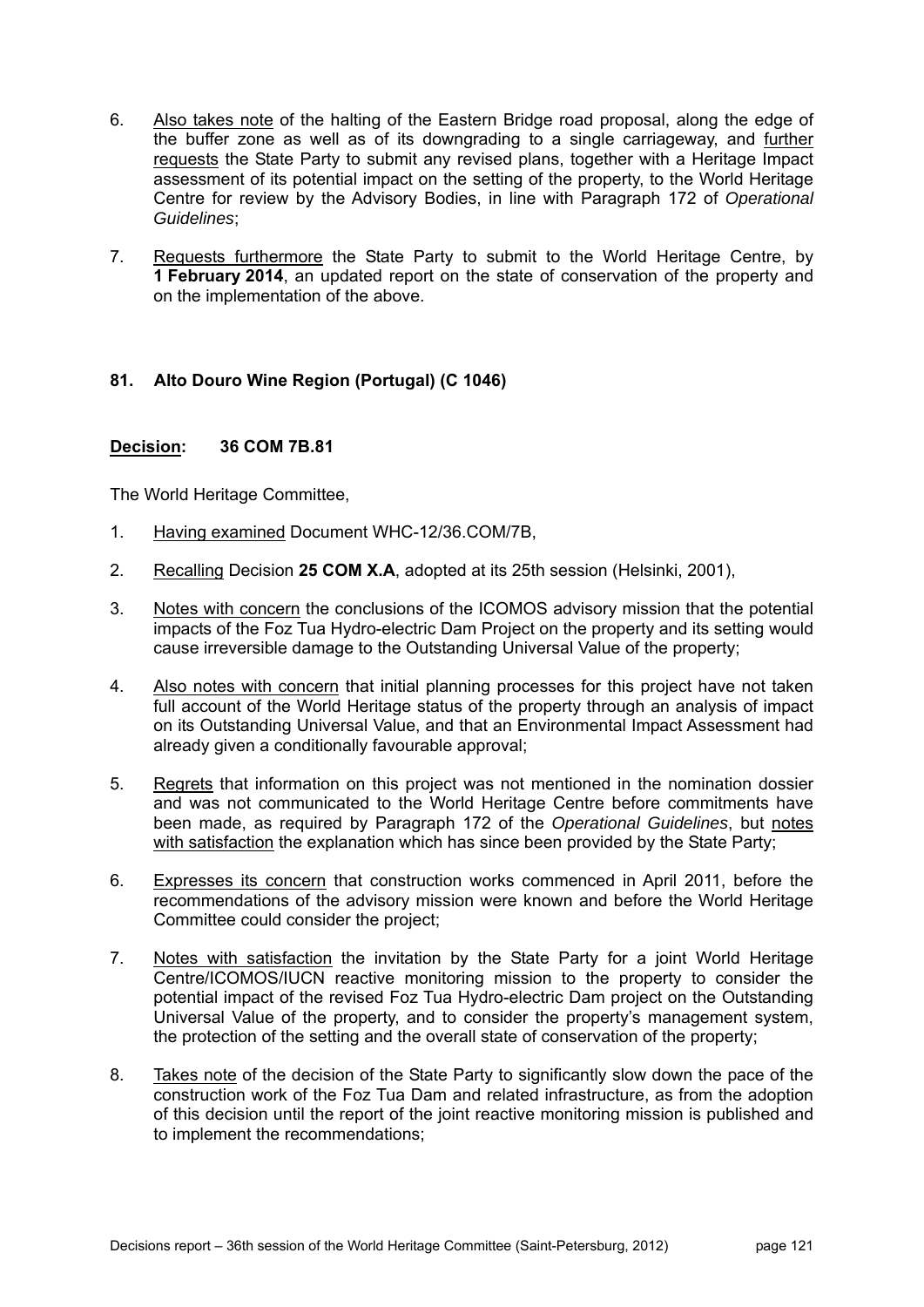- 9. *Decides* to request the Director-General, in consultation with the Chairperson of the World Heritage Committee, to officially put forward concrete requests for action to the State Party based on the results of the joint reactive monitoring mission, if necessary;
- 10. Notes that the State Party is revising the plans for the dam, power station and other landscape works linked to infrastructure and requests that full details of these plans, together with a heritage impact assessment, be submitted as soon as possible to the World Heritage Centre for review by the Advisory Bodies;
- 11. Further requests the State Party to submit to the World Heritage Centre, by **1 February 2013**, an updated report on the revision or reconsideration of the Foz Tua Hydro-Electric Dam project and on the overall state of conservation of the property for examination by the World Heritage Committee at its 37th session in 2013.

# **82. Historic Centre of Sighişoara (Romania) (C 902)**

### **Decision: 36 COM 7B.82**

- 1. Having examined Document WHC-12/36.COM/7B,
- 2. Recalling Decision **34 COM 7B.93**, adopted at its 34th session (Brasilia, 2010),
- 3. Takes note of the measures established by the State Party to ensure the monitoring of the state of conservation of the property, as well as its protection and management, in particular the institution of the World Heritage Bureau of Sighişoara, and encourages it to pursue all the activities undertaken to ensure a good conservation of the Historic Centre of Sighişoara;
- 4. Expresses its concern with respect to the development projects mentioned in the report and invites the State Party to prepare and submit to the World Heritage Centre visual impact studies of any restoration or construction project foreseen in the perimeter of the property, in conformity with Paragraph 172 of the *Operational Guidelines*;
- 5. Recognizes also the efforts of the State Party in the preparation of a Management Plan, but considers that the current project remains at present insufficient and must involve all the parties concerned in the management of the property in order to become effective, multidisciplinary and far-reaching;
- 6. Requests the State Party to submit a final version of the Management Plan to the World Heritage Centre for examination by the Advisory Bodies, prior to its approval by the national authorities;
- 7. Also requests the State Party to submit to the World Heritage Centre by **1 February 2014**, an updated report on the state of conservation of the property and on the implementation of the above.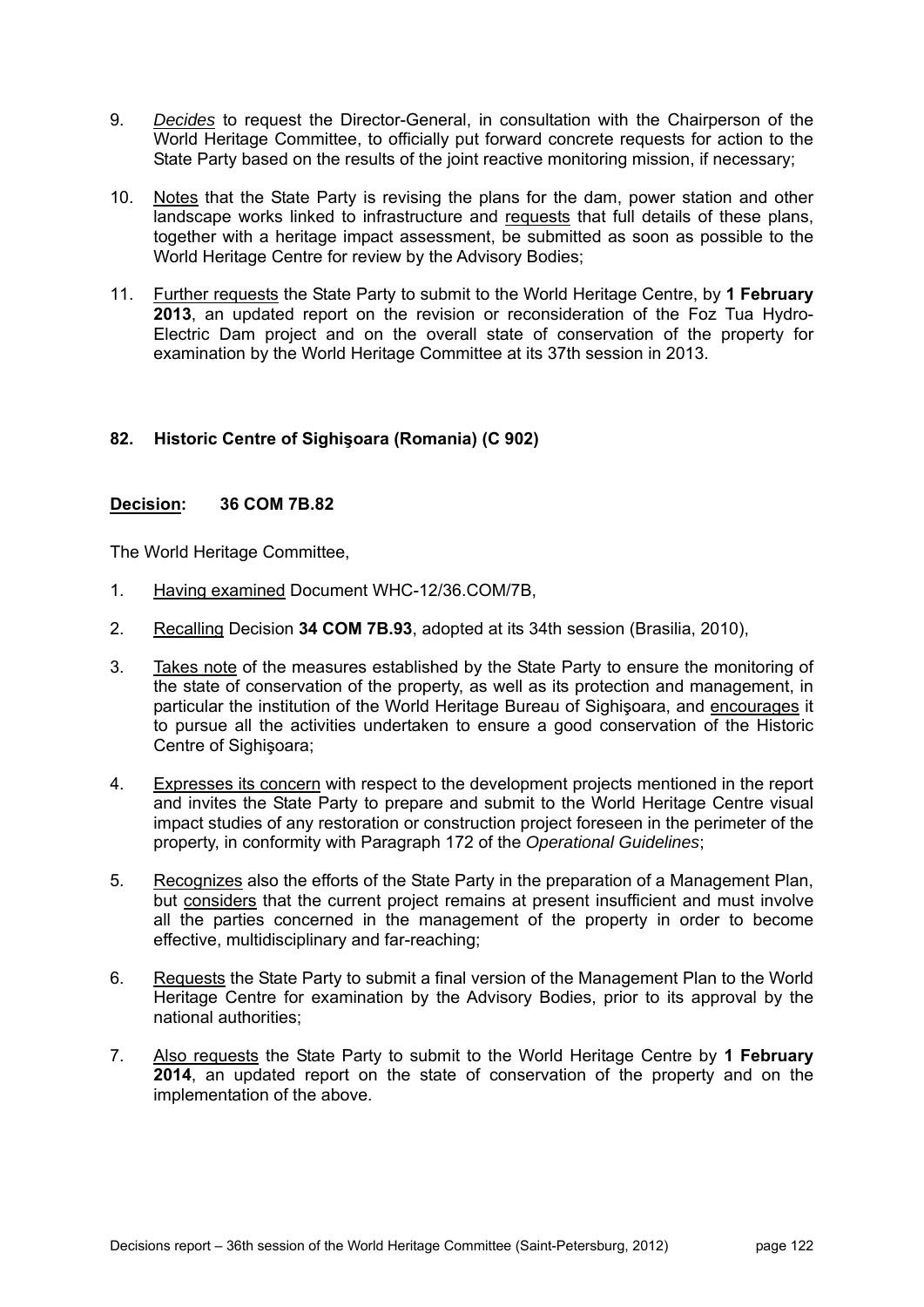## **83. Kizhi Pogost (Russian Federation) (C 544)**

### **Decision: 36 COM 7B.83**

- 1. Having examined Document WHC-12/36.COM/7B.Add,
- 2. Recalling Decision **34 COM 7B.94**, adopted at its 34th session (Brasilia, 2010),
- 3. Acknowledges the progress made by the State Party in the implementation of the World Heritage Committees decisions and in the restoration works and urges it to continue these efforts in close collaboration with the World Heritage Centre and the Advisory Bodies;
- 4. Takes note of the results of the reactive monitoring mission of February 2011 and the advisory mission of November 2011 and encourages the State Party to implement their recommendations and to prioritise the implementation of the following actions:
	- a) Formally submit to the World Heritage Centre the new proposal of the buffer zone of the property as a request for minor boundary modification, in accordance to paragraphs 163-165 of the *Operational Guidelines*, by **1 Februray 2013**,
	- b) Finalize the development of the integrated management plan, including a revised zoning proposal with adequate provisions for the protection of the landscape setting, a tourism strategy, risk preparedness and an archaeological rescue and monitoring strategy, all in consideration of clear boundaries and buffer zone definitions, and to submit the draft plan for review prior to approval,
	- c) Update the project schedule and funding requirements upon completion of stage 3 to secure the necessary resources for the conservation, management and protection of the property beyond 2014,
	- d) Develop guidelines for interventions to address restoration criteria and issues such as the treatment of elements from various periods, treatment of witness marks, introduction of modern materials, structural reinforcement, among others,
	- e) Develop guidelines for the planning and design of new construction to regulate scale, massing and materials to ensure compatibility with the attributes that sustain the Outstanding Universal Value of the property;
- 5. Reiterates its concern regarding proposals for new developments in the vicinity of the property, such as new visitor facilities and a new visitor centre and also urges the State Party to halt any developments within the property, its setting and protected areas of the Kizhi Museum-Reserve and Kizhi Island, and to submit to the World Heritage Centre, in conformity with Paragraph 172 of the *Operational Guidelines*, all projects for review and comments prior to their approval;
- 6. Requests the State Party to invite a joint World Heritage Centre/ICOMOS reactive monitoring mission in early 2013 to assess the progress made in the restoration works and on the implementation of the above;
- 7. Also requests the State Party to submit to the World Heritage Centre, by **1 February 2013**, a report on the state of conservation of the property and on the steps taken to implement the recommendations set out above, for examination by the World Heritage Committee at its 37th session in 2013.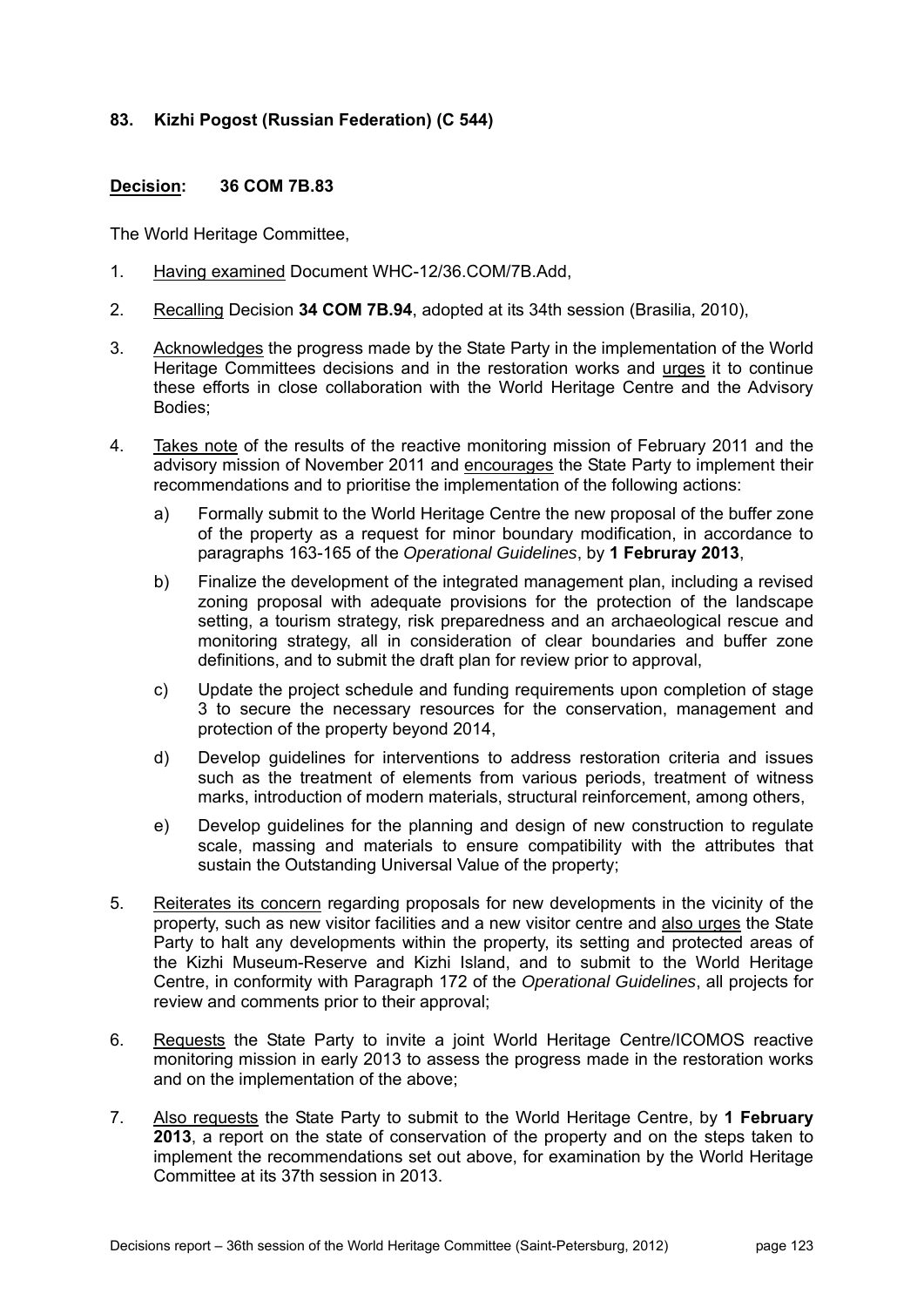# **84. Historic Centre of the City of Yaroslavl (Russian Federation) (C 1170)**

### **Decision: 36 COM 7B.84**

- 1. Having examined Document WHC-12/36.COM/7B.Add,
- 2. Recalling Decision **35 COM 7B.103**, adopted at its 35th session (UNESCO, 2011),
- 3. Expresses its concern at the impact of a considerable number of major projects completed in recent years in the property and its buffer zone on the overall urban silhouette and on the harmonious relationship of the 16th- 18th century buildings within their planned urban surroundings;
- 4. Notes the highly negative impact of the reconstructed Cathedral of the Assumption on the skyline of the property; and considers that the proposed addition of a tall bell tower could irreversibly damage the skyline;
- 5. Also notes that certain projects have been halted and considers that these need major reconsideration if they are to be acceptable;
- 6. Further notes that inadequacies within the current protection and management arrangements, and the apparent ease with which planning constraints are avoided, has contributed towards negative development;
- 7. Strongly urges the State Party to establish an appropriate management system for the property in order to handle planning permissions in a clear and transparent manner, to ensure effective coordination between the authorities concerned and stakeholders and to improve monitoring, as well as to consider appointing a property manager;
- 8. Also urges the State Party to finalize the Urban Master Plan, underpinned by a clear understanding of the attributes of Outstanding Universal Value, to ensure that Area Regulations are related to the attributes of the Outstanding Universal Value in terms of the character of urban fabric, its scale, and strong silhouettes, and to develop an Urban Traffic Plan to minimize car traffic within the property;
- 9. Eurther urges the State Party to produce a management plan for the property and a conservation strategy that might inform decisions on reconstruction and redevelopment projects;
- 10. Urges furthermore the State Party to regulate the buffer zone in federal law;
- 11. Requests the State Party to develop guidelines for the planning and design of new construction to regulate scale, massing and materials to ensure compatibility with the attributes that sustain the Outstanding Universal Value of the property and reiterates its request to the State Party to submit to the World Heritage Centre, in line with Paragraph 172 of *Operational Guidelines*, documentation of all current and proposed major projects, together with Heritage Impact Assessments, in line with ICOMOS Guidance, for review and comments prior to their approval;
- 12. Also requests the State Party to ensure that development projects are supported by adequate archaeological investigations and recording;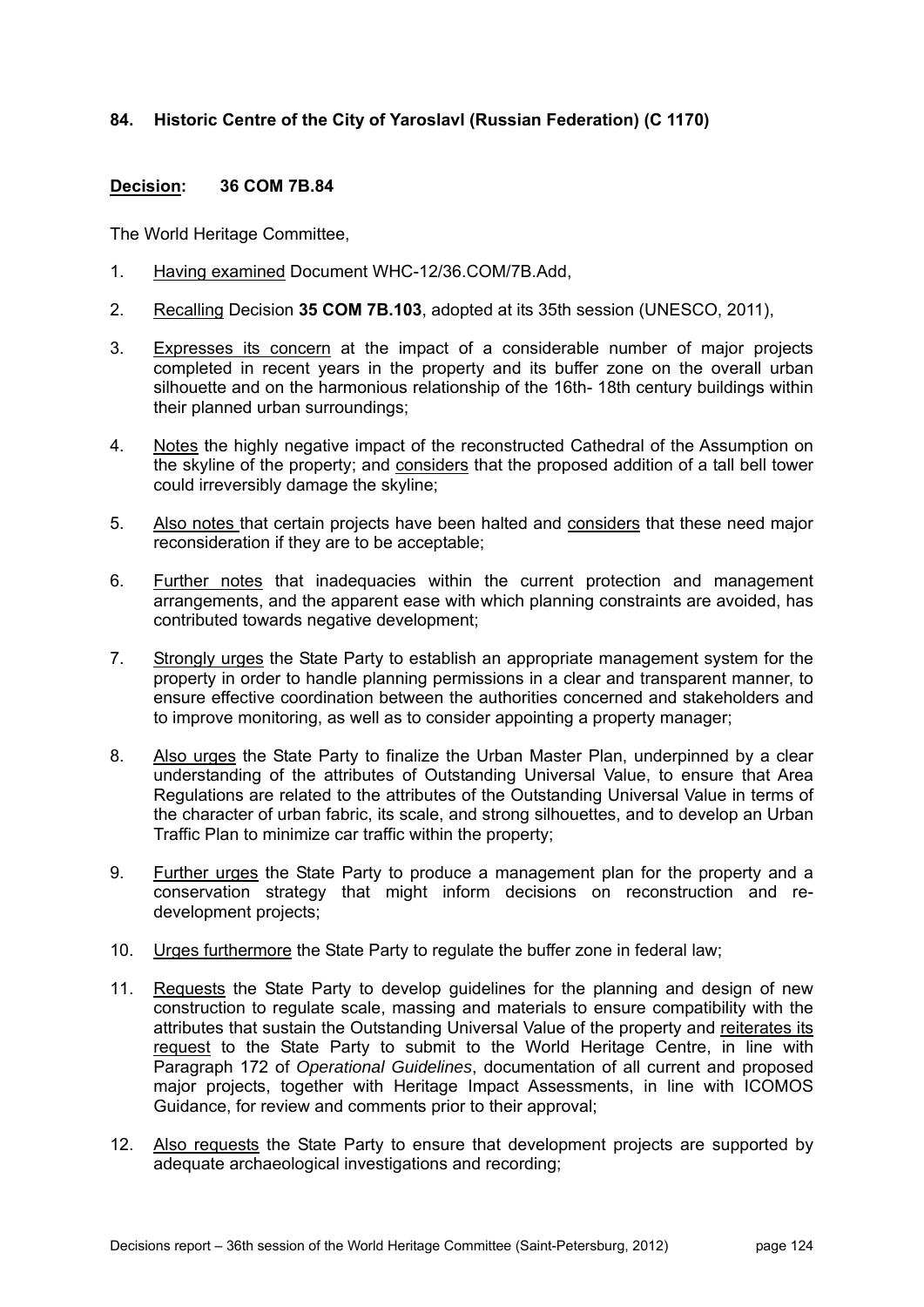- 13. Strongly recommends to the State Party to develop a national law for all cultural World Heritage properties in the Russian Federation to ensure that they meet the State Party's obligations to the *Convention*;
- 14. Further requests the State Party to submit to the World Heritage Centre, by **1 February 2013**, a state of conservation report for the property that addresses the above points for examination by the World Heritage Committee at its 37th session in 2013.

### **85. Historic Centre of Saint Petersburg and Related Groups of Monuments (Russian Federation) (C 540)**

## **Decision: 36 COM 7B.85**

- 1. Having examined Document WHC-12/36.COM/7B,
- 2. Recalling Decision **35 COM 7B.104**, adopted at its 35th session (UNESCO, 2011),
- 3. Notes the conclusions of the International expert forum on boundary issues held in Saint Petersburg regarding the establishment of an international open-ended group of experts on boundary issue;
- 4. Welcomes the efforts of the State Party deployed for cancelation of the "Okhta-Center" tower project, also notes the development of a new skyscraper project of the Lakhta business Center in the Primorskiy District of St. Petersburg and requests the State Party to submit to the World Heritage Centre for review by the Advisory Bodies, a detailed heritage impact assessment for this new project prepared in conformity with the ICOMOS Guidance on Heritage Impact Assessments for World Heritage cultural properties, before any final decisions are made;
- 5. Invites the State Party to designate a principal management authority with sufficient authority to control the property, as well as to develop an overall Management Plan for the property, including a Plan for Environmental Design and Urbanism for the entire territory, as well as a Safeguarding Plan defining appropriate degrees of intervention for each element of the property;
- 6. Also invites the State Party to study, in coordination with the World Heritage Centre, the feasibility to develop a legal mechanism for the protection and management of the World Heritage properties in the Russian Federation;
- 7. Takes note that the State Party submitted a draft retrospective Statement of Outstanding Universal Value for the property, as requested in Decision **35 COM 7B.104**;
- 8. Also requests the State Party to submit to the World Heritage Centre, by **1 February 2014**, an updated report on the state of conservation of the property, and the implementation of the above, for examination by the World Heritage Committee at its 38th session in 2014.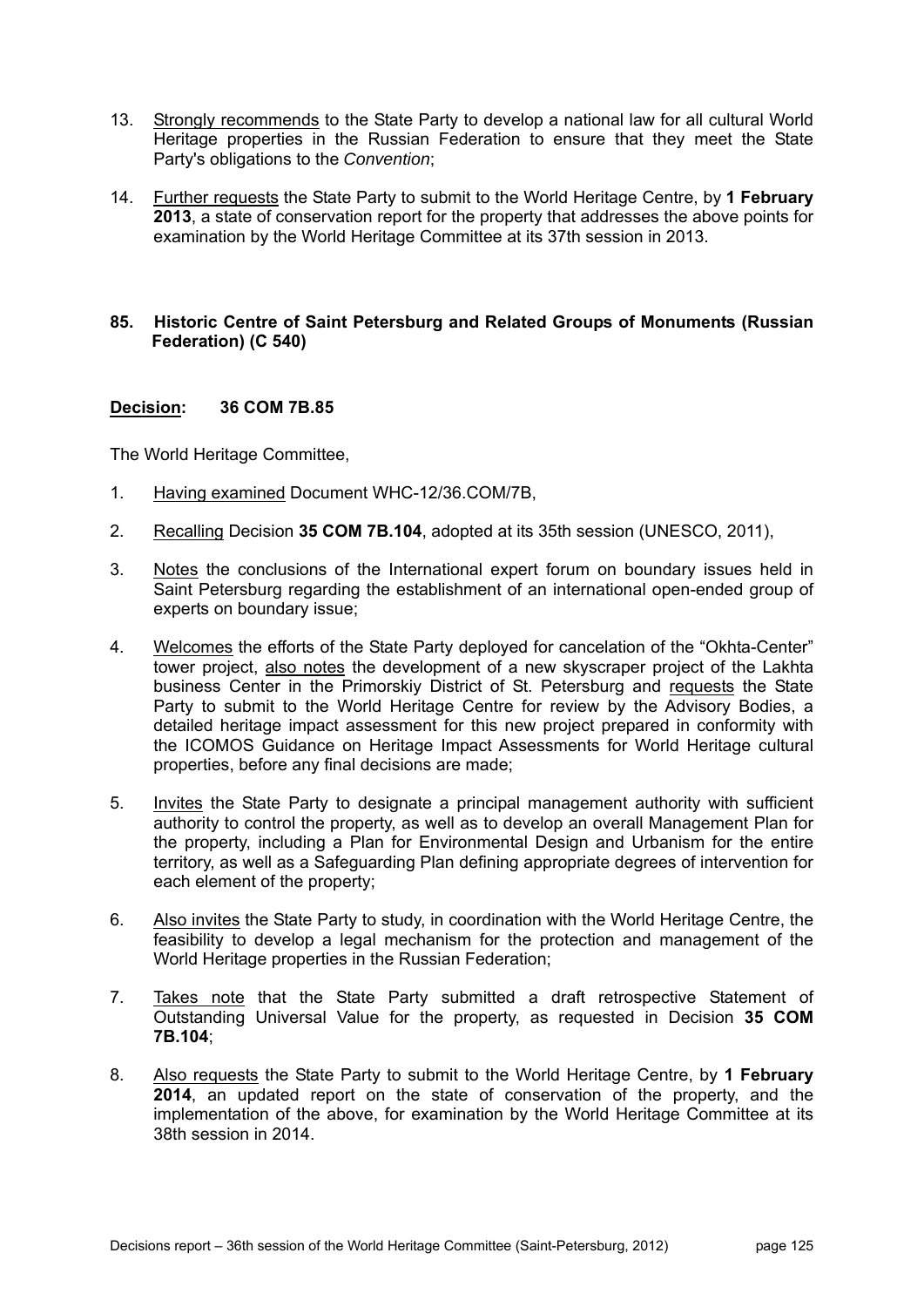# **86. Cultural and Historic Ensemble of the Solovetsky Islands (Russian Federation) (C 632)**

### **Decision: 36 COM 7B.86**

- 1. Having examined Document WHC-12/36.COM/7B.Add,
- 2. Recalling Decision **35 COM 7B.107** adopted at its 35th session (UNESCO, 2011),
- 3. Regrets that the State Party did not submit a state of conservation report and has not otherwise provided information on the implementation of its decision;
- 4. Requests the State Party to submit to the World Heritage Centre detailed information concerning the Master Plan of the Solovetsky Monastery and any other planning documents prior to the mission;
- 5. Reiterates its concern about the possible reconstruction of the monastery buildings and other major interventions in the landscape of the property, in terms of impact on its Outstanding Universal Value, and also requests the State Party to provide detailed information to the World Heritage Centre prior to the mission;
- 6. Reiterates its request to the State Party to submit to the World Heritage Centre all project proposals that may threaten the Outstanding Universal Value of the property, in conformity with Paragraph 172 of the *Operational Guidelines*, as well as to accompany all new proposals by Heritage impact assessments, in conformity with the ICOMOS Guidance on Heritage Impact Assessments for World Heritage cultural properties;
- 7. Also reiterates its concern about the apparent lack of monitoring mechanisms and adequate management structures and urges the State Party to develop and implement appropriate legal measures and rules for conservation, restoration and management and use of religious World Heritage properties, as well as to develop a joint management system by establishing a special board including all stakeholders, as well as representatives of the Patriarchate of Moscow and All-Russia;
- 8. Also reiterates its request to the State Party and the Moscow Patriarchate to organise a special training workshop, in close coordination with the World Heritage Centre and Advisory Bodies, for the religious representatives involved in the management and use of the World Heritage properties in the Russian Federation;
- 9. Further reiterates its request to the State Party to invite a joint World Heritage Centre/ICOMOS/ICCROM reactive monitoring mission to the property to:
	- a) Review the existing management system and decision-making mechanisms,
	- b) Assess the overall state of conservation of the property;
- 10. Further requests the State Party to submit to the World Heritage Centre, by **1 February 2013**, a report on the state of conservation of the property and on the implementation of the above, for examination by the World Heritage Committee at its 37th session in 2013.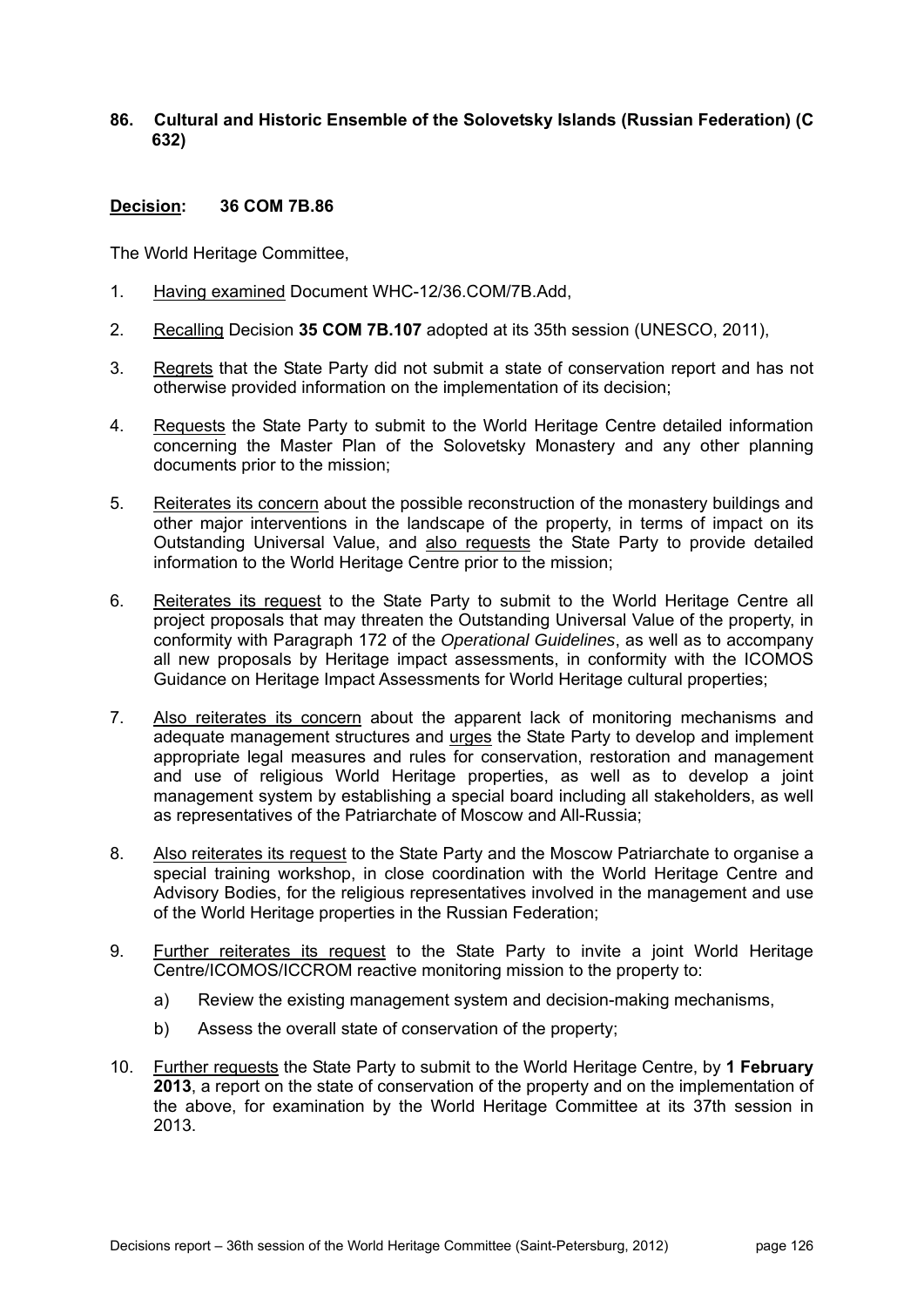# **87. Old City of Salamanca (Spain) (C 381 rev)**

## **Decision: 36 COM 7B.87**

The World Heritage Committee,

- 1. Having examined Document WHC-12/36.COM/7B,
- 2. Recalling Decision **34 COM 7B.99**, adopted at its 34th session (Brasilia, 2010),
- 3. Takes note of the draft Management Plan of the property and requests the State Party to take into account the results of its review by the Advisory Bodies;
- 4. Also takes note that the State Party has submitted a draft retrospective Statement of Outstanding Universal Value for the property;
- 5. Urges the State Party to complete, as soon as possible, the Special Plan for Protection of the Historical Area mandated by regional legislation (2002) which will take into consideration the provisions of the Management Plan and to submit it to the World Heritage Centre;
- 6. Expresses its satisfaction that the State Party has decided to abandon the "Plaza de los Bandos" project, and to suspend the "Huerto de las Adoratrices" and the "Vaguada de la Palma" projects, and also requests the State Party to revoke the relevant planning decisions;
- 7. Also urges the State Party to inform the World Heritage Centre in due course about any plans to resume the above projects and any other major development projects that may negatively impact the Outstanding Universal Value of the property, before any irreversible commitments are made, in line with Paragraph 172 of the *Operational Guidelines*.

#### **88. Cathedral, Alcázar and Archivo de Indias in Seville (Spain) (C 383 rev)**

#### **Decision: 36 COM 7B.88**

- 1. Having examined Document WHC-12/36.COM/7B.Add,
- 2. Recalling Decisions **33 COM 7B.123**, **34 COM 7B.100**, **35 COM 7B.110**, adopted at its 33rd (Seville, 2009), 34th (Brasilia, 2010) and 35th (UNESCO, 2011) sessions respectively,
- 3. Regrets that work on the Torre Pelli-Cajasol has not been suspended, as requested by the Committee at its last session, and that no discussions or consultations have been undertaken to consider how the project could be improved and any possible impact further reduced;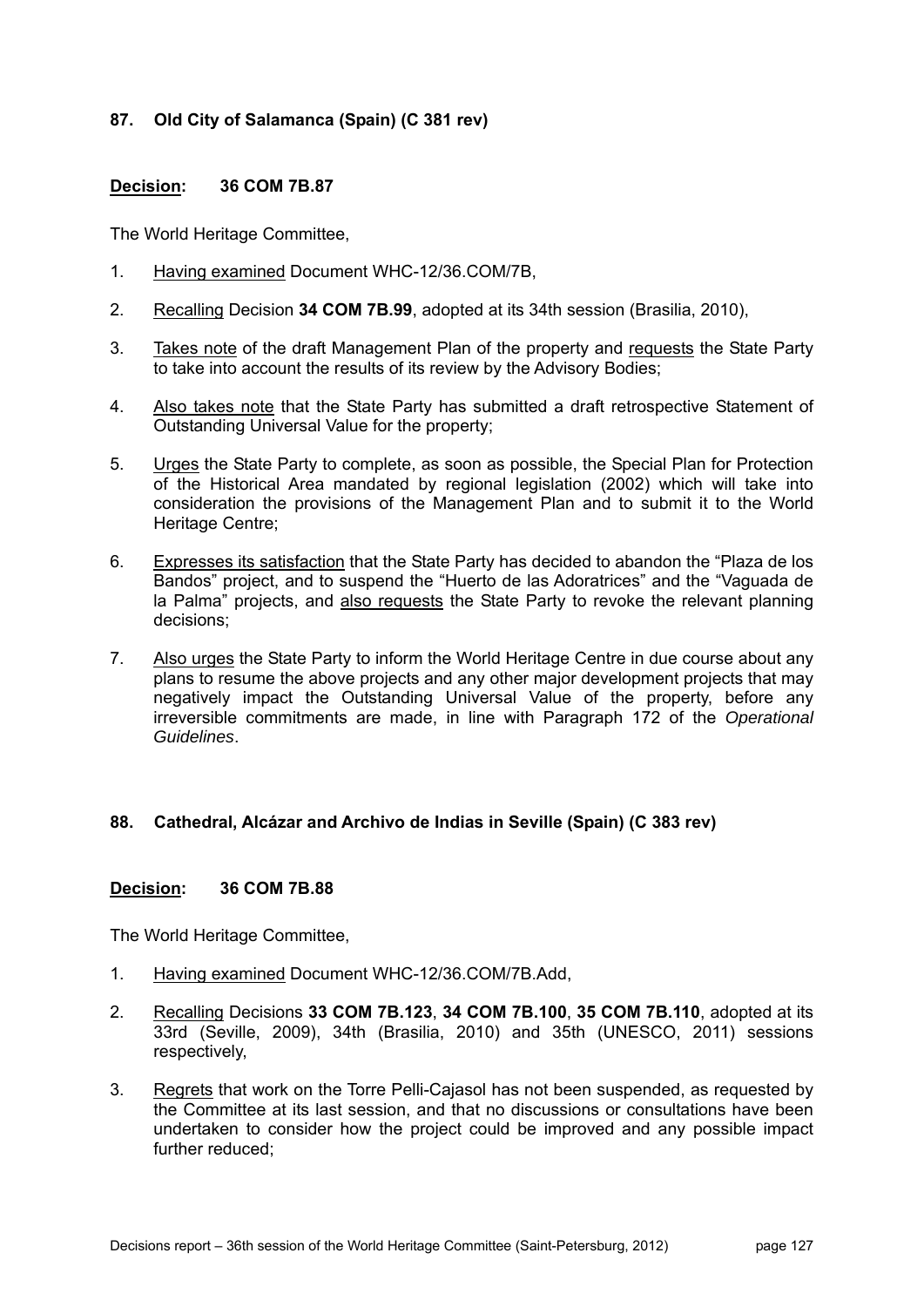- 4. Notes with concern the findings of the ICOMOS Advisory Mission that the tower has a highly negative visual impact on the setting of the property and thus on its context and relationship to the river and other buildings which support its attributes that convey Outstanding Universal Value;
- 5. Urges the State Party to undertake, in collaboration with ICOMOS, studies to avoid similar developments in the future;
- 6. Also urges the State Party to complete and approve the necessary Special Protection Plans for all sectors of the buffer zone and to put in place appropriate protection for the wider setting in order to address the current development pressures; such buffer zone will have to be revised in order to provide the appropriate protection to the property;
- 7. Requests the State Party to submit to the World Heritage Centre for review by the Advisory Bodies, technical details of all major building projects planned for the buffer zone and setting, that might impact on the Outstanding Universal Value of the property, together with appropriate Heritage Impact Assessments, in line with Paragraph 172 of the *Operational Guidelines*, before any irreversible commitments are made;
- 8. Takes note of the State Party offer to organize, before the end of 2012, an international expert meeting in Seville to study the issue of contemporary architecture and of historic urban landscapes**;**
- 9. **Further requests** the State Party to submit to the World Heritage Centre, by **1 February 2013**, a report on the state of conservation of the property and on the advancement and results of the above decided actions, for review by the World Heritage Committee at its 37th session in 2013.

## **89. Historic Areas of Istanbul (Turkey) (C 356)**

## **Decision: 36 COM 7B.89**

- 1. Having examined Document WHC-12/36.COM/7B,
- 2. Recalling Decision **34 COM 7B.102** (Brasilia, 2010) and **35 COM 7B.111** (UNESCO, 2011), adopted at its 34th and 35th session respectively,
- 3. Notes that an Advisory Expert Committee has been established, as requested by the Committee, but expresses its regret that the World Heritage Centre and the Advisory Bodies have not been involved in the work of this Committee until its 8th meeting in April 2012 at UNESCO;
- 4. Regrets that, according to the information received, no further mitigation measures to the negative visual impact of the proposed Golden Horn Bridge have so far been proposed beyond those already announced by the State Party and examined by the Committee in 2011, and that, as construction work has progressed, no further structural changes are possible;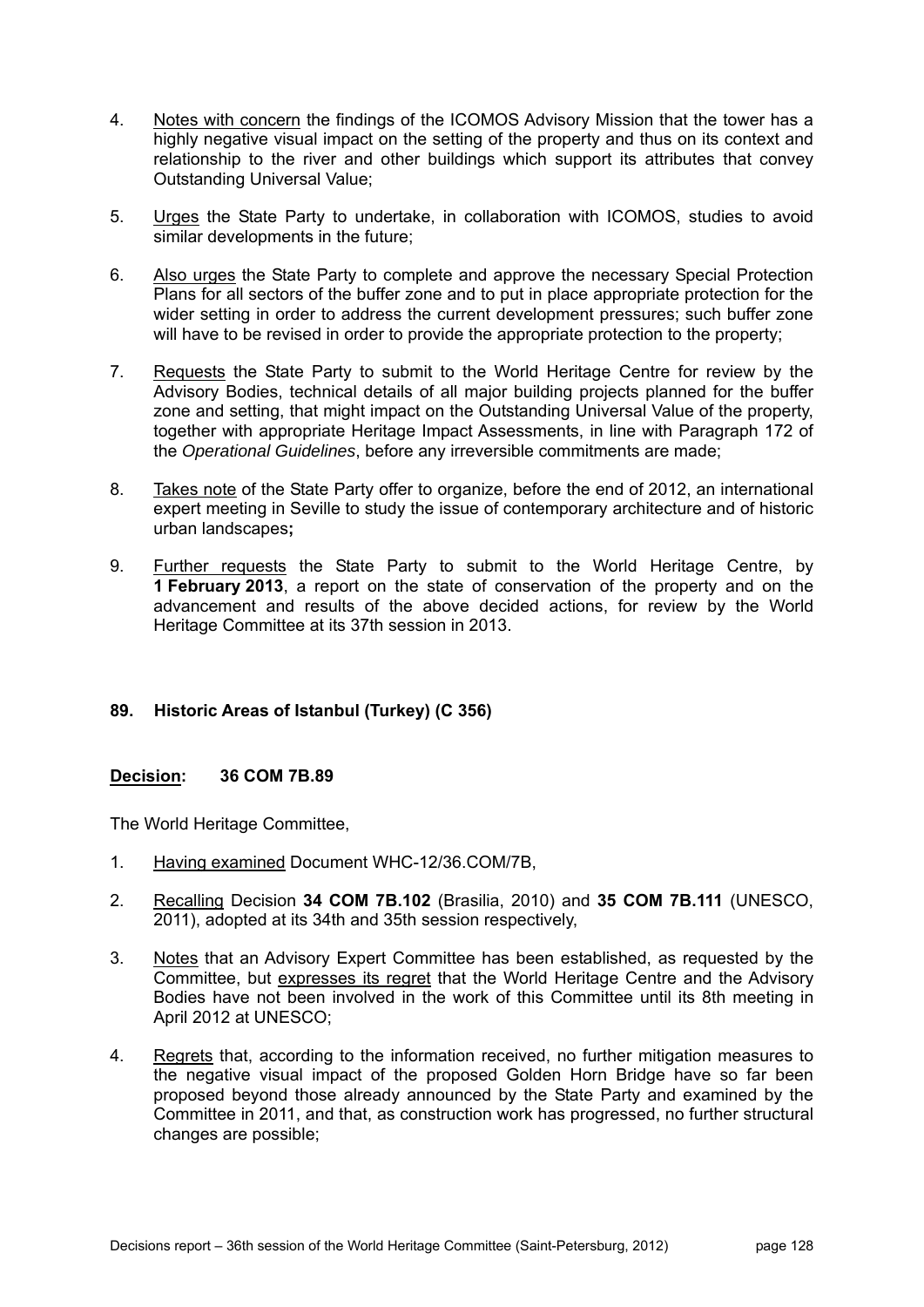- 5. Considers that the Bridge, as currently being constructed, will have an overall negative impact on the Outstanding Universal Value of the property, and urges the State Party to pursue, as a matter of urgency, any further possible work to mitigate the negative visual impact of the proposed Bridge such as through changes to colour and lighting, and to discuss emerging proposals with the World Heritage Centre and the Advisory Bodies;
- 6. Requests the State Party to invite an urgent joint World Heritage Centre/ICOMOS reactive monitoring mission to assess progress in mitigating the visual impacts of the proposed Golden Horn Bridge, to consider proposed renewal and conservation projects, as well as progress with the overall strategic management of the property, and to assess the overall state of conservation of the property;
- 7. Acknowledges the detailed information provided by the State Party on the revision of the Management Plan and on proposed renewal and conservation projects and other conservation initiatives;
- 8. Further acknowledges the efforts made by the State Party to address the need for conservation plans, an effective management system, development strategies for traffic and tourism, and a buffer zone;
- 9. Also considers that the revised Management Plan is a significant improvement, commends the State Party for its scope in relation to the overall Historic Peninsula, and also requests it to address, at the first annual review of the Management Plan, the recommendations that ICOMOS has provided;
- 10. Also commends the proposals to develop a Silhouette Master Plan for the Historic Peninsula that will lead to a definition of the silhouette and appropriate height controls;
- 11. Acknowledging the concerns expressed by the World Heritage Committee in previous sessions on renewal projects in various areas of the Historic Peninsula, further considers that the detailed information now provided by the State Party on proposed renewal and conservation projects should be appraised on site;
- 12. Further requests the State Party to submit to the World Heritage Centre, by **1 February 2013**, an updated report on the state of conservation of the property and on the implementation of the above, for examination by the World Heritage Committee at its 37th session in 2013.

## **90. Kiev: Saint-Sophia Cathedral and Related Monastic Buildings, Kiev-Pechersk Lavra (Ukraine) (C 527 bis)**

## **Decision: 36 COM 7B.90**

- 1. Having examined Document WHC-12/36.COM/7B.Add,
- 2. Recalling Decision **35 COM 7B.112**, adopted at its 35th session (UNESCO, 2011),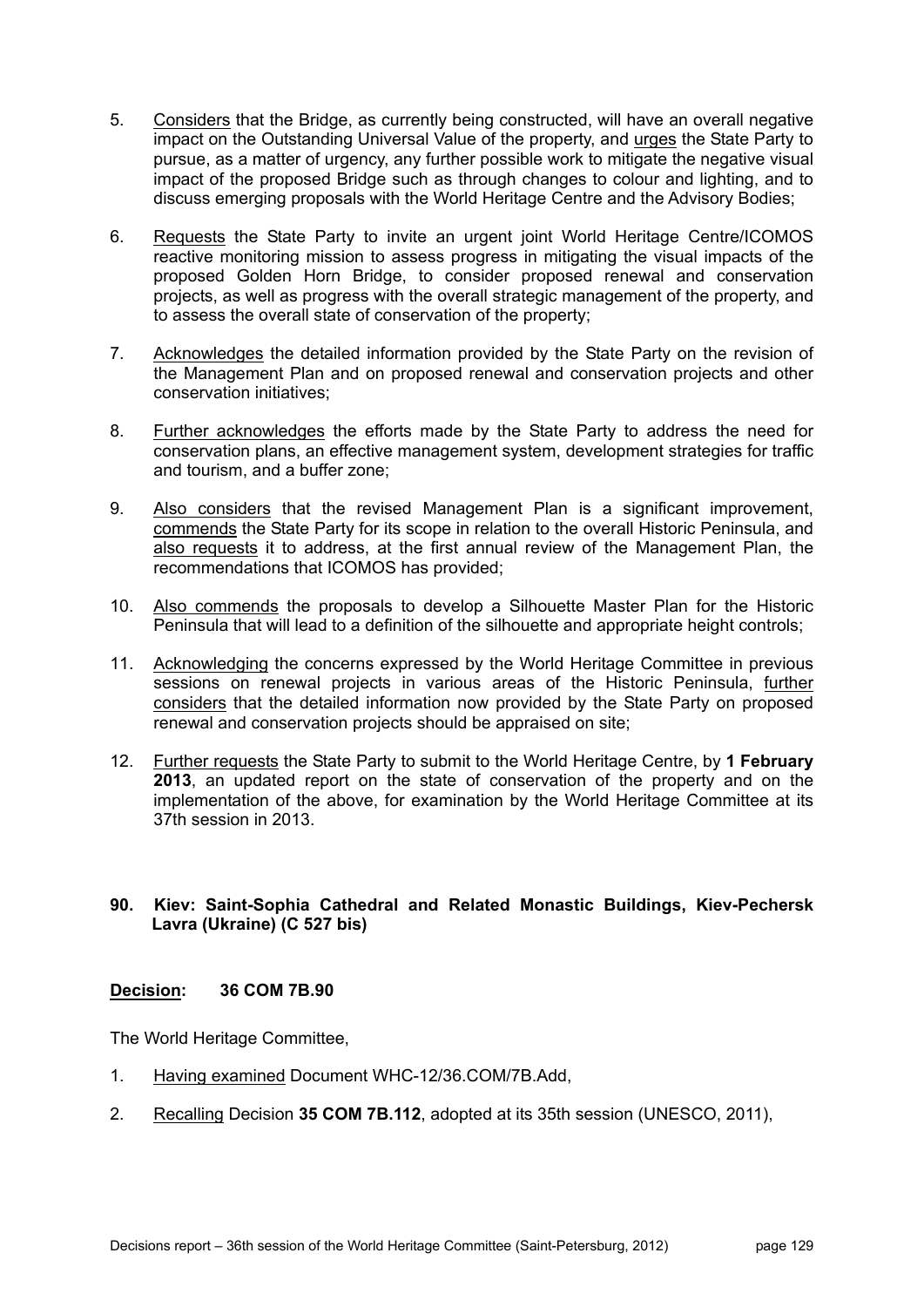- 3. Expresses its grave concern at the degradation of the panorama along the Dnieper river and that the ongoing construction of high-rise buildings could affect the Outstanding Universal Value of the property;
- 4. Reiterates its requests to the State Party to impose a moratorium on all high-rise buildings, to implement, in coordination with the City Administration all necessary measures to reduce their adverse effect, by modifying projects and by demolishing constructed levels to an appropriate scale and also to undertake a survey of the overall monastic river landscape as a basis for planning and impact assessment;
- 5. Considers that the lack of legal protection and planning mechanisms that would enable the national authorities to exercise control over the property constitute a potential threat for the Outstanding Universal Value of the property and urges the State Party to strengthen protection and planning mechanisms as a matter of urgency, to define a protected historic urban area for central Kyiv and to develop special Area Plans for the property, its buffer zone and its setting, based on a careful analysis of important views, typologies and urban fabric, and to submit these to the World Heritage Centre by **1 February 2013**, for review;
- 6. Also expresses its grave concern about the continuous lack of a management system and defined mechanisms of coordination for the management of the property, and also urges the State Party to put in place a unified system of management for the property;
- 7. Regrets that adequate information on these development proposals and the status of their approval was not provided by the State Party prior to the beginning of the construction works, in accordance with Paragraph 172 of *Operational Guidelines* and as previously requested and further urges the State Party to ensure that all major projects have adequate impact assessments in line with the ICOMOS Guidance on Heritage Impact Assessment for Cultural World Heritage properties and be then presented to the Committee before any irreversible decisions are made;
- 8. Invites the State Party to consider the establishment of a special board, including representatives of the national authorities, the city administration, as well as site managers of the property and other relevant stakeholders, and to review all major development proposals and proposed planning controls and policies that could impact adversely on the Outstanding Universal Value of the property;
- 9. Notes the multi-disciplinary study that has been carried out on the Varangian caves, and also reiterates its request to the State Party to submit to the World Heritage Centre details of the proposed rehabilitation plan for the caves;
- 10. Requests the State Party to invite a joint World Heritage Centre/ICOMOS reactive monitoring mission to the property which will discuss, at the highest decision makers level, the development of a national strategy for the implementation of the *World Heritage Convention* in Ukraine, including all sensitive issues regarding the protection of the historic urban landscape of the city of Kyiv;
- 11. Also requests the State Party to submit to the World Heritage Centre, by **1 February 2013**, an updated report on the state of conservation of the property and the implementation of the above, for examination by the World Heritage Committee at its 37th session in 2013**.**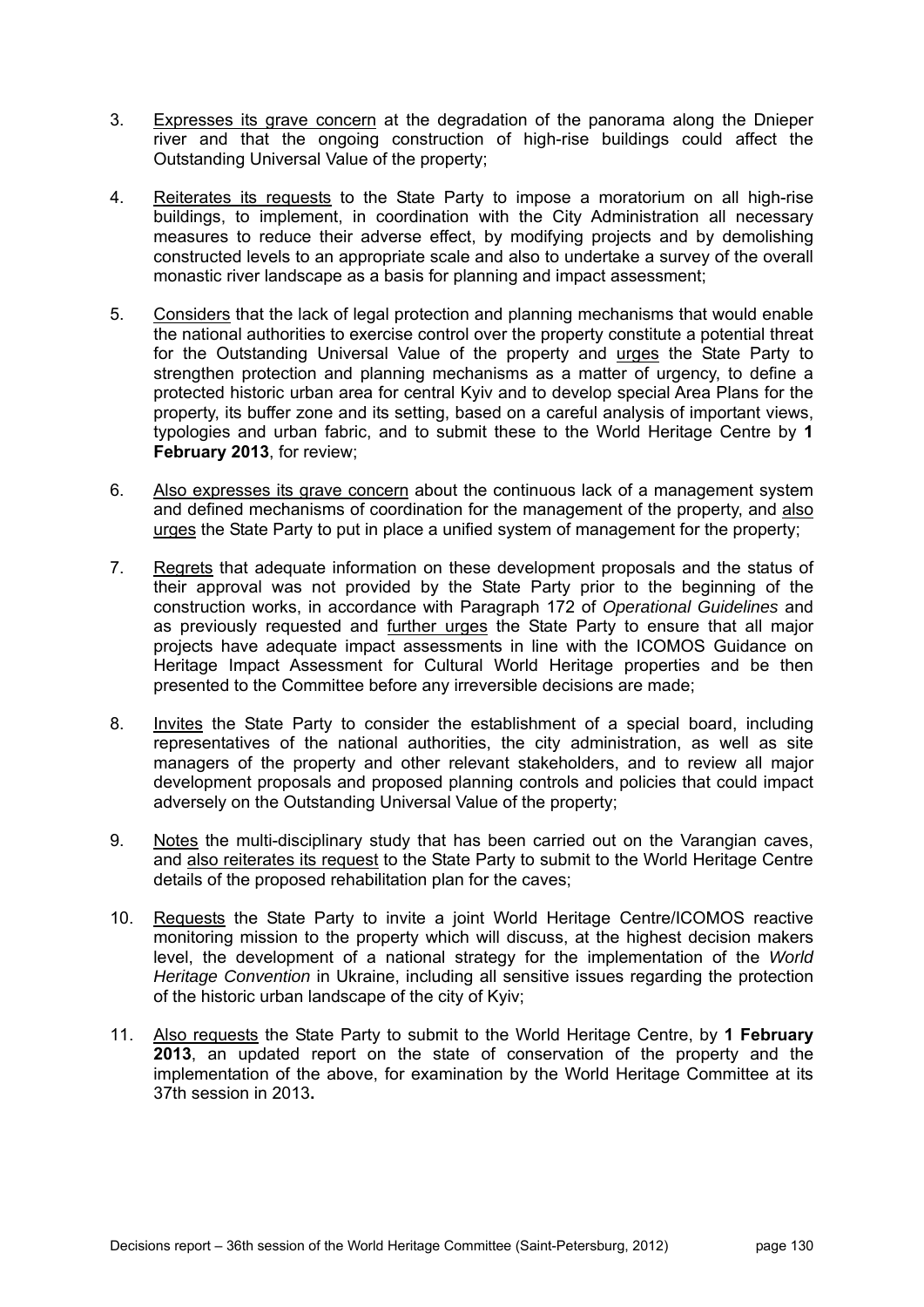# **91. Tower of London (United Kingdom of Great Britain and Northern Island) (C 488)**

## **Decision: 36 COM 7B.91**

The World Heritage Committee,

- 1. Having examined Document WHC-12/36.COM/7B.Add,
- 2. Recalling Decision **35 COM 7B.114** adopted at its 35th session (UNESCO, 2011),
- 3. Acknowledges the information provided by the State Party on the protection of the visual integrity of the property and in respect to major developments in the area and urges it to continue to develop the National Planning Policy Framework to consolidate existing planning policies;
- 4. Notes the results of the December 2011 reactive monitoring mission to the property and encourages the State Party to implement its recommendations, in particular:
	- a) Further define the immediate and wider setting of the property in relation to its Outstanding Universal Value and embed these in the policies of all relevant planning authorities,
	- b) Define specific measures, based on the definition of the setting of the property, to ensure the protection of the property and minimize its vulnerability to potential threats to its Outstanding Universal Value,
	- c) Regulate further build-up of the area surrounding the Shard of Glass building, ensuring that approved heights do not exceed a height whereby they would become visible above the on-site historic buildings;
- 5. Requests the State Party, in accordance to Paragraph 172 of the *Operational Guidelines*, to submit to the World Heritage Centre, for review by the Advisory Bodies, any major proposed development project before any irreversible commitment is made;
- 6. Also requests the State Party to submit to the World Heritage Centre, by **1 February 2014**, a report on the state of conservation of the property and on the steps taken to implement the recommendations set out above, for examination by the World Heritage Committee at its 38th session in 2014.

## **92. Westminster Palace, Westminster Abbey and Saint Margaret's Church (United Kingdom of Great Britain and Northern Island) (C 426 bis)**

#### **Decision: 36 COM 7B.92**

- 1. Having examined Document WHC-12/36.COM/7B.Add,
- 2. Recalling Decision **35 COM 7B.115**, adopted at its 35th session (UNESCO, 2011),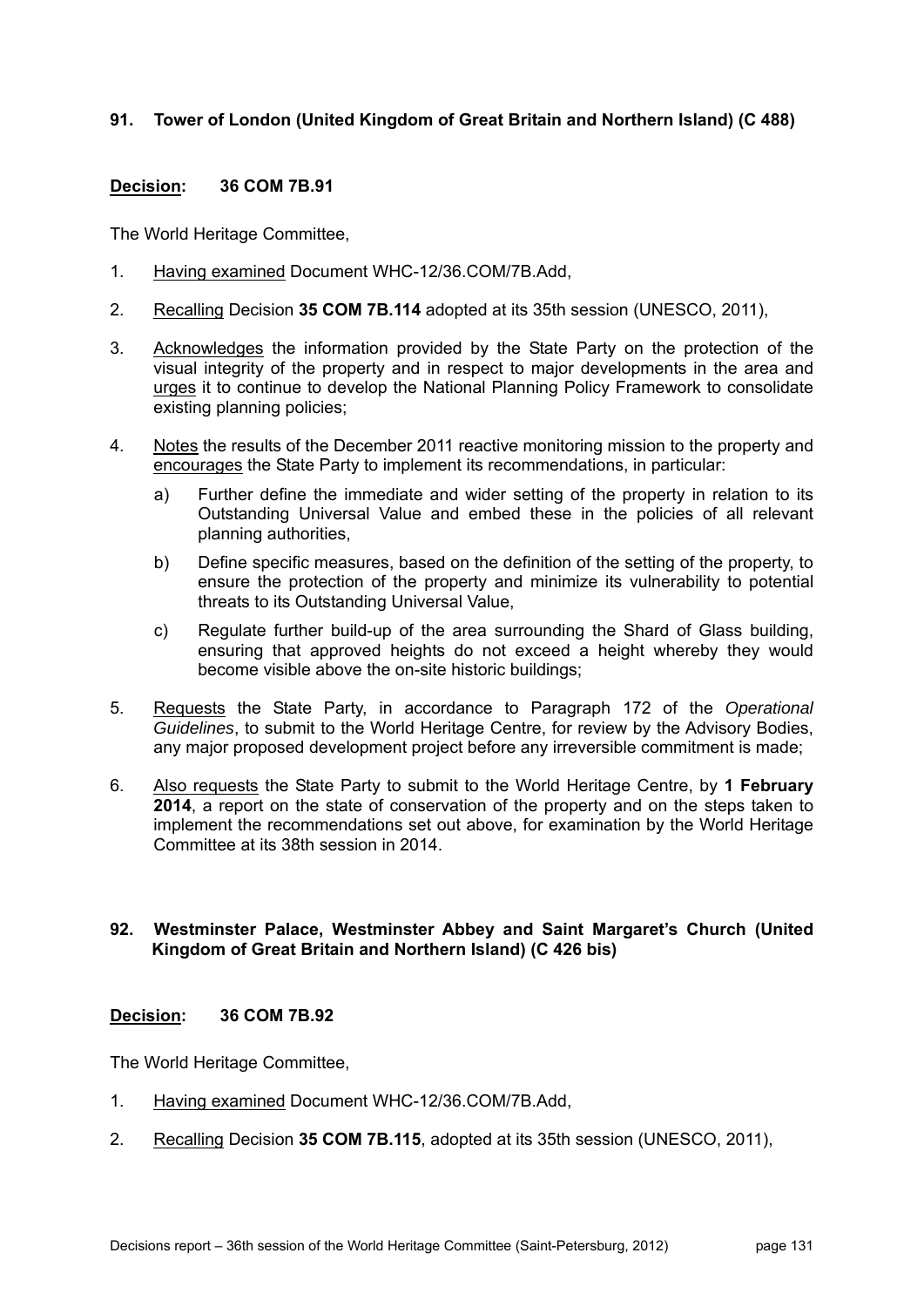- 3. Acknowledges the information provided by the State Party on the protection of the visual integrity of the property and in respect to major developments in the area;
- 4. Notes the results of the December 2011 joint World Heritage Centre/ICOMOS reactive monitoring mission to the property and encourages the State Party to implement its recommendations, in particular:
	- a) Further define the immediate and wider setting of the property in relation to its Outstanding Universal Value and embed these in the policies of all the relevant planning authorities,
	- b) Define specific measures, based on the definition of the immediate and the wider setting of the property, and ensure that adequate mechanisms are in place to protect the property and minimize its vulnerability to potential threats to its Outstanding Universal Value;
- 5. Requests the State Party, in accordance to Paragraph 172 of the *Operational Guidelines*, to submit to the World Heritage Centre, for review by the Advisory Bodies, the proposed development project at Elizabeth House and any other major proposals, before any irreversible commitment is made;
- 6. Also requests the State Party to submit to the World Heritage Centre, by **1 February 2014**, a report on the state of conservation of the property and on the implementation of the above, for examination by the World Heritage Committee at its 38th session in 2014.

## **93. Liverpool – Maritime Mercantile City (United Kingdom of Great Britain and Northern Island) (C 1150)**

## **Decision: 36 COM 7B.93**

- 1. Having examined Document WHC-12/36.COM/7B.Add,
- 2. Recalling Decision **35 COM 7B.118** adopted at its 35th session (UNESCO, 2011),
- 3. Acknowledges the information provided by the State Party in regard to the state of conservation of the property and welcomes the progress made in the implementation of the recommendations from the 2006 joint World Heritage Centre/ICOMOS reactive monitoring mission;
- 4. Notes the results of the November 2011 reactive monitoring mission, including the evaluation of the current conditions of the property, and encourages the State Party to implement its recommendations;
- 5. Also notes that the Liverpool City Council is inclined to grant consent to the application submitted by the developer and expresses its serious concern at the potential threat of the proposed development of Liverpool Waters on the Outstanding Universal Value of the property;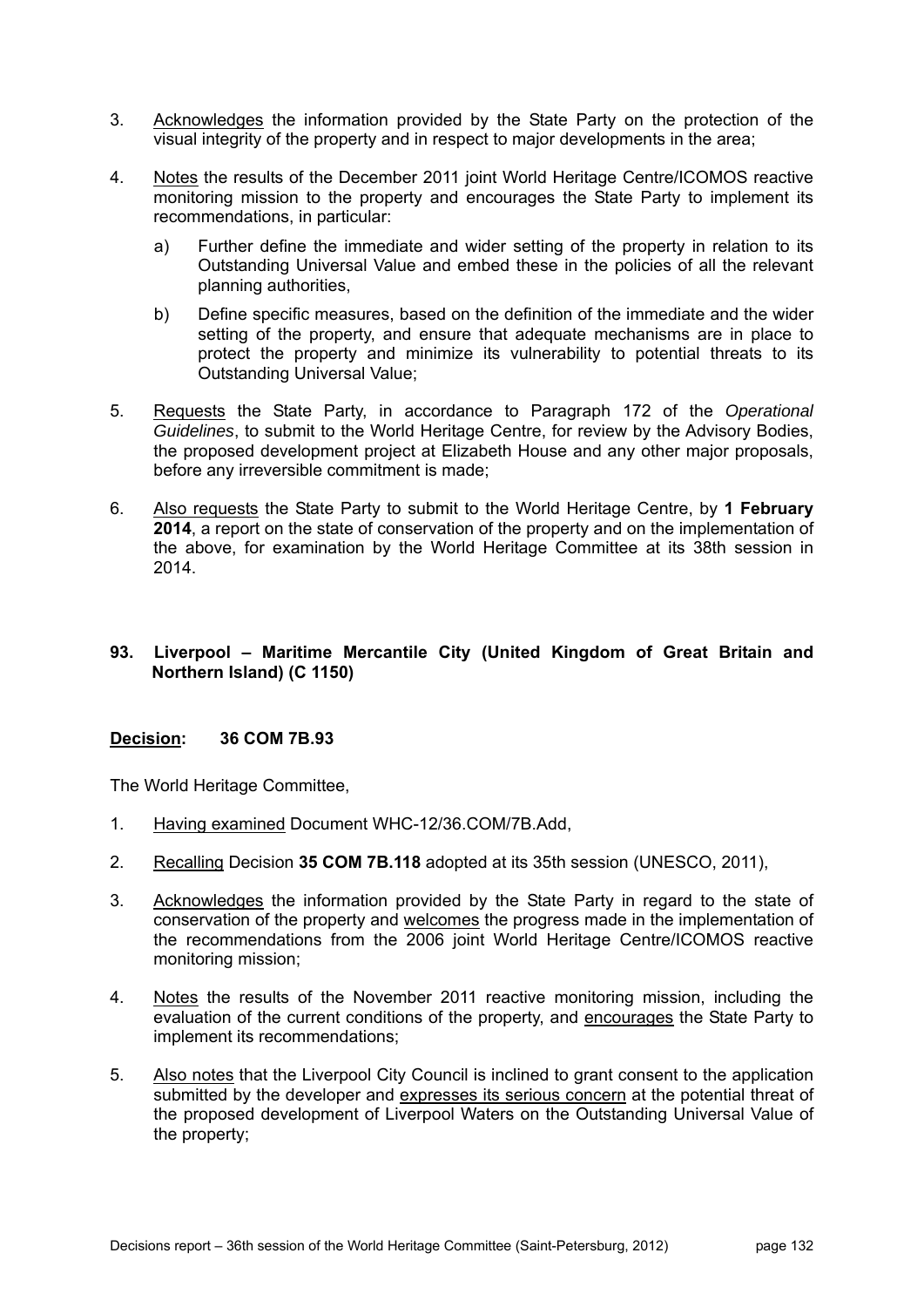- 6. Urges the State Party to reconsider the proposed development to ensure that the architectural and town-planning coherence, and the conditions of authenticity and integrity of the property are sustained;
- 7. Considers that the proposed development of Liverpool Waters constitutes a potential danger to the World Heritage property and, therefore, **decides to inscribe Liverpool – Maritime Mercantile City (United Kingdom of Great Britain and Northern Ireland) on the List of World Heritage in Danger, with the possibility of deletion of the property from the World Heritage List, should the current project be approved and implemented;**
- 8. Requests the State Party to develop, in consultation with the World Heritage Centre and the Advisory Bodies, a proposal for the Desired state of conservation for the removal of the property from the List of World Heritage in Danger and a set of corrective measures, for examination by the World Heritage Committee at its 37th session in 2013;
- 9. Also requests the State Party to submit to the World Heritage Centre, by **1 February 2013**, a report on the state of conservation of the property and on the steps taken to implement the above-mentioned recommendations for examination by the World Heritage Committee at its 37th session in 2013.

## **94. Cornwall and West Devon Mining Landscape (United Kingdom of Great Britain and Northern Island) (C 1215)**

## **Decision: 36 COM 7B.94**

- 1. Having examined Document WHC-12/36.COM/7B.Add,
- 2. Recalling Decision **30 COM 8B.50,** adopted at its 30th session (Vilnius, 2006),
- 3. Expresses its utmost concern that full details of the resumption of mining at South Crofty were submitted to the World Heritage Centre after planning consent had been issued, contrary to the request of the World Heritage Committee at the time of inscription, and considers that these projects should be halted until an assessment has been made of their impacts;
- 4. Takes note that mining within World Heritage properties violates the standards recognized by the World Heritage Committee and the International Council on Mining and Metals and recommends that the State Party considers proposing a significant modification of the boundaries of the property to assure the removal of areas that are proposed for the resumption of commercial mining from the property, prior to any resumption of mining;
- 5. Requests the State Party to halt the development of Hayle Harbour in the light of its potential impact on the Outstanding Universal Value of the property to allow for smallerscale heritage-led regeneration;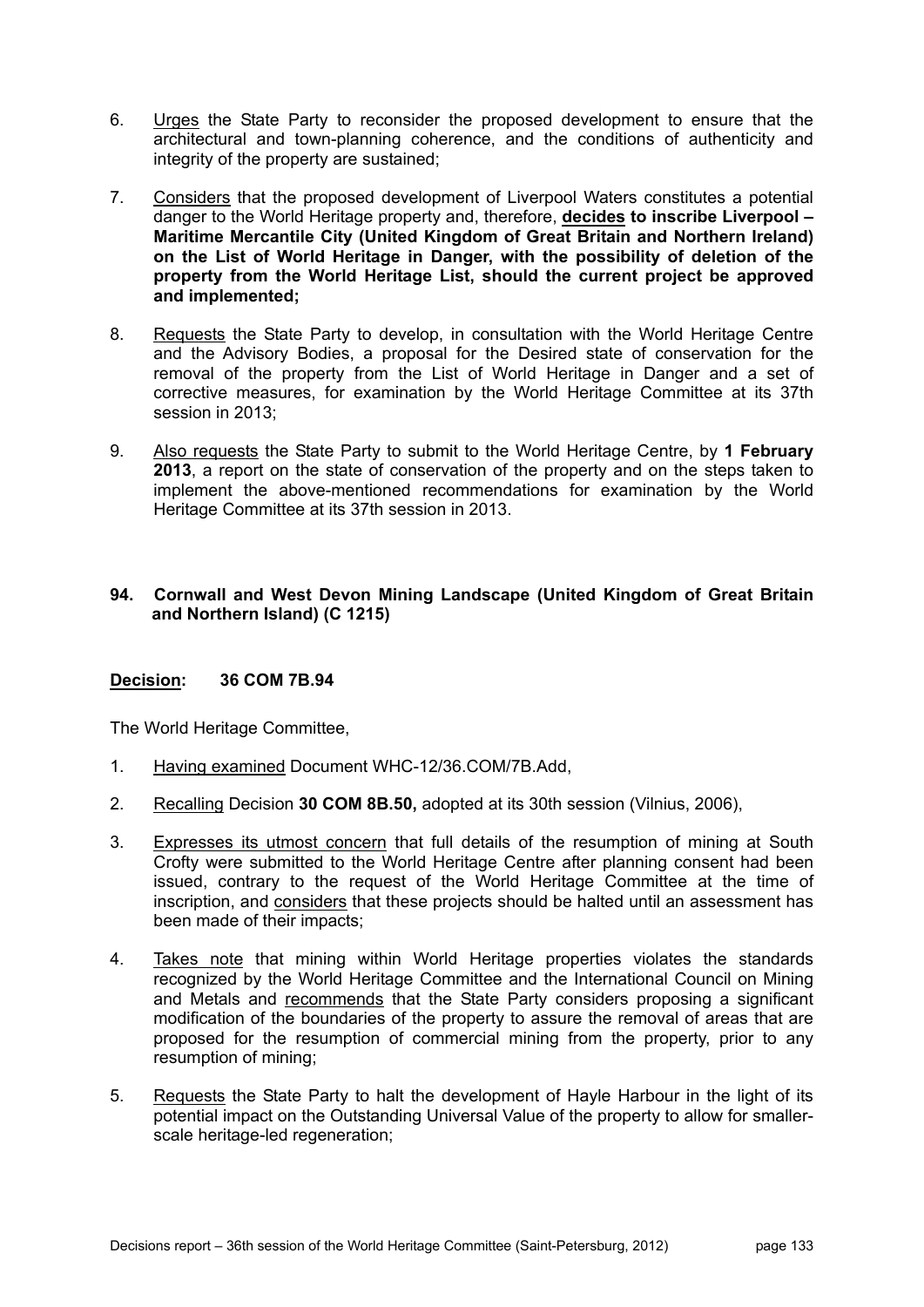- 6. Also requests the State Party to inform the World Heritage Centre in due time about any major development project planned within the property or in its vicinity, including about the planned waste management facility at the Gwennap Mining District, in accordance with Paragraph 172 of the *Operational Guidelines*;
- 7. Further requests the State Party to submit to the World Heritage Centre, by **1 February 2013**, an updated report on the state of conservation of the property and the implementation of the above, for examination by the World Heritage Committee at its 37th session in 2013.

# **LATIN AMERICA AND THE CARIBBEAN**

# **95. Historic Bridgetown and its Garrison (Barbados) (C 1376)**

## **Decision: 36 COM 7B.95**

- 1. Having examined Document WHC-12/36.COM/7B,
- 2. Recalling Decision **35 COM 8B.42**, adopted at its 35th session (UNESCO, 2011),
- 3. Notes that a programme for traditional building conservation is being planned; and encourages the State Party to ensure that this is directed by experts trained in traditional building conservation and that there is involvement from local tertiary institutions through the development of a national programme in collaboration with local or regional universities and technical institutions;
- 4. Requests the State Party to provide further details of both programmes, including timelines and to submit this information to the World Heritage Centre;
- 5. Acknowledges the intention of the State Party to appoint consultants to undertake a comprehensive technical assessment of twenty-one specified listed buildings, and also encourages the State Party to consider enlarging its scope to include non listed buildings within the property;
- 6. Also notes that there is no confirmation that the Management Plan has been officially adopted or implemented, nor whether the necessary funding for its implementation has been put in place, and also requests the State Party to provide confirmation of these;
- 7. Further requests the State Party to submit to the World Heritage Centre, by **1 February 2014**, an updated report on the state of conservation of the property and the implementation of the above, for examination by the World Heritage Committee at its 38th session in 2014.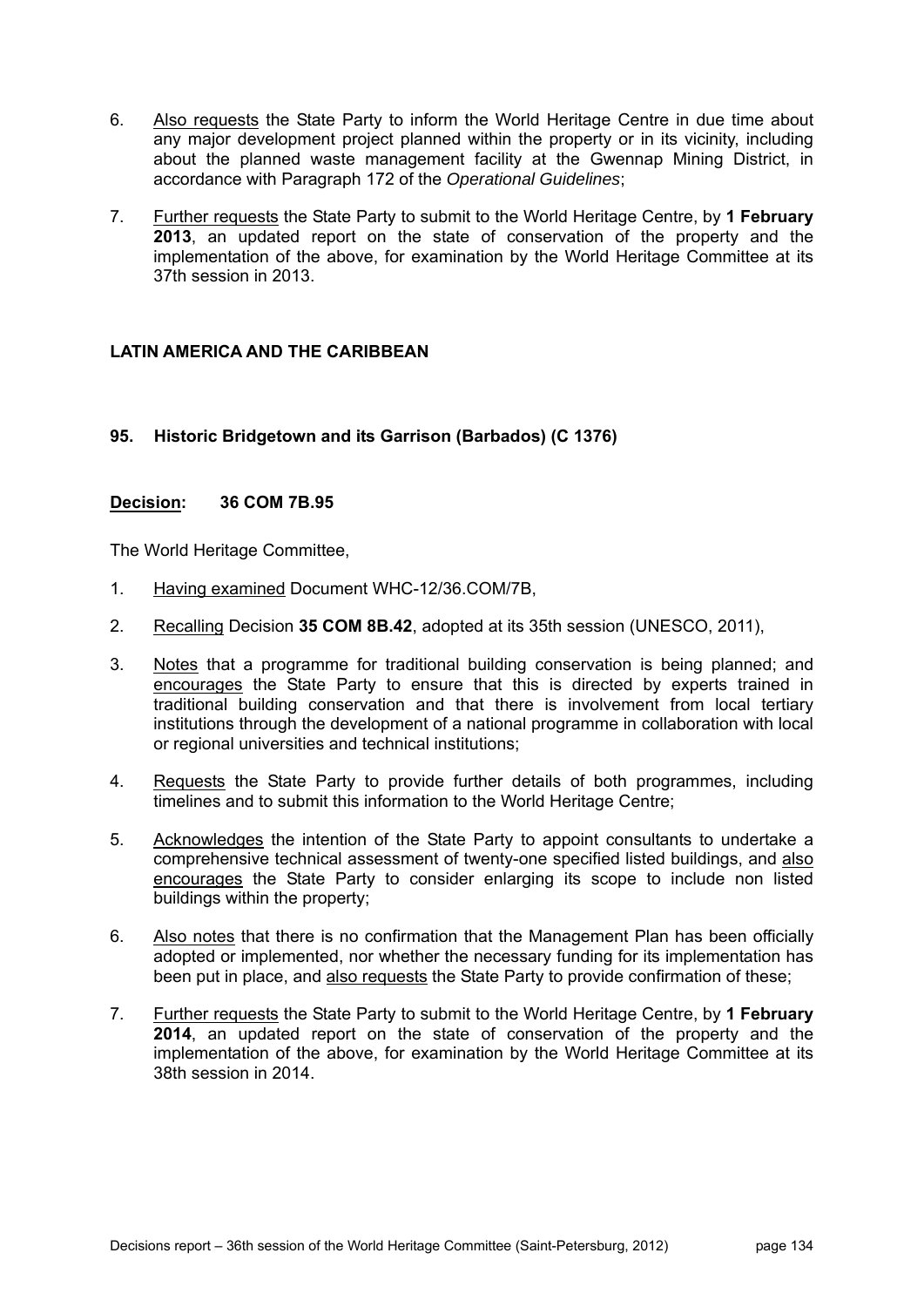## **96. City of Potosi (Bolivia) (C 420)**

### **Decision: 36 COM 7B.96**

- 1. Having examined Document WHC-12/36.COM/7B.Add,
- 2. Recalling Decision **35 COM 7B.120**, adopted at its 35th session (UNESCO, 2011),
- 3. Acknowledges the submission of the Geophysical study of the Cerro Rico Mountain;
- 4. Notes the creation of an Emergency Committee for the safety of Cerro Rico Mountain which will be responsible for the development of a Strategic Emergency Plan, and urges the State Party to finalize this Strategic Emergency Plan as soon as possible;
- 5. Encourages the State Party to consider widening the scope of the Emergency Committee to involve stakeholders and representatives from non-governmental organizations concerned with the protection of the Cerro Rico Mountain and the City of Potosi;
- 6. Requests the State Party to clarify whether Article 6 of Supreme Decree 27787 has been modified and to halt all exploration, extraction and any other interventions under and above ground between altitudes 4400m and 4700m;
- 7. Also notes that a project has been developed to consolidate the top of the Mountain and also requests the State Party to provide further details on the scope and extent of this project and its time-frame for implementation by **30 September 2012**;
- 8. Also notes with concern that no information has been provided on putting in place a comprehensive topographic study and a monitoring system, and also urges the State Party to install as soon as possible a system for monitoring the safety of the existing mining activity on a regular basis and provide information on the development of a topographic study;
- 9. Further requests the State Party to complete the geophysical study following its final recommendations in order to further identify the anomalies affecting Cerro Rico, to undertake a more complete analysis, and to elaborate a three dimensional model covering the entire Cerro Rico in the range of elevations studied;
- 10. Requests furthermore the State Party to finalize the development of the participatory Management Plan for the property and upon completion to provide an electronic copy of the draft revised Management Plan for review by the World Heritage Centre and ICOMOS;
- 11. Invites the State Party to submit to the World Heritage Centre and Advisory Bodies for review, any proposals for development at the property, prior to approval and implementation, in accordance to Paragraph 172 of the *Operational Guidelines*;
- 12. Finally requests the State Party to submit to the World Heritage Centre, by **1 February 2013**, an updated report on the state of conservation of the property and the implementation of the above, for examination by the World Heritage Committee at its 37th session in 2013, **with a view to considering, in the case of confirmation of the ascertained or potential danger to Outstanding Universal Value, or in case that**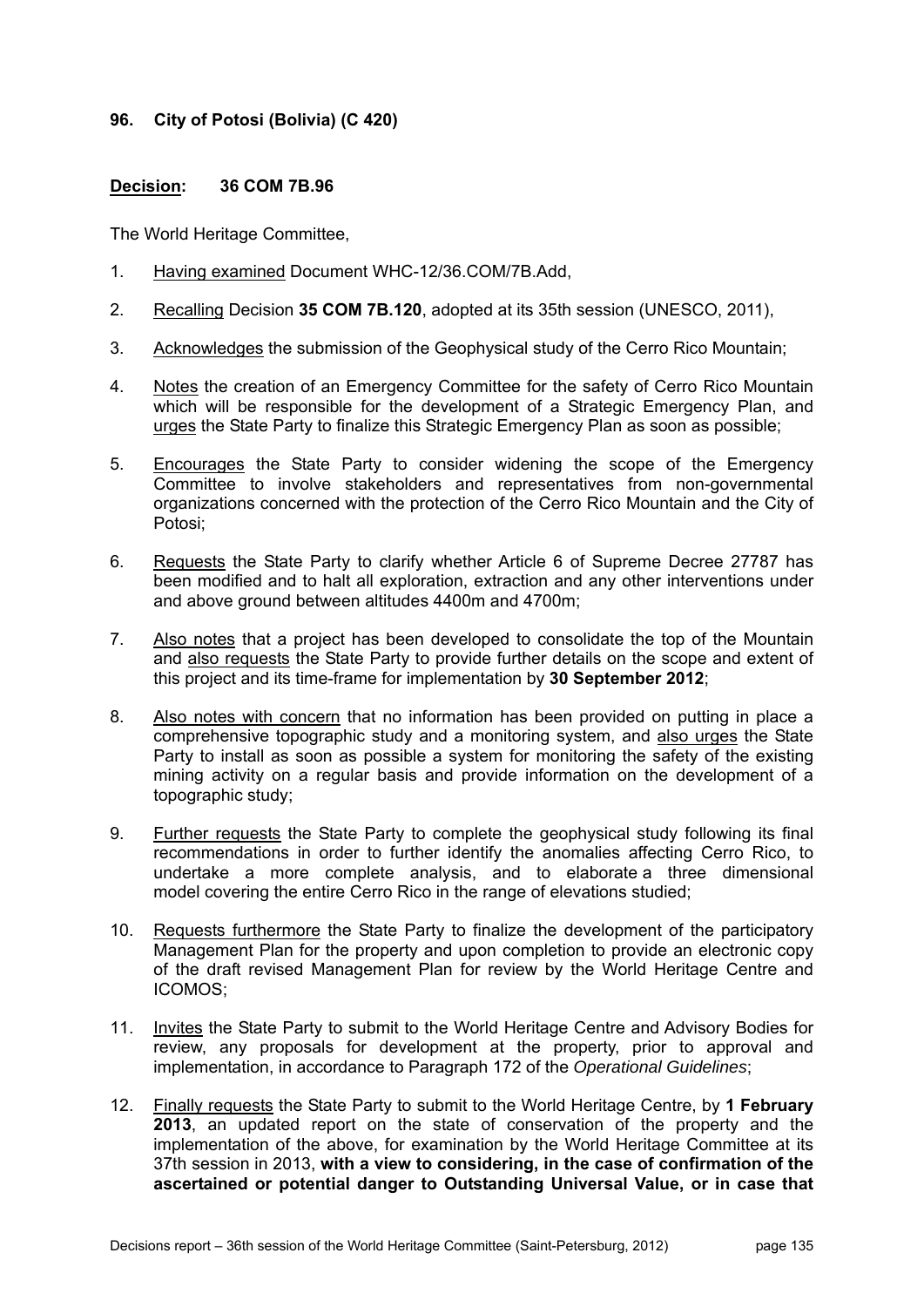**no intervention will be undertaken as a matter of urgency to prevent any further collapse of the summit of the mountain, the possible inscription of the property on the List of World Heritage in Danger.**

**97. Brasilia (Brazil) (C 445)** 

### **Decision: 36 COM 7B.97**

- 1. Having examined Document WHC-12/36.COM/7B.Add,
- 2. Recalling Decision **35 COM 7B.121**, adopted at its 35th session (UNESCO, 2011),
- 3. Takes note of the results of the 2012 reactive monitoring mission to the property, endorses its recommendations and requests the State Party to implement them, with priority actions on the following processes:
	- a) Ensure that the original characteristics, spirit and scale of the original project designed by Lucio Costa, which warranted inscription on the World Heritage List, are contemplated in the Plano de Preservacao do Conjunto Urbanistico de Brasilia (PPCUB),
	- b) Establish an operational and efficient management system to coordinate the decision-making process and enhance cooperation regarding the conservation and management of the property through the definition of a legal framework, the creation of a central management structure for the World Heritage property, the clarification of roles and responsibilities of the involved administrative authorities and the allocation of necessary resources for its adequate operation at the local, regional and national levels,
	- c) Put in place mechanisms to ensure that heritage impact assessments are carried out prior to granting approvals, and submit to the World Heritage Centre and the Advisory Bodies detailed information and technical specifications as they become available, on proposals for land use and new urban interventions, that may alter or threaten the Outstanding Universal Value of the property,
	- d) Submit the proposals for infrastructure development at the Stadio and its surroundings, in accordance to Paragraph 172 of the *Operational Guidelines*, for evaluation by the World Heritage Centre and Advisory Bodies, prior to any intervention,
	- e) Enforce regulations to prohibit the construction of new buildings in open spaces defined by the Plano Piloto, and to maintain the characteristics of each urban scale,
	- f) Develop a comprehensive strategy for public transportation and submit, in accordance to Paragraph 172 of the *Operational Guidelines*, technical specifications for major developments foreseen;
- 4. Requests the State Party to submit to the World Heritage Centre, by **1 February 2013**, an updated report on the state of conservation of the property and the implementation of the above, for examination by the World Heritage Committee at its 37th session in 2013.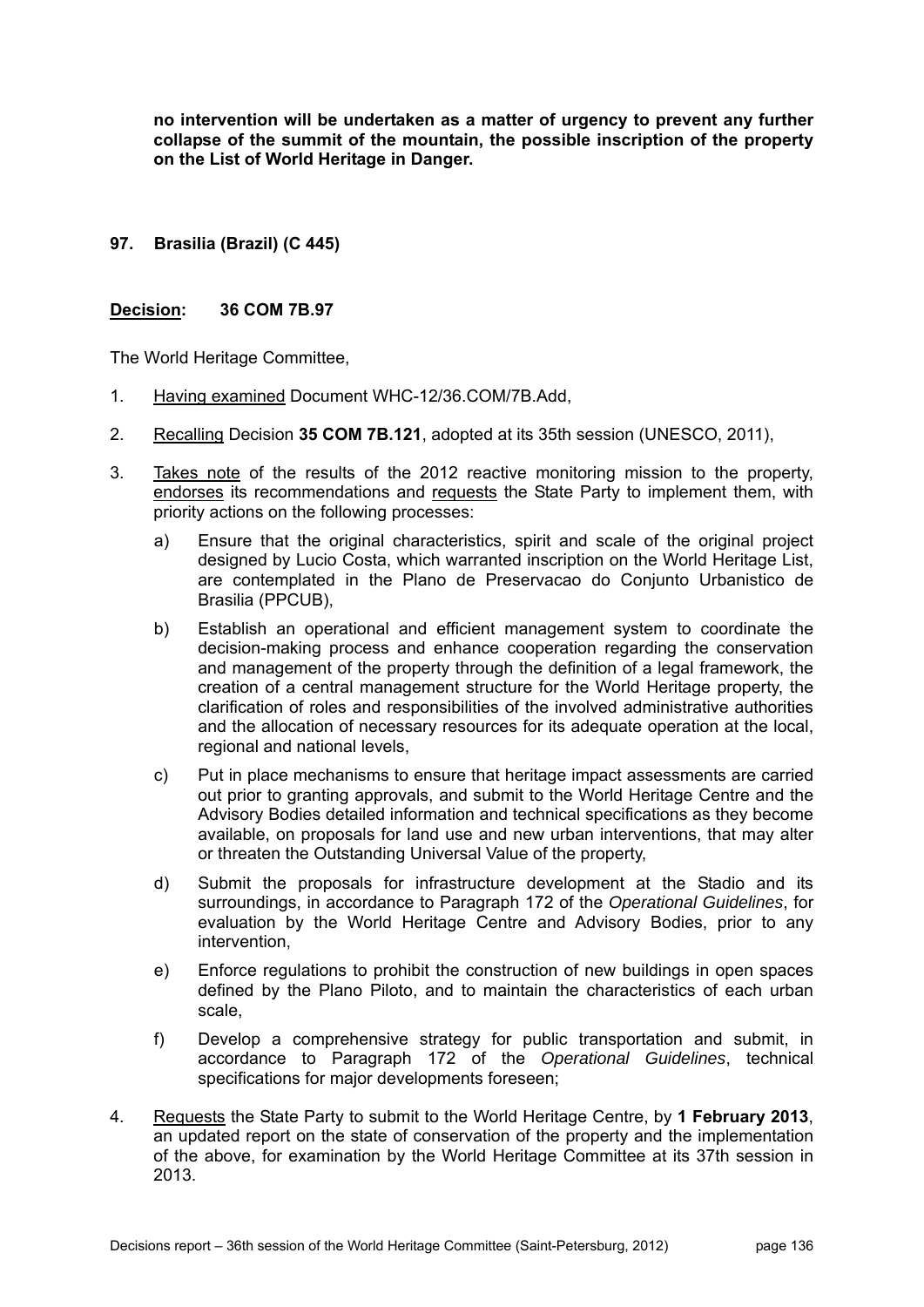## **98. Port, Fortresses and Group of Monuments, Cartagena (Colombia) (C 285)**

### **Decision: 36 COM 7B.98**

The World Heritage Committee,

- 1. Having examined Document WHC-12/36.COM/7B.Add,
- 2. Recalling Decision **34 COM 7B.107**, adopted at its 34th session (Brasilia, 2010),
- 3. Notes the finalization of the Special Protection and Management Plan for the property, and urges the State Party to finalize its approval process as soon as possible, and to secure the required resources to guarantee the sustained implementation of the provisions made; and requests the State Party to provide copies of this Plan to the World Heritage Centre and the Advisory Bodies for review;
- 4. Acknowledges the development of the conservation action plan for the ensemble of walls and the fortified city, and also requests the State Party to begin the implementation of identified priority measures;
- 5. Reiterates its request to the State Party finalize the delimitation of the property, including all elements of the fortified system according to the required formats, and to submit it to the World Heritage Centre and the Advisory Bodies for their consideration and review;
- 6. Further requests the State Party to submit to the World Heritage Centre, by **1 February 2014**, an updated report on the state of conservation of the property and the implementation of the above, for examination by the World Heritage Committee at its 38th session in 2014.

#### **99. National History Park – Citadel, Sans Souci, Ramiers (Haiti) (C 180)**

#### **Decision: 36 COM 7B.99**

- 1. Having examined Document WHC-12/36.COM/7B.Add,
- 2. Recalling Decision **35 COM 7B.125** adopted at its 35th session (UNESCO, 2011),
- 3. Takes note of the information provided by the State Party concerning the steps taken to implement the World Heritage Committee Decisions, and recognizes the efforts deployed by the Institut de Sauvegarde du Patrimoine National (ISPAN )to ensure the safeguarding of the property;
- 4. Thanks the Government of Spain and the Spanish Agency for International Development Cooperation for the generous contribution that enabled the further implementation of the World Heritage Committee Decisions;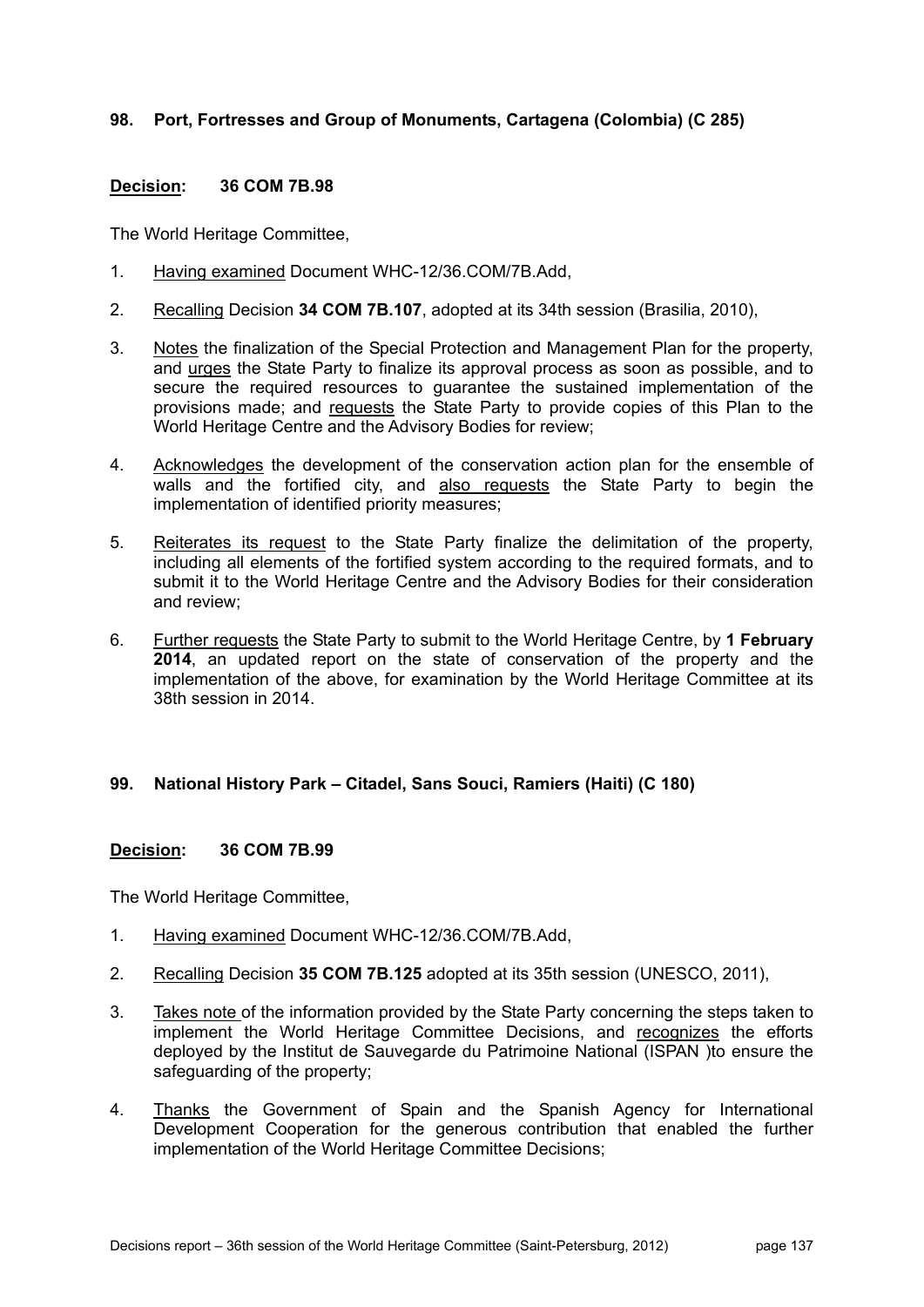- 5. Takes note of the World Heritage Centre mission report (9-15 January 2012) and the multidisciplinary technical mission (6-22 March 2012), and endorses the recommendations developed to ensure the maintenance of the Outstanding Universal Value of the property, in particular the urgent interventions regarding (i) structural stability, (ii) visitor security, and (iii) the solution to the water infiltration problems, so that they will be integrated in the conservation plan without delay;
- 6. Reiterates its request to the State Party, in accordance with Paragraph 172 of the *Operational Guidelines*, to submit to the World Heritage Centre and the Advisory Bodies for examination prior to any intervention, the final project for the construction of the third section of the National Road RN003, as well as environmental, heritage and socio-economic impact assessment studies on the site;
- 7. Also reiterates its request to the State Party to submit the technical project for the improvement of the existing road within the Park boundaries, including the route, the engineering work for the canalization of the river, the type of asphalt to be used and the width of the route;
- 8. Requests the State Party to continue its efforts to complete the cadastral survey as well as the delineation of the Park boundaries and its buffer zone, and the legal framework for their protection, in the context of the retrospective inventory process undertaken in the Latin America and the Caribbean Region, and to await the results of the study before proceeding with the physical demarcation of the property, in order to facilitate the establishment of a participatory strategy for the conservation and management of the Park;
- 9. Also requests the State Party to await the completion of the conservation plan before pursuing tourism development projects, so that the conservation measures of the plan may be taken into account in the implementation of these projects and to actively involve the local communities in the conservation and management process;
- 10. Further takes note of the recent results obtained from the surveys concerning the structural stabilization of the Citadel, and urges the State Party to take all measures to start the emergency actions in collaboration with technical and financial institutions to ensure the integrity of the fortified structures;
- 11. Further requests the State Party to halt all touristic visits to the Citadel without delay until urgent security measures can be implemented to ensure secure conditions for visits;
- 12. Further requests the State Party to submit to the World Heritage Centre before **30 November 2012**, a timetable of interventions, indicating the technical needs, as well as a detailed budget;
- 13. Calls upon the international community to ensure by every possible means, its support in the implementation of the recommendations to rapidly approve financial and human resources in order to assist the State Party to ensure the conservation of the entire property;
- 14. Requests the State Party to submit to the World Heritage Centre by **1 February 2013**, an updated report on the state of conservation of the property and the implementation of the above, for examination by the World Heritage Committee at its 37th session in 2013.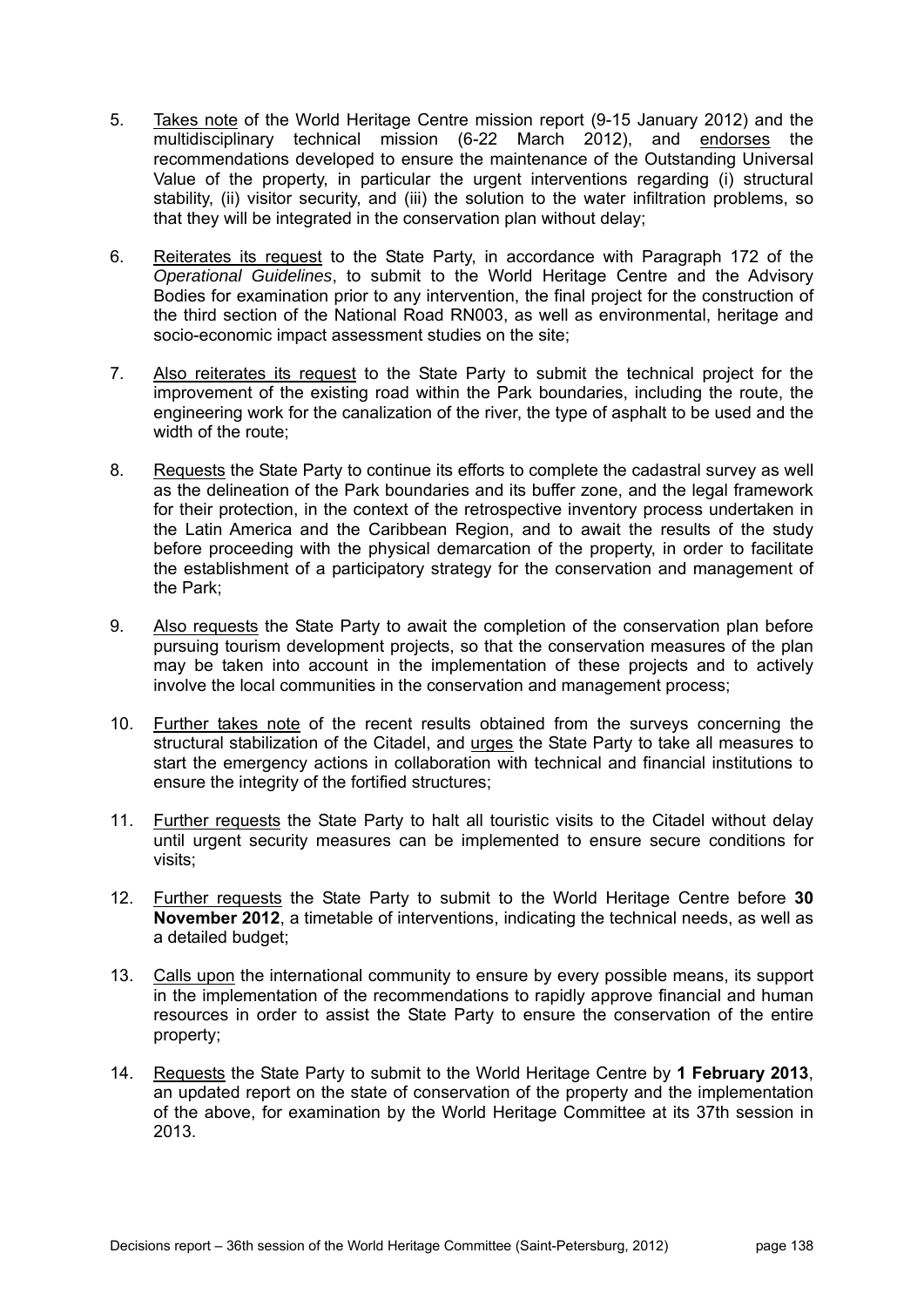## **100. Maya Site of Copan (Honduras) (C 129)**

### **Decision: 36 COM 7B.100**

- 1. Having examined Document WHC-12/36.COM/7B,
- 2. Recalling Decision 35 COM 7B.126, adopted at its 35th session (UNESCO, 2011),
- 3. Notes that no direct impact on the Outstanding Universal Value of the inscribed property is to be expected from the construction of the Rio Amarillo Aerodrome and requests the State Party, should a decision be made to proceed with its construction, to update the Environmental Impact Assessment and carry out a Heritage Impact Assessment to identify mitigation measures;
- 4. Acknowledges the information provided by the State Party regarding the implementation of conservation measures for the property and reiterates its request to fully develop a comprehensive strategy for the conservation of the tunnels and the establishment of conservation guidelines for interventions at the property;
- 5. Also requests the State Party to finalize the process for updating the Management Plan for the property, including provisions for risk management and a public use plan based on carrying capacities studies, and upon completion to provide three printed and electronic copies of the draft revised Management Plan for review by the World Heritage Centre and the Advisory Bodies;
- 6. Further requests the State Party to update, approve and enforce the regulatory measures for the management of different zones prescribed in the Plan and to work with the Local Government to ensure the protection of the property against development pressures;
- 7. Urges the State Party to integrate the updated Management Plan within local and regional planning instruments to develop a coherent territorial planning and management strategy with a regional vision;
- 8. Moreover requests the State Party to submit, in accordance to Paragraph 172 of the *Operational Guidelines*, the results from the prototype protective shelter for the Hieroglyphic Stairway as well as the technical specifications for the final design, for review prior to implementation;
- 9. Requests the State Party to submit to the World Heritage Centre, by **1 February 2013**, an updated report on the state of conservation of the property and the implementation of the above, for examination by the World Heritage Committee at its 37th session in 2013.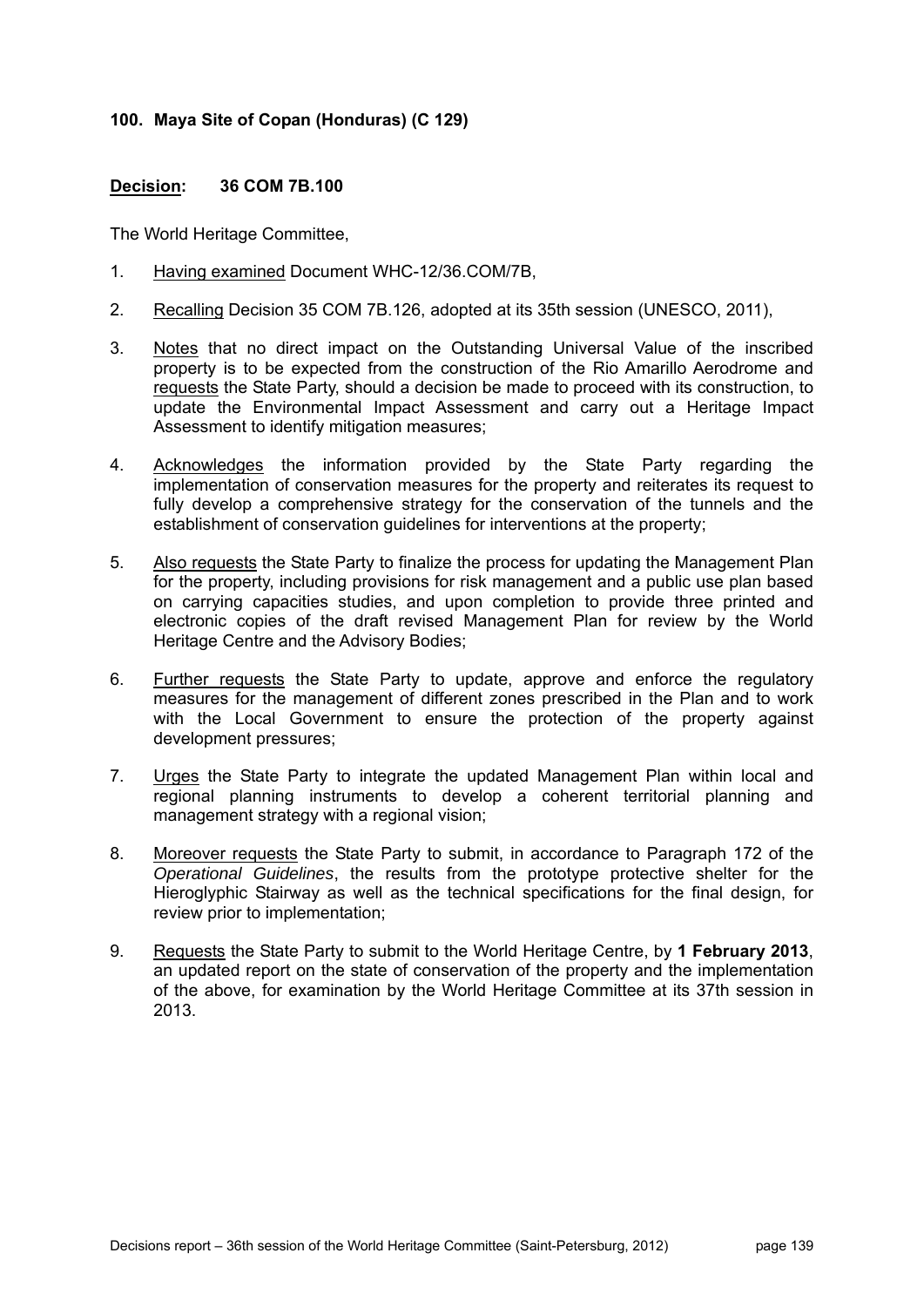# **101. Pre-Hispanic City of Teotihuacan (Mexico) (C 414)**

## **Decision: 36 COM 7B.101**

The World Heritage Committee,

- 1. Having examined Document WHC-12/36.COM/7B,
- 2. Recalling Decision **34 COM 7B.111**, adopted at its 34th session (Brasilia, 2010),
- 3. Acknowledges the information provided by the State Party on the conservation conditions of the property and encourages it to use the resulting baseline documentation for the development of a priority action plan and for subsequent monitoring of conditions;
- 4. Urges the State Party to take the necessary steps to ensure the full implementation of the Management Plan and to secure the required human and financial resources for its systematic and sustained operation;
- 5. Requests the State Party to submit additional information on the state of conservation of the property, its buffer zone and wider setting and their related regulations, and on actions being taken to address pressing concerns, including peddlers, land use and urban development and reiterates its request to elaborate conservation guidelines for intervention, including those for drainage systems and protective shelters;
- 6. Invites the State Party to submit to the World Heritage Centre and ICOMOS any new proposals for development and public use at the property, in accordance to Paragraph 172 of the *Operational Guidelines*, for review prior to approval and implementation;
- 7. Also requests the State Party to submit to the World Heritage Centre, by **1 February 2014**, an updated report on the state of conservation of the property and the implementation of the above, for examination by the World Heritage Committee at its 38th session in 2014.

## **102. Fortifications on the Caribbean Side of Panama: Portobello-San Lorenzo (Panama) (C 135)**

#### **Decision: 36 COM 7B.102**

- 1. Having examined Document WHC-12/36.COM/7B,
- 2. Recalling Decision **35 COM 7B.129**, adopted at its 35th session (UNESCO, 2010),
- 3. Notes the limited implementation of activities being carried out by the State Party with regards to the fragile state of conservation of the property;
- 4. Reiterates its deep concern regarding the state of conservation of the property, in particular the significant and accelerated degradation of the historic fabric which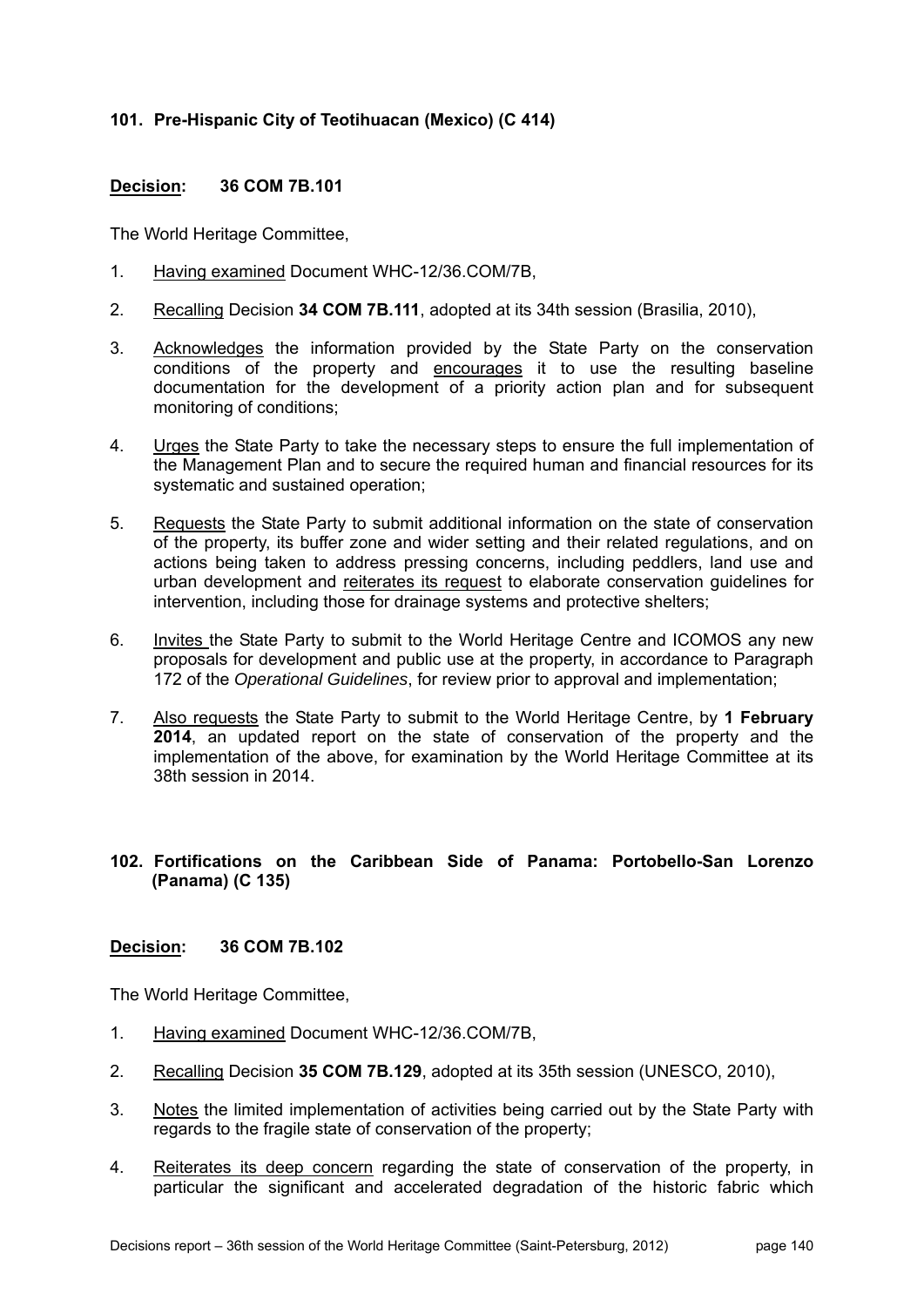directly impacts its Outstanding Universal Value, and the lack of significant progress made in addressing the decay conditions of the property;

- 5. Urges the State Party to finalize the processes related to the establishment of boundaries, buffer zones and the related regulations of the two components of the inscribed property, and to submit them within the Retrospective Inventory process of the Periodic Reporting exercise in the Latin America and the Caribbean region;
- 6. Considers that the State Party has not complied with all the requests expressed by previous World Heritage Committee Decisions, and that therefore the property is in danger in conformity with Chapter IV.B of the *Operational Guidelines* and **decides to inscribe the Fortifications on the Caribbean Side of Panama: Portobelo-San Lorenzo (Panama) on the List of World Heritage in Danger**;
- 7. Adopts the following Desired state of conservation for the property, for its future removal from the List of World Heritage in Danger:
	- a) The approval and full implementation of an emergency plan, a comprehensive assessment of structural and mechanical risks, preventative conservation strategy and maintenance measures at San Lorenzo and Portobelo,
	- b) National laws and policies for the conservation of built heritage at San Lorenzo and Portobelo defined and in place,
	- c) Long-term consolidation and conservation through annual plans for the components of the inscribed property ensured,
	- d) The operational and participatory management system, including its related public use plan, approved and implemented,
	- e) The Management Plan fully integrated within territorial and urban development plans,
	- f) Encroachments and urban pressure adequately controlled,
	- g) The boundaries and buffer zone of all component parts of the World Heritage property precisely clarified,
	- h) Budgets for the preparation, implementation and follow-up of the management structures and conservation measures secured;
- 8. Also adopts the following corrective measures and the timeframe for their implementation:
	- a) To be carried out immediately (by September 2012-March 2013)
		- (i) Risk assessment completed for all structures and built materials, and an Emergency Plan for all the components of the property in coherence with the recommendations of the reactive monitoring mission and defined timeframe and phasing for their implementation finalized,
		- (ii) Operational management arrangements and budgets for its implementation ensured,
		- (iii) Budgets for the implementation of the Emergency Plan (first stage) secured,
		- (iv) Encroachments and urban pressure adequately controlled and reforestation undertaken,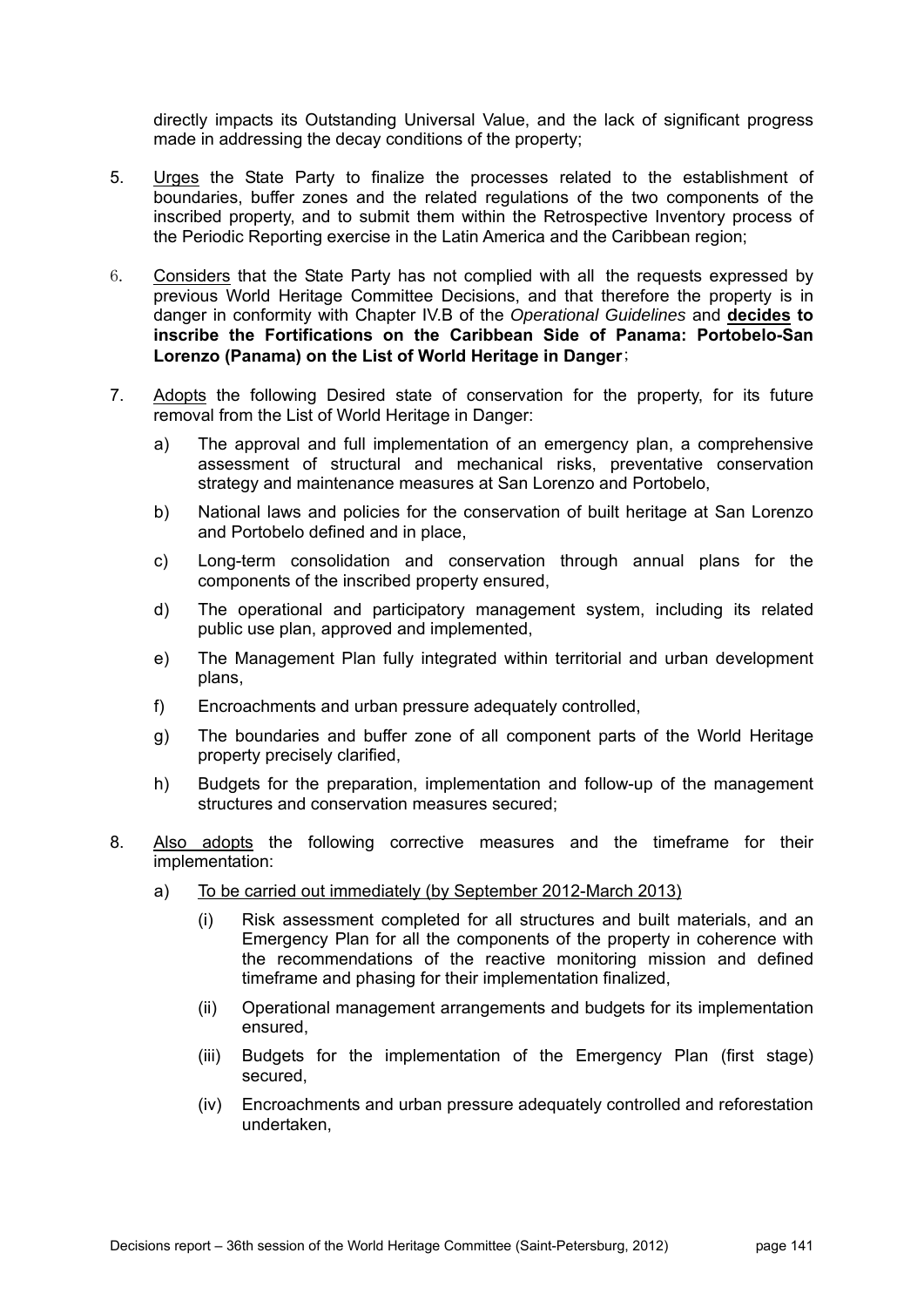- (v) Technical Office in Portobelo to secure the implementation of the conservation measures and management arrangements set up and functioning,
- b) To be carried out within one year (by September 2013)

### First phase of the Emergency Plan implemented:

Protection

- (i) Boundaries and buffer zones for each of the component parts of the property defined,
- (ii) Regulatory measures for the established buffer zones for controlling development and addressing existing threats finalized and approved,
- (iii) Monitoring indicators as a tool to assess the state of conservation of the fortified built heritage put in place,

Management and Planning

- (iv) Development of a Management Plan begun,
- (v) Awareness raising activities within the local communities to identify opportunities for eco and cultural tourism to contribute to the improvement of living conditions of the surrounding communities undertaken in full coherence with the conservation measures for the property,

#### c) To be carried out within two years (by September 2014):

## Second Phase of the Emergency Plan implemented

Protection

(i) National laws and policies for the conservation of built heritage at San Lorenzo and Portobelo developed,

Management and planning

- (ii) Management Plan for the property, including scheduled and costed provisions for conservation, preventative conservation and maintenance of built heritage, public use, and risk management finalized, approved and adopted,
- (iii) Management, territorial and urban development plans integrated,
- (iv) Annual conservation plans for each of the components of the inscribed property developed and in place,
- d) To be carried out within two-three years (by September 2015):
	- (i) Implementation of the Emergency Plan completed,
	- (ii) Operational management arrangements and budgets for the continued implementation of the approved Management Plan secured;
- 9. Requests the State Party to submit to the World Heritage Centre a financial estimation of the costs associated with the implementation of each of the corrective measures, and invites the State Party to consider a request for international assistance from the World Heritage Fund for technical support ;
- 10. Also urges the World Heritage Centre and the Advisory Bodies, as well as other relevant bodies, to cooperate with the State Party to implement the adopted corrective measures;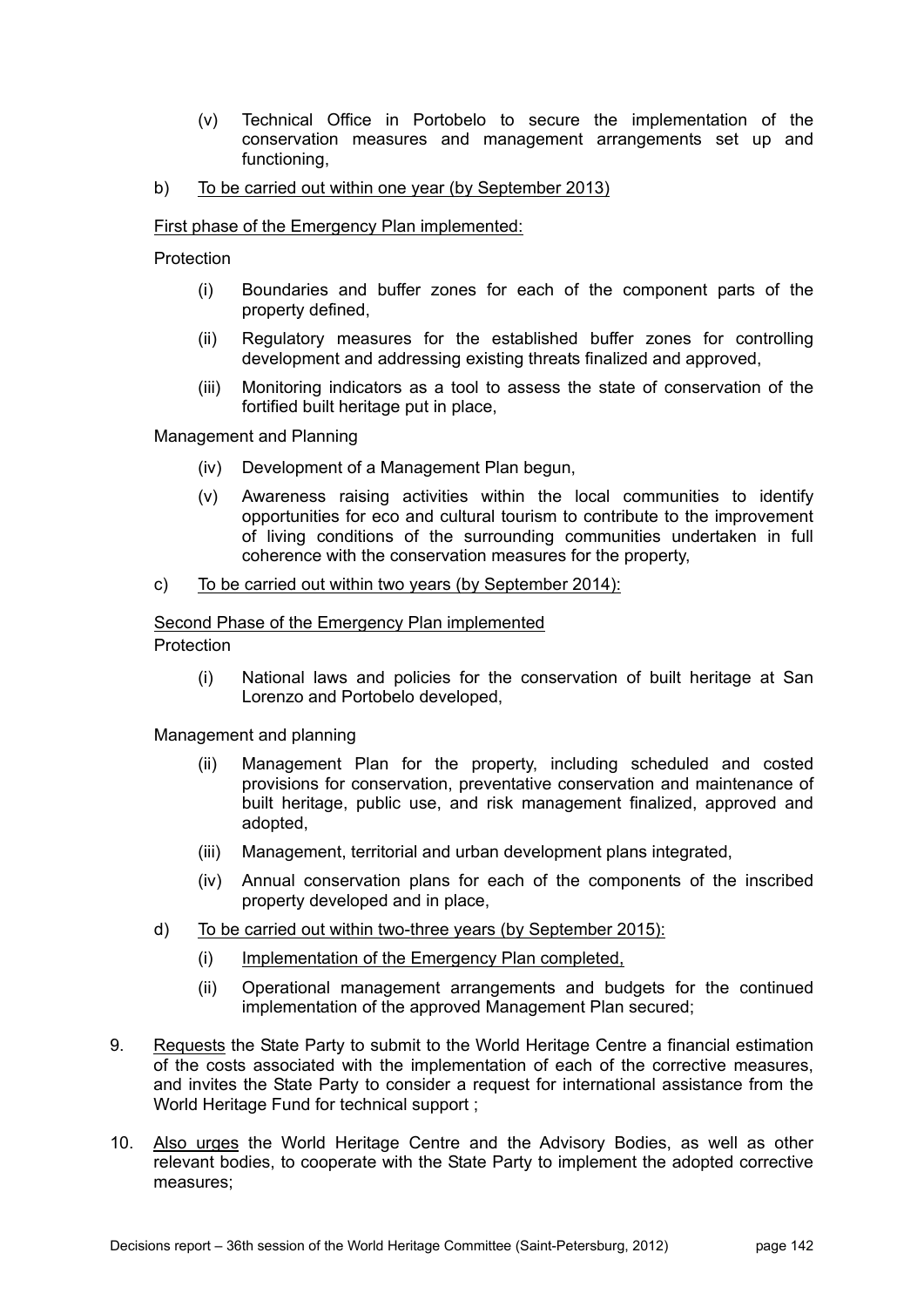11. Also requests the State Party to submit to the World Heritage Centre, by **1 February 2013**, an updated report on the state of conservation of the property and the implementation of the above, for examination by the World Heritage Committee at its 37th session in 2013.

## **103. Archaeological Site of Panamá Viejo and Historic District of Panamá (Panamá) (C 790bis)**

# **Decision: 36 COM 7B.103**

- 1. Having examined Document WHC-12/36.COM/7B.Add,
- 2. Recalling Decision **35 COM 7B.130**, adopted at its 35th session (UNESCO, 2011),
- 3. Reiterates its deep concern regarding the state of conservation of the property, in particular unaddressed issues including the efficacy of the management system, the risk of collapse of historic buildings in the Historic Centre and the potential impacts related to the Cinta Costera project;
- 4. Also recalls the report provided by the reactive monitoring mission of October 2010, and notes that the critical issues have not been comprehensively and sustainably addressed, and that some of the recommendations were discarded;
- 5. Also notes that the actions requested by the World Heritage Committee at its 35th session on legal improvements and management issues are still in the planning phase, and requests the State Party to undertake as a matter of urgency, the implementation of the following actions:
	- a) Revise the draft Law as to reinforce the role of the institutions responsible for World Heritage protection in the decision-making process for any intervention at the World Heritage property,
	- b) Officially submit a comprehensive and legally-supported policy for the protection of the property and buffer zone, including the maritime area and the related enforcement of their regulatory measures,
	- c) Improve coordination on the decision-making process between the Directorate of Cultural Heritage and the Patronato of Panama Viejo to ensure the appropriate measures for the preservation of both components of the property,
	- d) Submit three printed and electronic copies of the updated Management Plan;
- 6. Welcomes the fact that work on the viaduct has not yet begun, in accordance with the decision taken by the Committee at its 35th session;
- 7. Further notes that the State Party has not fully complied with the requests expressed by the Committee in Decision **35 COM 7B.130** and considers that the continuation of the Cinta Costera III Maritime Viaduct project should be the subject of an impact study as to its Outstanding Universal Value, under the currently inscribed criteria;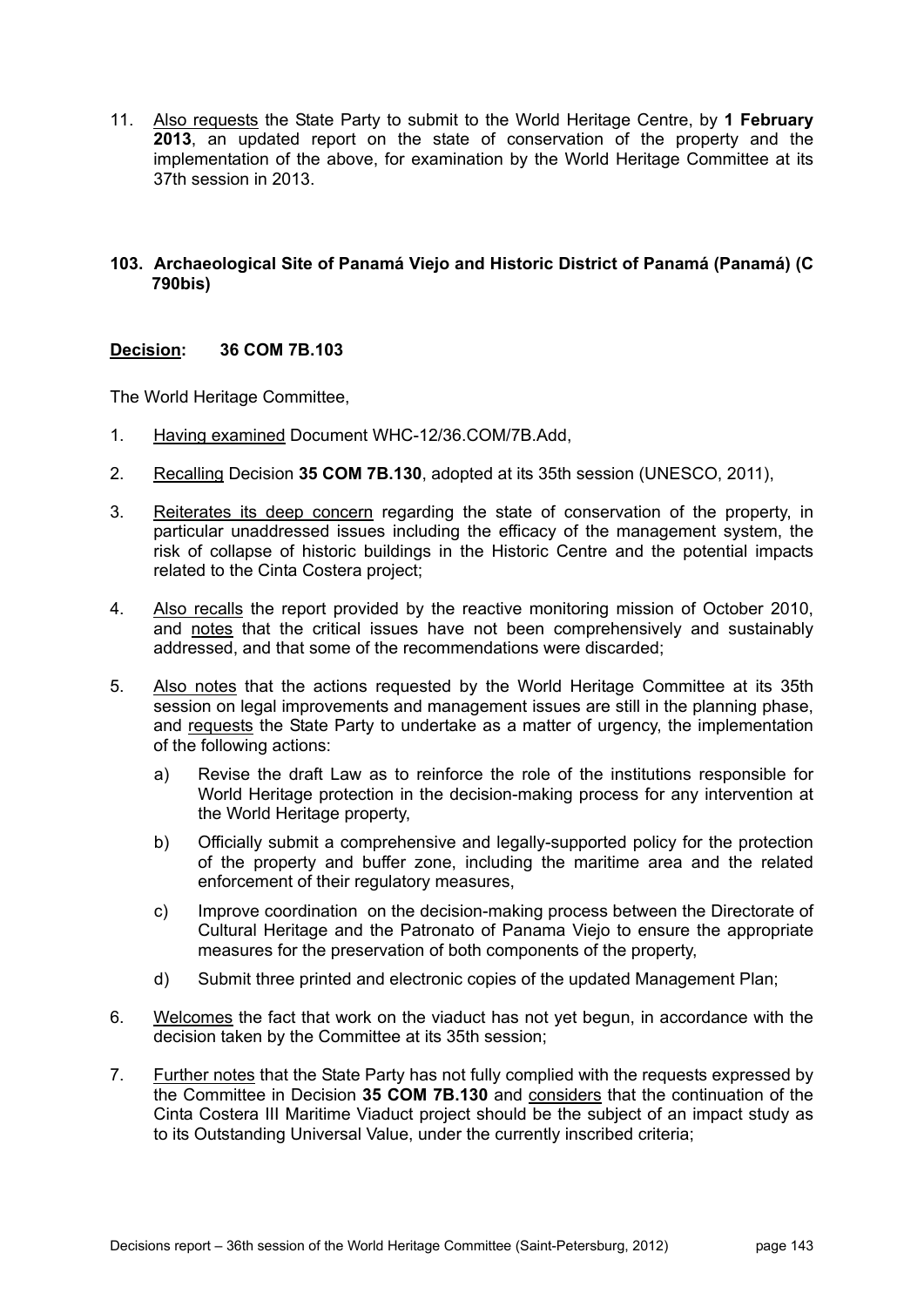- 8. Also requests the State Party to submit an updated version of the Management Plan according to the requirements made by the Committee in its Decision **35 COM 7B.130**, as well as a comprehensive urban transportation traffic strategy, including alternative options for Cinta Costera III;
- 9. Further requests the State Party to submit to the World Heritage Centre, by **1 February 2013**, a report on the state of conservation of the property and on the implementation of the above, for examination by the World Heritage Committee at its 37th session in 2013.

## **104. Historic Centre of the City of Arequipa (Peru) (C 1016)**

## **Decision: 36 COM 7B.104**

The World Heritage Committee,

- 1. Having examined Document WHC-12/36.COM/7B.Add,
- 2. Recalling Decision **35 COM 7B.132,** adopted at its 35th session (UNESCO, 2011),
- 3. Takes note of the information provided by the State Party regarding work carried out at the property and expresses its concern that many of the required actions to ensure the holistic conservation and protection of the property have remained in planning stages since 2008;
- 4. Urges the State Party to implement the following activities:
	- a) Finalize the risk preparedness plan for the property and submit three printed and electronic copies to the World Heritage Centre and the Advisory Bodies for review by **1 February 2013,**
	- b) Finalize the approval process for the delimitation of the property and its buffer zone, including the definition of adequate regulatory measures, such as Municipal Ordinances and zoning, to ensure its protection,
	- c) Finalize the process for updating the Master Plan for the property,
	- d) Submit the technical evaluation of the Chilina Bridge by the appropriate body at the Ministry of Culture;
- 5. Requests the State Party to officially submit to the World Heritage Centre by **1 February 2013,** a request for the revised boundaries and proposed buffer zone of the property in accordance to Paragraphs 163-165 of the *Operational Guidelines*;
- 6. Reiterates its request to the State Party to conduct an Environmental Impact Assessment for the Via Troncal Interconectora project as a whole, including the assessment and potential mitigation measures for the landscape areas of Lari Lari, Los Tucos, Cayma and Yanahuara, and submit the assessment for review by the World Heritage Centre and the Advisory Bodies prior to the approval and implementation of the project;
- 7. Also requests the State Party to submit to the World Heritage Centre, by **1 February 2013**, an updated report on the state of conservation of the property and the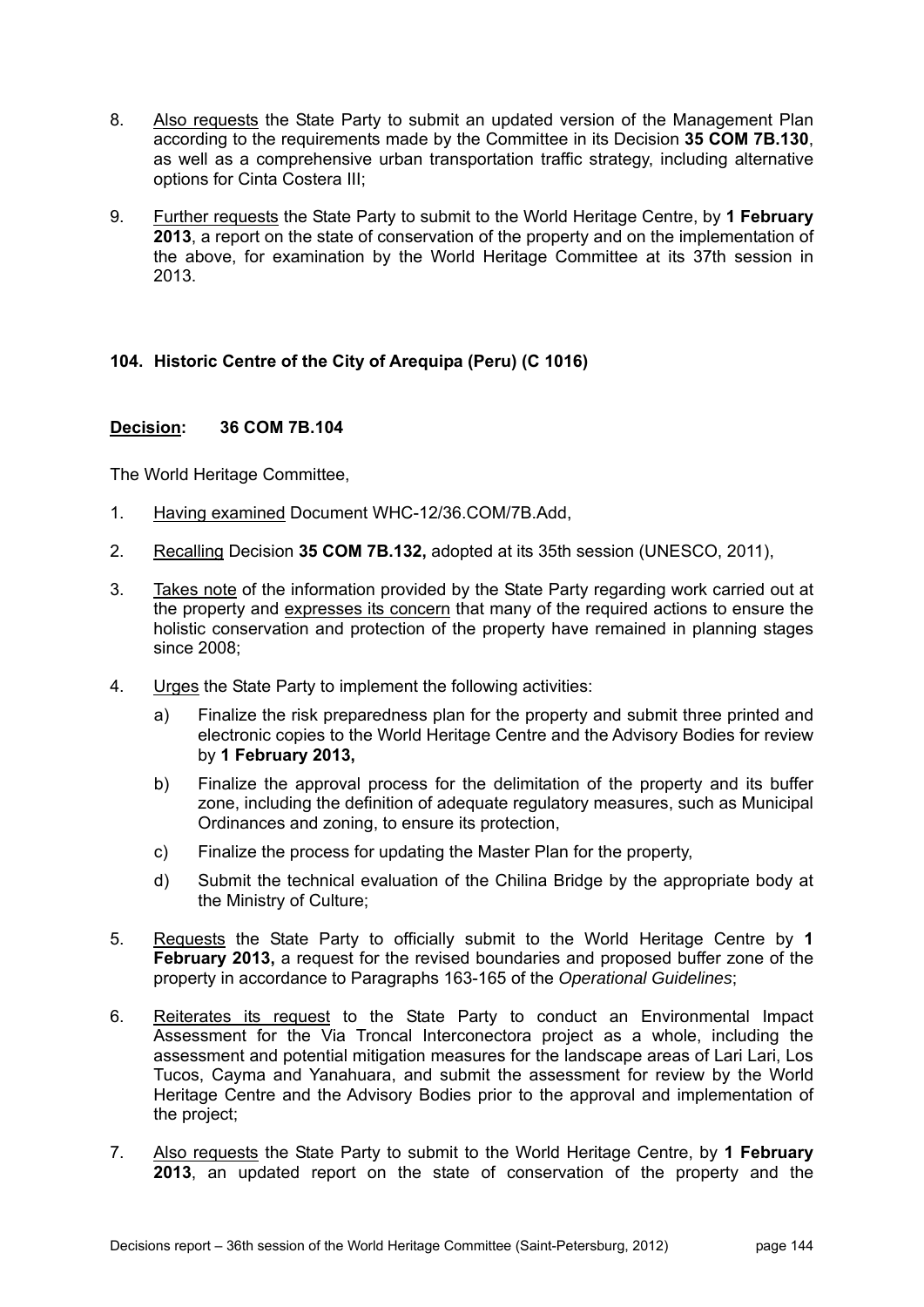implementation of the above, for examination by the World Heritage Committee at its 37th session in 2013.

# **105. Historic Quarter of the City of Colonia del Sacramento (Uruguay) (C 747)**

### **Decision: 36 COM 7B.105**

The World Heritage Committee,

- 1. Having examined Document WHC-12/36.COM/7B,
- 2. Recalling Decision **35 COM 7B.135**, adopted at its 35th session (UNESCO, 2011),
- 3. Welcomes the development of the Management Plan for the property and requests the State Party to finalize its approval process at the national and local level;
- 4. Encourages the State Party to continue its efforts in the harmonisation of planning tools for the property, in particular the articulation of the recently developed Management Plan with the Local Plan for Sustainable Land Use Planning and Development;
- 5. Reiterates its invitation to the State Party to consider, within the framework of the Retrospective inventory exercise, the extension of the property and/or its buffer zone to include the "Bay and Islands of the City of Colonia del Sacramento" and to submit a proposal to the World Heritage Committee for approval;
- 6. Also requests the State Party to submit to the World Heritage Centre, by **1 February 2014**, an updated report on the state of conservation of the property and the implementation of the above, for examination by the World Heritage Committee at its 38th session in 2014.

## **AFRICA**

## **106. Mali World Heritage properties (Mali)**

#### **Decision: 36 COM 7B.106**

The World Heritage Committee,

- 1. Having examined Document WHC-12/36.COM/7B.Add,
- 2. Congratulates the State Party for having immediately expressed its concern regarding the worsening threats to the World Heritage cultural properties, in particular to Timbuktu and the Tomb of Askia, and for having requested UNESCO assistance for measures to be undertaken in the event of a future deterioration of the situation;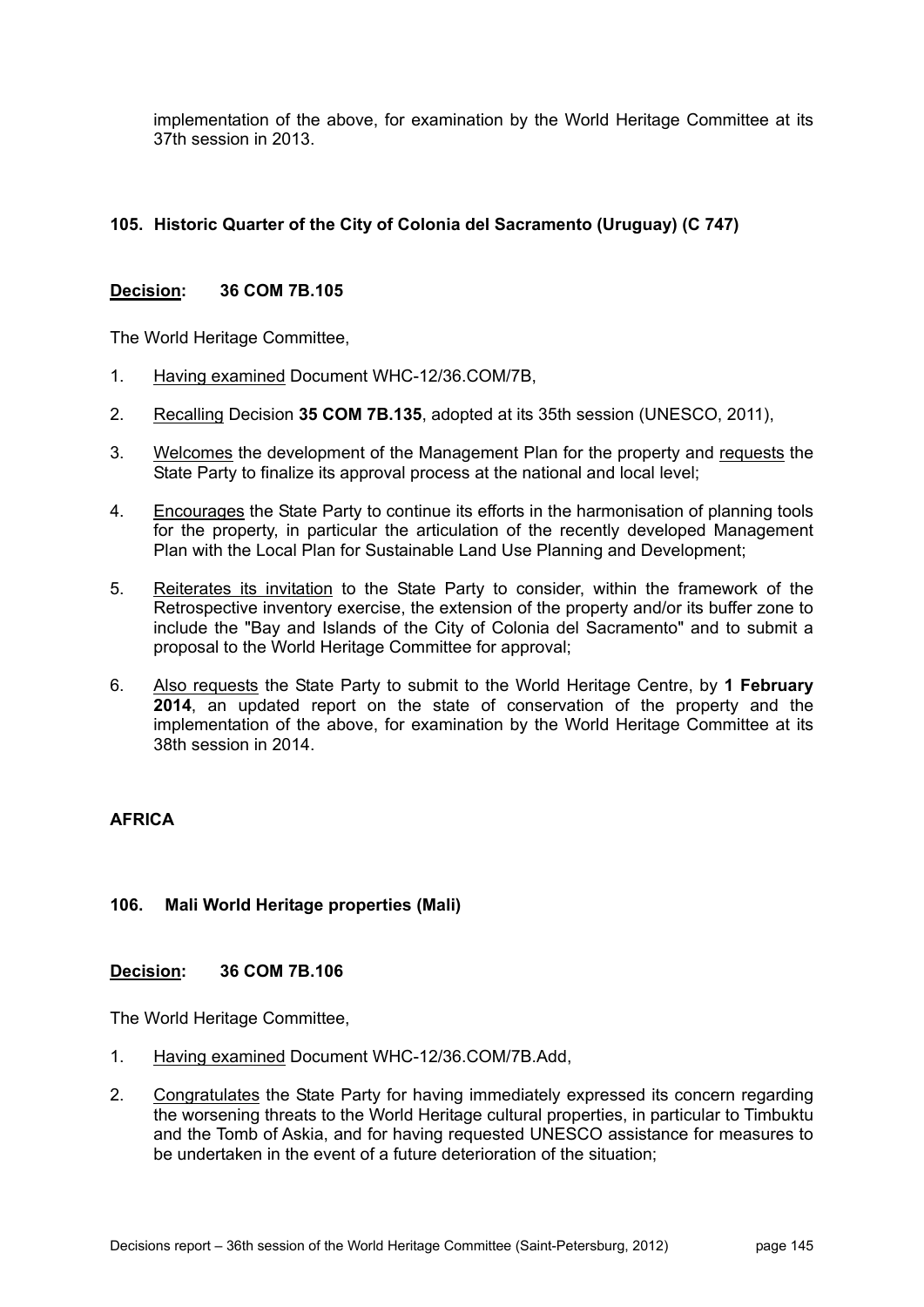- 3. Thanks the Director-General of UNESCO for having sent a mission to Mali to study with the State Party emergency measures to be taken to ensure the preservation of the World Heritage properties in Mali and takes note of the report on the state of conservation of the World Heritage properties in Mali threatened by armed conflict in the northern region of Mali;
- 4. Expresses its serious concern regarding the situation of armed conflict in the northern region of Mali and the seriousness of threats to the World Heritage properties following the degradation of the Timbuktu tombs, and the threats to the conservation of the Outstanding Universal Value of the Tomb of Askia;
- 5. Considers that the optimal conditions are not present anymore to ensure the preservation of the Outstanding Universal Value of the properties of Timbuktu and the Tomb of Askia and that they are threatened by a specific and proven imminent danger, in accordance with Paragraph 179 of the *Operational Guidelines*;
- 6. **Decides to inscribe Timbuktu (Mali) on the List of World Heritage in Danger;**
- 7. **Also decides to inscribe the Tomb of Askia (Mali) on the List of World Heritage in Danger;**
- 8. Requests the World Heritage Centre and ICOMOS to prepare, in consultation with the State Party, all the corrective measures as well as a Desired State of Conservation for the removal of the property from the List of World Heritage in Danger, once a return to stability is effective in the northern region of Mali;
- 9. Launches an appeal to the frontier States Parties to Mali (Algeria, Burkina Faso, Cote d'Ivoire, Guinea, Mauritania, Niger, Senegal) to cooperate in the preparation of a joint conservation strategy for World Heritage properties of Mali and to combat the illicit traffic of cultural objects, in particular those linked to these properties;
- 10. Also launches an appeal to the African Union and the CEDEAO in order that all the necessary measures may be undertaken to protect cultural heritage located in the northern region of Mali and to the international community to provide technical and financial support to ensure the strengthened protection of the World Heritage properties in Mali;
- 11. Encourages the State Party to request emergency funding from the World Heritage Fund to implement the priority actions identified during the UNESCO mission, and also requests the assistance of the World Heritage Centre, ICOMOS and ICCROM to this end;
- 12. Further requests the State Party to submit to the World Heritage Centre **by 1 February 2013,** a detailed report on the state of conservation of the World Heritage properties in Mali and more particularly on the progress achieved regarding their Outstanding Universal Value for examination by the World Heritage Committee at its 37th session in 2013.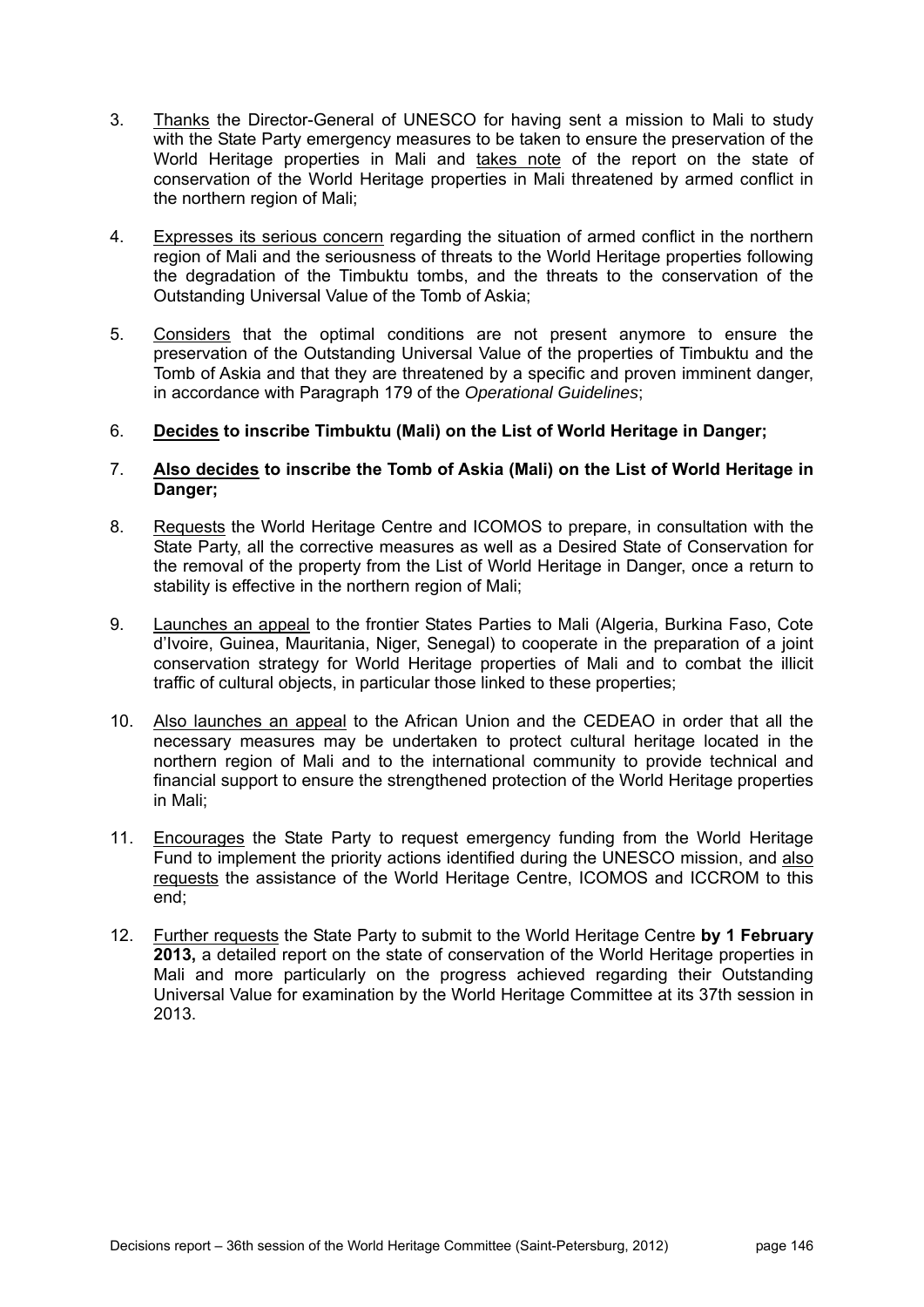The World Heritage Committee:

- 1. Recalling the high-level UNESCO mission to the State Party of Mali that was sent in May 2012 at the decision of the Director-General of UNESCO, in response to the disastrous occupation of the cultural property of the Timbuktu shrines by armed groups, and met with the senior government officials, including the Prime Minister and the Minister of Culture in order to offer support to the people of Mali,
- 2. Further recalling that during the UNESCO high-level mission, both the Government of Mali and UNESCO agreed to reinforce the protection of all cultural properties which are fundamental for the preservation of the Malian culture, described by the Government as both "rich and tolerant, and forming an integral part of the heritage of humanity",
- 3. Welcoming the declaration of the Secretary General of the United Nations of 1 July 2012 supporting the efforts of the Economic Community of West African States (ECOWAS) and the countries of the region to assist the people of Mali to resolve the crisis,
- 4. Noting with great sadness the destruction of the mausoleums which are part of the World Heritage property of Timbuktu,
- 5. Expresses its gratitude to the international community for the manifestations of concern and for the appeals for the cessation of these repugnant acts of destruction;
- 6. Strongly condemns these acts of destruction and calls upon the perpetrators responsible to immediately halt these unacceptable actions;
- 7. Rejects any correlation between the recent inscription of the property of the Timbuktu shrines on the List of World Heritage in Danger and the acts of vandalism that are being perpetrated, which deprive the world and future generations from enjoying Mali's precious heritage;
- 8. Calls upon the international community, to provide the support required at the request of the State Party of Mali in ensuring that its cultural properties are conserved and protected for present and future generations;
- 9. Requests the Director-General of UNESCO to consider the creation of a Special Fund to assist Mali in its efforts to support the conservation of its cultural heritage, and to this end, appeals to all Member States of UNESCO, to the Islamic Educational, Scientific and Cultural Organization (ISESCO) and the Organization of Islamic Cooperation (OIC) to provide financial resources to this Fund;
- 10. Further requests the Director-General of UNESCO to dispatch a mission to Mali when possible, with a view to assessing, together with the national authorities concerned and the local authorities, the extent of the damage to and destruction of the property and the urgent conservation needs in order to safeguard its integrity and its Outstanding Universal Value;
- 11. Decides to apply the Reinforced monitoring mechanism to the property and to report back to the World Heritage Committee;
- 12. Decides that a report on progress made in that context be submitted to the World Heritage Committee at its 37th session for consideration and follow-up action.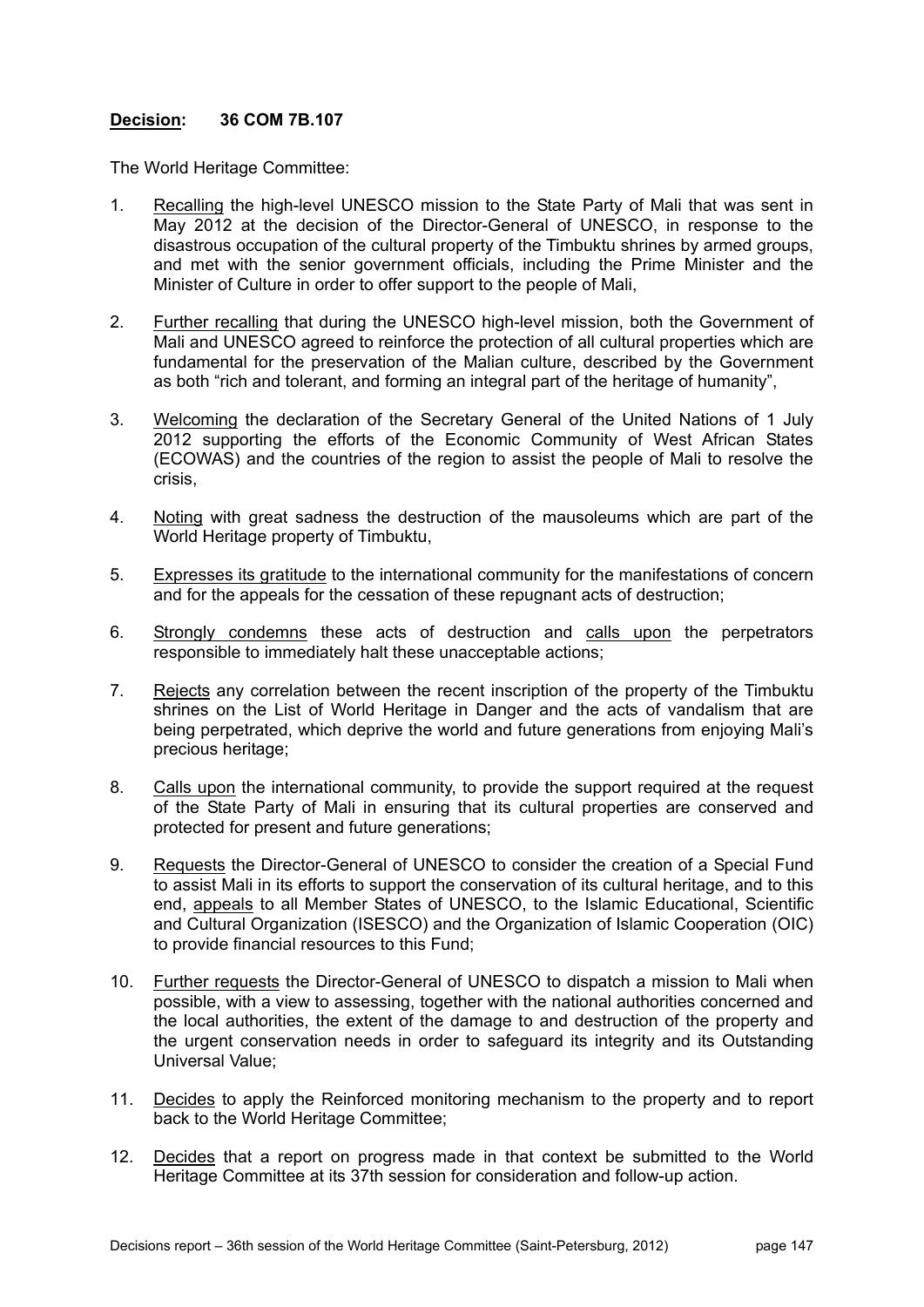# **7C. REFLECTION ON THE TRENDS OF THE STATE OF CONSERVATION**

# **Decision: 36 COM 7C**

The World Heritage Committee,

- 1. Having examined document WHC-12/36.COM/7C,
- 2. Recalling Decisions **35 COM 7C** and **35 COM 12E** adopted at its 35th session (UNESCO, 2011),

#### **Significant factors negatively impacting the Outstanding Universal Value**

3. Takes note of the statistical analysis and encourages the World Heritage Centre to continue with the production of such informative data, including regional analyses;

### **Recurrent conservation issues**

4. Also takes note of the completion of the independent review process on extractive industries and World Heritage properties as a contribution to the Policy Guidelines development and invites the World Heritage Centre to disseminate this review as widely as possible;

### **Disaster risk reduction**

- 5. Requests States Parties to make every endeavor to take into consideration disaster risks, including from human-induced hazards, in the management plans and systems for the World Heritage properties located in their territories;
- 6. Also requests the World Heritage Centre, with the support of the Advisory Bodies, to continue working with global and regional institutions involved in disaster risk management, with an aim to mainstream a concern for heritage within their policies and programmes as well as in UN-led processes such as the Post-Disaster-Needs-Assessment (PDNA);

#### **Follow-up to decisions 35 COM 7C and 35 COM 12E**

- 7. Further takes note of the information provided regarding the recognition for the protectors of World Heritage properties in conflict and post-conflict zones, including through the use of blue/green berets or other appropriate insignia;
- 8. Takes note furthermore of the correspondence process in place to increase dialogue between the States Parties, the World Heritage Centre and the Advisory Bodies regarding conservation issues at World Heritage properties;
- 9. Thanks the Government of Flanders for its support to the establishment of a "state of conservation information system" hosted on the World Heritage Centre's website and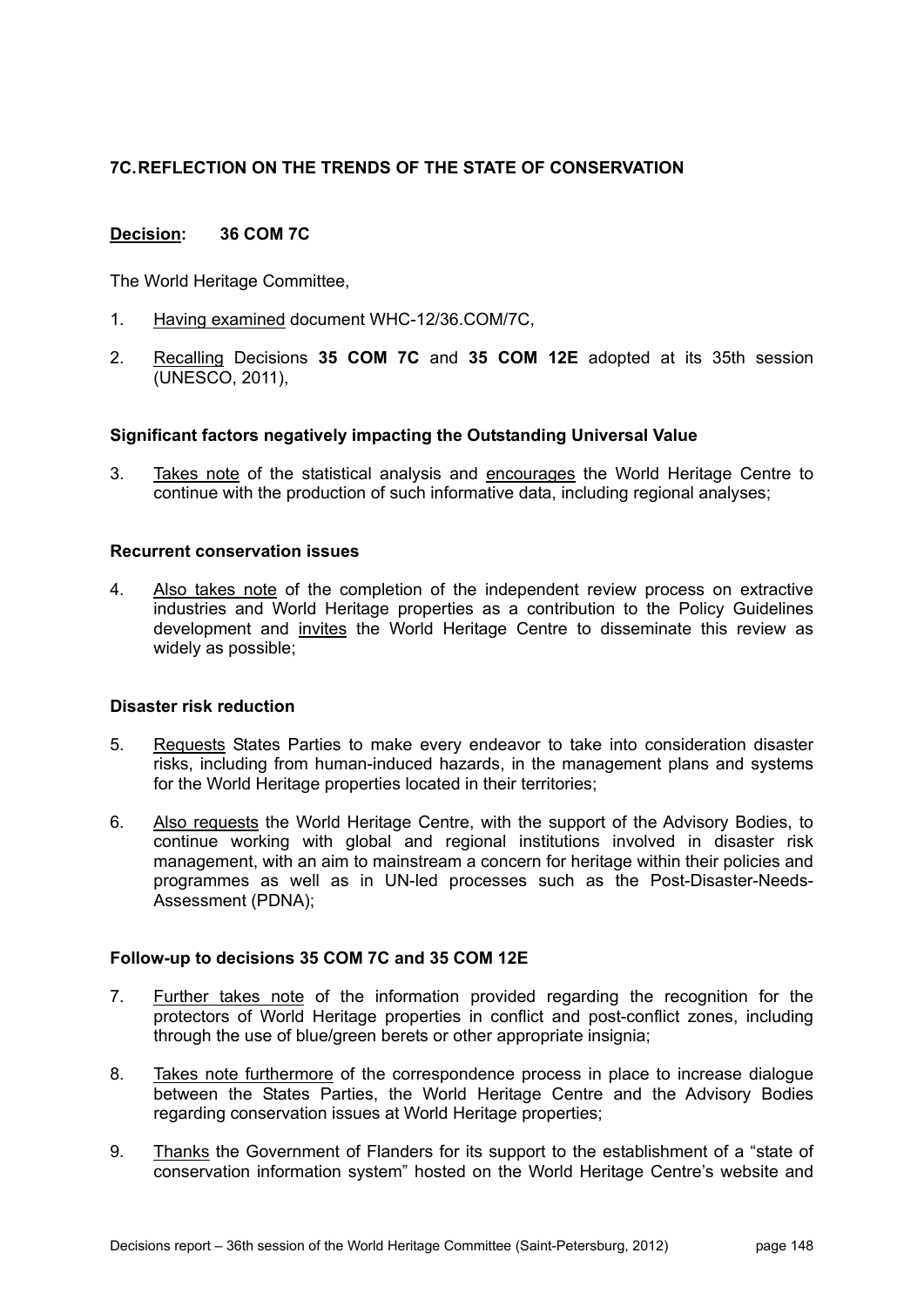further requests the World Heritage Centre to present a progress report on the database and its access online, during the 37th session of the World Heritage Committee in 2013;

### **Other conservation issues not reported on at the 36th session under Items 7A and 7B**

- 10. Expresses its concern with regard to the state of conservation of World Heritage property of "Archaeological Areas of Pompei, Herculaneum and Torre Annuziata" and urges the State Party of Italy to intensify its efforts towards implementing the Committee's decision taken at its 35th session (UNESCO, 2011);
- 11. Extends its sympathy to the victims of the earthquake in northern Italy; also encourages the State Party of Italy to continue its important efforts for the assessment of the damage occurred and for the planning and implementation of the necessary remedial measures, including with a view to strengthening the overall resilience of the three properties in the future against all possible hazards; and requests furthermore the State Party of Italy to provide to the World Heritage Centre updated information on the situation and to coordinate with the World Heritage Centre and the Advisory Bodies possible initiatives for the recovery and restoration of the three affected properties;
- 12. Finally requests the State Party of the United Kingdom of Great Britain and Northern Ireland to halt the proposed development of a golf resort at the World Heritage property "Giant's Causeway and Causeway Coast" until its potential impact on the Outstanding Universal Value of the World Heritage property has been assessed.

## **8. ESTABLISHMENT OF THE WORLD HERITAGE LIST AND OF THE LIST OF WORLD HERITAGE IN DANGER**

## **8A. TENTATIVE LISTS SUBMITTED BY STATES PARTIES AS OF 15 APRIL 2012, IN CONFORMITY WITH THE OPERATIONAL GUIDELINES**

## **Decision: 36 COM 8A**

The World Heritage Committee,

- 1. Having examined Document WHC-12/36.COM/8A**,**
- 2. Stressing the importance of the process of revision and updating of Tentative Lists, as a tool for the regional harmonization of the World Heritage List and of long term planning of its development;
- 3. Takes note of the Tentative Lists presented in Annexes 2 and 3 of this document.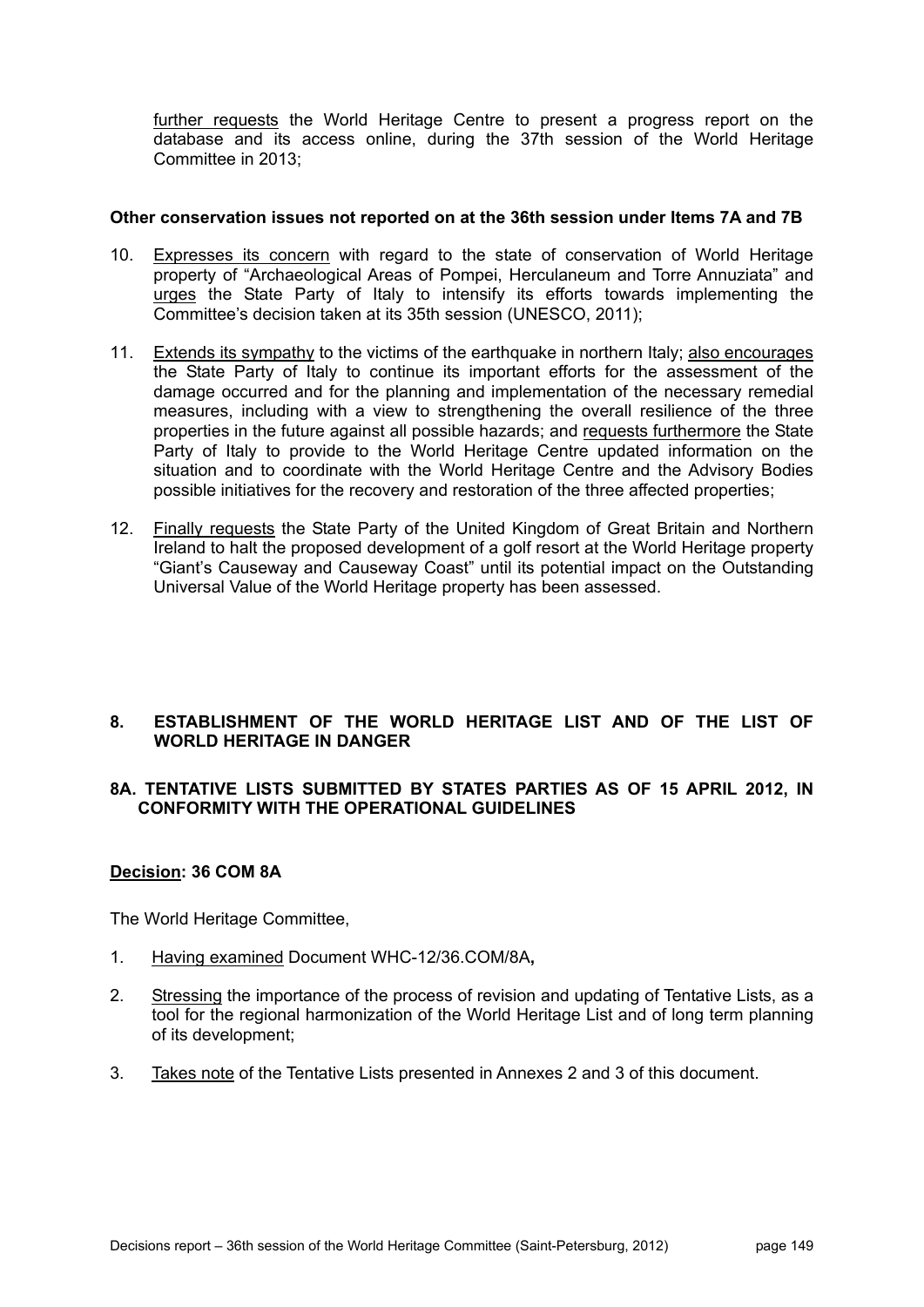# **8B. NOMINATIONS TO THE WORLD HERITAGE LIST**

## **CHANGES TO NAMES OF PROPERTIES INSCRIBED ON THE WORLD HERITAGE LIST**

## **Decision: 36 COM 8B.1**

The World Heritage Committee,

- 1. Having examined Document WHC-12/36.COM/8B,
- 2. Approves the proposed name change to Los Glaciares *as* proposed by the Argentine authorities. The name of the property becomes **Los Glaciares National Park** in English and **Parc national de Los Glaciares** in French.

### **Decision: 36 COM 8B.2**

The World Heritage Committee,

- 1. Having examined Document WHC-12/36.COM/8B,
- 2. Approves the proposed name change to Skellig Michael as proposed by the Irish authorities. The name of the property becomes **Sceilg Mhichíl** in English as well as in French.

## **Decision: 36 COM 8B.3**

The World Heritage Committee,

- *1.* Having examined Document WHC-12/36.COM/8B*,*
- 2. Approves the proposed name change to Pueblo de Taos as proposed by the American authorities. The name of the property becomes **Taos Pueblo** in English as well as in French.

#### **Decision: 36 COM 8B.4**

The World Heritage Committee,

- 1. Having examined Document WHC-12/36.COM/8B,
- 2. Approves the proposed name change to Samarkand Crossroads of Cultures as proposed by the Uzbek authorities. The name of the property becomes **Samarkand – Crossroad of Cultures** in English.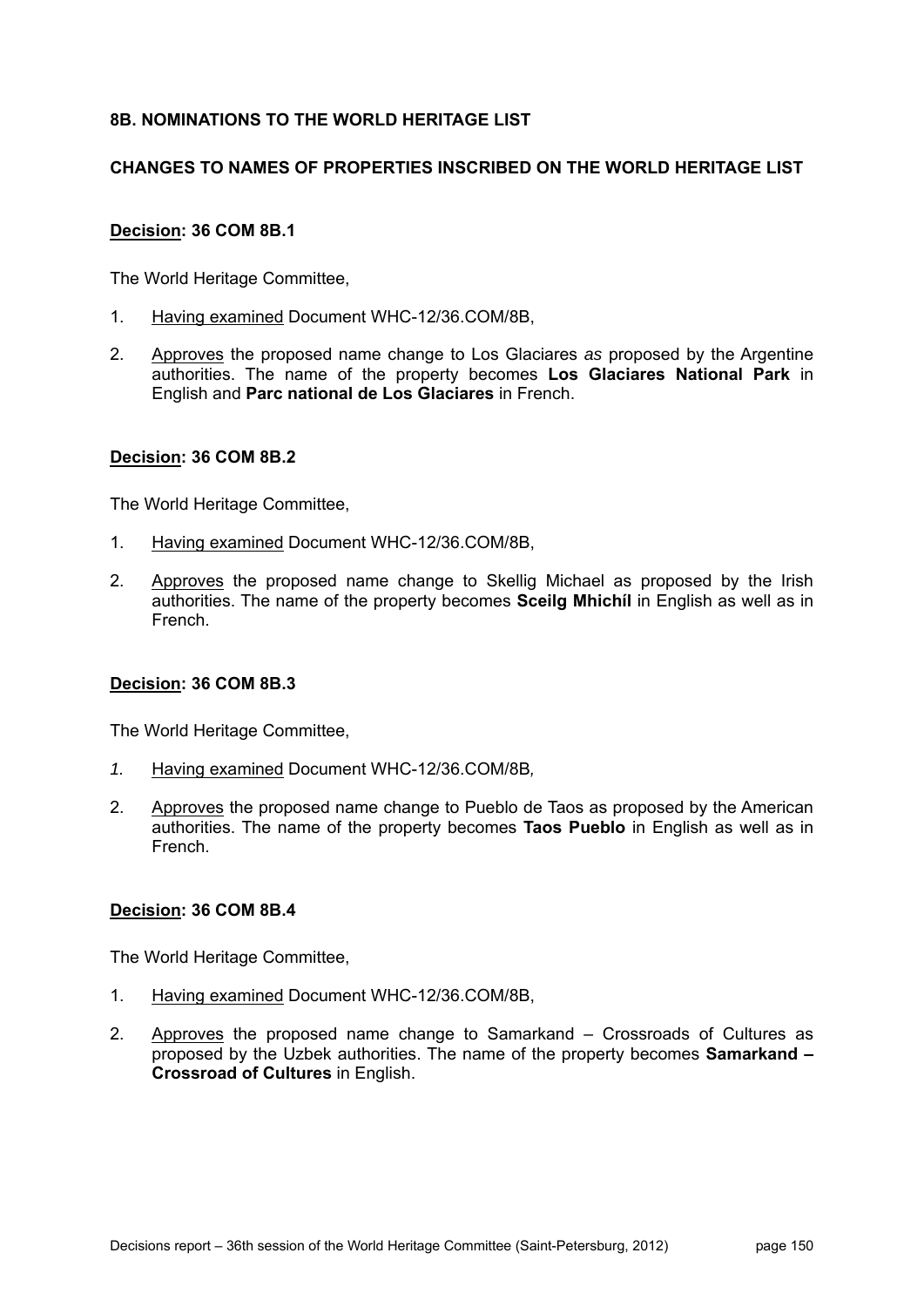### **EXAMINATION OF NOMINATIONS OF NATURAL, MIXED AND CULTURAL PROPERTIES TO THE WORLD HERITAGE LIST**

## **NOMINATIONS TO BE PROCESSED ON AN EMERGENCY BASIS**

### **Decision: 36 COM 8B.5**

The World Heritage Committee,

- 1. Having examined Documents WHC-12/36.COM/8B.Add and WHC-12/36.COM/INF.8B1.Add2,
- 2. Considers that the conditions required by paragraph 161 of the *Operational Guidelines* are fully met, concerning damage or serious and specific dangers to the Church of the Nativity that make its condition an emergency that needs to be addressed by the World Heritage Committee with immediate action necessary for the survival of the property;
- 3. Inscribes the **Birthplace of Jesus, Church of the Nativity and the pilgrimage route, Bethlehem, Palestine**, on the World Heritage List on the basis of **criteria (iv)** and **(vi)**;
- 4. Takes note of the following provisional Statement of Outstanding Universal Value:

#### **Brief Synthesis**

Since at least the 2nd century AD people have believed that the place where the Church of the Nativity, Bethlehem, now stands is where Jesus was born. One particular cave, over which the first Church was built, is traditionally believed to be the Birthplace itself. In locating the Nativity, the place both marks the beginnings of Christianity and is one of the holiest spots in Christendom. The original basilica church of 339 AD (St Helena), parts of which survive below ground, was arranged so that its octagonal eastern end surrounded, and provided a view of, the cave. This church is overlaid by the present Church of the Nativity, essentially of the mid-6th century AD (Justinian), though with many later alterations. It is the oldest Christian church in daily use. Since early medieval times the Church has been increasingly incorporated into a complex of other ecclesiastical buildings, mainly monastic. As a result, today it is embedded in an extraordinary architectural ensemble, overseen by members of the Greek Orthodox Church, the Order of St Francis and the Armenian Church in a partnership (the *Status Quo*) established by the Treaty of Berlin (1878).

For most of the last 1500 years, Bethlehem and the Church of the Nativity have been, as is still very much the case, a pilgrim destination. The eastern end of the traditional route from Jerusalem to the Church is along what is now officially called the Pilgrimage Route, that is, along Star Street, through the Damascus Gate, and along a short stretch of Paul VI Street and Manger Square. This route is still followed ceremonially each year by the Patriarchs of the three Churches at their several Christmases. The Christian Christmas, centred on Bethlehem, is the most widely-celebrated religious festivity in the world.

**Criterion (iv):** The Church of the Nativity is an outstanding example of an early church in a remarkable architectural ensemble which illustrates both a significant stage in human history in the 4th-6th centuries AD and in later stages up to the present century.

**Criterion (vi):** The Church of the Nativity, and the Pilgrimage Route to it, are directly associated with events and beliefs of outstanding universal significance. The city of Bethlehem is Holy to Christians as well as to Muslims. It is a strong symbol for more than 2 billion believers in the world.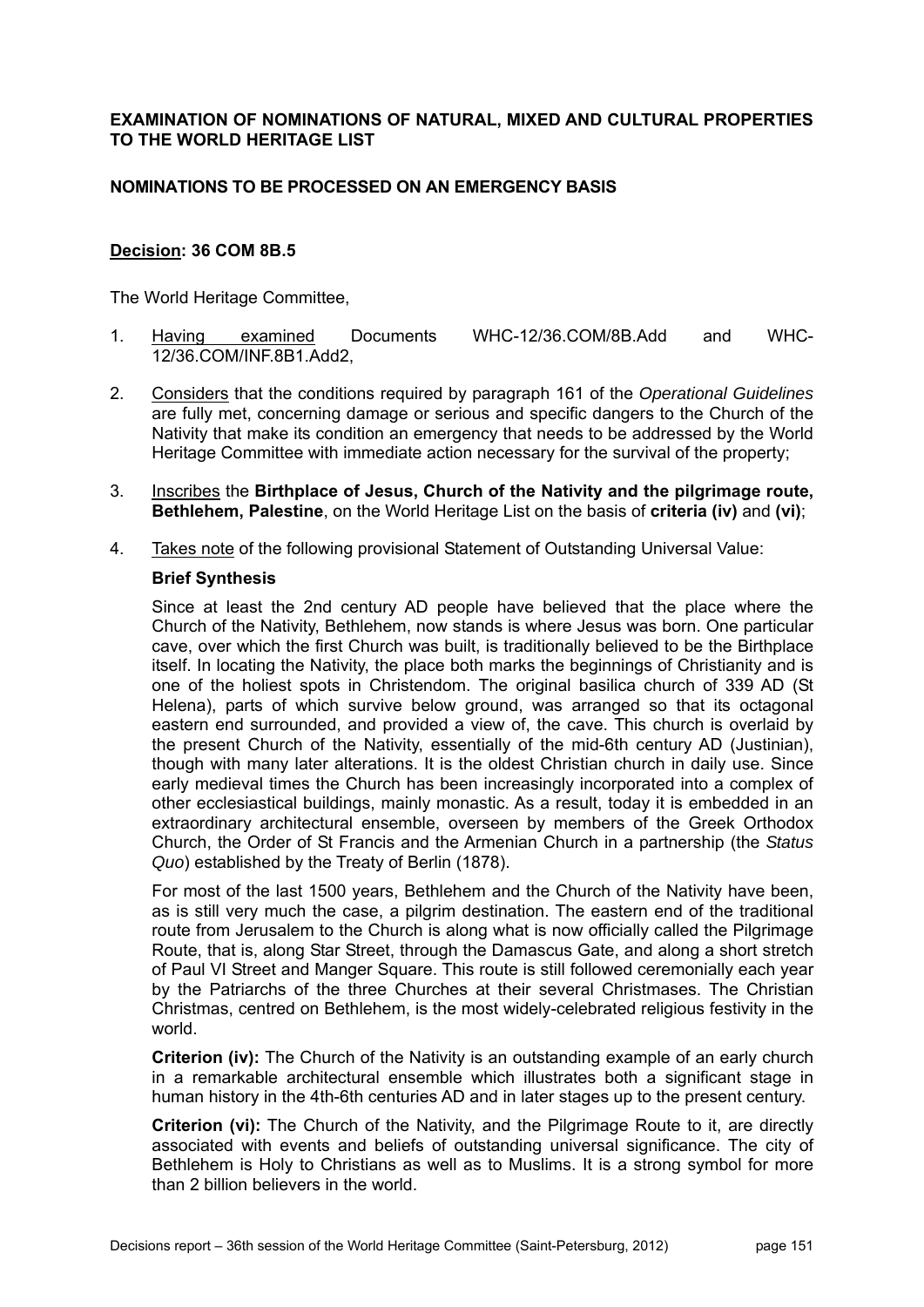## **Integrity**

The integrity of the architectural ensemble embracing the Church of the Nativity and its neighbours is conceptually unimpaired and only physically diminished in relatively minor respects by modern additions. The immediate surroundings included in this nomination embrace a small area of land to the east and some other structures directly associated with the ensemble, an area known to contain as yet systematically unexamined and largely undisturbed evidence of occupation and burial from the early centuries AD back to at least the mid-2nd millennium BC. The approach to the Church via Star Street and Paul VI Street retains the street width and line fossilized by urban development since c. 1800 AD. This 'width and line', as well as defining a working street in a busy town, now formalize a commemorative route for a religious ceremony. For the purposes of this nomination, the significant historical and religious feature is this line in the urban fabric rather than the architectural and historical features of the individual buildings which collectively delimit that line. Nevertheless, a few buildings of earlier date still stand and the street is now mainly defined by facades of the 19th and 20th centuries. The general aspect, almost completely in pale yellow limestone, is attractive. Most of the buildings incorporate traditional design and appearance, for example with living accommodation above and workshops at street level opening out on to the street. Most importantly, the relatively few unsympathetic modern intrusions are along the south side of Paul VI Street and around Manger Square.

## **Authenticity**

Located on the spot believed to be the Birthplace of Jesus Christ for some 2000 years, the Church of the Nativity is one of the most sacred Christian sites in the world. In relation to this outstanding fact the authenticity of the place is unquestionable. That has been enhanced by worship and pilgrimage to the site since at least the 4th century AD up to the present. The sanctity of the site is maintained by the three churches occupying it. The construction of the church in 339 AD above the grotto commemorates the birth and attests to seventeen hundred years-long tradition of belief that this grotto was indeed the birthplace of Jesus Christ.

#### **Protection and management requirements**

The Church of the Nativity is managed under the terms and provisions of the '*Status Quo*' currently supplemented by an advisory committee formed by the Palestinian President. Each of the three adjacent Convents is maintained under its own arrangement: the Armenian Convent is controlled by the Armenian Patriarchate in the Holy City of Jerusalem; the Greek Orthodox Convent by the Greek Orthodox Patriarchate in the Holy City of Jerusalem; and the Franciscan Convent and the Church of St Catherine by the Custody of the Holy Land, Holy City of Jerusalem. The second main component, the Pilgrimage Route, principally Star Street, is part of the Municipality of Bethlehem and is therefore covered by the provisions of 'Building and Planning Law 30, 1996', of 'the 'Bethlehem Charter 2008', of the 'Guidelines for the Conservation and Rehabilitation of the Historic Towns of Bethlehem, Beit Jala and Beit Sahour, 2010, and of the 'General Rules for the Protection of the Historic Area and Historic Individual Buildings, Bethlehem, 2006'. 'Protection', 'Conservation', and 'Rehabilitation' are the stated objectives of the last two enactments, and the 'Charter', which is already working well in the Historic Town, embodies a statement of principles as well as working practices to achieve those objectives.

5. Notes with satisfaction that the State Party has reconsidered its decision to submit the site as a first nomination of a serial property of sites and decided to submit the nomination of the site as a site *per se*;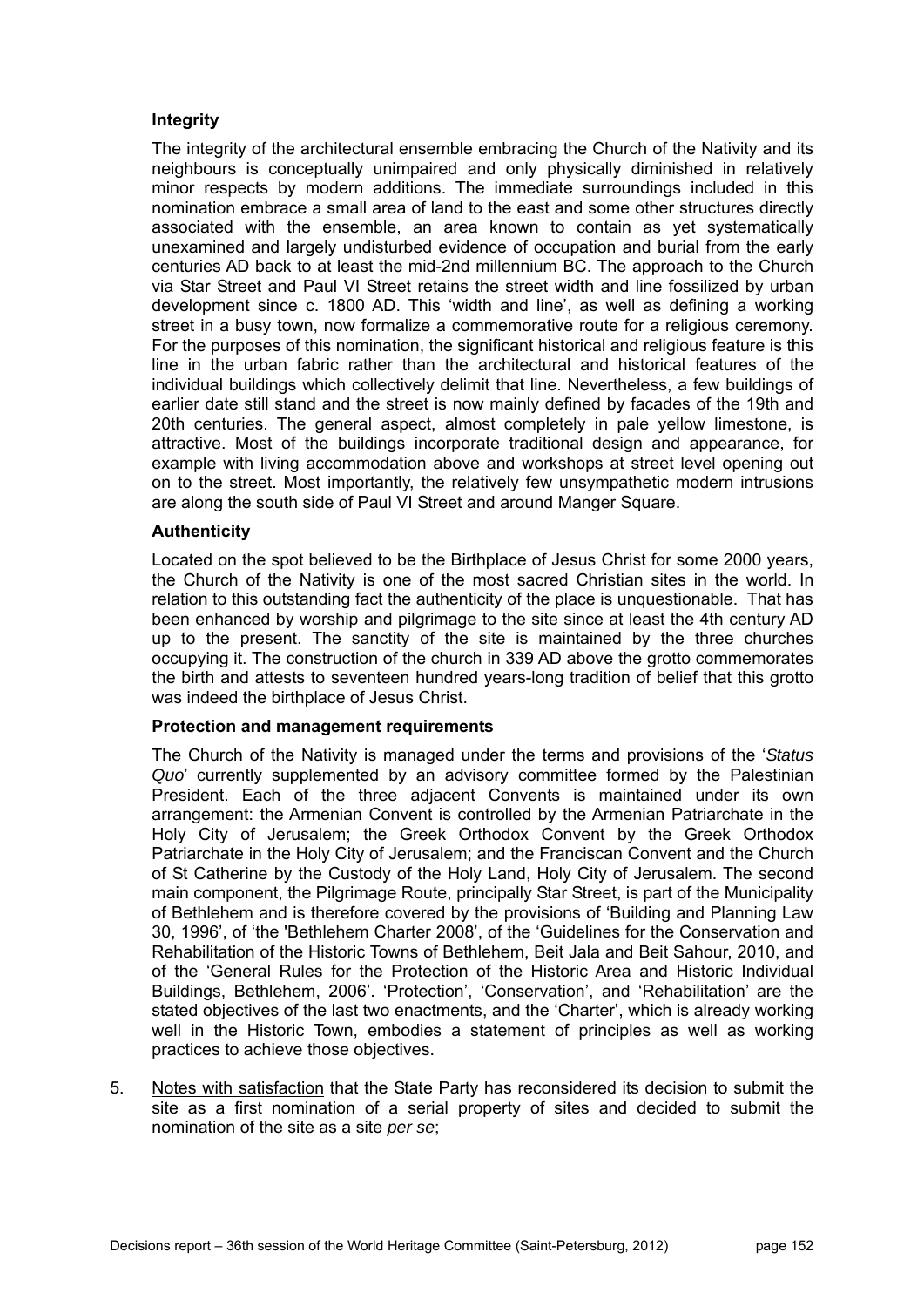- 6. Acknowledges the ascertained threats due to the vulnerability of the property, in order to support the urgent and necessary consolidation works, as well as to safeguard the authenticity and integrity of the property;
- 7. Inscribes the **Birthplace of Jesus: Church of the Nativity and the pilgrimage route, Bethlehem, Palestine**, on the List of World Heritage in Danger;
- 8. Encourages the international community to facilitate the conservation of the property;
- 9. Requests that the World Heritage Centre and ICOMOS provide support to the State Party as may be appropriate.

The nomination of **Chauvet – Pont d'Arc decorated cave, France**, was withdrawn at the request of the State Party.

### **NATURAL PROPERTIES**

### **Decision: 36 COM 8B.7**

The World Heritage Committee,

- 1. Having examined Documents WHC-12/36.COM/8B and WHC-12/ 36.COM/INF.8B2**,**
- 2. Inscribes the **Lakes of Ounianga, Chad,** on the World Heritage List on the basis of **criterion (vii)**;
- 3. Adopts the following Statement of Outstanding Universal Value:

#### **Brief synthesis**

Located in North-Eastern Chad, in a hot and hyperarid desert setting with less than 2mm rainfall per year, the Lakes of Ounianga comprises a total of 18 lakes, in two groups, displaying a variety of sizes, depths, colorations and chemical compositions. The property covers 62,808 ha and has a 4,869 ha buffer zone. The Lakes of Ounianga property is located in a basin which, less than 10,000 years ago, was occupied by a much larger lake and has a globally unique hydrological system, sustaining the largest permanent freshwater lakes system in the heart of a hyperarid environment.

The property also displays a range of striking aesthetic features, with varied coloration associated with the different lakes and their vegetation, and the presence of dramatic natural desert landforms that all contribute to the exceptional natural beauty of the landscape of the property. The shape and distribution of the lakes, combined with the effect of the wind moving the floating vegetation in the lakes, gives the impression of "waves of water flowing in the desert".

**Criterion (vii):** The property represents an exceptional example of permanent lakes in a desert setting, a remarkable natural phenomenon which results from an aquifer and associated complex hydrological system which is still to be fully understood. The aesthetic beauty of the site results from a landscape mosaic which includes the varied coloured lakes with their blue, green and /or reddish waters, in reflection of their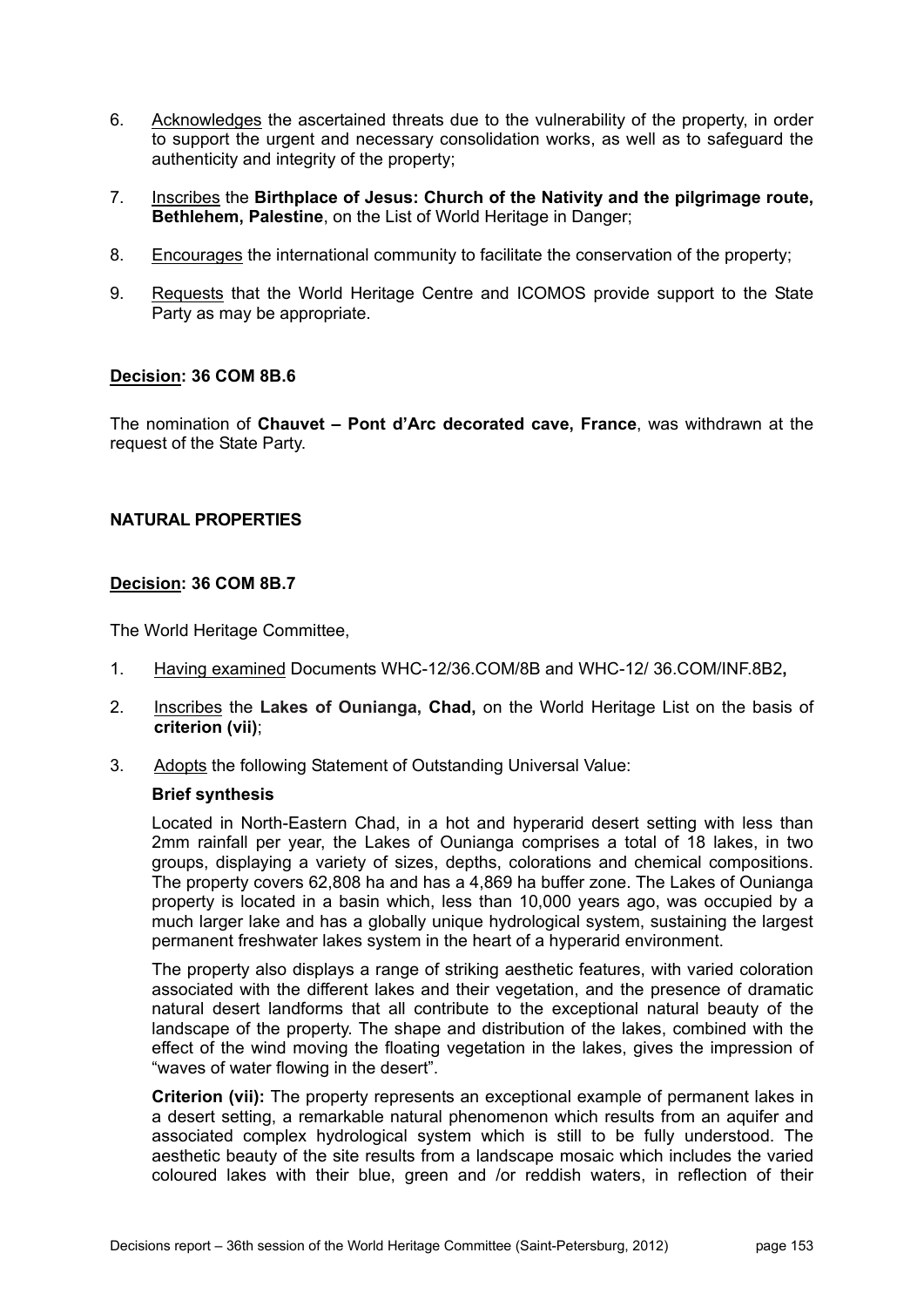chemical composition, surrounded by palms, dunes and spectacular sandstone landforms, all of it in the heart of a desert that stretches over thousands of kilometres. In addition, about one third of the surface of the Ounianga Serir Lakes is covered with floating reed carpets whose intense green colour contrasts with the blue open waters. Rock exposures which dominate the site offer a breathtaking view on all the lakes, of which the colours contrast with the brown sand dunes separated by bare rock structures. The shape and distribution of the lakes, combined with the effect of the wind moving the floating vegetation in the lakes, gives the impression of "waves of water flowing in the desert".

#### **Integrity**

The boundaries of the 62,808 ha property have been designed to ensure its integrity. The property includes the area situated below the 450m contour line within the immediate lake watershed. The 4,869 ha buffer zone includes the village of Ounianga Kebir beside Lake Yoan. Zoning for management of the site takes into account pressures which are now mainly concentrated on Lake Yoan. Ounianga Serir, the smallest village (population of c. 1,000 in 2012) is next to the lake Teli, inside the property.

The hydrological system of the Lakes of Ounianga is functioning and the water level is stable apart from a slight seasonal variation, thanks to a groundwater supply which compensates evaporation losses.

The beauty and aesthetic values of the property have been well conserved. Although a good number of people live around lakes Yoan and Teli, local initiatives are assuring the compatibility between human activities and conservation of the site's values. Activities planned in the management plan strengthen and complement these initiatives. In addition the recently adopted Decree No. 095 which aims to maintain traditional agricultural practices in the property instead of intensive agriculture will enhance the conservation of the property.

#### **Protection and management requirements**

Decree n° 1077/PR/PM/MCJS/2010 of 15.12.2010 designated the Lakes of Ounianga as a "Natural site"; the protected area system of Chad, as established in Law n°14/PR/2008, focuses on fauna and flora conservation and, alone, is not fully suited to Ounianga; thus, responsibility for the property is vested in the Ministry of Culture. There is high level political support for the protection and management of the property at national and local levels.

Under the decree, all activities that could threaten the integrity of the property, including mining, are forbidden. The national designation is similar to IUCN Category III for protected areas. This decree is complemented by the Decree No. 630 which regulates the need to prepare Environmental Impact Assessments for development projects.

The property has an effective management plan in place for the short and long term, and there are adequate resources and staffing provided its implementation and monitoring.

Wetlands such as the Lakes of Ounianga are also protected by Law 14/PR/98. An action plan is implemented through local associations to avoid negative impacts on the site. Conservation efforts focus on factors that could impact the site's integrity, which include effective measures to regulate urban development, address litter and waste management, support sustainable agriculture and ensure that traffic, tourism and other uses is maintained at levels that do not impact the Outstanding Universal Value of the property. Several local associations created at the initiative of the local governmental authorities and the local communities are also responsible for the conservation of the property. These activities are implemented with the support of a Local Management Committee, which provides input for improving the existing management plan.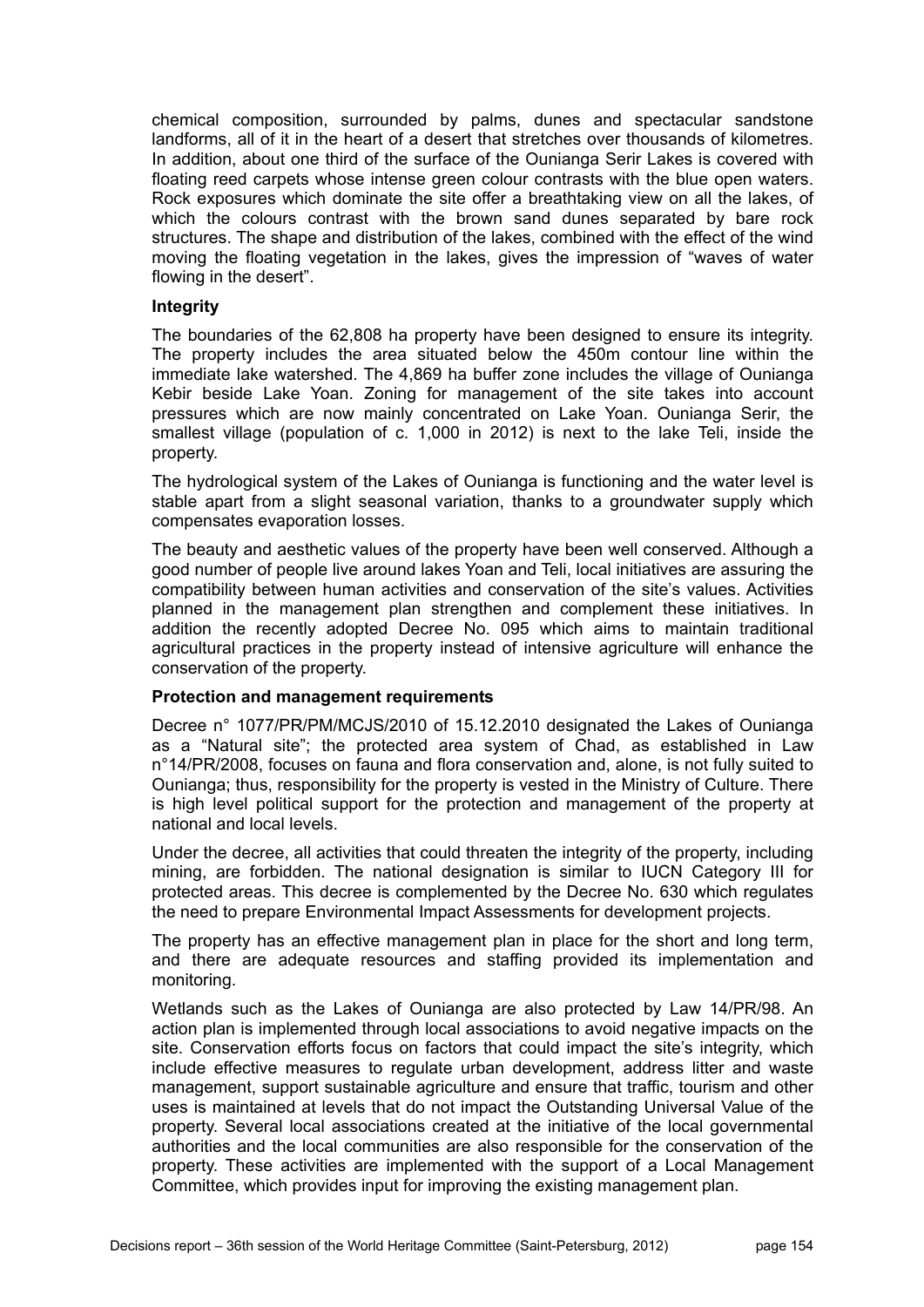- 4. Commends the State Party, and the local communities associated with the property, for their efforts to conserve this property and to maintain the sustainable traditional use of resources in the region;
- 5. Requests the State Party to implement in full the commitments to both short-term and long term requirements to substantially revise and enhance the management plan for the property, and to provide adequate staffing and resources for its implementation, as noted during the evaluation of the nomination;
- 6. Also requests the State Party to:
	- a) Increase further the involvement and representation of local and indigenous communities in the future conservation and management of the Lakes of Ounianga in recognition of their rich cultural heritage, the legitimacy of their rights to maintain sustainable traditional resource use and their rich local knowledge, including through providing effective and enhanced mechanisms for consultation and collaboration,
	- b) Enhance the authority and effective work of the Local Management Committee and use it as platform by which the government, agencies and indigenous peoples will discuss, analyze and resolve land use and/or management actions that could represent threats to the property whilst sharing and making the best use of local and traditional knowledge to improve the existing management plan for the property,
	- c) Provide the necessary human and financial resources to ensure the effective enforcement of the recently approved Decrees No. 095 and 630 for ensuring the conservation and sustainable traditional use of the property;
- *7.* Further requests the State Party to provide a report to the World Heritage Centre by **1 February 2014** on the establishment and resourcing of the management plan and the progress in implementing the above recommendations, for consideration by the World Heritage Committee at its 38th session in 2014.

The World Heritage Committee,

- 1. Having examined Documents WHC-12/36.COM/8B and WHC-12/ 36.COM/INF.8B2**,**
- 2. Inscribes the **Sangha Trinational, Cameroon, Central African Republic and Congo**, on the World Heritage List under **criteria (ix)** and **(x)**;
- 3. Adopts the following Statement of Outstanding Universal Value:

## **Brief synthesis**

Sangha Trinational (TNS) is a transboundary conservation complex in the Northwestern Congo Basin where Cameroon, the Central African Republic and the Republic of Congo meet. TNS encompasses three contiguous national parks totalling a legally defined area of 746,309 hectares. These are Lobéké National Park in Cameroon, Dzanga-Ndoki National Park in the Central African Republic and Nouabalé-Ndoki National Park in the Republic of Congo. Dzanga-Ndoki National Park is comprised of two distinct units. The parks are embedded in a much larger forest landscape, sometimes referred to as the TNS Landscape. A buffer zone of 1,787,950 hectares has been established in recognition of the importance of the broader landscape and its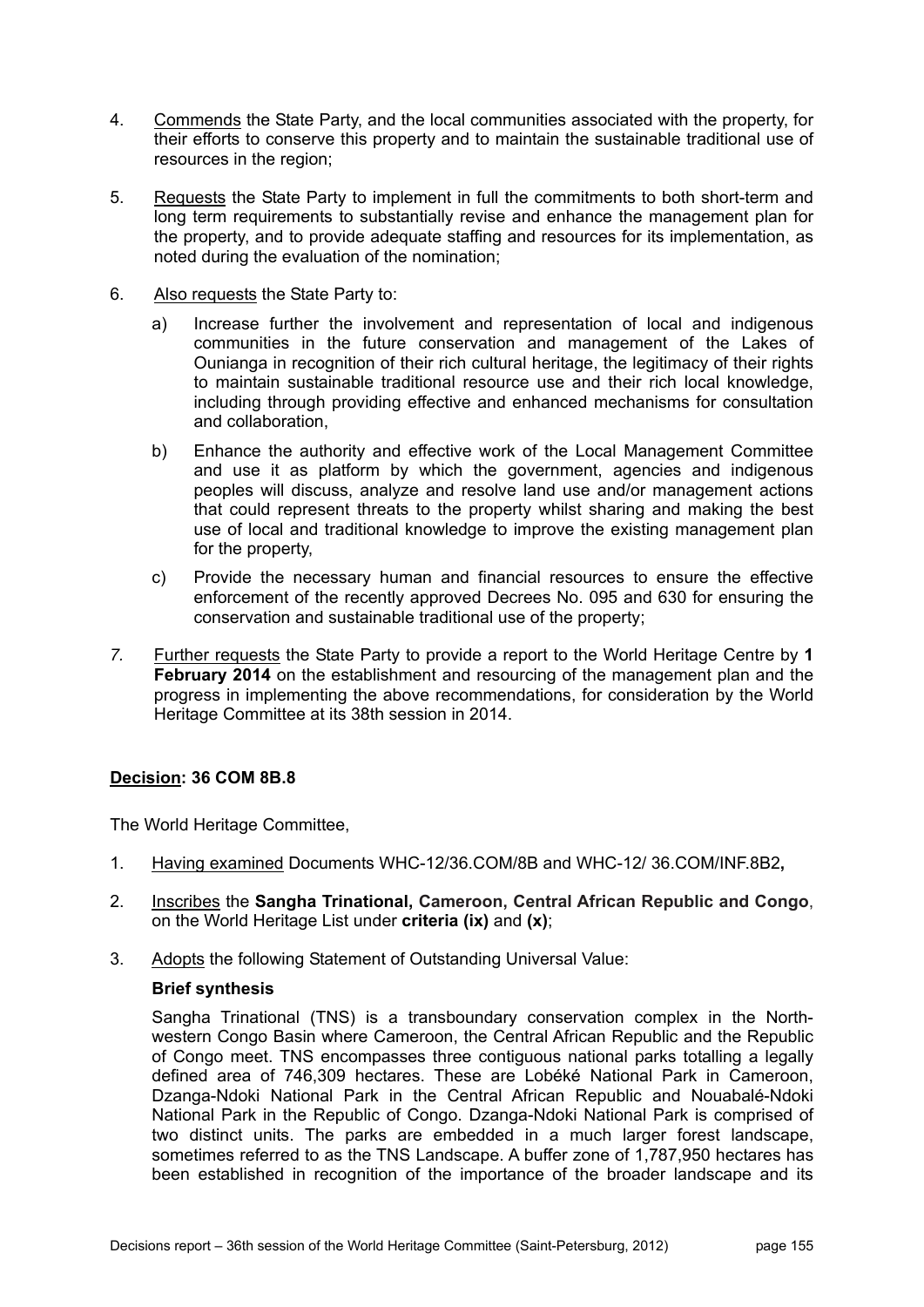inhabitants for the future of the property. The buffer zone inlcudes Dzanga-Sanga Forest Reserve in the Central African Republic, which connects the two units of Dzanga-Ndoki National Park.

Natural values and features include the ongoing ecological and evolutionary processes in a mostly intact forest landscape at a very large scale. Numerous and diverse habitats such as tropical forests comprised of deciduous and evergreen species, a great diversity of wetland types, including swamp forests and periodically flooded forests and many types of forest clearings of major conservation importance continue to be connected at a landscape level. This mosaic of ecosystems harbours viable populations of complete faunal and floral assemblages, including top predators and rare and endangered species, such as Forest Elephants, Gorillas, Chimpanzees, and several antelope species, such as the Sitatunga and the emblematic Bongo.

**Criterion (ix):** The property is characterised by its large size, further supported by the very large buffer zone, minimal disturbance over long periods and intactness thereby enabling the continuation of ecological and evolutionary processes at a huge scale. This includes the continuous presence of viable populations and natural densities of wildlife, including top predators and large mammals which are often affected by hunting and poaching elsewhere. There is a fully connected mosaic of very diverse habitats, including numerous types of ecologically remarkable forest clearings attracting major wildlife aggregations and countless plant species otherwise not found in the forest landscape. Unlike many other forest protected areas, the property is not a remaining fragment but continues to be part of a much larger intact and landscape with good conservation prospects. This is increasingly rare and significant at a global scale.

**Criterion (x):** The property represents a wide spectrum of the species-rich humid tropical forests in Central Africa's Congo Basin, and provides protection for a range of endangered species. The flora is enriched by species occurring exclusively in the many types of forest clearings. TNS protects a large number of tree species which are heavily commercially exploited elsewhere, such as the critically endangered Mukulungu. In addition to viable populations of forest elephants, significant populations of the critically endangered Western Lowland Gorilla and the endangered Chimpanzee occur both in and around the property, together with several endangered antelope species, such as the Sitatunga and the emblematic Bongo.

## **Integrity**

The boundaries of the property coincide with the boundaries of three existing national parks thereby forming a large and contiguous protected area in the heart of the broader TNS Landscape. The entire property is surrounded by a large buffer zone in all three countries which responds to the intricate ecological linkages between the property and its surroundings. This approach provides an umbrella for land-use planning and for integrating the legitimate livelihood needs of local and indigenous communities with nature conservation within the broader TNS landscape. Logging and hunting is banned in the national parks. In addition, the remoteness of TNS adds a natural layer of protection from resource exploitation. It will be essential to ensure that the future activities in the buffer zones, including forest and wildlife management, tourism, agriculture and infrastructure are fully compatible with the conservation objectives for TNS so the surrounding landscape will satisfy the needs of local and indigenous communities while indeed serving as a "buffer" for the property.

#### **Protection and management requirements**

There is strong and committed joint management of the property bringing together all three States Parties, an indispensable permanent requirement. The three national parks that make up the property all have management and administrative staff provided by governments and if needed complemented through international support from nongovernmental organizations, as well as multi-lateral and bi-lateral agencies.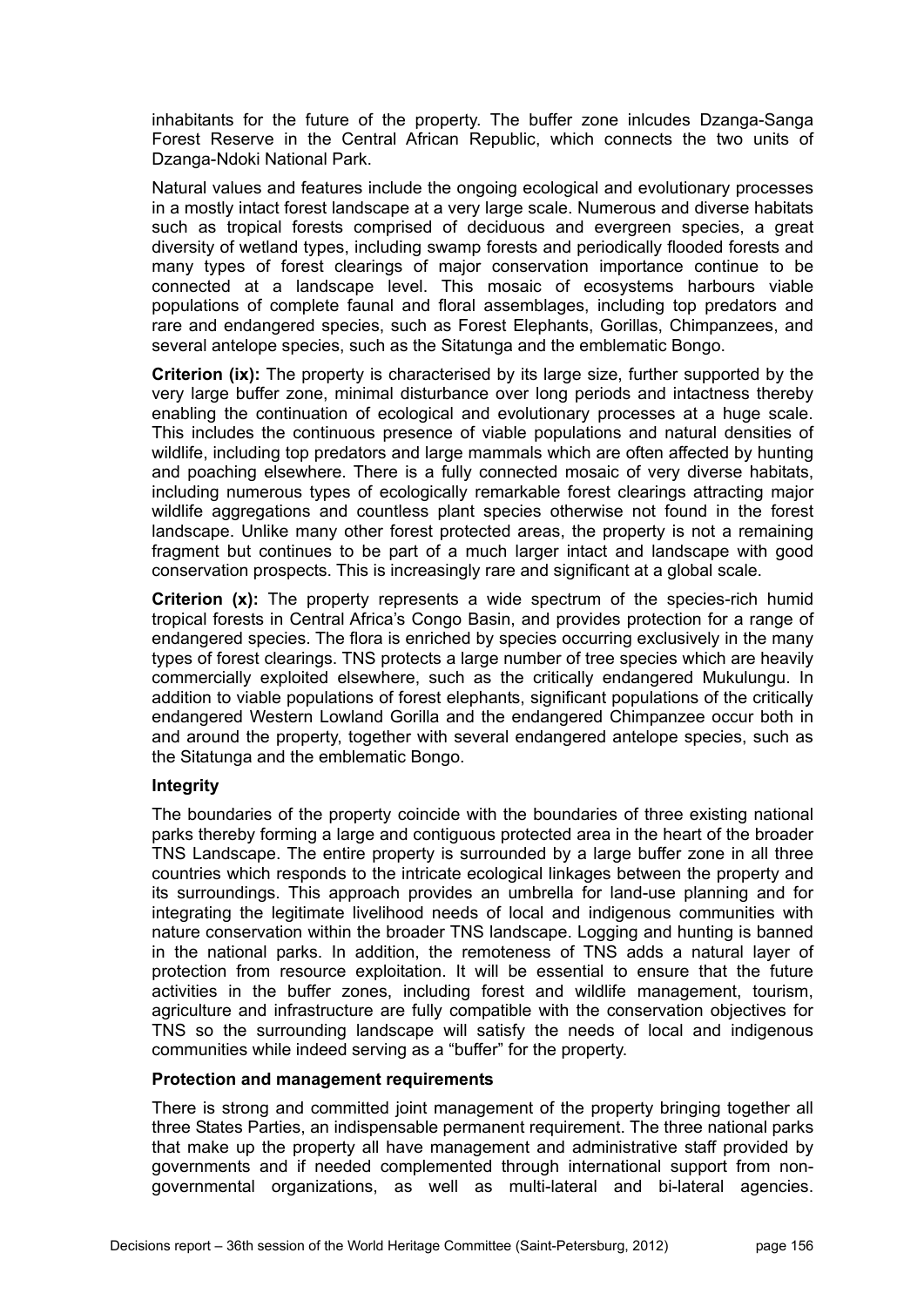Management, law enforcement, research, monitoring and tourism all require coordination across the national boundaries. There is a Trinational Monitoring and Action Committee (Comité Trinational de Suivi et d'Action), bringing together the three countries at the ministerial level. A Trinational Monitoring Committee unites the three countries at the level of regional administrations. These mechanisms are effective in providing a joint protection and management approach to the property, and will need to be maintained and built upon.

The rights and traditional livelihoods of local and indigenous peoples, such as the BaAkas, are a fundamental and increasingly recognised element in the management of the property. Whereas in Lobéké National Park (Cameroon) there are use zones within the park, in the Central African Republic and the Republic of Congo, local resource use, including indigenous hunting and gathering, is not permitted in the protected areas thereby affecting local livelihoods and creating the potential for conflict. This illustrates the crucial importance of finding an overall balance between nature conservation and local resource use in the broader landscape. The significantly enlarged buffer zone presents an opportunity to better understand and integrate the livelihood needs but also the knowledge of local and indigenous communities under the umbrella of a living TNS landscape. The inscription on the World Heritage List presents a concrete opportunity for the States Parties to translate a range of different commitments of the States Parties regarding the rights of local and indigenous people into action on the ground.

Maintaining the ecological values of the property will not only depend on law enforcement but eventually both on the standards of commercial resource extraction in the buffer zone and the acceptance and support of parks by the local and indigenous communities in the surrounding landscape.

- 4. Strongly commends the three State Parties for their constructive joint response to Decision **35 COM 8B.4** of the World Heritage Committee, in particular as regards the consideration of a much larger landscape as a formal buffer zone for the property and the stronger acknowledgment of and reference to the need to effectively engage local and indigenous communities, in the management of the property;
- 5. Considers that inscription of the property on the World Heritage List provides an opportunity to further enhance a number of protection and management arrangements for the property and its buffer zone, and therefore requests the State Parties to:
	- a) Use the declaration of a large buffer zone surrounding the entire property as an opportunity to further develop an integrated landscape approach in line with commitments stated in the nomination,
	- b) Increase further the involvement and representation of local and indigenous communities in the future conservation and management of the TNS landscape in recognition of the rich cultural heritage of the region, the legitimacy of their rights to maintain traditional resource use and their rich local knowledge, including through providing effective and enhanced mechanisms for consultation and collaboration,
	- c) Further ensure and monitor socially and environmentally high performance standards of the logging and hunting concessions,
	- d) Further harmonize objectives and guidelines for the various conservation initiatives and management planning, including tourism planning among the three State Parties;
	- e) Further improve coordination between ministries and sectors to ensure adequate and consistent planning of land and resource use, and law enforcement in the buffer zone,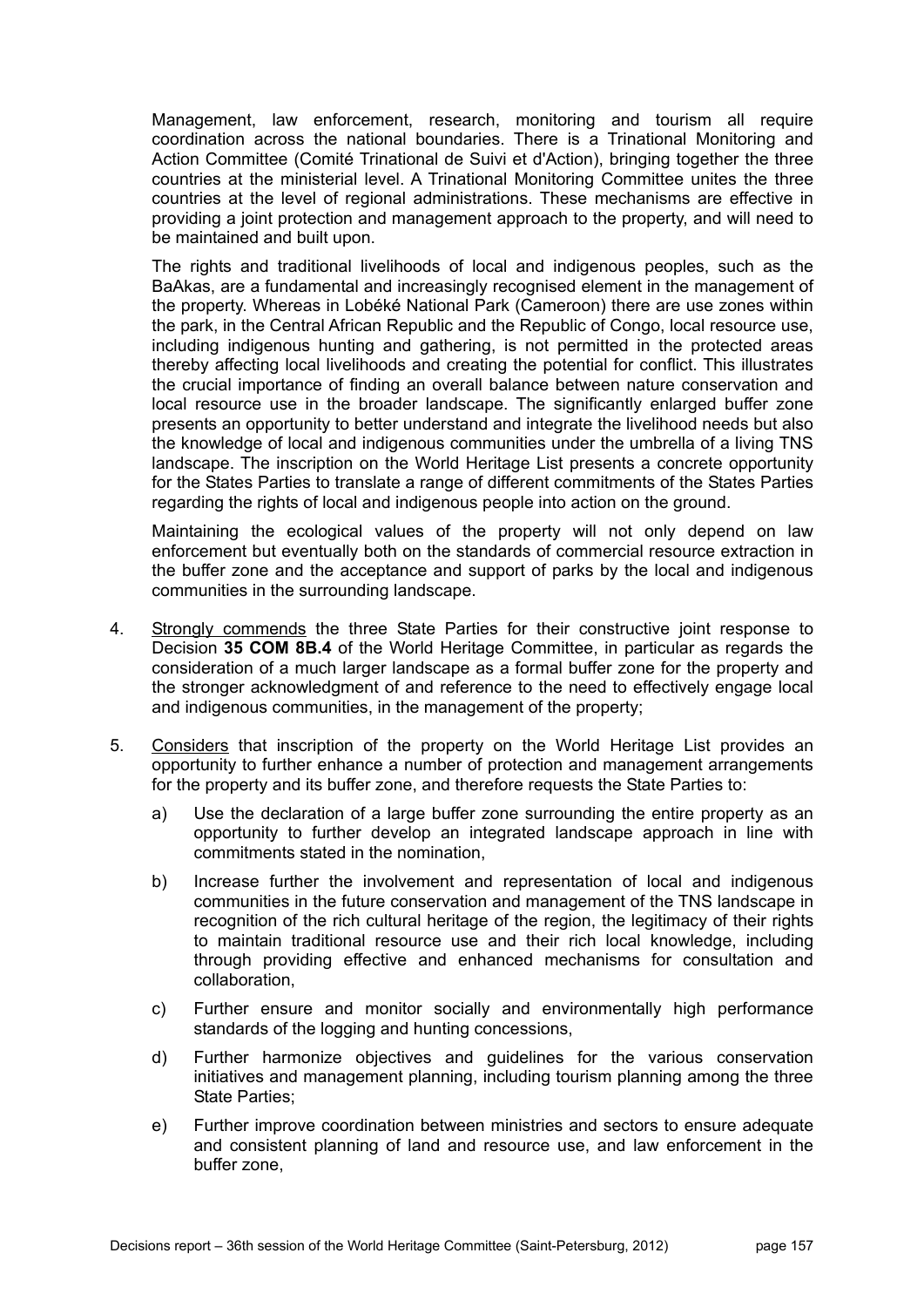- f) Ensure adequate long-term funding support for the property, including through full support to the Trust Fund and to the retention of tourism revenues for conservation and community development purposes.
- 6. Expresses its strong appreciation to the States Parties for their longstanding transboundary approach to conservation and management efforts of a shared landscape and the major and on-going international support that has been provided to support this work;
- 7. Requests the States Parties to provide a report to the World Heritage Centre by **1 February 2014** on the progress in implementing the above recommendations, for possible consideration by the World Heritage Committee at its 38th session in 2014.

The World Heritage Committee,

- 1. Having examined Documents WHC-12/36.COM/8B and WHC-12/36.COM/INF.8B2,
- 2. Inscribes the **Chengjiang Fossil Site**, **China**, on the World Heritage List on the basis of **criterion (viii)**;
- 3. Adopts the following Statement of Outstanding Universal Value:

# **Brief synthesis**

The Chengjiang Fossil Site, located in the Province of Yunnan, China, conserves fossil remains which are of exceptional significance. The rocks and fossils of the Chengjiang Fossil Site present an outstanding and extraordinarily preserved record that testifies to the rapid diversification of life on Earth during the early Cambrian period, 530 million years before present. In this geologically short interval, almost all major groups of animals had their origins. The diverse geological evidence from the Chengjiang Fossil Site presents fossil remains of the highest quality of preservation and conveys a complete record of an early Cambrian marine community. It is one of the earliest records of a complex marine ecosystem and a unique window of understanding into the structure of early Cambrian communities.

**Criterion (viii):** The Chengjiang Fossil Site presents an exceptional record of the rapid diversification of life on Earth during the early Cambrian period, 530 million years before present. In this geologically short interval almost all major groups of animals had their origins. The property is a globally outstanding example of a major stage in the history of life, representing a palaeobiological window of great significance.

The exceptional palaeontological evidence of the Chengjiang Fossil Site is unrivalled for its rich species diversity. To date at least 16 phyla, plus a variety of enigmatic groups, and about 196 species have been documented. Taxa recovered range from algae, through sponges and cnidarians to numerous bilaterian phyla, including the earliest known chordates. The earliest known specimens of several phyla such as cnidarians, ctenophores, priapulids, and vertebrates occur here. Many of the taxa represent the stem groups to extant phyla and throw light on characteristics that distinguish major taxonomic groups.

The property displays excellent quality of fossil preservation including the soft and hard tissues of animals with hard skeletons, along with a wide array of organisms that were entirely soft-bodied, and therefore relatively unrepresented in the fossil record. Almost all of the soft-bodied species are unknown elsewhere. Fine-scale detailed preservation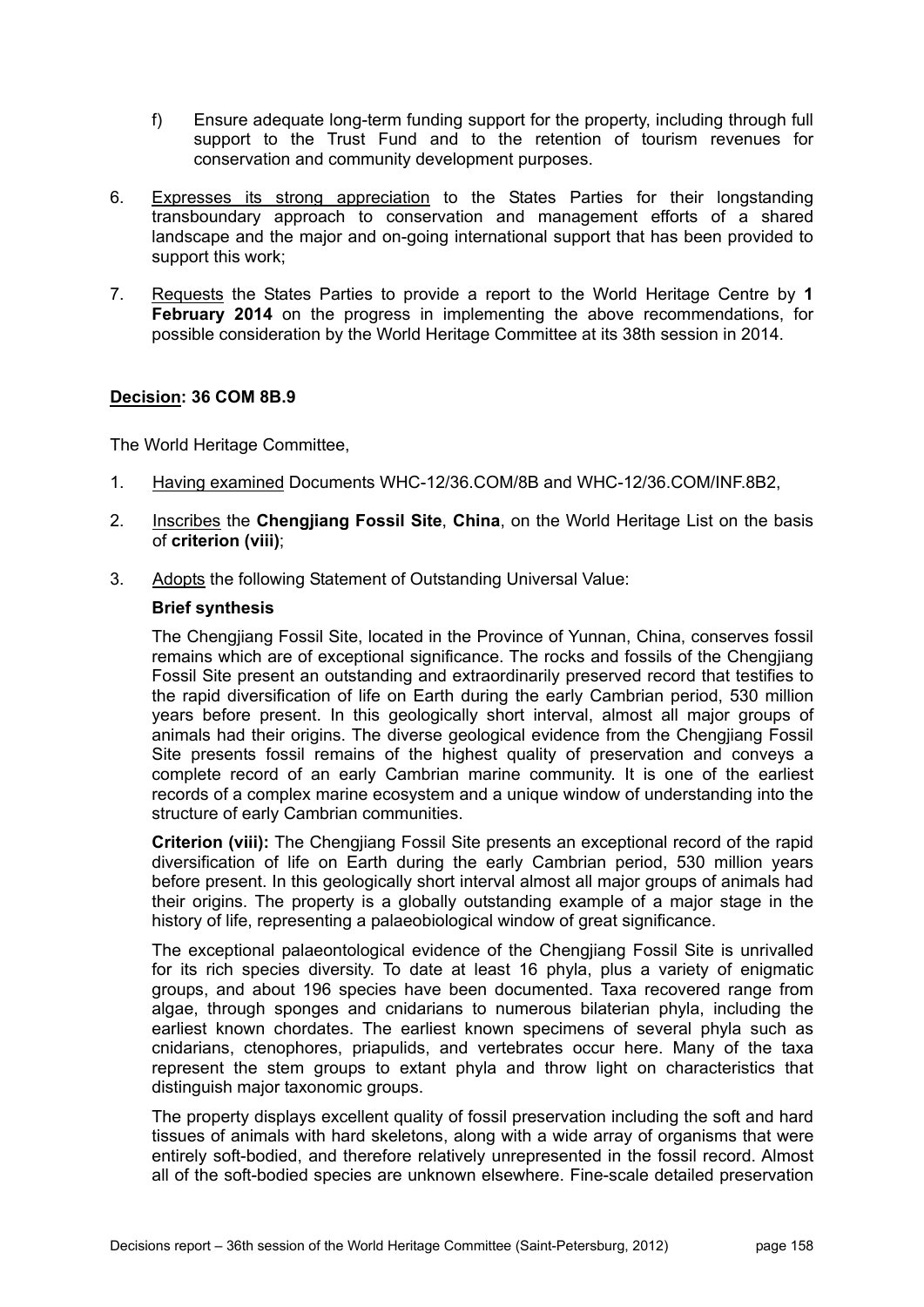includes features as the alimentary systems of animals, for example of the arthropod Naraoia, and the delicate gills of the enigmatic Yunnanozoon. The sediments of Chengjiang provide what are currently the oldest known fossil chordates, the phylum to which all vertebrates belong.

The fossils and rocks of the Chengjiang Fossil Site, together, present a complete record of an early Cambrian marine community. It is one of the earliest records of a complex marine ecosystem, with food webs capped by sophisticated predators. Moreover, it demonstrates that complex community structures had developed very early in the Cambrian diversification of animal life, and provides evidence of a wide range of ecological niches. The property thus provides a unique window of understanding into the structure of early Cambrian communities.

#### **Integrity**

The property has clear boundaries including the most significant rock exposures of the region, and has a buffer zone that provides wider protection to the property. It is noted that fossil evidence is provided in some sites that lie outside the property boundaries and its buffer zone, and these areas need to receive appropriate wider protection and are important to provide context for the property.

Prior to 2004, 14 phosphate mining operations occurred in the buffer zone of the property. Since 2008 they have all been closed down. The process of rehabilitating these former mining sites is ongoing and will take some considerable time. No mining activities have actually impacted on the property itself and the ongoing commitment of County and Provincial governments to not open or re-open mines within the property or its buffer zone are critical to protect the values of the property.

Various excavations have occurred within the property in relation to the two key fossil sites. At the key stratigraphic section of Xiaolantian, a deep excavation has been made to create a walkway. Additionally, a museum has been built at Miaotanshan, over the site of the first Chengjiang Fauna fossil discovery. Both the path and museum construction have had impacts on the integrity of the site. The State Party has introduced a process for systematic review and approval for any development which may impact on the site. Moreover, the management authority has completely restricted future infrastructure development in the property.

## **Protection and management requirements**

The Chengjiang Fossil Site is state-owned and protected under the Article 9 of the constitution of the People's Republic of China and by various laws including the Environmental Protection Law of the People's Republic of China (2002), the Law of the People's Republic of China on Cultural Relic Protection (2002), the regulations on the management of paleontological specimens (Ministry of Land and Resources, 2002), regulations on the protection and management of geological relics (1995) and the regulation on the protection of Yunnan Chengiiang Fauna Fossil (1997).

The property is designated as a protected area ensuring that potentially damaging human activities within the site can be prevented. The area is largely covered with secondary forest and shrub and there is no industrial activity or permanent human habitation within the boundary. The property lies entirely within a Chinese National Geopark.

There is an effective management plan, supported by a dedicated and adequately staffed and resourced management body. The Chengjiang Fossil Site Management Institute is responsible for coordinating on-site management of the protected area. The property protection strategy includes a National Geopark zoning plan which affords adequate protection to key fossil sites, supported by staffing for implementation. The finances of the Chengjiang Fossil Site come largely from national sources and are supplemented by smaller contributions at the City and County levels. Stable and special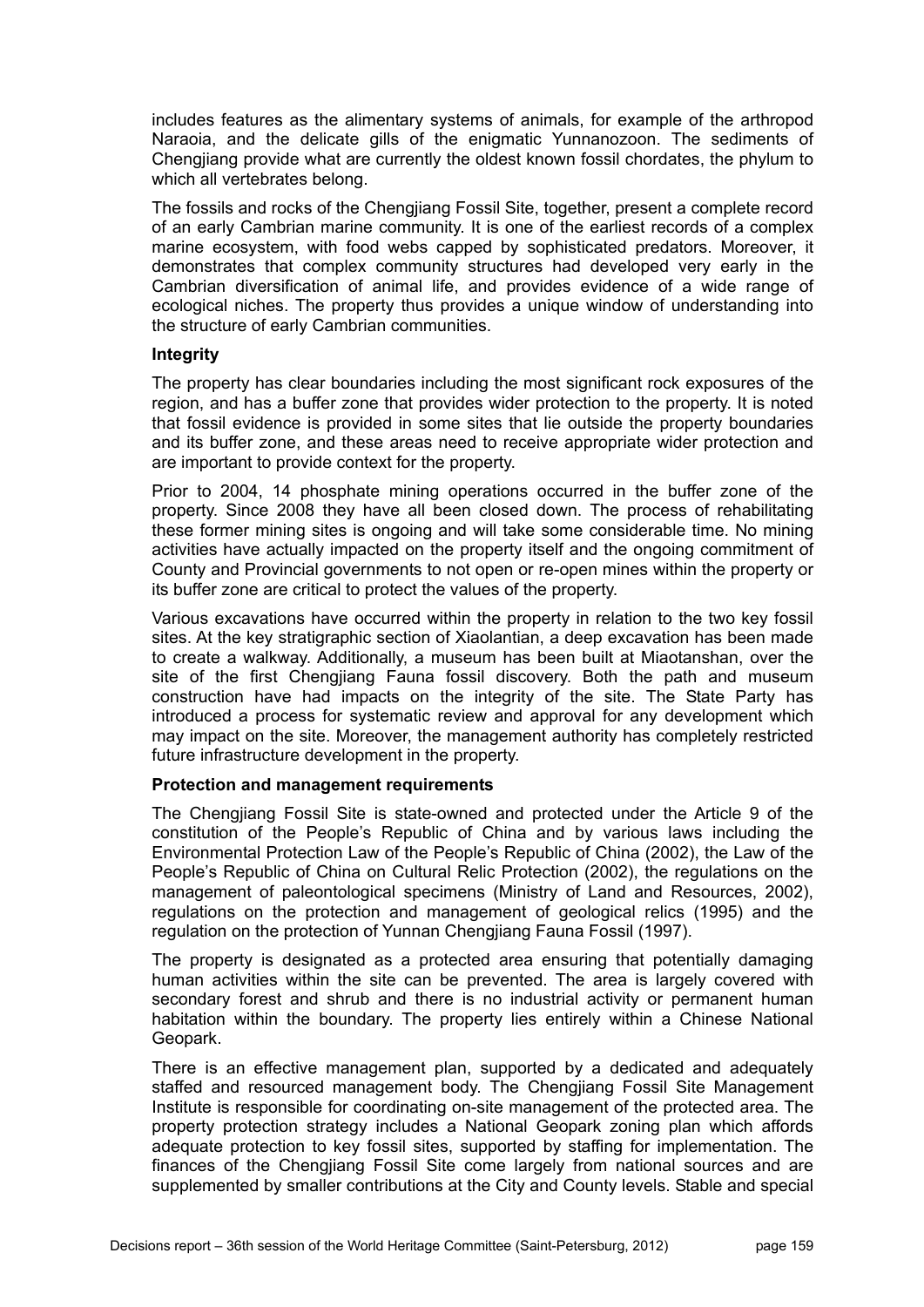funding for the ongoing management of the property is adequate to address ongoing protection, promotion and presentation of the property. The property has an established monitoring programme including defined indicators for the conservation of this property, and which needs to be integrated with monitoring of the protection of the wider surroundings of the property. The need for ongoing and effective curation of fossil specimens collected from the property, to the highest international standards, is fully recognised and provided for by the State Party.

Visitor numbers are anticipated to increase from a few thousand (4-5,000) individuals in 2012, most of whom are locals or individuals from neighbouring areas and visiting scientists. Increased visitation to the property requires effective management strategies and the provision of guides, designation of restricted areas, and strict restrictions on fossil collecting. It will be essential to carefully regulate visitor numbers within the capacity of the property. The anticipated maximum numbers at the time of inscription were estimated at c.30-40,000 people. There is a need to assure effective land-use planning in areas surrounding the property in order to secure its long-term conservation, including the conservation of fossil sites in the surrounding area that provide context for understanding the value of the property.

- 4. Commends the State Party on its continued and responsive efforts to improve protection and management of the property and on increasing conservation investments;
- 5. Requests the State Party to:
	- a) Continue to strengthen and enhance land-use planning to avoid further impacts to the values and integrity of the property and its buffer zones,
	- b) Ensure proactive tourism management in anticipation of increased future visitation, and to ensure that visitation remains within the capacity of the property,
	- c) Ensure any proposed infrastructure development and excavations are sympathetic to the site's values and are subject to rigorous prior impact assessments, to determine if they are appropriate, including via reporting to the World Heritage Committee in line with paragraph 172 of the *Operational Guidelines*;
- 6. Strongly encourages strengthened management and protection of important fossil sites and strata bearing Chengjiang biota in the wider region to complement research and further the understanding of this significant stage of Earth's history. Enhanced land-use planning as well as management and protection through national and provincial laws is imperative to ensure that the fossil record in the wider landscape is protected, as it provides important context for the comprehension of the property.

# **Decision: 36 COM 8B.10**

The World Heritage Committee,

- 1. Having examined Documents WHC-12/36.COM/8B and WHC-12/ 36.COM/INF.8B2**,**
- 2. Inscribes the **Western Ghats, India,** on the World Heritage List, on the basis of **criteria (ix)** and **(x)**;
- 3. Adopts the following provisional Statement of Outstanding Universal Value:

## **Brief synthesis**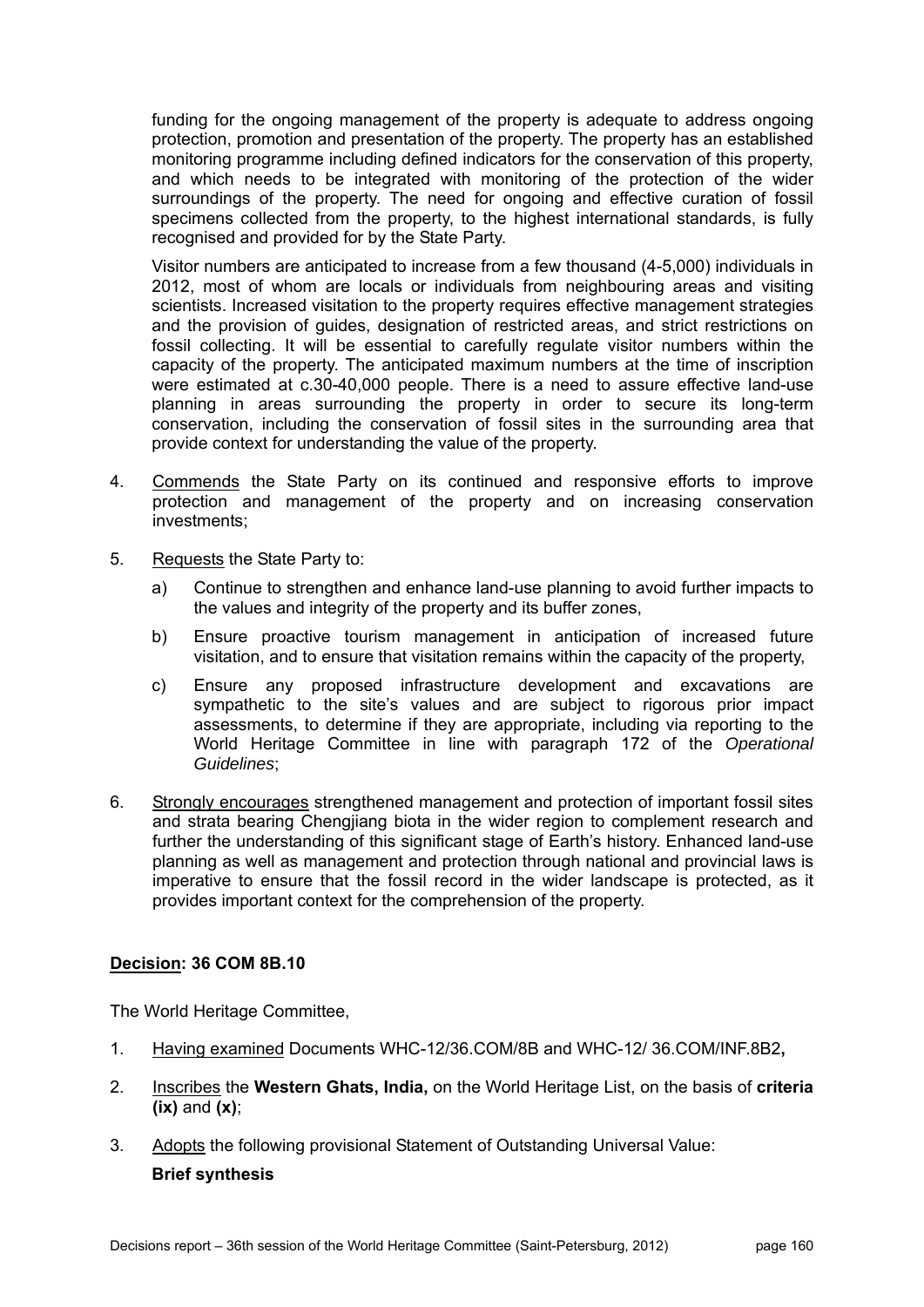The Western Ghats are internationally recognized as a region of immense global importance for the conservation of biological diversity, besides containing areas of high geological, cultural and aesthetic values. A chain of mountains running parallel to India's western coast, approximately 30-50 km inland, the Ghats traverse the States of Kerala, Tamil Nadu, Karnataka, Goa, Maharashtra and Gujarat. These mountains cover an area of around 140,000 km² in a 1,600 km long stretch that is interrupted only by the 30 km Palghat Gap at around 11°N.

Older than the great Himalayan mountain chain, the Western Ghats of India are a geomorphic feature of immense global importance. The outstanding universal values of the Western Ghats are manifested in the region's unique and fascinating influence on large-scale biophysical and ecological processes over the entire Indian peninsula. The high mountains of the Western Ghats and their characteristic montane forest ecosystems influence the Indian monsoon weather patterns that mediate the warm tropical climate of the region, presenting one of the best examples of the tropical monsoon system on the planet. The Ghats act as a key barrier, intercepting the rainladen monsoon winds that sweep in from the south-west during late summer. A significant feature of the Western Ghats is their exceptionally high level of biological diversity and endemism. This mountain chain is recognized as one of the world's eight 'hottest hotspots' of biological diversity along with Sri Lanka.

The forests of the Western Ghats include some of the best representatives of non equatorial tropical evergreen forests in the world. At least 325 globally threatened (IUCN Red Data List) species occur in the Western Ghats. The globally threatened flora and fauna in the Western Ghats are represented by 229 plant species, 31 mammal species, 15 bird species, 43 amphibian species, 5 reptile species and 1 fish species. Of the total 325 globally threatened species in the Western Ghats, 129 are classified as Vulnerable, 145 as Endangered and 51 as Critically Endangered.

**Criterion (ix):** The Western Ghats region demonstrates speciation related to the breakup of the ancient landmass of Gondwanaland in the early Jurassic period; secondly to the formation of India into an isolated landmass and the thirdly to the Indian landmass being pushed together with Eurasia. Together with favourable weather patterns and a high gradient being present in the Ghats, high speciation has resulted. The Western Ghats is an "Evolutionary Ecotone" illustrating "Out of Africa" and "Out of Asia" hypotheses on species dispersal and vicariance**.** 

**Criterion (x):** The Western Ghats contain exceptional levels of plant and animal diversity and endemicity for a continental area. In particular, the level of endemicity for some of the 4-5,000 plant species recorded in the Ghats is very high: of the nearly 650 tree species found in the Western Ghats, 352 (54%) are endemic. Animal diversity is also exceptional, with amphibians (up to 179 species, 65% endemic), reptiles (157 species, 62% endemic), and fishes (219 species, 53% endemic). Invertebrate biodiversity, once better known, is likely also to be very high (with some 80% of tiger beetles endemic). A number of flagship mammals occur in the property, including parts of the single largest population of globally threatened 'landscape' species such as the Asian Elephant, Gaur and Tiger. Endangered species such as the lion-tailed Macaque, Nilgiri Tahr and Nilgiri Langur are unique to the area. The property is also key to the conservation of a number of threatened habitats, such as unique seasonally massflowering wildflower meadows, Shola forests and Myristica swamps.

## **Integrity**

The 39 component parts of this serial property fall under a number of protection regimes, ranging from Tiger Reserves, National Parks, Wildlife Sanctuaries, and Reserved Forests. All components are owned by the State and are subject to stringent protection under laws including the Wildlife (Protection) Act of 1972, the Indian Forest Act of 1927, and the Forest Conservation Act (1980). Through these laws the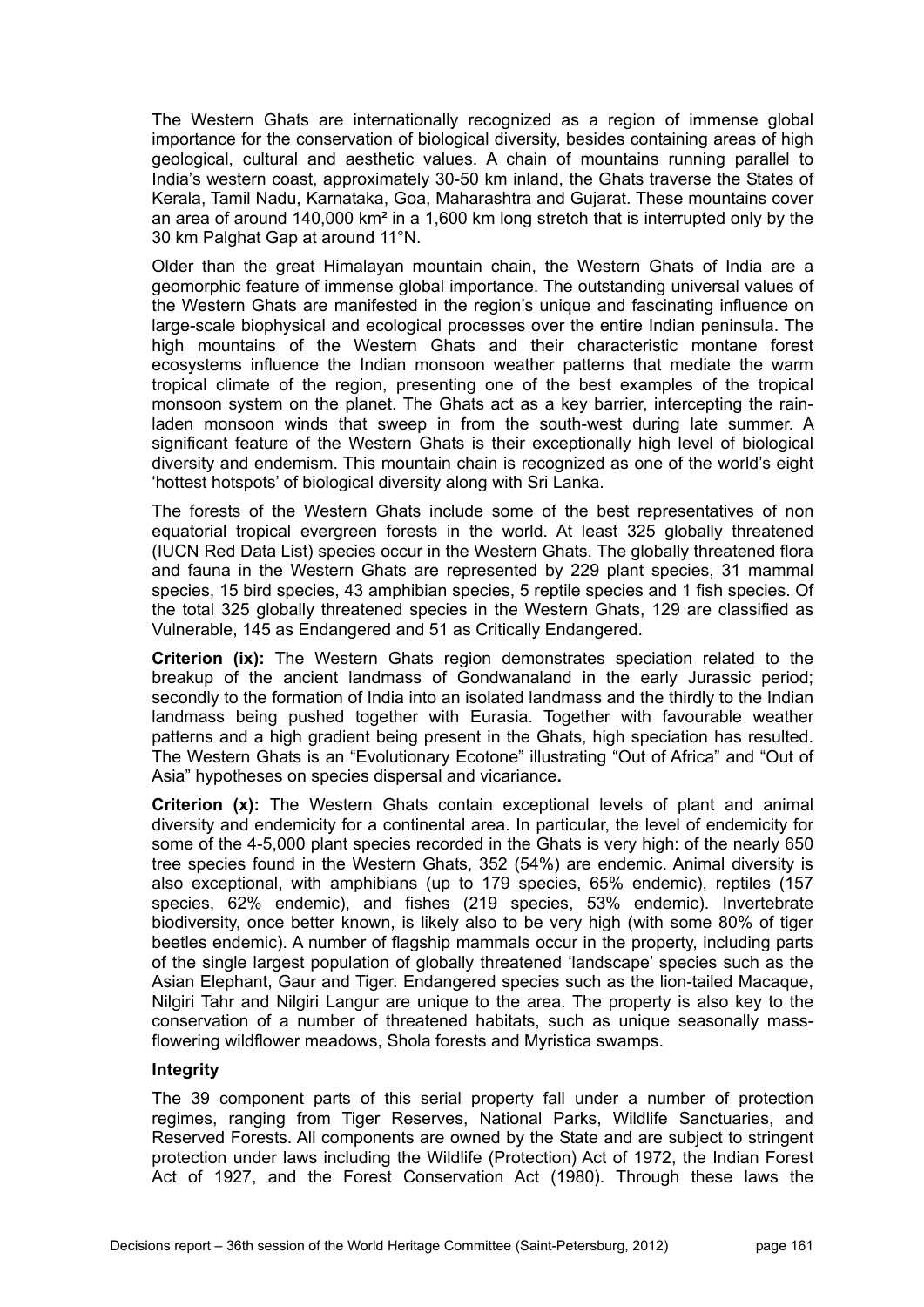components are under the control of the Forestry Department and the Chief Wildlife Warden, thus the legal status is adequate. 40% of the property lies outside of the formal protected area system, mostly in Reserved Forests, which are legally protected and effectively managed. The Forest Conservation Act (1980) provides adequate regulatory framework to protect them from infrastructure development.

## **Protection and management requirements**

Integrating the management of 39 components across 4 States is a challenge, for which a 3-tier governance mechanism will be set up that would operate at the Central, State and Site levels to provide effective coordination and oversight to the 39 components. A Western Ghats Natural Heritage Management Committee (WGNHMC) under the auspices of the Ministry of Environment of Forests (MoEF), Government of India to deal with coordination and integration issues is already functional. All 39 components in the 7 sub-clusters are managed under specific management / working plans duly approved by the State/Central governments.

- 4. Commends the State Party on its continued and responsive efforts to improve protection and management of the property and on ensuring better and effective coordination and oversight mechanisms;
- 5. Requests the State Party to:
	- a) Take into account the outcomes of scientific studies of institutes specialized in the field, and their recommendations,
	- b) Ensure proactive tourism management in anticipation of increased future visitation, and to ensure that visitation remains within the capacity of the property,
	- c) Ensure any proposed infrastructure developments are subject to rigorous prior impact assessments, to determine if they are appropriate, including via reporting to the World Heritage Committee in line with paragraph 172 of the *Operational Guidelines to the World Heritage Convention*,
	- d) Establish improved coordination and integration between the components, particularly through the preparation and implementation of an overarching management plan or framework for the serial property as a whole.

## **Decision: 36 COM 8B.11**

The World Heritage Committee,

- 1. Having examined Documents WHC-12/36.COM/8B and WHC-12/36.COM/INF.8B2**,**
- 2. Inscribes the **Lena Pillars Nature Park, Russian Federation**, on the World Heritage List, on the basis of **criterion (viii)**;
- 3. Adopts the following provisional Statement of Outstanding Universal Value:

## **Brief synthesis**

The property of the Lena Pillars Nature Park describes key stories about our planet and the early evolution of life, namely a record of the Cambrian Explosion and the story of the emergence of the frozen ground karst phenomenon.

The property is an outstanding natural property providing an unmatched synthesis of Cambrian geological and paleontological data, which serves as the basis for our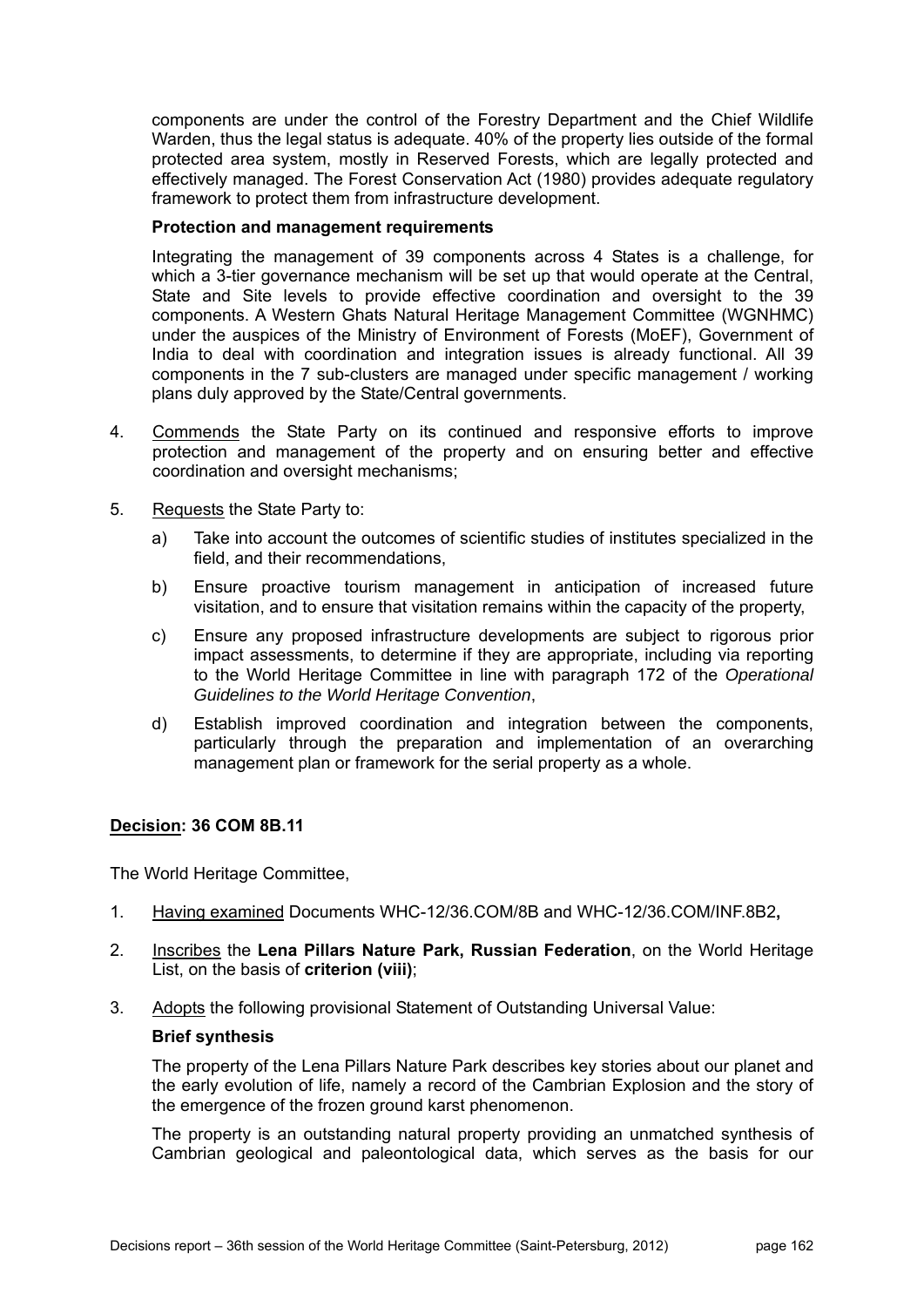understanding of the distant past, the evolution of the Earth and of life on our planet during one of the most pivotal and dramatic points of its development.

The property includes valuable geological sites (lower to middle Cambrian strata), paleontological sites (exceptional, rich fossils and biocenoses, including the earliest metazoan reef belt) and unique geomorphological sites (frozen ground karst, thermokarst and sand dunes-tukulans).

**Criterion (viii)**: The property represents the most significant natural monument of the Cambrian Explosion, which was one of the pivotal points in the evolution of life on Earth. Due to the platformal carbonate sedimentation which occurred in the tropical belt without subsequent metamorphic and tectonic transformation, the property preserves the most continuous, fully documented, and richest record of the diversification of skeletal animals and calcified algae from their first appearances until the first mass extinction event. This is documented in parallel by three types of sedimentary basins during the first 35 million years of the Cambrian evolution.

The property comprises the earliest, and the temporally and spatially largest, fossil metazoan reef of the Cambrian world. This reef, being a site of Cambrian diversification, is comparable to the Great Barrier Reef today. The high preservation quality of both skeletal and soft-bodied fossils being coupled with high resolution isotope and palaeomagnetic records, as well as with various well-preserved sedimentary fabrics allows researchers to better understand ecological and evolutionary problems with accuracy comparable to the study of today's biotas and communities.

The Cambrian carbonates situated within the property are a place of unique ongoing geological processes and the only model of recent frozen ground karst of karst plateaus. The entire rock massif is affected by karst processes of perennially cryotic rocks under extremely continental semi-humid climate conditions. The Lena and Buotama pillars are the only area on the globe where the processes of the fine disintegration of the rocks – cryohydration weathering – dominate the shaping of the relief of carbonate pillars. These karst phenomena are enriched by thermokarst processes developed in the area of a great permafrost thickness (up to 600 m) which led to appearances of alases, a thermokarst feature almost only found in Yakutia. The frozen ground karst in combination with thermokarst is a worldwide unique phenomenon of Eastern Siberia and is outstandingly documented in the property. It is quite different from other karst properties in the World Heritage List, which are located in humid areas. In turn, the semi-humid continental climate conditions are expressed in a formation of tukulans which are eolian sand dunes being developed at almost polar latitudes.

## **Integrity**

Lena Pillars Nature Park presents a single natural site and its main components are inseparably tied with each other by a common origin, history and the dynamics of natural development, and includes all the elements necessary to express its outstanding universal value.

By its size (1,272,150 ha) the property is large enough to support its geological and ecological processes and to ensure the complete representation of the features and processes which convey its significance. In addition local and Republican Resource Preserves adjacent to the Park's boundaries give additional integrity guarantees for the property.

The property presents an integral system. Natural ecosystems, numerous nature monuments, and also evidence of human activity from ancient times has been sustainably preserved with its boundaries over a long period of time.

The biophysical processes and landform features of the property are intact.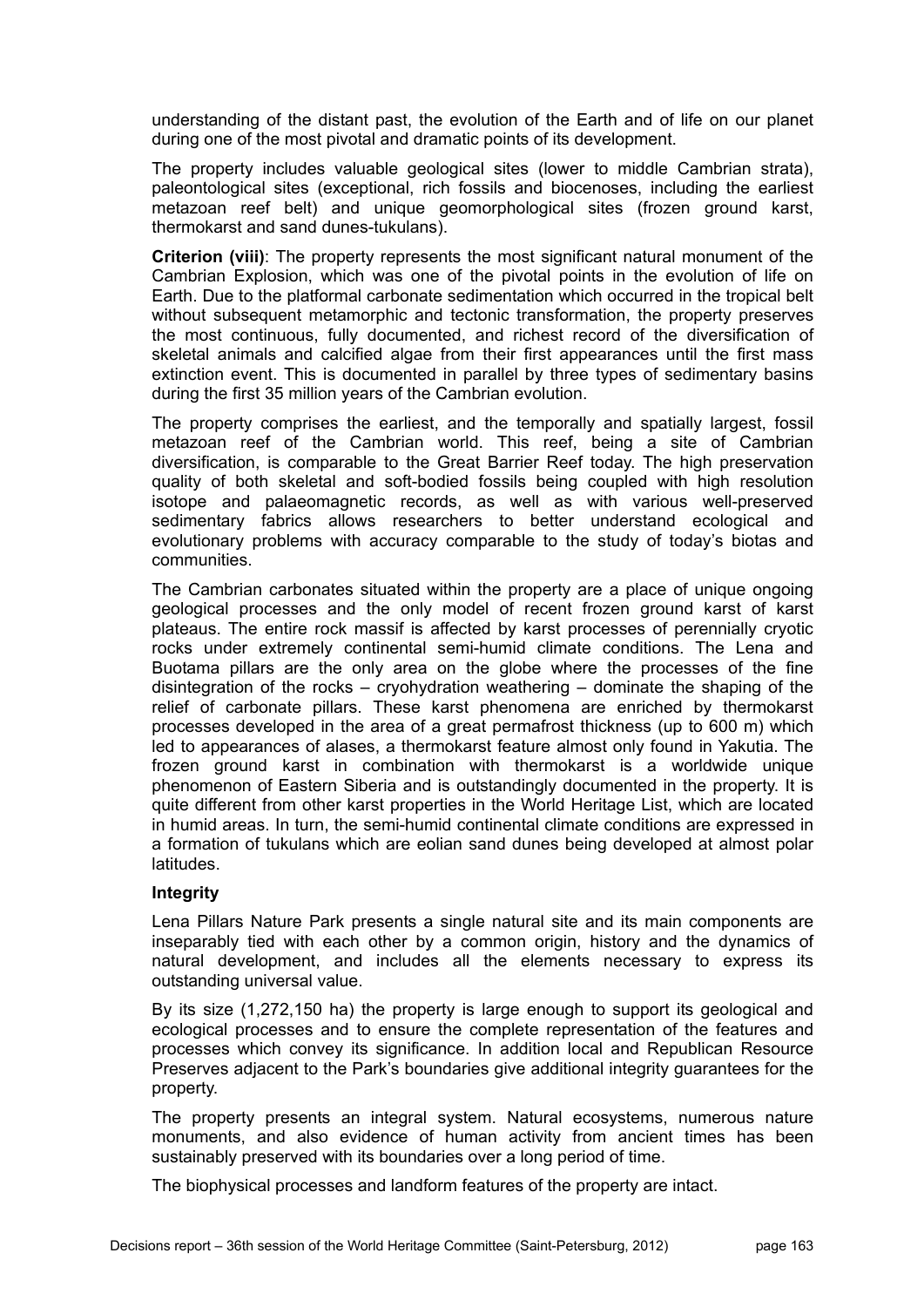The property includes all the elements essential for maintaining its features. Firstly, a great variety of skerries relief forms: fancy pillars, spires, towers, columns, intertwined with grottos, passages, and caves, stretching along the riverbanks of the Lena and Buotama for dozens of kilometers. The area of the "Lena Pillars Nature Park" has gone through a long and complex period of geological development since Early Cambrian. The property reflects both significant geological processes of surface development and outstanding geomorphological relief features. All significant relief forms of the property are interrelated and interdependent elements in their natural relationships.

#### **Protection and management requirements**

The whole property is managed by the Park administration and the staff on the basis of laws and decrees of the Governments of the Russian Federation and of the Republic of Sakha.

Traditional nature management and licensed use of biological resources by local residents from eight communities of small nationalities of the North inhabiting the Park territory (and absolute absence of permanent settlements) present the main condition for conservation of the nature monuments and biological diversity of ecosystems of the property.

In 2011 the management plan for 2012-2016 was drawn up elaborated in conformity with the Order of the Federal Service for Supervision of Natural Resource Usage of the Russian Federation №491 of 03.12. 2007.

- 4. Requests the State Party to:
	- a) Consider including the Sinyaya component of Lena Pillars Nature Park, and relevant areas of the Lena River that are necessary to strengthen the integrity within the property,
	- b) Provide a clear demonstration that the legal regime supporting the property is effective,
	- c) Provide a revised long-term management plan for the property which includes a strong programme of awareness devoted to the, geomorphological and geological features, and ensures the necessary scientific skills required to protect and manage these values are in place;
- 5. Expresses its appreciation to the State Party, the State Government of the Sakha Republic (Yakutia), and stakeholders, regarding the work that has been done to research, present and protect the values within the Lena Pillars region;
- 6. Welcomes the collaborative efforts of the State Party, stakeholders and IUCN during the evaluation of this nomination, and requests that lessons learned during this process are appropriately considered in the reflection on the Future of the *Convention*;
- 7. Further requests the State Party to provide a report to the World Heritage Centre by **1 February 2015** on the progress in implementing the above recommendations for consideration by the World Heritage Committee at its 39th session in 2015.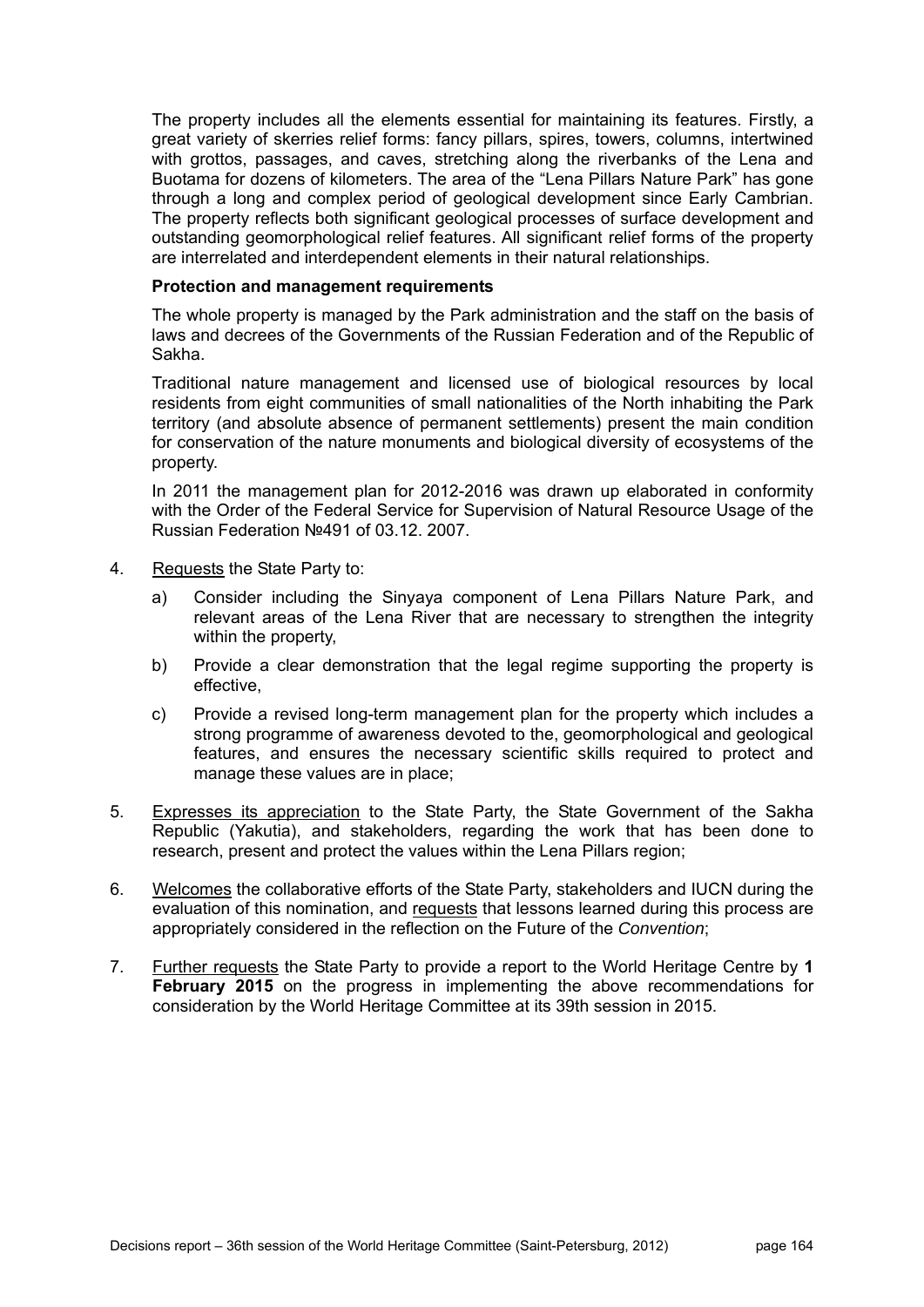### **MIXED PROPERTIES**

## **Decision: 36 COM 8B.12**

The World Heritage Committee,

- 1. Having examined Documents WHC-12/36.COM/8B, WHC-12/36.COM/INF.8B1 and WHC-12/36.COM/INF.8B2**,**
- 2. Inscribes the **Rock Islands Southern Lagoon, Palau**, on the World Heritage List on the basis of **criteria** (**iii), (v), (vii), (ix)** and **(x);**
- 3. Adopts the following Statement of Outstanding Universal Value:

### **Brief synthesis**

The Rock Islands Southern Lagoon consists of numerous large and small forested limestone islands, scattered within a marine lagoon protected by a barrier reef. The property lies within Koror State, immediately to the south of Palau's main volcanic island Babeldaob in the western Pacific Ocean.

The marine site covers 100,200 ha and is characterized by coral reefs and a diversity of other marine habitats, as well as 445 coralline limestone islands uplifted due to volcanism and shaped over time by weather, wind and vegetation. This has created an extremely high habitat complexity, including the highest concentration of marine lakes in the world, which continue to yield new species discoveries. The terrestrial environment is lush and at the same time harsh, supporting numerous endemic and endangered species. Although presently uninhabited, the islands were once home to Palauan settlements, and Palauans continue to use the area and its resources for cultural and recreational purposes. This is regulated through a traditional governance system that remains an important part of national identity.

The islands contain a significant set of cultural remains relating to an occupation over some five thousand years that ended in abandonment. Archaeological remains and rock art sites are found in two island clusters - Ulong and Negmelis, and on three islands - Ngeruktabel, Ngeanges, and Chomedokl.

Remains of former human occupation in caves, including rock art and burials, testifies to seasonal human occupation and use of the marine ecosystem, dating back to 3,100 BP and extending over some 2,500 years.

Permanent stone villages on a few islands, some dating back to between 950 and 500 BP, were occupied for several centuries before being abandoned in the 17th-18th centuries, when the population moved to larger islands. The villages include the remains of defensive walls, terraces and house platforms. The settlements reflect distinctive responses to their local environment and their abandonment demonstrates the consequences of population growth and climate change impacting on subsistence in a marginal environment.

The descendants of the people who moved from the Rock Islands to the main islands of Palau identify with their ancestral islands through oral traditions that record in legends, myths, dances, and proverbs, and traditional place names the land- and seascape of their former homes.

The abandoned islands now provide an exceptional illustration of the way of life of small island communities over more than three millennia and their dependence on marine resources. They also are seen as ancestral realms by the descendants of those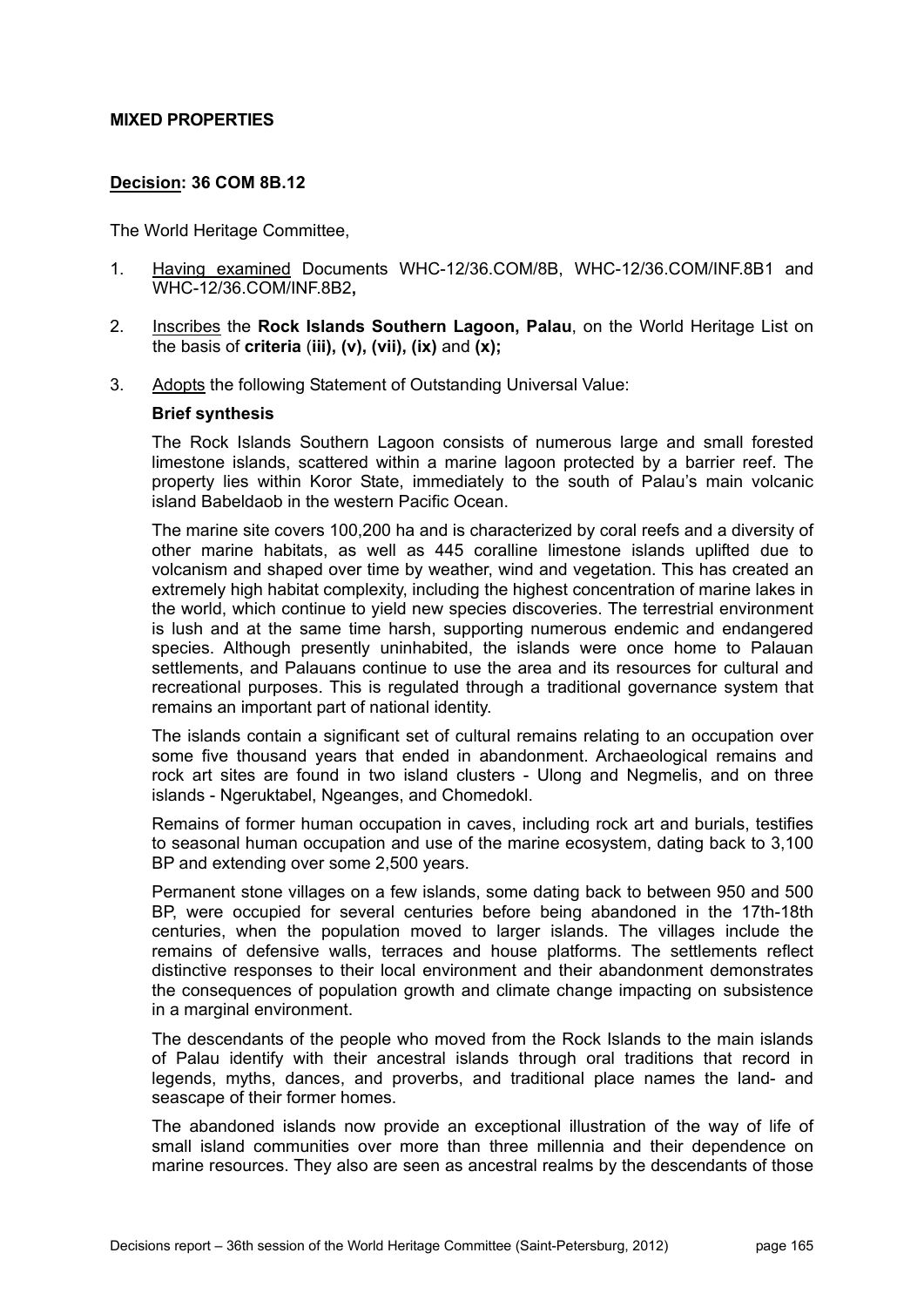who migrated to the main island of Palau and this link is kept alive through oral traditions.

**Criterion (iii):** The Rock Islands cave deposits, burials, rock art, abandoned remains of stonework villages and middens bear exceptional testimony to the organisation of small island communities and their harvesting of marine resources over some three millennia.

**Criterion (v):** The abandonment of Rock Island villages in the 17th and 18th centuries demonstrated by the remains of human settlement and evidence of marine harvesting activity in the Rock Islands Southern Lagoon is an exceptional illustration of the intersection and consequences of climate change, population growth, and subsistence behaviour on a society living in a marginal marine environment.

**Criterion (vii):** The Rock Islands Southern Lagoon contains an exceptional variety of habitats within a relatively limited area. Barrier and fringing reefs, channels, tunnels, caves, arches, and coves, as well as the highest number and density of marine lakes in the world, are home to diverse and abundant marine life. The maze of dome-shaped and green Rock Islands seemingly floating in the turquoise lagoon surrounded by coral reef is of exceptional aesthetic beauty.

**Criterion (ix):** The Rock Islands Southern Lagoon contains 52 marine lakes, more than at any other site in the world. Furthermore, the marine lakes of the property are at different stages of geological and ecological development, ranging from lakes with high connectivity to the sea to highly isolated lakes with notably different species composition, including unique and endemic species. These features represent an outstanding example of how marine ecosystems and communities develop, and make the lakes valuable as "natural laboratories" for scientific study of evolution and speciation. Five new subspecies of the Mastigias papua jellyfish have been described from these marine lakes, and new species discoveries continue to be made both in the marine lakes as well as in the complex reef habitats of the property.

**Criterion (x):** The Rock Islands Southern Lagoon has exceptionally high biological and marine habitat diversity. The marine lakes are unique in terms of number, the density at which they occur, and their varying physical conditions. With low fishing pressure, limited pollution and human impact, as well as an exceptional variety of reef habitat, the resilience of reefs of the property makes it a critical area for protection, including as an area important for climate change adaptation of reef biota, and potentially as a source of larvae for reefs in the region. All the endangered megafauna of Palau, 746 species of fish, over 385 species of corals, at least 13 species of sharks and manta rays, 7 species of giant clams, and the endemic nautilus are found in the property, and the forests of the islands include all of Palau's endemic birds, mammals, herpetofauna and nearly half of Palau's endemic plants. This makes the area of exceptional conservation value.

#### **Integrity**

The property has clear boundaries and includes a large part of the lagoonal and reef habitat surrounding the main islands of Palau, as well as most land of coralline origin occurring within Koror State. This ensures a high degree of replication of habitat type. Although past and present use has altered both marine and terrestrial environments, or at least the abundance of resource species, the present conservation status of the property is good. Activities in and around the property that may impact on it are subject to specific management regulations and/or interventions. The inclusion of waters outside the barrier reef and within Koror State jurisdiction in a buffer zone further increases its ecological integrity.

The property contains a complete representation of the features and processes that convey the value of the property. Most of these elements do not suffer inordinately from development or neglect and are in good condition. However a conservation programme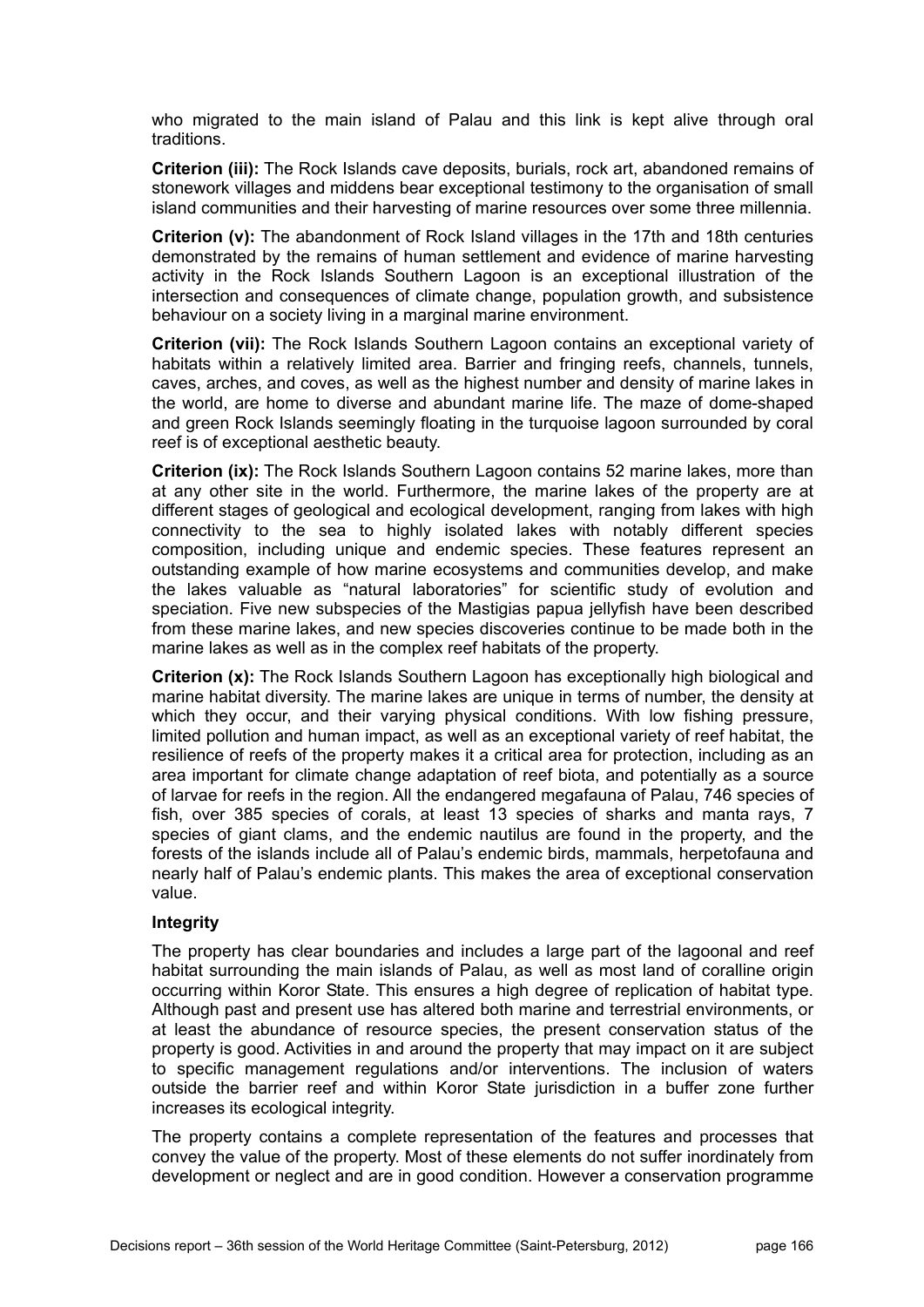is required to ensure ongoing conservation and maintenance. The property has been largely isolated from human interference since pre-European occupation ceased. They are nevertheless highly vulnerable to uncontrolled tourism activities.

### **Authenticity**

The form and materials of village settlements, burial caves and their setting continue to convey the cultural value of the property. Excavated deposits have been recorded and reburied, and the reports of these campaigns have been lodged with the Koror State Government. To achieve a full understanding of the remains on all the islands will need more survey work.

Oral histories and ongoing cultural traditions in the main island of Palau keep alive the memories of the migration away from the Rock Islands and the histories associated with them.

### **Protection and management requirements**

The legislative framework regulating use and management of the environment and its resources is comprehensive and clear. The area falls in its entirety in Koror State, and the management jurisdiction of Koror State Rangers is well known and respected. Management authorities are operating on relatively reliable revenue from tourism. The strength of traditional value systems including resource governance systems is an asset, and can enable management and zoning that accommodate both cultural/traditional and biodiversity conservation needs. Management objectives and priorities are defined in the Rock Islands Southern Lagoon Management Plan. Both legislative framework and management arrangements are conducive to protecting and maintaining the values of the property.

Cultural sites within the Rock Islands Southern Lagoon are protected under Title 19 'Cultural Resources' by the Historical and Cultural Preservation Act of the Republic of Palau. Underwater archaeological and historical remains are protected under Title 19 as the 'Palau Lagoon Monument'. All the designated sites within the property should be included on Palau's National Register of historic places.

The Koror State Department of Conservation and Law Enforcement collaborates with the Palau Historic Preservation Office, Bureau of Arts and Culture in working with locally based agencies and organisations on management and research activities within the property. Koror State Regulations (1994) cover general resource use, recreational activities and the designation of protected areas within the Rock Islands Southern Lagoon. The Rock Islands Use Act was legislated in 1997 to regulate tourist activity in the islands. The laws and regulations are enforced by the Koror State Rangers.

The Rock Islands Southern Lagoon Area Management Plan 2004-2008 was adopted by the Koror State Legislature and Governor in 2005 and is currently under review.

Long term protection and management requirements for the property include the need to prevent negative impacts from tourism, including maintaining access restrictions to vulnerable areas, ensuring visitor numbers are within the capacity of the property, and mitigating adverse effects from development of infrastructure and facilities in Koror. Subsistence and recreational fishing taking place within the property and in designated zones require constant monitoring. However, the property may also be constructively used for research on and preservation of traditional knowledge of the marine environment. Additional needs include maintaining restrictions on development, including aquaculture, within the property and in the vicinity of property boundaries. An adaptive approach to management of the property and the provision for effective long term monitoring including ecosystem health and water quality are necessary in order to maintain the resilience of the property in the face of climate change.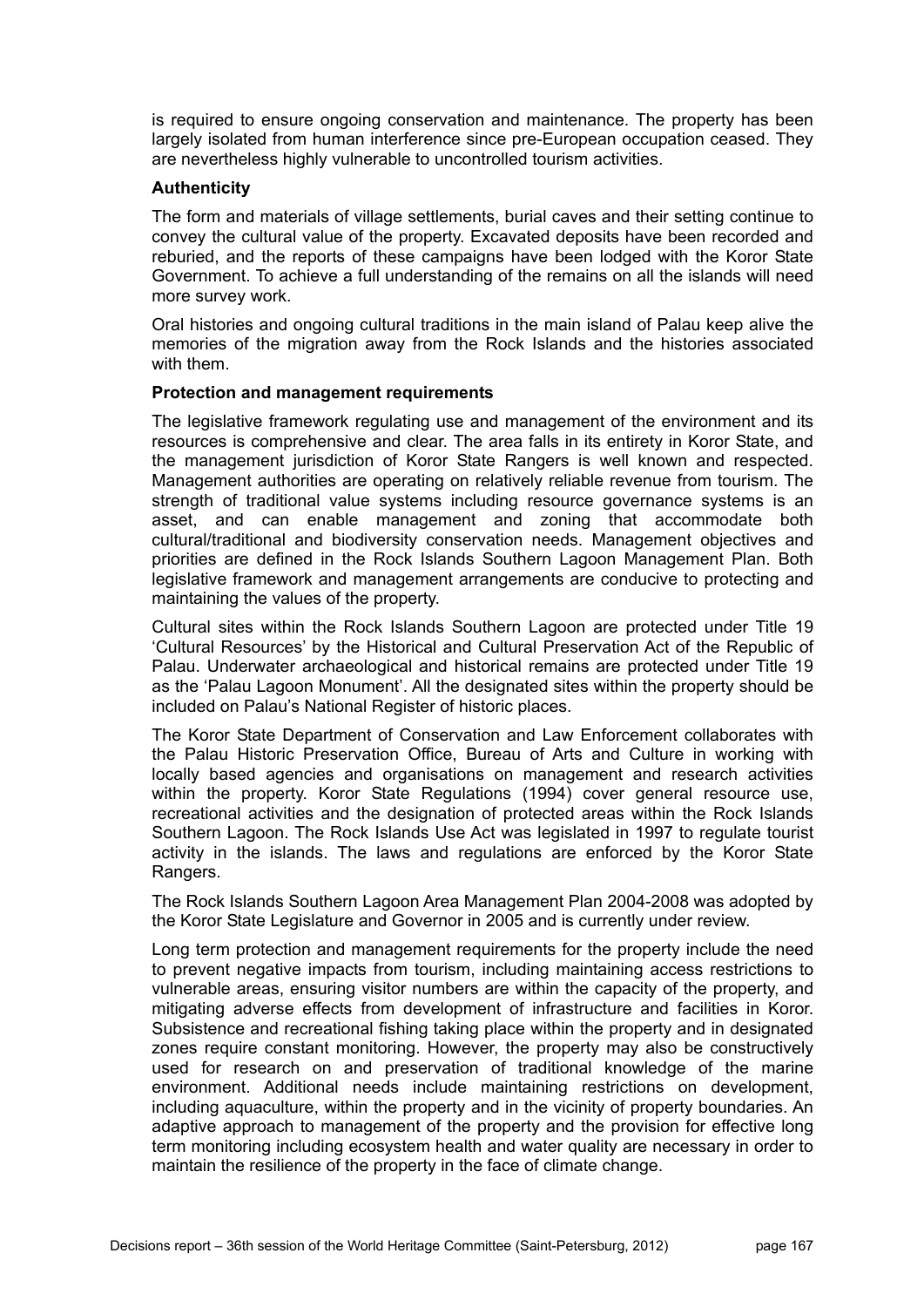- 4. Commends the State Party for its efforts to sustainably manage the property and safeguard its globally significant biodiversity, spiritual, cultural and recreational values, including through modern/statutory as well as traditional/customary governance approaches, and recommends further development of the direct involvement of key stakeholder groups including the tourism industry in management, as well as close and consistent liaison between state and national authorities in managing the property as a part of the national protected area network;
- 5. Also commends the State Party for having included all the designated sites within the property on Palau's National Register of historic places, and having developed a database of identified cultural sites within the property, including archaeological sites, caves, burials, rock art, stone money quarries and villages;
- 6. Requests the State Party to embark on a process to address present and potential future negative impacts of tourism on the property and adjacent areas, including through detailed projection of tourism development, careful mitigation planning as well as options for reducing or restricting visitor numbers in vulnerable areas or in the property as a whole;
- 7. Encourages the State Party to strengthen and formalize coordination and liaison on science and monitoring in the property among national and overseas organizations, with a view to enhancing the use of such information in the adaptive management of the property;
- 8. Strongly encourages the State Party to:
	- a) Ensure effective conservation of the values of the property, including but not limited to marine lakes, habitats of unique or threatened species or where new species discoveries continue to be made, as well as particularly important areas such as spawning sites, including through establishment of further strictly protected areas if required,
	- b) Complete and approve the new Management Plan, with the involvement of relevant communities, to include:
		- (i) a conservation programme for the cultural sites covering access, monitoring, maintenance, research, consolidation, and any necessary physical protection, and provide a timetable for the implementation of this programme;
		- (ii) a tourism management strategy;
		- (iii) a risk preparedness strategy;
		- (iv) extension of the key monitoring indicators to include a baseline survey of the rock art, and oral histories.
- 9. Recommends that the State Party give further consideration to changing the name of the property to reflect its cultural value.

The World Heritage Committee,

1. Having examined Documents WHC-12/36.COM/8B, WHC-12/36.COM/INF.8B1 and WHC-12/36.COM/INF.8B2**,**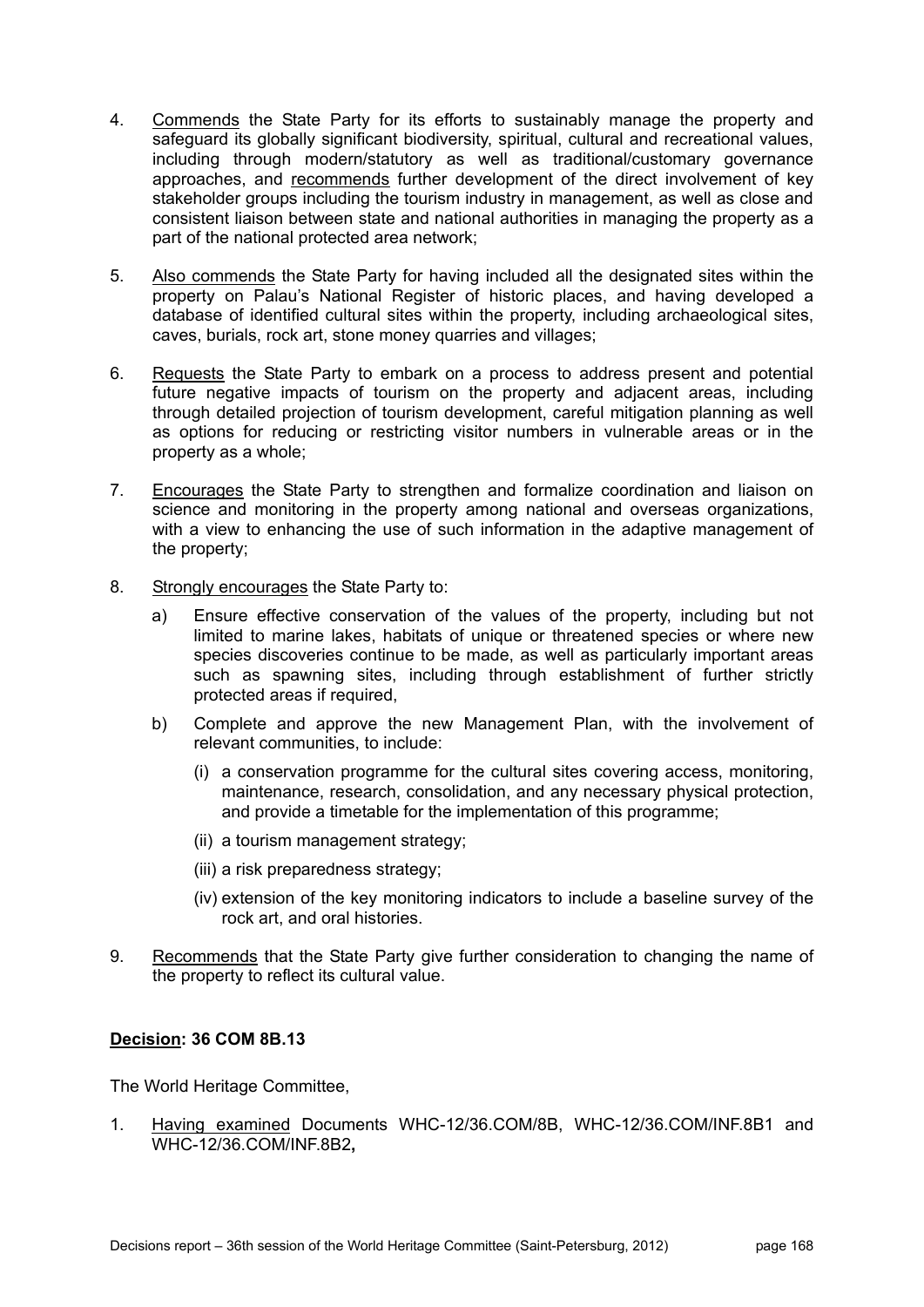- 2. Inscribes the **Sites of Human Evolution at Mount Carmel: The Nahal Me'arot / Wadi el-Mughara Caves, Israel**, on the World Heritage List on the basis of **criteria (iii)** and **(v)**;
- 3. Adopts the following Statement of Outstanding Universal Value:

## **Brief synthesis**

*The four Mount Carmel caves* (Tabun, Jamal, el-Wad and Skhul) and their terraces are clustered adjacent to each other along the south side of the Nahal Me'arot/Wadi el-Mughara valley. The steep-sided valley opening to the coastal plain on the west side of the Carmel range provides the visual setting of a prehistoric habitat.

Located in one of the best preserved fossilised reefs of the Mediterranean region, the site contains cultural deposits representing half a million years of human evolution from the Lower Palaeolithic to the present. It is recognised as providing a definitive chronological framework at a key period of human development.

Archaeological evidence covers the appearance of modern humans, deliberate burials, early manifestations of stone architecture and the transition from hunter-gathering to agriculture. The attributes carrying Outstanding Universal Value include the four caves, terraces, unexcavated deposits and excavated artefacts and skeletal material; the Nahal Me'arot/ Wadi el-Mughara landscape providing the prehistoric setting of the caves; el-Wad Terrace excavations, and remains of stone houses and pits comprising evidence of the Natufian hamlet.

**Criterion (iii)**: The site of the Nahal Me'arot/ Wadi el-Mughara Caves displays one of the longest prehistoric cultural sequences in the world. From the Acheulian complex, at least 500,000 years BP, through the Mousterian culture of 250,000-45,000 years BP, and up to the Natufian culture of 15,000-11,500 years BP and beyond, it testifies to at least half a million years of human evolution. Significantly, the site demonstrates the unique existence of both. Neanderthals and Early Anatomically Modern Humans (EAMH) within the same Middle Palaeolithic cultural framework, the Mousterian. As such, it has become a key site of the chrono-stratigraphic framework for human evolution in general, and the prehistory of the Levant in particular. Research at Nahal Me'arot/ Wadi el-Mughara Caves has been ongoing since 1928, and continues to promote multidisciplinary scientific dialogue. The potential for further excavation and archaeological research at the site is to date far from exhausted.

**Criterion (v):** The Nahal Me'arot/ Wadi el-Mughara Caves are a central site of the Natufian culture in its Mediterranean core zone. This significant regional culture of the late Epi-Palaeolithic period presents the transition from Palaeolithic to Neolithic ways of life, from nomadic to complex, sedentary communities, bearing testimony to the last hunter-gatherer society and the various adaptations it underwent on the threshold of agriculture.

## **Integrity**

The Nahal Me'arot/Wadi el-Mughara site includes all elements necessary to express the values of the property, comprising the caves and the visual habitat. The caves are intact, in good condition and do not suffer from neglect, except in the case of Skhul Cave, which has been partly defaced with graffiti. The visual habitat defined as the caves, the terrace in which the caves are found and the area that can be viewed from the caves is intact except below Skhul Cave, where Eucalyptus trees are growing along the riverbed around the water pumping station.

## **Authenticity**

Archaeological research over 90 years has established the authenticity of the Nahal Me'arot/Wadi el-Mughara site as a crucial record of human, biological, behavioural and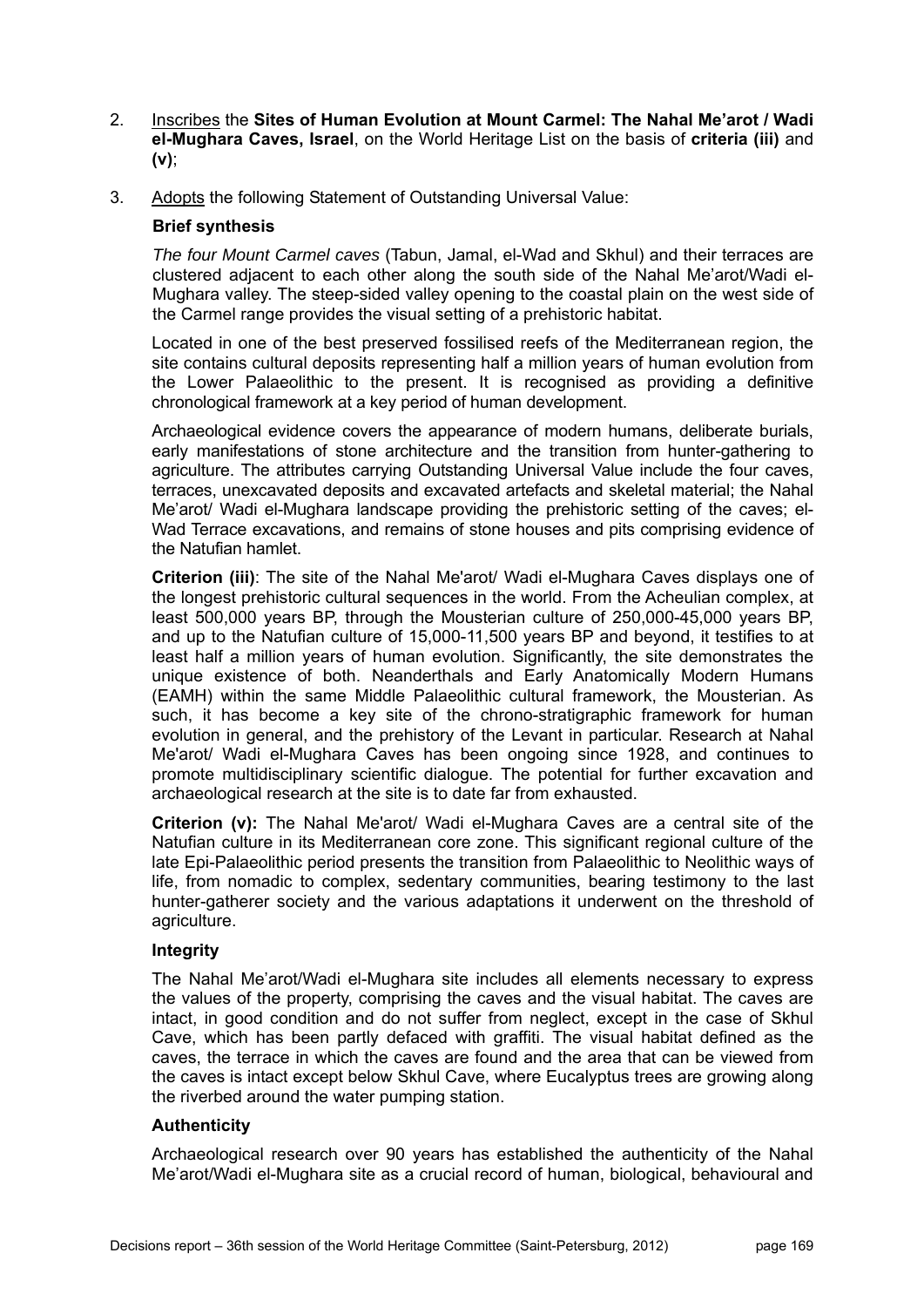cultural origins. The caves, terraces and excavated structures, together with excavated artefacts and human remains, truthfully and credibly express the values of the property. The authenticity of the habitat is impacted by the alien Eucalyptus trees and water pumping station.

## **Protection and Management requirements**

Legal protection is provided at the highest national level possible in Israel. The caves and their surroundings were declared a National Nature Reserve in 1971. The property is protected by the National Parks, Nature Reserves, National Sites and Memorial Sites Law 1998, administered by the Israel Nature and Parks Authority (INPA) and the Antiquities Law (1978) and the Antiquities Authorities Law (1989). Research activities or excavations within the property require permits from both the INPA and the Israel Antiquities Authority (IAA). INPA and IAA share responsibility for the management of the archaeological resources that sustain the Outstanding Universal Value of the property. An agreement between the Antiquities Authority and the INPA (2005) outlines the effective protocol necessary to facilitate cooperation, conservation and management of Antiquities in Israel's Nature Reserves and National Parks.

A steering committee of stakeholders was established to oversee the nomination and will serve as a governing body that integrates local, regional, and national management of the site. The steering committee includes representatives of the INPA, the IAA, archaeologists from Haifa University, the Carmel Drainage Authority, Kibbutz Ein HaCarmel and Moshav Geva Carmel (who leases the agricultural land designated as Buffer Zone B), the Society for the Protection of Nature in Israel, the Society for the Preservation of Israel Heritage Sites, the Carmelim Tourism Organization, and the Hof HaCarmel Regional Council. A Site Conservation and Management Programme describing all management procedures for the site was prepared in 2003 and currently serves as the foundation for the day to day management of the site.

- 4. Recommends that the State Party give consideration to the following:
	- a) Removing the invasive Eucalyptus trees growing along the valley floor below Skhul Cave,
	- b) Downsizing, conceal or remove the water pumping station located near Skhul Cave,
	- c) Cleaning off the graffiti observed on the wall of Skhul Cave,
	- d) Including Skhul Cave on the main tourist circuit and improve the presentation of the cave in order to enhance its protection, better integrate the cave with the others, and ensure that its significance is made clear,
	- e) Evaluating possible erosion of the rock-cut basins on el-Wad Terrace and if need be, consider including a protective cover of the basins to limit erosion due to rainfall and exposure,
	- f) Referring any proposal for new buildings at the property such as the proposed new museum of prehistory and adjacent research centre to the World Heritage Committee for review in accordance with paragraph 172 of the *Operational Guidelines* for the Implementation of the *World Heritage Convention*;
- 5. Decides not to inscribe the **Sites of Human Evolution at Mount Carmel: The Nahal Me'arot / Wadi el-Mughara Caves, Israel**, on the World Heritage List under criterion (viii).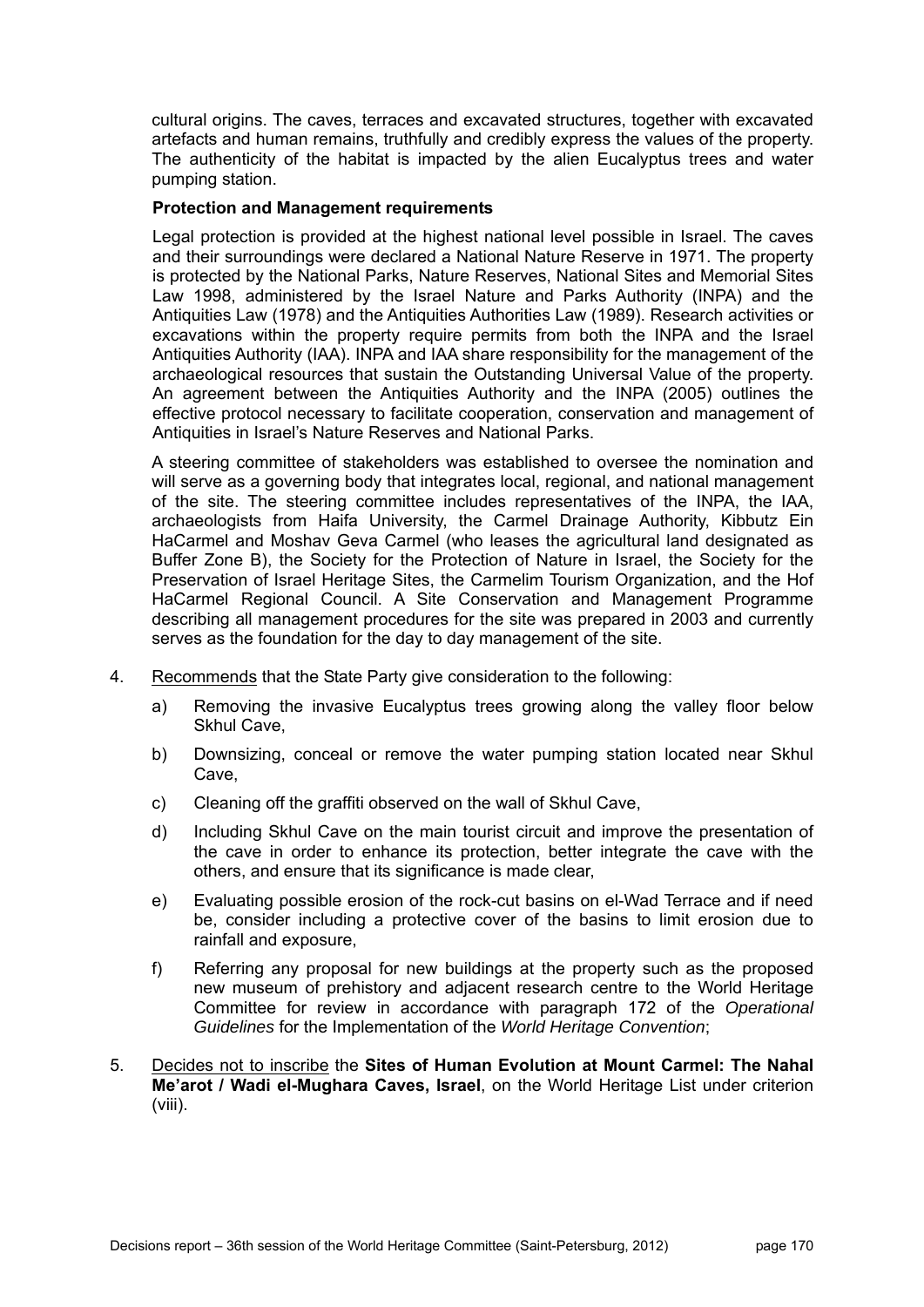The nomination of **Plasencia-Monfrague-Trujillo: Mediterranean Landscape**, **Spain**, was withdrawn at the request of the State Party.

## **Decision: 36 COM 8B.15**

The nomination of **Banco Chinchorro Biosphere Reserve**, **Mexico**, was withdrawn at the request of the State Party.

### **CULTURAL PROPERTIES**

### **Decision: 36 COM 8B.16**

The World Heritage Committee,

- 1. Having examined Documents WHC-12/36.COM/8B and WHC-12/36.COM/INF.8B1**,**
- 2. Inscribes the **Bassari Country: Bassari, Fula and Bedik Cultural Landscapes, Senegal,** on the World Heritage List on the basis of **criteria (iii), (v)** and **(vi)**;
- 3. Adopts the following Statement of Outstanding Universal Value:

#### **Brief synthesis**

The cultural landscape of Bassari is located in south-eastern Senegal, close to the Mali and Guinean borders, in a hilly territory, formed by the northern foothills of the Fouta Djallon Massif. Two distinct geographic environments feature the region: the alluvial plain and the peneplain to the north and the mountains to the south. The former exhibit a mosaic of cultivated patches, pastures, bushes, the latter, relatively high and sheer, are dotted with several natural caves and have offered an environment particularly advantageous for the establishment of different cultural clusters and their defence. Archaeological evidences of early human occupation abound in the area. The property comprises three different geo-cultural areas: the Bassari – Salémata, the Bedik – Bandafassi and the Fula – Dindéfello areas, each exhibiting specific morphological and cultural traits. In this barely accessible region, but rich in natural resources and biodiversity, the Bassari, Fula and Bedik peoples settled and developed specific cultures, symbiotic with the surrounding natural environment. Until the last century, inhabited villages were grouped and located on rises, so as to control the plains, and consisted of round thatched huts congregated around a central space. Today dispersion and impermanence are the main traits of the Bassari settlements, the populations choosing to live close to the fields. Ancient villages are nowadays used only periodically for ritual ceremonies or festivals.

The property and its associated cultural expressions bear outstanding witness to the cultural specificity and interaction between the Bassari/Beliyan, Bedik, and Fula people in agro-pastoral, social, ritual and spiritual practices, and represent an outstanding, original response to natural environmental constraints and anthropic pressures, so as to use wisely the limited resources of the area.

**Criterion (iii):** The physical layout of the Bassari Cultural landscape bears an exceptional witness to the complex interactions among environmental factors, land-use practices, social rules, beliefs that altogether have concurred to shape a peculiar and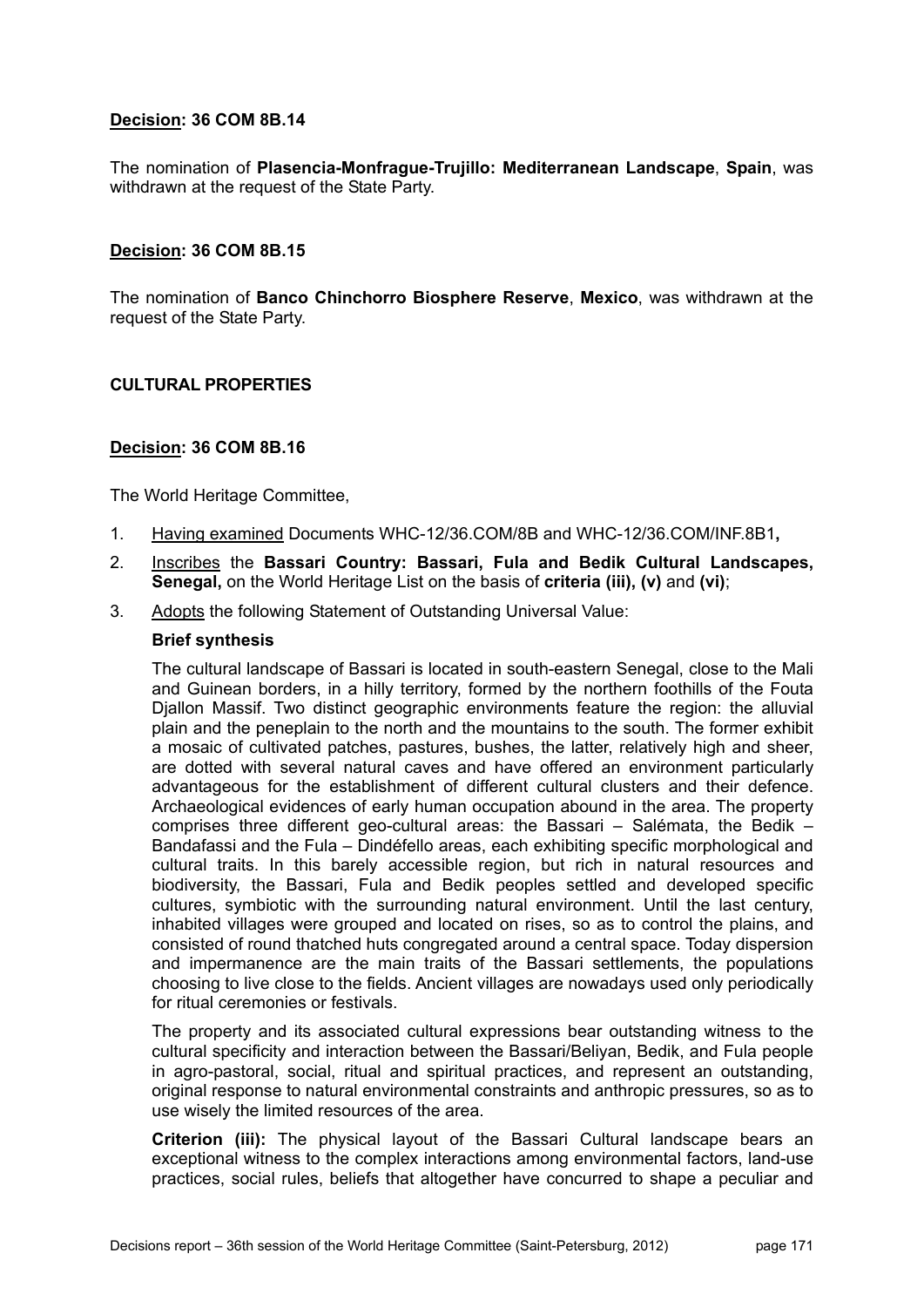remarkably preserved cultural landscape that outstandingly reflects the ability of make a respectful and sustainable use of the resources of the region.

**Criterion (v):** The Bassari cultural landscape bears witness to peculiar uses of the land, including crop rotation and manuring, communal sowing, weeding and harvesting and commuting practices imposed by traditional agricultural systems and by the relative scarcity of resources, thus representing an outstanding example of human interaction with a vulnerable environment.

**Criterion (vi):** The Pays Bassari as well as the sacred dimension that Bassari, Fula and Bedik people attach to it bear exceptional, tangible witness to the intertwined complex of practices, social rules, rites and beliefs that have helped the Bassari regulate the interaction between men and their living environment and have produced a cultural landscape shaped by and imbued with cultural traditions and spiritual meanings that persist in a lively dynamic of transmission.

## **Integrity**

The serial property includes all elements necessary to make manifest its proposed Outstanding Universal Value. Each area contributes to make evident and to reinforce the value of the whole system and the profound cultural connections between humans and nature. Their individual and overall sizes are also convenient to represent adequately the cultural features and processes conveying the Outstanding Universal Value of the property. In the long term, the sustenance of the integrity of the property needs that measures be set up to safeguard the Bassari culture from the disrupting impact of an excessive exposure to alien cultural models.

## **Authenticity**

The landscapes and their land-use and settlement pattern, along with the traditional architecture, the sacred forests, and the sanctuaries bear credible witness to a complex socio-economic cultural system in which peculiar agricultural and social practices, rituals, beliefs and traditional education have contributed to make possible and durable the human settlement through the respectful and sustainable use of the scarce resources of the region.

## **Protection and management requirements**

The Bassari cultural landscape is covered by specific layers of formal protection according to the law in force. Forms of traditional protection and management continue to be implemented, complemented by the action of several national and local institutional bodies and NGOs. Overall the combination of legal, institutional and traditional protective measures is adequate to ensure the safeguard of the Outstanding Universal Value of the property. However its sustenance in the long term requires a strong coordination among all authorities, organisations and communities responsible at different levels for the protection and management of the Bassari region within a comprehensive management strategy that need to integrate all plans, measures and projects into one management system/plan. The joint management authority must be confirmed in its structures as well as in its means. Specific attention must also be paid to the control of economic development projects in the region, tourism within the property and potential mining or forestry projects in buffer zones. A strategy for the conservation of the property and its attributes must be attached to the Management Plan.

- 4. Recommends that the State Party give consideration to the following:
	- a) Putting in place strict measures to effectively counteract fire, arson, poaching, illicit logging and traffic of cultural items,
	- b) Providing a map showing the boundaries of the areas included under the protection of the Ministerial decree N. 004510,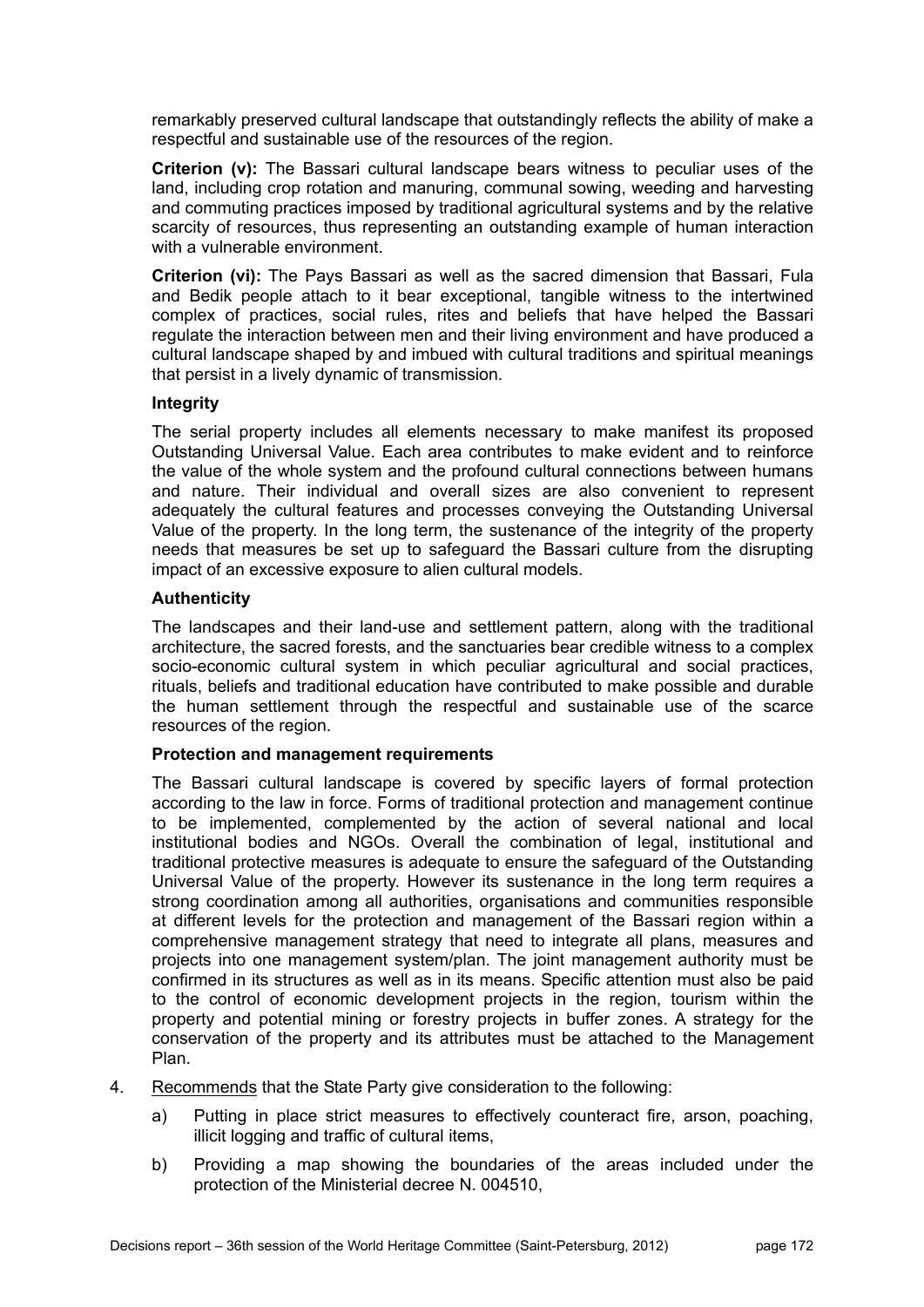- c) Developing and providing a complete cartography at the appropriate scale including inventories of heritage resources related to the attributes of the Outstanding Universal Value of the property, for conservation and monitoring purposes,
- d) Developing a strategy for conservation based on all different projects and integrating it in the management plan,
- e) Elaborating a solution in the medium term for the water supply of the villages, especially those located on the Bandafassi and Ethiolo Plateaux; so as to improve the quality of life of the population and help them to continue their lives within the property,
- f) Formalising the management structure, the role of each party and body and their tasks through a Memorandum of Understanding,
- g) Sustaining and facilitating the traditional conservation actions which have allowed the survival of the property,
- h) Exploring the development of cultural banks so as to eradicate illicit trafficking of cultural objects,
- i) Reinforcing the monitoring system on the basis of a cartographic inventory and implementing it as soon as possible.

The World Heritage Committee,

- 1. Having examined Documents WHC-12/36.COM/8B.Add and WHC-12/36.COM/INF.8B1.Add,
- 2. Inscribes the **Historic Town of Grand-Bassam**, **Côte d'Ivoire**, on the World Heritage List on the basis of **criteria (iii)** and **(iv);**
- 3. Adopts the following Statement of Outstanding Universal Value:

#### **Brief synthesis**

The historic town of Grand-Bassam is an example of a colonial town built at the end of the 19th century and during the early 20th century. It follows a planning concept based on the specialisation of quarters for commerce, administration, housing for Europeans and housing for Africans. It embodies, on the one hand, colonial architecture and town planning, based on the principles of functionalism and hygiene of the time, and adapted to climatic conditions, and, on the other hand, an village N'zima which demonstrates the permanency of indigenous cultures. Grand-Bassam was the first colonial capital, and the most important port, economic centre and legal centre of Côte d'Ivoire; it bears witness to the complex social relations between Europeans and Africans, and then to the popular movement in favour of independence.

**Criterion (iii)**: Grand-Bassam bears witness, through its well preserved urban organisation, to an important cultural tradition linked to its role as a colonial capital, an administrative centre for the former AOF (Afrique occidentale française) and a regional commercial hub. From the 1880s to the 1950s, the town brought together various African, European and Middle Eastern populations. Cohabitation between them was harmonious but at the same time conflictual.

**Criterion (iv)**: Grand-Bassam constitutes an outstanding example of rational colonial town planning, with its specialised quarters in an overall urban network in which vegetation has an important role. The colonial architecture is characterised by a sober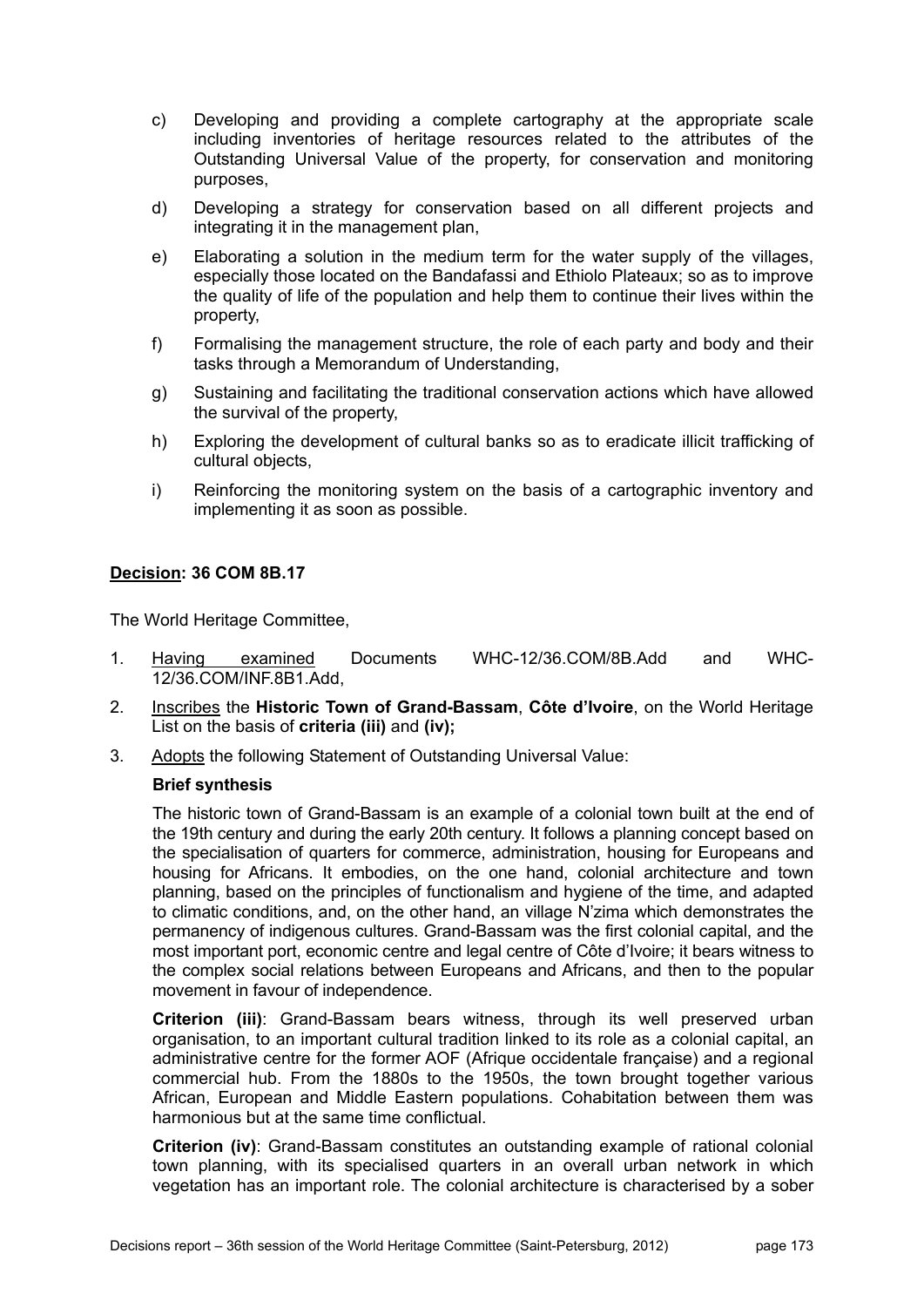and functional style, using principles of hygiene adapted to a tropical location. The organisation of the vernacular house in the N'zima village echoes this approach, expressing the permanency of indigenous values.

#### **Integrity**

The integrity of the urban fabric is generally good. The property includes sufficiently large ensembles of characteristic built structures to enable them to be well understood. However, the architectural integrity of the buildings is under threat in many cases, because of abandonment and lack of maintenance. The integrity of the urban landscape might be under threat from the pressure for property linked to beach tourism.

### **Authenticity**

The authenticity of the urban fabric has been generally conserved, enabling satisfactory expression of the Outstanding Universal Value of the property. While some buildings, which are generally the public ones, have been acceptably restored and reused, the architectural integrity of a large number of buildings is often mediocre or poor, and their authenticity has in some cases been adversely affected by alterations which are not in keeping with the original design.

### **Protection and management requirements**

Protection of the property and its management system are appropriate and their implementation is under way, including through the establishment of the Cultural Heritage Centre and through the overarching Building Permits Commission. However, it is essential to confirm the suspensive effect of decisions of the latter and strengthen the human and financial resources dedicated to the conservation of the property. The boundaries of the unified buffer zone should be extended around the Petit Paris embankment and the lighthouse as in the original nomination dossier.

- 4. Requests the State Party to implement the following regulatory measures:
	- a) Refine the already well advanced definition of the contour of the property on the basis of cadastral boundaries,
	- b) Enlarge the property's buffer zone by reverting to the initially planned boundaries near the Quai du Petit Paris and the lighthouse, while retaining the current extension which unifies the buffer zone,
	- c) Inscribe all the "buildings of heritage interest" in the local inventory on the National Cultural Heritage List,
	- d) Clarify, in the near future, the land ownership situation, as the number of land lots announced is the same as in the initial dossier (of 2008), even though the property has been extended to include the N'zima village, and in relation to land lots for which there is no property deed,
	- e) Define operational monitoring indicators (in addition to the current indicators) which correspond to precise, periodic and quantified monitoring actions, by considering international standards in this area,
	- f) Strengthen and give details of the permanent human resources of the Local Committee and/or of the Cultural Heritage Centre for the property conservation monitoring actions; the presence of an architect and of conservation specialists is necessary;
- 5. Recommends that the State Party give consideration to the following:
	- a) Providing a progress report on the setting up and functioning of the Building Permits Commission,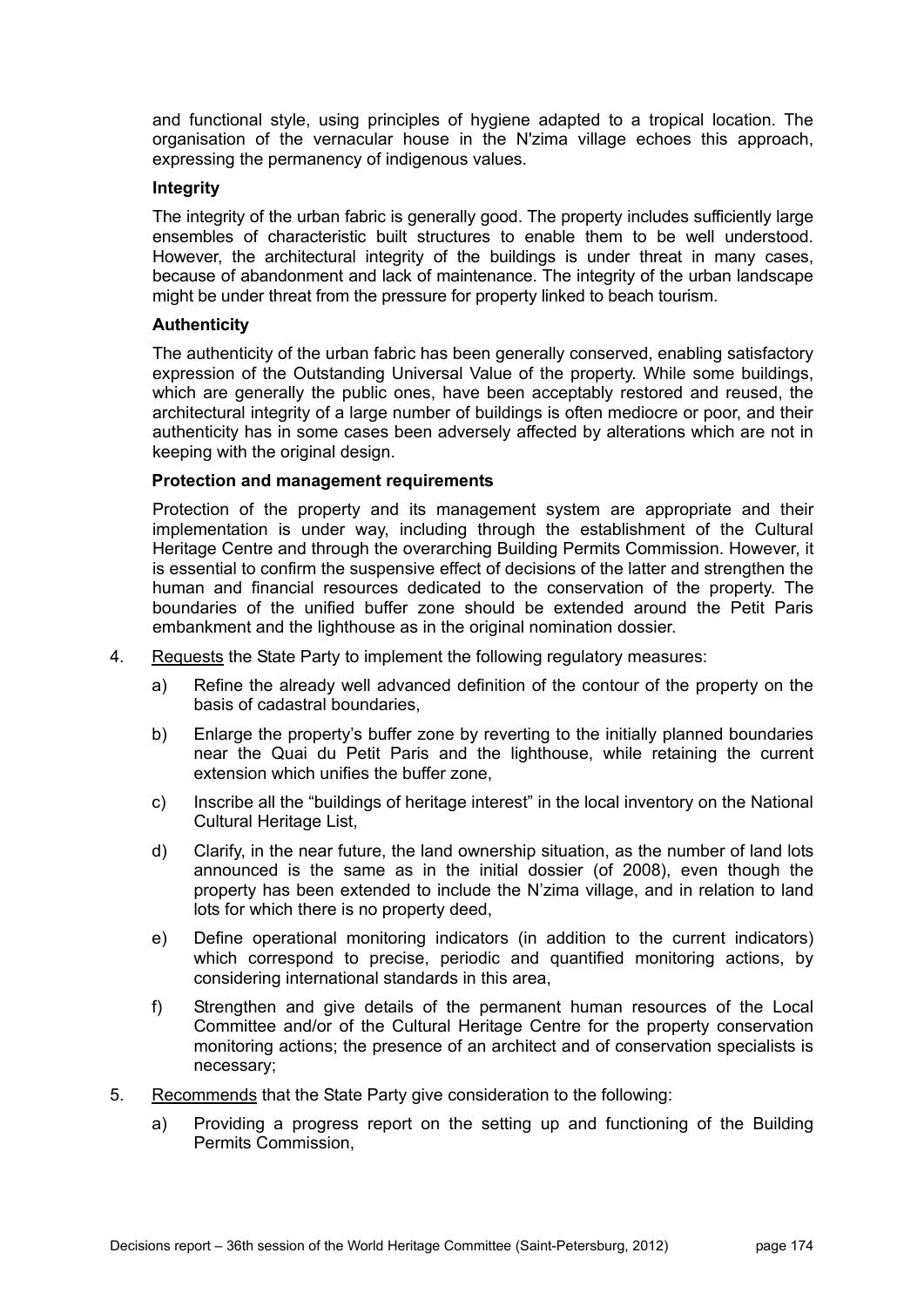- b) Continuing the efforts undertaken to reinforce the practical and operational dimension of the Plan for the Conservation and Management of the property,
- c) Confirming the measures to provide encouragement for the restoration and conservation of the privately owned buildings;
- 6. Requests the State Party to submit, by **1 February 2013**, a report to the World Heritage Centre outlining progress made in the implementation of the demands and abovementioned recommendations to be examined by the Committee at its 37th session in 2013.

The World Heritage Committee,

- 1. Having examined Documents WHC-12/36.COM/8B and WHC-12/36.COM/INF.8B1**,**
- 2. Inscribes **Rabat, modern capital and historic city: a shared heritage, Morocco**, on the World Heritage List on the basis of **criteria (ii)** and **(iv);**
- 3. Adopts the following Statement of Outstanding Universal Value;

#### **Brief synthesis**

Rabat bears witness to a capital city conceived at the time of the Protectorate, at the beginning of the 20th century. The project successfully adapts modernist town planning and architectural values within the context of the Maghreb, whilst incorporating them into the framework of the ancient city with its many historic and heritage components. The result embodies the emergence of a distinctive architectural and decorative style which is characteristic of contemporary Morocco.

The well-conserved modern city has been rationally designed, and contains quarters and buildings with clearly defined functions and significant visual and architectural qualities. The modern city is characterised by the coherence of its public spaces and by the putting into practice of public health ideas (services, role of vegetation, etc.). The habitat is illustrated by quarters with clearly asserted identities: the Medina and the Kasbah, the residential quarters and the middle-class housing of the modern city, and finally the neo-traditional quarter of Habous de Diour Jamaâ. The city includes a full range of monumental, architectural and decorative elements from the various earlier dynasties. The modern city of Rabat tangibly expresses a pioneering approach to townplanning, which has been careful to preserve historic monuments and traditional housing. The reappropriation of the past and its influence on 20th century town planners and architects has resulted in a distinctive and refined urban, architectural and decorative synthesis. The property as a whole makes visible a heritage shared by several major cultures of human history: ancient, Islamic, Hispano-Maghrebian and European.

**Criterion (ii):** Through its urban ensemble, its monuments and its public spaces, the modern city of Rabat shows respect for, and draws inspiration from, the earlier Arabo-Muslim heritage. It bears outstanding testimony to the diffusion of European ideas in the early 20th century, their adaptation to the Maghreb, and in return the influence of local, indigenous styles on architecture and decorative arts.

**Criterion (iv):** The city constitutes an outstanding and fully realized example of modern town planning, for a 20th century capital city, achieved by functional territorial organisation which incorporates the cultural values of the past in the modernist project. The synthesis of decorative, architectural and landscape elements, and the interplay between present and past, offer an outstanding and refined urban ensemble.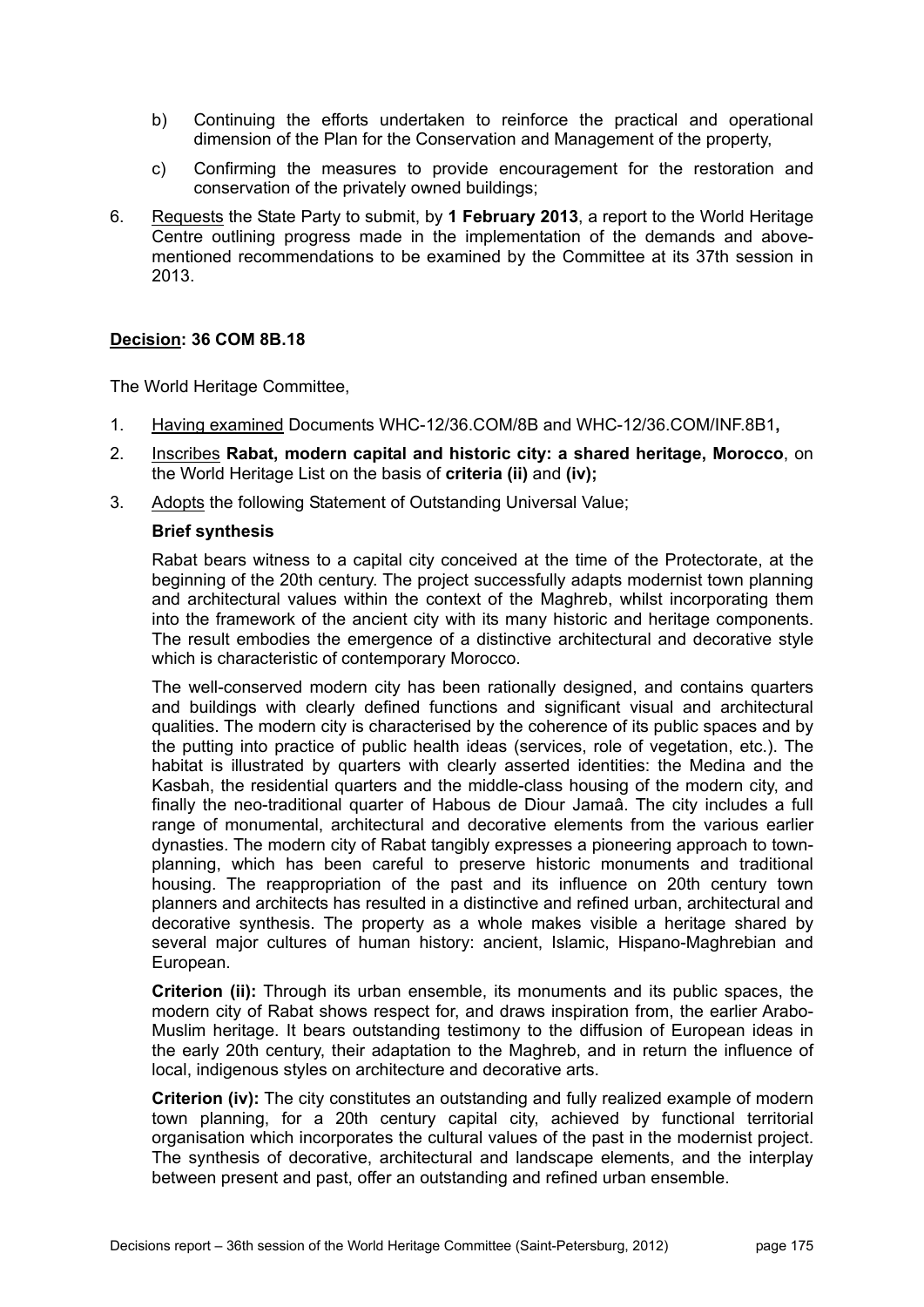## **Integrity**

The various dimensions of the integrity of the property are satisfactory: the balance between the urban plan of the modern city and the conservation of its many earlier urban strata, the integrity of the habitation in the various quarters, the integrity of the archaeological ensembles, the adequately conserved fortifications of the Almohad wall, etc. However, it is necessary to carefully monitor the impact of the major works being considered outside the property, particularly with regard to the view of the property and of the River Bou Regreg from the Kasbah site which overlooks them.

### **Authenticity**

Many individual elements are indicated in the inventory descriptions, and it is clear that the elements forming the property have a high level of authenticity, particularly as regards perceived urban authenticity. More generally, the conditions of authenticity in urban and monumental terms are satisfactory. However, quantified data concerning the individual authenticity of the residential buildings would be a useful addition to the inventory system already in place.

### **Protection and management requirements**

The measures to protect the urban ensembles, the monuments and the archaeological sites are in place. Because of its introduction from an early date, the legislation which applies to the city of Rabat has made a fundamental contribution to the history of its conservation as an urban ensemble which is both ancient and modern. The new measures announced concerning more extensive urban protection and the protection of the urban landscape formed by the property are currently being promulgated.

The management structure is in place, and is coordinated by the new overarching authority of the Rabat Cultural Heritage Preservation Foundation. It relies, with regard to technical and scientific matters, on the National Heritage Directorate, and on various other bodies responsible for specific elements of the property, together with the services of the Municipality and Prefecture of Rabat. A large number of qualified staff are assigned to the conservation and management of the property. All the regulatory and organisational provisions, and the 5-Year Action Programme, are set out in the Management Plan.

- 4. Recommends that the State Party give consideration to the following:
	- a) Specifying the surface area of the new buffer zone and the number of inhabitants,
	- b) Promulgating the draft laws (new heritage law) and draft regulations (landscape regulation associated with the new PAU),
	- c) Better distinguishing between property conservation projects and other urban, cultural or buffer zone projects, and schedule them by setting out a detailed timetable,
	- d) Carrying out heritage impact studies with regard to the major urban projects for the city and for the Bou Regreg Valley, in order to guarantee the visual integrity of the property and its surrounding areas, and submit the projects to the World Heritage Centre in accordance with Paragraph 172 of the *Operational Guidelines* for the Implementation of the *World Heritage Convention*,
	- e) Systematically documenting the state of conservation and authenticity of the buildings in the inventories, and if possible express the results in terms of quantified and mapped indicators,
	- f) Clarifying, and strengthening, the technical and financial aid to be provided to local residents to encourage high-quality conservation of private buildings,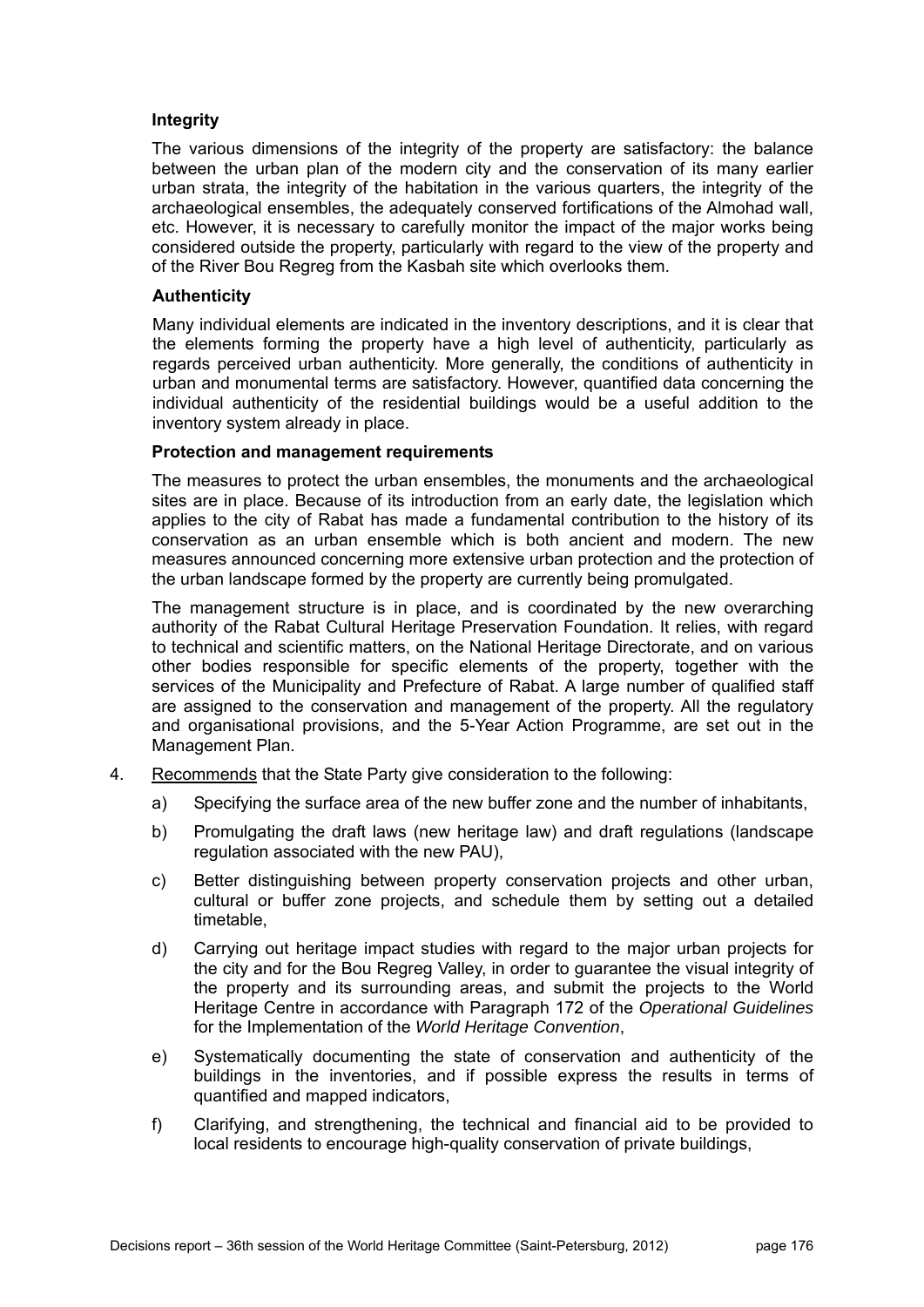g) Reinforcing the monitoring of the urban habitat, both in the traditional quarters and in the new town.

## **Decision: 36 COM 8B.19**

The World Heritage Committee,

- 1. Having examined Documents WHC-12/36.COM/8B and WHC-12/36.COM/INF.8B1**,**
- 2. Refers the nomination of **Al Zubarah Archaeological Site**, **Qatar**, back to the State Party, in order to allow it to:
	- a) Further develop its understanding of how the fabric of Al Zubarah and its desert hinterland were an exceptional testimony to a specific interaction between nomadic herders, pearl divers, fishermen and traders that once characterised the way of life in the Gulf by:

Presenting the results of surveys and excavations carried out in the property and its wider setting, including underwater archaeology, that have already permitted the understanding of the origins of the town, the basis for its prosperity, its layout and how it related to the coast, its desert landscape and small satellite settlements and,

Completing the archival and oral history research developed within the project,

- b) Formalize the official approval of the buffer zone limits and the Madinat Ash Shamal urban plan,
- c) Complete and implement the Conservation Strategy identifying the interventions desirable to stabilize the urban remains,
- d) Follow up the development of the Site Management Unit operational on site since 2011,
- e) Monitor the effectiveness of the Management Plan;
- 3. Recommends that Heritage Impact Assessments be renewed in case major infrastructural projects in the vicinity of the property should become active again in order to ensure that these do not impact adversely on the town and its wider desert setting.

## **Decision: 36 COM 8B.20**

The World Heritage Committee,

- 1. Having examined Documents WHC-12/36.COM/8B.Add and WHC-12/36.COM/INF.8B1.Add,
- 2. Inscribes **Pearling, testimony of an island economy, Bahrain**, on the World Heritage List on the basis of **criterion (iii);**
- 3. Adopts the following Statement of Outstanding Universal Value:

#### **Brief synthesis**

The traditional sea-use of harvesting pearls from oyster beds in the Persian Gulf shaped the island of Bahrain's economy for millennia. As the best-known source of pearls since ancient times, the Gulf industry reached the apex of its prosperity at the end of the 19th and beginning of the 20th centuries. The wealth of what had become a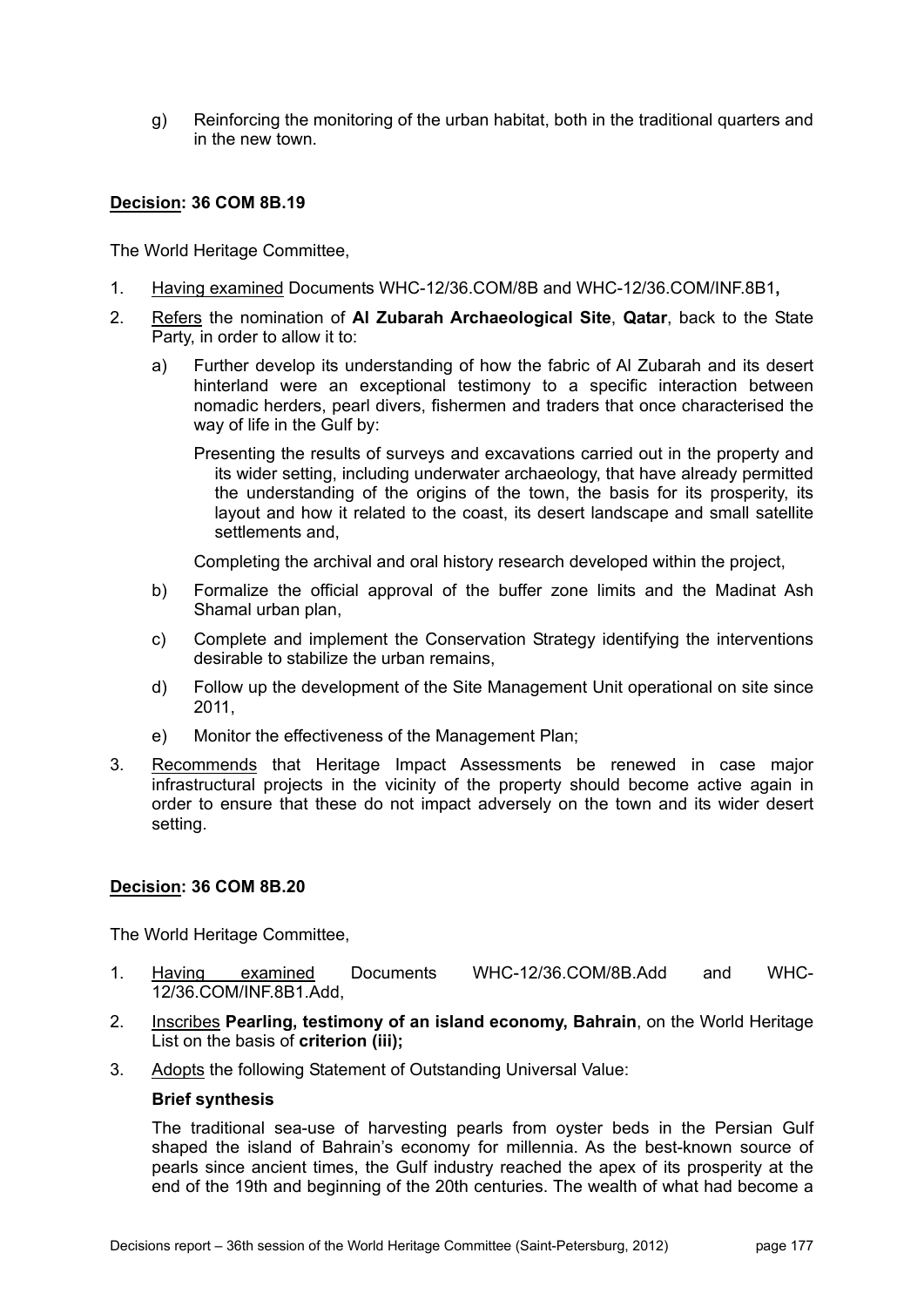global trade is reflected in the development of the merchant quarters of Muharraq city. A few distinctive commercial and residential buildings remain as a testimony to this proud but dangerous and demanding economic activity which suffered a sudden and catastrophic demise in the 1930s as a result of the development in Japan of cultured pearls from freshwater mussels.

The property includes seventeen buildings embedded in the urban fabric of Muharraq city, three off shore oyster beds, and a part of the seashore at the southern tip of Muharraq Island, from where the boats set off for the oyster beds.

The architectural testimony comprises residential and commercial structures that are tangible manifestations of the major social and economic roles and institutions associated with the pearling society. Most of the structures have survived relatively unaltered since the collapse of the pearl industry in the early 20th century and bear witness to distinctive building traditions that the industry fostered, and particularly their high standard of craftsmanship in timber and plaster. These buildings evoke memories of that industry, its supporting social and economic structures, and of the cultural identity it produced.

**Criterion (iii)**: The ensemble of urban properties, fort, seashore and oyster beds is an exceptional testimony to the final flourishing of the cultural tradition of pearling which dominated the Persian Gulf between the 2nd and early 20th centuries. Although the pearling industry has died, these sites carry the memory of its prosperity and the building traditions that it fostered.

### **Integrity**

The property reflects the buildings created as a result of the great prosperity of the pearl industry in the late 19th and early 20th centuries, and its economic structures. It also reflects the oyster beds upon which the prosperity was based and the seashore link between land and sea.

The choice of urban sites was limited by the neglect of the pearl industry's heritage since the industry's demise in the 1930s almost until the new millennium. As a result many buildings were demolished and those that remain have suffered from neglect and the adverse effects of new development around them. The urban sites chosen reflect extensive architectural, anthropological and historical surveys and are seen as those that carry the memory of the pearling industry for the local community. They variously reflect the key activities of merchants associated with the pearl industry as well as its building traditions.

The urban sites are thus islands within the city. They are still extremely vulnerable with many of the buildings needing extensive work to give them satisfactory stability. The oyster beds are not under threat and neither is the sea shore or fort.

To maintain integrity, great care will be needed in stabilising and conserving the structures so that the optimum amount of original fabric can be kept and traditional materials and processes are used. It will also be necessary to ensure that the sites can be seen to relate sympathetically to the wider urban structures within which they are embedded.

## **Authenticity**

The authenticity of the property is related to its ability to convey the Outstanding Universal Value in terms of transmitting information about the social and economic process of the pearl industry. In terms of the buildings this relates to their ability to manifest their status, use, architectural form, local materials and techniques and their craftsmanship – particularly the exceptionally high quality of some of the craftsmanship deployed in timber and plaster work. Many of the urban buildings are highly vulnerable in terms of their fabric and decoration as a result of lack of use and maintenance. Any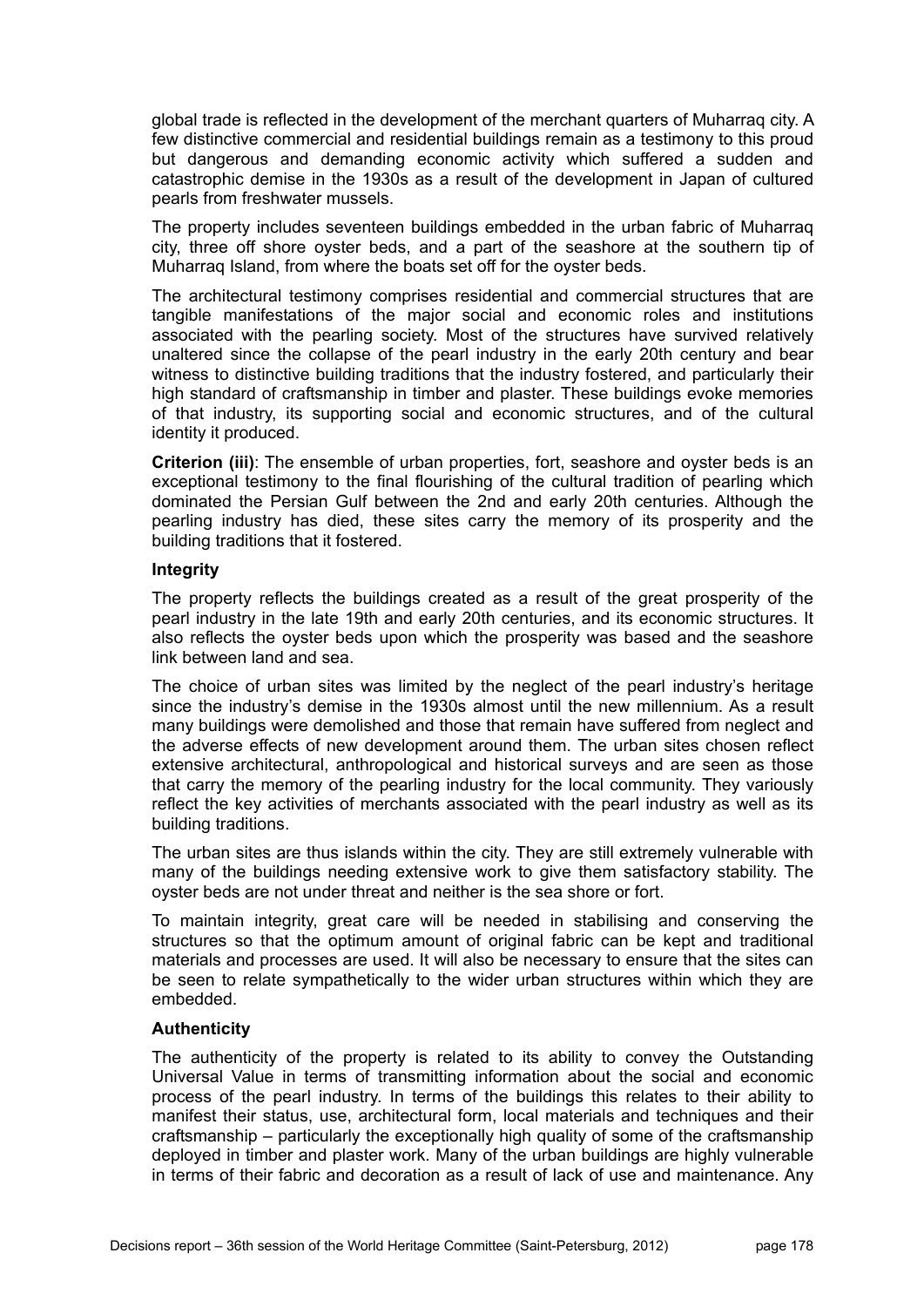work will need to ensure minimum intervention in order that as much as possible of the original material is conserved so that the buildings may still provide tangible links to the decades of their former glory while being robust enough for use and a degree of access. For the fort there is a need to reverse some of the restoration of the last few decades and to re-introduce traditional materials.

The underwater oyster beds are still thriving, although there is nothing to convey their sea-harvesting traditions; the sea shore, although a fraction of what used to exist and now much compromised by later development nevertheless adds an important attribute, and is a focal point for important intangible cultural associations that relate to pearling. The fragility of the urban fabric presents a potential threat to authenticity as conservation, if overdone, could erase the memory that the buildings currently evoke.

#### **Protection and Management requirements**

The Bū Māhir Seashore and the individual sites in Muharraq all have national protection as designated national monuments under Decree Law No (11) of 1995 Concerning the Protection of Antiquities on 10 January 2010, and their future management resides under the Ministry of Culture. The three oyster beds and their marine buffer zone are currently generally protected at a national level in terms of Decree (2) 1995 with respect to the Protection of Wildlife; Legislative Decree No. 21 of 1996 in respect with the Environment (Amiri Decree); and Decree (20) 2002 with respect to the Regulation of Fishing and Exploitation of Marine Resources. A legislative decree that specifically designates the marine sites and buffer zone as a national marine protected area was approved in 2011.

In November 2011, the Ministry of Culture drew up a Vision for the development of old Muharraq – both the sites and the entire area of old Muharraq that surrounds them, which includes the buffer zone. This sets out a holistic approach for preserving the historic character of Muharraq under two key 'perspectives', legal and societal. The new laws to limit the increase in unplanned construction or population, prevent the deterioration of the special character of the urban fabric, and protect sites, urban settlements and antiquities should be in place at the end of 2013. The Societal framework will aim to assert the identity of the Old Muharraq area, through upgrading living standards; specific restoration projects and design guidance. This approach will allow for the buffer zone to be managed as the urban context for the sites and for them to be part of a living dynamic city.

A dedicated Site Administration Unit has been established within the Ministry of Culture to co-ordinate the implementation of the management system. The Unit, which reports to the Undersecretary for Culture, consists of an interdisciplinary team including researchers, conservation architects, an urban planner and rehabilitation specialist, a marine biologist and environmental specialist, a site manager for the urban properties and a GIS specialist, all supported by an administrative team which deals with finances, marketing, etc.

A Steering Committee has been established as the governing body of the management and administrative system for the properties. The Committee brings together at ministerial level, members of the 12 governmental agencies representing the full range of partners and stakeholders in the project, as well as representatives of the private owners of the Muharraq properties and the businesses in the urban buffer zone. The Steering Committee is chaired by the Minister of Culture. A Management Plan is in place for the property.

In order to address the challenges of restoring the fragile buildings within Muharraq, and maintaining them on an on-going basis, there is a need for training in traditional skills, particularly in woodwork and fine plaster techniques, and for the development of knowledge in traditional materials. The State Party has indicated its commitment to this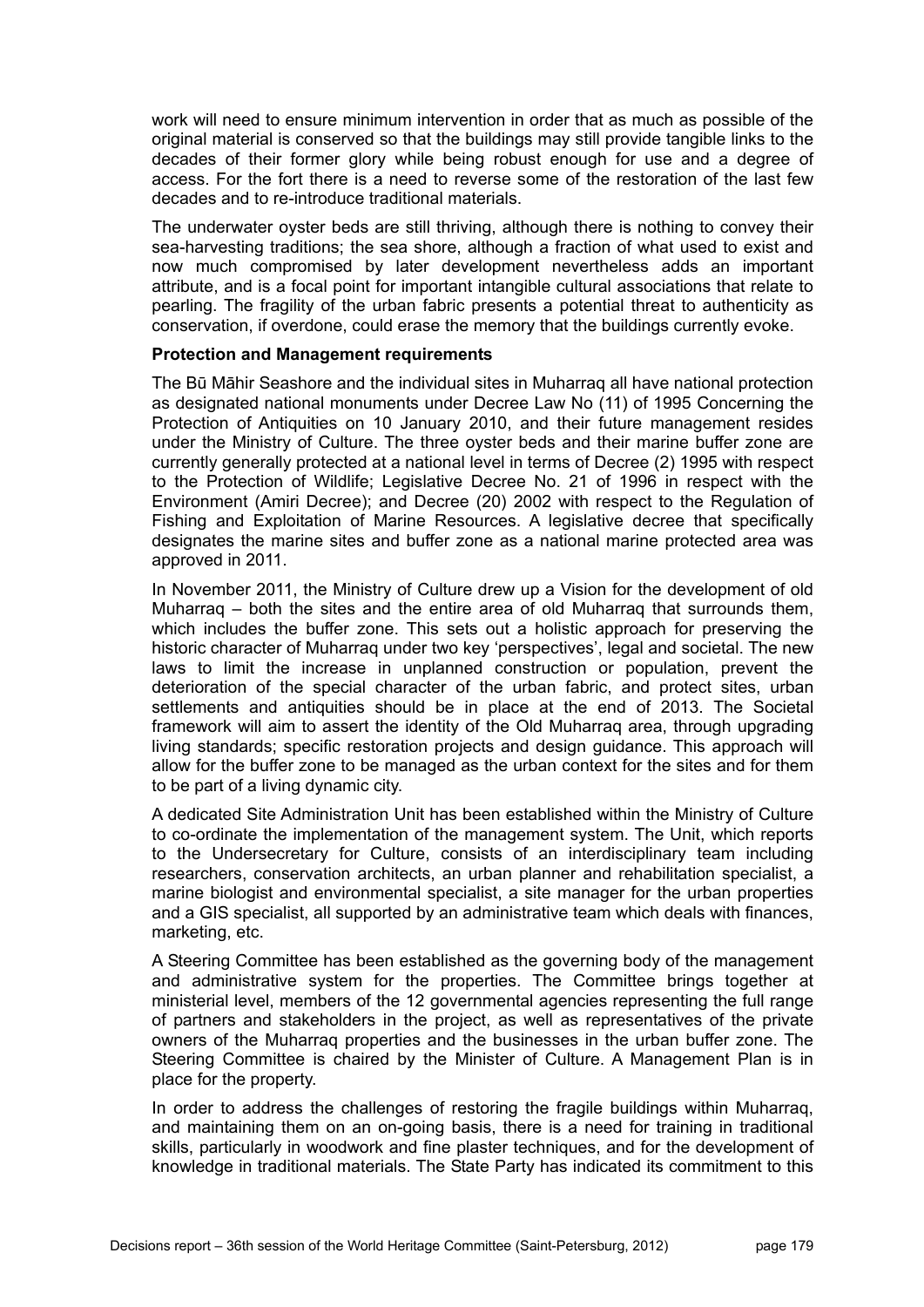training, at a practical site level and as part of university education. There will also be a need to ensure that the context of the sites is respected within urban Muharraq.

# **Decision: 36 COM 8B.21**

The World Heritage Committee,

- 1. Having examined Documents WHC-12/36.COM/8B and WHC-12/36.COM/INF.8B1**,**
- 2. Inscribes the **Site of Xanadu**, **China**, on the World Heritage List on the basis of **criteria (ii), (iii), (iv)** and **(vi)**;
- 3. Adopts the following Statement of Outstanding Universal Value;

# **Brief synthesis**

The Site of Xanadu is the site of a grassland capital characteristic of cultural fusion, witnessing clashes and mutual assimilation between the nomadic and agrarian civilisations in northern Asia. Located on the southeast edge of the Mongolian plateau, it was the first capital (1263-1273) of Kublai Khan and later the summer capital (1274- 1364) of the Yuan Dynasty. The city site and associated tombs are located on the grassland steppe with a north south axis determined by traditional Chinese feng shui principles, backed by mountains to the north and a river to the south.

From Xanadu, the mounted warriors of Kublai Khan unified the agrarian civilisations of China, and partly assimilated to the latter's culture, while extending the Yuan empire right across North Asia. The plan of Xanadu, with Palace and Imperial cities enclosed partly by the Outer City containing evidence of the nomadic encampments and royal hunting enclosure, comprises a unique example of this cultural fusion. Evidence of large water control works instigated to protect the city exists in the form of remains of the Tiefan'gan Canal. As the place where Kublai Khan rose to power, hosted religious debates and entertained foreign travellers whose writings gave inspiration down the centuries, it has achieved legendary status in the rest of the world and is the place from where Tibetan Buddhism expanded.

**Criterion (ii):** The location and environment of the Site of Xanadu exhibits influence from both Mongolian and Han Chinese values and lifestyles. The city site exhibits an urban planning pattern indicative of integration of the two ethnicities. From the combination of Mongolian and Han ideas and institutions the Yuan Dynasty was able to extend its control over an extremely large part of the known world at that time. The Site of Xanadu is a unique example of an integrated city plan involving different ethnic communities.

**Criterion (iii):** The Site of Xanadu is exceptional testimony to the supreme rule of the Yuan conqueror Kublai Khan, the assimilation and conversion to the culture and political system of the conquered, and the determination and effort of the conqueror in adhering to and maintaining the original cultural traditions.

**Criterion (iv):** The site location and environment of the Site of Xanadu together with its urban pattern demonstrates a coexistence and fusion of nomadic and farming cultures. The combination of a Han city plan with the gardens and landscape necessary to the Yuan dynasty's Mongolian lifestyle at Xanadu resulted in an outstanding example of urban layout that illustrates a significant stage in human history.

**Criterion (vi):** The city of Xanadu hosted the great debate between Buddhism and Taoism in the 13th century, an event that resulted in dissemination of Tibetan Buddhism over North-east Asia.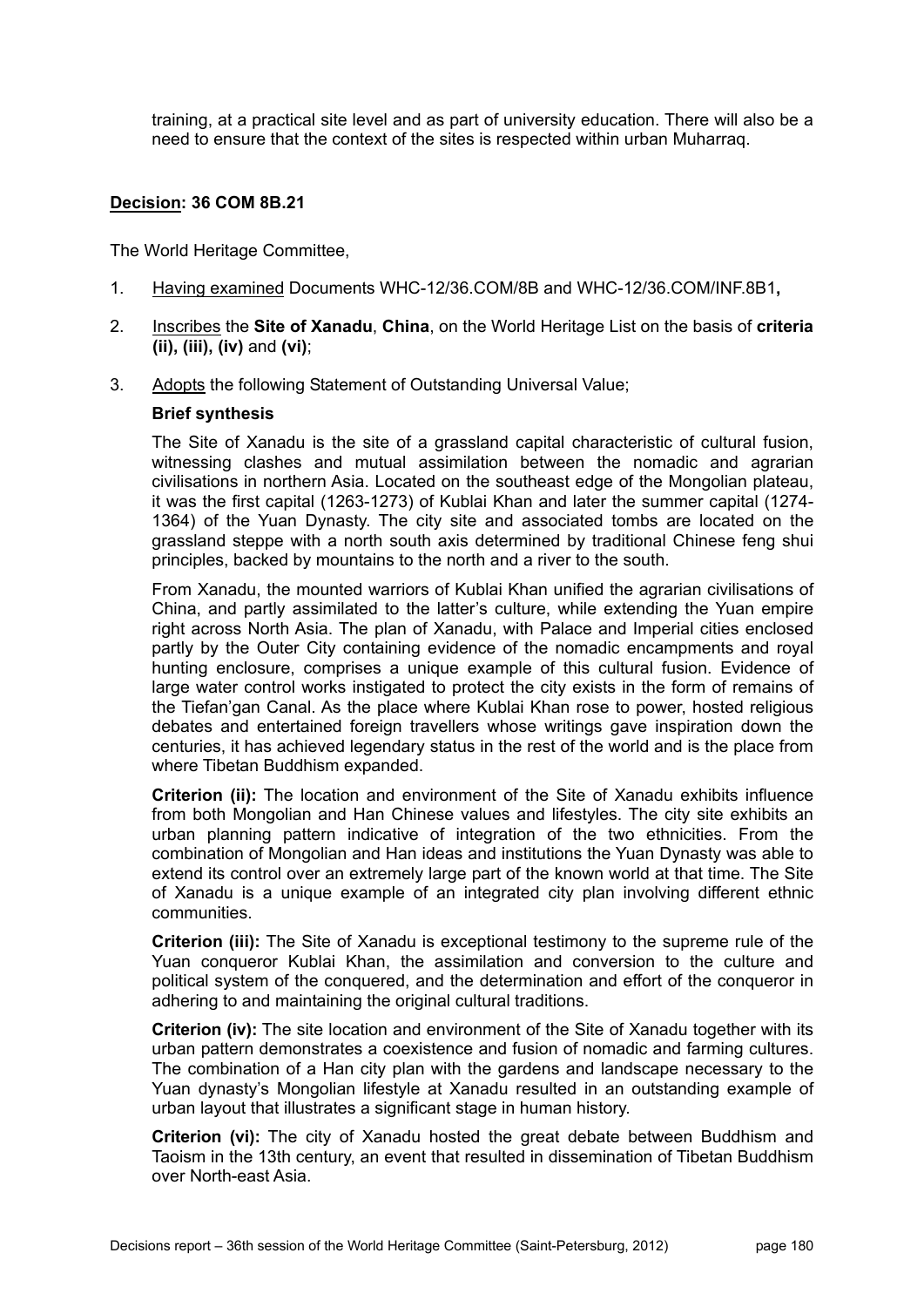# **Integrity**

The Site of Xanadu was abandoned in 1430. The large archaeological site now generally covered by grassland preserves the overall urban plan and city site of Xanadu as built and used in the 13th and 14th centuries. Wall lines of the Palace City, Imperial City and Outer City which together display the traditional urban planning of central China and arrangements for Mongolian tribal meetings and hunting can be clearly perceived, as can mounds indicating palace and temple buildings, some of which have been excavated, recorded and reburied. The remains of the neighbourhoods outside the gates, Tiefan'gan canal and the tomb areas, all within their natural and cultural environment. The latter preserves the natural elements crucial for the siting of the city – mountains to the north and water to the south, together with the four existing types of grassland landscape, especially the Xar Tala Globeflower plain associated with the river wetlands. The Site of Xanadu can be clearly read in the landscape.

## **Authenticity**

Archaeological excavation and historical records bear witness to the authenticity of the property as representing the interchange between Mongolian and Han people in terms of capital design, historical layout and building materials. The Tombs authenticate the historical claims concerning the life of both Mongolian and Han people in Xanadu. Apart from repairs to the Mingde Gate and the east wall of the Imperial City, there has been minimal intervention in the structure. The geographical environment and grassland landscape are intact and still convey the environmental setting and spatial feeling of the grassland capital.

#### **Protection and management requirements**

The property is protected variously by the laws of the State, the Region and the Municipality. A limited area covering Xanadu city and its neighbourhoods and the Tiefan'gan Canal is protected at State level under the Law of the People's Republic of China on the Protection of Cultural Relics. A designated area including the Tombs of Zhenzi Hill is protected at the level of the Inner Mongolia Autonomous Region People's Government; a designated area including the Tombs of Modot and the 12 designated Oboo sites are also protected at the level of Zhenglan Qi. The entire property will be submitted to the State Council of China in 2012 for approval as a National Priority Protected Cultural Heritage Site.

The grassland surrounding the protected site falls under the Grassland Law of the People's Republic of China (promulgated in 1995, amended in 2002), and Grassland Regulations of Inner Mongolia Autonomous Region (promulgated in 1984, amended in 2004). Overall protection is provided by the Regulations on the Protection and Management of the Site of Xanadu in the Inner Mongolian Autonomous Region (2010), administered by Xilingol Meng. As a result of this legislation, farmland reclamation near the site has been controlled and the grassland eco-system and natural landscapes are conserved. The State protected area around the Xanadu city site and its neighbourhoods has been fenced, together with areas around the Tombs of Modot and Tombs of Zhenzi Hill.

Management of the property is co-ordinated by the Xilingol Meng Cultural Heritage Administration (Bureau/Office) of Xanadu, under the Xilingol Meng Conservation and Management Committee, guided by the Conservation and Management Plan for the Site of Xanadu (2009-2015). The aim is to achieve sustainable development of the local social economy while ensuring protection of the property. This requires a balance between conservation of the grassland ecology including control of desertification, and the needs of stakeholders in relation to livestock capacity and the rising demands of tourism. To this end the efficiency of heritage management is constantly being strengthened and improved.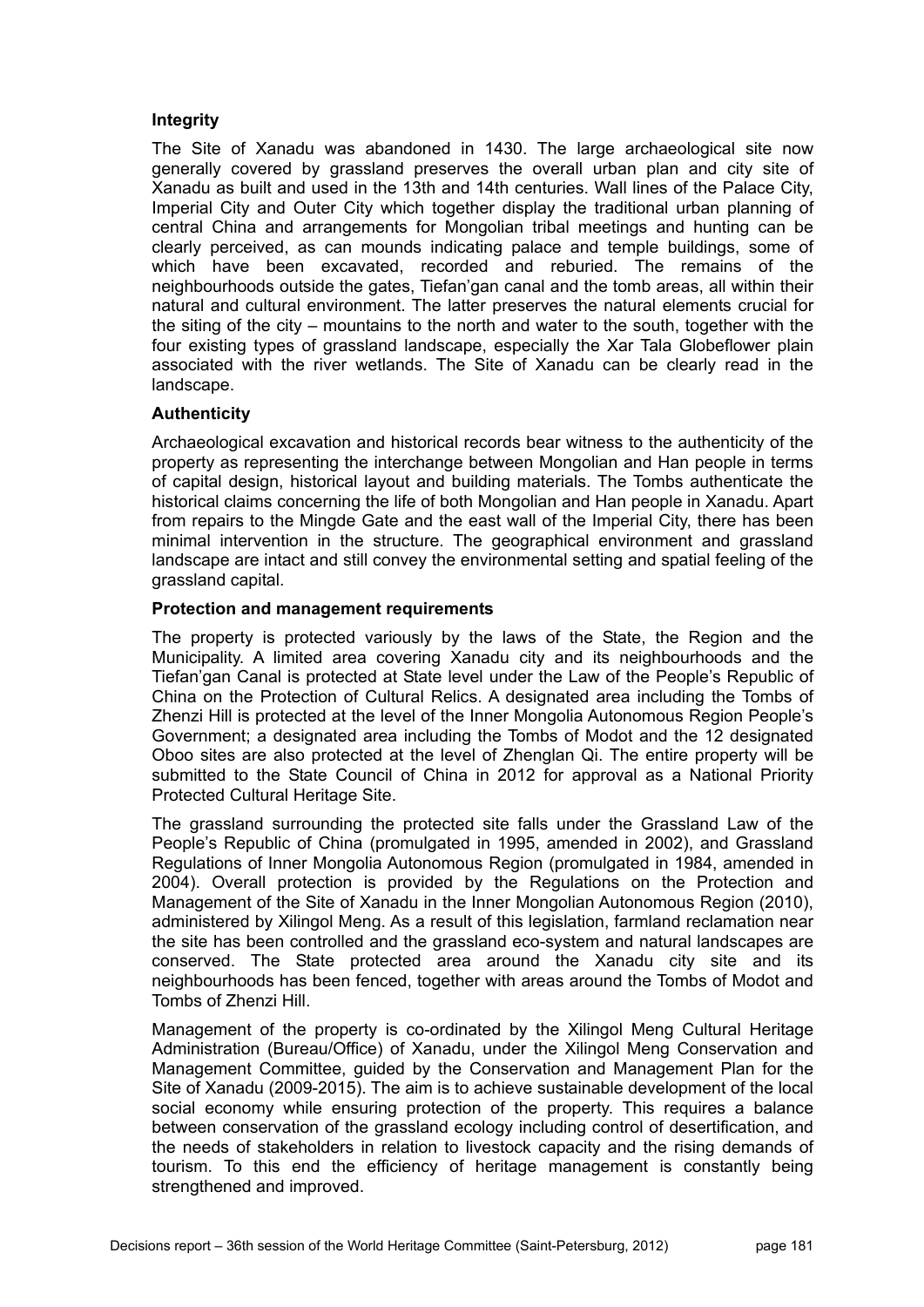- 4. Recommends that the State Party give consideration to the following:
	- a) Early completing of the procedures described in the State Party's letter dated 7 February 2012 which will provide cultural heritage protection to the entire property at the highest level,
	- b) Developing a Tourism Management Strategy to ensure environmental protection at the property, including clear guidelines on the limits of reconstruction,
	- c) Increasing fire protection equipment at the site,
	- d) Engaging international co-operation on preservation technology and skills in relation to archaeological excavations,
	- e) Further establishing scientific research facilities to monitor overall environmental conditions around the Site, particularly desertification,
	- f) Involving the local community at the Wuyi Breeding Farm in the protection and management of the property.

The World Heritage Committee,

- 1. Having examined Documents WHC-12/36.COM/8B and WHC-12/ 36.COM/INF.8B1**,**
- 2. Refers the nomination of the **Hill Forts of Rajasthan**, **India**, back to the State Party, in order to allow it to:
	- a) Provide a more detailed approach for the selection of the components to show that they present the various categories of Rajput military architecture in the whole range of the Rajput kingdoms' physiographical terrain,
	- b) Provide more information on management of the five components under the Fort Apex Advisory Committee and the overarching authority for the serial nomination;
- 3. Recommends that the State Party requests an advisory mission to the site or discusses other forms of dialogue to encourage the upstream process which is essential for this nomination.

#### **Decision: 36 COM 8B.23**

The World Heritage Committee,

- 1. Having examined Documents WHC-12/36.COM/8B and WHC-12/36.COM/INF.8B1**,**
- 2. Inscribes the **Masjed-e Jāmé of Isfahan**, **Iran (Islamic Republic of)**, on the World Heritage List, on the basis of **criterion (ii)**;
- 3. Adopts the following Statement of Outstanding Universal Value:

#### **Brief synthesis**

Masjed-e Jāme' is the oldest Friday (congregational) mosque in Iran, located in the historical centre of Isfahan. The monument illustrates a sequence of architectural construction and decorative styles of different periods in Iranian Islamic architecture, covering 12 centuries, most predominantly the Abbasid, Buyid, Seljuq, Ilkhanid,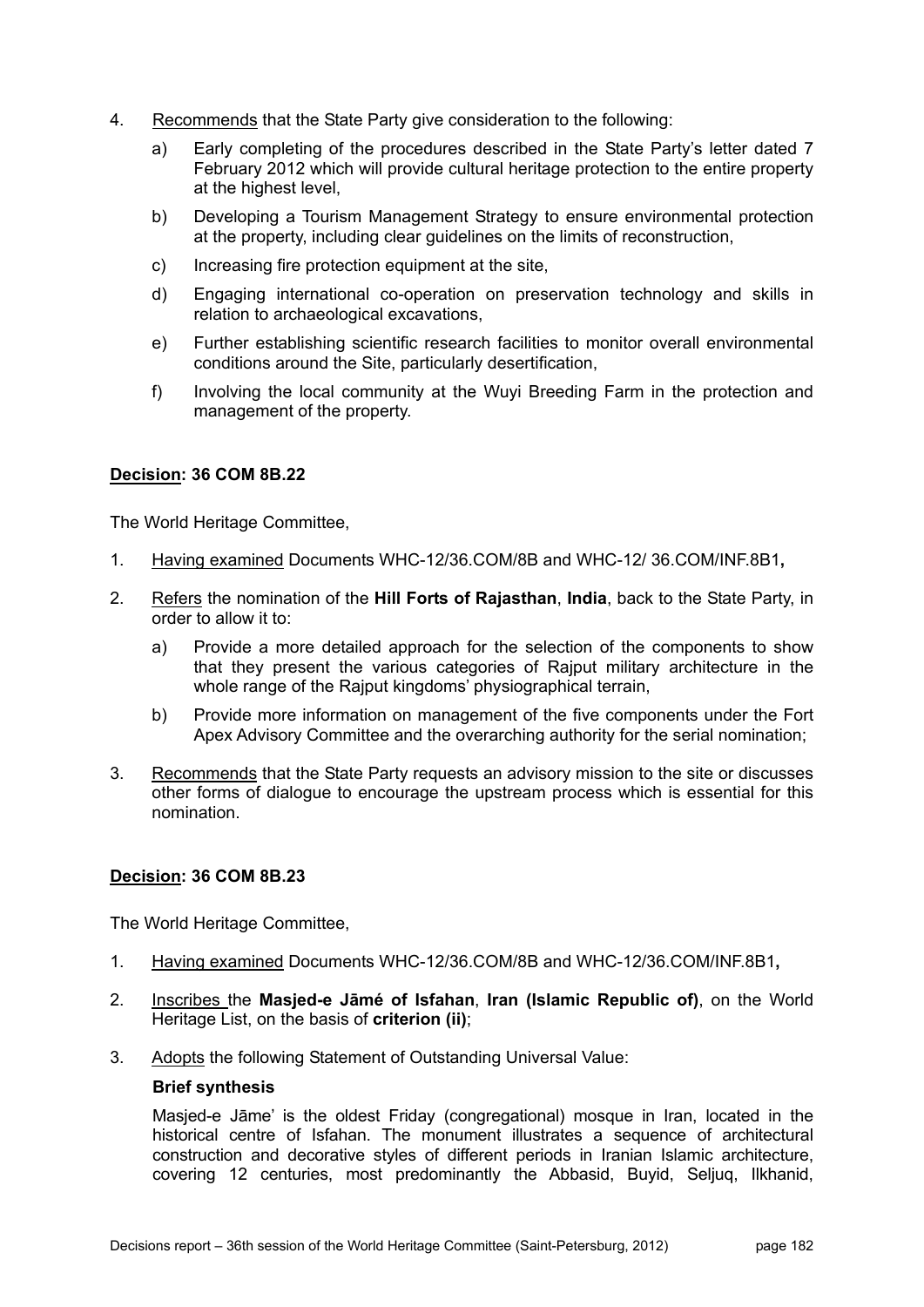Muzzafarid, Timurid and Safavid eras. Following its Seljuq expansion and the characteristic introduction of the four iwans (Chahar Ayvān) around the courtyard as well as two extraordinary domes, the mosque became the prototype of a distinctive Islamic architectural style.

The prototype character is well illustrated in the earliest double-shell ribbed Nezam al-Molk dome, the first use of the four iwan (Chahar Ayvān) typology in Islamic architecture, as well as the textbook character of the Masjed-e Jāme' as a compilation of Islamic architectural styles. The Masjed-e Jāme' of Isfahan is an outstanding example of innovation in architectural adaptation and technology applied during the restoration and expansion of an earlier mosque complex during the Seljuq era, which has been further enlarged during later Islamic periods by addition of high quality extensions and decoration.

**Criterion (ii)**: Masjed-e Jāme is the first Islamic building that adapted the four iwan (Chahar Ayvān) courtyard layout of Sassanid palaces to Islamic religious architecture and thereby became the prototype construction for a new layout and aesthetic in mosque design. The Nezam al-Molk Dome is the first double-shell ribbed dome structure in the Islamic empire, which introduced new engineering skills, allowing for more elaborate dome constructions in later mosque and burial complexes. On the basis of these two elements, the Masjed-e Jāme is a recognized prototype for mosque design, layout and dome construction, which was referenced in several later eras and regions of the Islamic world.

## **Integrity**

The Masjed-e Jāme' contains a continuous sequence of Islamic architectural styles, the most prominent of which date from the Seljuq period. The remains from the Seljuq era, especially the key elements of the ground plan, the four iwans, and the two domes are sufficient to illustrate the advances in mosque and dome architecture made at the time. The boundaries of the property are adequate to encompass the entire mosque complex with all its extensions and significant functions over time. However, the integrity of the property is highly vulnerable to development projects in its vicinity. For this reason, any project proposed should be carefully assessed on the basis of comprehensive Heritage Impact Assessments and respect the historic setting and urban proportions around the Masjed-e Jāme'.

# **Authenticity**

Most elements of the mosque, in particular the four iwans and the Malek al-Molk and Taj al-Molk domes, are authentic in material, design and location. Restorations and a reconstruction, which became necessary following an air raid in 1984, were carried out to an adequate standard, using traditional craftsmanship and materials. One of the most important aspects of authenticity is the function of the Masjed-e Jāme' of Isfahan, both as a mosque, which continues to be used for prayers, and as a component of the Isfahan historic bazaar fabric. Attached to and accessed from the street network of the bazaar area, the mosque has a significant setting, the authenticity of which is highly vulnerable to changes in urban character. To respect the authenticity of spirit and feeling, the museum function of Masjed-e Jāme' has to remain sensitive to its religious use, both in terms of information panel design and visitor numbers.

# **Protection and management requirements**

Masjed-e Jāme' of Isfahan is designated as a national monument (no. 95 of 1932) following article 83 of the Constitution Law of the Islamic Republic of Iran (1920). Likewise its buffer zone is protected by regulations set up by the Iranian Cultural Heritage, handicraft and Tourism Organization (ICHHTO), following a cabinet decision adopted in 2001, which stipulates that buffer zones fall under national law. Yet, it is essential that the designated property and buffer zone is integrated in the zoning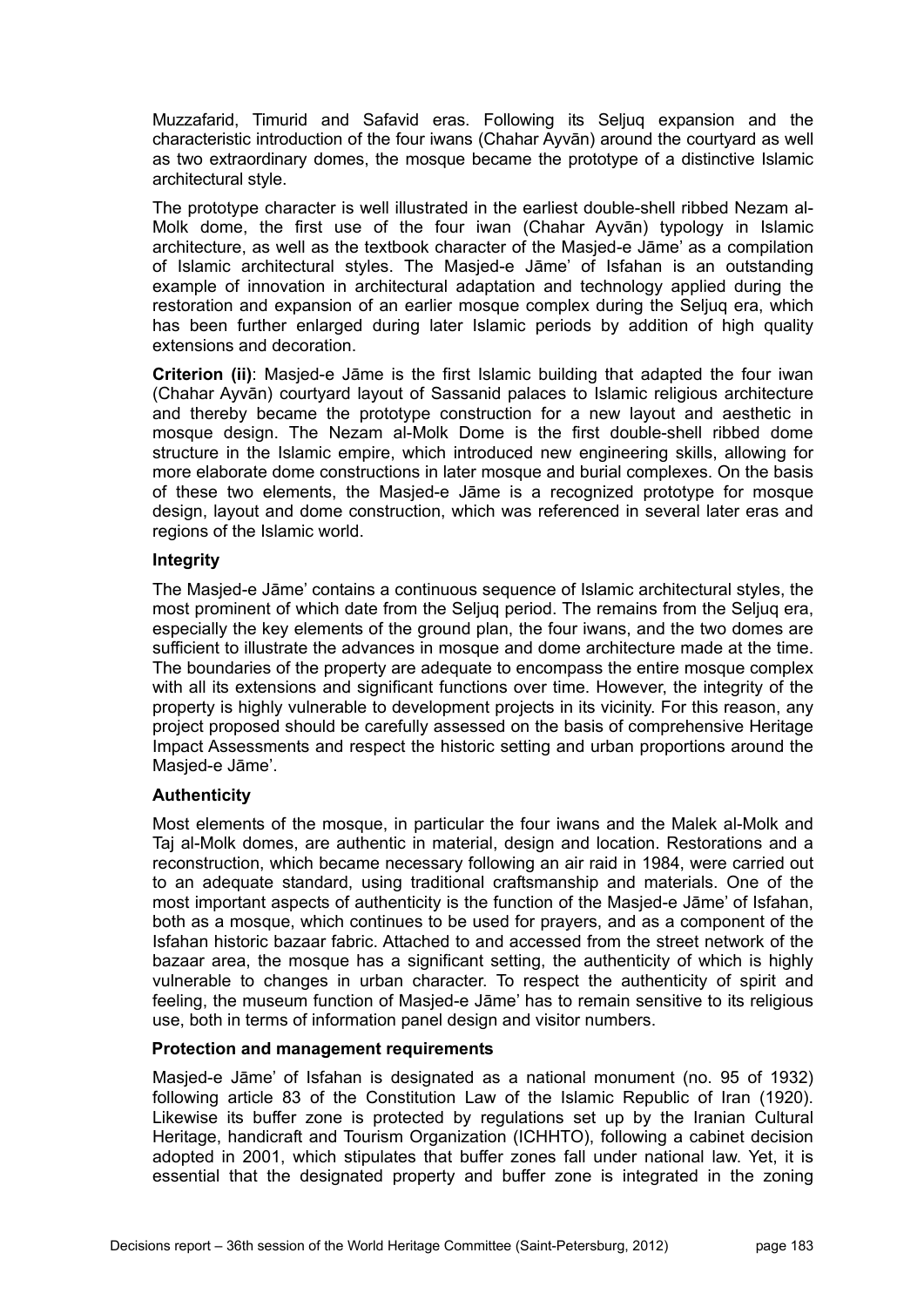bylaws and the Isfahan urban master plan, as well as a continuous cooperation between the ICHHTO and the responsible municipal authorities is established.

The management of the property is coordinated by three bodies, a Steering Committee, a Technical Committee and the site management office. The Steering Committee consist of representatives of the ICHHTO, the Vaqf authorities, the governor and mayor of Isfahan, as well as reputable experts, and it is responsible for supervising the protection and conservation of the site. The Technical Committee has the authority to review and approve detailed project plans and schedules of activities and monitors work progress at regular intervals. The site management office is responsible for the day-to-day coordination and supervision of activities. At the time of inscription it is located in the vicinity of the Masjed-e Jāme' but is in the process of moving into a permanent base in the mosque complex.

An integrated conservation and management plan for the property, which includes sections on sensitive visitor management and risk-preparedness strategies, should be developed and adopted with high priority.

- 4. Requests the State Party to:
	- a) Strengthen the protection of the buffer zone and wider setting and expand the monitoring mechanisms related to urban development, in particular through integration of the buffer zone in the Isfahan master plan and municipal by-laws,
	- b) Develop and adopt an integrated conservation and management plan, with special sections on visitor management and risk-preparedness strategies,
	- c) Further revise the Meydan-e Atiq project, in particular its north-western corner in the immediate vicinity of the Masjed-e Jāmé of Isfahan, in a way that will:
		- i) not foresee any structural connection between the new galleries and the historic walls of the mosque or the structures connected to the mosque walls, which could transmit loads or vibrations to these,
		- ii) provide ample passage for pedestrians, in particular through redesign of the entrance gate situation to the Meydan in the north-western corner, to ensure that the mosque and its adjacent historic structures are not endangered by crowds accessing the square during major events,
		- iii) ensure that the overall design is appropriate to the local urban design tradition and setting of the mosque and sensitive to its Outstanding Universal Value, and
		- iv) follow a revised implementation schedule that allows for ample time to assess the revision through a comprehensive Heritage Impact Assessment and conduct further archaeological excavation,
	- d) Following the availability of a revised project design for Meydan-e Atiq (following the criteria listed above), conduct a comprehensive Heritage Impact Assessment to ensure that the revised project proposal does not cause any negative impact on the historic mosque structure or its setting;
- 5. Takes note of the statement by the State Party that the Meydan-e Atiq project will only be carried out in the part of the buffer zone that is furthest removed from the property in order to respect the Outstanding Universal Value;
- 6. Encourages the State Party to invite an advisory mission to assist in the revision of the Meydan-e Atiq project;
- 7. Recommends that the State Party give consideration to the following: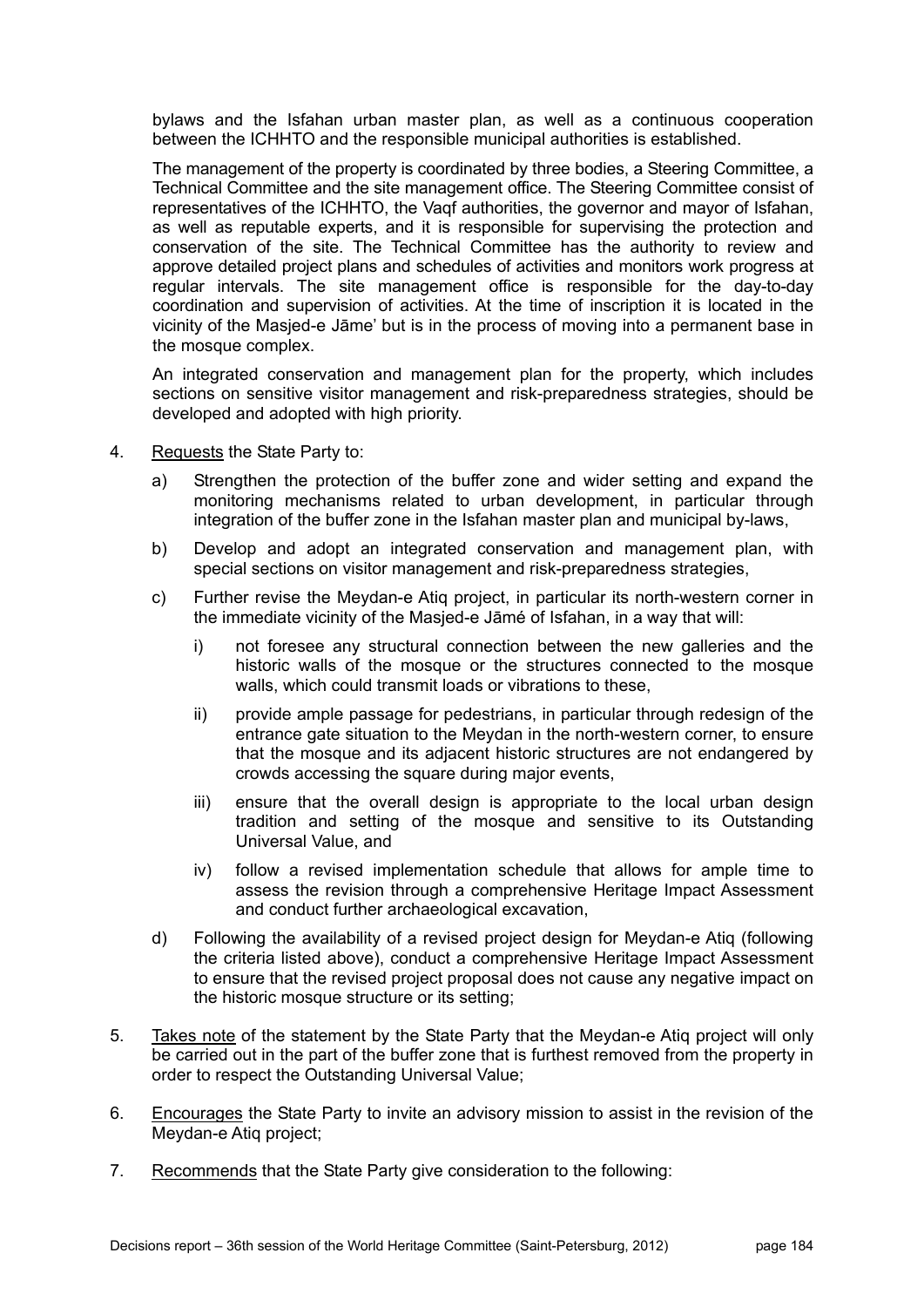- a) Ensuring that the design and presentation of information in the property are based on the principle of minimal intervention in full respect for the aesthetic and religious significance of the Masjed-e Jāmé of Isfahan,
- b) Giving priority attention to the challenge posed by the necessary removal of the bracings in the shabestani domed areas;
- 8. Also recommends that Heritage Impact Assessments (HIA) are carried out for any future developments in the buffer zone, such as further rehabilitation of the surrounding historic bazaar or the envisaged ablution facilities to the north-west of the mosque, in particular if these are intended to be directly attached to the mosque complex or in its immediate vicinity, to ensure that any developments do not impact adversely on the property and its wider setting;
- 9. Also requests the State Party to submit, by **1 February 2013**, a report to the World Heritage Centre outlining progress made in the implementation of the demands and above-mentioned recommendations to be examined by the Committee at its 37th session in 2013.

The World Heritage Committee,

- 1. Having examined Documents WHC-12/36.COM/8B and WHC-12/36.COM/INF.8B1**,**
- 2. Inscribes **Gonbad-e Qābus, Iran (Islamic Republic of),** on the World Heritage List on the basis of **criteria (i), (ii), (iii)** and **(iv)**;
- 3. Adopts the following Statement of Outstanding Universal Value:

#### **Brief synthesis**

Visible from great distances in the surrounding lowlands near the ancient Ziyarid capital, Jorjan, the 53-metre high Gonbad-e Qābus tower dominates the town laid out around its base in the early 20th century. The tower's hollow cylindrical shaft of unglazed fired brick tapers up from an intricate geometric plan in the form of a ten pointed star to a conical roof. Two encircling Kufic inscriptions commemorate Qābus Ibn Voshmgir, Ziyarid ruler and literati as its founder in 1006 AD.

The tower is an outstanding example of early Islamic innovative structural design based on geometric formulae which achieved great height in load-bearing brickwork. Its conical roofed form became a prototype for tomb towers and other commemorative towers in the region, representing an architectural cultural exchange between the Central Asian nomads and ancient Iranian civilisation.

**Criterion (i):** Gonbad-e Qābus is a masterpiece and outstanding achievement in early Islamic brick architecture due to the structural and aesthetic qualities of its specific geometry.

**Criterion (ii):** The conically roofed form of Gonbad-e Qābus is significant as a prototype for the development of tomb towers in Iran, Anatolia and Central Asia, representing architectural cultural exchange between the Central Asian nomads and ancient Iranian civilisation.

**Criterion (iii):** Gonbad-e Qābus is exceptional evidence of the power and quality of the Ziyarid civilisation which dominated a major part of the region during the 10th and 11th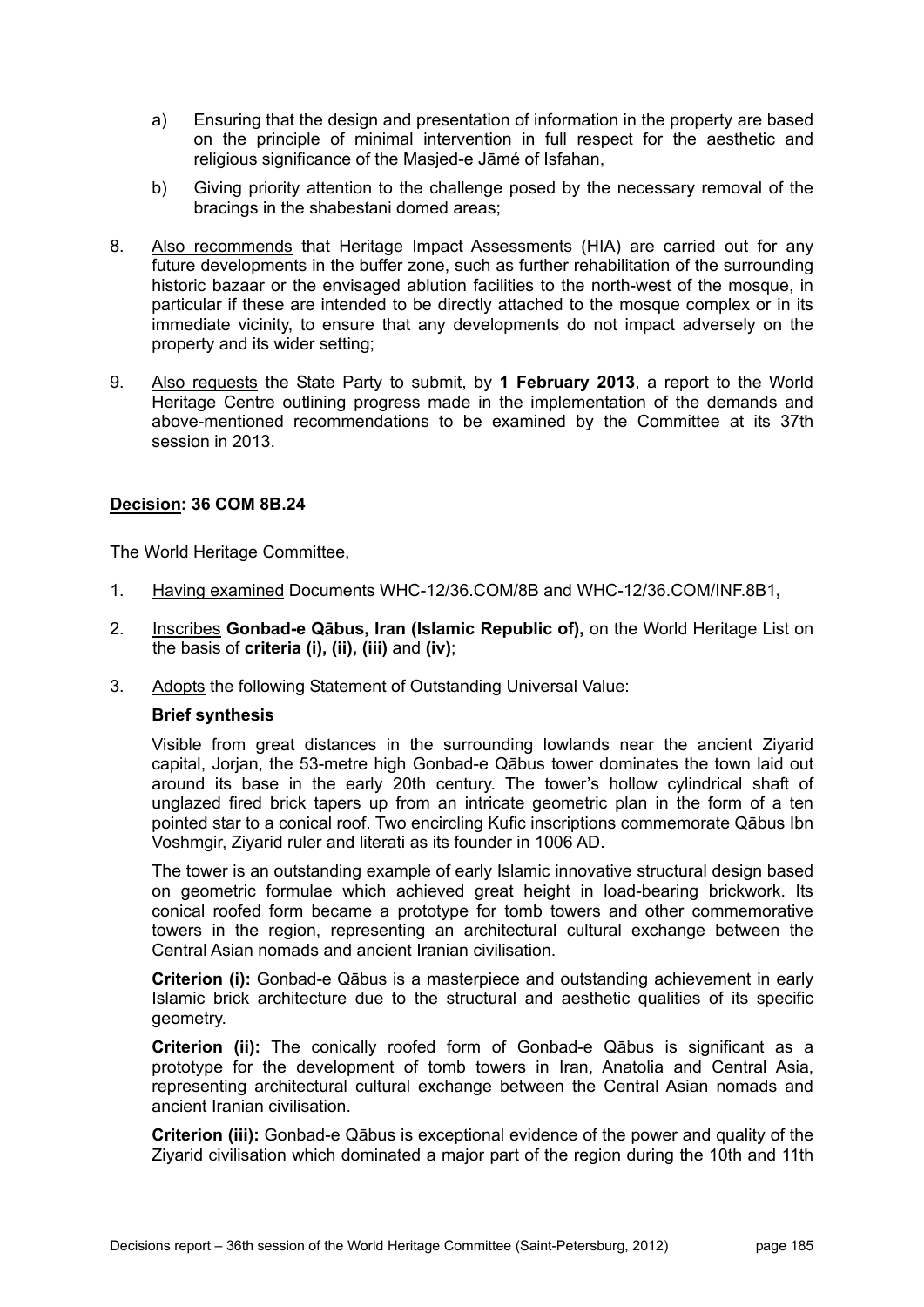centuries. Having been built for an emir who was also a writer, it marked the beginning of a regional cultural tradition of monumental tomb building including for the literati.

**Criterion (iv):** The monument is an outstanding example of an Islamic commemorative tower whose innovative structural design illustrates the exceptional development of mathematics and science in the Muslim world at the turn of the first millennium AD.

## **Integrity**

The property expresses its value as an exceptional geometric structure and icon in the small town of Gonbad-e Qābus, clearly visible from many directions. It continues to express features of an Islamic commemorative monument combining traditions of Central Asia and Iran. The exterior flanges and inscription bands are in good condition, but the insertion of the ramp and the design of the retaining wall on the hillside have slightly damaged the form of the mound on which it stands.

## **Authenticity**

The monument retains its form and design, materials, visual dominance in the landscape, and continues as a holy place visited by local people and foreigners, and as a focus for traditional events.

#### **Protection and management requirements**

Gonbad-e Qābus is protected under the Law for Protection of National Heritage (1930) and was inscribed on Iran's list of national monuments in 1975 as number 1097. Regulations pertaining to the property provide that damaging activities are prohibited and any intervention, including archaeological investigation, restoration and works to the site must be approved by the Iranian Cultural Heritage, Handicrafts and Tourism Organisation (ICHHTO). The tomb tower and surrounding area are managed jointly by the Municipality and ICHHTO in accordance with the Master Plan for Gonbad-e Qābus town (1989) and the detailed plan (2009), which aim to preserve the historic and visual characteristics of the city. Protection measures controlling heights in the buffer zone and landscape zone are supported by the Master Plan. The management plan should be extended to include a conservation programme.

- 4. Recommends that the State Party extend the Management Plan to integrate a conservation programme for the property, to be implemented under the guidance of the Steering Committee. This should cover:
	- a) Completion of the geotechnical research programme concerning the consolidation of the mound and the building itself,
	- b) A detailed record of the existing condition of the structure as a basis for the conservation programme,
	- c) Guidelines for interventions to the monument and regular monitoring and feedback to the Steering Committee as a basis for ongoing maintenance,
	- d) A risk preparedness strategy,
	- e) Review of the landscaping of the mound in conjunction with developing a strategy for dealing with the rising damp problem,
	- f) A tourism management strategy.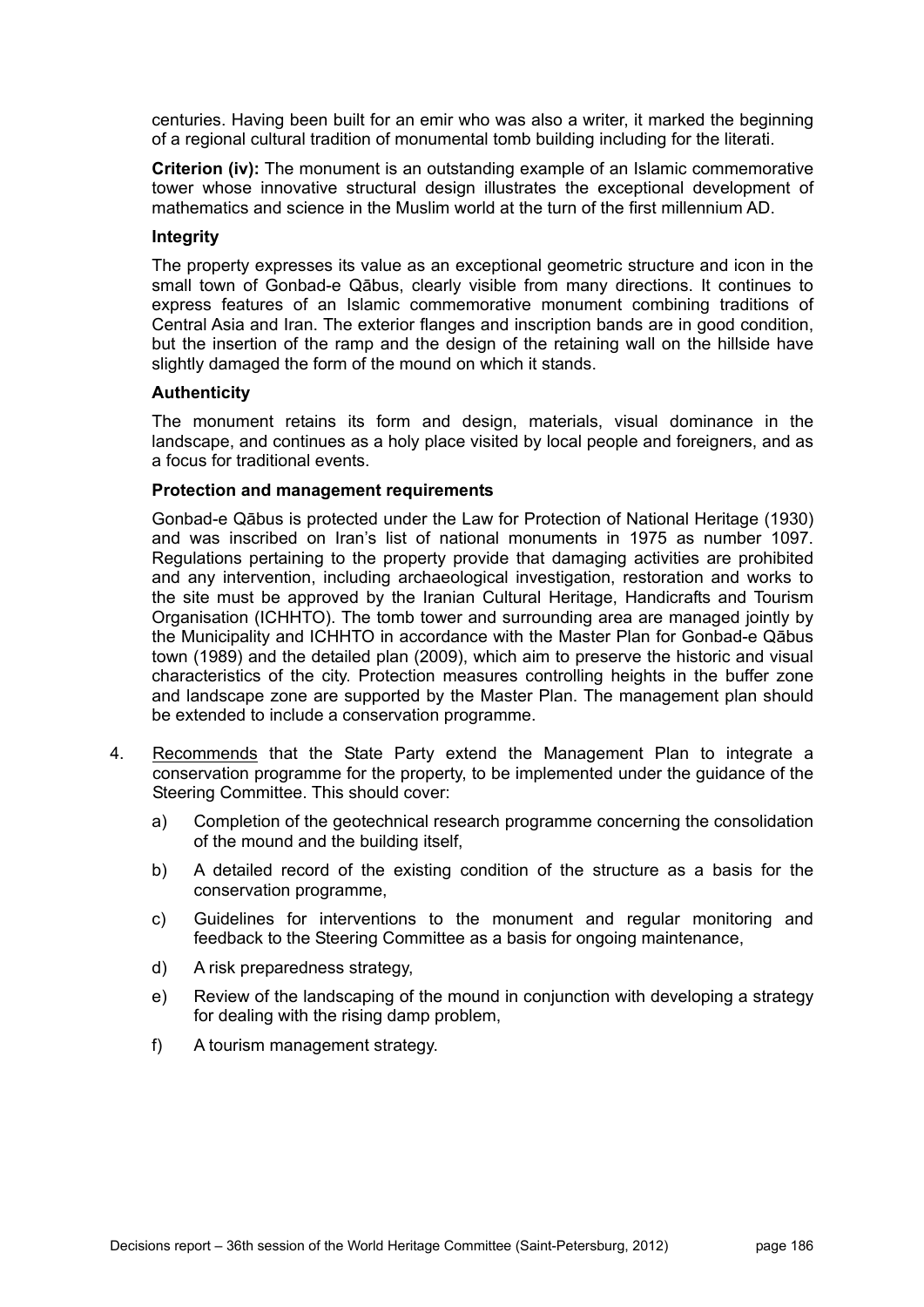The World Heritage Committee,

- 1. Having examined Documents WHC-12/36.COM/8B and WHC-12/36.COM/INF.8B1**,**
- 2. Inscribes the **Archaeological Heritage of the Lenggong Valley**, **Malaysia**, on the World Heritage List, on the basis of **criteria (iii)** and **(iv)**;
- 3. Adopts the following Statement of Outstanding Universal Value:

## **Brief synthesis**

The lush Lenggong Valley on the Malay Peninsula contains evidence in open-air and cave sites along the Perak River spanning all the periods of hominid history outside Africa from 1.83 million to 1,700 years ago.

Undisturbed *in situ* Palaeolithic stone tool workshops are located on the shores of a paleolake and ancient river gravel beds and dated in a long chronological sequence.

A meteorite strike 1.83 million b.p. blocked and diverted the river preserving Palaeolithic tools at Bukit Bunuh, where hand axes are among the oldest so far discovered outside Africa. Analysis suggests these were made by hominids which thus provide an extremely early date for hominid presence in South-East Asia.

A catastrophic Toba volcanic eruption 70,000 b.p. caused abandonment of a workshop site containing multiple tool types at Kota Tampan. Other workshop sites date from 200,000-100,000 BP at Bukit Jawa, 40,000 BP at Bukit Bunuh and 1000 BP at Gua Harimau.

The relative abundance of these sites hints at a relatively large or semi sedentary population.

Perak Man was discovered within Gua Gunung Runtuh cave. Perak Man is South-East Asia's oldest most complete human skeleton. It is radiocarbon dated to 10,120 BP and identified as Australomelanesoid, a hominid type occupying the western part of the Indonesia archipelago and continental South-East Asia at the end of the Pleistocene and early Holocene.

Within the large karst outcrop of Bukit Kepala Gajah are 20 caves. Three of these, Gua Gunung Runtuh, Gua Teluk Kelawar and Gua Kajang, have revealed prehistoric burials.

Together these four sites in two clusters sites represent the sequence of significant stages in human history unrivalled in the region.

**Criterion (iii)**: The series of cave and open air sites along the Perak River in the Lenggong Valley is an exceptional testimony to occupation of the area particularly during the Palaeolithic era, but also during the Neolithic and Bronze Age periods from 1.83 million years ago to 1,700 years ago.

**Criterion (iv)**: The undisturbed *in situ* Palaeolithic stone tool workshops located on the shores of a paleolake and ancient river gravel beds and dated in a long chronological sequence are an outstanding ensemble of lithic technology.

#### **Integrity**

The Lenggong Valley has provided a fertile and environmentally stable habitat for repeated human occupation since early Palaeolithic times. The archaeological deposits are relatively undisturbed and generally in good condition, largely due to low visitation. The visual integrity is impacted by the current industrial agricultural plantations. The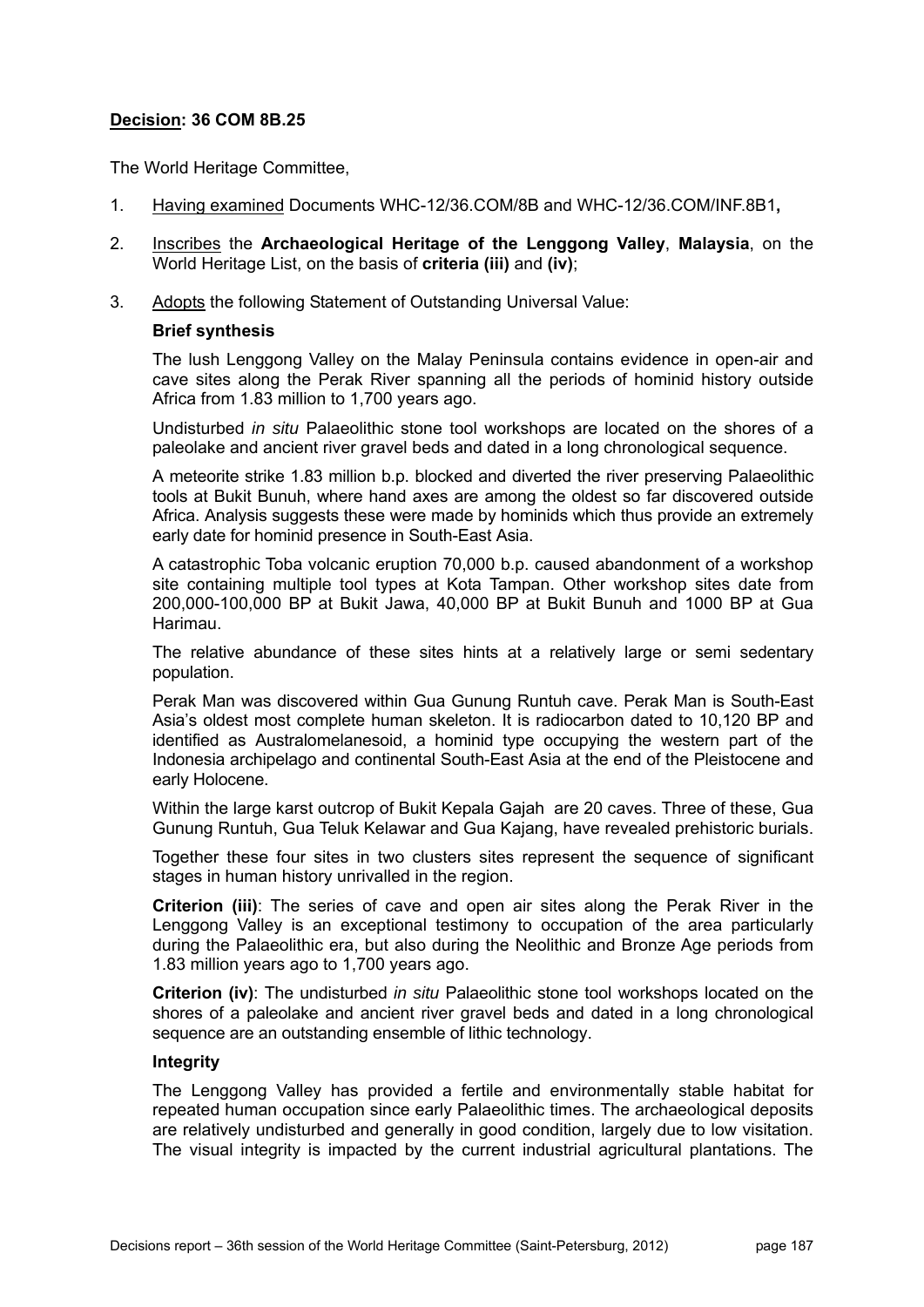property contains all the elements necessary to express its values. However the whole valley holds the potential for further discoveries.

## **Authenticity**

The authenticity of the property relates to the intactness of the sites themselves and of their landscape setting that allows understanding of ancient river gravel beds and the impact of meteoric impact. The documented evidence supports the values claimed for this site from 1.83 million to 1,700 years ago. The recent (post 1987) Lenggong Valley research relating to the story of early human migration ensures the reliability and authenticity of the property. Much of the documentation has been independently peer reviewed through the academic publishing process, albeit not yet on a fully international scale. The artefacts and research are available for study.

#### **Protection and management requirements**

All designated sites within the property are expected to be registered under the National Heritage Act 2005 and gazetted by 2012. The property is protected under the National Land Code 1965 and the Town and Country Planning Act 1976, where any removal of soil, rocks and minerals as well as development activities require approval from State and Local Governments. The Special Area Plan currently being prepared will further refine protection measures for the property and buffer zones under the Town and Country Planning Act.

The property including all components is managed by the Lenggong District Council (the local authority) with the co-operation of the Department of National Heritage (which is ultimately responsible for the nationally registered sites), and with the occasional assistance of the Centre for Global Archaeological Research, University of Science Malaysia.

A Heritage Steering Committee chaired by the Chief Minister of the State of Perak, with members representing Federal, State and Local governments and independent expert members, will cover all aspects of implementation of the Property Management Plan including fundraising. The Committee will be advised as to implementation of the work plan by a Heritage Technical and Scientific Committee, chaired by the District Officer. The District Council's Heritage Unit will be upgraded to become the World Heritage Office headed by a General Manager, the staff of which will implement the work plan with external assistance from the University of Science Malaysia and others as required.

The Property Management Plan for the Archaeological Heritage of the Lenggong Valley needs to be completed, approved by all parties concerned and then the Plan will set out objectives including the development of tourism and visitor management strategies, risk management strategies and provision for stakeholder participation and collaboration.

In order to manage any increases in visitors, more active conservation needs to be undertaken to manage visitor impacts on the sites, to prevent graffiti and to address pressure for the development of tourism facilities in the buffer zone.

Responses to other potential threats, such as change of land use, housing development, and quarrying activities, need to be addressed through specific measures in the Management plan and the introduction of appropriate protection measures in planning policies.

- 4. Further recommends that the State Party:
	- a) Ensures that the extension of buffer zones to additionally protect the setting of the property including palaeo-environmental features, ensuring that the boundaries of the buffer zones protect the entire perimeter of each site,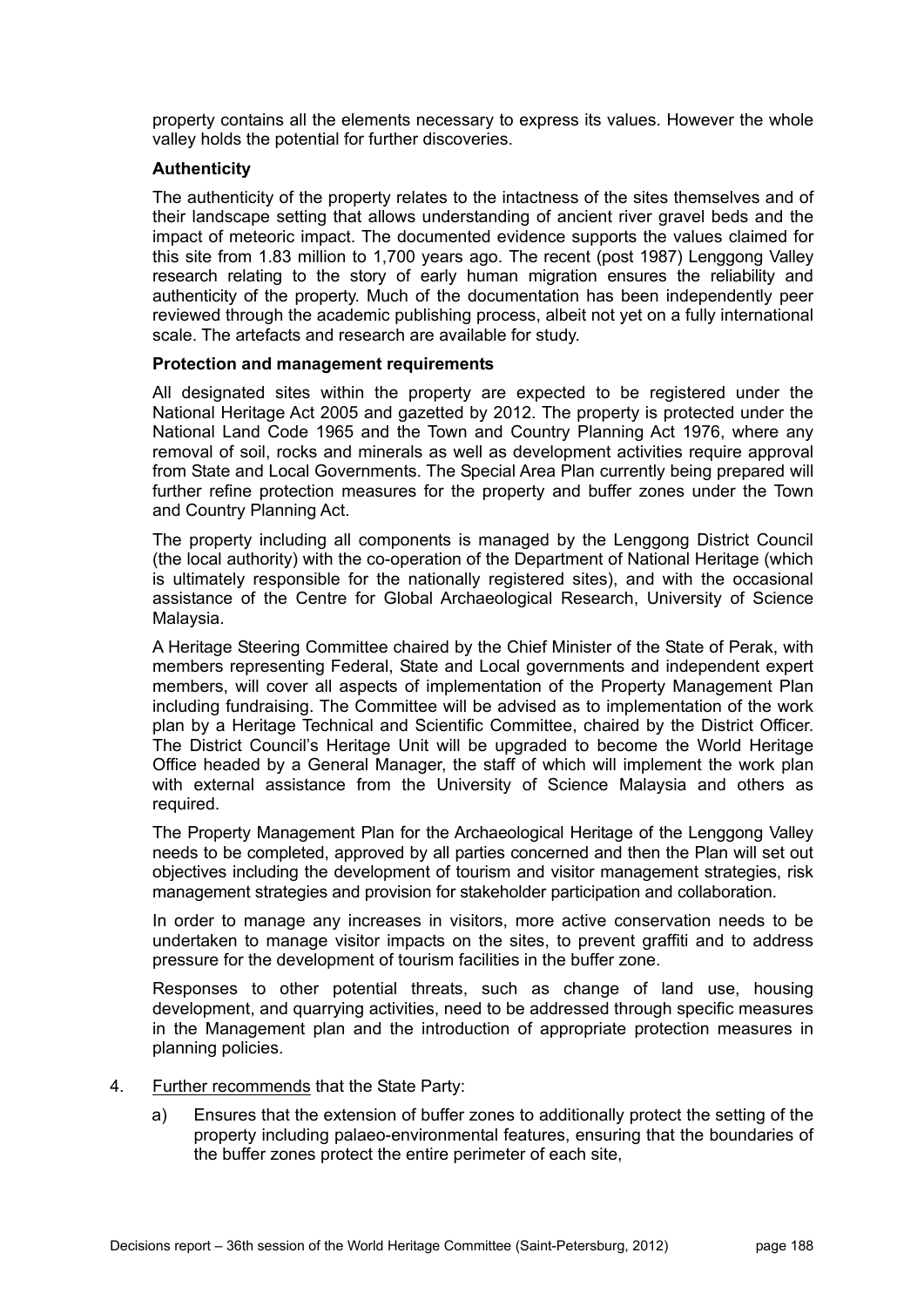- b) Ensures that the sites of Bukit Bunuh and Bukit Gua Harimau remain protected under the National Heritage Act until the Special Area Plan is completed,
- c) Integrates the archaeological zoning plan that identifies areas of known archaeological significance within the property and buffer zones within the Property Management Plan,
- d) Continues to implement the approved Draft Management Plan until the adoption of the detailed Management Plan;
- 5. Recommends that the State Party give consideration to completing the Special Area Plan and a detailed Conservation Management Plan before **February 2014**.

The World Heritage Committee,

- 1. Having examined Documents WHC-12/36.COM/8B and WHC-12/36.COM/INF.8B1**,**
- 2. Inscribes the **Cultural Landscape of Bali Province: the Subak System as a Manifestation of the Tri Hita Karana Philosophy, Indonesia**, on the World Heritage List as a cultural landscape on the basis of **criteria (iii), (v)** and **(vi)**;
- 3. Adopts the following Statement of Outstanding Universal Value:

## **Brief synthesis**

A line of volcanoes dominate the landscape of Bali and have provided it with fertile soil which, combined with a wet tropical climate, make it an ideal place for crop cultivation. Water from the rivers has been channelled into canals to irrigate the land, allowing the cultivation of rice on both flat land and mountain terraces.

Rice, the water that sustains it, and *subak*, the cooperative social system that controls the water, have together shaped the landscape over the past thousand years and are an integral part of religious life. Rice is seen as the gift of god, and the *subak* system is part of temple culture. Water from springs and canals flows through the temples and out onto the rice paddy fields. Water temples are the focus of a cooperative management of water resource by a group of *subaks*. Since the 11th century the water temple networks have managed the ecology of rice terraces at the scale of whole watersheds. They provide a unique response to the challenge of supporting a dense population on a rugged volcanic island.

The overall *subak* system exemplifies the Balinese philosophical principle of T*ri Hita Karana* that draws together the realms of the spirit, the human world and nature. Water temple rituals promote a harmonious relationship between people and their environment through the active engagement of people with ritual concepts that emphasise dependence on the life-sustaining forces of the natural world.

In total Bali has about 1,200 water collectives and between 50 and 400 farmers manage the water supply from one source of water. The property consists of five sites that exemplify the interconnected natural, religious, and cultural components of the traditional su*b*ak system, where the *subak* system is still fully functioning, where farmers still grow traditional Balinese rice without the aid of fertilisers or pesticides, and where the landscapes overall are seen to have sacred connotations.

The sites are the Supreme Water Temple of Pura Ulun Danu Batur on the edge of Lake Batur whose crater lake is regarded as the ultimate origin of every spring and river, the *Subak* Landscape of the Pakerisan Watershed the oldest known irrigation system in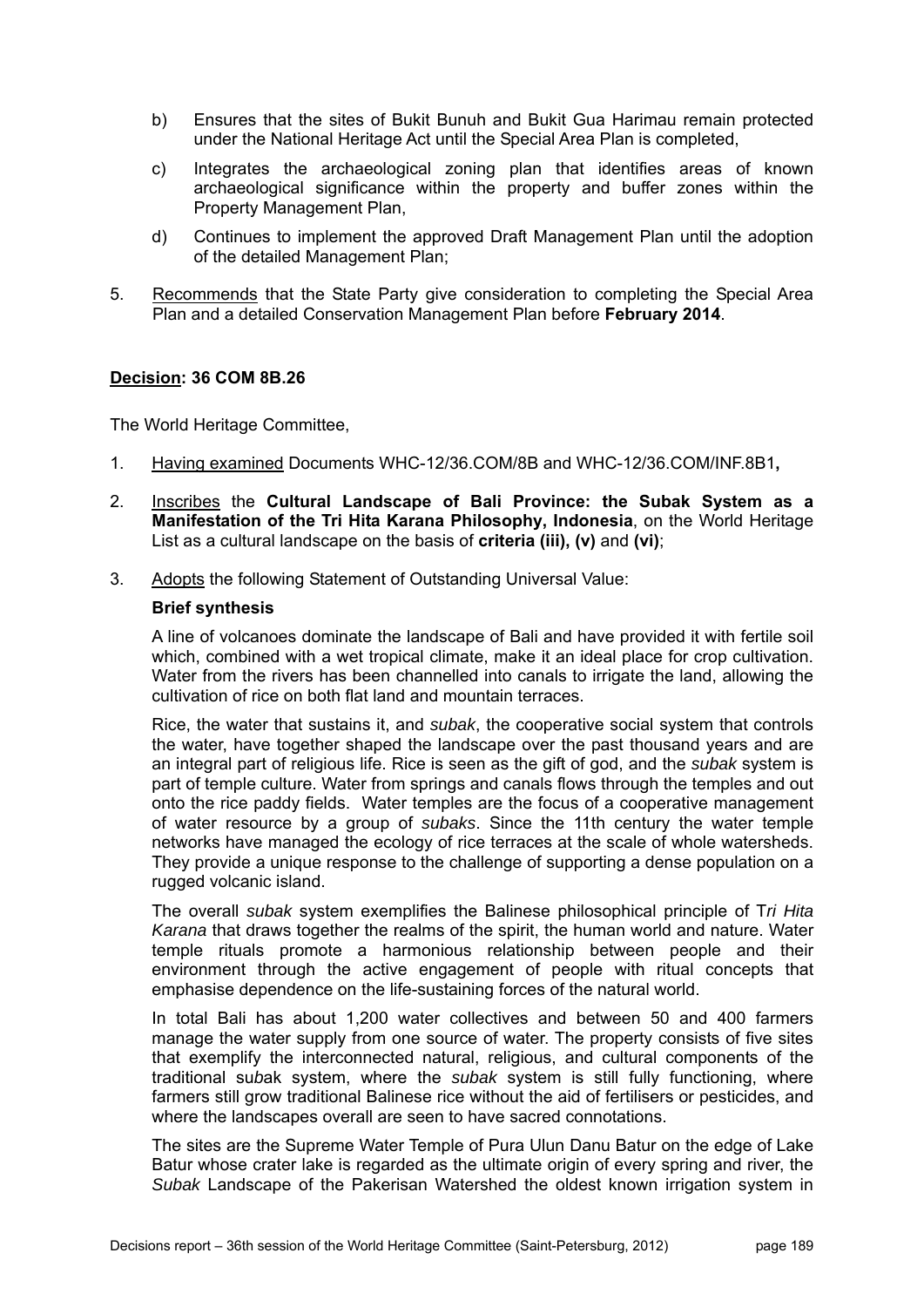Bali, the *Subak* Landscape of Catur Angga Batukaru with terraces mentioned in a 10th century inscription making them amongst the oldest in Bali and prime examples of Classical Balinese temple architecture, and the Royal Water temple of Pura Taman Ayun, the largest and most architecturally distinguished regional water temple, exemplifying the fullest expansion of the *subak* system under the largest Balinese kingdom of the 19th century.

*Subak* components are the forests that protect the water supply, terraced paddy landscape, rice fields connected by a system of canals, tunnels and weirs, villages, and temples of varying size and importance that mark either the source of water or its passage through the temple on its way downhill to irrigate *subak* land.

**Criterion (iii):** The cultural tradition that shaped the landscape of Bali, since at least the 12th century, is the ancient philosophical concept of *Tri Hita Karana*. The congregations of water temples, that underpin the water management of the *subak* landscape, aim to sustain an harmonious relationship with natural and spiritual world, through an intricate series of rituals, offerings and artistic performances.

**Criterion (v):** The five landscapes within Bali are an exceptional testimony to the *subak* system, a democratic and egalitarian system focused on water temples and the control of irrigation that has shaped the landscape over the past thousand years. Since the 11th century the water temple networks have managed the ecology of rice terraces at the scale of whole watersheds. They provide a unique response to the challenge of supporting a dense population on a rugged volcanic island that is only extant in Bali.

**Criterion (vi):** Balinese water temples are unique institutions, which for more than a thousand years have drawn inspiration from several ancient religious traditions, including Saivasiddhanta and Samkhyā Hinduism, Vajrayana Buddhism and Austronesian cosmology. The ceremonies associated with the temples and their role in the practical management of water together crystallise the ideas of the *Tri Hita Karana* philosophy that promotes the harmonious relationship between the realms of the spirit, the human world and nature. This conjunction of ideas can be said to be of outstanding significance and directly manifest in the way the landscape has developed and is managed by local communities within the subak system.

#### **Integrity**

The property fully encompasses the key attributes of the *subak* system and the profound impact that it has had on the landscape of Bali. The processes that shaped the landscape, in the form of irrigated, terraced agriculture organised by the *subak* system, are still vibrant and resilient. The agricultural areas are all still farmed in a sustainable way by local communities and their water supplies are democratically managed by the water temples.

None of the component parts is under threat but the terraced landscape is highly vulnerable to a range of social and economic changes, such as changes in agricultural practices and increasing tourism pressures. The management system will need to provide support to sustain the traditional systems and to provide benefits that will allow farmers to stay on the land.

Furthermore the setting of the various sites is fragile and under pressure from development particularly associated with tourism. The visual setting for the five sites extends beyond the boundaries and in many instances beyond the buffer zones. In a few cases some adverse development has already occurred. It will be essential to protect the wider context of the sites to avoid further loss of visual integrity. The management of water is also a critical element in maintaining the visual quality of the property.

# **Authenticity**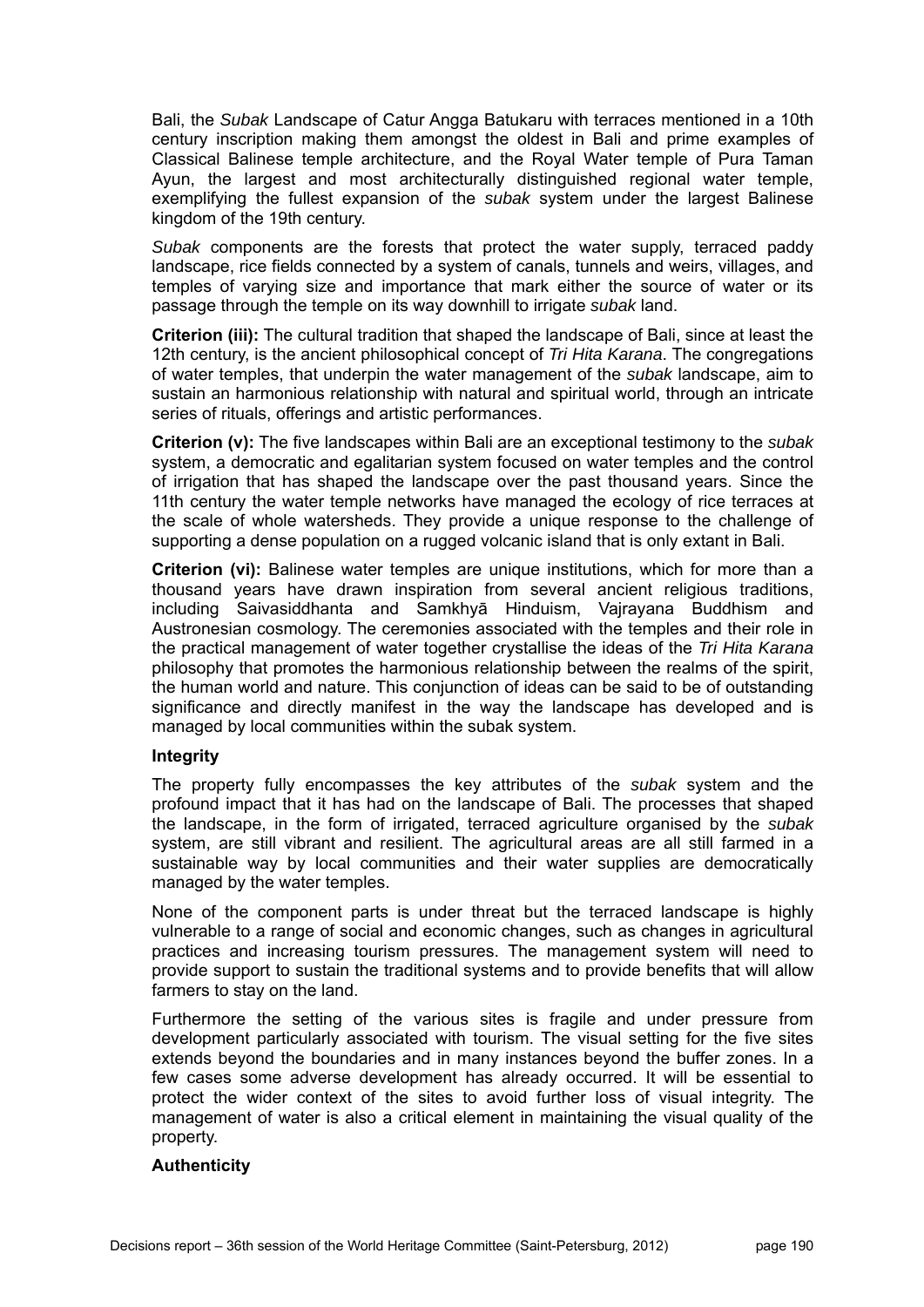The authenticity of the terraced landscapes, forests, water management structures, temples and shrines in terms of the way they convey Outstanding Universal Value and reflect the *subak* system is clear.

The overall interaction between people and the landscape is however highly vulnerable and, if the sites are still to reflect the harmonious relationship with the spiritual world and the ancient philosophical concept of *Tri Hita Karana*, it will be essential for the management system to offer positive support.

The village buildings have to a degree lost some of their authenticity in terms of materials and construction, although they are still functionally linked to the landscape.

#### **Protection and management requirements**

The broad legal framework for the protection of the property was established by Provincial Decree of 2008 for conservation and spatial planning for the proposed sites. A specific legal framework for the areas has been established by a Memorandum of Understanding between the Government of Bali and Regencies of Bali for the Establishment of the Strategic Area of Bali. This agreement legally codifies conservation and spatial planning for the five sites, including tangible and intangible heritage and agricultural and forest ecosystems within the site boundaries. The Provincial Decree is based on National Law No. 26/2007, and National Government Decree No. 26/2008, concerning spatial planning and the establishment of National Strategic Areas for conservation of critical cultural landscapes.

Most *subaks* possess written legal codes, called *awig-awig*, which detail the rights and responsibilities of *subak* membership. *Awig-awig*, or traditional customary laws and regulations, including *subak* management and the traditional protection and conservation of cultural properties are covered by regulations of Bali Province Number 5 (2005) Section 19, that clarify zoning for protected sacred sites such as temples, based on local *awig-awig*. Rice terraces within the sites are also protected against large-scale tourism development by Tabanan Regency Decree No 9/2005.The temples and archaeological sites are currently protected under National Law No.5/1992 concerning Items of Cultural Heritage. The component sites are designed as Strategic Areas which may receive unusual levels of support from the Provincial Government.

A Management Plan has been adopted by the Provincial Government of Bali. This Plan puts in place a management system that aims to sustain traditional practices and deflect inappropriate development. The uses established management principles of 'adaptive co-management by diverse stakeholders' and modifies these to suit the Balinese context. It connects individuals, organisations, agencies, and institutions at multiple organizational levels by means of a democratic Governing Assembly.

Regulation of the Government of Bali No. 17, 2010 approved the creation of the Governing Assembly of Bali Cultural Heritage. This Decree sets out the composition of the Governing Assembly that includes representatives from different government departments and empowers *subak* community members to jointly undertake a major role in the management of the sites. To foster links between Ministries with an interest in the property, two inter-Ministerial Committees have been put in place, under the Coordination of the Ministry for People's Welfare.

All of the properties and their component parts are living sites still in heavy and continuous use by the local community. These sites are communally maintained by the *subak* system in the traditional manner. Temple maintenance is in the hands of the community who traditionally contribute funds and materials, and also volunteer labour for routine conservation measures that are carried out in cooperation with the local government and the Archaeological Office for Bali-NTB-NTT Province who provide the necessary expertise.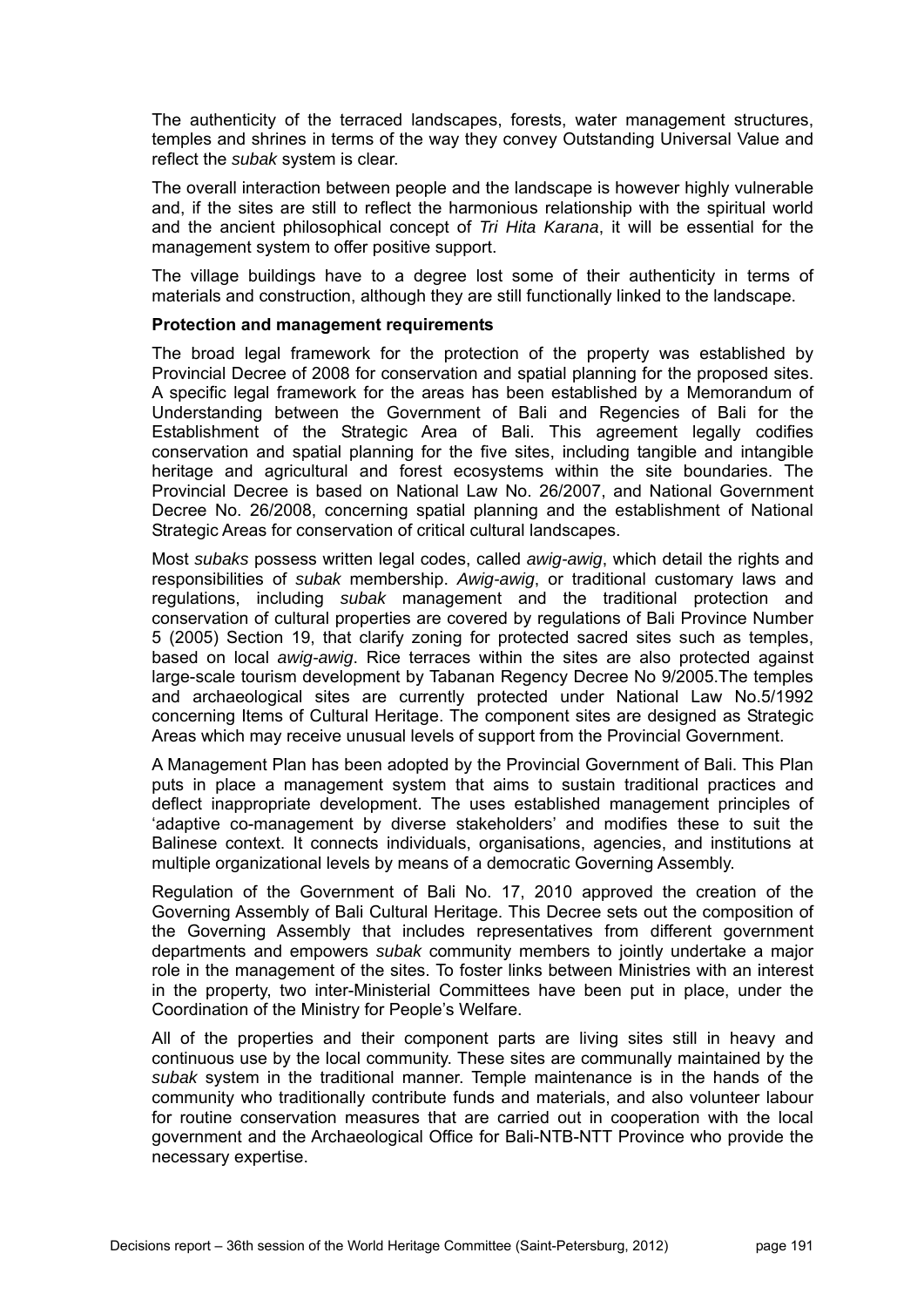To sustain the living landscape ways will need to be found to provide more support to support the traditional systems and to provide benefits that will allow farmers to stay on the land. The protection of the setting of the landscapes will also be essential in order to protect the source of water that underpins the *subak* system.

- 4. Recommends that the State Party give consideration to the following:
	- a) Adapting the buffer zone boundaries to landscape features, and particularly watersheds, through detailed studies.
	- b) Elaborating a disaster preparedness plan,
	- c) Developing detailed monitoring indicators,
	- d) Creating low-key site specific information to raise awareness of the subak system,
	- e) Promoting traditional building practices for village houses.

# **Decision: 36 COM 8B.27**

The World Heritage Committee,

- 1. Having examined Documents WHC-12/36.COM/8B and WHC-12/36.COM/INF.8B1**,**
- 2. Inscribes the **Landscape of Grand Pré**, **Canada**, on the World Heritage List as a cultural landscape on the basis of **criteria (v)** and **(vi)**;
- 3. Adopts the following Statement of Outstanding Universal Value:

### **Brief synthesis**

The Grand Pré 'marshland' and the remains of the associated old villages constitute a cultural landscape bearing testimony to a remarkable effort, over many centuries, using the polder technique to develop agricultural farmland, in a maritime location with extreme tides. In particular, it demonstrates the permanency of its hydraulic drainage system using dykes and aboiteaux and its agricultural use through a community-based management system established by the Acadians and then taken over by the Planters and their modern successors. Grand Pré is also testimony to the history of the Acadians in the 17th and 18th centuries and their deportation.

Grand Pré forms a vast area of polders or marshlands, in which the land division and crop farming methods have continued for three centuries. It is the most important example of its type in North America. The farming landscape is complemented by the strip land division method along the coastal area, bearing testimony to 17th century French colonization. The hydraulic system is based on an exemplary ensemble of dykes, aboiteaux to evacuate the water, and a drainage network. These techniques and community-based management have continued through to today. The property includes archaeological remains of the villages of Grand Pré and Hortonville that testify to the settlements and lifestyles of the Acadian settlers and their successors. The property and its landscape include traces of the major pathways that crossed the marshland and organized the adjacent coastal area. The locations of Grand Pré village and Horton Landing have memorial buildings and monuments erected in the 20th century in homage to the Acadian ancestors and their deportation, starting in 1755. The overall property forms the symbolic reference landscape for the Acadian memory and the main site for its commemoration.

**Criterion (v)**: The cultural landscape of Grand Pré bears exceptional testimony to a traditional farming settlement created in the 17th century by the Acadians in a coastal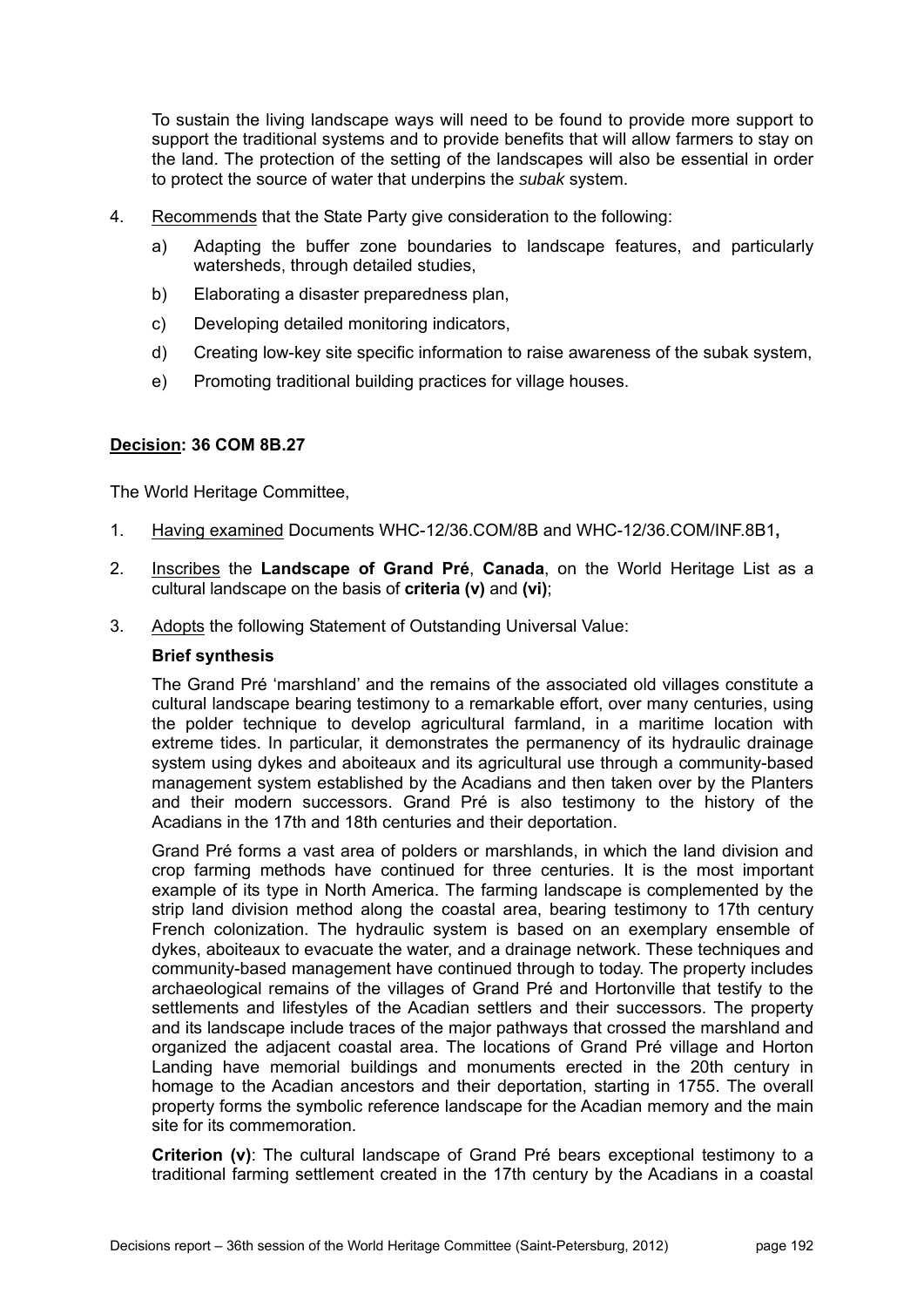zone with tides that are among the highest in the world. The polderisation used traditional techniques of dykes, aboiteaux and a drainage network, as well as a community-based management system still in use today. The resultant rich alluvial soil enabled continuous and sustainable agricultural development.

**Criterion (vi)**: Grand Pré is the iconic place of remembrance of the Acadian diaspora, dispersed by the Grand Dérangement, in the second half of the 18th century. Its polder landscape and archaeological remains are testimony to the values of a culture of pioneers able to create their own territory, whilst living in harmony with the native Mi'kmaq people. Its memorial constructions form the centre of the symbolic reappropriation of the land of their origins by the Acadians, in the 20th century, in a spirit of peace and cultural sharing with the English-speaking community.

#### **Integrity**

The conditions of integrity of the material and landscape ensemble formed by the property are met, as well as for the memorial and symbolic values. However, the coastal instability due to the tidal currents makes this integrity fragile in the long term. Also, the possibility of wind farm projects being developed in the maritime and coastal environment could also affect it.

## **Authenticity**

The conditions of authenticity are met for the component material elements of the marshland and its landscapes, and for the hydraulic, regional and agrarian management of the marshland. They are also met for the memorial aspects of the Acadian culture and for the symbolic dimension of these landscapes.

#### **Protection and management requirements**

The property's protection measures are appropriate and they are effective because they correspond to clear directions and choices that are well accepted by both the inhabitants and the Acadian diaspora. They are applied to the main place of remembrance by the Federal Government's Parks Canada Agency, and elsewhere by the other stakeholders in the property's practical management: regional technical authorities, the municipality, the Grand Pré Marsh Body and farmers. The maritime component of the buffer zone has been extended to guarantee the visual integrity of the property viewed from the coastal area of the old village of Grand Pré at Horton Landing.

The property's management system is in place and acts effectively. It involves a series of specialist entities, either public, such as the Federal Parks Canada, provincial, or traditional bodies such as the Grand Pré Marsh Body. Overarching coordination of the various stakeholders has been confirmed by the implementation of the Stewardship Board and its personnel, together with a schedule for the implementation of actions programmed in the Management Plan. The property's memorial dimension is handled by the Société Promotion Grand Pré.

- 4. Recommends the State Party give consideration to the following:
	- a) Applying without delay the Archaeological Management Plan announced for the overall property, and consider extending it to the property's buffer zone and surrounding coastal areas,
	- b) Expanding the property's monitoring system with a regular assessment of changes to farmland and building use.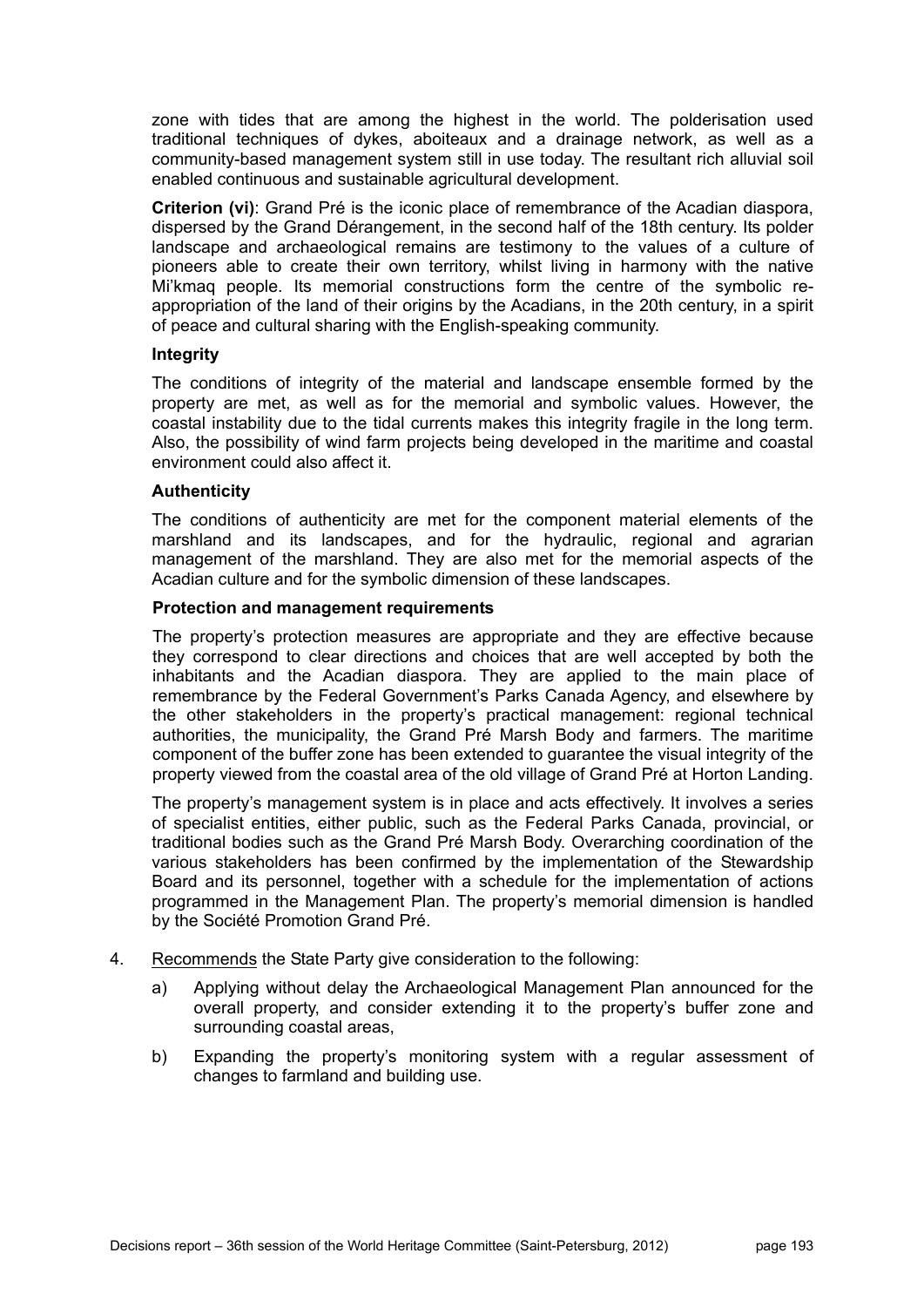The World Heritage Committee,

- 1. Having examined Documents WHC-12/36.COM/8B and WHC-12/36.COM/INF.8B1**,**
- 2. Refers the nomination of the **Sacral Complex on the remains of the Roman Forum in Zadar**, **Croatia**, back to the State Party in order to allow it to:
	- a) Consider whether it is possible to review the justification for the nomination on the basis of more substantial evidence to support the idea that the Sacral Complex could be considered exceptional as an ensemble related to the way it developed over time,
	- b) Support such a review by a detailed comparative analysis that compares the ensemble with other religious ensembles, including both those inscribed on the World Heritage List and others, to demonstrate that the Sacral Complex has no comparators;
- 3. Recommends that the State Party give attention to the following:
	- a) Review the visitor management concept to incorporate larger visitor flows in the historic city and review the carrying capacity of individual buildings, not only in terms of physical visitor impacts, such as humidity, abrasion and vandalism, but also in terms of their atmospheric impacts,
	- b) Expand the partnership established for the management of the site to include the relevant authorities responsible for tourism and spatial planning in the historic city,
	- c) Implement the traffic exclusion plans for the western part of the historic city and re-utilizing the public space east of the Roman forum in a way that can contribute to the preservation and enhancement of the historic surroundings,
	- d) Expand the buffer zone to protect not only the immediate setting of the Sacral Complex but also the wider setting of the historic peninsula, in particular through inclusion of the urban components along the shores of the peninsula bay,
	- e) Develop a conservation plan based on an approach of minimalistic intervention,
	- f) Develop a risk preparedness strategy, which gives adequate attention to earthquakes, fires and cultural events which attract considerable visitor numbers,
	- g) Review the monitoring system and indicators proposed, to allow for anticipation of threats or challenges and adequate monitoring of the property;
- 4. Also recommends the State Party to invite a consultative mission by ICOMOS as soon as possible.

# **Decision: 36 COM 8B.29**

The World Heritage Committee,

- 1. Having examined Documents WHC-12/36.COM/8B and WHC-12/36.COM/INF.8B1**,**
- 2. Inscribes the **Nord-Pas de Calais Mining Basin**, **France**, on the World Heritage List as a cultural landscape on the basis of **criteria (ii), (iv)** and **(vi)**;
- 3. Adopts the following Statement of Outstanding Universal Value: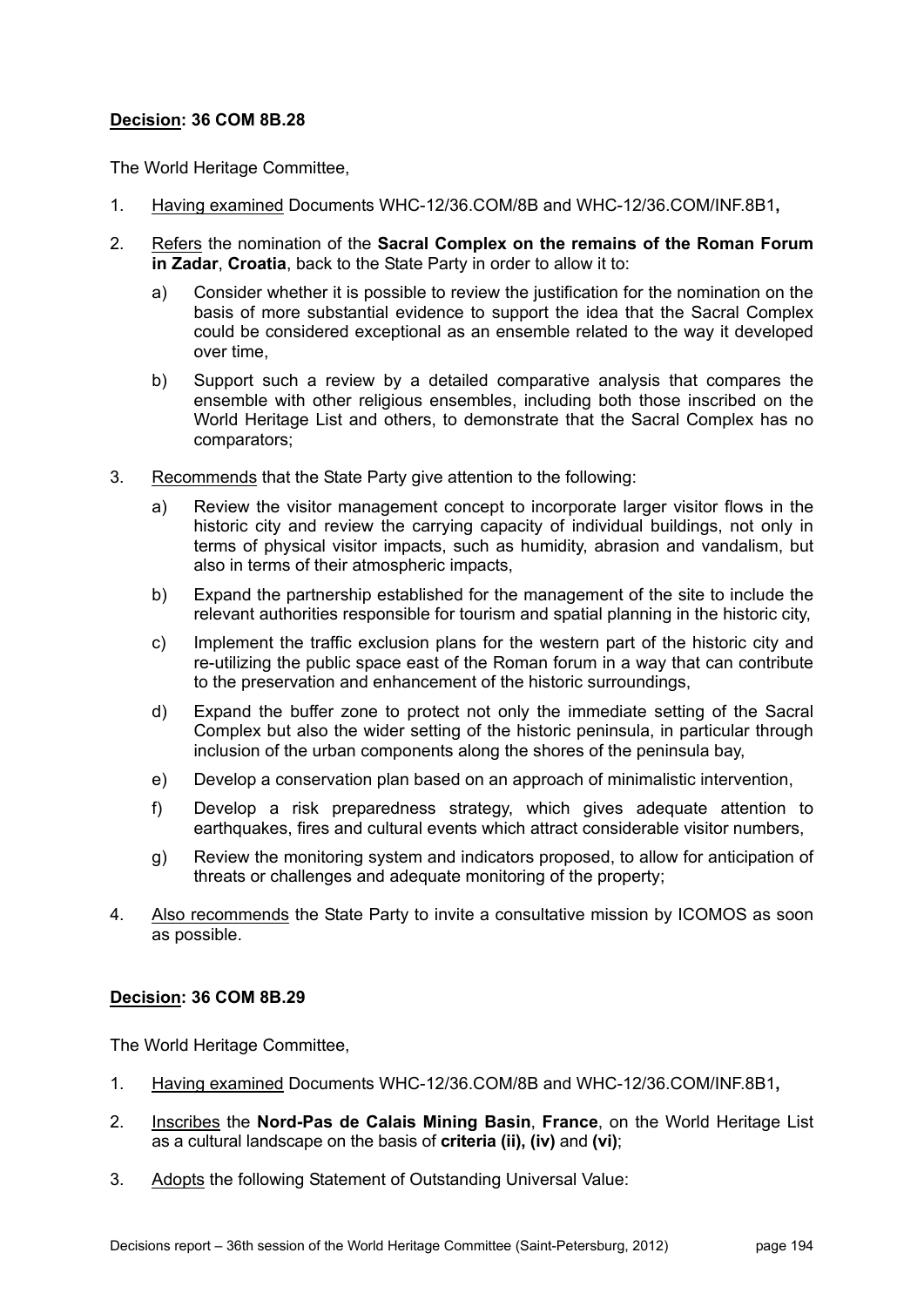## **Brief synthesis**

The Nord-Pas de Calais Mining Basin corresponds to the French part of the northwest European coal seam. On a broad open plain, it extends some 120 km, through the two administrative departments of Nord and Pas-de-Calais. It presents a remarkable cultural landscape in terms of its continuity and homogeneity. It provides an important and well preserved example of coal mining and its associated urban planning throughout the two centuries of intensive coal extraction from the end of the 18th century to the last quarter of the 20th century, through industrial methods involving a great many workers. This succession of landscapes resulting from the virtually monoindustry of coal extraction includes: physical and geographic components (slag heaps, farmland, mining subsidence ponds and woods), a mining industrial heritage (pit heads, residual industrial buildings and headgear), vestiges of transport equipment, the socalled 'cavaliers', (canals, railways, conveyors), worker housing and characteristic urban planning (mining villages, garden cities, detached housing estates and tenement buildings), monumental and architectural components testifying to community life (churches, schools, managers' châteaux, company head offices, worker union premises, stations, town halls, hospitals and clinics, community halls and sports facilities), and finally places of remembrance and celebration of the Basin's history and its miners.

**Criterion (ii)**: The Nord-Pas de Calais Mining Basin provides exceptional testimony to the exchange of ideas and influences regarding the extraction methods used for underground coal seams, the design of worker housing and urban planning, as well as the international human migration that accompanied the industrialization of Europe.

**Criterion (iv)**: The living and evolving mining landscapes of the Nord-Pas de Calais Basin provide an eminent example of the large-scale development of coal mining in the 19th and 20th centuries, by large industrial companies and their considerable workforce. This is a space structured by urban planning, specific industrial structures and the physical vestiges of coal extraction (slag heaps and subsidence).

**Criterion (vi)**: The social, technical and cultural events associated with the history of the Mining Basin had international repercussions. They are a unique and exceptional illustration of the danger of mine-working and of the history of its major disasters (Courrières). They are testimony to the evolution of the social and technical conditions of coal extraction. They represent a major symbolic place of the workers' condition and their solidarity, from the 1850s to 1990. They are testimony to the dissemination of the ideals of worker unionism and socialism.

#### **Integrity**

The diversity and the number of components that make up the property, and the many additional aspects of its landscapes express a good level of technical, territorial, architectural and urban integrity. The integrity of the industrial testimony to coal extraction is, however, much weaker. This unequal integrity in the material testimonies nonetheless still enables a satisfactory expression of the property's economic and social values. In practice, the integrity can be satisfactorily read on three levels: the technical object or building, the intermediate level of the coal extraction pit, worker estate or local territory, and, lastly, the more expansive view of the landscapes and horizons that meet the visitor's eye.

#### **Authenticity**

The property's authenticity should be considered at the level of its 109 components and at the level of each of the associated landscapes. Owing to a rigorous selection of these components, the conditions of authenticity are generally good. However, they suffer from occasional gaps in the housing, that it would be a good idea to remedy, and potential threats to the landscape from economic development.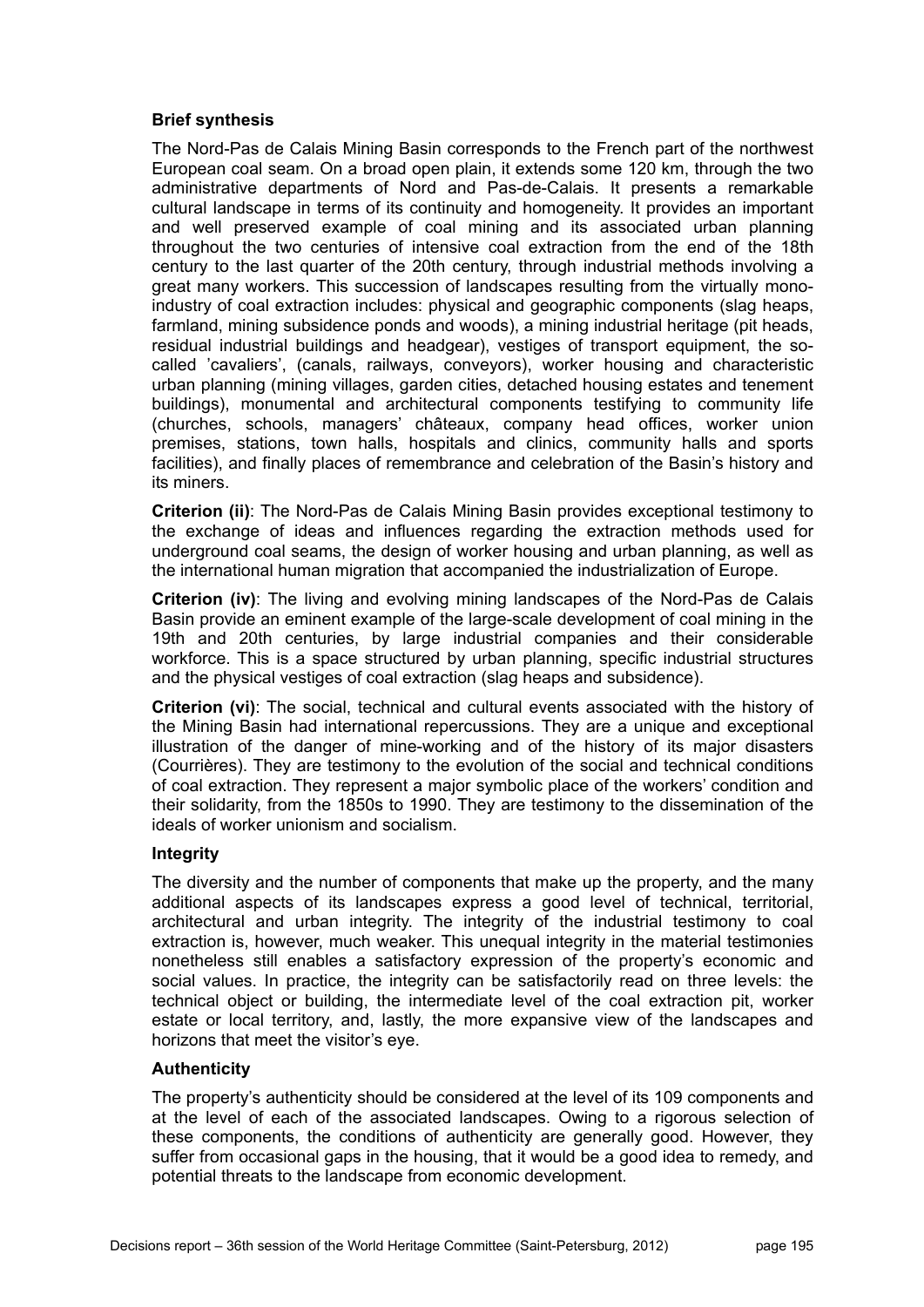### **Protection and management requirements**

Within a complex legal, regulatory and regional arsenal, the Historic Monuments legislation forms a coherent body of legislation which, together with the protection of cultural landscapes, forms the core of the protection. This complexity does, however, have dual merit: none of the aspects of the protection is overlooked and it applies continuously to the property's components and to their buffer zones. All these provisions have been compiled in a Unified Mining Basin Heritage Charter that governs all the property's public and private partners.

The property, comprised of 109 sites, has an operational management system and an overarching technical organization, the Mining Basin Mission, which has produced an inventory and the high quality selection of the property's components and associated landscapes. However, the implementation of an overarching policy authority, the Conference of Regional Authorities, needs to be confirmed and institutionally established, and the human and financial resources allocated for the property's conservation and its landscapes to be sustained.

The Management Plan and the Heritage Charter attempt to assemble in a coherent ensemble the many regulatory texts, the many regional works provisions and the sector plans concerning the serial property's management and its conservation.

- 4. Recommends that the State Party give consideration to the following:
	- a) The ensemble of protection regulations grouped together in the Heritage Charter being very complex, it is necessary to write a version that is as comprehensible as possible for the stakeholders in the field to make it applicable,
	- b) Including a summary programme of the conservation actions planned for the short and medium term for the entire serial property in the Management Plan, together with information about their financial consolidation and implementation schedule,
	- c) Confirming the official publication of the Conference of regional Authorities as the overarching policy management authority and indicate its institutional and technical links with the Mining Basin Mission and the Mining Basin Association,
	- d) Rapidly performing a detailed survey of the personnel working on the property's conservation and management and their qualifications, in order to draw up a policy for human resources and training requirements,
	- e) Scheduling monitoring actions and implement the new indicators announced.

# **Decision: 36 COM 8B.30**

The World Heritage Committee,

- 1. Having examined Documents WHC-12/36.COM/8B and WHC-12/36.COM/INF.8B1**,**
- 2. Inscribes the **Margravial Opera House Bayreuth**, **Germany**, on the World Heritage List on the basis of **criteria (i)** and **(iv)**;
- 3. Adopts the following Statement of Outstanding Universal Value:

#### **Brief synthesis**

The 18th century Margravial Opera House in Bayreuth is a masterwork of Baroque theatre architecture, commissioned by Margravine Wilhelmine of Brandenburg as a venue for opera seria over which the princely couple ceremonially presided. The bellshaped auditorium of tiered loges built of wood and lined with decoratively painted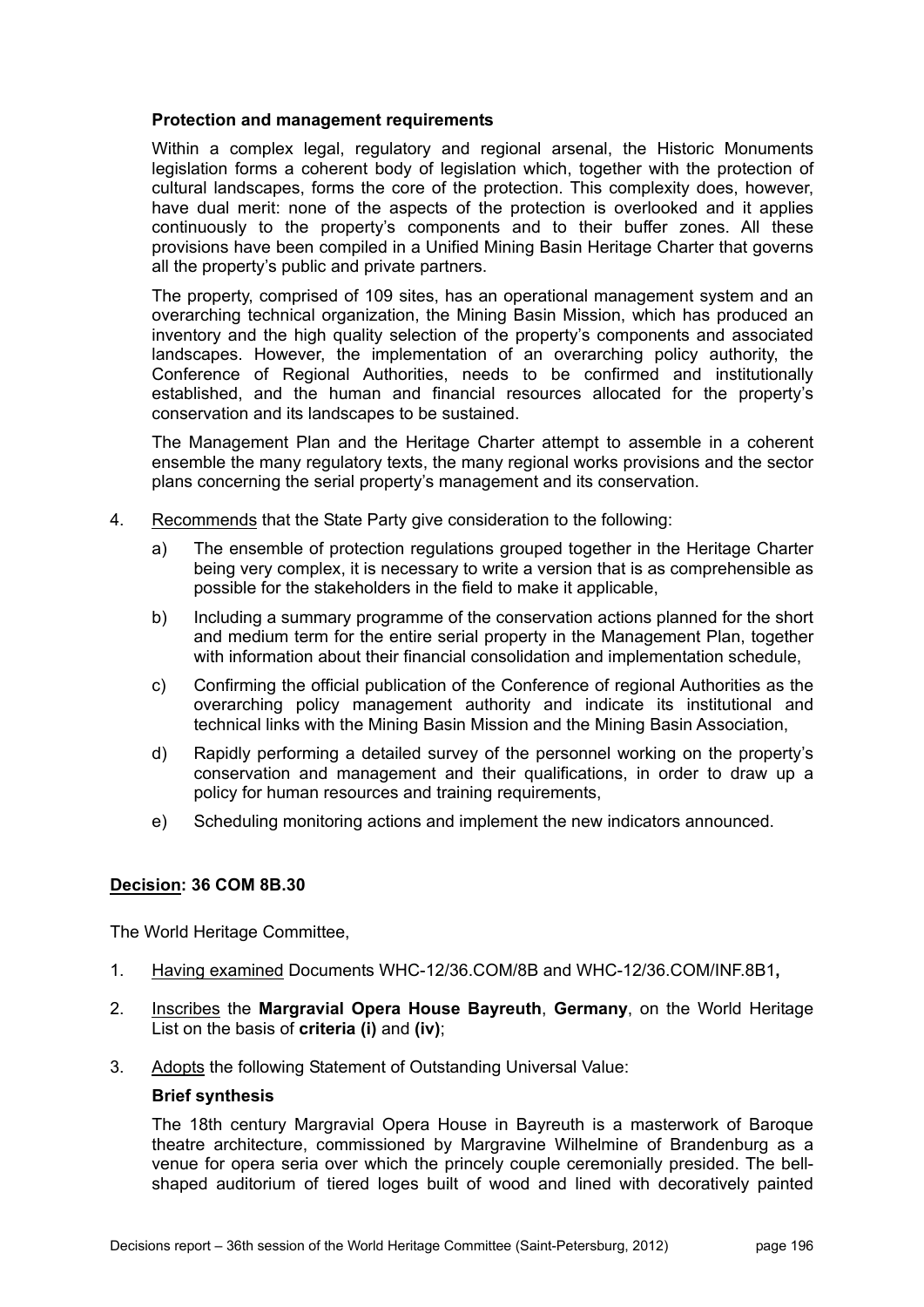canvas was designed by the then leading European theatre architect Giuseppe Galli Bibiena.

The sandstone façade designed by court architect Joseph Saint Pierre provides a focal point within the urban public space that was particularly planned for the building. As an independent court opera house rather than part of a palace complex, it marks a key point in opera house design, foreshadowing the large public theatres of the 19th century. Today it survives as the only entirely preserved example of court opera house architecture where Baroque court opera culture and acoustics can be authentically experienced. The attributes carrying Outstanding Universal Value are its location in the original 18th century public urban space; the 18th century Baroque façade; the original 18th century roof structure spanning 25 metres; the internal layout and design of the ceremonial foyer, tiered loge theatre and stage area including all existing original materials and decoration.

**Criterion (i):** The Margravial Opera House is a masterwork of Baroque court theatre architecture by Giuseppe Galli Bibiena in terms of its tiered loge form and acoustic, decorative and iconological properties.

**Criterion (iv):** The Margravial Opera House is an outstanding example of a Baroque court theatre. It marks a specific point in the development of opera houses, being a court opera house located not within a palace but as an urban element in the public space, foreshadowing the great public opera houses of the 19th century.

## **Integrity**

The elements necessary to express outstanding universal value are included within the property as one sole building and are intact and in good condition. No adverse effects are expected to occur and an overall conservation and restoration plan has been approved by the State Party.

# **Authenticity**

Most of the building and the decorative programme of the loge theatre remain unchanged. Adaptations were due to regulations for fire safety in public buildings and requirements in line with the contemporary use of theatres. The highly unified Baroque work can still be appreciated. The survival of the interior materials of wood and canvas enable the opera house's original acoustic quality to still be appreciated, and testifies to the authenticity of the property as an 18th century opera house.

# **Protection and management requirements**

The property is protected at State level by the Bavarian Law for the Protection and Preservation of Monuments (1973, 2007). It is also protected by inclusion on the List of Monuments of Bayreuth under the Bayreuth City Civic Statutes and Ordinances. The buffer zone has been agreed and established with local authorities and its historic buildings are included in the Bayreuth Monuments List.

The Management authority is the Bavarian Palaces Department. Implementation of the Management Plan is guaranteed by a steering group including the Bavarian Palaces Department; the City of Bayreuth; the Upper Franconia regional government; the Bavarian State Ministry for Science, Research and Arts; the Bavarian State Office for the Preservation of Monuments and Historic Buildings, and ICOMOS Germany. As a result of research, experience and consultations the impact of visitors and events has been regulated by the Bavarian Department of Palaces. Effective measures have been established to control the number of visitors and frequency of events which will be exclusively limited to the summer period after the restoration program is concluded.

4. Recommends that the State Party give consideration to the following: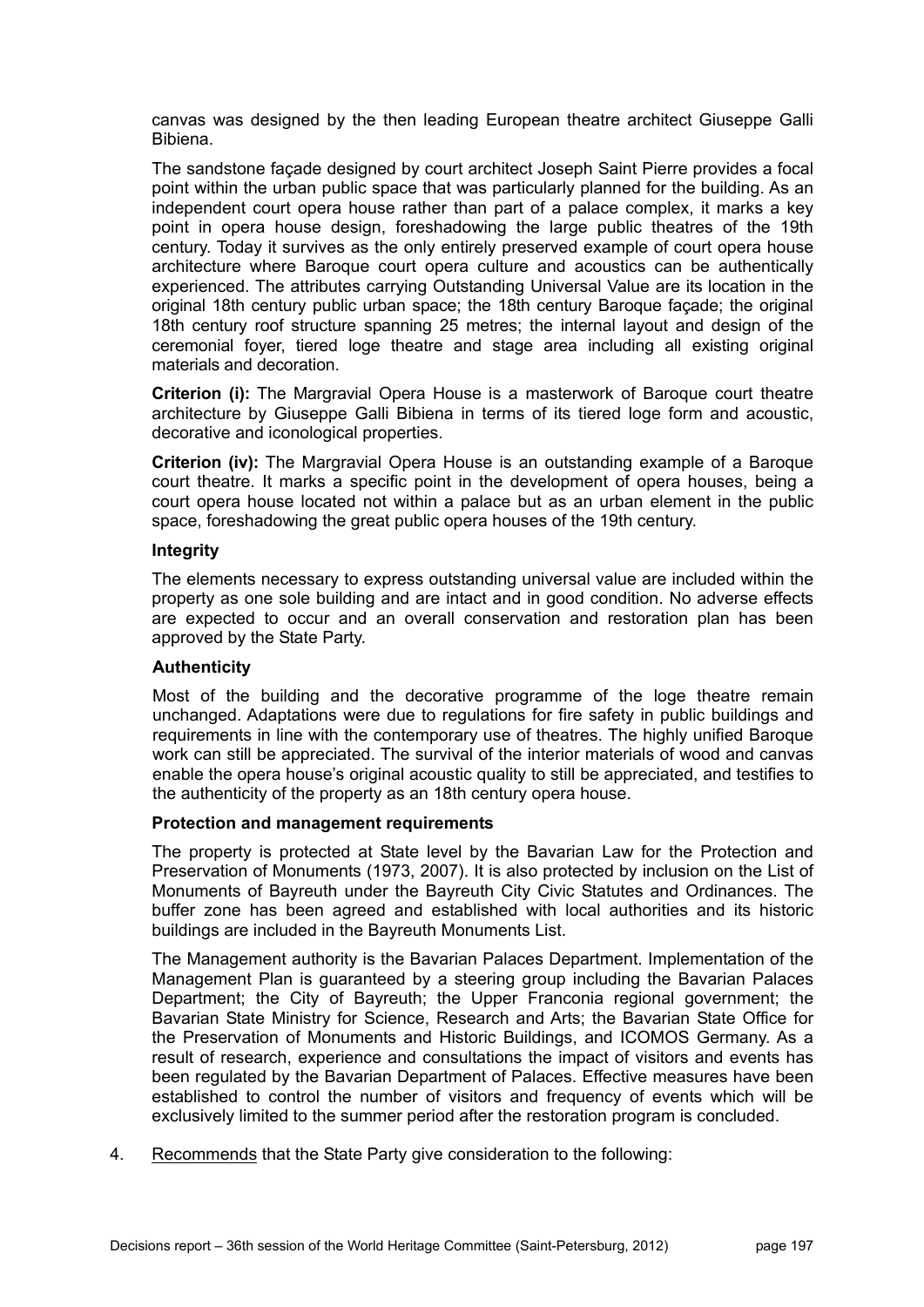- a) Ensuring that all interventions planned are done according to the abundant documentation and research in the hands of Bavarian authorities and valid conservation principles, under strict supervision by the correspondent technical bodies,
- b) Including a Risk Preparedness Plan and a Visitor Management Plan as such within the existing Management Plan,
- c) Explicitly establishing the direct relation of key indicators to attributes and potential threats and clarify the periodicity of monitoring reporting to the Ministry of Science, Research and Arts of Bavarian State.

The World Heritage Committee,

- 1. Having examined Documents WHC-12/36.COM/8B and WHC-12/36.COM/INF.8B1**,**
- 2. Defers the examination of the nomination of **Schwetzingen: a Prince Elector's Summer Residence, Germany**, to the World Heritage List, in order to allow the State Party to make a substantial revision of the nomination.

## **Decision: 36 COM 8B.32**

The World Heritage Committee,

- 1. Having examined Documents WHC-12/36.COM/8B and WHC-12/ 36.COM/INF.8B1**,**
- 2. Defers the examination of the nomination of the **Vineyard Landscape of Piedmont: Langhe-Roero and Monferrato**, **Italy**, to the World Heritage List, in order to allow the State Party, with the advice of ICOMOS and the World Heritage Centre, if requested, to:
	- a) Review the application of the selection criteria of the sites and the choice of the series' components, taking into account the central notion of a native grape variety associated with a terroir and a grand cru of truly exceptional value and to demonstrate in what way each site significantly contributes to the potential Outstanding Universal Value of the ensemble,
	- b) Review the boundary of each of the sites making up the series as a function of an approach that better integrates all the material elements testifying to the winemaking and wine cellaring values,
	- c) Review the buffer zones as a function of the property's redefinition,
	- d) Draw up a precise inventory of the monuments and sites covered by national or regional historic heritage listing within the property and an inventory of the vernacular heritage; the maps need to be completed in a way that these elements are easily identifiable by name,
	- e) Ensure the conservation measures recommended in the Agreement Act and local town planning rules are adopted by all the municipalities in the property,
	- f) Specify the material and human resources of the property's overarching management Association, and more broadly all the staff employed for the property's management, stating their sectors of activity and any training requirements,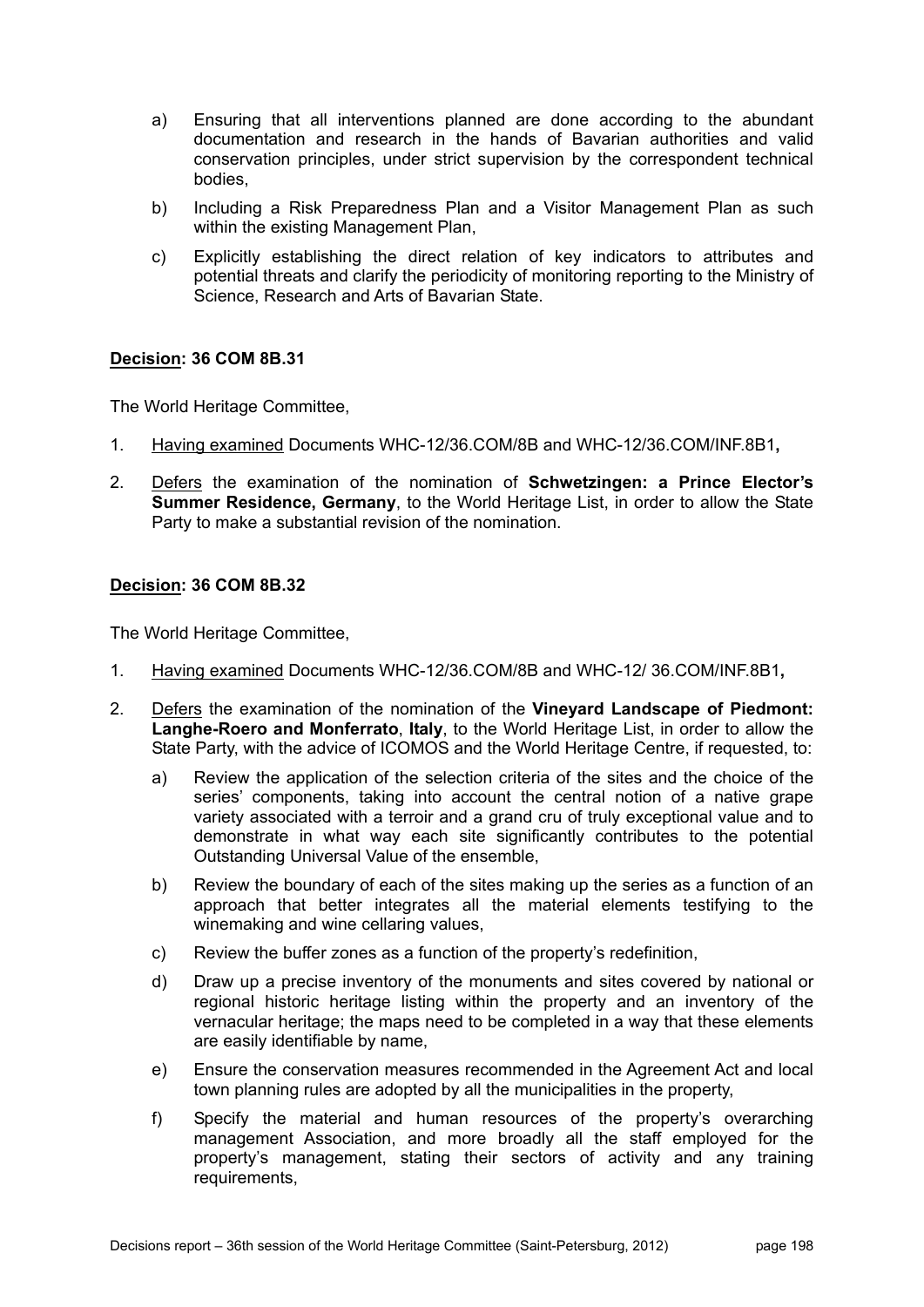- g) Rank the Management Plan actions by order of priority for the explicit benefit of the property's conservation; provide precise implementation schedules for those actions for which finance has been consolidated,
- h) Confirm that monitoring is effectively coordinated by the property's overarching management Association,
- i) Supplement the property's monitoring plan indexes with a group covering tourism and permanent cultural activities;
- 3. Considers that any revised nomination would need to be considered by an expert mission to the site.

The nomination of **Archaeo-astronomical Site – Kokino, The Former Yugoslav Republic of Macedonia**, was withdrawn at the request of the State Party.

# **Decision: 36 COM 8B.34**

The World Heritage Committee,

- 1. Having examined Documents WHC-12/36.COM/8B and WHC-12/36.COM/INF.8B1**,**
- 2. Inscribes the **Garrison Border Town of Elvas and its Fortifications**, **Portugal**, on the World Heritage List on the basis of **criterion (iv)**;
- 3. Adopts the following Statement of Outstanding Universal Value:

#### **Brief synthesis**

Guarding the key border crossing between Portugal's capital Lisbon and Spain's capital Madrid, in an undulating, riverine landscape, the Garrison Town of Elvas was fortified extensively from the 17th to the 19th centuries to become the largest bulwarked dry ditch system in the world, with outlying forts built on surrounding hills to accommodate the changing needs of defensive warfare.

The town was supplied with water by the 7km-long Amoreira Aqueduct, built in the late 16th and early 17th centuries and a key feature enabling the stronghold to withstand a lengthy siege. Within the walls, the town contains extensive barracks and other military buildings, as well as churches and monasteries, some adapted to military functions. The property includes seven components: the Historic Centre, the Amoreira Aqueduct, the Fort of Santa Luzia, and the covered way linking it to the Historic Centre, the Fort of Graça, and the Fortlets of São Mamede, São Pedro and São Domingos.

The historic centre with its castle, remnant walls and civil and religious buildings demonstrate the development of Elvas as three successive walled towns from the 10th to the 14th century and its subsequent incorporation into the major fortification works of the Portuguese War of the Restoration period (1641-68), when a wide range of military buildings were built for its role as a garrison town.

The bulwarked fortifications of the town and the outlying Fort of Santa Luzia and Graça and fortlets of São Mamede, São Pedro and São Domingos reflect the evolution of the Dutch system of fortification into an outstanding dry-ditch defence system.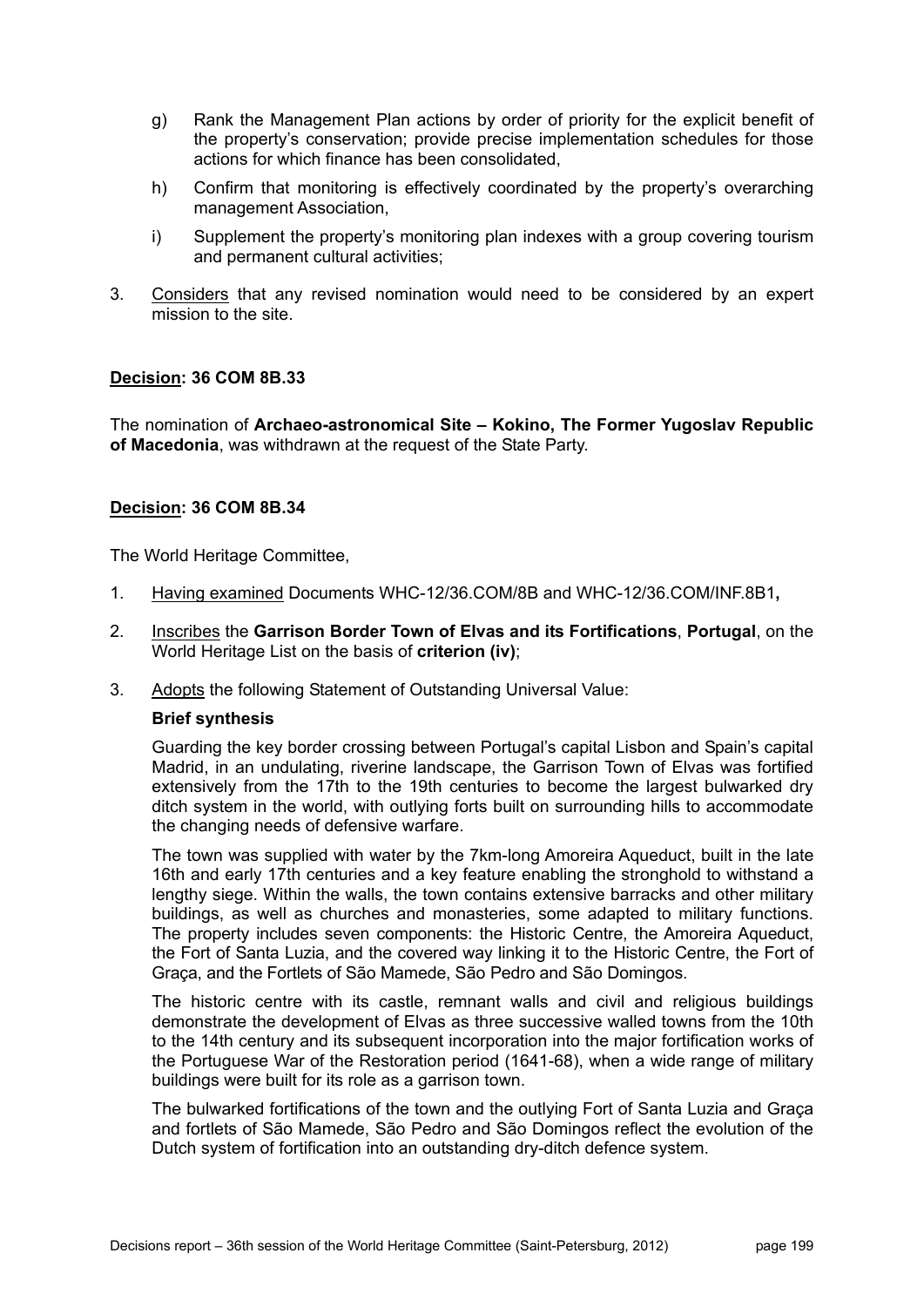These surviving fortifications were begun in 1643 and comprise twelve forts inserted in an irregular polygon, roughly centred on the castle and making use of a landscape of hills. The bulwarks are battered, surrounded by a dry ditch and counterscarp and further protected by a number of ravelins. The fortifications were designed by the Dutch Jesuit Cosmander, based on the treaties of fortification engineer Samuel Marolois, whose work together with that of Simon Stevin and Adam Fritach launched the Dutch school of fortification worldwide. Cosmander applied the geometric theory of Marolois to the irregular topography of Elvas, to produce a defensive system considered a masterpiece of its time.

In the 18th century the Fort of Graça was constructed in response to the development of longer-range artillery, as well as four fortlets to the west.

As the remains of an enormous war fortress, Elvas is exceptional as a military landscape with visual and functional relationships between its fortifications, representing developments in military architecture and technology drawn from Dutch, Italian, French and English military theory and practice. Elvas is an outstanding demonstration of Portugal's desire for land and autonomy, and the universal aspirations of European nation States in the 16th-17th centuries.

**Criterion (iv)**: Elvas is an outstanding example of a garrison town and its dry-ditched bulwarked defence system, which developed in response to disruptions in the balance of power within 17th century Europe. Elvas can thus be seen as representing the universal aspirations of European nation States in the 16th-17th centuries for autonomy and land.

## **Integrity**

All elements necessary to express the Outstanding Universal Value of the property are included within the property boundary. A number of buildings are unoccupied and are closed up against squatters and vandalism, and are subject to encroachment by vegetation. In particular the Fort of Graça, being relatively isolated and unused is vulnerable to vandalism. Views of the fortifications from a distance and between each other are vulnerable to new development and the visual integrity of the property needs to be protected by a slightly enlarged buffer zone with adequate controls.

#### **Authenticity**

The large collection of original plans and drawings, military reports, photographs and descriptions testify to the authenticity of the property. Overall, the form and materials of the fortifications are still in virtually the same state as when they were rendered obsolete in the 19th century. The military and religious buildings have largely retained their function or another appropriate use until the present. The authenticity of the setting is impacted by large communication masts and is vulnerable to new development.

#### **Protection and management requirements**

The property will be declared a National Monument subject to the National Law No. 107/2001 on Cultural Heritage by the end of 2012. The buffer zone will be declared a Special Protection Area subject to controls in the Municipal Master Plan by the end of 2012. This whole area including the property will then be managed by the Municipality with input from the Ministry of Culture through IGESPAR.

There is a need to slightly enlarge the buffer zone to protect the views between the Fortlet of Sāo Domingo and the Fort of Graça.

The Integrated Management Plan for the Fortifications of Elvas (IMPFE) aims to bring all stakeholders together to ensure the integrity of the property and enhance its potential use. It aims to control the buffer zone area as well as the area of the property, focusing on institutional cooperation, involvement of private stakeholders, educational, scientific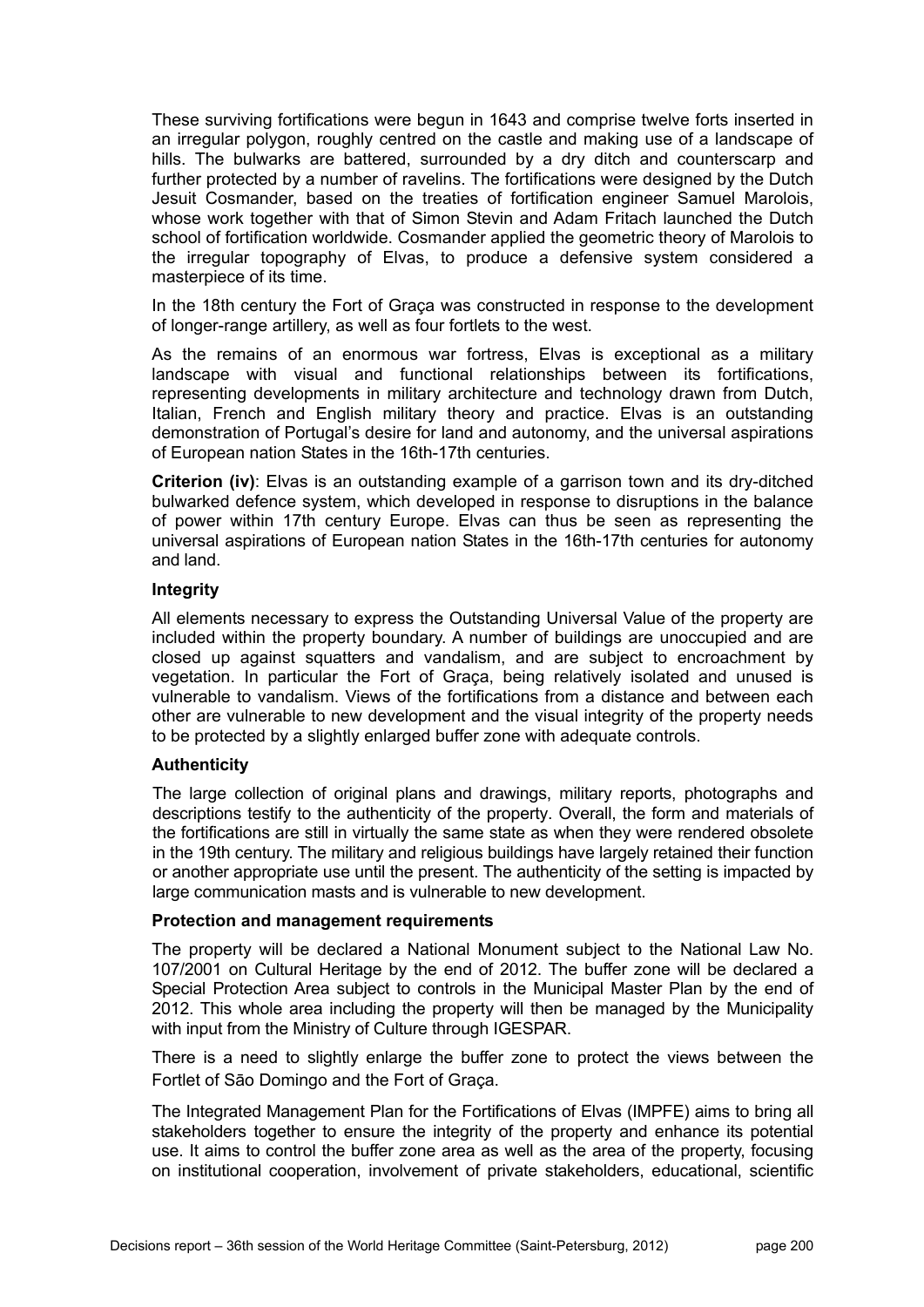and cultural initiatives and dissemination of information. The Management Plan will be implemented by the Office for the Fortifications of Elvas within the city of Elvas, once this is appointed by the Mayor.

In order to underpin the Plan there is a need to establish a full inventory of the features and structures as a basis for management and monitoring. There is also a need for the preparation of guidance on appropriate design for new and infill buildings.

- 4. Recommends that the State Party give consideration to the following:
	- a) Advancing as soon as possible in the identification of financial resources and new uses for the unoccupied buildings, particularly the Fort of Graça,
	- b) Establishing a full inventory of features and structures for the property as a basis for conservation, and extending the monitoring system to cover this as part of the Management Plan. The inventory should be incorporated in the Municipal Master Plan,
	- c) Including guidelines in the Management Plan on appropriate design for new or infill buildings within the historic centre and outside the walls, and incorporating these in the Municipal Master Plan.

# **Decision: 36 COM 8B.35**

The World Heritage Committee,

- 1. Having examined Documents WHC-12/36.COM/8B and WHC-12/36.COM/INF.8B1**,**
- 2. Refers the nomination of the **Russian Kremlins**, **Russian Federation**, back to the State Party in order to allow it to:
	- a) Develop further, the important theme of Russian Kremlins to the World Heritage List and to strengthen the comparative analysis of the serial nomination of the three components considering the four Russian Kremlins already inscribed on the World Heritage List and other kremlins to be proposed as future extension of the series,
	- b) Further strengthen the Statement of Outstanding Universal Value for the serial nomination,
	- c) Elaborate the functioning of the overarching Russian National World Heritage Committee set up to coordinate management across all Kremlin sites;
- 3. Recommends the State Party to invite a consultative mission by ICOMOS as soon as possible.

# **Decision: 36 COM 8B.36**

The World Heritage Committee,

- 1. Having examined Documents WHC-12/36.COM/8B and WHC-12/36.COM/INF.8B1**,**
- 2. Inscribes the **Neolithic Site of Çatalhöyük**, **Turkey**, on the World Heritage List on the basis of **criteria (iii)** and **(iv)**;
- 3. Adopts the following Statement of Outstanding Universal Value: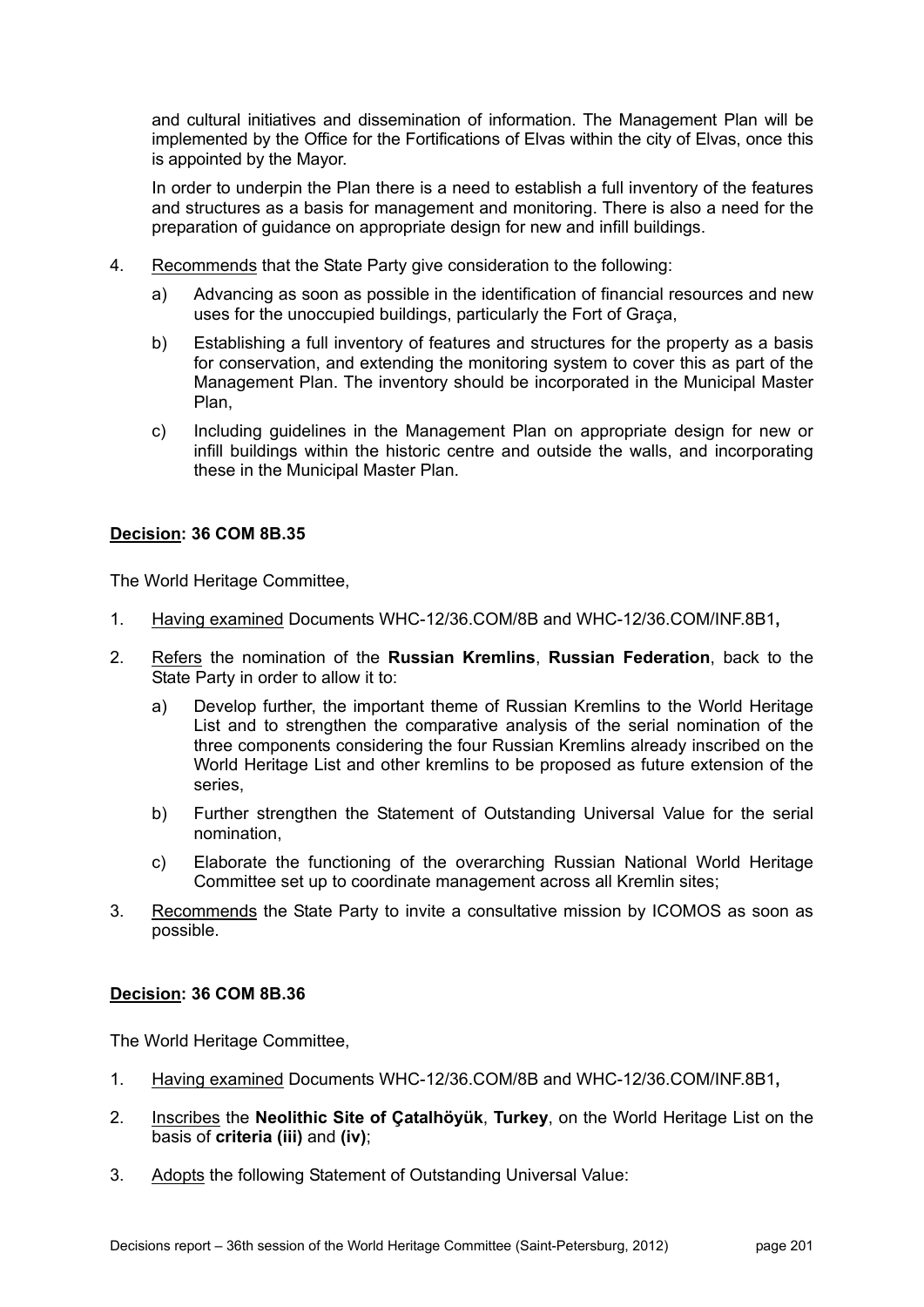## **Brief synthesis**

The vast archaeological site of Çatalhöyük comprises two tells rising up to 20 meters above the Konya plain on the Southern Anatolian Plateau. Excavations of the Eastern tell have revealed 18 levels of Neolithic occupation dating from 7,400-6,200 BC that have provided unique evidence of the evolution of prehistoric social organisation and cultural practices, illuminating the early adaptation of humans to sedentary life and agriculture. The Western tell excavations primarily revealed Chalcolithic occupation levels from 6,200-5,200 BC, which reflect the continuation of the cultural practices evident in the earlier Eastern mound.

Çatalhöyük is a very rare example of a well-preserved Neolithic settlement and has been considered one of the key sites for understanding human Prehistory for some decades. The site is exceptional for its substantial size and great longevity of the settlement, its distinctive layout of back-to-back houses with roof access, the presence of a large assemblage of features including wall paintings and reliefs representing the symbolic world of the inhabitants. On the basis of the extensively documented research at the site, the above features make it the most significant human settlement documenting early settled agricultural life of a Neolithic community.

**Criterion (iii):** Çatalhöyük provides a unique testimony to a moment of the Neolithic, in which the first agrarian settlements were established in central Anatolia and developed over centuries from villages to urban centres, largely based on egalitarian principles. The early principles of these settlements have been well preserved through the abandonment of the site for several millennia. These principles can be read in the urban plan, architectural structures, wall paintings and burial evidence. The stratigraphy of up to 18 settlement layers provides an exceptional testimony to the gradual development, re-shaping and expansion of the settlement.

**Criterion (iv):** The house clusters of Çatalhöyük, characterized by their streetless neighbourhoods, dwellings with roof access, and house types representing a highly circumscribed distribution of activity areas and features according to a clear spatial order aligned on cardinal directions, form an outstanding settlement type of the Neolithic period. The comparable sizes of the dwellings throughout the city illustrate an early type of urban layout based on community and egalitarian ideals.

#### **Integrity**

The excavated remains of the prehistoric settlement spanning 2,000 years are preserved *in situ* in good condition, and are completely included in the property boundaries. The two archaeological mounds rise from the surrounding plain and constitute a distinctive landscape feature which has preserved its visual integrity. Shelters constructed above the two main excavation areas protect the archaeological structures from direct effects of the climate and thereby reduce the immediate dangers of rainfall and erosion.

### **Authenticity**

The archaeological remains of Çatalhöyük have retained authenticity in material, substance, location and setting. Over forty years of well-documented research and excavation at the site bear testimony to the site's readability as an early Neolithic settlement and thereby its authenticity. The site and excavations are well preserved. The physical mass and scale of the mounds have not much altered since the site was first discovered in 1958.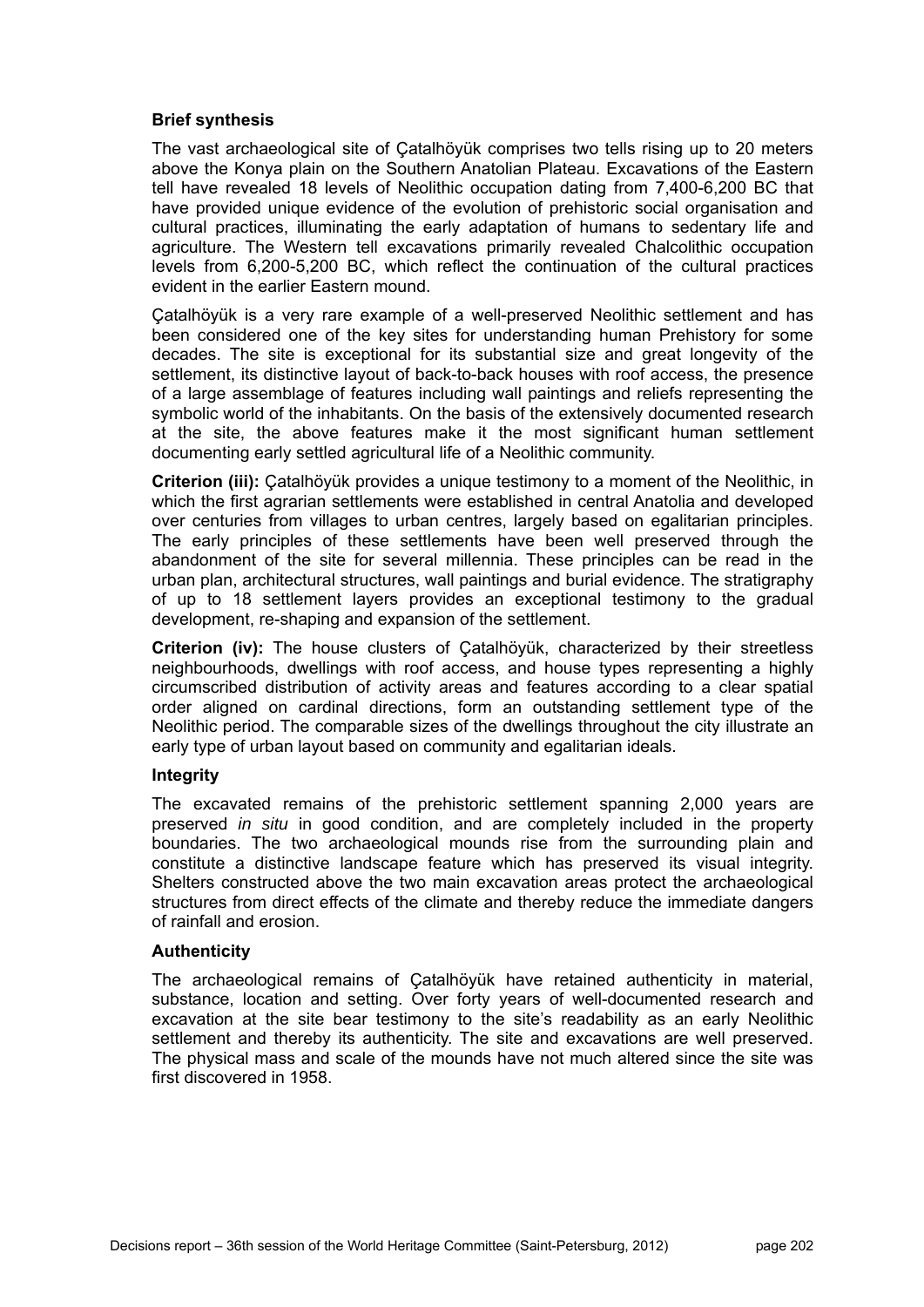## **Protection and management requirements**

The property is protected at the highest level as an ancient monument under the Turkish Directorate General of Monuments by Law 2863/1983 on the Protection of Cultural and Natural Heritage amended in 1987 and 2004. It was registered as a conservation site on the national inventory of 1981 by the Superior Council for Immovable Antiquities and Monuments. According to these instruments, local authorities are also responsible for the property's protection.

The management of the site is supervised by the Çatalhöyük Coordination and Supervision Council (CSC), an Advisory Board and a Management Plan team. A site manager has been formally appointed and a Management Plan team including experts from the excavation team in Çatalhöyük and the departments related to the Ministry of Culture and Tourism has also been established. On the basis of the experience gained with a previous management plan drafted in 2004, the new management plan to be adopted shall contain specific sections on visitor management, access, education, risk preparedness and involvement of the local community and is announced to be finalized in late 2012. The provision of regular financial and human resources, as well as a dedicated archive for documentation of excavation and conservation activities are key to the management system.

- 4. Takes note of the State Party's written commitment for the future funding of the property, as well as for the finalization of its Management Plan by December 2012;
- 5. Recommends that the State Party give consideration to the following:
	- a) Including, among the monitoring indicators, the evaluation of environmental and climatic impacts, as well as those related to the effects of agriculture, tourism or other developments, which might affect the property,
	- b) Defining, besides the Çatalhöyük Research Project, the national and local entities responsible for the custody of the inventories and documentation on the property;
- 6. Requests the State Party to submit, by **1 February 2013**, a report on the financial strategy for the conservation and maintenance of the property, as well as on the finalization and implementation of the new management plan, to be examined by the Committee at its 37th session in 2013.

# **Decision: 36 COM 8B.37**

The nomination of **Twin Monastery of Wearmouth-Jarrow, United Kingdom of Great Britain and Northern Ireland**, was withdrawn at the request of the State Party.

#### **Decision: 36 COM 8B.38**

The World Heritage Committee,

- 1. Having examined Documents WHC-12/36.COM/8B and WHC-12/36.COM/INF.8B1**,**
- 2. Inscribes the **Major Mining Sites of Wallonia**, **Belgium**, on the World Heritage List on the basis of **criteria (ii)** and **(iv)**;
- 3. Adopts the following Statement of Outstanding Universal Value: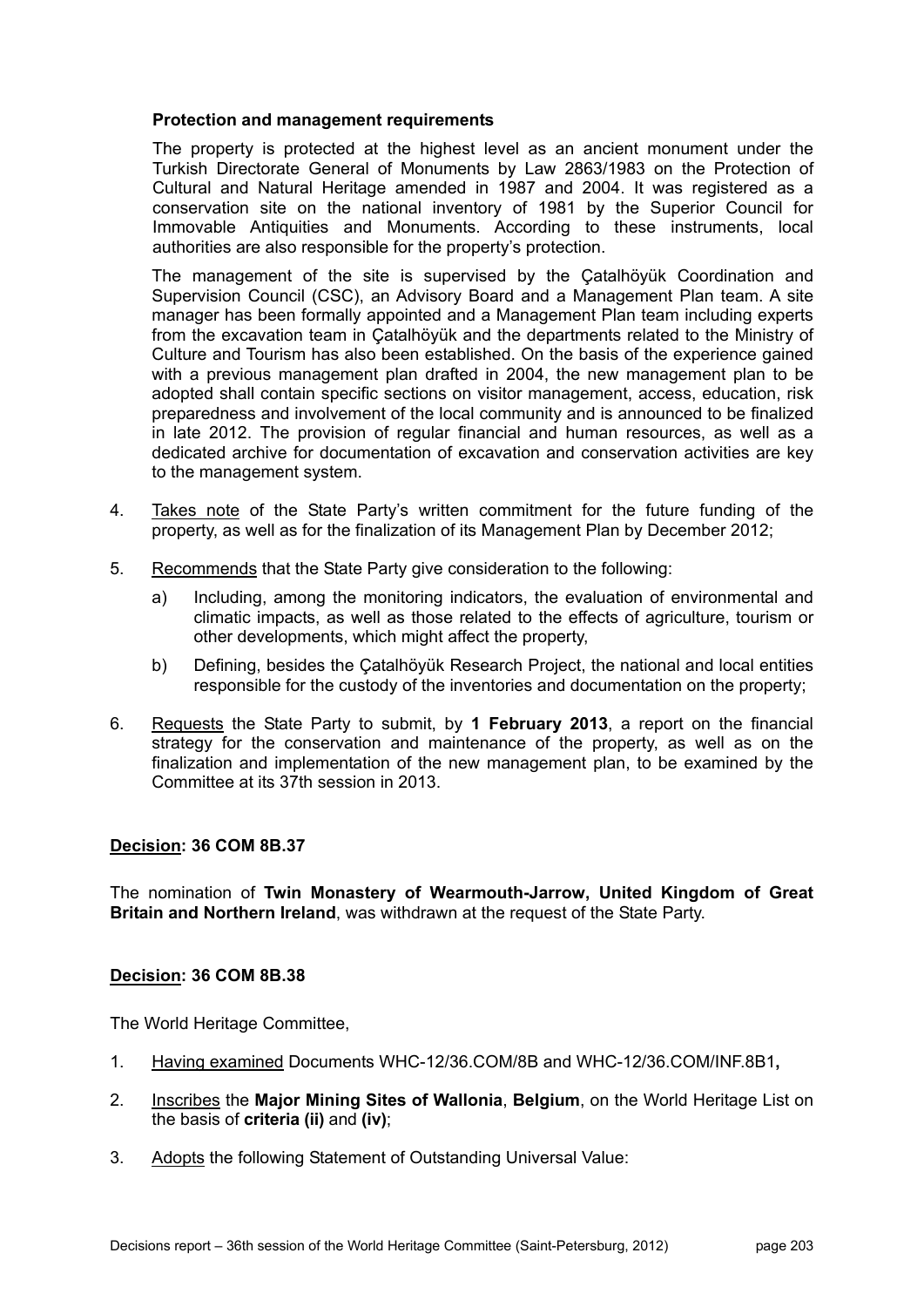# **Brief synthesis**

The Grand-Hornu, Bois-du-Luc, Bois du Cazier and Blegny-Mine sites represent the best preserved places of coal mining in Belgium, from the early 19th to the second half of the 20th centuries. The Walloon Coal Basin is one of the oldest, and most emblematic of the industrial revolution, on the European continent. The four sites include numerous technical and industrial remains, relating to both the surface and the underground coal mining industry, the industrial architecture associated with the mines, worker housing, mining town urban planning and the social and human values associated with their history, in particular the memory of the Bois du Cazier disaster (1956).

**Criterion (ii)**: Among the earliest and largest in Europe, the four Walloon coalmines are testimony to the early dissemination of the technical, social and urban innovations of the industrial revolution. They then played a major exemplary role on the technical and social levels through to recent times. Finally, they are one of the most important sites of interculturalism arising out of mass industry through the participation of workers from other regions of Belgium, Europe and later Africa.

**Criterion (iv)**: The ensemble of the four Walloon mining sites provides an eminent and complete example of the world of industrial mining in continental Europe, at various stages of the industrial revolution. It bears significant testimony to its industrial and technological components, its urban and architectural choices, and its social values, especially following the Bois-du-Cazier disaster (1956).

### **Integrity**

The series' components have been selected for the quality, diversity and wealth of the testimonies they provide. Each expresses an original and complementary dimension of the serial property's overall value, and each has the necessary components demonstrating sufficient integrity for an intelligible expression of this overall value.

# **Authenticity**

The authenticity of the individual components of the serial property varies somewhat depending on the component considered and depending on all the property's sites, but it achieves a satisfactory level overall. The programmes announced for the renovation of certain components, such as the Grand-Hornu workers' city, should favourably restore the conditions of authenticity for this property. Nonetheless, an overarching conservation plan would be welcomed to ensure the authenticity of this serial property is lastingly maintained.

#### **Protection and management requirements**

Overall, the protection measures for the sites are adequate. Guarantees have been provided for the sound management of the urban and rural buffer zones through local town planning or sector plans, implementing the general provisions of the Development Code for the environment of the listed monuments and sites.

Starting from the addition of sites with separate management and conservation systems, the serial property has recently acquired a permanent overarching body that is operating effectively: the overarching Coordination Group. The scientific capacities of this group must be strengthened and the programmes and actions coordinated to achieve a level of management and conservation compliant with that of a property with recognised Outstanding Universal Value.

- 4. Recommends that the State Party give consideration to the following:
	- a) Strengthening the scientific capacity of the overarching Coordination Group by merging the four site scientific committees or at least establishing closer cooperation between them,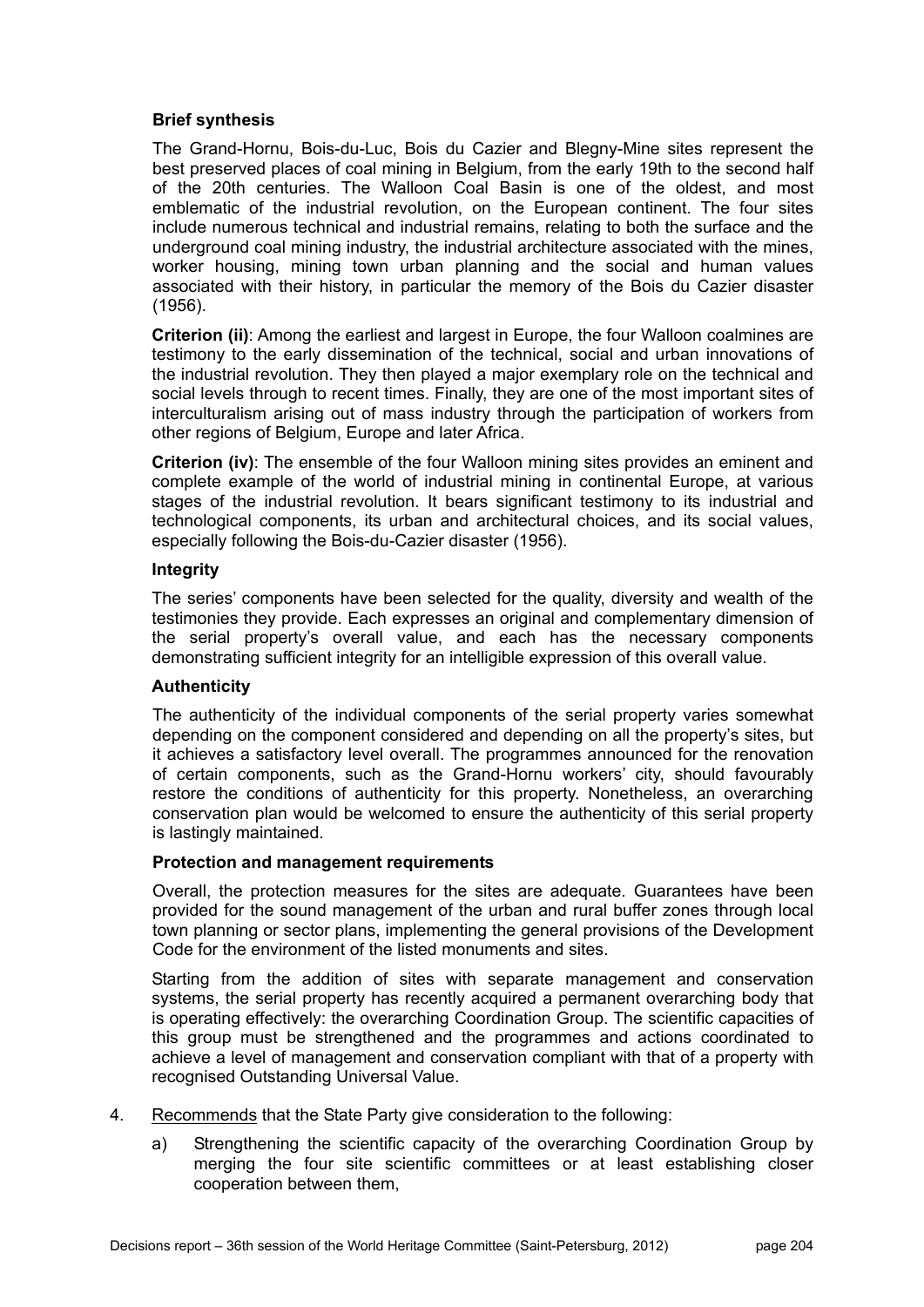- b) Strengthening the presence and the professional involvement of the Regional Heritage Department in the property's overarching management bodies,
- c) Writing conservation management plans for each of the sites based on a common format prepared by the Coordination Group and by its associated scientific and professional bodies, and produce an overarching conservation plan,
- d) Carrying out, for the urban or industrial conversion projects in the buffer zones, landscape impact studies insofar as the property's visual values are concerned,
- e) Confirming the financial capacity of the Grand-Hornu Foundation for the restoration of the worker city's conditions of authenticity,
- f) Forwarding to the World Heritage Centre the deed of transfer to the Walloon Region of the long-term lease for the underground mine at the Blegny-Mine site once it has been enacted.

The World Heritage Committee,

- 1. Having examined Documents WHC-12/36.COM/8B and WHC-12/36.COM/INF.8B1**,**
- 2. Inscribes the **Heritage of Mercury. Almadén and Idrija, Slovenia, Spain,** on the World Heritage List on the basis of **criteria (ii)** and **(iv)**;
- 3. Adopts the following Statement of Outstanding Universal Value:

### **Brief synthesis**

Mercury is a relatively rare metal, whose use has long been irreplaceable in a variety of technical, chemical and industrial processes. It has only been produced in substantial quantities and over a long period by a small number of mines worldwide, of which the two largest, until recent times, were at Almadén in Spain and Idrija in Slovenia. These two mining towns, whose origins date from ancient or Medieval times, demonstrate the lengthy period over which a socio-technical system of extraction specific to this metal was in operation, and the process of evolution it underwent. Controlling mercury extraction enabled control of the market, which very quickly became intercontinental in scope because of its decisive role in the extraction of silver from deposits in the New World. A heavy metal, which is liquid at room temperature and has very specific chemical and physical properties, mercury is also a pollutant, which is dangerous for human health. The two sites contain technical remains of large numbers of mine shafts, and their galleries and surface facilities, with artefacts which are specific to the extraction of mercury-bearing ores; they also include significant urban, monumental and infrastructure elements and material and symbolic materials associated with the life styles and social organisation of mercury extraction.

**Criterion (ii)**: Mercury extraction took place in a very limited number of mines, of which the two largest were Almadén and Idrija. From the Renaissance period in Europe, the activity took on an international dimension. Its worldwide strategic importance increased steadily, particularly because of its role in the working of gold and silver mines in America. The interchanges were at once economic, financial and related to technical expertise.

**Criterion (iv)**: The mining sites of Almadén and Idrija constitute the most important heritage left behind by the intensive extraction of mercury, particularly in the modern and contemporary periods. This dual testimony is unique, and it illustrates the various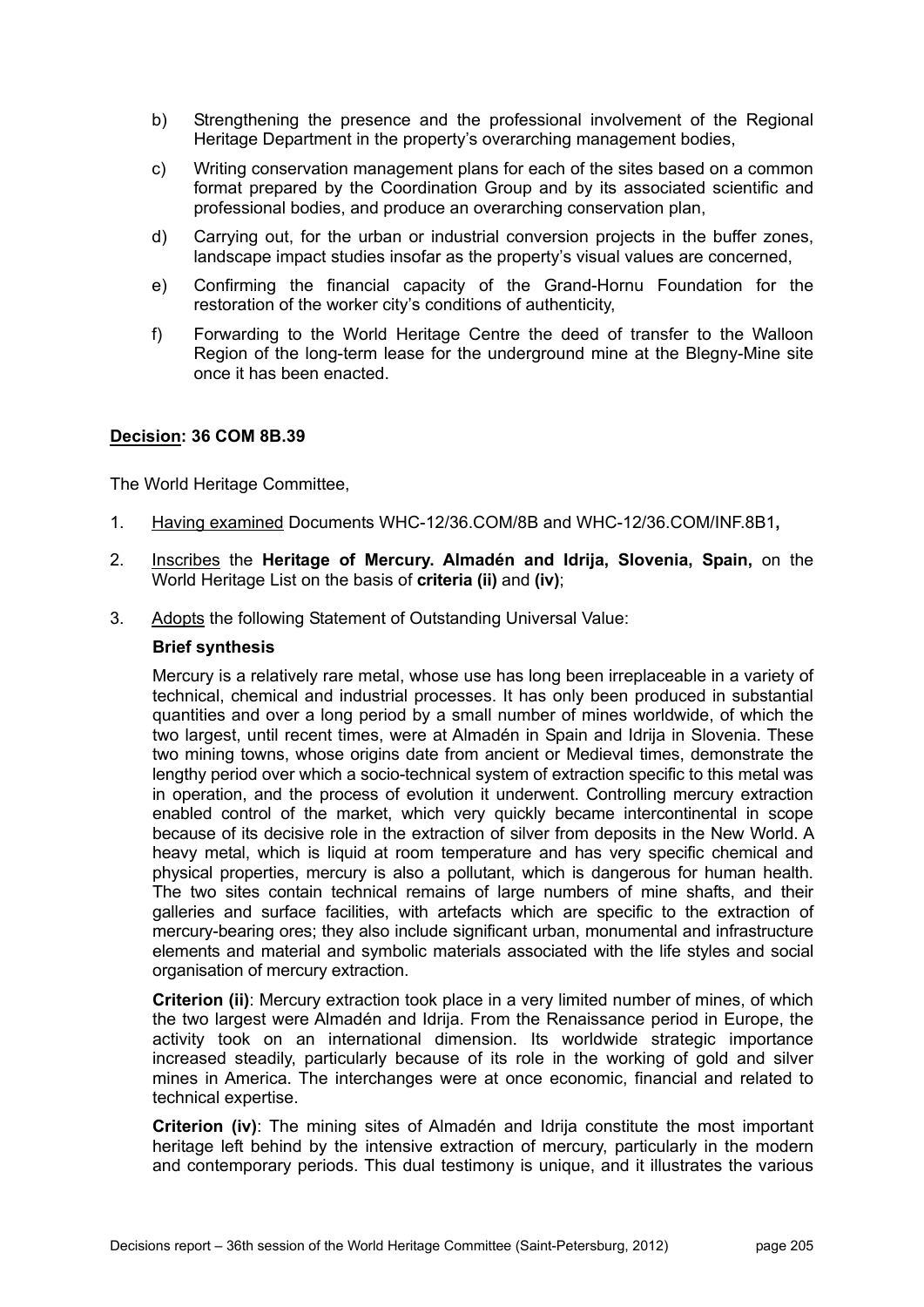industrial, territorial, urban and social elements of a specific sociotechnical system in the mining and metal production industries.

## **Integrity**

The mining sites of Almadén and Idrija form a coherent whole with complementary components, satisfactorily illustrating all the technical, cultural and social aspects associated with mercury extraction. The elements are present in sufficient number to enable satisfactory interpretation. These are the two most significant sites for this activity to have been preserved, in terms of volumes produced, historical duration, and the completeness of the evidence provided. The integrity of the serial property has been justified.

## **Authenticity**

At both sites, the presence of mining infrastructure elements both underground at on the surface, the presence of technical artefacts linked to mining extraction, its upstream needs (hydraulic energy, wood) and its conversion into "quicksilver" (furnaces), its transport and its storage are authentic. This also applies to the urban and monumental elements, and for the testimony to the miners' working conditions.

## **Protection and management requirements**

The protection measures for the sites are satisfactory; in both cases they have led to municipal general plans of land use and the control of construction works projects which could affect the sites. These urban and rural planning measures also apply to the buffer zones. At Almadén however, the existence of projects which could have a visual impact on the property and the belated inclusion of the property and its boundaries in the municipal general plan demonstrate the need for closer cooperation between the municipal authorities and the property management entity. For both sites, a satisfactory local management system exists, and the overarching International Committee for the coordination of the serial property has demonstrated that it functions satisfactorily.

- 4. Recommends that the States Parties give consideration to the following:
	- a) Carrying out a thorough inventory of the technical and industrial heritage elements which are actually present, for the two sites, in order to ensure high-quality conservation and enhancement,
	- b) At Almadén, reinforcing the cooperation between the municipal authorities in charge of the General Plan and the property management authority,
	- c) At Almadén, confirming that maintaining the visual integrity of the property and its environment is properly taken into account with regard to the various urban projects being considered in the town. It is also necessary to inform the World Heritage Committee of such projects at a sufficiently early stage, in accordance with Article 172 of the *Operational Guidelines* for the Implementation of the *World Heritage Convention*,
	- d) At Idrija, specifying the surface areas of the new buffer zones, following the recent redrawing of their boundaries (January 2012).

# **Decision: 36 COM 8B.40**

The World Heritage Committee,

1. Having examined Documents WHC-12/36.COM/8B and WHC-12/ 36.COM/INF.8B1**,**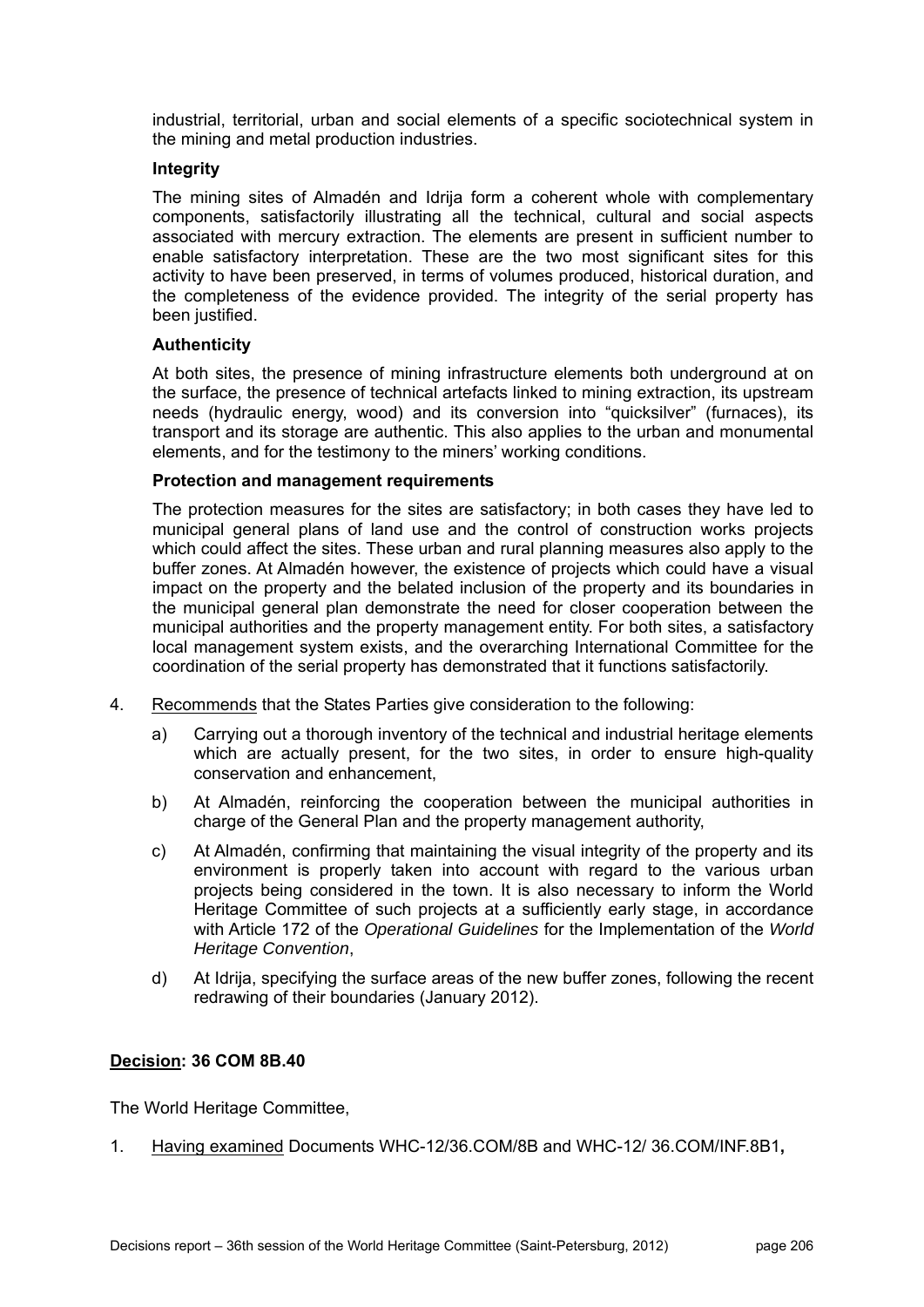- 2. Inscribes the **Decorated Farmhouses of Hälsingland**, **Sweden**, on the World Heritage List on the basis of **criterion (v)**;
- 3. Adopts the following Statement of Outstanding Universal Value:

### **Brief synthesis**

In a comparatively small area of north-eastern Sweden, bordering the Gulf of Bothnia and known as Hälsingland, are a concentration of large richly decorated, wooden farmhouses and associated farm buildings reflecting the peak of prosperity for the farming landscape in the 19th century and the social status of its farmers.

Seven large timber farmhouses with richly decorated interiors are part of a concentration of over a thousand surviving timber structures in the Hälsingland area, dating mainly from the 18th and 19th centuries that reflect a timber building tradition that originated in the Middle Ages (12th-16th centuries AD).

The farmhouses, set in long fertile valleys within the Taiga forest landscape, reflect the prosperity of independent farmers who used economic surplus from their exploitation of flax and woodland to build substantial new houses with entire buildings or suites of rooms used solely for festivities. The owners commissioned artists from Hälsingland or itinerant painters from neighbouring Dalarna to provide highly decorative interiors to reflect their social status. These decorated houses combine local building and local folk art traditions in a highly distinctive way that can be seen as the final flowering of a folk culture with deep roots in north-west Europe.

The seven houses are spread across an area 100 km from east to west and 50 km north to south. Six of these are in Hälsingland Province with a seventh just across the border in Dalarna Province – although this area was culturally part of Hälsingland in the 1800s.

A particularly distinctive feature of the farmhouses is the provision of either a separate house, a Herrstuga, or rooms in the main house, set aside for festivities, special occasions or assemblies, and hardly used for the rest of the year. These rooms were usually the most highly decorated in the farmstead. Decoration consists of canvas or textile paintings affixed to the walls, or paintings directly onto the wooden ceilings or walls, some supplied in the 19th century by itinerant painters from neighbouring Dalarna, and known as Dalecarlian paintings. The subjects were often biblical but with the people depicted in the latest fashions of the time. The painting style can be seen as a fusion of popular art and contemporary landed-gentry styles, such as Baroque, Rococo or "le style gustavien".

The seven farmhouses are Kristofers farm, Stene, Järvsö, Gästgivars farm, Vallstabyn, Pallars farm, Långhed, Jon-Lars farm, Långhed, Bortom åa farm, Gammelgården, Bommars farm, Letsbo, Ljusdal, and Erik-Anders farm, Askesta village, Söderala. All have a number of decorated rooms for festivities (between four and ten), largely intact ranges of farm buildings, and are sited within a landscape context that has the capacity to reflect their agrarian function.

**Criterion (v):** The large, impressive farmhouses of Hälsingland, with their highly decorative rooms for festivities, reflect an extraordinary combination of timber building and folk art traditions, the wealth and social status of the independent farmers who built them, and the final flowering of a long cultural tradition in Hälsingland.

### **Integrity**

Each of the seven farmhouses contributes strongly to the overall outstanding universal value of the property in terms of displaying highly decorated festivities rooms in timber buildings, within an overall farmstead and within an open landscape that reflects its agrarian origins. Also each farmstead reflects slightly different aspects of the way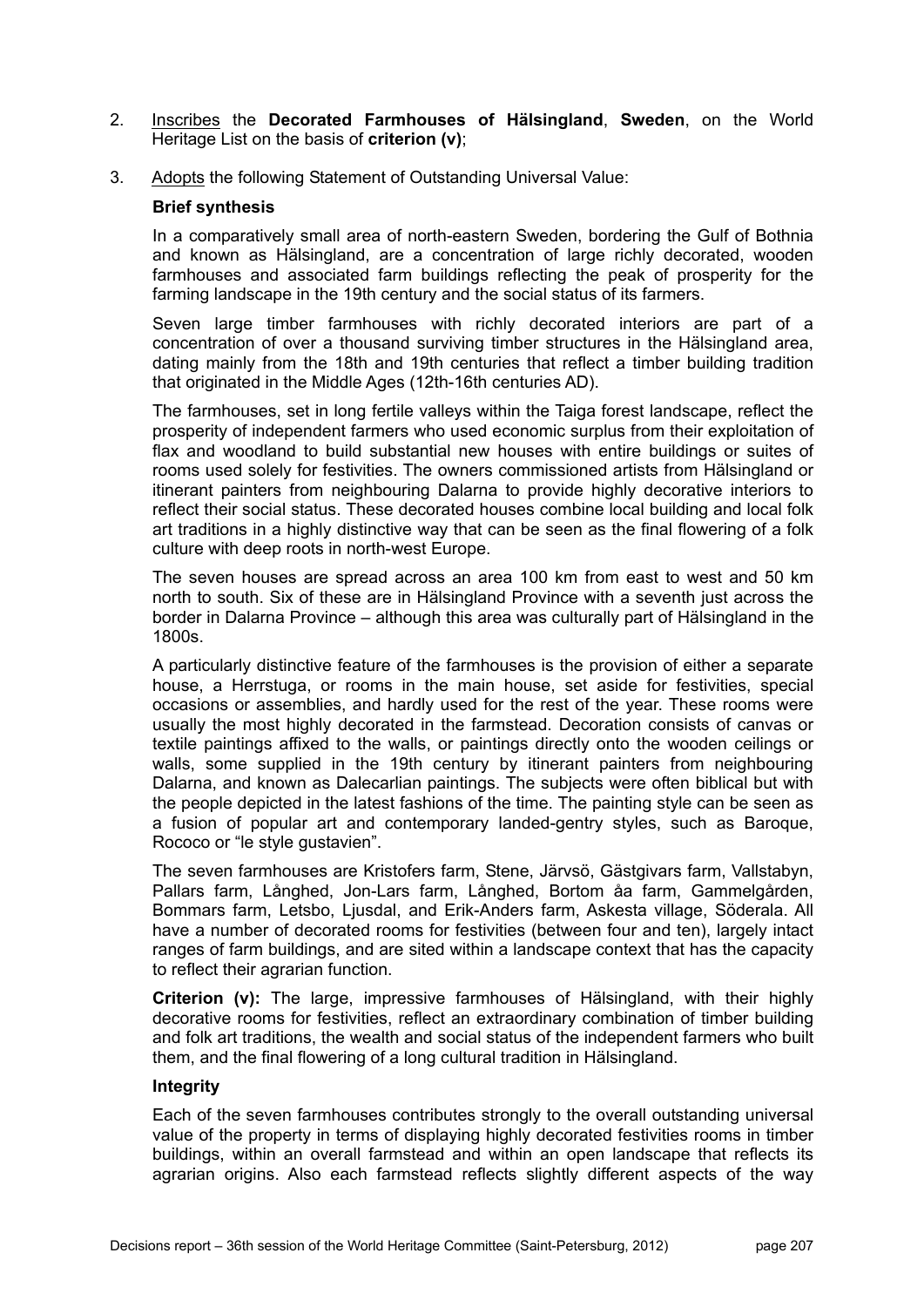farmhouses incorporated rooms for festivities and the types of decorations that were applied by different artists. Together the seven sites display all the attributes of Outstanding Universal Value.

None of the attributes can be said to be vulnerable.

#### **Authenticity**

All the farmhouses have been selected to show the relationship between the festivities rooms and the rest of the farmstead, for their good state of preservation and for their ability to display the full range of responses in architectural and decorative terms.

Together the seven components can be said to include all the attributes necessary to convey fully and truthfully Outstanding Universal Value. The repairs and restoration of individual elements have been undertaken by skilled professionals using mostly traditional materials and techniques. The exception is the roofing of farmhouses and farm buildings where traditional roofing material has been replaced by more modern materials in order to ensure the protection of the decorative rooms. In a very few cases, wall decoration has been reconstructed but these do not relate to the key rooms decorated between 1800 and 1870. Five of the sites are still directly associated with farming activities. The exceptions are Gästgivars and Bortom åa but these retain their agricultural surroundings.

#### **Protection and management requirements**

All components of the property are protected as cultural heritage buildings under the Cultural Heritage Act, 1988 and this ensures protection of the fabric and decorated interiors.

All the buffer zones, except Bommars, have been designated as areas of national interest for the conservation of the cultural environment under the Environmental code, 1988. That for Bommars needs to be extended to encompass the visible village landscape and given national protection.

For all the buffer zones, special protection measures have been draw up, under the Planning and Building Act, 1987. These allow for building permits to be requested even where these are not mandatory. The protective measures afforded by the buffer zone are included in the Municipal Plans. All municipalities have given assurances that all measures at their disposal will be used to protect the areas from unsuitable development.

All but one of the components of the property are in private ownership. There is thus a high reliance on private owners having the resources and competences to carry out maintenance, on-going conservation of buildings, and to keep agricultural practices alive in the surrounding farmland. As there is a long standing tradition of local craftsmanship in Hälsingland, this traditional protection currently works well.

The overall management of the series is undertaken by a World Heritage Management Committee. It consists of the farmhouse owners and authorities with a supervisory responsibility (the County Administrative Board and the municipalities) as well as other actors which have a vested interest in the development and continued existence of the property, such as local and county museums, the local development agency and the University of Gävle. The partners in the management committee will make decisions on measures to protect the property's values in accordance with Swedish legislation. The management committee also functions as a forum for raising important and current issues related to conservation and preservation, educational initiatives, sustainable development as well as participation and collaboration.

The Committee reports annually to the National Heritage Board.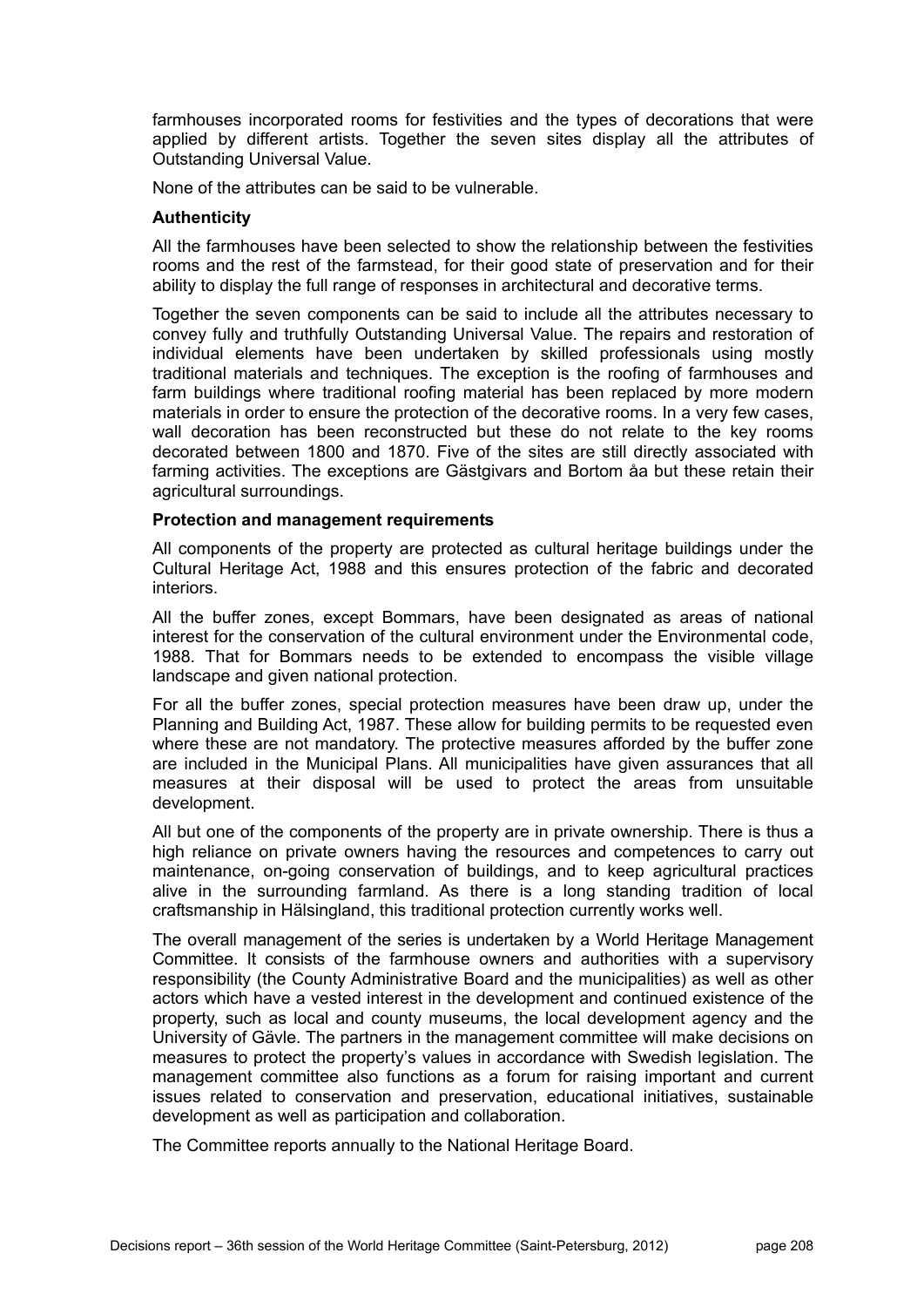A management plan for the property sets out over-arching objectives and areas for priority work. The Management Plan awaits approval by the County Governor. The Management Plan will be implemented by the World Heritage Management Committee and facilitated by a World Heritage Coordinator.

The value of the seven houses is conveyed by the smallest details of the decorated interiors. Although the state of conservation of the decorations is currently good, there is a need to benchmark what is there now and to document conservation history for each of the houses to underpin future monitoring.

The greatest threat to the seven components of the property is fire and there is an urgent need for fire protection policies to be in place for all components, within the context of overall emergency response policies. This process has now been started and will be enacted during 2012.

- 4. Requests the State Party to provide a revised plan for the extended buffer zone for Bommars;
- 5. Recommends that the State Party give consideration to the following:
	- a) Paying specific attention to the expansion and location of wind power turbines which could impact adversely on the scale and openness of the landscape setting,
	- b) Strengthening documentation of the conservation history for each component of the property and add this aim in the management plan.

## **Decision: 36 COM 8B.41**

The World Heritage Committee,

- 1. Having examined Documents WHC-12/36.COM/8B and WHC-12/36.COM/INF.8B1**,**
- 2. Defers the examination of the proposed extension of **Kiev: Saint-Sophia Cathedral and Related Monastic Buildings, Kiev-Pechersk Lavra**, to include **St. Cyril's and St. Andrew's Churches, Ukraine**, to the World Heritage List, in order to allow the State Party, with the advice of ICOMOS and the World Heritage Centre, if requested, to:
	- a) Clarify the situation with regard to Saint Cyril's Church boundaries,
	- b) Consider creating a buffer zone northeast of Saint Andrew's Church, on the hillside below the building,
	- c) Confirm that the right of ownership of the extended property was transferred to the Ministry of Culture in 2011,
	- d) Confirm that the ministerial responsibility over the body in charge of the extended property, the Saint Sophia Conservation Area, was transferred to the Ministry of Culture in 2011,
	- e) Clearly indicate the legal protection in place and the management system responsible for its application, and include the conservation schedule,
	- f) Put an end to the absence of control over construction work in the buffer zone, guarantee under the new draft Law on Town Planning Regulations that all new projects in the buffer zone will be examined by the Ministry of Culture, which will have a suspensive power in the event of a threat to the environmental and landscape values of the property's sites,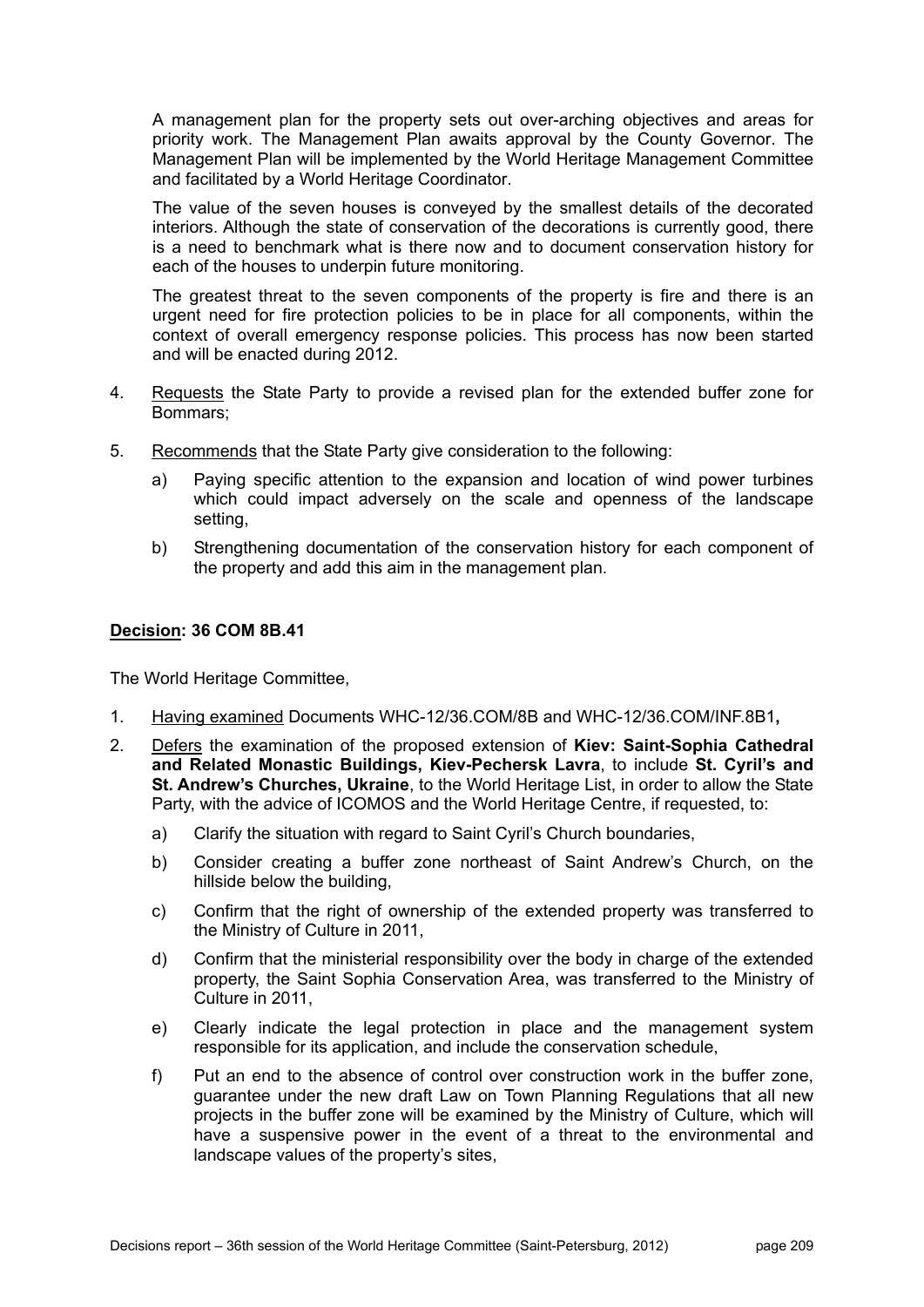- g) Implement a unified Management Plan for the properties, buffer zones, and landscape protection of the Orthodox Metropolate of Kiev,
- h) Stop the project to rebuild a bell tower at Saint Cyril's Church,
- i) Implement forthwith a moratorium on the restructuring of Andreevsky Spusk street, alongside Saint Andrew's Church, in order to manage better the visual impacts on the site;
- 3. Considers that any revised nomination should be examined by a mission to the site;
- 4. Recommends the State Party give consideration to the following:
	- a) Continuing the research and monitoring efforts for the unstable subsoil at both churches,
	- b) Confirming the possibility for rapid intervention of emergency services in the event of a fire at Saint Cyril's Church,
	- c) Settling the issue of the abundant use of tapers and candles that are blackening and damaging the already fragile painted and decorative schemes,
	- d) Regulating automobile traffic and parking within the perimeter of Saint Andrew's Church,
	- e) Improving tourist facilities outside these two churches, especially Saint Andrew's, where the environmental quality of the church is threatened (booths, parking, etc.),
	- f) Ensuring the property's overarching authority, the Saint Sophia National Protection Area, involves the other parties in the property's management, notably the Orthodox Churches and the municipality of Kiev, as well as the local population.

The World Heritage Committee,

- 1. Having examined Documents WHC-12/36.COM/8B and WHC-12/36.COM/INF.8B1**,**
- 2. Inscribes **Rio de Janeiro, Carioca Landscapes between the Mountain and the Sea**, **Brazil**, on the World Heritage List on the basis of **criteria (v)** and **(vi)**;
- 3. Adopts the following provisional Statement of Outstanding Universal Value:

#### **Brief Synthesis**

The city of Rio de Janeiro, shaped by interaction with mountains and sea, lies in the narrow strip of alluvial plain between Guanabara Bay and the Atlantic Ocean. Its exceptionally dramatic landscape is punctuated by a series of forested mountains that tower over the city, rising to the uppermost peak of the Tijuca massif at 1,021 m high, and cascading down to the coast where the steep cone shapes of Sugar Loaf (Pão de Açúcar), Urca, Cara de Cão and Corcovado frame the wide sweeps of Guanabara Bay that shelters Rio de Janeiro from the Atlantic Ocean.

Cradled between these mountains and Guanabara Bay, the urban landscape of the city has been shaped by significant historical events, influenced by a diversity of cultures, is perceived to be of great beauty, and is celebrated in the arts, through painting and poetry in particular.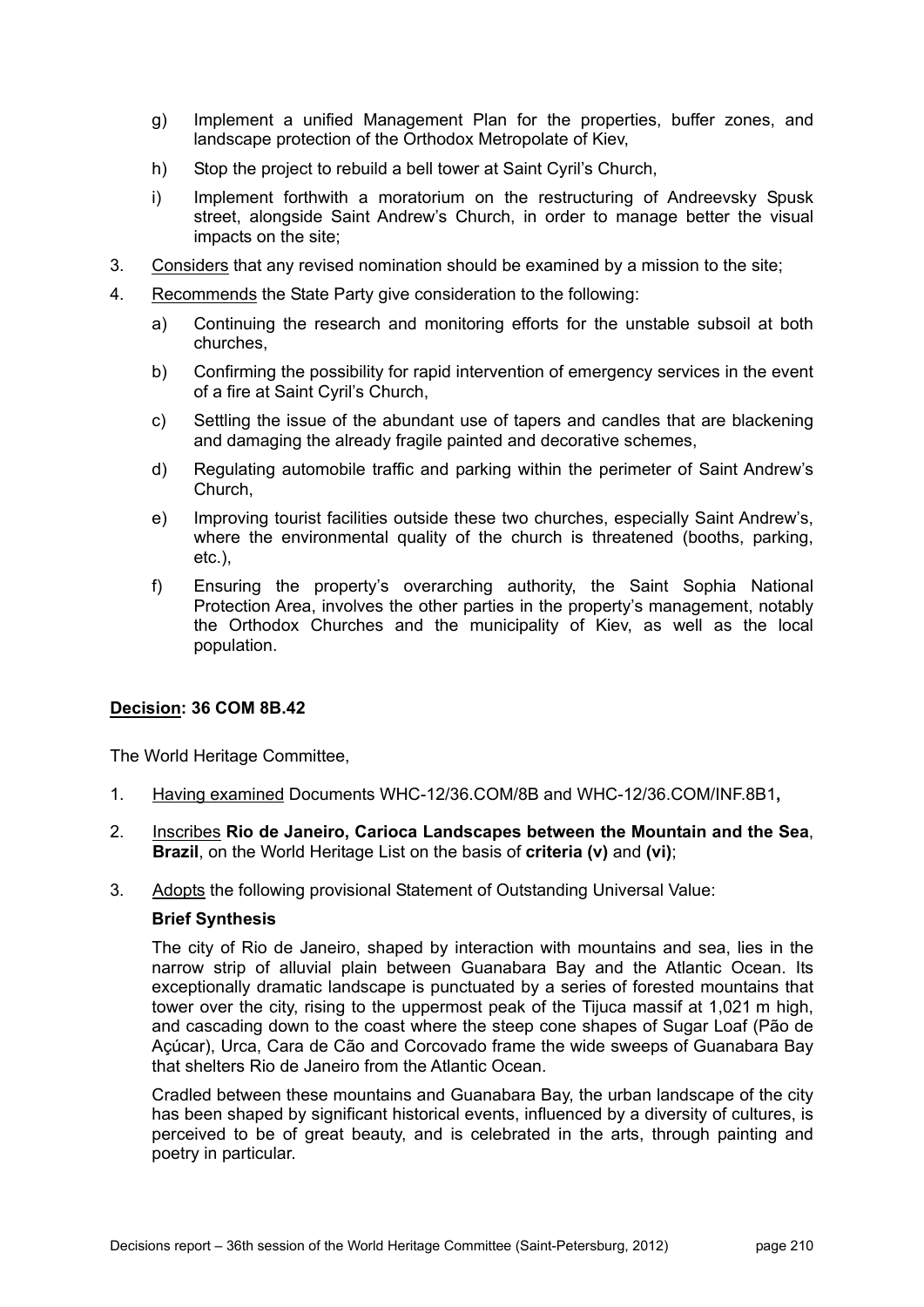The property encompasses all the key natural, structural elements that have constrained and inspired the development of the city. These stretch from the highest points of the mountains of the Tijuca National Park with its restored Atlantic forest, down to the sea, and include the Botanical Gardens established in 1808, Corcovado mountain, with its statue of Christ, and the chain of dramatic steep green hills, Sugar Loaf, Pico, Leme and Glória, around Guanabara Bay, as well as the extensive designed landscapes on reclaimed land along Copacabana Bay which, together with Flamengo and other parks, have contributed to the outdoor living culture of the city.

The boundary includes all the best view points to appreciate the way nature has been shaped to become a significant cultural part of the city as well as the Guanabara Bay system of historic fortifications that gave Rio de Janeiro the character of a fortified city.

The city's densest buildings sit on the narrow strips of alluvial land between the mountains and the sea laid out in irregular clusters of tall white blocks which contrast vividly with the green vegetation of the mountains and the blue of the sea. None of these buildings are included in the property, but a significant number are included in the buffer zone.

**Criterion (v):** The development of the city of Rio de Janeiro has been shaped by a creative fusion between nature and culture. This interchange is not the result of persistent traditional processes but rather reflects an interchange based on scientific, environmental and design ideas that led to innovative landscape creations on a major scale in the heart of the city during little more than a century. These processes have created an urban landscape perceived to be of great beauty by many writers and travellers and one that has shaped the culture of the city.

**Criterion (vi):** The dramatic landscape of Rio de Janeiro has provided inspiration for many forms of art, literature, poetry, and music. Images of Rio, which show the bay, Sugar Loaf and the statue of Christ the Redeemer have had a high worldwide recognition factor, since the middle of the 19th century. Such high recognition factors can be either positive or negative: in the case of Rio, the image that was projected, and still is projected, is one of a staggeringly beautiful location for one of the world's biggest cities.

# **Integrity**

The property encompass all the key natural, structural elements that have constrained and inspired the development of the city of Rio, stretching from the highest points of the Tijuca mountains down to the sea, and including the chain of dramatic steep green hills around the Guanabara Bay, as well as the extensive designed landscapes on reclaimed land around the Bay, that have contributed to the outdoor living culture of the city.

None of these elements is under threat, although the interface between these natural elements and the built-up city is vulnerable to urban pressures, the higher peaks are marred by a profusion of antennae and the Rodrigo da Freitas Lagoon (in the buffer zone) and the sea are subject to a degree of water pollution.

# **Authenticity**

The mountains and open green areas of the Tijuca National Park, together with Corcovado and the hills around the Guanabara Bay still retain a similar combination of forest and open observation points as at the time of colonisation and allow access to vistas of the city from many high vantage points that demonstrate very clearly the extraordinary fusion between culture and nature in the way the city has developed.

The Botanical Gardens have retained their original neoclassical design with its special alignments and the fortresses keep alive the memory of the Portuguese settlements,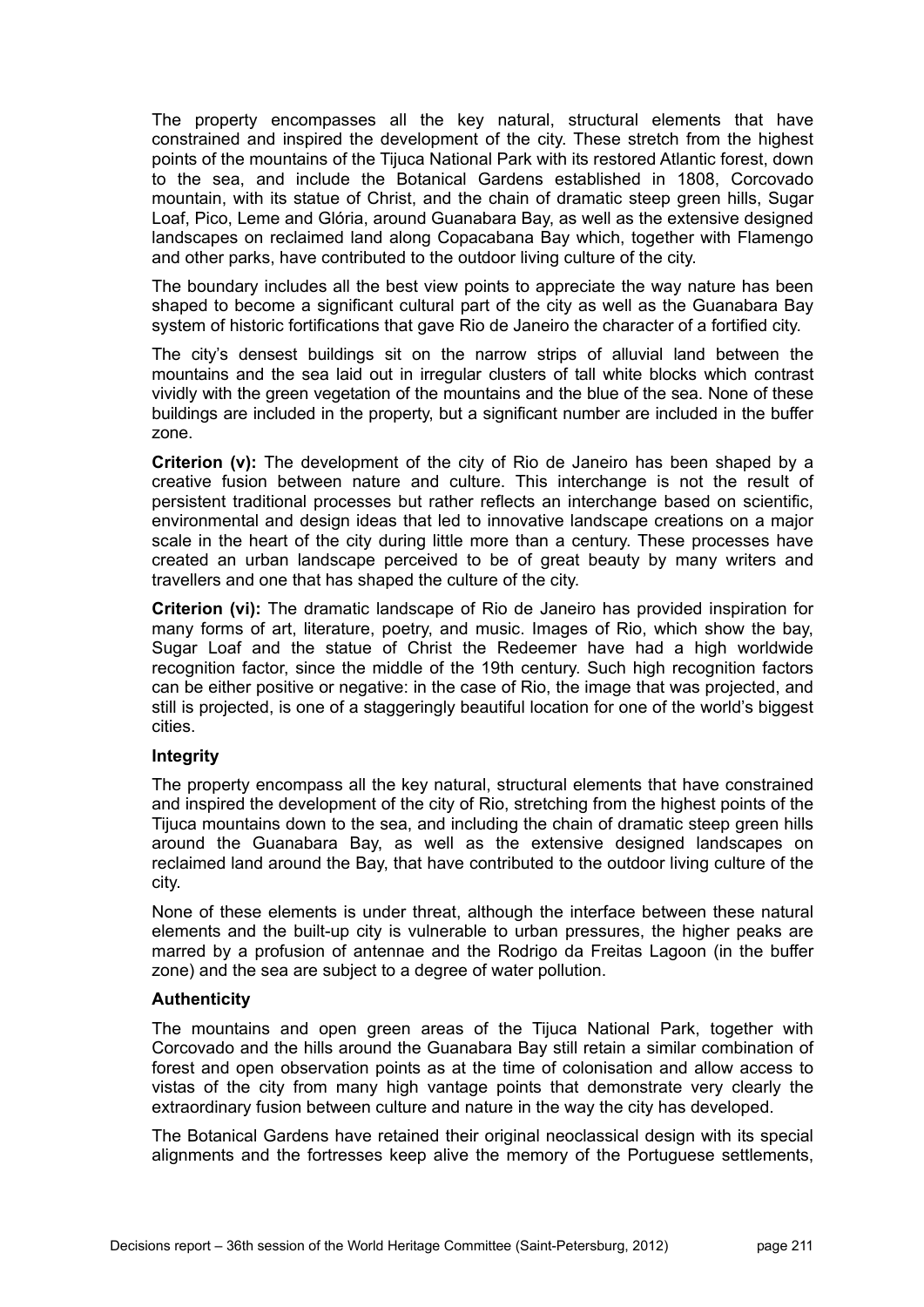engraved and described by the travellers that navigated the marine routes that focused on Rio de Janeiro.

The landscape designs of Burle Marx around almost the entire coast of Guanabara Bay, comprising Flamengo Park and the redesign of Copacabana beach conserve entirely the landscape morphology of their original designs and still confer high social benefits to the city.

However, in some instances elements of the designed landscape are vulnerable to incremental change – such as the paving and planting along Copacabana and Flamengo Park, where missing trees and mosaics need replacing, and in the Botanical Garden where the Imperial Palms along the main avenue are dead and need replacing.

## **Protection and Management Requirements**

The Tijuca National Park was created by Federal Decrees in 1961. The Research Institute of the Botanical Garden was created by a federal autarchy under the auspices of the Ministry of Environment by a Law of 2001, which establishes its legal statutes, objectives, its structure of management and administration. The Pão de Açúcar (Sugar Loaf) and Urca were declared national monuments under the Law N° 9.985, of June 18 of 2000.

The Institute of the National Historical and Artistic Heritage (IPHAN) and its predecessors have catalogued, since 1938, the entirety of the sites and defined individual structures for national protection. They include as well as Tijuca National Park and the Botanical Gardens, the Parque Lage mansion, Flamengo Park, Cara de Cão, Babilônia, Urca, Sugar Loaf, Dois Irmãos and Pedra da Gávea hills, São João fort, Santa Cruz fort, and the urban landscape of Leme, Copacabana, Ipanema and Leblon beaches.

The Decree of IPHAN  $N^{\circ}$  127 of 30 April 2009 – established the designation of Brazilian Cultural Landscapes and a request has been made to designate Rio de Janeiro Landscape, as a Brazilian Cultural Landscape.

In the 20th century, high buildings were regulated through the creation of a norm establishing that it was not allowed to build more than twelve stories in height. In the 1970, planning instruments were adopted to control urban growth toward the hills in order to protect the nature conservation areas, sanctioned in 1976. This means that construction is not allowed beyond 60 meters above the sea level in the surroundings of the Pão de Açúcar (Sugar Loaf) and in Urca and the limit of no more than 100 meters above the level in the other hills of the city, considered areas of forest reserve.

A new Master Plan for Sustainable Urban Development of the City of Rio de Janeiro came into force in February 2011.The Plan establishes that the Landscape of Rio de Janeiro represents the most valuable asset of the city.

The Plan includes principles and guidelines to promote sustainable development as a means to promote economic development, social equity, and environmental and landscape preservation; sustainable use of the environment, landscape, and natural, cultural, historical, and archaeological heritage in the city's development and management; and conditioning of urban occupation to the preservation of the city's identity and cultural landscapes.

The Plan also allows for land use and occupation to be regulated by limitations of density, of economic activities, of the right to enjoy the natural landscape of the city, and of the quality of the urban environment. Heights of buildings shall be defined by the preservation and conservation of the integrity of the natural landscape.

The implementation of the Plan needs to progress through the adoption of its policies in the different areas of the city, including through specific laws.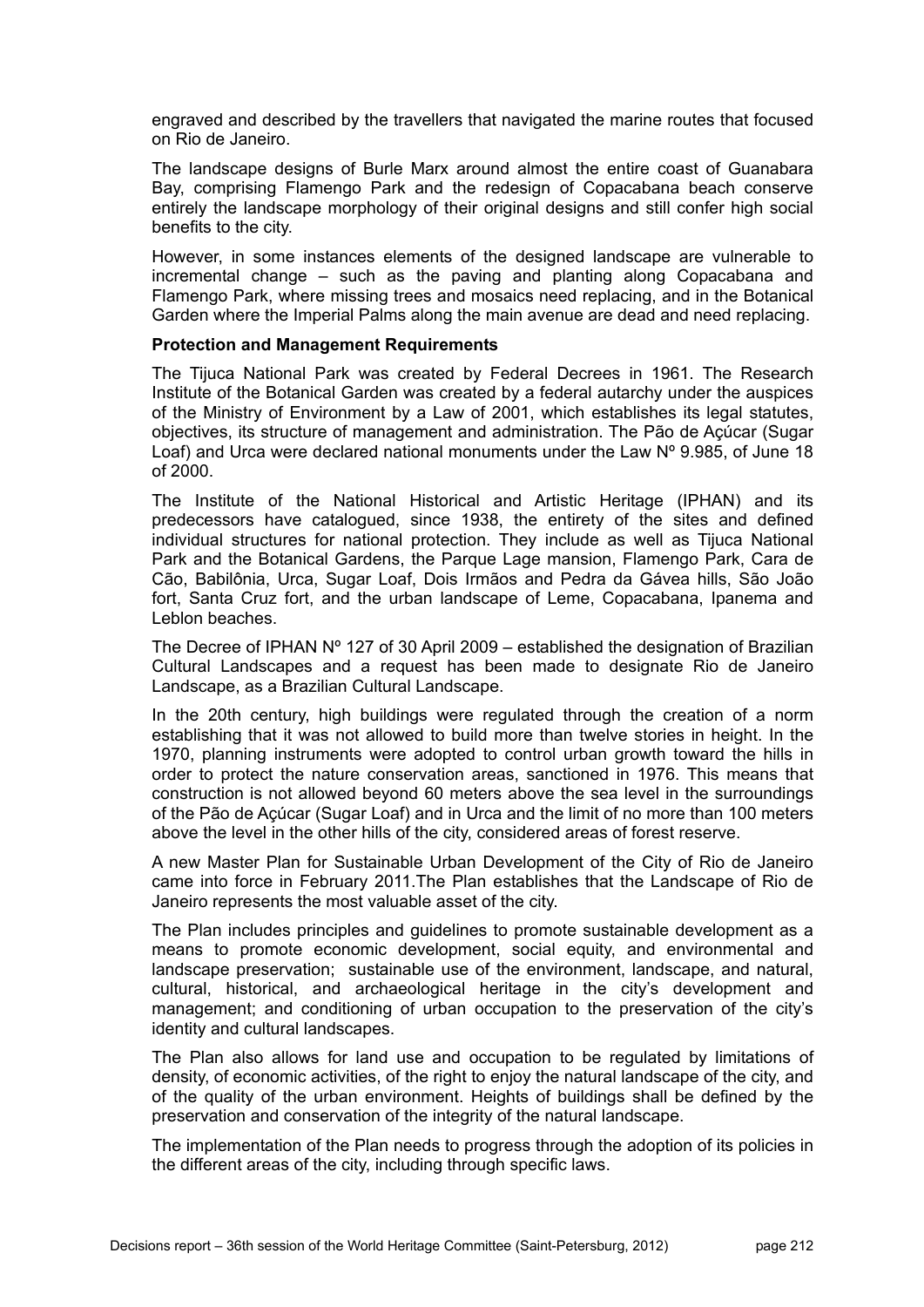The protection offered by the buffer zone needs strengthening with stricter guidelines on preservation, and, if found necessary by the Management Committee, more restrictive soil use and occupation parameters. The buffer zone needs to ensure the protection of views and the broad setting of the property as well as the interface with the property.

All areas of the buffer zone needs to be designated as Cultural Environment Protection Areas (APACs) and management plans for individual APACs developed accordingly further clarification is needed as to what is to be managed within the buffer zone.

A Management Committee to coordinate the management of the serial sites was established by Decree No. 464 of 29 December 2011 to develop and deliver an overall Management Plan for the property. The Management Committee, chaired by IPHAN, draws together the key stakeholders at the Federal, State and Municipal levels involved in the management of the different areas of the property. The Committee will determine the joint management structure and develop the joint management plan for the property and its buffer zone.

The Management Committee will ensure the adoption of possible additional protection measures for the sites, enforced through enhanced preservation structures.

A Management Plan needs to be finalized for the property and its buffer zone that addresses potential threats and possible remaining gaps in protection .so that preservation of the overall cultural landscape might be achieved.

As a basis for the Management Plan, there is a need to put in place a system for defining, recording and inventorying the key components of the overall cultural landscape and for defining monitoring indicators related to the attributes of Outstanding Universal Value.

The management of the property needs to address the issue of water pollution around Guanabara Bay through monitoring and positive action. In order to conserve both long views and the individual details of the property, there is a need to develop an overall Conservation Plan or Conservation approach for the property and for Conservation projects at various sites in order to conserve their important details.

- 4. Recommends that the State Party:
	- a) Put in place an overall management framework for all the component parts of the serial property that draws together the management of the component sites and involves all key stakeholders in line with the requirements of the *Operational Guidelines*, paragraph 114,
	- b) Complete the Management Plan for the property,
	- c) Provide details as to how the buffer zone will be protected and managed,
	- d) Put in place a system for defining, recording and inventorying the key components of the overall cultural landscape,
	- e) Define monitoring indicators related to the attributes of Outstanding Universal Value,
	- f) Provide more details on plans to address water pollution,
	- g) Develop an overall Conservation Plan or Conservation approach for the property;
- 5. Requests the State Party to submit to the World Heritage Centre a report on the above recommendations, in particular with regard to the implementation of the Management Plan for the property, by **1 February 2014**, for examination at the 38th session of the World Heritage Committee in 2014.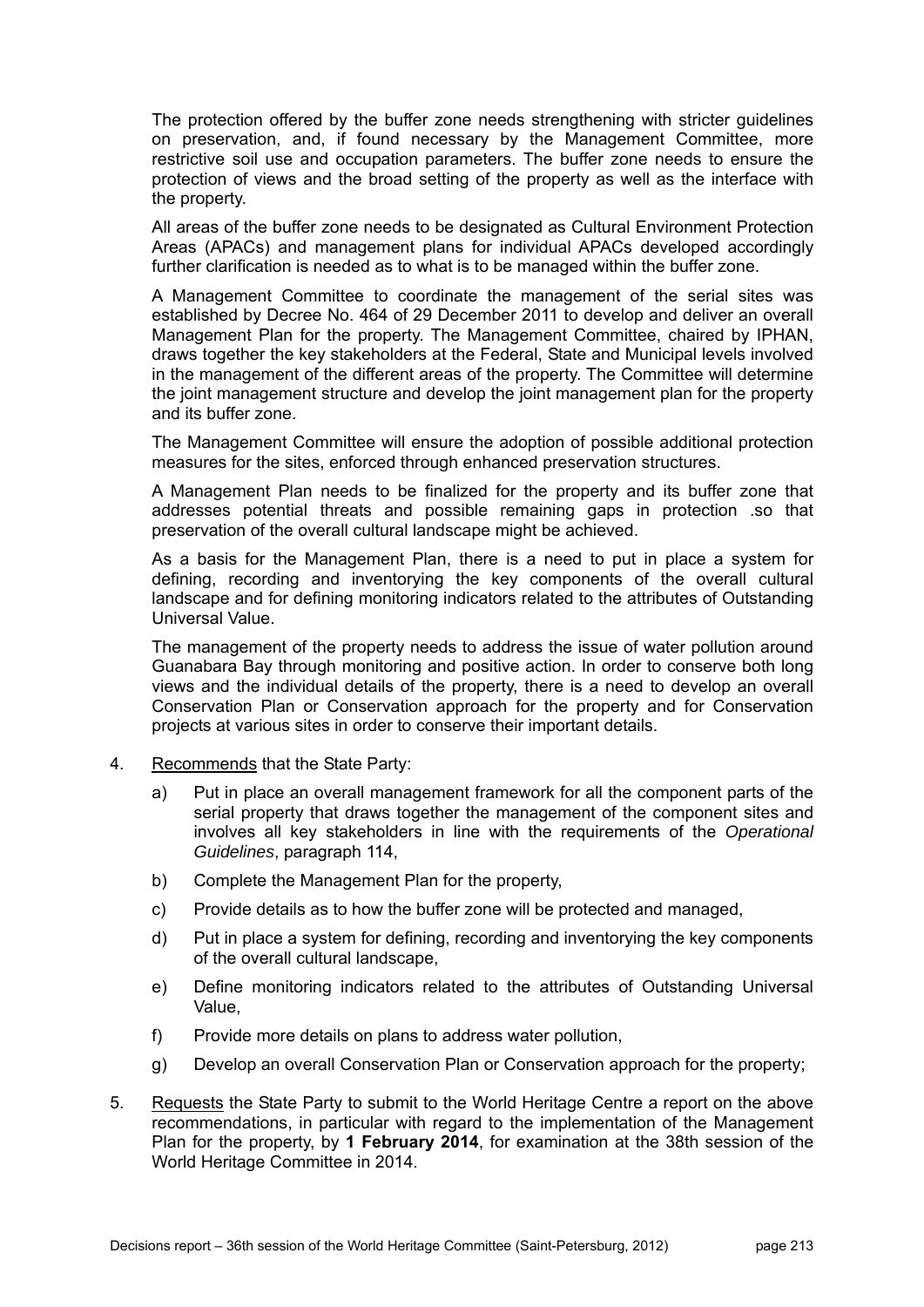# **EXAMINATION OF MINOR BOUNDARY MODIFICATIONS OF NATURAL, MIXED AND CULTURAL PROPERTIES ALREADY INSCRIBED ON THE WORLD HERITAGE LIST**

## **NATURAL PROPERTIES**

## **Decision: 36 COM 8B.43**

The World Heritage Committee,

- 1. Having examined Documents WHC-12/36.COM/8B.Add and WHC-12/36.COM/INF.8B2,
- 2. Recalling Decisions 33 COM 7B.8, 34 COM 7B.3, 35 COM 7B.6 and 35 COM 8B.46;
- 3. Reiterates that the modifications to boundaries of World Heritage properties that are related to mining activities have to be dealt with through the procedure for significant modifications of boundaries, in accordance with para. 165 of the *Operational Guidelines* given the potential impact of such projects on the Outstanding Universal Value;
- 4. Takes note and regrets that the State Party did not submit the application as a significant but as a minor boundary modification on 1 February 2011 as stated in Decision **35 COM 8B.46**;
- 5. Considers that through the referral process a completed Environmental Impact Assessment (EIA) has been submitted which demonstrates that the impact of the mining project on the Outstanding Universal Value of the property is limited and can be mitigated;
- 6. Recalls in particular the commitments made by the State Party at the 35th session of the Committee to secure and enhance the continued effectiveness of the Selous-Niassa corridor as a key feature to maintaining the long-term integrity of the property, as well as to make proposals for the inclusion into the property of additional land to the effect of further maintaining and enhancing the Outstanding Universal Value of the property;
- 7. Considering the reiteration of the commitments of the State Party to the protection and conservation of the property, as stated in the letter of the State Party received on 1 July 2012, requests it to:
	- a) Provide additional valuable wildlife forest area to compensate for the excised area of Selous Game Reserve for inclusion into the property to the effect of further maintaining and enhancing the OUV of the property,
	- b) Ensure enhanced and effective protection of the Selous-Niassa corridor,
	- c) Not to engage in any mining activity within the Selous Game Reserve World Heritage property after exclusion of the Mkuju River Mining site as per the decision of the 36th session of the World Heritage Committee,
	- d) Ensure that the investors contribute to the Protection Fund (provided for in the Wildlife Conservation Act N°5 of 2009),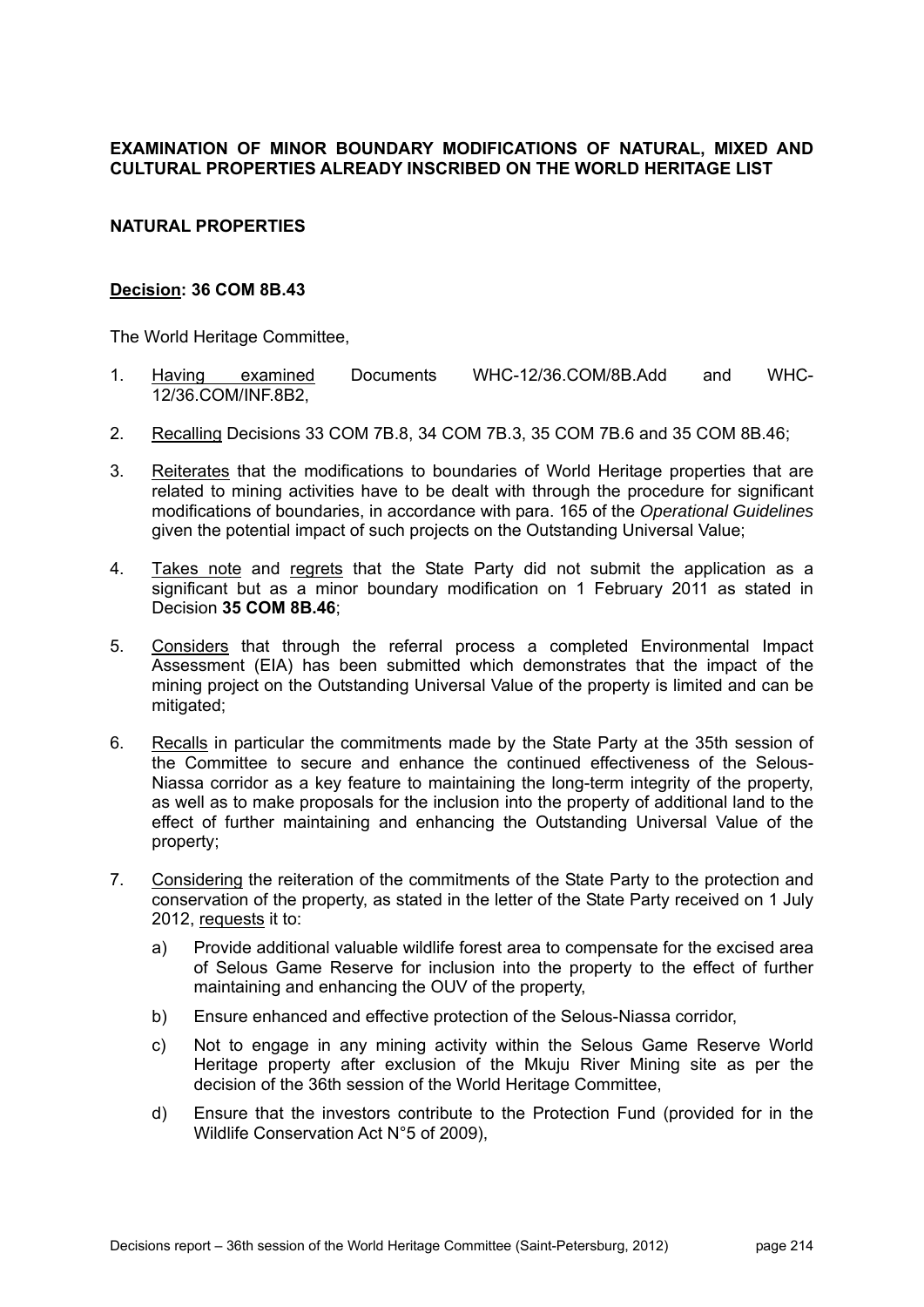- e) Complete the process of establishing a Tanzanian Wildlife Authority by November 2013 which will ensure 100% retention scheme for the management of the Selous Game Reserve,
- f) Not to undertake any development activities within Selous Game Reserve, and its buffer zone without prior approval of the World Heritage Committee in accordance with the *Operational Guidelines* for the implementation of the *World Heritage Convention*;
- 8. Decides in an exceptional and unique manner to approve the proposed boundary modification of the **Selous Game Reserve, United Republic of Tanzania**;
- 9. Urges the State Party to ensure:
	- a) That the environmental management and monitoring plan is implemented,
	- b) that economic and social needs of the local population and workers are respected and that social conditions in and around the Selous Game Reserve, in particular linked to the Mkuju River Mining site, are subject to monitoring, and
	- c) that the mining activity and processing of the uranium is carried out corresponding to state of the art international standards in adherence to International Atomic Energy Agency (IAEA) rules governing the processing of uranium materials,
- 10. Further urges the State Party to submit before **1 February 2013** a proposal for the extension of the property to strengthen the integrity in the context of the greater Selous ecosystem;
- 11. Further reminds the State Party of its obligations to ensure that all measures to address the impact of the approved boundary modification to the property identified in the environmental impact assessment are timely and properly implemented to assure that the Outstanding Universal Value of the property is maintained and effectively protected;
- 12. Requests the State Party to submit a progress report by **1 February 2013** on the implementation of this decision for examination by the World Heritage Committee at its 37th session in 2013.

The minor boundary modification of the **Manas Wildlife Sanctuary, India**, was withdrawn due to an administrative error by the Secretariat.

# **MIXED PROPERTIES**

#### **Decision: 36 COM 8B.45**

The World Heritage Committee,

- 1. Having examined Documents WHC-12/36.COM/8B.Add, WHC-12/36.COM/INF.8B1.Add and WHC-12/36.COM/INF.8B2,
- 2. Recalling Decision **34 COM 8B.46**;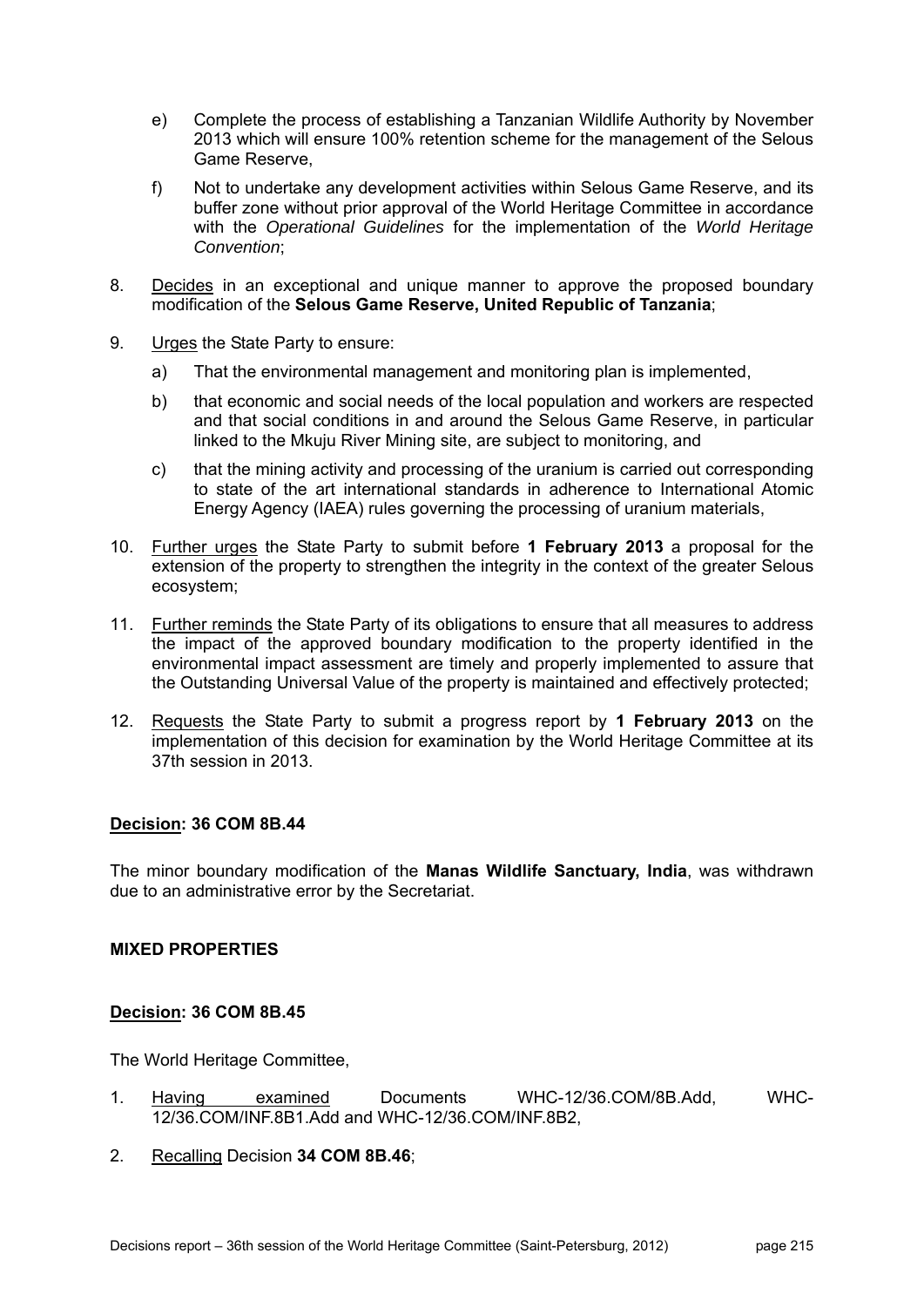- 3. Approves the minor modification of the boundaries of the property **Tasmanian Wilderness, Australia,** in line with the proposals of the State Party, and as previously considered by the World Heritage Committee;
- 4. Reiterates its recommendation that the State Party consider further minor modifications to the boundaries of the property, considering the past decisions of the World Heritage Committee on boundaries in relation to the natural and cultural values.

The World Heritage Committee,

- 1. Having examined Documents WHC-12/36.COM/8B.Add, WHC-12/36.COM/INF.8B1.Add and WHC-12/36.COM/INF.8B2,
- 2. Approves the minor modification of **Mount Huangshan, China**, to extend the buffer zone to the property, in line with the proposals of the State Party;
- 3. Requests the State Party to provide descriptive information on the proposed buffer zone extension in relation to cultural values and to provide information regarding the controls applicable to development in the Special Plan for Huangshan Buffer Zone.

# **CULTURAL PROPERTIES**

#### **Decision: 36 COM 8B.47**

The World Heritage Committee,

- 1. Having examined Documents WHC-12/36.COM/8B.Add and WHC-12/36.COM/INF.8B1.Add,
- 2. Refers the examination of the proposed buffer zone for the **Archaeological Site of Carthage, Tunisia**, back to the State Party in order to allow it to provide more information about the criteria used to define the buffer zone, about the existing regulations and measures which govern it and which will enable the protection of the property, and about the measures taken for buffer zone management.

# **Decision: 36 COM 8B.48**

- 1. Having examined Documents WHC-12/36.COM/8B.Add and WHC-12/36.COM/INF.8B1.Add,
- 2. Approves the proposed minor modification to the boundaries and the proposed buffer zones of the **Old Town of Lijiang**, **China.**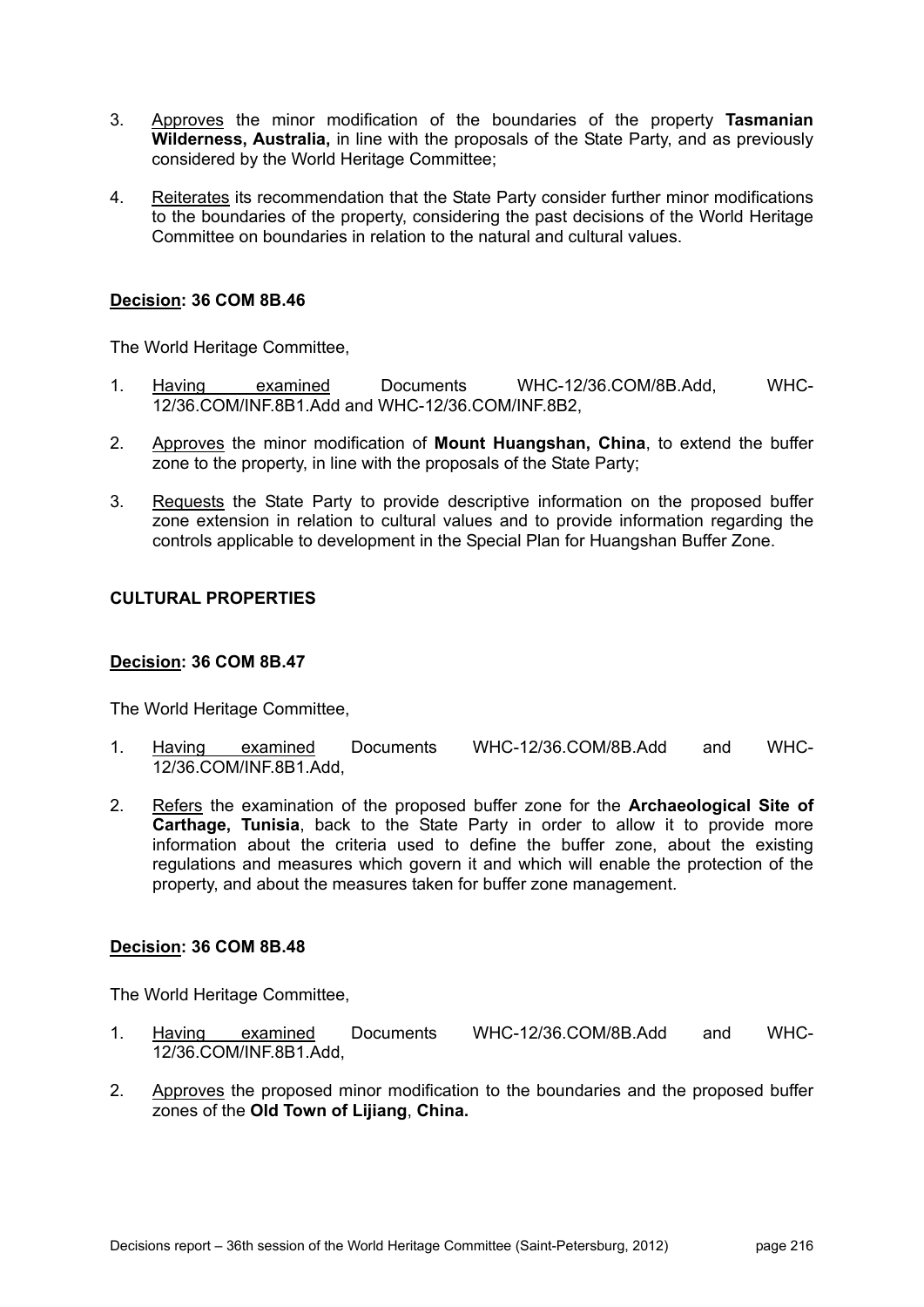The minor boundary modification of the **Group of Monuments at Mahabalipuram, India** was withdrawn at the request of the State Party.

#### **Decision: 36 COM 8B.50**

The minor boundary modification of the **Khajuraho Group of Monuments, India**, was withdrawn at the request of the State Party.

#### **Decision: 36 COM 8B.51**

The World Heritage Committee,

- 1. Having examined Documents WHC-12/36.COM/8B.Add and WHC-12/36.COM/INF.8B1.Add,
- 2. Approves the proposed extension to the buffer zone for the **Group of Monuments at Hampi, India**;
- 3. Recommends that the State Party continues for the future extension of the property and buffer zone towards the envisaged property boundaries presented in the integrated management plan.

#### **Decision: 36 COM 8B.52**

The minor boundary modification of the **Sun Temple, Konârak, India**, was withdrawn at the request of the State Party.

#### **Decision: 36 COM 8B.53**

The minor boundary modification of the **Agra Fort, India**, was withdrawn at the request of the State Party.

#### **Decision: 36 COM 8B.54**

The minor boundary modification of **Fatehpur Sikri, India**, was withdrawn at the request of the State Party.

#### **Decision: 36 COM 8B.55**

The minor boundary modification of the **Buddhist Monuments at Sanchi, India**, was withdrawn at the request of the State Party.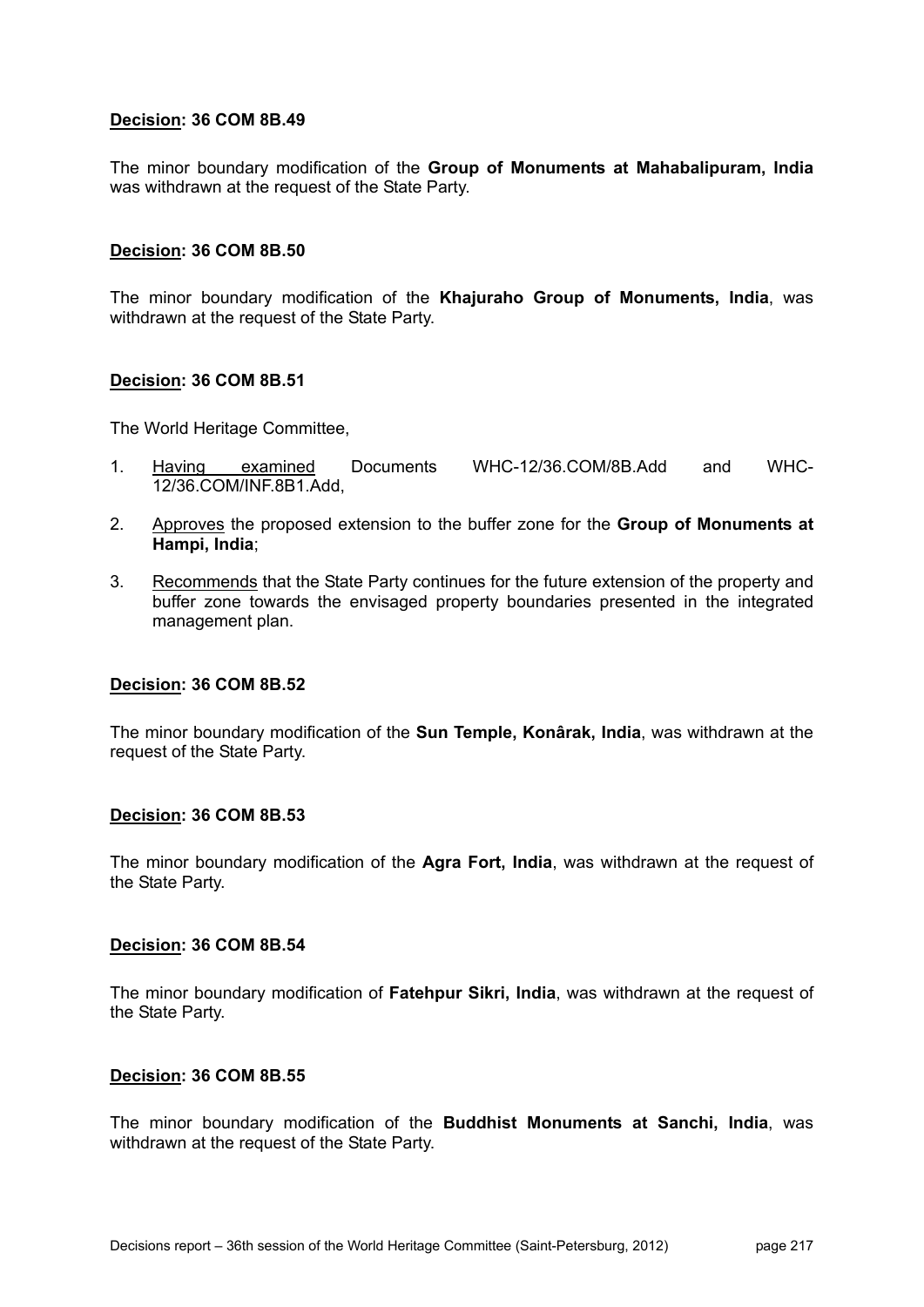The minor boundary modification of the **Chhatrapati Shivaji Terminus (formerly Victoria Terminus)**, **India**, was withdrawn at the request of the State Party.

#### **Decision: 36 COM 8B.57**

The World Heritage Committee,

- 1. Having examined Documents WHC-12/36.COM/8B.Add and WHC-12/36.COM/INF.8B1.Add,
- 2. Approves the proposed minor modifications to the boundary and to the buffer zone of **Choirokoitia, Cyprus**.

#### **Decision: 36 COM 8B.58**

The World Heritage Committee,

- 1. Having examined Documents WHC-12/36.COM/8B.Add and WHC-12/36.COM/INF.8B1.Add,
- 2. Refers the examination of the proposed minor modification to the boundary of the **Natural and Culturo-Historical Region of Kotor, Montenegro**, back to the State Party in order to allow it to provide justification and detailed information on the proposed variations to the original 1979 property boundary;
- 3. Approves the proposed buffer zone for the Natural and Culturo-Historical Region of Kotor, Montenegro;
- 4. Recommends that the State Party establish as soon as possible a coordination of the Management Plan with the municipal urban planning documents to include controls applicable to development and infrastructure within the buffer zone. Such controls on development and infrastructure need to recognise the components necessary to the visual integrity of the property, including vistas and visual accents, horizontal and vertical relationships, materials and form of new construction, and must be integrated with the individual municipal plans in order to ensure the protection of the Outstanding Universal Value of the property.

#### **Decision: 36 COM 8B.59**

- 1. Having examined Documents WHC-12/36.COM/8B.Add and WHC-12/36.COM/INF.8B1.Add,
- 2. Approves the proposed buffer zones for the **Historic Centre of Prague, Czech Republic**.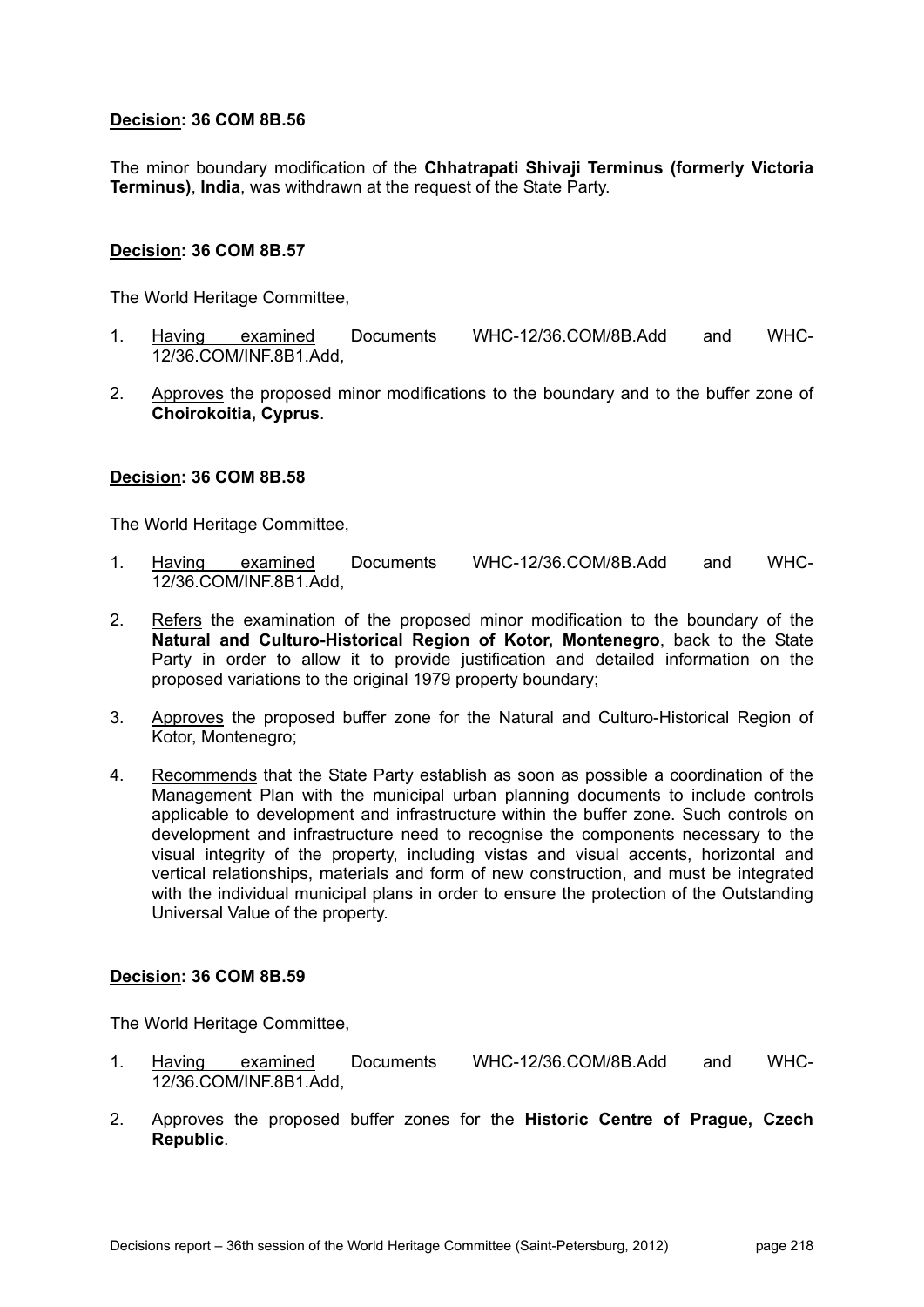The World Heritage Committee,

- 1. Having examined Documents WHC-12/36.COM/8B.Add and WHC-12/36.COM/INF.8B1.Add,
- 2. Decides not to approve the proposed reduction of the buffer zone for the **Fortress of Suomenlinna, Finland**;
- 3. Requests the State Party to put in place for the existing buffer zone zoning that reflects different planning needs, and which could be recognised by land-use and development plans.

#### **Decision: 36 COM 8B.61**

The World Heritage Committee,

- 1. Having examined Documents WHC-12/36.COM/8B.Add and WHC-12/36.COM/INF.8B1.Add,
- 2. Approves the proposed buffer zone for **Vilnius Historic Centre, Lithuania**;
- 3. Encourages the State Party to complete the Special Area Protection Plan: "design documentation of heritage management" currently being prepared to set or amend heritage protection requirements and the system of specific management measures in the Vilnius Old Town and its Buffer Zone and submit it to the World Heritage Committee for review.

#### **Decision: 36 COM 8B.62**

- 1. Having examined Documents WHC-12/36.COM/8B.Add and WHC-12/36.COM/INF.8B1.Add,
- 2. Refers the examination of the proposed buffer zone for the **Old Town of Segovia and its Aqueduct, Spain**, back to the State Party in order to allow it to:
	- a) Provide a textual description and justification of the buffer zone boundary. This should consider views to and from the property and include an appropriate analysis,
	- b) Provide detailed information regarding the protection afforded the buffer zone by the Special Plans for the Historical Areas of Segovia (PEAHIS), and on how the loop of aqueduct and buffer zone outside the Special Plan area (Plano UNESCO 8) will be protected.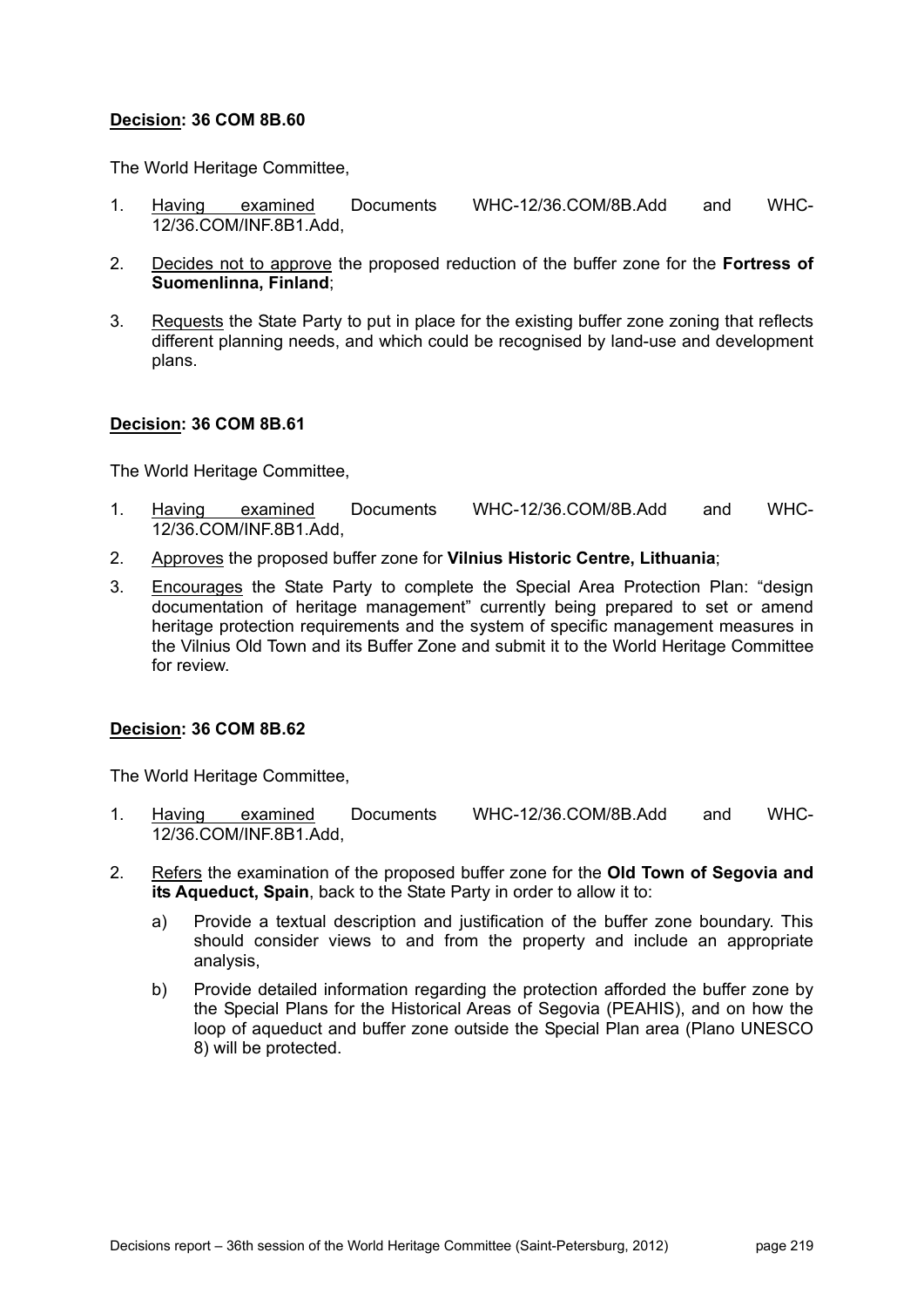The World Heritage Committee,

- 1. Having examined Documents WHC-12/36.COM/8B.Add and WHC-12/36.COM/INF.8B1.Add,
- 2. Approves the proposed buffer zone for **Studley Royal Park including the Ruins of Fountains Abbey, United Kingdom of Great Britain and Northern Ireland**;
- 3. Recommends that the State Party give consideration to the following:
	- a) Redefining the boundary of the property as intended in the 2014 review of the Management Plan,
	- b) Considering and redefining or confirming the buffer zone boundary in the light of any proposed amendments to the property boundaries,
	- c) Finalising planning protection policies for the vista to Ripon Cathedral.

# **Decision: 36 COM 8B.64**

The World Heritage Committee,

- 1. Having examined Documents WHC-12/36.COM/8B.Add and WHC-12/36.COM/INF.8B1.Add,
- 2. Refers the examination of the proposed minor modification to the boundary of **Historic Centre of Santa Cruz de Mompox, Colombia** back to the State Party in order to allow it to:
	- a) Extend the property boundary only to the east to include the river and east bank to the extent of the original width of the river opposite the currently inscribed property and for the length of the currently inscribed property,
	- b) Provide an adequate map of the property and buffer zone indicating their precise boundaries either topographic or cadastral, presented at a scale which is appropriate to the size in hectares of the property, including title and legend in English and bearing a labelled coordinate grid;
- 3. Approves the proposed buffer zone for **Historic Centre of Santa Cruz de Mompox, Colombia**.

# **STATEMENTS OF OUTSTANDING UNIVERSAL VALUE OF THE TWELVE PROPERTIES INSCRIBED AT THE 35TH SESSION (UNESCO, 2011) AND NOT ADOPTED BY THE WORLD HERITAGE COMMITTEE**

# **Decision: 36 COM 8B.65**

The World Heritage Committee,

1. Having examined Document WHC-12/36.COM/8B.Add,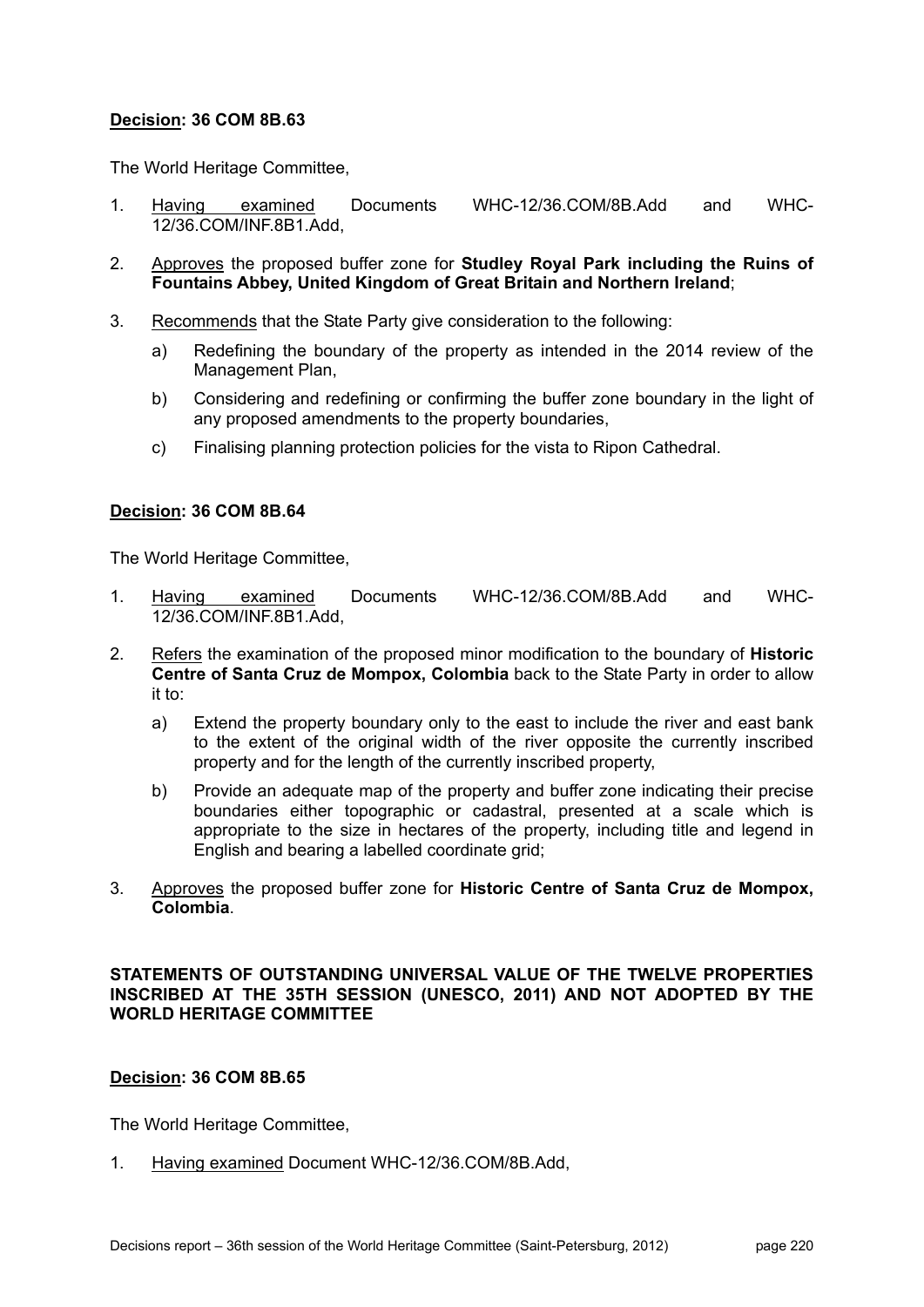- 2. Adopts the following Statements of Outstanding Universal Value for the following World Heritage properties inscribed at the 35th session of the World Heritage Committee (UNESCO, 2011):
	- Ethiopia: Konso Cultural Landscape;
	- Kenya: Fort Jesus, Mombasa;
	- Jordan: Wadi Rum Protected Area;
	- Sudan: Archaeological Sites of the Island of Meroe;
	- United Arab Emirates: Cultural Sites of Al Ain (Hafit, Hili, Bidaa Bint Saud and Oases Areas);
	- Mongolia: Petroglyphic Complexes of the Mongolian Altai;
	- Viet Nam: Citadel of the Ho Dynasty;
	- Germany / Slovakia / Ukraine: Primeval Beech Forests of the Carpathians and the Ancient Beech Forests of Germany;
	- Spain: Cultural Landscape of the Serra de Tramuntana;
	- Ukraine: Residence of Bukovinian and Dalmatian Metropolitans;
	- Barbados: Historic Bridgetown and its Garrison;
	- Colombia: Coffee Cultural Landscape of Colombia.

# **8C. UPDATE OF THE LIST OF WORLD HERITAGE IN DANGER**

# **Decision: 36 COM 8C.1**

The World Heritage Committee,

- 1. Following the examination of the state of conservation reports of properties inscribed on the World Heritage List (WHC-12/36.COM/7B and WHC-12/36.COM/7B.Add) and of proposals for inscription of properties on the World Heritage List (WHC-12/36.COM/8B and WHC-12/36.COM/8B.Add),
- 2. Decides to **inscribe** the following properties on the List of World Heritage in Danger:
	- Mali, Timbuktu (Decision **36 COM 7B.106**)
	- Mali, Tomb of Askia (Decision **36 COM 7B.106**)
	- Palestine, Birthplace of Jesus: Church of the Nativity and the Pilgrimage Route, Bethlehem (Decision **36 COM 8B.5**)
	- Panama, Fortifications on the Caribbean Side of Panama: Portobelo-San Lorenzo (Decision **36 COM 7B.102**)
	- United Kingdom of Great Britain and Northern Ireland, Liverpool Maritime Mercantile City (Decision **36 COM 7B.93**)

# **Decision: 36 COM 8C.2**

- 1. Following the examination of the state of conservation reports of properties inscribed on the List of World Heritage in Danger (WHC-12/36.COM/7A and WHC-12/36.COM/7A.Add),
- 2. Decides to **maintain** the following properties on the List of World Heritage in Danger: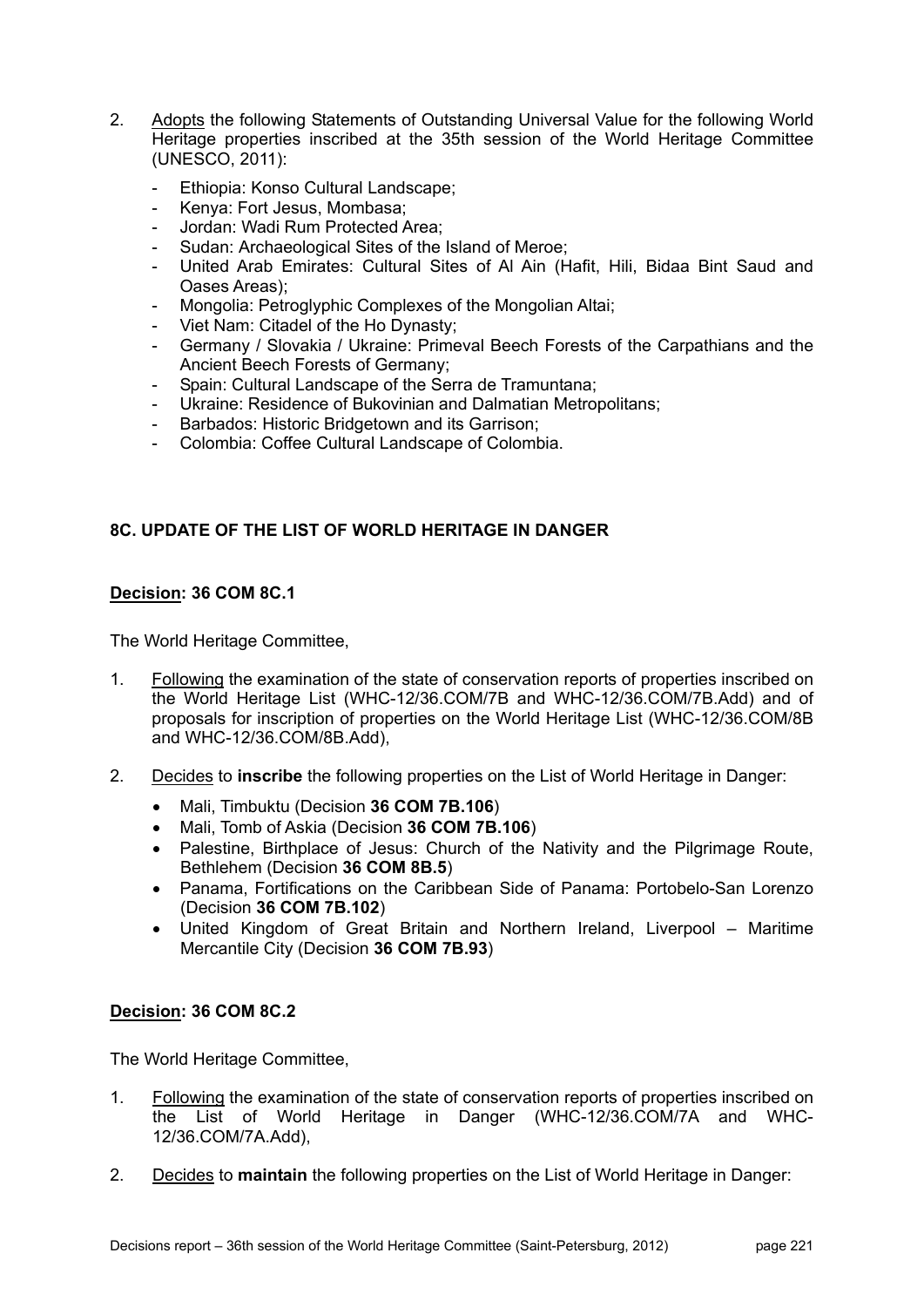- Afghanistan, Minaret and Archaeological Remains of Jam (Decision **36 COM 7A.25**)
- Afghanistan, Cultural Landscape and Archaeological Remains of the Bamiyan Valley (Decision **36 COM 7A.26**)
- Belize, Belize Barrier Reef Reserve System (Decision **36 COM 7A.15**)
- Central African Republic, Manovo-Gounda St Floris National Park (Decision **36 COM 7A.1)**
- Chile, Humberstone and Santa Laura Saltpeter Works (Decision **36 COM 7A.33**)
- Colombia, Los Katíos National Park (Decision **36 COM 7A.16**)
- Côte d'Ivoire, Comoé National Park (Decision **36 COM 7A.2**)
- Côte d'Ivoire / Guinea, Mount Nimba Strict Nature Reserve (Decision **36 COM 7A.3**)
- Democratic Rep. of the Congo, Virunga National Park (Decision **36 COM 7A.4**)
- Democratic Rep. of the Congo, Kahuzi-Biega National Park (Decision **36 COM 7A.5**)
- Democratic Rep. of the Congo, Garamba National Park (Decision **36 COM 7A.6**)
- Democratic Rep. of the Congo, Salonga National Park (Decision **36 COM 7A.7**)
- Democratic Rep. of the Congo, Okapi Wildlife Reserve (Decision **36 COM 7A.8**)
- Egypt, Abu Mena (Decision **36 COM 7A.20**)
- Ethiopia, Simien National Park (Decision **36 COM 7A.9**)
- Georgia, Bagrati Cathedral and Gelati Monastery (Decision **36 COM 7A.30**)
- Georgia, Historical Monuments of Mtskheta (Decision **36 COM 7A.31**)
- Honduras, Río Plátano Biosphere Reserve (Decision **36 COM 7A.17**)
- Indonesia, Tropical Rainforest Heritage of Sumatra (Decision **36 COM 7A.13**)
- Iraq, Ashur (Qal'at Sherqat) (Decision **36 COM 7A.21**)
- Iraq, Samarra Archaeological City (Decision **36 COM 7A.22**)
- Islamic Republic of Iran, Bam and its Cultural Landscape (Decision **36 COM 7A.27)**
- Jerusalem, Old City of Jerusalem and its Walls (Decision **36 COM 7A.23.I**)
- Madagascar, Rainforests of the Atsinanana (Decision **36 COM 7A.10**)
- Niger, Air and Ténéré Natural Reserves (Decision **36 COM 7A.11**)
- Peru, Chan Chan Archaelogical Zone (Decision **36 COM 7A.34**)
- Senegal, Niokolo-Koba National Park (Decision **36 COM 7A.12**)
- Serbia, Medieval Monuments in Kosovo (Decision **36 COM 7A.32**)
- United Rep. of Tanzania, Ruins of Kilwa Kisiwani and Ruins of Songo Mnara (Decision **36 COM 7A.19**)
- Uganda, Tombs of Buganda Kings at Kasubi (Decision **36 COM 7A.18**)
- United States of America, Everglades National Park (Decision **36 COM 7A.14**)
- Venezuela, Coro and its Port (Decision **36 COM 7A.35**)
- Yemen, Historic Town of Zabid (Decision **36 COM 7A.24**)

- 1. Following the examination of the state of conservation reports of properties inscribed on the List of World Heritage in Danger (WHC-12/36.COM/7A and WHC-12/36.COM/7A.Add),
- 2. Decides to **remove** the following properties from the List of World Heritage in Danger:
	- Pakistan, Fort and Shalamar Gardens in Lahore (Decision **36 COM 7A.28**)
	- Philippines, Rice Terraces of the Philippine Cordilleras (Decision **36 COM 7A.29**)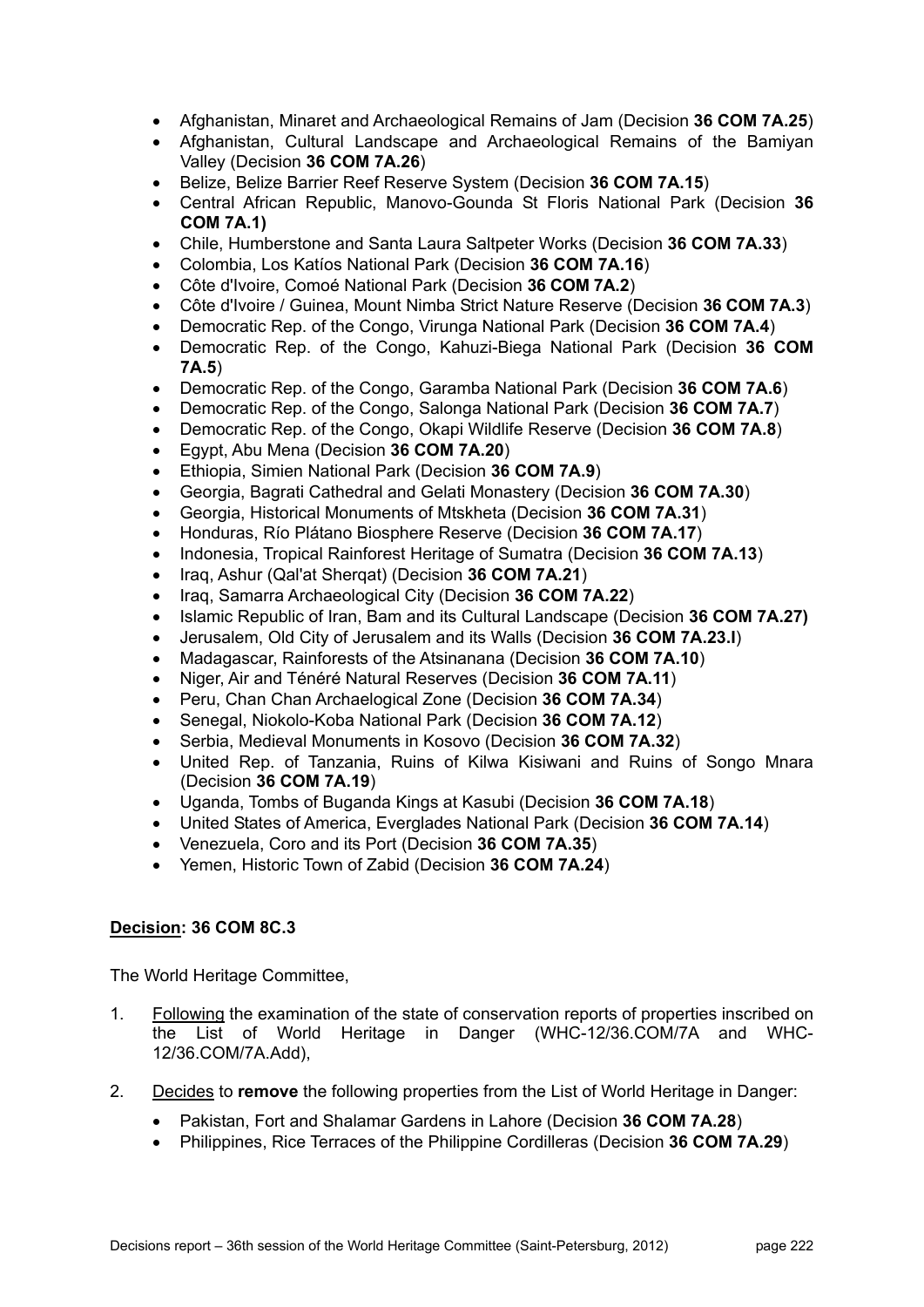#### **8D. CLARIFICATIONS OF PROPERTY BOUNDARIES AND AREAS BY STATES PARTIES IN RESPONSE TO THE RETROSPECTIVE INVENTORY**

# **Decision: 36 COM 8D**

- 1. Having examined Document WHC-12/36.COM/8D,
- 2. Recalling Decision **35 COM 8D** adopted at its 35th session (UNESCO, 2011),
- 3. Acknowledges the excellent work accomplished by States Parties in the clarification of the delimitation of their World Heritage properties and thanks them for their efforts to improve the credibility of the World Heritage List;
- 4. Recalls that the World Heritage Centre and the Advisory Bodies will not be able to examine proposals for minor or significant modifications to boundaries of World Heritage properties whenever the delimitation of such properties as inscribed is unclear;
- 5. Takes note of the clarifications of property boundaries and areas provided by the following States Parties in response to the Retrospective Inventory, as presented in the Annex of Document WHC-12/36.COM/8D:
	- Algeria: M'Zab Valley;
	- Argentina: Los Glaciares National Park;
	- Australia: Lord Howe Island Group; Wet Tropics of Queensland; Shark Bay, Western Australia; Heard and McDonald Islands;
	- Cambodia: Angkor;
	- China: The Great Wall; Peking Man Site at Zhoukoudian; Jiuzhaigou Valley Scenic and Historic Interest Area; Ancient City of Ping Yao; Summer Palace, an Imperial Garden in Beijing; Temple of Heaven: an Imperial Sacrificial Altar in Beijing;
	- Colombia: Historic Centre of Santa Cruz de Mompox;
	- Croatia: Plitvice Lakes National Park;
	- Czech Republic: Historic Centre of Prague;
	- Finland: Fortress of Suomenlinna;
	- Georgia: Historic Monuments of Mtskheta;
	- Germany: Aachen Cathedral; Collegiate Church, Castle and Old Town of Quedlinburg;
	- Germany and the United Kingdom: Frontiers of the Roman Empire: Hadrian's Wall;
	- Honduras: Río Plátano Biosphere Reserve;
	- India: Ajanta Caves; Kaziranga National Park;
	- Indonesia: Borobudur Temple Compounds;
	- Japan: Buddhist Monuments in the Horyu-ji Area; Himeji-jo; Yakushima; Shirakami-Sanchi; Historic Villages of Shirakawa-go and Gokayama; Hiroshima Peace Memorial (Genbaku Dome); Itsukushima Shinto Shrine; Historic Monuments of Ancient Nara;
	- Nepal: Lumbini, the Birthplace of the Lord Buddha;
	- Sri Lanka: Sinharaja Forest Reserve;
	- Seychelles: Aldabra Atoll;
	- Spain: Monastery and Site of the Escurial, Madrid; Works of Antoni Gaudí; Old Town of Segovia and its Aqueduct; Monuments of Oviedo and the Kingdom of the Asturias; Santiago de Compostela (Old Town); Old Town of Cáceres; Old City of Salamanca; Poblet Monastery; Archaeological Ensemble of Mérida; Royal Monastery of Santa María de Guadalupe;
	- Syrian Arab Republic: Ancient City of Aleppo;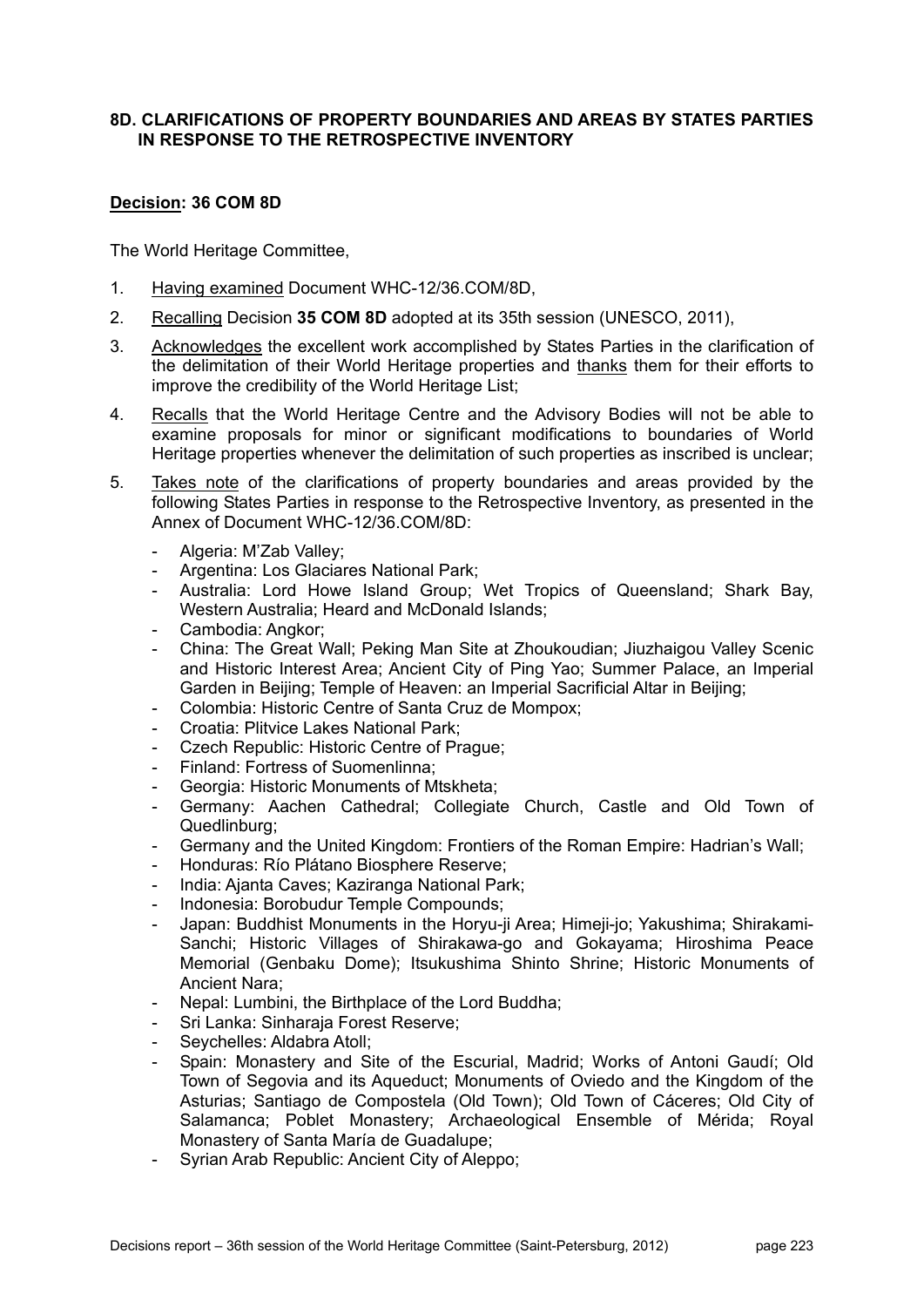- Thailand: Historic Town of Sukhothai and Associated Historic Towns; Historic City of Ayutthaya; Ban Chiang Archaeological Site;
- Tunisia: Archaeological Site of Carthage;
- Turkey: Göreme National Park and the Rock Sites of Cappadocia;
- Uzbekistan: Itchan Kala; Historic Centre of Bukhara; Samarkand Crossroad of Cultures;
- 6. Requests the States Parties which have not yet answered the questions raised in the framework of the Retrospective Inventory to provide all clarifications and documentation as soon as possible and by **1 December 2012** at the latest.

# **8E. ADOPTION OF RETROSPECTIVE STATEMENTS OF OUTSTANDING UNIVERSAL VALUE**

# **Decision: 36 COM 8E**

- 1. Having examined Document WHC-12/36.COM/8E,
- 2. Congratulates States Parties for the excellent work accomplished in the elaboration of retrospective Statements of Outstanding Universal Value for World Heritage properties in their territories;
- 3. Adopts the retrospective Statements of Outstanding Universal Value, as presented in the Annex of Document WHC-12/36.COM/8E, for the following World Heritage properties:
	- Australia: Great Barrier Reef; Lord Howe Island Group; Gondwana Rainforests of Australia; Wet Tropics of Queensland; Fraser Island; Australian Fossil Mammal Sites (Riversleigh / Naracoorte); Heard and McDonald Islands; Macquarie Island; Purnululu National Park;
	- Bangladesh: Historic Mosque City of Bagerhat;
	- Cambodia: Angkor;
	- China: Mount Taishan; The Great Wall; Imperial Palaces of the Ming and Qing Dynasties in Beijing and Shenyang; Mogao Caves; Peking Man Site at Zhoukoudian; Jiuzhaigou Valley Scenic and Historic Interest Area; Temple and Cemetery of Confucius, and the Kong Family Mansion in Qufu; Ancient Building Complex in the Wudang Mountains; Historic Ensemble of the Potala Palace, Lhasa; Lushan National Park; Mount Emei Scenic Area, including Leshan Giant Buddha Scenic Area; Old Town of Lijiang; Temple of Heaven: an Imperial Sacrificial Altar in Beijing; Mount Wuyi; Dazu Rock Carvings; Mount Qincheng and the Dujiangyan Irrigation System; Capital Cities and Tombs of the Ancient Koguryo Kingdom; Sichuan Giant Panda Sanctuaries – Wolong, Mt Siguniang and Jiajin Mountains;
	- Côte d'Ivoire and Guinea: Mount Nimba Strict Nature Reserve;
	- Democratic People's Republic of Korea: Complex of Koguryo Tombs:
	- Democratic Republic of the Congo: Virunga National Park; Garamba National Park; Kahuzi-Biega National Park; Salonga National Park;
	- Egypt: Wadi Al-Hitan (Whale Valley);
	- Estonia: Historic Centre (Old Town) of Tallinn;
	- Ethiopia: Rock-Hewn Churches, Lalibela; Lower Valley of the Awash; Lower Valley of the Omo; Harar Jugol, the Fortified Historic Town;
	- Gambia: Kunta Kinteh Island and Related Sites;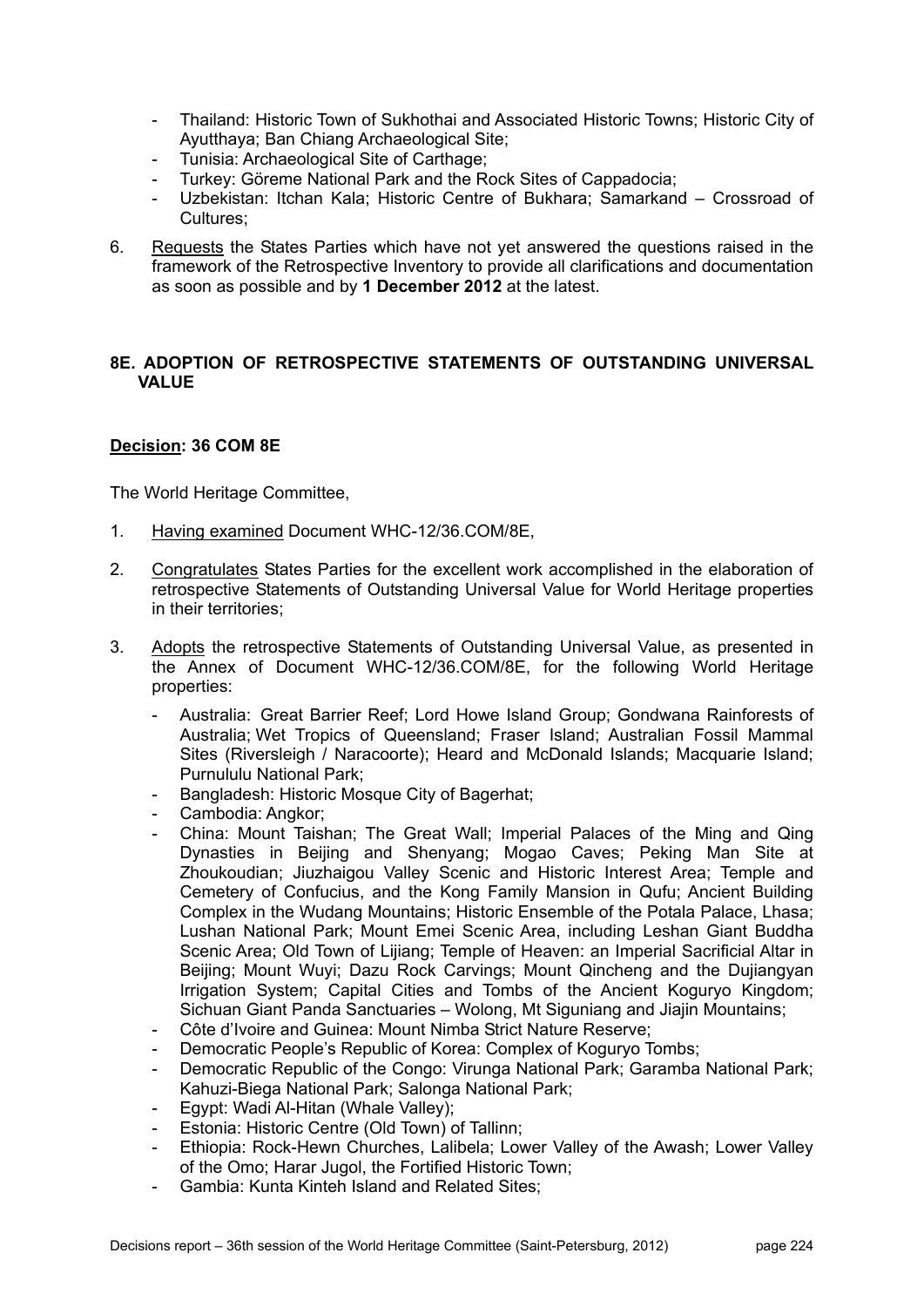- Gambia and Senegal: Stone Circles of Senegambia;
- Ghana: Forts and Castles, Volta, Greater Accra, Central and Western Regions; Asante Traditional Buildings;
- India: Taj Mahal; Keoladeo National Park; Sundarbans National Park; Nanda Devi and Valley of Flowers National Parks;
- Indonesia: Borobudur Temple Compounds; Prambanan Temple Compounds;
- Islamic Republic of Iran: Bam and its Cultural Landscape;
- Kazakhstan: Mausoleum of Khoja Ahmed Yasawi; Petroglyphs within the Archaeological Landscape of Tamgaly;
- Madagascar: Tsingy de Bemaraha Strict Nature Reserve; Royal Hill of Ambohimanga;
- Malaysia: Gunung Mulu National Park;
- Mali: Timbuktu; Cliff of Bandiagara (Land of the Dogons); Tomb of Askia;
- Mongolia: Orkhon Valley Cultural Landscape:
- Nepal: Sagarmatha National Park; Kathmandu Valley; Chitwan National Park; Lumbini, the Birthplace of the Lord Buddha;
- New Zealand: Te Wahipounamu South West New Zealand; New Zealand Sub-Antarctic Islands;
- Nigeria: Osun-Osogbo Sacred Grove;
- Pakistan: Archaeological Ruins at Moenjodaro;
- Philippines: Baroque Churches of the Philippines; Puerto-Princesa Subterranean River National Park;
- Republic of Korea: Seokguram Grotto and Bulguksa Temple; Haeinsa Temple Janggyeong Pangeon, the Depositories for the *Tripitaka Koreana* Woodblocks; Jongmyo Shrine; Changdeokgung Palace Complex; Hwaseong Fortress; Gyeongju Historic Areas; Gochang, Hwasun and Ganghwa Dolmen Sites;
- Solomon Islands: East Rennell;
- Thailand: Historic City of Ayutthaya;
- Turkmenistan: State Historical and Cultural Park "Ancient Merv"; Kunya-Urgench;
- United Republic of Tanzania: Serengeti National Park; Kondoa Rock-Art Sites;
- Uzbekistan: Historic Centre of Bukhara: Historic Centre of Shakhrisyabz: Samarkand – Crossroad of Cultures;
- Viet Nam: Ha Long Bay; My Son Sanctuary; Phong Nha-Ke Bang National Park;
- Zambia and Zimbabwe: Mosi-oa-Tunya / Victoria Falls;
- Zimbabwe*:* Great Zimbabwe National Monument; Khami Ruins National Monument; Matobo Hills;
- 4. Decides that retrospective Statements of Outstanding Universal Value for World Heritage properties in Danger will be reviewed by the Advisory Bodies in priority;
- 5. Further decides that, considering the high number of retrospective Statements of Outstanding Universal Value to be examined, the order in which they will be reviewed by the Advisory Bodies will follow the Second Cycle of Periodic Reporting, namely:
	- World Heritage properties in the Arab States;
	- World Heritage properties in Africa;
	- World Heritage properties in Asia and the Pacific*;*
	- World Heritage properties in Latin America and the Caribbean;
	- World Heritage properties in Europe and North America.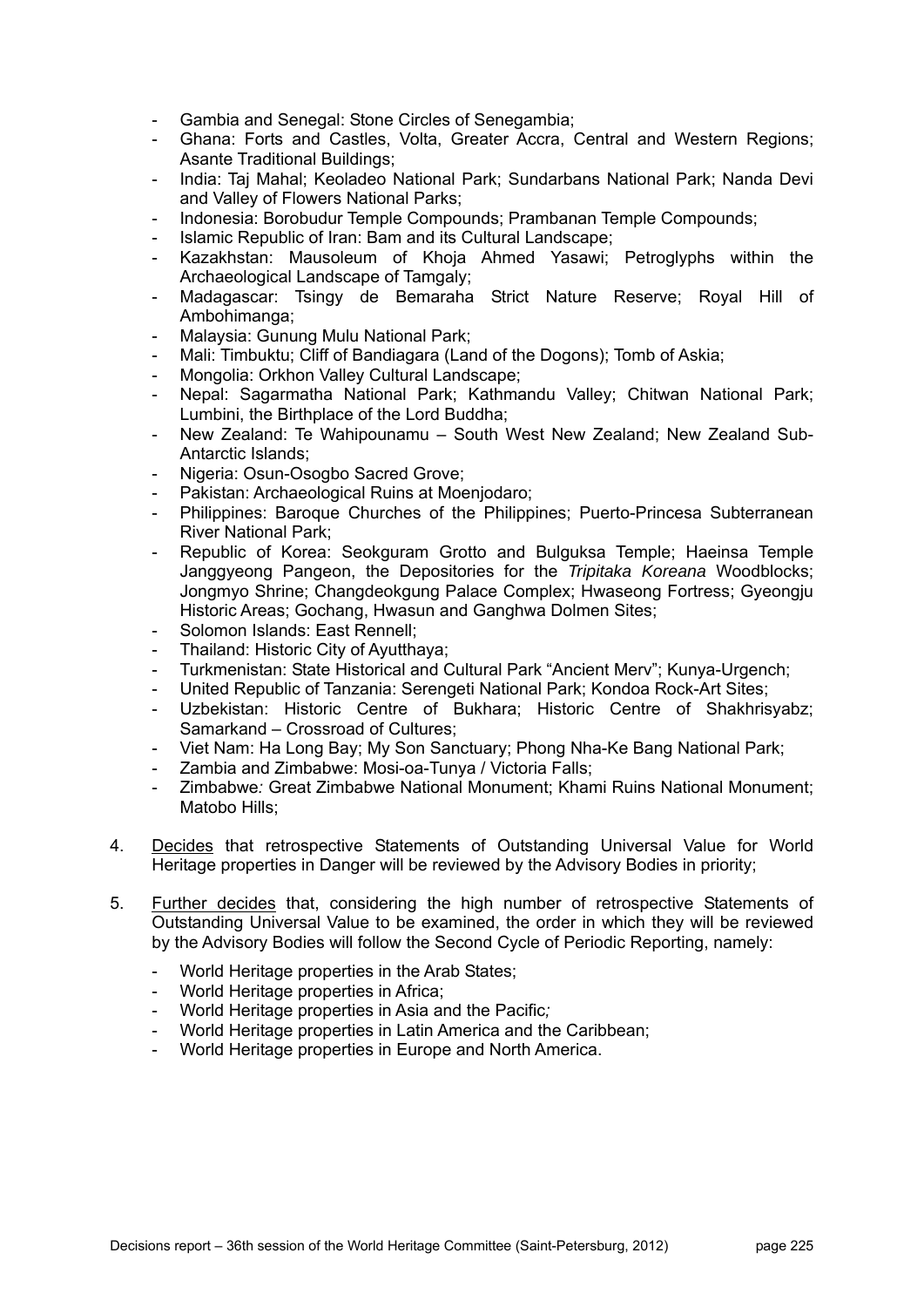#### **9A. PROGRESS REPORT ON THE IMPLEMENTATION OF THE RECOMMENDATIONS OF THE EVALUATION OF THE GLOBAL STRATEGY AND THE PACT INITIATIVE**

#### **Decision: 36 COM 9A**

- 1. Having examined Document WHC-12/36.COM/9A**,**
- 2. Recalling Decision **35 COM 9A** adopted at its 35th session (UNESCO, 2011) and Resolution **18 GA 8** of the 18th session of the General Assembly (UNESCO, 2011),
- 3. Notes that the World Heritage Centre in close collaboration with the Advisory Bodies, produced a working document on the recommendations of the independent evaluation by UNESCO's external auditor with a prioritized list of recommendations in the framework of the objectives of the Strategic Action Plan, adopted in Resolution **18 GA 11**, and considering Decisions **35 COM 12A** to **35 COM 12E**, which also indicated financial implications, and the allocation of responsibility between States Parties, the General Assembly, the World Heritage Committee, the Advisory Bodies and the World Heritage Centre;
- 4. Also notes that the World Heritage Centre, provided the document to all States Parties through Circular Letters dated 1 February 2012 and 24 April 2012;
- 5. Acknowledges with appreciation the financial support of the States Parties of Belgium. Switzerland and the Netherlands towards the travel support for experts and meeting other costs of the open-ended working group held at UNESCO 15-16 May 2012;
- 6. Takes note of the Implementation Plan concerning the Global Strategy prepared by the first meeting of the open-ended working group and that a second meeting on the PACT Initiative is scheduled to take place prior to the 37th session of the World Heritage Committee;
- 7. Welcomes that implementation has commenced on a number of recommendations and reiterates its request to all States Parties to fully comply with the provisions of the *World Heritage Convention*;
- 8. Decides to implement the recommendations within its mandate;
- 9. Further notes that a number of recommendations concern revisions to the *Operational Guidelines* and to the Rules of Procedures of the World Heritage Committee;
- 10. Also decides to include an item on Revisions to the *Operational Guidelines* and the Rules of Procedures on the agenda of its 37th session.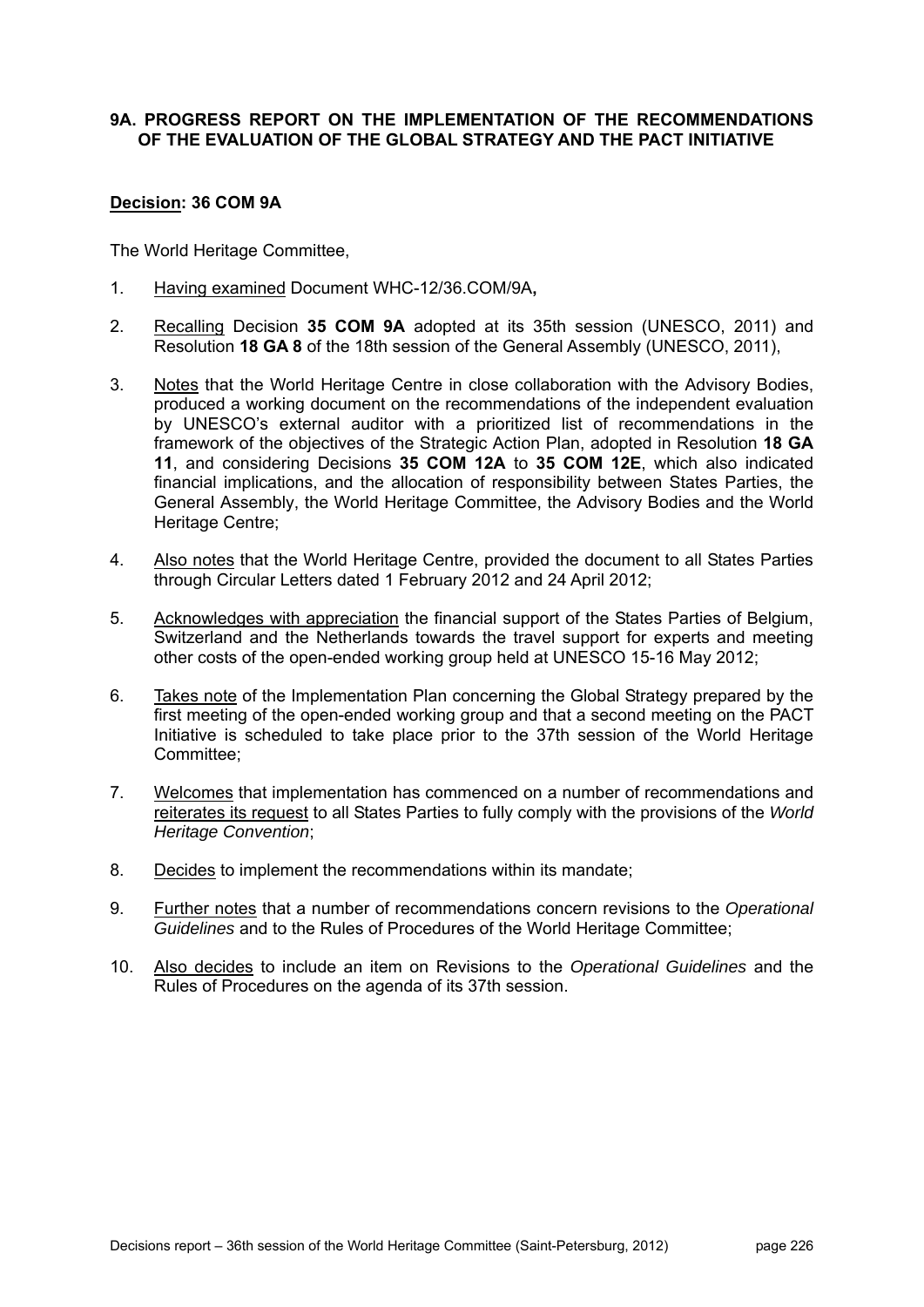# **9B. FOLLOW-UP TO THE CAPACITY-BUILDING STRATEGY**

# **Decision: 36 COM 9B**

The World Heritage Committee,

- 1. Having examined Document WHC-12/36.COM/9B;
- 2. Recalling Decisions **34 COM 9C** and **35 COM 9B** adopted at its 34th (Brasilia, 2010) and 35th (UNESCO, 2011) sessions respectively;
- 3. Takes note of the progress made on the implementation of the World Heritage Capacity Building Strategy (WHCBS) by a variety of capacity building stakeholders;
- 4. Thanks the State Party of Switzerland for its continued support to the on-going IUCN-ICCROM World Heritage Capacity Building Initiative;
- 5. Welcomes the proposed new international capacity building programme;
- 6. Requests the Advisory Bodies, the World Heritage Centre, and the UNESCO Category 2 Centres and relevant UNESCO Chairs to assist States Parties in the development of regional capacity building programmes which are based on the outcomes of the Periodic Reporting exercises and the WHCBS;
- 7. Requests the World Heritage Centre, in coordination with the Advisory Bodies and Category 2 centres, to continue providing an inventory of heritage training centres in all regions with a view to sharing experience and expertise;
- 8. Encourages States Parties and the international community to support both the international capacity building programme and the regional capacity building programmes as they are developed and put into implementation;
- 9. Also requests ICCROM, in consultation with IUCN, ICOMOS and the World Heritage Centre, to report on the progress made in the implementation of the World Heritage Capacity Building Strategy (WHCBS) for examination by the Committee at its 37th session in 2013.

# **10A. FINAL REPORT ON THE RESULTS OF THE SECOND CYCLE OF THE PERIODIC REPORTING EXERCISE FOR ASIA AND THE PACIFIC**

#### **Decision: 36 COM 10A**

- 1. Having examined document WHC-12/36COM/10A;
- 2. Recalling Decisions **34 COM 10C** and **35 COM 10C.1** adopted respectively at its 34th session (Brasilia, 2010) and 35th session (UNESCO, 2011);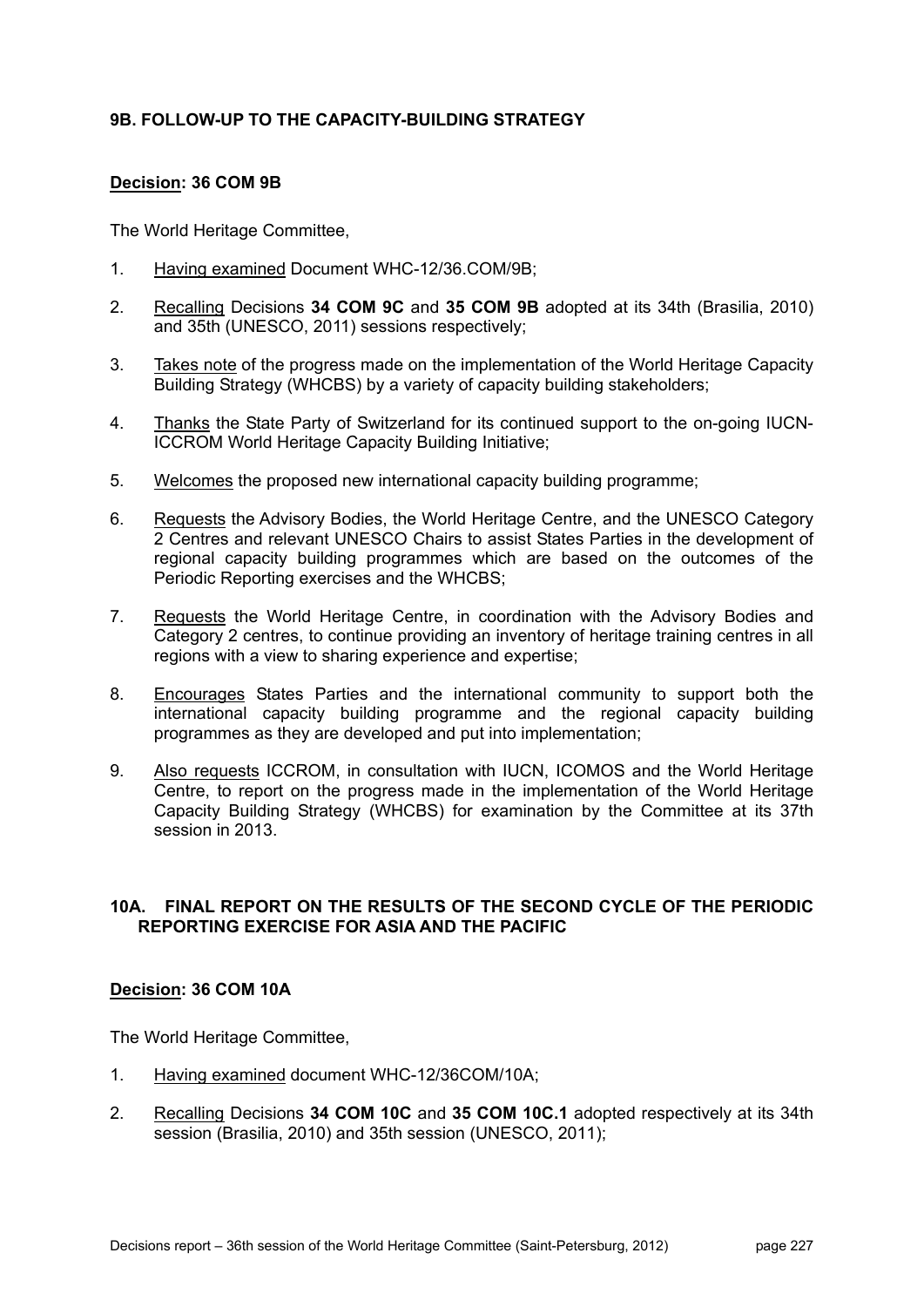- 3. Expresses its sincere appreciation to the States Parties from Asia and the Pacific for their efforts in preparing and submitting their Periodic Reports and thanks especially all focal points and site managers for their effective participation and commitment;
- 4. Notes with satisfaction that all the 41 States Parties of Asia and the Pacific fully participated in the Periodic Reporting exercise and all 41 questionnaires of the Section I and all 198 questionnaires of the Section II were successfully submitted;
- 5. Also notes with satisfaction that all the 166 draft retrospective Statements of Outstanding Universal Value were submitted to the World Heritage Centre;
- 6. Thanks the authorities of Australia, China, French Polynesia, India, Republic of Korea, and Samoa for their support in organizing regional and sub-regional meetings;
- 7. Also notes the successful use of the electronic tool and the ensuing pertinent documentation gathered in the World Heritage Centre database for future monitoring and follow-up;
- 8. Welcomes with satisfaction the synthesis report of Asia and the Pacific and endorses the regional Action Plan proposed by the focal points during the Suwon meeting for Asia, and the Pacific Action Plan adjusted by the focal points during the Apia meeting for the Pacific;
- 9. Decides that significant modifications to boundaries and changes to criteria (renominations) requested by States Parties as a follow-up to the second cycle of the Periodic Reporting exercise will not fall within the limit of two nominations per State Party per year imposed by Paragraph 61 of the *Operational Guidelines*, while they will still fall within the overall limit of forty-five complete nominations per year. This decision shall apply for the **1 February 2013** and **1 February 2014** deadlines for Asia and the Pacific, after which time the normal limit established in Paragraph 61 will be resumed;
- 10. Encourages the States Parties and all other World Heritage partners and stakeholders in Asia and the Pacific to actively cooperate and to take the necessary actions to follow-up in a concerted and concrete manner the implementation of the Action Plans;
- 11. Also encourages the World Heritage Institute of Training and Research for the Asia and the Pacific Region (WHITRAP), the UNESCO Category 2 Centre, to take a lead in developing a regional capacity-building strategy and associated programmes;
- 12. Further notes that the proposals contained in the Action Plans have considerable resource and workload implications for the States Parties, the World Heritage Centre and the Advisory Bodies and encourages States Parties to contribute to their implementation through extra-budgetary funding;
- 13. Also welcomes the proposals made by the Governments of China, Indonesia, and the Islamic Republic of Iran to organize sub-regional workshops on several issues identified in the Action Plan and the proposals made by the Governments of Japan and the Republic of Korea to financially contribute to the implementation of Action Plans and the follow-up of Periodic Reporting;
- 14. Also thanks the Government of Japan for financing the development of a publication of the outcome of Periodic Reporting of Asia and the Pacific, and requests the World Heritage Centre to widely disseminate the Periodic Report among all stakeholders in the region;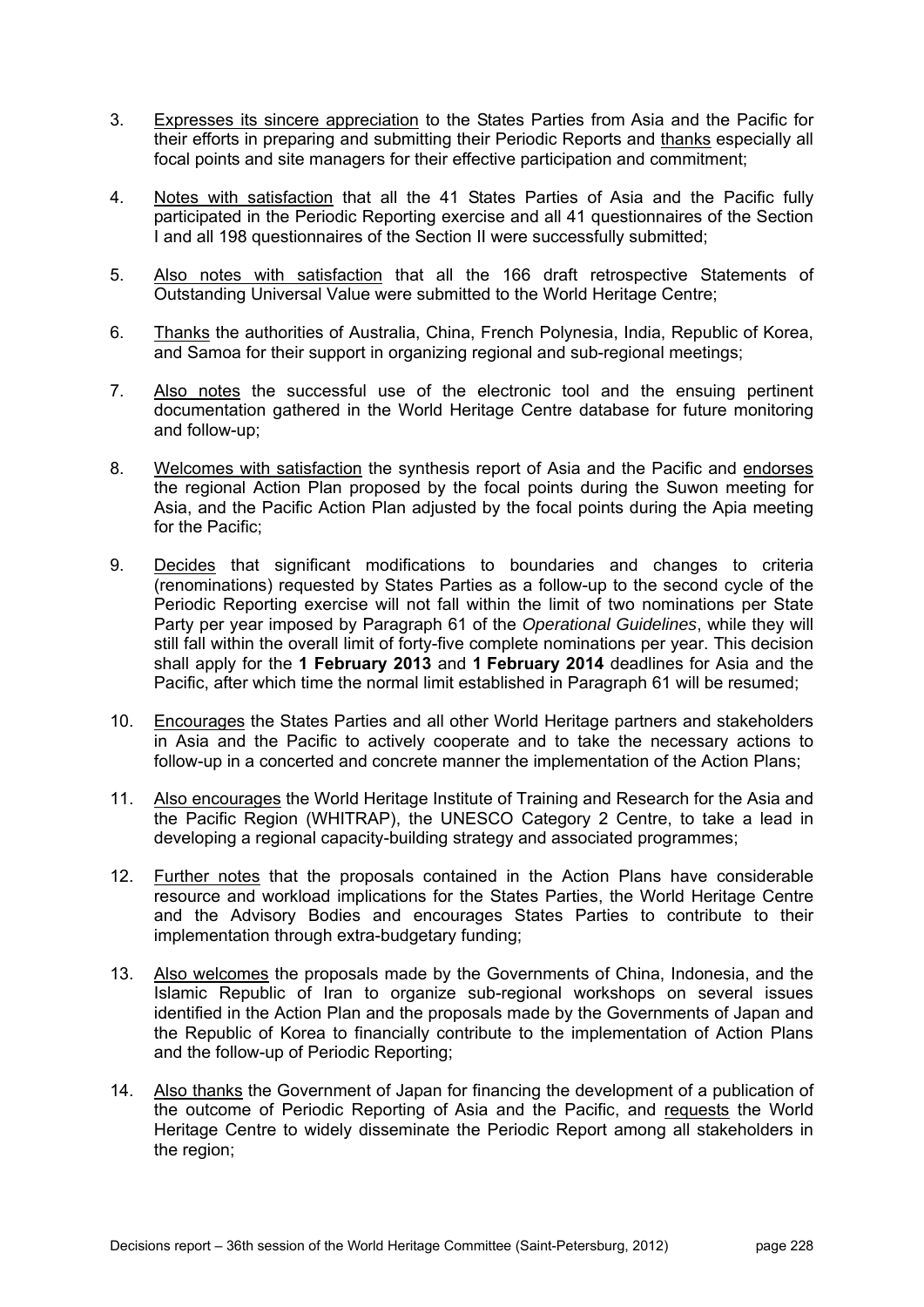15. Requests the States Parties to continue to work closely with the World Heritage Centre and the Advisory Bodies to further develop and implement both at national and subregional levels operational programmes based on the Regional Action Plans, and also requests the World Heritage Centre to present a progress report thereon at its 37th session in 2013.

#### **10B. PROGRESS REPORT ON THE FOLLOW-UP OF THE FIRST CYCLE AND PREPARATION OF THE SECOND CYCLE OF THE PERIODIC REPORTING EXERCISE FOR EUROPE AND NORTH AMERICA**

# **Decision: 36 COM 10B**

- 1. Having examined Document WHC-12/36.COM/10B,
- 2. Recalling Decisions **30 COM 11A.1**, **30 COM 11A.2**, **31 COM 11A.1**, **31 COM 11A.2**, **32 COM 11D**, **34 COM 10B.3** and **35 COM 10C.2** adopted at its 30th (Vilnius, 2006), 31st (Christchurch, 2007), 32nd (Quebec City, 2008), 34th (Brasilia, 2010) and 35th (UNESCO, 2011) sessions, respectively,
- 3. Takes note of the follow-up activities to the first cycle of the Periodic Reporting exercise in the region of Europe and North America and the activities in preparation of the launching of its second cycle;
- 4. Thanks the Maltese authorities for having hosted the preparatory meeting for Mediterranean Europe in Valetta from 21 to 24 September 2011 and the Icelandic authorities for having hosted the preparatory meeting for Nordic, Baltic and Western Europe in Reykjavik from 18 to 21 October 2011;
- 5. Also thanks the Nordic World Heritage Foundation for its collaboration in the preparation of the second cycle of the Periodic Reporting exercise, including preparation of meetings as well as relevant tools;
- 6. Expresses its sincere appreciation to the German authorities for having proposed to host a meeting for Nordic, Baltic, Western and Mediterranean Europe in Berlin from 19 to 20 September 2012, the Georgian authorities for having proposed to host a meeting for Central, Eastern and South-Eastern Europe in autumn 2012, the Italian authorities for having proposed to host a meeting for Mediterranean Europe in Florence in September 2013 and the authorities of Luxembourg for having proposed to host a meeting for Nordic, Baltic and Western Europe in 2013/2014;
- 7. Welcomes the initiative of the World Heritage Centre and ICCROM to address the priority needs in training and capacity-building for the preservation of World Heritage properties in Central, Eastern and South-Eastern Europe, by an integrated and targeted strategy in the context of the Second Cycle of Periodic Reporting;
- 8. Commends the States Parties which have submitted draft retrospective Statements of Outstanding Universal Value before the official launching of the Periodic Reporting exercise as requested in Decision **35 COM 10C.2** and urges the States Parties to submit the pending retrospective Statements of Outstanding Universal Value as soon as possible;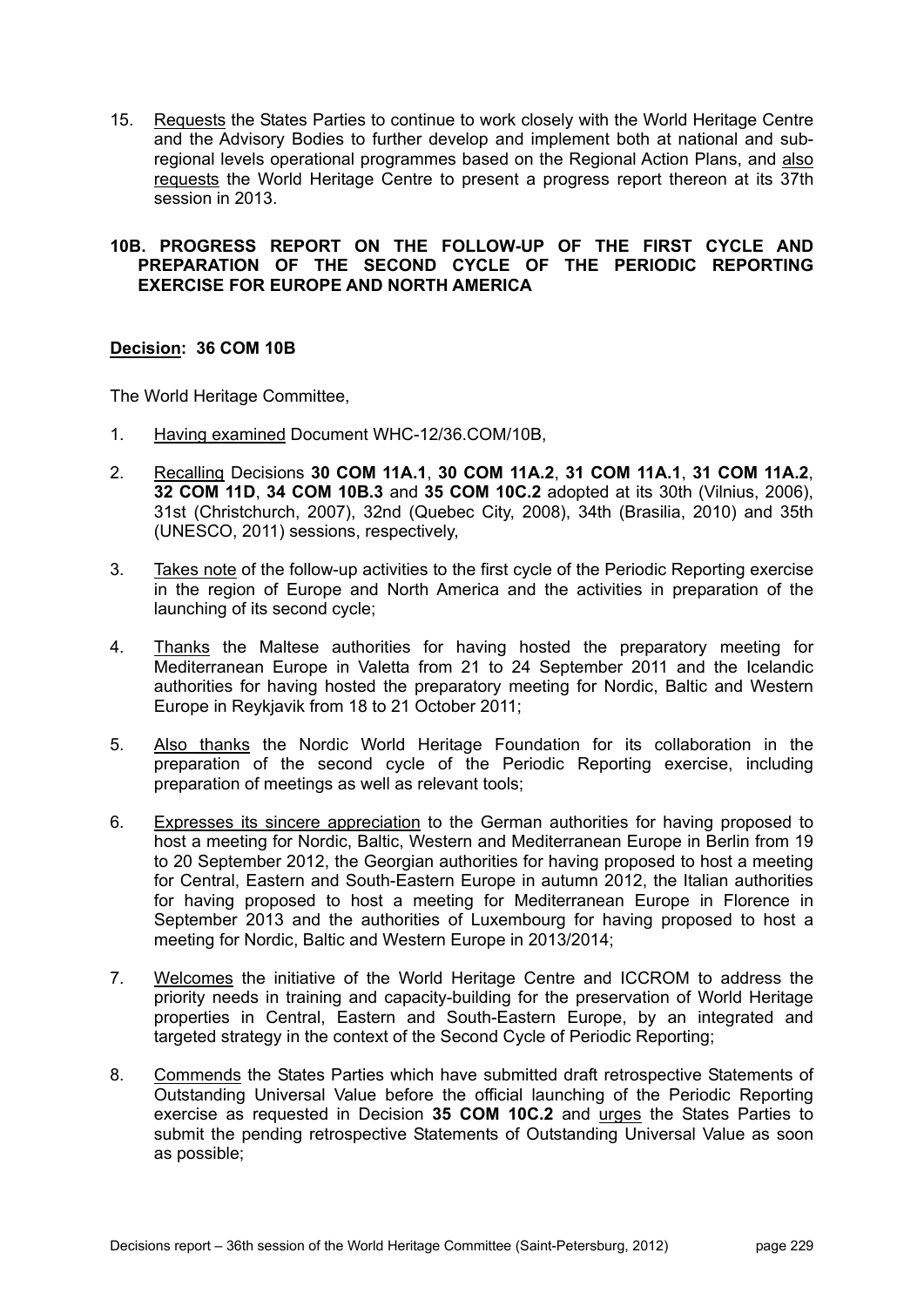- 9. Reiterates its gratitude to the States Parties of Andorra, Monaco, Portugal and the Netherlands who have made financial contributions to the implementation of the second cycle of the Periodic Reporting exercise in Europe and North America, acknowledges with thanks the pledge by the Flemish Government to financially support the exercise and encourages further support and collaboration for the future;
- 10. Also takes note of the Road Map developed at the Reykjavik meeting in 2011 and requests the States Parties to make an effort towards a coordinated approach for its implementation;
- 11. Decides to launch the second cycle of the Periodic Reporting in the Europe and North America region and also reiterates that it will take place on a two-year basis (North America, Western, Nordic and Baltic Europe sub-regions, for the first year, and Mediterranean, Central, Eastern and South-Eastern Europe, for the second year) provided that a report on the Periodic Reporting exercise for North America will be presented at the 38th session of the World Heritage Committee in 2014, and an overall report on the Periodic Reporting exercise for Europe will be presented at the 39th session of the World Heritage Committee in 2015;
- 12. Also welcomes the creation of the web platform for the follow-up and implementation of the Periodic Reporting exercise and also encourages the States Parties, the World Heritage Centre, the Advisory Bodies and other concerned partners to explore all the opportunities that this tool can provide for the joint implementation of the exercise;
- 13. Also requests the World Heritage Centre to report back to the World Heritage Committee on progress achieved in the Periodic Reporting exercise at its 37th session in 2013.

# **10C. PROGRESS REPORT ON THE SECOND CYCLE OF THE PERIODIC REPORTING IN LATIN AMERICA AND THE CARIBBEAN**

# **Decision: 36 COM 10C**

- 1. Having examined Document WHC-12/36.COM/10C,
- 2. Recalling decisions **28 COM 16**, **7 EXT.COM 5E, 29 COM 5, 30 COM 11E, 32 COM 11D**, **34 COM 10B.2** and **35 COM 10B** adopted at its 28th (Suzhou, 2004), 7th extraordinary (UNESCO, 2004), 29th (Durban, 2005), 30th (Vilnius, 2006), 32nd (Quebec City, 2008), 34th (Brasilia, 2010) and 35th (UNESCO, 2011) sessions, respectively,
- 3. Acknowledges the information provided on the progress made in the implementation of the second cycle of the Periodic Reporting exercise in the Latin America and the Caribbean Region (LAC) and commends the States Parties for their efforts to achieve objectives in accordance with the approved calendar;
- 4. Commends the States Parties of the LAC Region for their active involvement and commitment to the Periodic Reporting exercise;
- 5. Thanks the States Parties of Dominican Republic, Brazil and Mexico for their financial and in-kind contributions to the organization of sub-regional meetings;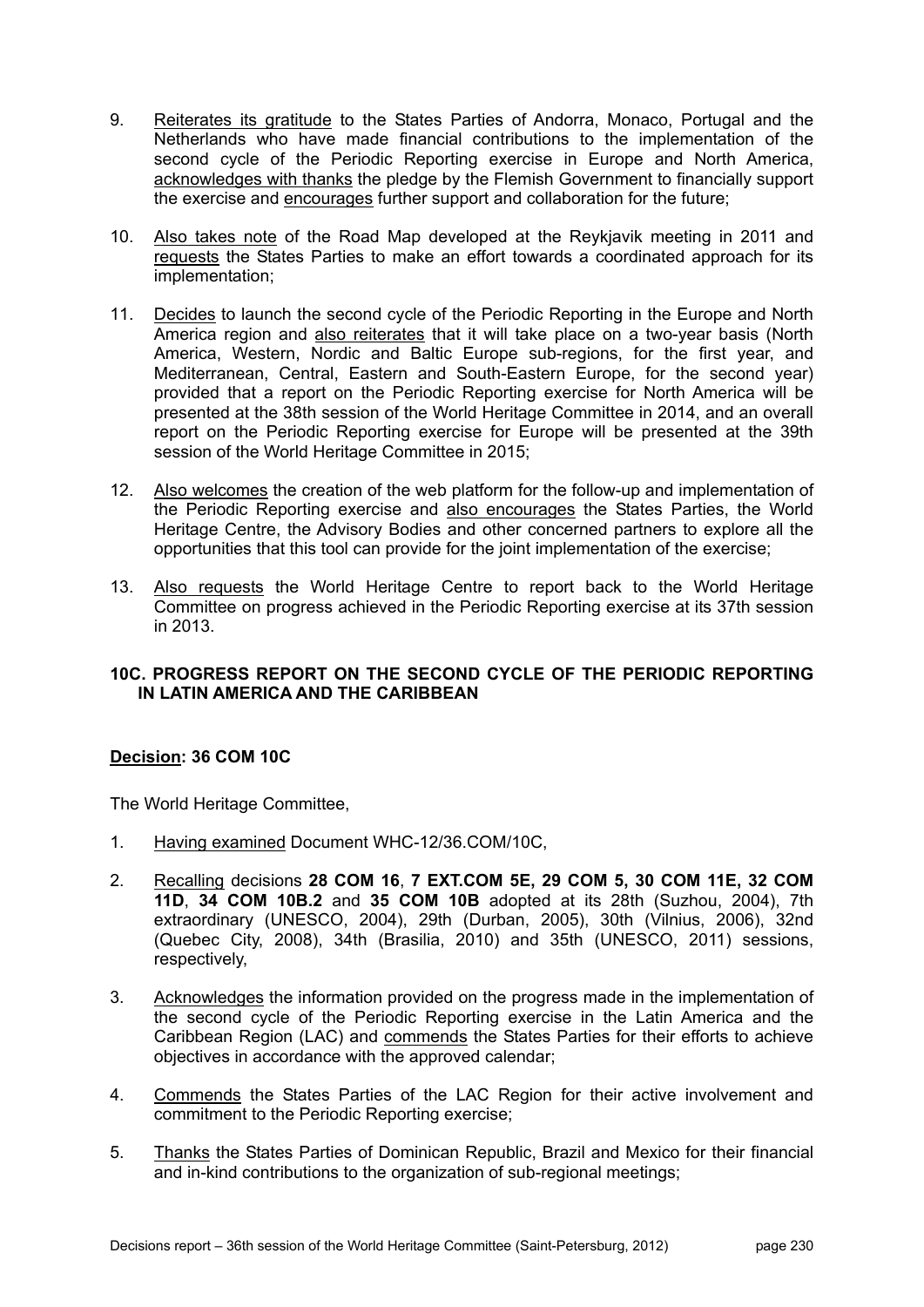- 6. Welcomes the financial collaboration for the Periodic Reporting exercise provided by the Spanish Funds-in-Trust for World Heritage, Category 2 Centres, States Parties and Advisory Bodies, and encourages them to continue to provide assistance for the implementation of the process;
- 7. Takes note of the progress made by the Qhapaq Ñan project, coordinated by the World Heritage Centre, and for the fruitful cooperation between national institutions from the various States Parties to develop it further as a best practice for other transnational and serial nominations, as requested by Decision **31 COM.12B**;
- 8. Requests the States Parties of the Latin America and the Caribbean Region to complete and submit the Periodic Reporting questionnaires to the World Heritage Centre by **31 July 2012**;
- 9. Also requests the World Heritage Centre to submit a final report on the results of the Second Cycle of the Periodic Reporting exercise for Latin America and the Caribbean for examination by the World Heritage Committee at its 37th session in 2013.

# **10D. FOLLOW-UP OF THE SECOND CYCLE OF THE PERIODIC REPORTING EXERCISE FOR AFRICA REGION**

# **Decision: 36 COM 10D**

- 1. Having examined Documents WHC-12/36.COM/10D and WHC-12/ 36.COM/INF.10D,
- 2. Recalling Decision **35 COM 10A,** adopted at its 35th session (UNESCO, 2011),
- 3. Welcomes the progress made in the follow-up of the second cycle of Periodic Reporting in the Africa Region;
- 4. Takes note that important discussions have been carried out in the African region relating to development activities and resource extraction in and around World Heritage properties in Africa;
- 5. Recommends States Parties from other regions to join States Parties in Africa in discussing and reflecting on the same subject with a view to coming up with a common approach at a later meeting of the Committee;
- 6. Thanks the State Party of South Africa for its offer to host the special 40th anniversary conference on World Heritage and sustainable development;
- 7. Welcomes the publication initiative on World Heritage in the Africa Region and thanks the State Party of Switzerland for its financial support and encourages its effective implementation;
- 8. Endorses the Regional Action Plan 2012-2017, and its Regional Capacity Building Programme, prepared by the States Parties and also thanks the Director-General of UNESCO for her support to the preparatory phase;
- 9. Further thanks the States Parties of Belgium (in particular the Government of Flanders), Denmark, the Netherlands, Norway, South Africa, and Switzerland, as well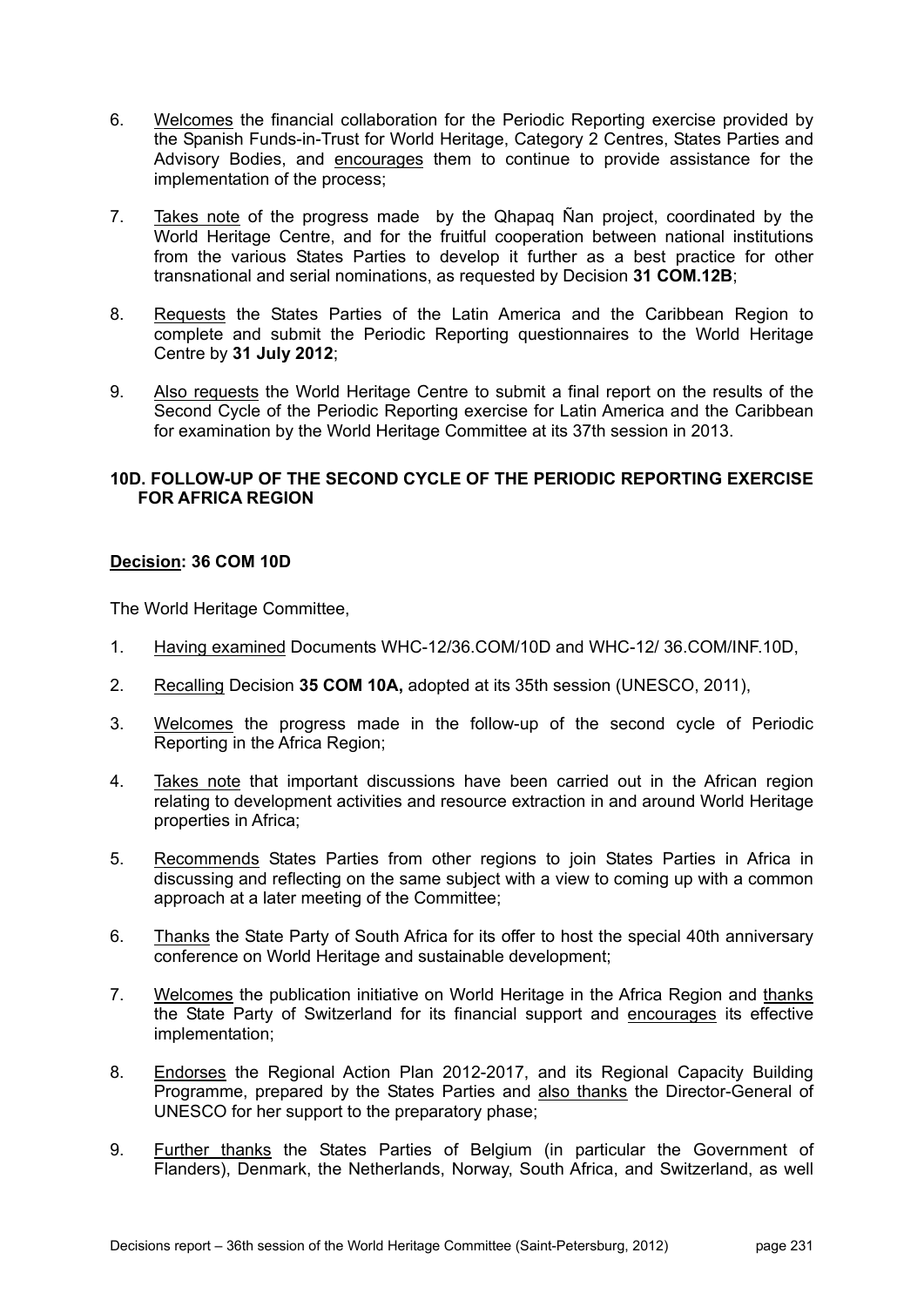as IUCN, the African World Heritage Fund and the Nordic World Heritage Foundation for their committed support to the implementation of the Action Plan 2012-2017 and in particular the follow-up programmes of the second Periodic Reporting for the Africa Region;

- 10. Calls upon States Parties to support the implementation of the Action Plan 2012-2017 and also encourages them to intensify their contributions to the African World Heritage Fund while working closely with the Fund to improve on the implementation of the *World Heritage Convention* in the region;
- 11. Requests the States Parties of the Africa region to participate in the implementation of the 2012-2017 Action Plan, namely by producing national plans and budgets before the end of October 2012. These national plans should be drawn up in accordance with the Management and Conservation Plans of the properties, in order to protect their Outstanding Universal Value;
- 12. Also requests the World Heritage Centre, in collaboration with the Advisory Bodies, and with the support of States Parties to continue its efforts to coordinate and implement the Regional Capacity Building Programme as per the Action Plan 2012-2017;
- 13. Further requests the World Heritage Centre to pay special attention to the management of properties inscribed on the List of World Heritage in Danger, ensuring the application of the Reinforced monitoring mechanism and the mobilization of adequate resources;
- 14. Requests furthermore the World Heritage Centre to publish the synthesis report of the second cycle of Periodic Reporting, for wider dissemination and to keep it informed of the progress achieved in the implementation of the Action Plan at its 37th session in 2013.

# **11. PROTECTION OF THE PALESTINIAN CULTURAL AND NATURAL HERITAGE**

# **Decision: 36 COM 11**

- 1. Having examined Document WHC-12/36.COM/11,
- 2. Recalling Decision **35 COM 11** adopted at its 35th session (UNESCO, 2011),
- 3. Takes note of the information provided by the World Heritage Centre and welcomes Palestine as a Party to the *World Heritage Convention*;
- 4. Commends the efforts of all professionals involved in preserving the Palestinian cultural and natural heritage despite the prevailing conditions;
- 5. Urges all parties concerned with the safeguarding of heritage to take appropriate measures to prevent and avoid any damage to the Palestinian cultural and natural heritage, including the Jerusalem Southern Terraced Landscape, known as *Battir*;
- 6. Encourages the reactivation of the joint Israeli-Palestinian Technical Committee for Archaeology, in coordination with the concerned parties, as recommended at the 29th, 30th, 34th and 35th sessions of the World Heritage Committee;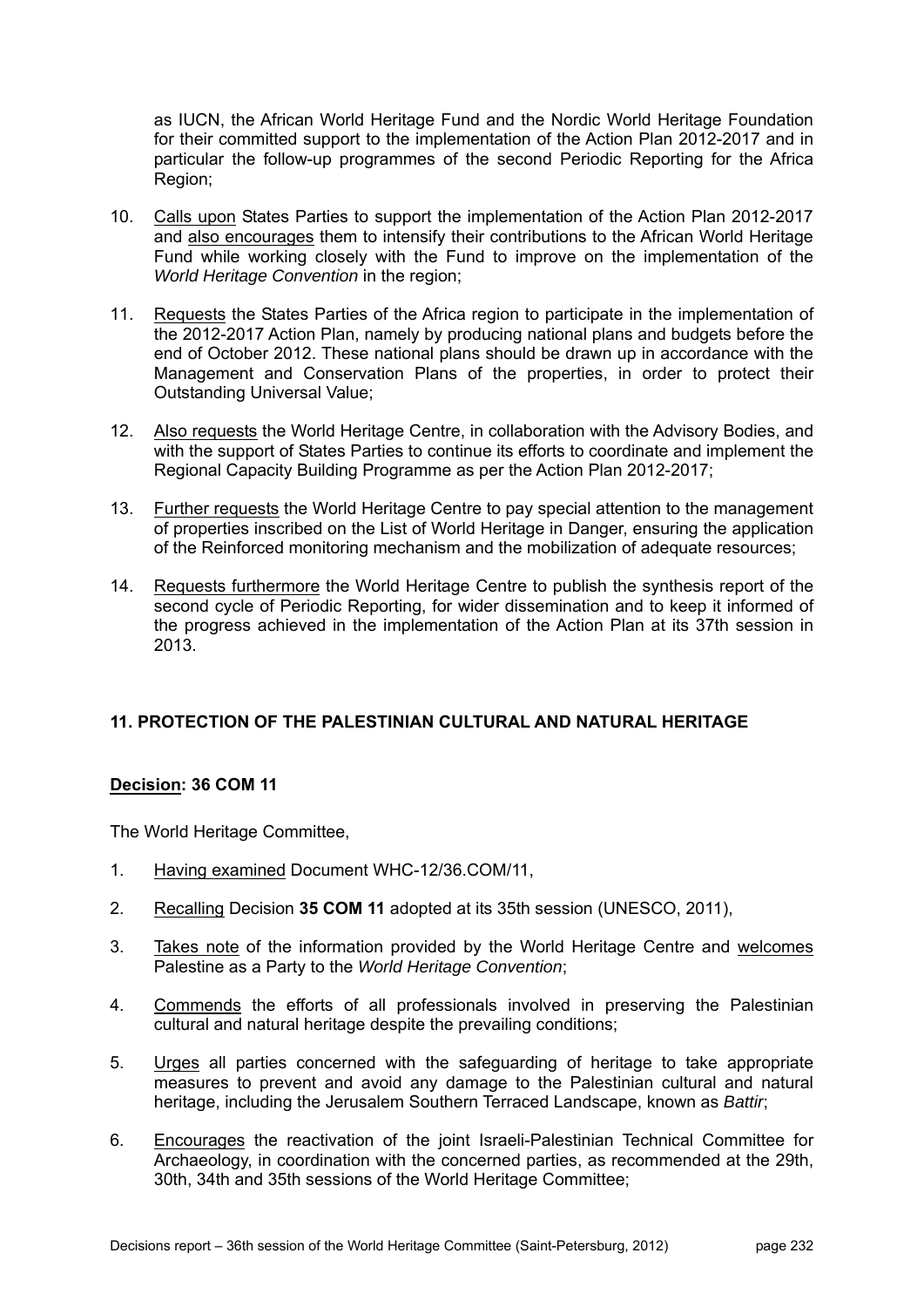- 7. Reiterates its request that the World Heritage Centre and ICOMOS undertake a mission to assess the state of conservation of the main sites listed in the inventory and the Tentative List;
- 8. Invites the World Heritage Centre to continue assisting the Palestinian institutions concerned in reinforcing their capacity in the protection, preservation and management of the Palestinian cultural and natural heritage.

#### **12A. FUTURE OF THE** *WORLD HERITAGE CONVENTION* **– PROGRESS REPORT ON IMPLEMENTATION**

# **Decision: 36 COM 12A**

- 1. Having examined Document WHC-12/36.COM/12A**,**
- 2. Recalling Decisions **32 COM 10, 33 COM 14A.2**, **34 COM 12**, and **35 COM 12A** adopted at its 32nd (Quebec City, 2008), 33rd (Seville, 2009), 34th (Brasilia, 2010) and 35th (UNESCO, 2011) sessions respectively and Resolutions **17 GA 9** and **18 GA 11** adopted at the 17th (UNESCO, 2009) and 18th (UNESCO, 2011) sessions of the General Assembly of States Parties respectively,
- 3. Acknowledges the adoption of the Strategic Action Plan and Vision by the 18th General Assembly of States Parties (UNESCO, 2011);
- 4. Welcomes the progress made in drafting the Implementation Plan by the World Heritage Centre and the Advisory Bodies including appropriate roles, responsibilities and accountabilities, an implementation schedule and a list of priority actions;
- 5. Notes the close links between the Draft Implementation Plan and the work of the Openended Working Group established by Resolution **18 GA 8** of the General Assembly of States Parties (UNESCO, 2011);
- 6. Requests the World Heritage Centre, in collaboration with the Advisory Bodies, and with the support of interested States Parties to continue its efforts to further define various activities contained in the Draft Implementation Plan;
- 7. Also requests that the outcomes and progress in the implementation of the Strategic Action Plan be presented to the General Assembly at its 19th session in 2013 for its consideration in line with Resolution **18 GA 11** point 8.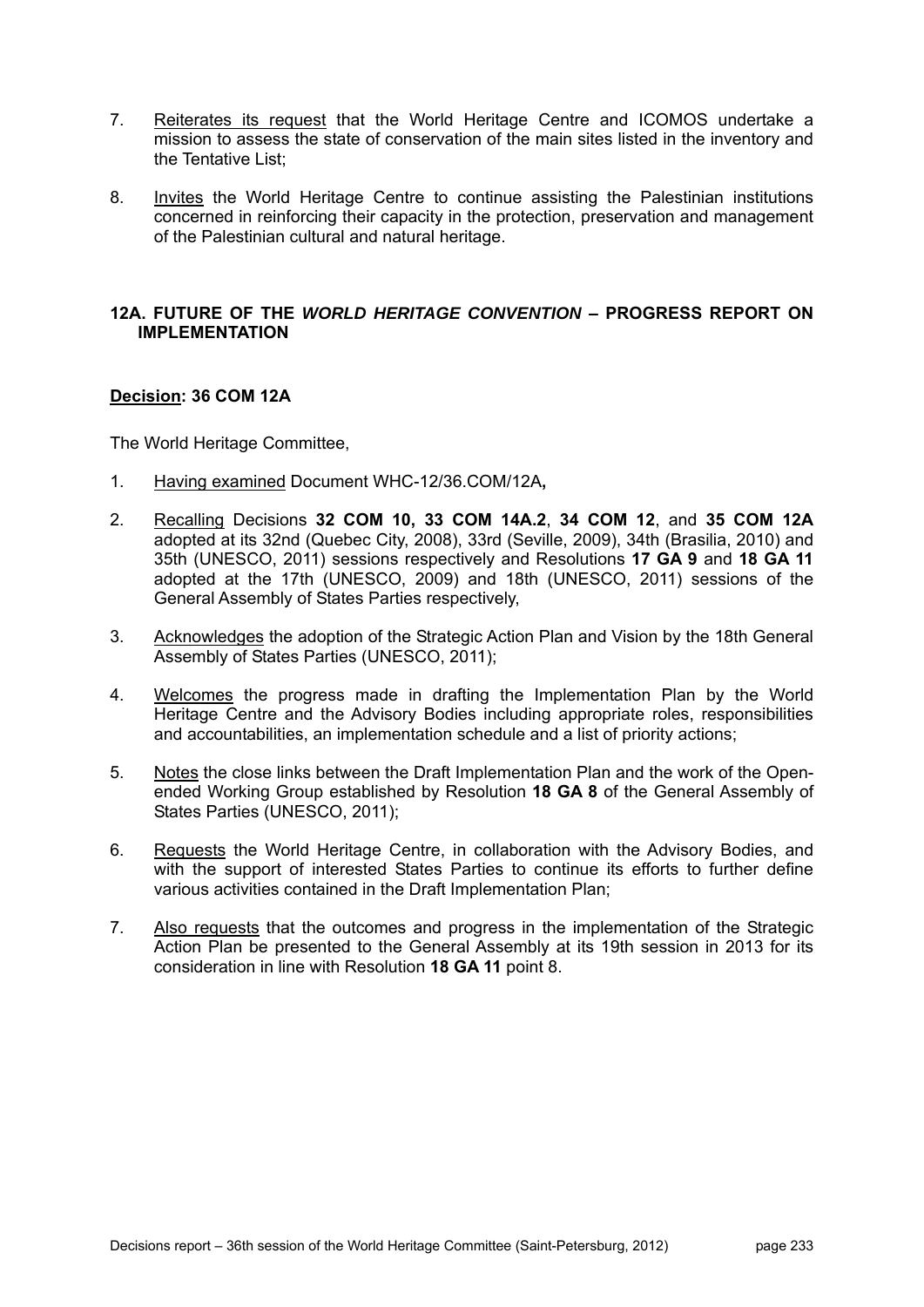## **12B. DECISION-MAKING PROCEDURES OF THE STATUTORY ORGANS OF THE CONVENTION**

#### **Decision: 36 COM 12B**

The World Heritage Committee,

- 1. Having examined Document WHC-12/36.COM/12B,
- 2. Recalling Decision **35 COM 12B,** adopted at its 35th session (UNESCO, 2011),
- 3. Welcomes the progress made by the World Heritage Centre and the Advisory Bodies in improving the conduct of statutory meetings, the capacity building related activities, the transparency of documents and statutory meetings, as well as the clarifications provided on the various World Heritage processes;
- 4. Requests the World Heritage Centre and the Advisory Bodies to continue their work on the implementation of the remaining activities;
- 5. Takes note of the Study on oversight and monitoring mechanisms on priority policy issues prepared by the World Heritage Centre and the UNESCO Internal Oversight Service (IOS) as presented in Annex 2 of Document WHC-12/36.COM/12B;
- 6. Decides to assess the feasibility of an ordinary session in October/November 2013, as requested in its Decision **35 COM 12B** paragraph 9c, at its 37th session (June/July 2013);
- 7. Also requests the World Heritage Centre, in collaboration with the Advisory Bodies, to present the draft "Policy Guidelines" document for examination by the World Heritage Committee at its 37th session in 2013.

# **12C. PROGRESS REPORT ON THE REFLECTION CONCERNING THE UPSTREAM PROCESSES**

# **Decision: 36 COM 12C**

- 1. Having examined Document WHC-12/36.COM/12C,
- 2. Recalling Decision **34 COM 12.III** adopted at its 34th session (Brasilia, 2010) and Decision **35 COM 12.C** at its 35th session (UNESCO, 2011);
- 3. Welcomes the actions undertaken to improve the processes and practices prior to consideration by the World Heritage Committee of a nomination (the 'upstream processes') and commends the States Parties, the Advisory Bodies and the World Heritage Centre for the pilot projects in which progress was made;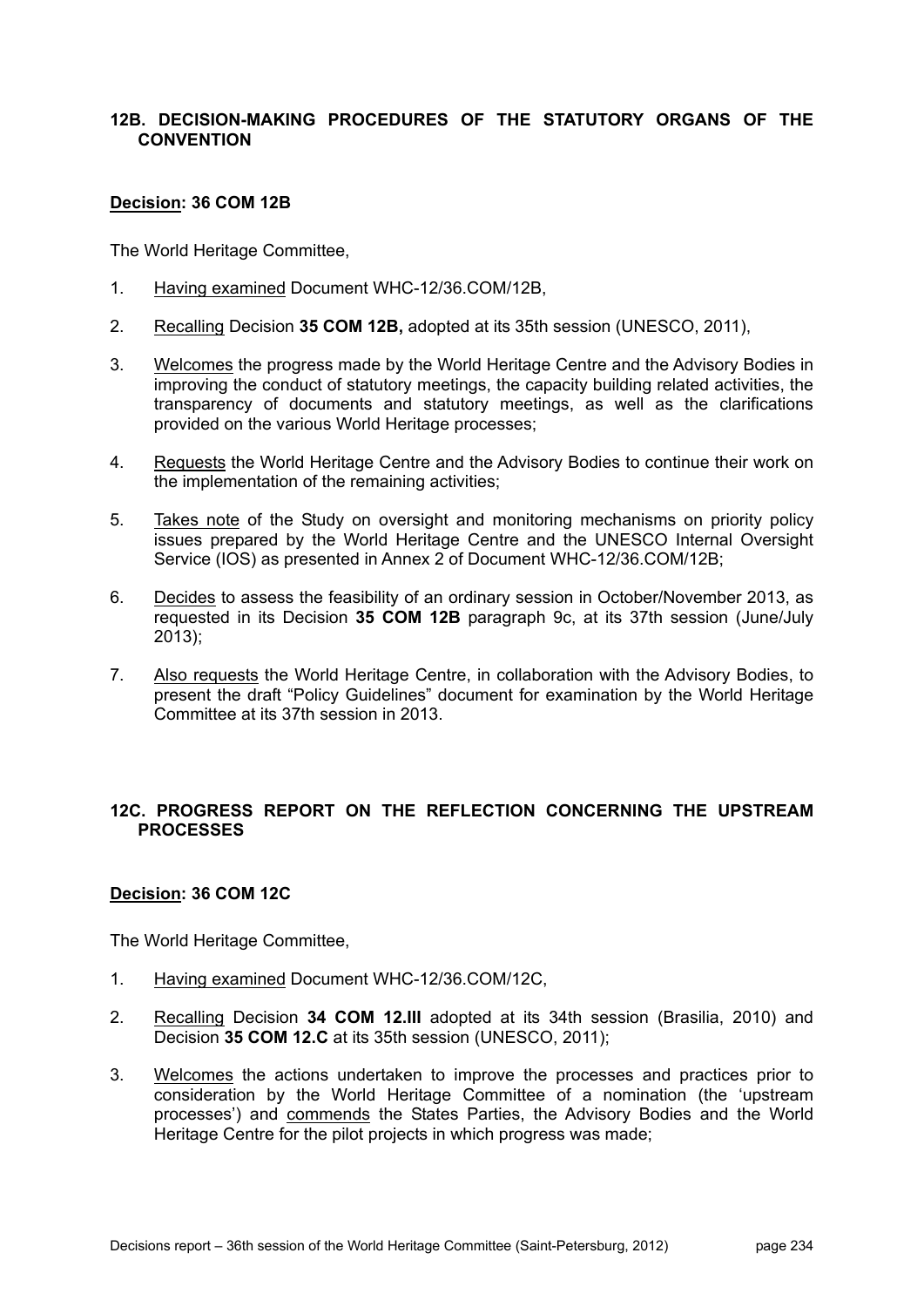- 4. Urges the States Parties concerned that have not yet done so, to fully collaborate providing technical and financial support to implement the required actions and encourages them to seek assistance from the World Heritage Fund, if necessary;
- 5. Calls upon the international community to provide technical and financial support to assist the States Parties concerned in the implementation of their pilot projects which were not able to identify adequate resources;
- 6. Requests the Advisory Bodies and the World Heritage Centre to report on the progress in implementing the pilot projects for consideration by the World Heritage Committee at its 37th session, in 2013.

# **12D. PROGRESS REPORT ON THE CELEBRATION OF THE 40TH ANNIVERSARY OF THE CONVENTION**

#### **Decision: 36 COM 12D**

The World Heritage Committee,

- 1. Having examined Document WHC-12/36.COM/12D;
- 2. Takes note of the progress made in the preparation of the celebration of the 40th anniversary of the *World Heritage Convention* under the theme "World Heritage and Sustainable Development: the Role of Local Communities";
- 3. Encourages States Parties to continue to develop, support and carry out activities to promote the anniversary;
- 4. Invites the World Heritage Centre to continue implementing the programme of activities assisted by extrabudgetary funding available or to be identified;
- 5. Requests the World Heritage Centre to report on the 40th anniversary celebrations to the 37th session of the World Heritage Committee (2013).

# **13. REVISION OF THE** *OPERATIONAL GUIDELINES*

#### **Decision: 36 COM 13.I**

- 1. Having examined Documents WHC-12/36.COM/13, WHC-12/ 36.COM/9A, WHC-12/36.COM/12A and WHC-12/36.COM/14,
- 2. Recalling Decision **35 COM 13** adopted at its 35th session (UNESCO, 2011) to "establish an open-ended working group on the *Operational Guidelines* at the 36th session of the World Heritage Committee in 2012 to consider the proposals made by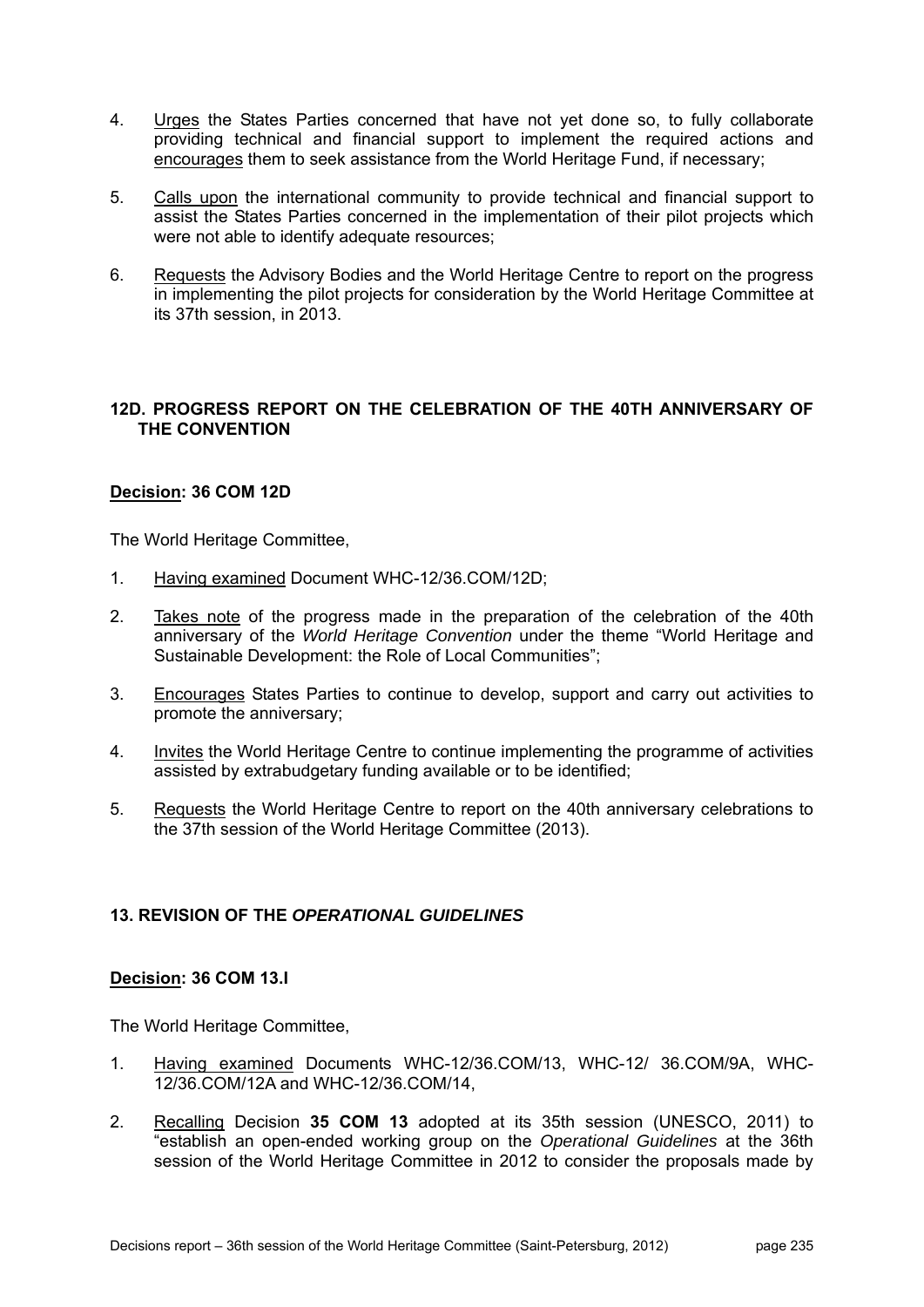Jordan on paragraph 68 and reflect on other elements of the *Operational Guidelines* as may be proposed by other States Parties",

- 3. Recognizes the value of the proposal presented by Jordan aimed at replacing the text of paragraph 68 of the *Operational Guidelines*, however considers that no change to the text of paragraph 68 is necessary at this stage;
- 4. Thanks the State Party of the United Arab Emirates for hosting the International World Heritage Expert Meeting on Integrity for Cultural Heritage (Al Ain, United Arab Emirates, 12-14 March 2012) in cooperation with the World Heritage Centre, takes note of the recommendations of this meeting as a basis to continue working on this issue, recognizes the need for clearer guidance on the issue of integrity and requests that the World Heritage Centre, in consultation with the Advisory Bodies and States Parties, proposes a revision of paragraph 89 based on the findings of the experts meeting, to be presented for consideration at the 37th session of the World Heritage Committee;
- 5. Also thanks the Government of Poland for organizing the International World Heritage Expert Meeting on Criterion (vi) and Associated Values (Warsaw, Poland, 28-30 March 2012), notes the recommendations of that meeting and their contribution to the assessment of integrity of associative values which should be taken into consideration in the revision to paragraph 89, and also notes the need for thematic studies on certain types of sites with associative values, such as sacred sites and those associated with the heritage of science;
- 6. Recommends that supplementary guidance to the *Operational Guidelines* on the subjects of the above-mentioned meetings, and particularly on defining the conditions of integrity and authenticity for cultural sites, should also be provided in appropriate volumes of the Resource Manuals and other publications or training materials;
- 7. Takes note of the need to include in Chapter III.A (Preparation of Nominations) a reference to the desirability of preparatory work before beginning work on a nomination dossier, and adopts a revision of Paragraph 122 as indicated in Annex 1;
- 8. Also takes note of the revisions proposed on International Assistance in working document WHC-12/36.COM/14 and approves the following revisions of the *Operational Guidelines* for paragraphs 210, 235, 238, 240, 241, 252 and 254 as proposed in Annex 2;
- 9. Also requests the World Heritage Centre to proceed with the corrections of language consistency between the English and French versions of the *Operational Guidelines*, notably in paragraph 162 (d) to correct the French to read "d) Si les Organisations consultatives compétentes déterminent que le bien répond incontestablement aux critères d'inscription et que les exigences (voir a) ci-dessus) sont satisfaites, l'examen de la proposition d'inscription sera ajouté à l'ordre du jour de la prochaine session du Comité" while the English remains unchanged; and to adapt the French title of Annex 2B to read "Formulaire pour la soumission d'une liste indicative pour les futures propositions d'inscription transfrontalières et transnationales en série";
- 10. Further requests the World Heritage Centre, in collaboration with the Advisory Bodies to:
	- a) Propose a revision to paragraph 115 of the *Operational Guidelines* to confirm the degree to which management systems and legal frameworks need to be in place before inscription,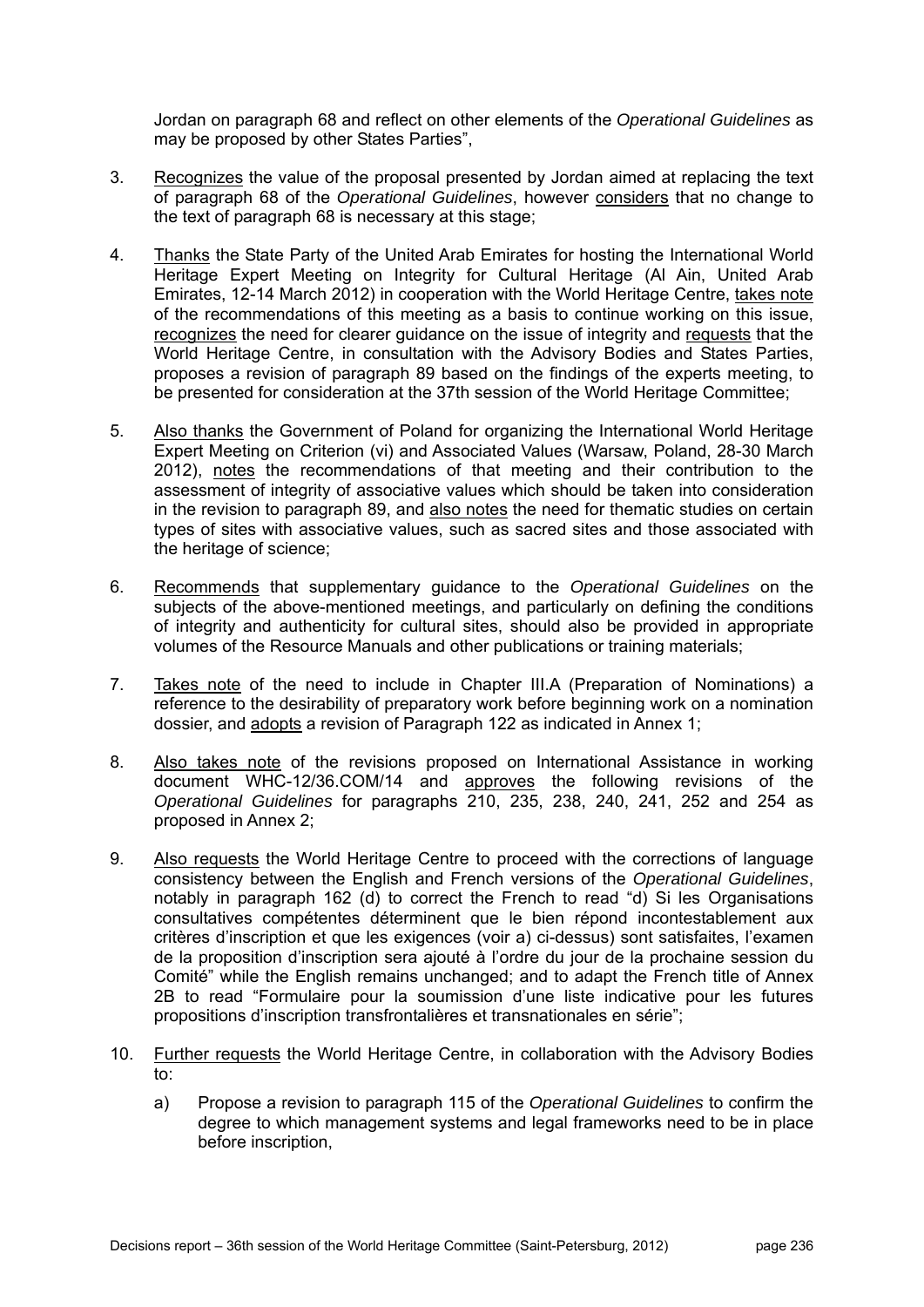Parties concerned are informed of the process and status of factual errors letters including their upload on the web-page of the World Heritage Centre,

b) Review paragraph 150 to ensure that the World Heritage Committee and States

- c) Elaborate further proposals on options concerning deferral and referral, as well as on the process and timelines for emergency nominations presented under paragraphs 161-162, and to submit the findings and recommendations for examination at the 37th session of the World Heritage Committee,
- d) Make proposals on the methodology for revisions to the *Operational Guidelines* for the next cycle;
- 11. Finally requests, in order to ensure the most effective implementation of the *World Heritage Convention*, that the World Heritage Centre and the Advisory Bodies continue their reflections on clarifying the links between the different documents and their scope that have been elaborated for the implementation of the *Convention*.

# **Annex 1**

# **New Paragraph 122**

Before States Parties begin to prepare a nomination of a property for inscription on the World Heritage List, they should become familiar with the nomination cycle, described in Paragraph 168. It is desirable to carry out initial preparatory work to establish that a property has the potential to justify Outstanding Universal Value, including integrity or authenticity, before the development of a full nomination dossier which could be expensive and time-consuming. Such preparatory work might include collection of available information on the property, thematic studies, scoping studies of the potential for demonstrating Outstanding Universal Value, including integrity or authenticity, or an initial comparative study of the property in its wider global or regional context, including an analysis in the context of the Gap Studies produced by the Advisory Bodies. Such work will help to establish the feasibility of a possible nomination at an early stage and avoid use of resources on nominations that may be unlikely to succeed. States Parties are invited to contact the Advisory Bodies and the World Heritage Centre at the earliest opportunity in considering nominations to seek information and guidance.

# **Annex 2**

# **New Paragraph 210**

The Committee requested the Secretariat with the Advisory Bodies, in consultation with the relevant States Parties, to develop long-term follow-up Regional Programmes structured according to its Strategic Objectives and to submit them for its examination. These Programmes are adopted as follow up to Periodic Reports and regularly reviewed by the Committee based on the needs of States Parties identified in Periodic Reports. These They should accurately reflect the needs of World Heritage in the Region and facilitate the granting of International Assistance. The Committee also expressed its support to ensure direct links between the Strategic Objectives and the International Assistance.

# **New Paragraph 235**

The World Heritage Committee co-ordinates and allocates types of International Assistance in response to State Party requests. These types of International Assistance, described in the summary table set out below, in order of priority are:

a) Emergency assistance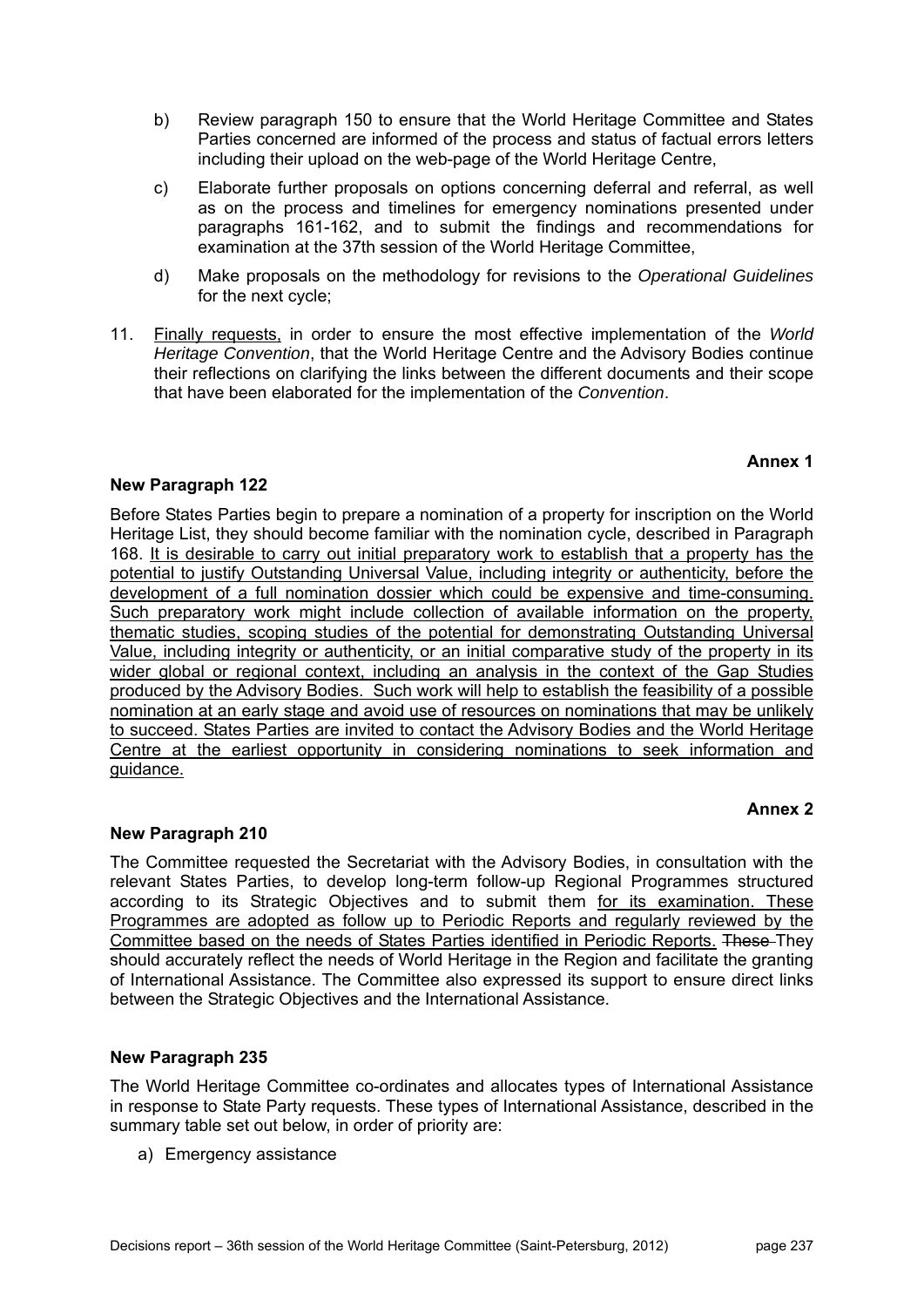- b) Conservation and Management assistance (incorporating assistance for training and research, technical co-operation and promotion and education)
- c) Preparatory assistance.

#### **New Paragraph 238**

To support its Strategic Objectives, the Committee also allocates International Assistance in conformity with the priorities set out  $b\mathsf{v}$ -in its decisions and in the Regional Programmes it adopts as a follow up to Periodic Reports (see para. 210). These Programmes are adopted as a follow up to Periodic Reports and regularly reviewed by the Committee based on the needs of States Parties identified in Periodic Reports (see chapter V).

#### **New Paragraph 240**

A balance will be maintained in the allocation of resources for between cultural and natural heritage and between Conservation & Management and Preparatory Assistance. This balance is reviewed and decided upon on a regular basis by the Committee and during the last 3 months of each biennium by the Chairperson of the World Heritage Committee.

#### **New Paragraph 241**

[Preparatory] assistance may be requested to (in order of priority):

- (i) prepare or update national Tentative Lists of properties suitable for inscription on the World Heritage List; a commitment will be required from the State Party to nominate in priority on these lists sites recognized in approved thematic advice, such as the thematic studies prepared by the Advisory Bodies, as corresponding to gaps on the List:
- (ii) organize meetings for the harmonization of national Tentative Lists within the same geocultural area;
- (iii) prepare nominations of properties for inscription for inscription on the World Heritage List (this may include, including preparatory work such as collection of basic information, scoping studies of the potential for demonstration of Outstanding Universal Value, including integrity or authenticity, comparative studies of the property in relation to other similar properties (see 3.e2 of Annex 5), including analysis in the context of the Gap Studies produced by the Advisory Bodies. Priority will be given to requests for sites recognized in approved thematic advice as corresponding to gaps on the List and/or for sites where preliminary investigations have shown that further inquiries would be justified, especially in the case of States Parties whose heritage is un-represented or under-represented on the World Heritage List.
- (iv) prepare requests for Conservation & Management assistance for consideration by the World Heritage Committee for training and research assistance and for technical cooperation for World Heritage properties.

#### **New Paragraph 252**

All requests for International Assistance of more than US\$ 5,000, except those of Emergency Assistance up to and including US\$ 75,000, are evaluated by a panel composed of representatives of the World Heritage Centre Regional Desks and the Advisory Bodies, and if possible the Chairperson of the World Heritage Committee or one vice-chairperson, meeting at least once or twice a year before action by the Chairperson and/or Committee. Requests for the approval of the Chairperson can be submitted at anytime to the Secretariat and approved by the Chairperson after appropriate evaluation. Requests for Emergency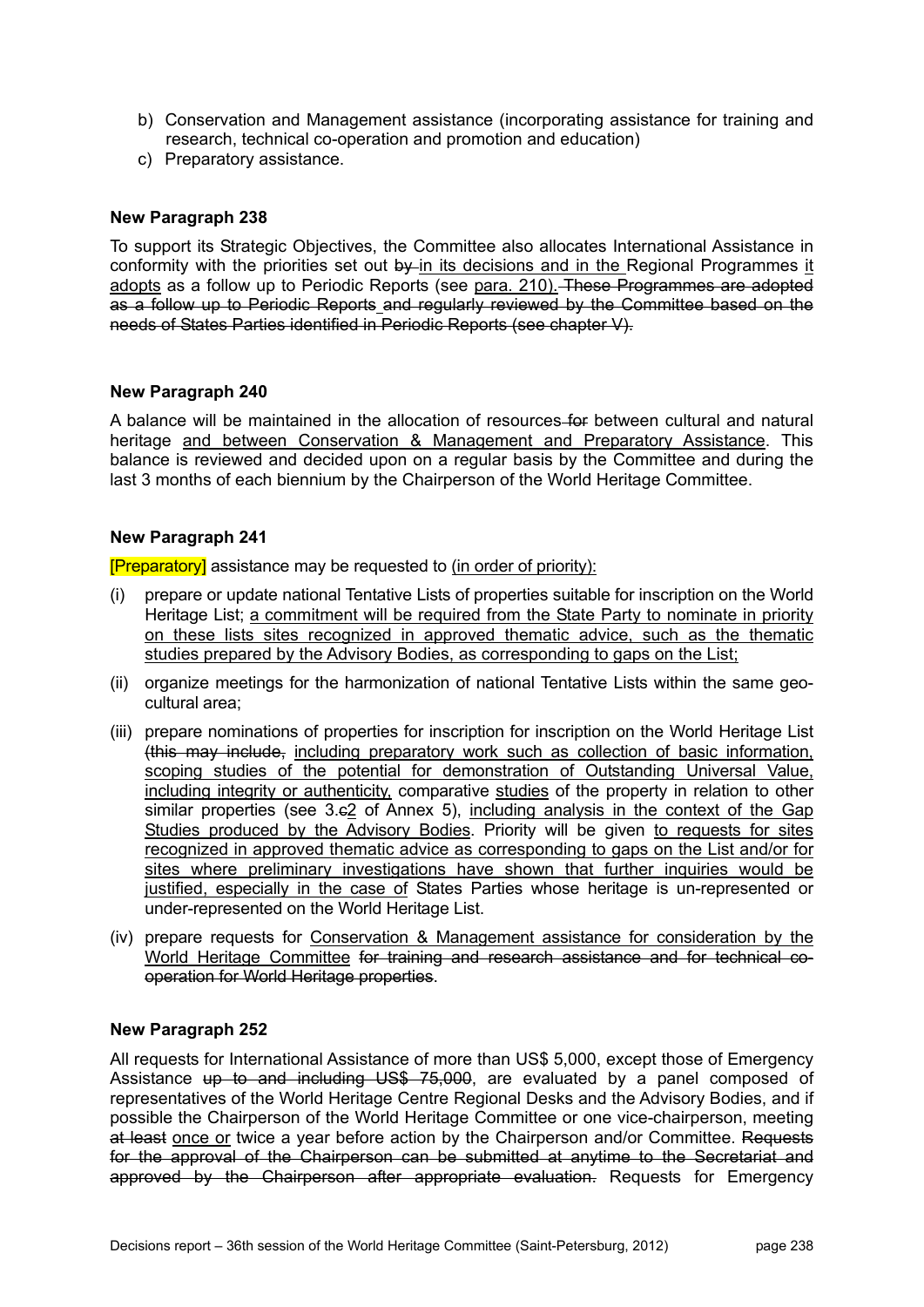Assistance of up to and including US\$ 75,000 can be submitted at anytime to the Secretariat and will be submitted for approval by to the Chairperson of the World Heritage Committee or to the Committee at its next session for decision after comments by the Advisory Bodies and without examination by the panel.

# **New Paragraph 254**

All requests for Preparatory Assistance or Conservation and Management Assistance of more than US\$ 5,000 for the approval of the Committee should be received by the Secretariat on or before **1 February 31 October**. These requests are submitted to the Committee at its next session. Incomplete forms which do not come back duly completed by 30 November will be sent back to the States Parties for submission to a next cycle. Complete requests are examined by a first panel held in January during the meeting between the Secretariat and the Advisory Bodies. Requests for which the panel issues a positive or a negative recommendation will be submitted to the Chairperson/Committee for decision. A second panel may be held at least eight weeks before the Committee session for requests which were revised since the first panel. Requests sent back for a substantial revision will be examined by the panel depending on their date of receipt. Requests requiring only minor revision and no further examination by the panel must come back within the year when they were examined first; otherwise they will be sent again to a next panel. The chart detailing the submission process is attached in Annex 8.

# **Decision: 36 COM 13.II**

- 1. Having examined Document WHC-12/36.COM/13,
- 2. Recalling Decision **33 COM 7.1**, adopted at its 33rd session (Seville, 2006),
- 3. Taking note of the adoption of the Recommendation on the Historic Urban Landscape by the UNESCO General Conference at its 36th session in 2011,
- 4. Acknowledging the need to mainstream the methodological approach related to the above-mentioned Recommendation in the *Operational Guidelines*,
- 5. Invites the Director of the World Heritage Centre to convene an expert meeting, in consultation with the Advisory Bodies, to reflect upon and propose appropriate revisions of the *Operational Guidelines*, in that regard, including its Annex III, for examination by the World Heritage Committee at its 37th session in 2013;
- 6. Taking into account the inscription of the property Rio de Janeiro: Carioca Landscapes between the Mountain and the Sea (Brazil) on the World Heritage List at the present session, welcomes the offer from the State Party of Brazil to host the aforementioned meeting in Rio de Janeiro, with the support of the UNESCO Category 2 Regional Heritage Management Training Centre "Lucio Costa".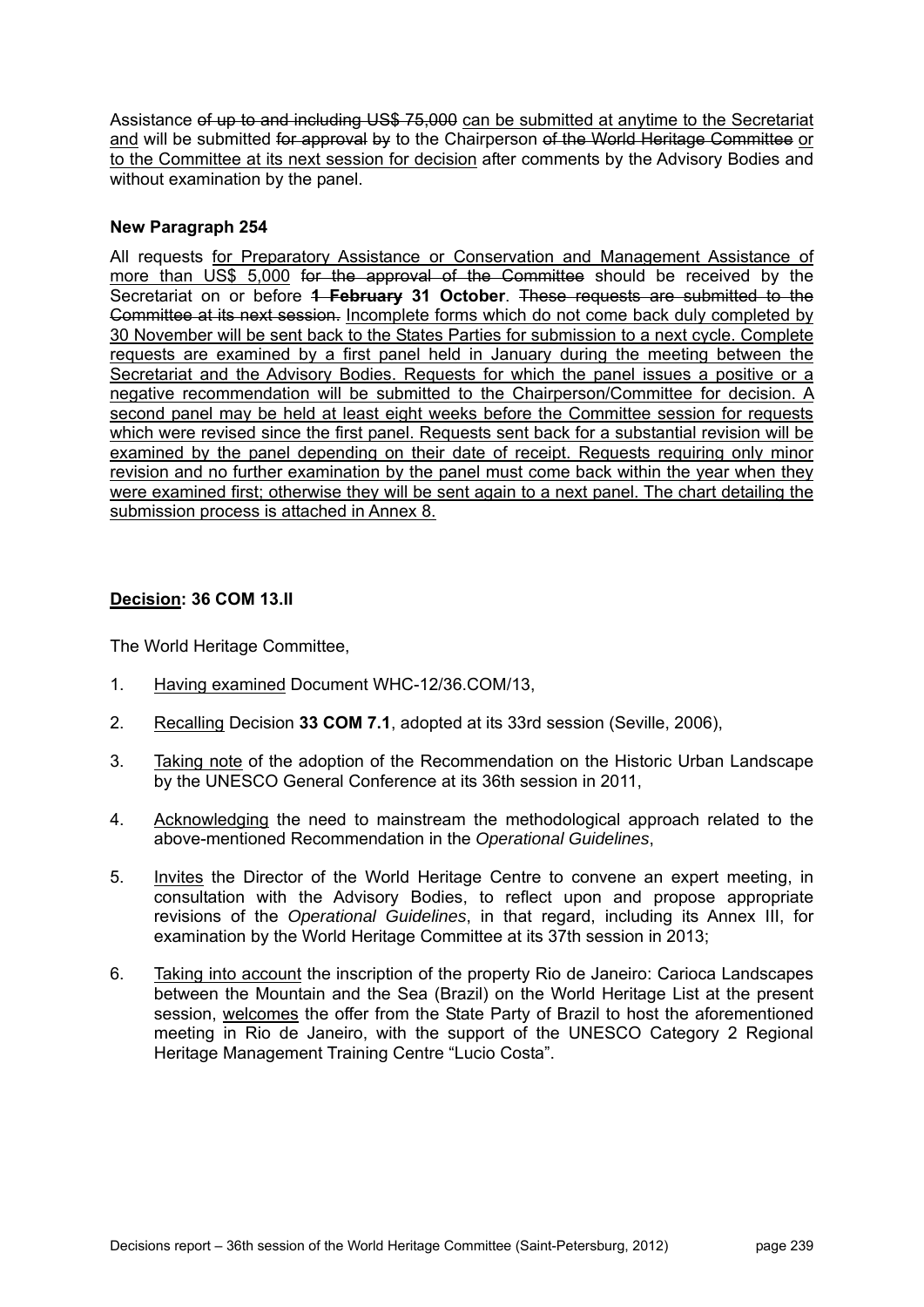# **14. EXAMINATION OF INTERNATIONAL ASSISTANCE REQUESTS**

# **Decision: 36 COM 14**

The World Heritage Committee,

- 1. Having examined Document WHC-12/36.COM/14,
- 2. Takes note of the status of implementation of the International Assistance request for the Rainforests of the Atsinanana (Madagascar), approved in 2010 by the World Heritage Committee;
- 3. Requests the World Heritage Centre to submit a progress report on the implementation of this request at the 37th session of the World Heritage Committee in 2013, under the agenda item relating to International Assistance;
- 4. Recalls its Decision **36 COM 13** whereby it adopted the revision of several paragraphs related to International Assistance in the *Operational Guidelines*;
- 5. Also requests the World Heritage Centre to implement the revised calendar for the yearly examination of International Assistance requests on an experimental basis until 2016, and approves the corresponding interim measure for pending requests;
- 6. Further requests the World Heritage Centre to submit a report on the implementation of the new calendar at the 40th session of the World Heritage Committee in 2016, under the agenda item relating to International Assistance.

#### **15. PRESENTATION OF THE FINAL ACCOUNTS OF THE WORLD HERITAGE FUND FOR 2010-2011, THE INTERIM FINANCIAL STATEMENT AND THE STATE OF IMPLEMENTATION OF THE 2012-2013 BUDGET**

# **Decision: 36 COM 15**

The World Heritage Committee,

- 1. Having examined Document WHC-12/36.COM/15.Rev,
- 2. Takes note of the statement of accounts of the World Heritage Fund for 2010-2011 and the situation of the reserves and contributions as at 31 December 2011;
- 3. Recalls its budget decisions adopted since the 28th session of the Committee;
- 4. Further recalls its decision at its 35th session to establish a Budget Working Group as a Consultative Body of the Committee in order to examine item 15 of the Agenda, to formulate its recommendations thereon and to report back to the Committee at its plenary session.

PART I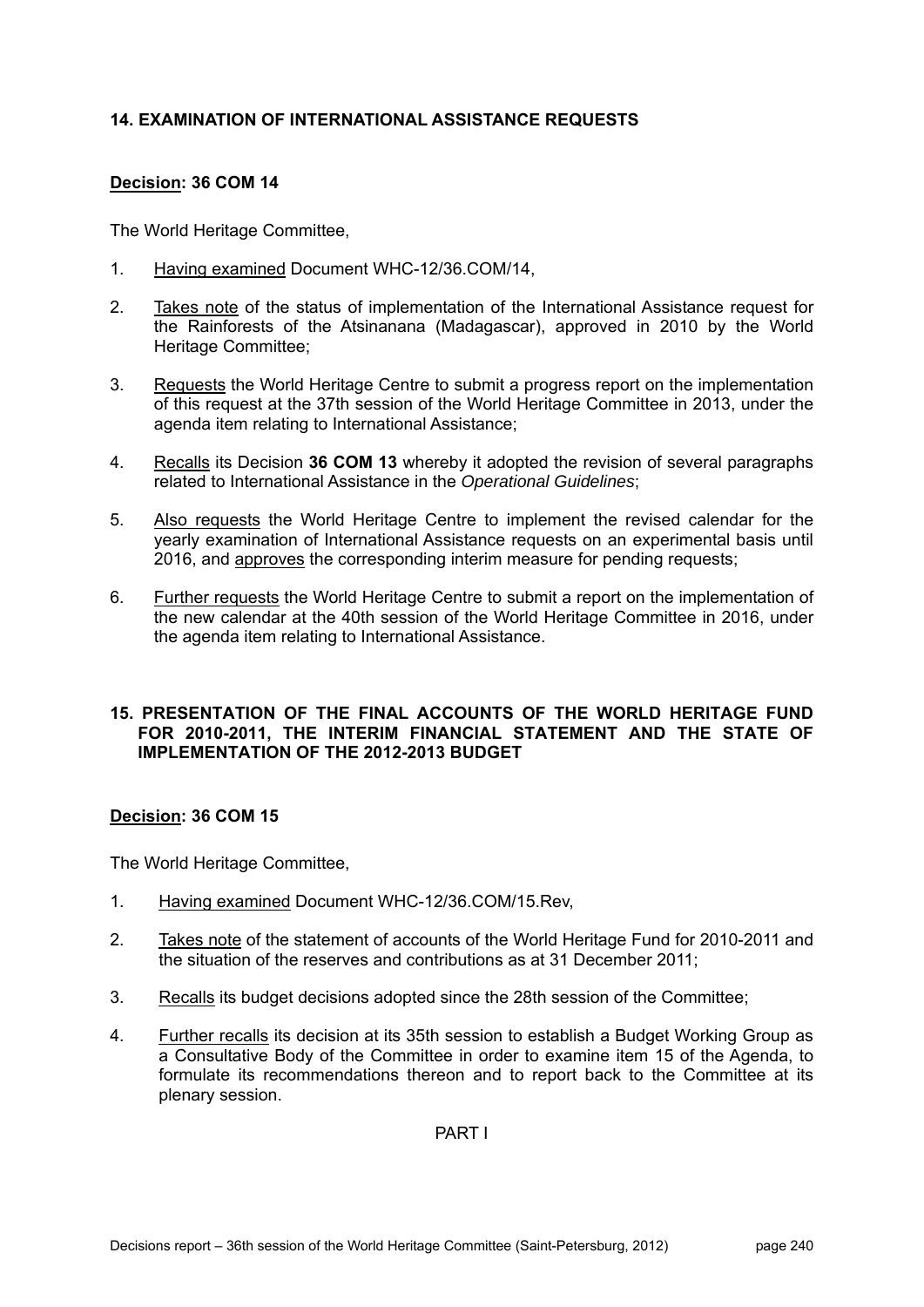- 5. Having examined Document WHC-12/36.COM/15.Rev Part II on the Budget implementation for the Biennium 2012-2013,
- 6. Takes note of the statement of accounts of the World Heritage Fund for 2012-2013 and the current situation of the reserves and contributions as at 31 March 2012;
- 7. Recalls that the payment of contributions is an obligation incumbent on States Parties under the *Convention*;
- 8. Expresses its appreciation to the States Parties, who have already made their contributions and reiterates its request to States Parties to pay their annual contributions, by 31 January, and urges States Parties who have not yet paid the totality of their contributions, including voluntary contributions in accordance with Article 16.2 of the *Convention*, to ensure that their contributions are paid as soon as possible;
- 9. Recalls its invitation to the World Heritage Centre and the Advisory Bodies to harmonize the structure and format of their budget proposals;
- 10. Approves the revised budget of US\$5,208,205 for the World Heritage Fund for the biennium 2012-2013 and its corresponding breakdown as shown in Annex V, and notes that this amount constitutes a 21% reduction in the budget;
- 11. Recalls with deep concern the current financial situation of the World Heritage Fund which hampers its ability to provide for activities related to the *Convention*, including conservation and management of properties, which is a top priority, as well as nominations, and recognizes the necessity to urgently improve the sustainability of the Fund which is required to underpin the *Convention* as a flagship of UNESCO;
- 12. Deeply concerned that the substantial budget cuts to the World Heritage Fund have reduced international assistance and the provision of resources to the Advisory Bodies, which will mean that certain statutory activities such as evaluation and monitoring missions, services in the context of nominations and review of retrospective as well as provisional Statements of Outstanding Universal Value resulting from decisions of the Committee may not be fully undertaken,
- 13. Notes that advisory services for the preparation or revision of nominations and increased dialogue between Advisory Bodies and States Parties in the evaluation of nominations are not currently covered by the funds provided to the Advisory Bodies and can only be undertaken if additional funding is made available for such activities;
- 14. Also notes that a variety of other priority activities and strategic initiatives adopted by the World Heritage Committee regarding capacity building, upstream processes, and programmes of the World Heritage Centre are at risk without additional funding;
- 15. Furthermore notes that the expenses of advisory services to States Parties in the preparation and revision of nominations are to be funded by the States Parties concerned;
- 16. Requests concerned States Parties to provide voluntary assistance in covering the travel and accommodation expenses for evaluation and monitoring missions;
- 17. Also requests the World Heritage Centre and ICOMOS to reconsider the detailed budget for ICOMOS in order to address the unfunded activities.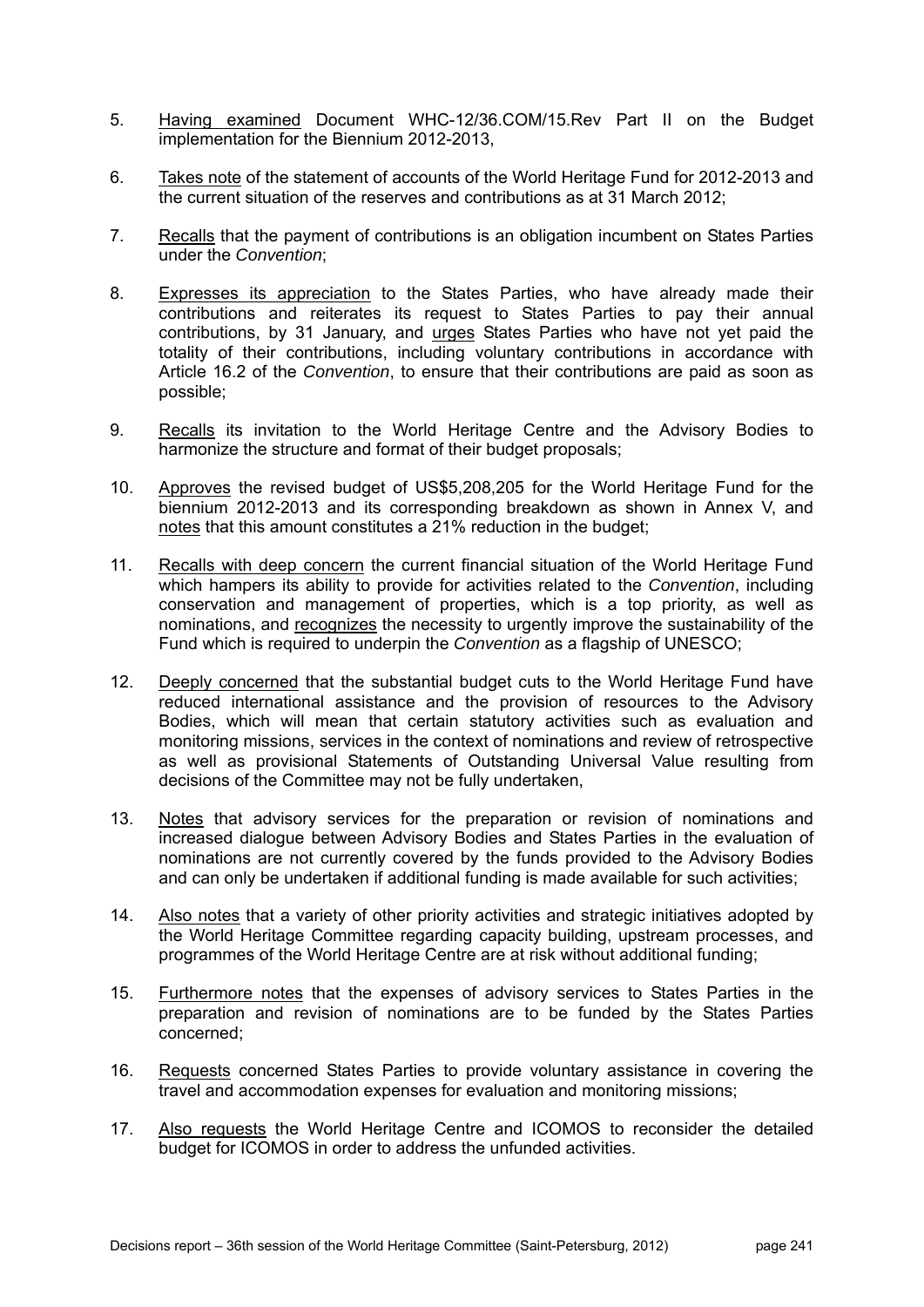#### PART II

- 18. Notes with concern the impact of the budget reduction of the UNESCO regular budget on programme activities, and appreciates the continuing efforts undertaken to manage and mitigate the challenges brought about by this situation;
- 19. Expresses its appreciation to the Director-General for the finances allocated from the UNESCO Emergency Multi-Donor Fund to support the activities under the *World Heritage Convention* and appeals to the Director-General to consider allocating further resources from the Emergency Fund and other available sources of funding, in order to support the statutory functions of the *Convention*;
- 20. Notes with appreciation the supplementary costs absorbed by the Russian Authorities as host of the 36th session of the Committee in addition to those listed in the Statement of Requirements:
- 21. Recognizes that supplementary costs of future sessions of the Committee are reflected, in consultation with the host country, in the Host Country Agreement and the Statement of Requirements for the host country.

#### PART III

- 22. Having examined document WHC-12/36.COM/15.Rev Part III on the sustainability of the World Heritage Fund,
- 23. Notes that the World Heritage Fund will not increase significantly in future due to the universality of the *Convention* and the provisions of the *Convention* that determines the statutory funding of the World Heritage Fund;
- 24. Further notes that due to the universality of the *Convention* the number of properties inscribed on the World Heritage List will continue to increase;
- 25. Considers that without additional contributions being made to the World Heritage Fund, financial resources will not be sufficient to provide for the statutory processes as well as International Assistance, thereby threatening the credibility of the *Convention*  and the fulfilment of its objectives;
- 26. Highlights the urgent need to ensure the sustainability of the World Heritage Fund and having considered a range of options to this end, urges States Parties to consider allocating voluntary contributions to the World Heritage Fund, to the extent possible and within their capacity;
- 27. Calls upon States Parties to give serious consideration to this appeal in order to ensure the sustainability of the World Heritage Fund as well as the integrity of the World Heritage regime;
- 28. Decides that additional contributions received in terms of this appeal be utilized for International Assistance towards conservation and management of World Heritage properties;
- 29. Requests the World Heritage Centre to report annually to the Committee on the amounts received as well as the contributors of voluntary contributions;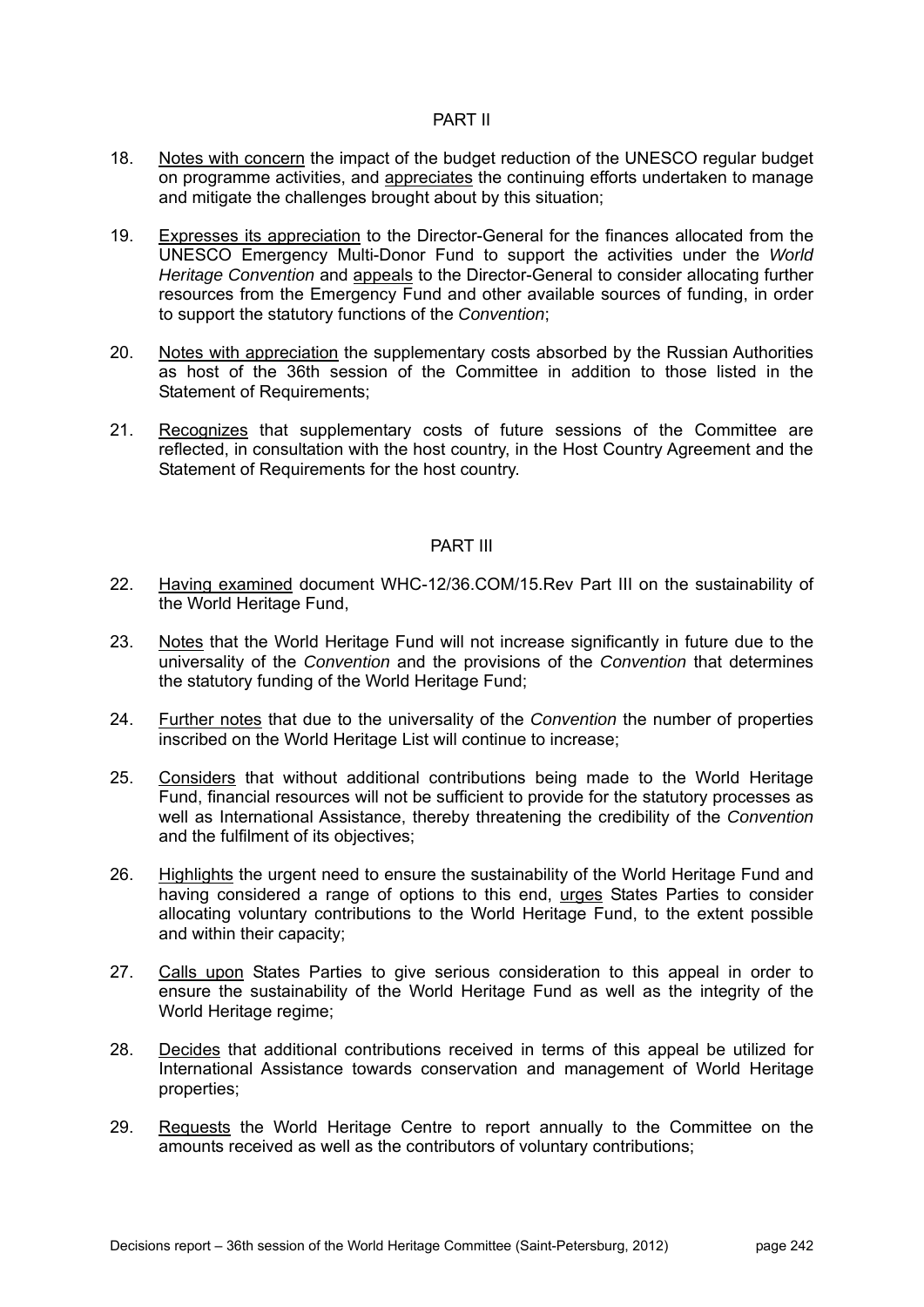- 30. Decides to review annually the response of States Parties in terms of paragraph 26 and to continue to explore appropriate ways to ensure the sustainability of the Fund;
- 31. Further proposes that given the financial constraints on the World Heritage Fund that consideration be given to amending the number of nominations referred to in paragraph 61 b) and c) of the *Operational Guidelines* by further limiting the number of nominations to be considered annually by the World Heritage Committee;
- 32. Decides that future decisions presented for the Committee's approval that have financial implications not provided for in the approved budget be clearly identified and reflected in the relevant decisions of the Committee, upon adoption;
- 33. Recommends that the World Heritage Centre, when preparing the budget for the next biennium (2014-2015), gives priority to conservation and monitoring activities;
- 34. Finally requests the World Heritage Centre to report on the implementation of this Decision at its 37th session in 2013.

# **16. OTHER BUSINESS**

No Decision

# **17. ELECTION OF THE BUREAU OF THE 37TH SESSION OF THE WORLD HERITAGE COMMITTEE (JUNE/JULY 2013)**

# **Decision: 36 COM 17**

The World Heritage Committee,

- 1. Recalling its decisions **35 COM 18** and **10 EXT.COM 3**, adopted at its 35th session (UNESCO, 2011) and 10th extraordinary session (UNESCO, 2011) respectively, which elected its Bureau whose mandate will be until the end of its 36th session (Saint Petersburg, 2012),
- 2. Decides to elect, in accordance with Rule 13.1 of the Rules of Procedure of the Committee, its Bureau with the following composition:
	- a) H.E. Mr SOK An (Cambodia) as Chairperson of the World Heritage Committee, whose mandate will begin at the end of the 36th session of the Committee (Saint Petersburg, 2012) until the end of the 37th session of the Committee (June/July 2013),
	- b) Algeria,

Senegal,

Colombia,

Thailand and